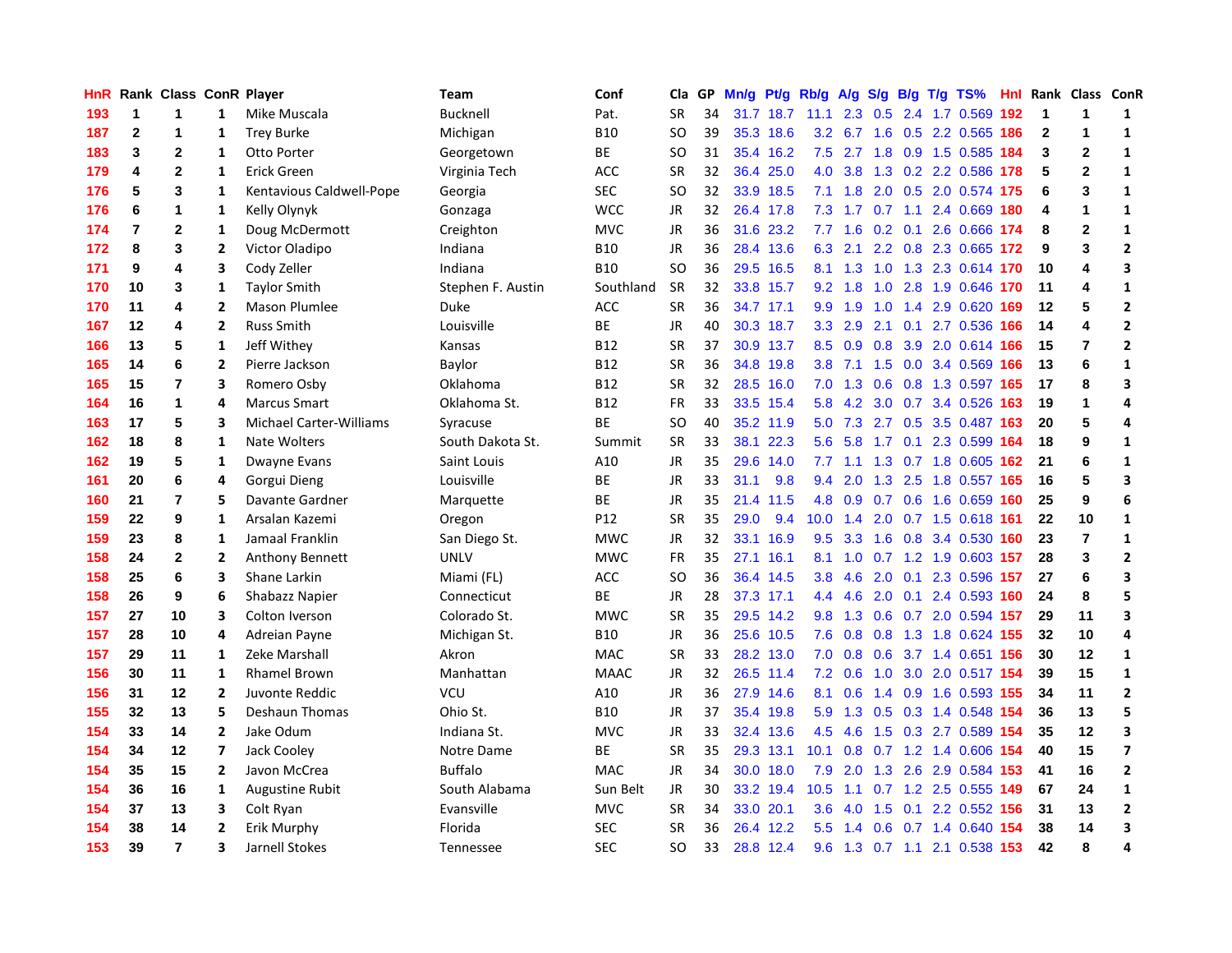| HnR |    | Rank Class ConR Player |                         |                            | <b>Team</b>        | Conf            | Cla       | <b>GP</b> | Mn/g | Pt/g      | Rb/g          | A/g       |                  |     | S/g B/g T/g TS%           | <b>Hnl</b> | Rank | Class        | ConR                    |
|-----|----|------------------------|-------------------------|----------------------------|--------------------|-----------------|-----------|-----------|------|-----------|---------------|-----------|------------------|-----|---------------------------|------------|------|--------------|-------------------------|
| 153 | 40 | 15                     | $\mathbf{2}$            | <b>Brandon Davies</b>      | <b>BYU</b>         | <b>WCC</b>      | <b>SR</b> | 36        |      | 29.3 17.7 | 8.0           | 2.4       | 1.3              | 1.0 | 2.6 0.562                 | 152        | 44   | 16           | $\overline{\mathbf{2}}$ |
| 152 | 41 | 17                     | $\mathbf{2}$            | Andre Roberson             | Colorado           | P12             | <b>JR</b> | 31        |      | 33.4 10.9 | 11.2          |           |                  |     | 1.4 2.2 1.3 2.4 0.520 154 |            | 37   | 14           | $\overline{2}$          |
| 152 | 42 | 16                     | 3                       | Elias Harris               | Gonzaga            | <b>WCC</b>      | <b>SR</b> | 34        |      | 27.8 14.6 | 7.4           | 1.6       |                  |     | 1.2 0.6 1.8 0.570 152     |            | 46   | 17           | $\overline{\mathbf{3}}$ |
| 152 | 43 | 8                      | 3                       | Spencer DinWiddie          | Colorado           | P <sub>12</sub> | SO        | 33        |      | 32.5 15.3 | 3.2           | 3.0       |                  |     | 1.3 0.5 2.2 0.583 151     |            | 48   | 9            | 3                       |
| 152 | 44 | 18                     | 4                       | Reggie Bullock             | North Carolina     | <b>ACC</b>      | JR        | 35        |      | 31.4 13.9 | 6.5           | 2.9       |                  |     | 1.3 0.3 1.2 0.622 152     |            | 45   | 18           | 4                       |
| 151 | 45 | 19                     | 5                       | Akil Mitchell              | Virginia           | <b>ACC</b>      | JR        | 35        | 30.5 | 13.1      | 8.9           | 1.5       |                  |     | 1.3 0.4 1.8 0.573 150     |            | 54   | 19           | $\overline{7}$          |
| 151 | 46 | 3                      | 1                       | Jameel Warney              | <b>Stony Brook</b> | <b>AEC</b>      | <b>FR</b> | 33        |      | 27.2 12.4 | 7.2           | 0.9       |                  |     | 0.7 1.5 1.2 0.605         | -151       | 49   | 4            | $\mathbf{1}$            |
| 151 | 47 | 20                     | 8                       | <b>Bryce Cotton</b>        | Providence         | <b>BE</b>       | JR        | 32        | 37.8 | 19.7      | 3.6           | 2.9       | 0.9 <sup>°</sup> |     | 0.1 1.5 0.589 152         |            | 43   | 17           | 8                       |
| 151 | 48 | 21                     | 4                       | Dwight Powell              | Stanford           | P12             | JR        | 34        |      | 30.4 14.9 | 8.4           | 2.1       | 0.8              | 1.1 | 2.4 0.542 149             |            | 57   | 20           | 4                       |
| 151 | 49 | 17                     | 6                       | Jared Berggren             | Wisconsin          | <b>B10</b>      | <b>SR</b> | 35        |      | 28.5 11.0 | 6.9           | 0.9       |                  |     | 0.6 2.1 1.0 0.533 151     |            | 52   | 20           | 6                       |
| 150 | 50 | 18                     | 4                       | Alex Oriakhi               | Missouri           | <b>SEC</b>      | <b>SR</b> | 34        |      | 25.8 11.2 | $8.4^{\circ}$ | 0.4       |                  |     | 0.6 1.6 1.4 0.666 148     |            | 69   | 29           | 6                       |
| 150 | 51 | 22                     | 4                       | Cleanthony Early           | Wichita St.        | <b>MVC</b>      | JR        | 39        |      | 25.1 13.9 | 5.4           | 0.6       |                  |     | 0.7 0.9 1.6 0.560 149     |            | 65   | 23           | 5                       |
| 150 | 52 | 23                     | 1                       | Chris Udofia               | Denver             | <b>WAC</b>      | <b>JR</b> | 32        |      | 30.7 13.3 | 4.5           | 3.3       |                  |     | 1.6 2.3 1.8 0.570         | 149        | 59   | 22           | $\mathbf{1}$            |
| 150 | 53 | 19                     | $\overline{\mathbf{z}}$ | <b>Brandon Paul</b>        | <b>Illinois</b>    | <b>B10</b>      | <b>SR</b> | 36        | 32.0 | 16.6      | 4.4           | 2.7       |                  |     | 1.2 0.6 2.7 0.532 150     |            | 55   | 22           | $\overline{7}$          |
| 150 | 54 | 20                     | 3                       | Khalif Wyatt               | Temple             | A10             | <b>SR</b> | 34        | 33.4 | 20.5      | 2.9           | 4.0       |                  |     | 1.7 0.2 3.1 0.559         | 149        | 61   | 24           | $\overline{\mathbf{3}}$ |
| 150 | 55 | 9                      | 6                       | P.J. Hairston              | North Carolina     | <b>ACC</b>      | <b>SO</b> | 34        | 23.6 | 14.6      | 4.3           | 1.4       | 1.3              |     | $0.4$ 1.1 0.582           | 151        | 50   | 10           | 5                       |
| 149 | 56 | 21                     | $\mathbf{1}$            | lan Hummer                 | Princeton          | Ivy             | <b>SR</b> | 28        | 34.0 | 16.3      | 6.4           | 4.1       | 1.3              |     | 0.8 2.8 0.562 149         |            | 62   | 25           | $\mathbf{1}$            |
| 149 | 57 | 22                     | 8                       | <b>Trevor Mbakwe</b>       | Minnesota          | <b>B10</b>      | <b>SR</b> | 34        |      | 24.9 10.0 | 8.7           | 1.1       | 0.7              | 1.4 | 2.1 0.578 149             |            | 64   | 27           | 8                       |
| 149 | 58 | 4                      | 5                       | Ben McLemore               | Kansas             | <b>B12</b>      | <b>FR</b> | 37        |      | 32.2 15.9 | 5.2           | 2.0       |                  |     | 1.0 0.7 2.1 0.628 149     |            | 66   | 5            | 6                       |
| 149 | 59 | 23                     | 1                       | Ryan Broekhoff             | Valparaiso         | Hor.            | <b>SR</b> | 33        |      | 32.2 15.7 | 7.3           | 2.3       |                  |     | 1.0 0.8 1.9 0.615 149     |            | 63   | 26           | $\mathbf{1}$            |
| 149 | 60 | 24                     | 5                       | Allen Crabbe               | California         | P12             | JR        | 33        |      | 36.2 18.4 | 6.1           | 2.6       |                  |     | 1.1 0.7 2.5 0.565 148     |            | 70   | 25           | 5                       |
| 149 | 61 | 24                     | $\mathbf{2}$            | <b>Fred Hunter</b>         | Nicholls St.       | Southland       | <b>SR</b> | 27        |      | 31.9 19.9 | 8.1           | 2.1       |                  |     | 1.8 0.3 2.4 0.610 152     |            | 47   | 18           | $\overline{2}$          |
| 149 | 62 | 25                     | 9                       | <b>Travon Woodall</b>      | Pittsburgh         | BE              | <b>SR</b> | 33        |      | 28.6 11.5 | 2.6           | 5.1       |                  |     | 1.2 0.2 2.2 0.582 148     |            | 68   | 28           | 10                      |
| 148 | 63 | 25                     | 5                       | <b>Trevor Releford</b>     | Alabama            | <b>SEC</b>      | JR        | 34        | 33.2 | 14.9      | 2.7           | 2.5       |                  |     | 2.1 0.1 1.8 0.594         | 149        | 58   | 21           | 5                       |
| 148 | 64 | 26                     | $\mathbf{2}$            | Kyle Barone                | Idaho              | <b>WAC</b>      | <b>SR</b> | 30        |      | 34.0 17.1 | 9.7           | 1.8       | 0.3              |     | 1.2 1.9 0.643             | 147        | 73   | 31           | $\overline{2}$          |
| 148 | 65 | 27                     | 6                       | Murphy Holloway            | Mississippi        | <b>SEC</b>      | <b>SR</b> | 36        |      | 31.4 14.5 |               | $9.7$ 1.3 | 1.6              |     | $0.7$ 2.1 $0.555$         | 147        | 72   | 30           | $\overline{\mathbf{z}}$ |
| 147 | 66 | 28                     | 5                       | Jackie Carmichael          | Illinois St.       | <b>MVC</b>      | <b>SR</b> | 33        |      | 30.6 17.4 | 9.3           | 0.8       |                  |     | 1.0 2.1 2.3 0.562 146     |            | 77   | 33           | $\overline{\mathbf{z}}$ |
| 147 | 67 | 10                     | 6                       | Seth Tuttle                | Northern Iowa      | <b>MVC</b>      | <b>SO</b> | 36        |      | 25.9 11.4 | 6.6           |           |                  |     | 1.7 1.0 0.7 1.9 0.617 147 |            | -71  | 12           | 6                       |
| 147 | 68 | 26                     | 6                       | Cory Jefferson             | Baylor             | B12             | JR        | 37        |      | 27.9 13.3 | 8.0           | 0.3       |                  |     | 0.5 1.9 0.8 0.632 147     |            | 75   | 26           | $\overline{7}$          |
| 147 | 69 | 29                     | 1                       | Jerrelle Benimon           | Towson             | CAA             | <b>SR</b> | 31        |      | 36.0 17.1 | 11.2          | 2.5       |                  |     | 0.7 1.9 3.9 0.582 147     |            | 74   | 32           | $\mathbf{1}$            |
| 147 | 70 | 30                     | $\overline{ }$          | <b>Tyrus McGee</b>         | Iowa St.           | <b>B12</b>      | <b>SR</b> | 35        |      | 24.0 13.1 | 3.5           | 1.3       | 1.1              |     | 0.3 0.9 0.652 146         |            | 79   | 34           | 8                       |
| 147 | 71 | 31                     | 10                      | James Southerland          | Syracuse           | <b>BE</b>       | <b>SR</b> | 34        |      | 29.5 13.3 | 5.2           | 1.1       |                  |     | 1.4 0.8 1.1 0.583         | 150        | 56   | 23           | 9                       |
| 147 | 72 | 32                     | $\mathbf{1}$            | James Ennis                | Long Beach St.     | <b>BWst</b>     | <b>SR</b> | 33        |      | 33.1 16.5 | 6.7           | 2.1       | 1.8              |     | 1.3 3.0 0.610             | 145        | 85   | 39           | $\overline{2}$          |
| 147 | 73 | 11                     | 9                       | <b>Andre Hollins</b>       | Minnesota          | <b>B10</b>      | SO        | 34        | 30.0 | 14.6      | 3.7           | 3.4       | 1.1              |     | 0.3 2.3 0.572 146         |            | 76   | 13           | 9                       |
| 147 | 74 | 5                      | $\overline{ }$          | <b>Nerlens Noel</b>        | Kentucky           | <b>SEC</b>      | <b>FR</b> | 24        |      | 31.9 10.5 | $9.5^{\circ}$ | 1.6       | 2.1              |     | 4.4 1.9 0.576 159         |            | 26   | $\mathbf{2}$ | $\overline{2}$          |
| 147 | 75 | 27                     | $\mathbf{2}$            | Ray McCallum               | Detroit            | Hor.            | JR        | 33        |      | 36.6 18.7 | 5.1           | 4.5       | 1.9              |     | 0.6 2.1 0.573 146         |            | 78   | 27           | $\overline{\mathbf{2}}$ |
| 146 | 76 | 33                     | 1                       | Jake Cohen                 | Davidson           | Southern        | <b>SR</b> | 34        |      | 25.6 14.9 | 5.3           | 1.5       | 0.7              |     | 1.6 1.7 0.603 145         |            | 83   | 37           | 1                       |
| 146 | 77 | 34                     | 4                       | <b>Matthew Dellavedova</b> | Saint Mary's (CA)  | <b>WCC</b>      | SR        | 35        |      | 36.4 15.8 | $3.4^{\circ}$ | 6.4       | 1.1              | 0.1 | 2.8 0.558 146             |            | 82   | 36           | 4                       |
| 146 | 78 | 28                     | 4                       | <b>Kendall Williams</b>    | <b>New Mexico</b>  | <b>MWC</b>      | <b>JR</b> | 34        |      | 34.4 13.3 | 3.5           | 4.9       |                  |     | 1.1 0.1 2.1 0.552 146     |            | 80   | 28           | $\overline{\mathbf{A}}$ |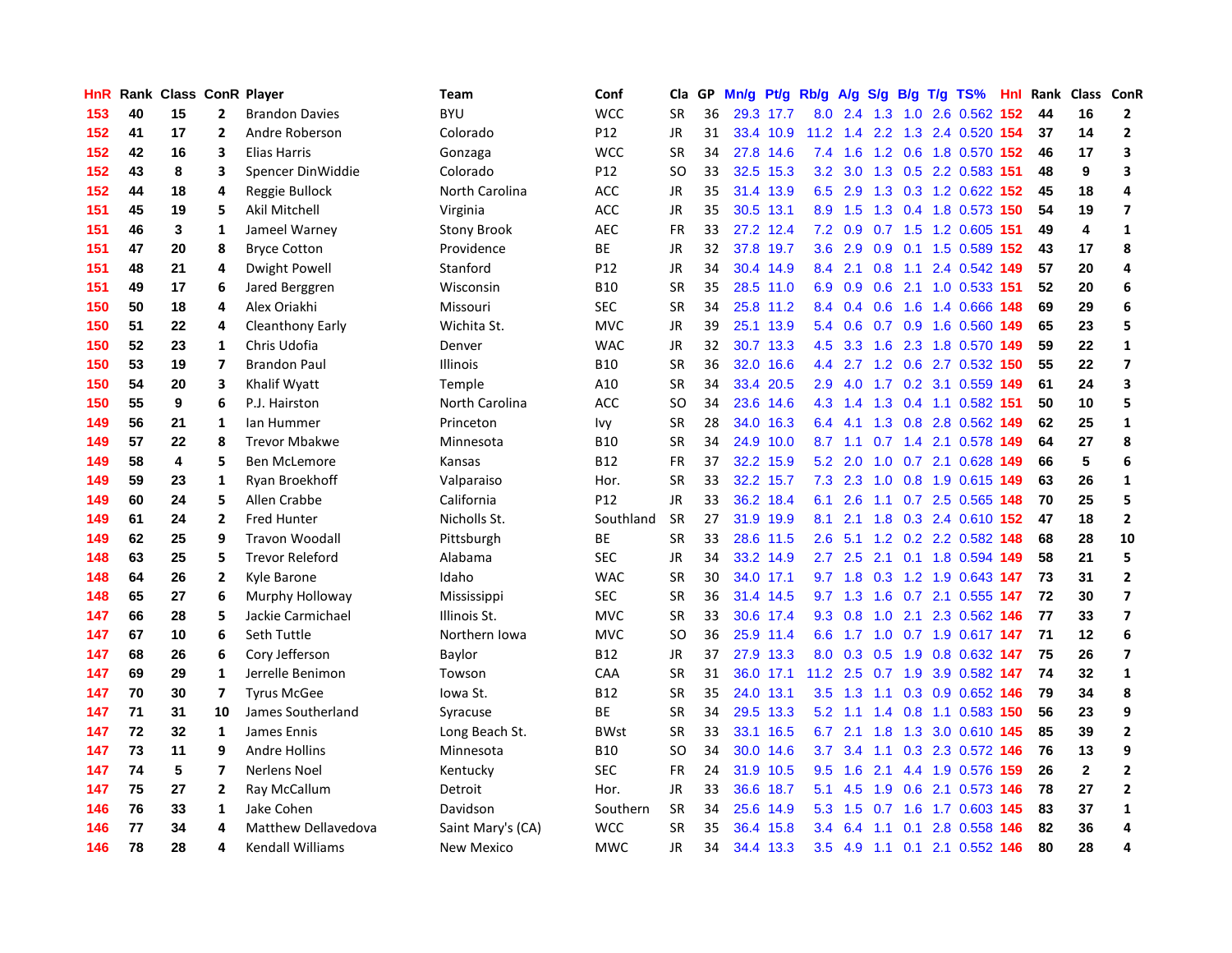| HnR |     | Rank Class ConR Player |                         |                        | <b>Team</b>             | Conf        | Cla       | GP | Mn/g | Pt/g Rb/g |               | A/g           |     |     | $S/g$ B/g T/g TS%             | Hnl | Rank | Class ConR     |                         |
|-----|-----|------------------------|-------------------------|------------------------|-------------------------|-------------|-----------|----|------|-----------|---------------|---------------|-----|-----|-------------------------------|-----|------|----------------|-------------------------|
| 146 | 79  | 35                     | 3                       | <b>Chris Evans</b>     | Kent St.                | MAC         | <b>SR</b> | 35 | 32.7 | 16.2      | 7.7           | 2.1           | 1.9 | 0.7 | 2.7 0.568                     | 145 | 84   | 38             | 3                       |
| 146 | 80  | 36                     | $\overline{7}$          | Carl Hall              | Wichita St.             | <b>MVC</b>  | <b>SR</b> | 32 |      | 28.6 12.6 | 6.8           | 0.7           |     |     | 0.5 1.7 1.3 0.575 150         |     | 53   | 21             | 4                       |
| 146 | 81  | 29                     | 8                       | Patric Young           | Florida                 | <b>SEC</b>  | JR        | 37 |      | 26.5 10.1 |               |               |     |     | 6.3 0.9 0.9 1.6 1.5 0.566 145 |     | 87   | 29             | 9                       |
| 145 | 82  | 37                     | 11                      | Peyton Siva            | Louisville              | ВE          | <b>SR</b> | 40 |      | 31.2 10.0 | $2.4^{\circ}$ | 5.7           |     |     | 2.3 0.2 2.7 0.510 144         |     | 90   | 42             | 11                      |
| 145 | 83  | $12 \overline{ }$      | $\mathbf{1}$            | <b>Macolm Miller</b>   | Southern                | <b>SWAC</b> | <b>SO</b> | 33 |      | 26.2 15.5 | 5.9           | 0.8           |     |     | 1.2 0.6 1.0 0.637 145         |     | 88   | 14             | $\mathbf{1}$            |
| 145 | 84  | 38                     | $\overline{\mathbf{z}}$ | Seth Curry             | Duke                    | <b>ACC</b>  | <b>SR</b> | 35 |      | 32.3 17.5 | 2.5           | 1.5           | 0.9 |     | 0.2 1.2 0.612 145             |     | 89   | 41             | 8                       |
| 145 | 85  | 13                     | $\overline{2}$          | Alan Williams          | <b>UC Santa Barbara</b> | <b>BWst</b> | <b>SO</b> | 28 |      | 28.3 17.1 | 10.7          | 0.9           |     |     | 1.0 2.3 2.4 0.519 149         |     | 60   | 11             | $\mathbf{1}$            |
| 145 | 86  | 30                     | 12                      | Edwin Fuquan           | Seton Hall              | <b>BE</b>   | JR        | 33 |      | 32.3 16.5 | 5.8           | 1.9           |     |     | 2.4 0.5 2.5 0.538             | 143 | 98   | 30             | 12                      |
| 145 | 87  | 39                     | $\overline{2}$          | <b>Tommy Brenton</b>   | <b>Stony Brook</b>      | <b>AEC</b>  | <b>SR</b> | 33 | 31.3 | 8.4       | 8.5           | 4.8           | 1.6 |     | 0.2 2.2 0.508 144             |     | 91   | 43             | $\overline{2}$          |
| 144 | 88  | 14                     | 5                       | <b>Tyler Haws</b>      | <b>BYU</b>              | <b>WCC</b>  | <b>SO</b> | 36 |      | 34.3 21.7 | 4.6           | 2.0           |     |     | 1.3 0.1 2.0 0.576 144         |     | 93   | 15             | 5                       |
| 144 | 89  | 40                     | 1                       | Isaiah Canaan          | Murray St.              | OVC         | <b>SR</b> | 31 |      | 36.5 21.8 | 3.5           |               |     |     | 4.3 1.5 0.1 3.2 0.571 143     |     | 107  | 49             | $\overline{2}$          |
| 144 | 90  | 15                     | 5                       | Alex Kirk              | New Mexico              | <b>MWC</b>  | <b>SO</b> | 35 |      | 29.1 12.1 | 8.1           | 0.5           |     |     | 0.4 1.8 1.5 0.550 143         |     | 99   | 18             | 5                       |
| 144 | 91  | 16                     | 10                      | Aaron White            | lowa                    | <b>B10</b>  | <b>SO</b> | 38 |      | 29.2 12.8 | 6.2           | 1.3           |     |     | 1.1 0.7 1.6 0.570 144         |     | 96   | 17             | 11                      |
| 144 | 92  | 6                      | 11                      | Mitch McGary           | Michigan                | <b>B10</b>  | FR        | 39 | 19.7 | 7.5       | 6.3           | 0.6           |     |     | 1.1 0.7 1.2 0.582 143         |     | 97   | 6              | 12                      |
| 144 | 93  | 41                     | 4                       | D.J. Cooper            | Ohio                    | MAC         | <b>SR</b> | 34 | 31.6 | 14.1      | 3.2           | 7.1           |     |     | 2.0 0.2 3.5 0.561 144         |     | 94   | 45             | $\overline{\mathbf{4}}$ |
| 144 | 94  | 17                     | 12                      | Shannon Scott          | Ohio St.                | <b>B10</b>  | <b>SO</b> | 37 | 20.9 | 4.9       | 2.8           | 3.8           |     |     | 1.7 0.3 1.2 0.478 144         |     | 95   | 16             | 10                      |
| 144 | 95  | 18                     | 13                      | Chane Behanan          | Louisville              | BE          | <b>SO</b> | 39 | 26.1 | 9.8       | 6.5           | 1.1           |     |     | 1.4 0.4 1.6 0.516 143         |     | 106  | 21             | 13                      |
| 143 | 96  | 42                     | 4                       | Ramon Galloway         | La Salle                | A10         | <b>SR</b> | 34 |      | 33.3 17.2 | 4.6           | 3.7           | 1.9 |     | 0.5 3.1 0.558 143             |     | 101  | 46             | 4                       |
| 143 | 97  | 43                     | $\overline{2}$          | Keith Rendelman        | NC-Wilmington           | CAA         | <b>SR</b> | 30 |      | 33.9 17.0 | 10.5          |               |     |     | 0.7 1.8 1.6 2.1 0.560 143     |     | 105  | 48             | $\overline{2}$          |
| 143 | 98  | 44                     | 8                       | Ryan Kelly             | Duke                    | <b>ACC</b>  | <b>SR</b> | 23 |      | 28.9 12.9 | 5.3           |               |     |     | 1.7 0.7 1.6 1.0 0.582 151     |     | 51   | 19             | 6                       |
| 143 | 99  | 19                     | 6                       | <b>Derrick Marks</b>   | Boise St.               | <b>MWC</b>  | <b>SO</b> | 31 | 30.1 | 16.3      | 3.8           | 3.9           |     |     | 1.8 0.5 3.4 0.561 143         |     | 100  | 19             | 6                       |
| 143 | 100 | 45                     | 13                      | <b>Derrick Nix</b>     | Michigan St.            | <b>B10</b>  | <b>SR</b> | 36 | 27.6 | 9.9       | 6.6           | 1.6           |     |     | 1.1 0.1 1.5 0.546 142         |     | 110  | 50             | 13                      |
| 143 | 101 | 20                     | 9                       | Alex Len               | Maryland                | <b>ACC</b>  | <b>SO</b> | 38 | 26.4 | 11.9      | 7.8           | 1.0           |     |     | 0.2 2.1 1.6 0.564 143         |     | 103  | 20             | 9                       |
| 143 | 102 | 46                     | 9                       | <b>Laurence Bowers</b> | Missouri                | <b>SEC</b>  | <b>SR</b> | 29 | 27.1 | 14.1      | 6.1           | 1.1           | 0.6 |     | 1.2 1.3 0.588                 | 146 | 81   | 35             | 8                       |
| 143 | 103 | 31                     | 5                       | Chaz Williams          | Massachusetts           | A10         | JR        | 33 | 35.3 | 15.5      | 4.2           | 7.3           | 2.0 |     | 0.2 3.5 0.544 143             |     | 108  | 32             | 5                       |
| 142 | 104 | 21                     | 6                       | <b>Treveon Graham</b>  | VCU                     | A10         | <b>SO</b> | 36 | 27.6 | 15.1      | 5.8           | 1.6           | 0.9 |     | 0.1 1.6 0.549 142             |     | 109  | 22             | 6                       |
| 142 | 105 | $\overline{7}$         | 14                      | Sam Dekker             | Wisconsin               | <b>B10</b>  | FR        | 35 | 22.3 | 9.6       | $3.4^{\circ}$ |               |     |     | 1.3 0.7 0.4 1.1 0.591 142 111 |     |      | $\overline{7}$ | 14                      |
| 142 | 106 | 22                     | 14                      | JayVaughn Pinkston     | Villanova               | <b>BE</b>   | <b>SO</b> | 34 | 26.1 | 13.3      | 5.0           |               |     |     | 1.7 1.0 0.5 2.5 0.548 142 112 |     |      | 23             | 14                      |
| 142 | 107 | 32                     | 10                      | Joe Harris             | Virginia                | <b>ACC</b>  | JR        | 35 | 32.5 | 16.3      | 4.0           | $2.2^{\circ}$ |     |     | $0.9$ $0.5$ $2.0$ $0.590$ 140 |     | 129  | 38             | 11                      |
| 142 | 108 | 47                     | 1                       | Maurice Kemp           | East Carolina           | <b>CUSA</b> | <b>SR</b> | 35 |      | 34.3 18.9 | 8.0           | 2.4           |     |     | 1.7 1.1 1.9 0.571 141         |     | 123  | 58             | $\overline{2}$          |
| 142 | 109 | 33                     | 15                      | Sean Kilpatrick        | Cincinnati              | <b>BE</b>   | <b>JR</b> | 34 |      | 34.4 17.0 | 5.2           | 1.9           |     |     | 1.2 0.2 2.0 0.515 141         |     | 113  | 33             | 15                      |
| 142 | 110 | 34                     | 5                       | Shayne Whittington     | Western Michigan        | <b>MAC</b>  | <b>JR</b> | 35 |      | 29.7 13.2 | 8.8           | 1.1           |     |     | 0.7 1.7 1.9 0.561 141         |     | 114  | 34             | 5                       |
| 142 | 111 | 48                     | 11                      | <b>Richard Howell</b>  | <b>NC State</b>         | ACC         | <b>SR</b> | 35 |      | 31.6 12.7 | 10.9          | 1.7           | 1.0 |     | 0.9 1.6 0.582 141             |     | 115  | 51             | 10                      |
| 141 | 112 | 49                     | $\overline{2}$          | Jonathan Thompson      | Rider                   | <b>MAAC</b> | <b>SR</b> | 34 |      | 33.9 13.1 | 3.9           | 3.1           | 1.5 |     | 0.6 2.1 0.616 141             |     | 116  | 52             | $\overline{2}$          |
| 141 | 113 | 35                     | $\overline{2}$          | <b>Tymell Murphy</b>   | Fla. International      | Sun Belt    | <b>JR</b> | 32 |      | 30.4 14.6 | 6.8           | 1.9           | 1.7 |     | 1.1 2.5 0.601 140             |     | 124  | 35             | 3                       |
| 141 | 114 | 50                     | $\overline{2}$          | lan Clark              | Belmont                 | OVC         | <b>SR</b> | 33 |      | 33.4 18.2 |               | $3.3$ 2.4     |     |     | 1.6 0.2 2.7 0.685 141         |     | 118  | 54             | 3                       |
| 141 | 115 | 23                     | 16                      | <b>Myles Mack</b>      | Rutgers                 | <b>BE</b>   | <b>SO</b> | 31 |      | 30.3 13.6 | 2.6           | 2.7           | 1.8 |     | 0.1 1.8 0.620 141             |     | 120  | 24             | 16                      |
| 141 | 116 | 51                     | 3                       | Marcos Knight          | Middle Tennessee        | Sun Belt    | <b>SR</b> | 34 | 26.4 | 12.6      | 5.8           | 2.5           |     |     | 1.1 0.4 1.9 0.511 141         |     | 121  | 56             | $\overline{2}$          |
| 141 | 117 | 52                     | $\overline{2}$          | D.J. Stephens          | Memphis                 | <b>CUSA</b> | <b>SR</b> | 36 | 23.6 | 7.6       | 6.6           |               |     |     | 0.7 0.9 2.6 0.7 0.667 141     |     | 122  | 57             | $\mathbf{1}$            |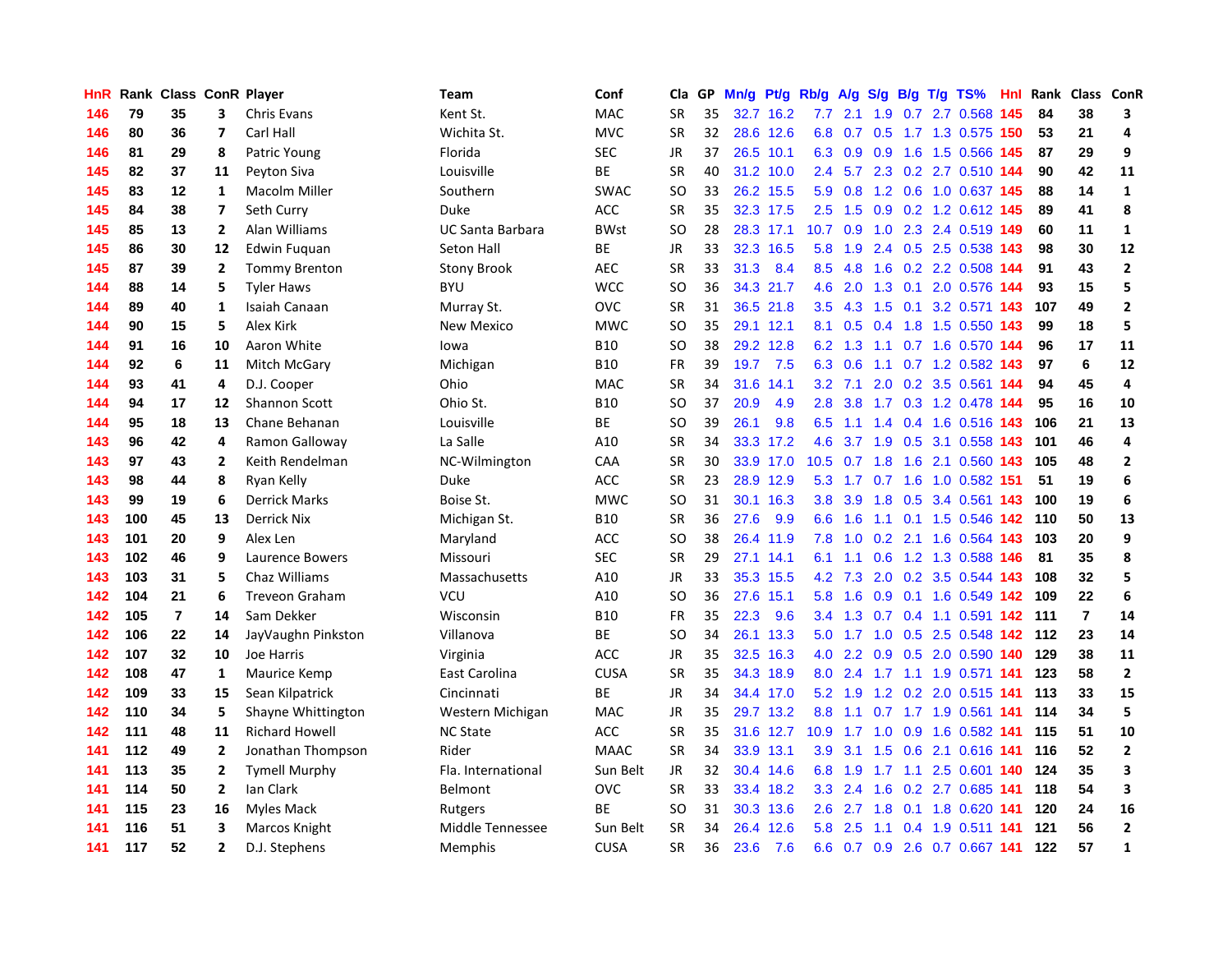| HnR |     | Rank Class ConR Player |                         |                         | Team             | Conf        | Cla       | GP. | Mn/g |           | Pt/g Rb/g        | A/g       |     |     | $S/g$ B/g T/g TS%              | Hnl | Rank | Class | ConR                    |
|-----|-----|------------------------|-------------------------|-------------------------|------------------|-------------|-----------|-----|------|-----------|------------------|-----------|-----|-----|--------------------------------|-----|------|-------|-------------------------|
| 141 | 118 | 36                     | 10                      | Casey Prather           | Florida          | <b>SEC</b>  | JR        | 29  | 17.1 | 6.2       | 3.7              | 1.0       | 0.9 | 0.6 | 1.0 0.624 143                  |     | 102  | 31    | 10                      |
| 141 | 119 | 53                     | 7                       | Leonard Washington      | Wyoming          | <b>MWC</b>  | <b>SR</b> | 32  |      | 30.4 12.5 |                  |           |     |     | 8.2 1.7 1.3 1.7 2.1 0.531 140  |     | 125  | 59    | 9                       |
| 141 | 120 | 54                     | $\overline{\mathbf{z}}$ | Andrew Smith            | <b>Butler</b>    | A10         | <b>SR</b> | 35  |      | 27.5 11.3 | 6.1              | 1.4       |     |     | $0.6$ $0.5$ 1.2 $0.573$ 141    |     | 117  | 53    | $\overline{\mathbf{z}}$ |
| 141 | 121 | 37                     | 3                       | Josh Davis              | Tulane           | <b>CUSA</b> | JR        | 35  |      | 35.7 17.6 |                  |           |     |     | 10.7 1.7 0.8 0.9 2.6 0.549 140 |     | 128  | 37    | $\overline{\mathbf{3}}$ |
| 141 | 122 | 38                     | 11                      | Marshall Henderson      | Mississippi      | <b>SEC</b>  | <b>JR</b> | 36  |      | 31.5 20.1 | 3.1              | 1.8       | 1.3 | 0.1 | 2.1 0.561 140                  |     | 132  | 40    | 11                      |
| 141 | 123 | 55                     | 6                       | Solomon Hill            | Arizona          | P12         | <b>SR</b> | 35  |      | 33.0 13.4 | 5.3              | 2.7       |     |     | 1.1 0.6 2.2 0.575 140          |     | 126  | 60    | $\boldsymbol{6}$        |
| 140 | 124 | 56                     | 8                       | Malcolm Armstead        | Wichita St.      | <b>MVC</b>  | <b>SR</b> | 39  | 28.6 | 10.6      | 3.8              | 4.0       | 1.9 |     | 0.1 2.3 0.505 139              |     | 135  | 64    | 9                       |
| 140 | 125 | 57                     | 6                       | Kevin Foster            | Santa Clara      | <b>WCC</b>  | <b>SR</b> | 38  | 32.4 | 19.3      |                  | $2.7$ 4.3 |     |     | 2.4 0.1 3.4 0.534 140          |     | 133  | 62    | 6                       |
| 140 | 126 | 39                     | 12                      | <b>Daniel Miller</b>    | Georgia Tech     | <b>ACC</b>  | JR        | 31  | 28.5 | 8.4       | 6.6              | 2.2       | 0.9 |     | 2.1 1.5 0.544 139              |     | 136  | 41    | 12                      |
| 140 | 127 | 58                     | 9                       | <b>Tyler Brown</b>      | Illinois St.     | <b>MVC</b>  | <b>SR</b> | 32  | 29.6 | 18.1      | 4.4              | 2.7       |     |     | 1.4 0.2 2.9 0.584 140          |     | 131  | 61    | $\pmb{8}$               |
| 140 | 128 | 24                     | 15                      | <b>Branden Dawson</b>   | Michigan St.     | <b>B10</b>  | <b>SO</b> | 36  | 26.9 | 8.9       | 5.9              | 1.3       |     |     | 1.6 0.9 2.0 0.531 139          |     | 138  | 25    | 16                      |
| 140 | 129 | 59                     | 8                       | <b>Travis Taylor</b>    | Xavier           | A10         | <b>SR</b> | 31  |      | 31.7 11.9 | 9.0              | 1.2       |     |     | 0.8 0.8 1.7 0.553 139          |     | 137  | 65    | 8                       |
| 140 | 130 | 40                     | 16                      | Roy Devyn Marble        | lowa             | <b>B10</b>  | JR        | 37  | 30.5 | 15.0      | 4.0              | 3.0       |     |     | 1.1 0.3 2.2 0.528 140          |     | 130  | 39    | 15                      |
| 140 | 131 | 60                     | 8                       | Pierce Hornung          | Colorado St.     | <b>MWC</b>  | <b>SR</b> | 33  | 31.1 | 8.4       | 8.9              | 2.2       |     |     | 1.2 0.5 1.3 0.584 141          |     | 119  | 55    | 8                       |
| 139 | 132 | 61                     | 17                      | Cashmere Wright         | Cincinnati       | BE          | <b>SR</b> | 33  |      | 29.6 12.7 | $2.4^{\circ}$    | 3.2       | 1.6 |     | 0.0 1.8 0.530                  | 140 | 134  | 63    | 17                      |
| 139 | 133 | 8                      | 18                      | <b>Montrezl Harrell</b> | Louisville       | <b>BE</b>   | <b>FR</b> | 40  | 16.2 | 5.7       | 3.6              | 0.2       |     |     | 0.5 0.7 0.6 0.566 138          |     | 141  | 8     | 18                      |
| 139 | 134 | 25                     | 9                       | <b>Anthony Drmic</b>    | Boise St.        | <b>MWC</b>  | <b>SO</b> | 32  |      | 32.1 17.7 | 4.6              | 2.3       | 0.6 |     | 0.3 2.1 0.597 137              |     | 148  | 27    | 10                      |
| 139 | 135 | 26                     | $\overline{ }$          | Nick Johnson            | Arizona          | P12         | <b>SO</b> | 35  |      | 31.4 11.5 | 3.6              | 3.2       | 1.9 |     | 0.6 1.9 0.549 139              |     | 140  | 26    | $\overline{7}$          |
| 138 | 136 | 62                     | 3                       | <b>Edward Daniel</b>    | Murray St.       | <b>OVC</b>  | <b>SR</b> | 31  |      | 29.6 13.2 | 10.0             |           |     |     | 1.1 1.2 1.6 2.0 0.578 137 153  |     |      | 71    | $\overline{4}$          |
| 138 | 137 | 41                     | 3                       | <b>Billy Baron</b>      | Canisius         | <b>MAAC</b> | JR.       | 34  |      | 34.8 17.2 | 4.1              | 5.0       |     |     | 1.0 0.0 2.8 0.566 138          |     | 146  | 45    | 3                       |
| 138 | 138 | 63                     | 8                       | <b>Brock Motum</b>      | Washington St.   | P12         | <b>SR</b> | 32  |      | 35.3 18.7 | 6.3              | $-1.1$    |     |     | 0.6 0.8 2.4 0.538 137          |     | 151  | 69    | 10                      |
| 138 | 139 | 64                     | 8                       | Kevin Young             | Kansas           | <b>B12</b>  | <b>SR</b> | 36  | 22.8 | 7.8       | 6.8              | 1.2       | 1.1 |     | 0.6 1.3 0.568 138              |     | 142  | 66    | 9                       |
| 138 | 140 | 65                     | 9                       | <b>Kevin Parrom</b>     | Arizona          | P12         | <b>SR</b> | 35  | 23.6 | 8.3       | 4.9              | 1.9       | 0.6 |     | 0.2 1.1 0.612 138              |     | 143  | 67    | 8                       |
| 138 | 141 | 66                     | 10                      | Chase Tapley            | San Diego St.    | <b>MWC</b>  | <b>SR</b> | 33  | 30.8 | 13.5      | 3.2              | 2.7       |     |     | 1.4 0.5 1.3 0.544 137          |     | 155  | 73    | 11                      |
| 138 | 142 | 67                     | $\overline{7}$          | Marc Trasolini          | Santa Clara      | <b>WCC</b>  | <b>SR</b> | 38  | 30.9 | 15.4      | 7.4              | 0.9       | 0.8 |     | 1.4 1.7 0.592 137              |     | 152  | 70    | $\overline{\mathbf{z}}$ |
| 137 | 143 | 42                     | 8                       | Anthony Ireland         | Loyola Marymount | <b>WCC</b>  | JR        | 34  |      | 37.5 20.2 | 4.4              | 3.6       |     |     | 1.7 0.0 3.3 0.526 134          |     | 185  | 59    | 8                       |
| 137 | 144 | 68                     | $\mathbf{2}$            | Tony Johnson            | Lafayette        | Pat.        | <b>SR</b> | 34  |      | 31.2 13.3 | 3.8 <sub>2</sub> | 4.8       |     |     | 1.9 0.2 2.2 0.628 137 157      |     |      | 75    | $\overline{\mathbf{3}}$ |
| 137 | 145 | 9                      | 19                      | <b>Steven Adams</b>     | Pittsburgh       | <b>BE</b>   | <b>FR</b> | 32  | 23.4 | 7.2       |                  | 6.3 0.6   |     |     | 0.7 2.0 1.1 0.550 137          |     | 150  | 10    | 19                      |
| 137 | 146 | 69                     | 10                      | Gregory Echenique       | Creighton        | <b>MVC</b>  | <b>SR</b> | 36  | 22.9 | 9.7       | 6.6              | 0.4       |     |     | 0.6 1.7 1.3 0.655 137          |     | 154  | 72    | 10                      |
| 137 | 147 | 70                     | 9                       | Rodney McGruder         | Kansas St.       | <b>B12</b>  | <b>SR</b> | 35  | 33.5 | 15.6      | 5.4              | 2.0       |     |     | 1.3 0.3 1.7 0.525 137          |     | 156  | 74    | 10                      |
| 137 | 148 | 43                     | 3                       | <b>DeQuan Hicks</b>     | Northwestern St. | Southland   | JR        | 29  | 20.2 | 14.0      | 5.9              | 1.7       | 1.6 |     | 0.6 2.3 0.604 140              |     | 127  | 36    | $\overline{\mathbf{3}}$ |
| 137 | 149 | 44                     | 20                      | Luke Hancock            | Louisville       | BE          | <b>JR</b> | 40  | 22.4 | 8.1       | 2.6              | 1.4       |     |     | 1.0 0.1 1.0 0.600              | 136 | 163  | 49    | 20                      |
| 137 | 150 | 45                     | 12                      | Marshawn Powell         | Arkansas         | <b>SEC</b>  | <b>JR</b> | 32  | 25.6 | 14.5      | 5.4              | 1.3       |     |     | 1.2 1.2 1.8 0.543 136          |     | 160  | 47    | 12                      |
| 137 | 151 | 46                     | 10                      | Melvin Ejim             | lowa St.         | <b>B12</b>  | <b>JR</b> | 35  |      | 27.6 11.3 | 9.3              | 1.5       | 1.0 |     | 0.5 1.9 0.572 136              |     | 161  | 48    | 12                      |
| 137 | 152 | 10                     | 10                      | Jordan Adams            | <b>UCLA</b>      | P12         | <b>FR</b> | 33  |      | 30.3 15.3 | 3.8 <sub>2</sub> | 1.8       |     |     | 2.2 0.4 1.2 0.567 137          |     | 149  | 9     | 9                       |
| 136 | 153 | 47                     | 11                      | C.J. Wilcox             | Washington       | P12         | <b>JR</b> | 34  |      | 34.8 16.8 |                  | 4.3 1.9   |     |     | 1.1 1.1 1.9 0.531 136          |     | 165  | 50    | 11                      |
| 136 | 154 | 11                     | 3                       | Sim Bhullar             | New Mexico St.   | <b>WAC</b>  | <b>FR</b> | 35  |      | 24.4 10.1 | 6.7              | 0.7       | 0.1 |     | 2.4 1.3 0.580 135              |     | 176  | 13    | $\overline{4}$          |
| 136 | 155 | 48                     | 13                      | Okaro White             | Florida St.      | ACC         | <b>JR</b> | 34  |      | 28.9 12.4 | 5.9              | 0.8       | 1.0 |     | 1.1 1.6 0.612 135              |     | 170  | 53    | 13                      |
| 136 | 156 | 12                     | 17                      | <b>Gary Harris</b>      | Michigan St.     | <b>B10</b>  | FR        | 34  |      | 29.7 12.9 | 2.5              |           |     |     | 1.4 1.3 0.2 1.5 0.581 135      |     | 167  | 12    | 19                      |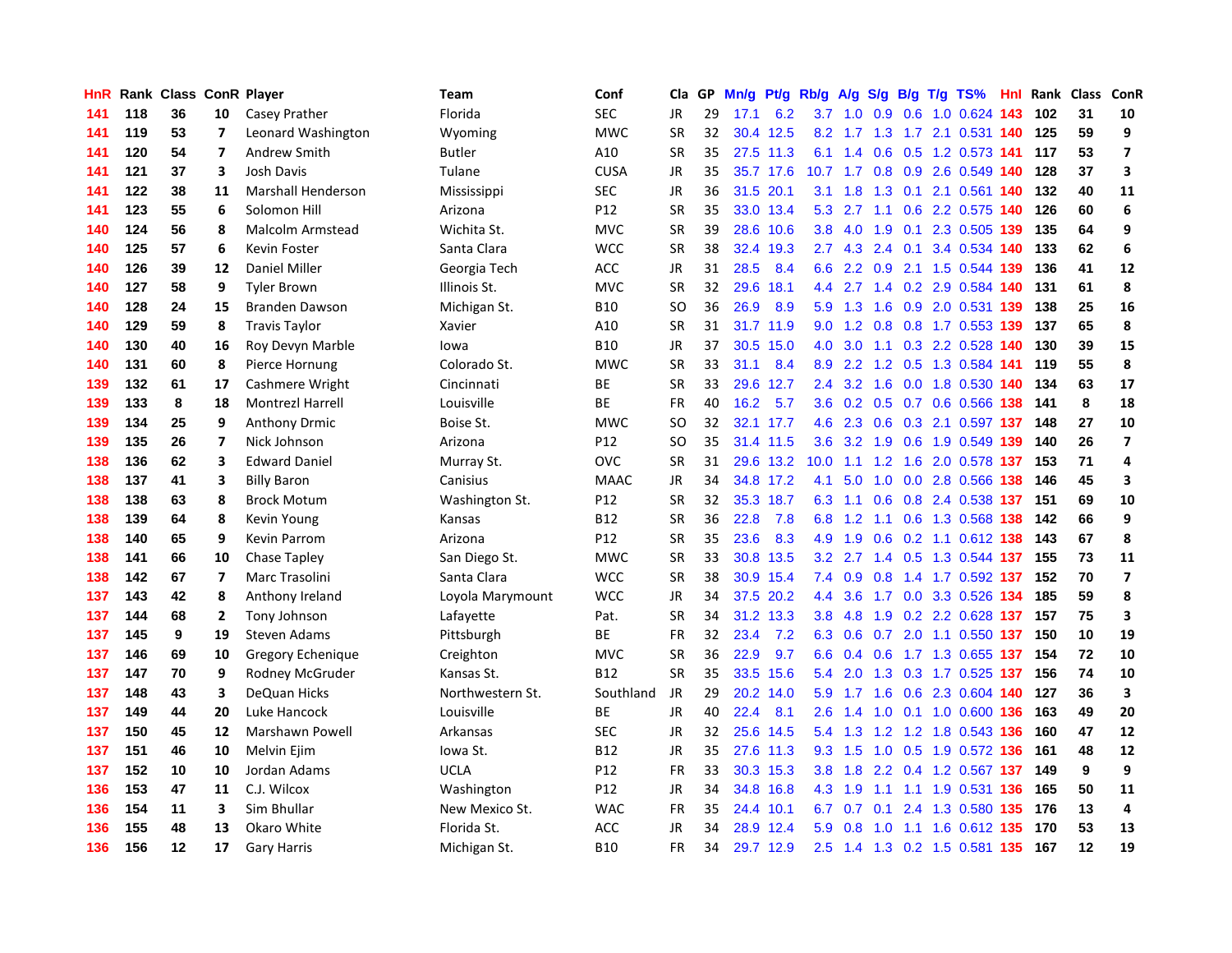| HnR |     | Rank Class ConR Player |    |                          | Team                      | Conf        | Cla       | GP | Mn/g |           | Pt/g Rb/g        | A/g     |     |  | $S/g$ B/g T/g TS%             | Hnl | Rank           | <b>Class</b> | ConR                    |
|-----|-----|------------------------|----|--------------------------|---------------------------|-------------|-----------|----|------|-----------|------------------|---------|-----|--|-------------------------------|-----|----------------|--------------|-------------------------|
| 136 | 157 | 13                     | 18 | A.J. Hammons             | Purdue                    | <b>B10</b>  | FR        | 34 | 23.1 | 10.6      | 6.0              | 0.6     | 0.3 |  | 2.0 1.6 0.526                 | 136 | 164            | 11           | 18                      |
| 136 | 158 | 27                     | 4  | <b>Elfrid Payton</b>     | Louisiana-Lafayette       | Sun Belt    | SO        | 33 |      | 35.5 15.9 | 5.6              | 5.5     |     |  | 2.4 0.6 3.4 0.526 135 172     |     |                | 30           | $\overline{4}$          |
| 136 | 159 | 49                     | 4  | John Bohannon            | <b>UTEP</b>               | <b>CUSA</b> | JR        | 29 |      | 24.8 10.2 | 6.3              |         |     |  | 1.4 0.7 1.7 1.9 0.599 138 145 |     |                | 44           | 5                       |
| 136 | 160 | 28                     | 14 | Quinn Cook               | Duke                      | ACC         | SO        | 36 |      | 33.6 11.7 | 3.8 <sub>2</sub> |         |     |  | 5.3 1.4 0.1 2.2 0.527 135     |     | 181            | 31           | 15                      |
| 136 | 161 | 29                     | 11 | Angel Rodriguez          | Kansas St.                | <b>B12</b>  | <b>SO</b> | 33 |      | 28.2 11.4 | 2.1              | 5.2     | 1.5 |  | 0.0 2.4 0.502 136             |     | 158            | 28           | 11                      |
| 136 | 162 | 50                     | 21 | Jamil Wilson             | Marquette                 | <b>BE</b>   | <b>JR</b> | 35 | 25.1 | 9.7       | 4.9              | 1.7     | 0.6 |  | 0.9 1.5 0.543 136             |     | 166            | 51           | 21                      |
| 136 | 163 | 71                     | 9  | Isaiah Armwood           | George Washington         | A10         | <b>SR</b> | 30 |      | 31.3 11.9 | 8.8              | 1.6     | 1.0 |  | 2.3 2.6 0.544 135             |     | 168            | 76           | 9                       |
| 136 | 164 | 51                     | 12 | Josh Huestis             | Stanford                  | P12         | <b>JR</b> | 34 | 32.1 | 10.5      | 9.0              | 0.9     | 0.8 |  | 2.1 1.4 0.523 134             |     | 189            | 61           | 12                      |
| 136 | 165 | 52                     | 22 | Lamar Patterson          | Pittsburgh                | <b>BE</b>   | JR        | 33 | 27.0 | 10.0      | 4.3              | 2.8     |     |  | 1.2 0.3 1.8 0.557 135         |     | 169            | 52           | 22                      |
| 136 | 166 | 72                     | 3  | Ella Ellis               | Army                      | Pat.        | <b>SR</b> | 31 |      | 27.1 17.7 | 3.8 <sub>2</sub> | 1.4     |     |  | 0.7 0.6 2.1 0.628 135         |     | 180            | 81           | $\overline{4}$          |
| 136 | 167 | 73                     | 4  | <b>Jud Dillard</b>       | Tennessee Tech            | OVC         | <b>SR</b> | 29 |      | 33.9 19.3 | 7.8              | 2.3     |     |  | 1.1 0.3 3.0 0.557 135 171     |     |                | 77           | 5                       |
| 135 | 168 | 53                     | 5  | Joe Jackson              | Memphis                   | <b>CUSA</b> | JR        | 36 |      | 32.6 13.6 | 3.3 <sub>2</sub> | 4.8     |     |  | 1.7 0.2 2.8 0.607 135 179     |     |                | 56           | 6                       |
| 135 | 169 | 74                     | 15 | Kenny Kadji              | Miami (FL)                | ACC         | <b>SR</b> | 36 | 29.1 | 12.9      | 6.8              | 0.8     |     |  | 0.4 1.3 1.8 0.555 135 178     |     |                | 80           | 14                      |
| 135 | 170 | 54                     | 19 | Aaron Craft              | Ohio St.                  | <b>B10</b>  | <b>JR</b> | 37 | 34.1 | 10.0      | 3.6              | 4.6     |     |  | 2.1 0.2 1.9 0.508 135         |     | 175            | 54           | 20                      |
| 135 | 171 | 30                     | 20 | Frank Kaminsky           | Wisconsin                 | <b>B10</b>  | <b>SO</b> | 32 | 10.3 | 4.2       | 1.8              | 0.8     |     |  | 0.4 0.5 0.3 0.556 136         |     | 162            | 29           | 17                      |
| 135 | 172 | 55                     | 11 | Tyler Johnson            | Fresno St.                | <b>MWC</b>  | JR        | 29 | 29.6 | 12.1      | 4.1              | 2.0     | 0.9 |  | 0.2 1.4 0.546                 | 135 | 177            | 55           | 12                      |
| 135 | 173 | 75                     | 4  | Damen Bell-Holter        | <b>Oral Roberts</b>       | Southland   | <b>SR</b> | 35 | 31.5 | 15.5      | 9.4              | 1.2     |     |  | 0.5 1.3 2.0 0.571 134         |     | 192            | 84           | $\overline{\mathbf{4}}$ |
| 135 | 174 | 14                     | 12 | Perry Ellis              | Kansas                    | <b>B12</b>  | <b>FR</b> | 37 | 13.6 | 5.8       | 3.9              | 0.6     | 0.4 |  | 0.3 0.5 0.535 135             |     | 183            | 14           | 13                      |
| 135 | 175 | 56                     | 13 | Markel Brown             | Oklahoma St.              | <b>B12</b>  | JR        | 33 | 34.1 | 15.3      | $4.4^{\circ}$    | 2.4     |     |  | 1.0 0.8 1.7 0.544 134         |     | 184            | 58           | 14                      |
| 135 | 176 | 76                     | 13 | Reginald Buckner         | Mississippi               | SEC         | <b>SR</b> | 36 | 28.4 | 9.4       | 7.5              | 0.8     |     |  | 1.1 2.7 1.4 0.573 134         |     | 188            | 83           | 15                      |
| 135 | 177 | 77                     | 14 | <b>Elston Turner</b>     | Texas A&M                 | <b>SEC</b>  | <b>SR</b> | 32 |      | 35.6 17.5 | 3.0 <sub>2</sub> | 2.3     |     |  | 1.0 0.2 1.8 0.540 135 173     |     |                | 78           | 13                      |
| 135 | 178 | 31                     | 6  | <b>TaShawn Thomas</b>    | Houston                   | <b>CUSA</b> | <b>SO</b> | 33 |      | 32.4 16.9 | 9.8              | 2.4     | 1.0 |  | 1.7 2.1 0.565 134             |     | 197            | 34           | $\overline{\mathbf{z}}$ |
| 135 | 179 | 57                     | 21 | Keith Appling            | Michigan St.              | <b>B10</b>  | JR        | 36 | 33.6 | 13.4      | 3.4              | 3.3     |     |  | 1.3 0.6 2.3 0.521 133         |     | 200            | 65           | 22                      |
| 134 | 180 | 58                     | 15 | Scottie Wilbekin         | Florida                   | SEC         | JR        | 35 | 31.9 | 9.1       | 2.9              | 5.0     | 1.5 |  | 0.1 2.1 0.549                 | 134 | 191            | 63           | 16                      |
| 134 | 181 | 59                     | 22 | <b>Austin Hollins</b>    | Minnesota                 | <b>B10</b>  | JR        | 34 | 29.8 | 10.7      | 3.2              | 2.6     | 1.7 |  | 0.4 1.3 0.535 134             |     | 187            | 60           | 21                      |
| 134 | 182 | 60                     | 23 | C.J. Fair                | Syracuse                  | ВE          | JR        | 40 | 34.9 | 14.5      | 6.9              | 0.7     |     |  | 1.1 1.1 1.6 0.538 134         |     | 193            | 64           | 23                      |
| 134 | 183 | 78                     | 16 | <b>Charles Carmouche</b> | LSU                       | SEC         | <b>SR</b> | 30 |      | 26.7 10.7 | 3.9              | 3.6     |     |  | 1.9 0.1 1.8 0.566 134         |     | 186            | 82           | 14                      |
| 134 | 184 | 79                     | 10 | Rotnei Clarke            | <b>Butler</b>             | A10         | <b>SR</b> | 33 |      | 33.3 16.9 | 2.8              |         |     |  | 2.7 0.7 0.0 2.8 0.573 135 174 |     |                | 79           | 10                      |
| 134 | 185 | 32                     | 11 | <b>Briante Weber</b>     | VCU                       | A10         | SO        | 36 | 20.9 | 5.4       | 2.8              | 2.7     |     |  | 2.7 0.3 1.1 0.507 134         |     | 194            | 32           | 11                      |
| 134 | 186 | 61                     | 16 | Lorenzo Brown            | <b>NC State</b>           | ACC         | <b>JR</b> | 33 | 34.2 | 12.4      |                  | 4.3 7.2 | 2.0 |  | 0.6 3.5 0.505 135             |     | 182            | 57           | 16                      |
| 134 | 187 | 80                     | 17 | Kenny Boynton            | Florida                   | <b>SEC</b>  | <b>SR</b> | 37 | 31.6 | 12.0      | 3.0 <sub>2</sub> | 2.8     | 0.8 |  | 0.1 1.3 0.530 133             |     | 199            | 87           | 17                      |
| 134 | 188 | 33                     | 17 | Dezmine Wells            | Maryland                  | ACC         | SO        | 38 | 28.6 | 13.1      | 4.9              | 3.0     |     |  | 0.9 0.5 2.8 0.580 134         |     | 195            | 33           | 17                      |
| 134 | 189 | 81                     | 13 | Jason Washburn           | Utah                      | P12         | <b>SR</b> | 33 | 25.8 | 11.9      | 6.8              | 0.7     |     |  | 0.3 1.5 1.6 0.583 132         |     | 207            | 90           | 13                      |
| 134 | 190 | 62                     | 12 | <b>Cameron Bairstow</b>  | <b>New Mexico</b>         | <b>MWC</b>  | <b>JR</b> | 35 | 24.1 | 9.7       | 5.9              | 0.9     | 0.7 |  | 0.6 1.2 0.530 133             |     | 204            | 68           | 14                      |
| 133 | 191 | 63                     | 24 | <b>Brandon Young</b>     | DePaul                    | ВE          | JR        | 32 | 31.5 | 16.7      | 3.3 <sub>2</sub> | 4.6     | 1.5 |  | 0.2 2.7 0.527 133             |     | 201            | 66           | 24                      |
| 133 | 192 | 82                     | 4  | C.J. McCollum            | Lehigh                    | Pat.        | <b>SR</b> | 12 |      | 31.0 23.9 | 5.0              | 2.9     |     |  | 1.4 0.3 2.7 0.623 175         |     | $\overline{7}$ | 3            | $\overline{2}$          |
| 133 | 193 | 83                     | 18 | Mike Rosario             | Florida                   | <b>SEC</b>  | <b>SR</b> | 36 |      | 29.5 12.5 | 2.6              | 2.0     |     |  | 0.9 0.0 1.8 0.565 133         |     | 202            | 88           | 18                      |
| 133 | 194 | 64                     | 1  | <b>Chase Fieler</b>      | <b>Florida Gulf Coast</b> | ASun        | JR        | 37 |      | 27.9 12.1 | 5.4              | 1.6     |     |  | 1.1 1.3 1.7 0.637 133         |     | 203            | 67           | $\mathbf{1}$            |
| 133 | 195 | 65                     | 3  | Corey Hawkins            | <b>UC Davis</b>           | <b>BWst</b> | <b>JR</b> | 28 |      | 34.0 20.3 | 5.6              |         |     |  | 3.3 1.5 0.3 2.6 0.595 136     |     | 159            | 46           | 3                       |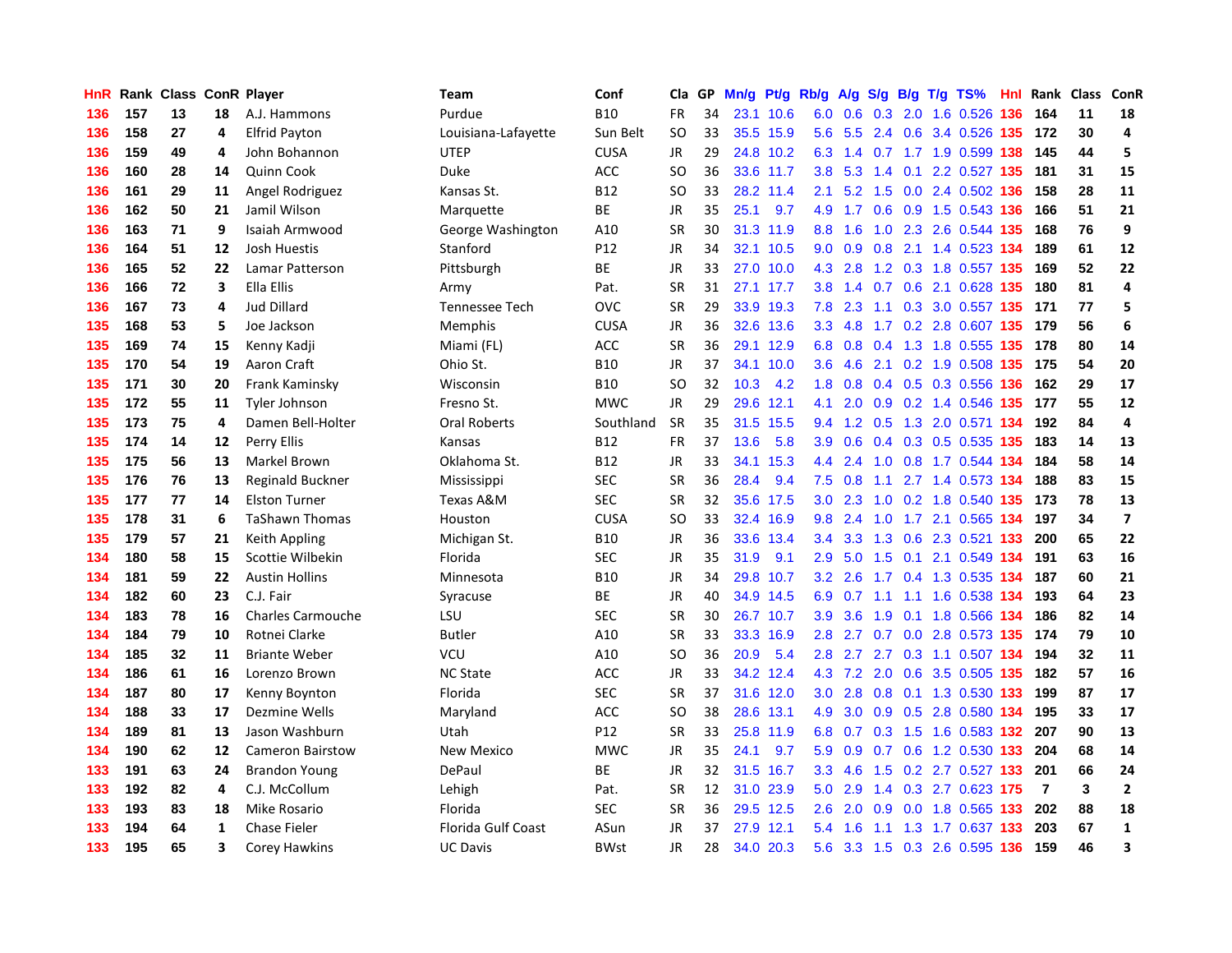| HnR |     | Rank Class ConR Player |                |                         | <b>Team</b>             | Conf            | Cla       | <b>GP</b> | Mn/g | <b>Pt/g</b> | Rb/g             | A/g    |     |     | S/g B/g T/g TS%           |      | Hnl Rank | <b>Class</b> | ConR                    |
|-----|-----|------------------------|----------------|-------------------------|-------------------------|-----------------|-----------|-----------|------|-------------|------------------|--------|-----|-----|---------------------------|------|----------|--------------|-------------------------|
| 133 | 196 | 84                     | 23             | Christian Watford       | Indiana                 | <b>B10</b>      | <b>SR</b> | 36        |      | 27.9 12.3   | 6.3              | 0.9    | 0.6 |     | 0.5 1.6 0.593 132 205     |      |          | 89           | 23                      |
| 133 | 197 | 15                     | 14             | Kyle Anderson           | <b>UCLA</b>             | P12             | <b>FR</b> | 35        | 29.9 | 9.7         | 8.6              | 3.5    |     |     | 1.8 0.9 2.1 0.481 132 211 |      |          | 15           | 15                      |
| 133 | 198 | 66                     | 4              | Dylon Cormier           | Loyola (MD)             | <b>MAAC</b>     | JR        | 34        | 35.1 | 16.4        | 4.6              | 2.5    |     |     | 1.8 0.3 1.8 0.507 132 217 |      |          | 73           | 4                       |
| 133 | 199 | 67                     | 9              | Beau Levesque           | Saint Mary's (CA)       | <b>WCC</b>      | <b>JR</b> | 35        | 23.0 | 10.6        | 4.4              | 1.3    | 0.6 |     | 0.2 1.1 0.620 132 208     |      |          | 70           | 9                       |
| 132 | 200 | 68                     | $\overline{2}$ | Davon Usher             | Miss. Valley St.        | <b>SWAC</b>     | JR        | 28        | 32.7 | 18.8        | 6.1              | 1.4    | 1.6 |     | 0.4 2.3 0.554 130         |      | 246      | 83           | $\overline{2}$          |
| 132 | 201 | 69                     | $\overline{7}$ | <b>Isaiah Sykes</b>     | Central Florida         | CUSA            | JR        | 31        | 34.8 | 16.0        | 7.5              | 4.5    |     |     | 2.3 0.5 3.5 0.504 131     |      | 221      | 76           | 8                       |
| 132 | 202 | 34                     | 19             | Kedren Johnson          | Vanderbilt              | <b>SEC</b>      | <b>SO</b> | 33        | 31.7 | 13.5        | 3.5              | 3.6    | 1.0 |     | 0.5 2.8 0.524 132         |      | 210      | 35           | 19                      |
| 132 | 203 | 85                     | 11             | Jake Koch               | Northern Iowa           | <b>MVC</b>      | <b>SR</b> | 36        |      | 28.7 10.4   | 6.5              | 2.1    | 1.2 |     | 1.2 2.1 0.543 132         |      | 214      | 94           | 11                      |
| 132 | 204 | 86                     | 15             | Mark Lyons              | Arizona                 | P12             | <b>SR</b> | 35        |      | 30.3 15.6   | 1.9              | 2.8    | 1.1 |     | $0.1$ 2.7 0.569 132       |      | 209      | 91           | 14                      |
| 132 | 205 | 87                     | 13             | Michael Lyons           | Air Force               | <b>MWC</b>      | <b>SR</b> | 30        |      | 31.6 17.7   | 3.9 <sup>°</sup> | 2.3    |     |     | 1.0 0.1 1.9 0.562 134     |      | 198      | 86           | 13                      |
| 132 | 206 | 88                     | 3              | Kevin Van Wijk          | Valparaiso              | Hor.            | <b>SR</b> | 34        |      | 23.0 12.4   | 5.5 <sub>1</sub> | 0.6    |     |     | 0.6 0.6 2.1 0.666 131     |      | 223      | 96           | 4                       |
| 132 | 207 | 89                     | 25             | Mouphtaou Yarou         | Villanova               | BE              | <b>SR</b> | 34        | 28.1 | 9.9         | 7.8              | 0.9    |     |     | 0.6 0.6 1.6 0.537 132 213 |      |          | 93           | 25                      |
| 132 | 208 | 70                     | 14             | Aaric Murray            | West Virginia           | <b>B12</b>      | JR        | 31        | 20.1 | 8.8         | 5.9              | 1.0    | 0.8 |     | 1.5 1.4 0.541 <b>132</b>  |      | 206      | 69           | 15                      |
| 132 | 209 | 35                     | 10             | <b>Brad Waldow</b>      | Saint Mary's (CA)       | <b>WCC</b>      | SO        | 35        | 22.6 | 10.2        | 6.0              | 0.3    |     |     | 0.2 0.9 1.1 0.603 132 218 |      |          | 36           | 10                      |
| 132 | 210 | 71                     | 26             | Talib Zanna             | Pittsburgh              | <b>BE</b>       | JR        | 33        | 23.9 | 9.6         | 6.1              | 0.6    |     |     | 0.6 0.6 1.1 0.537 132     |      | 216      | 72           | 26                      |
| 132 | 211 | 72                     | 16             | Justin Cobbs            | California              | P <sub>12</sub> | JR        | 33        | 35.6 | 15.1        | 3.5              | 4.8    |     |     | 1.1 0.2 2.9 0.541 131     |      | 234      | 80           | 17                      |
| 132 | 212 | 73                     | 1              | Davion Berry            | Weber St.               | <b>BSky</b>     | JR        | 37        | 32.1 | 15.2        | 4.2              | 3.8    |     |     | 1.2 0.3 2.0 0.597 131     |      | 220      | 75           | $\mathbf{1}$            |
| 132 | 213 | 74                     | 20             | Will Yeguete            | Florida                 | <b>SEC</b>      | JR        | 31        | 20.9 | 5.5         | 5.8              | 1.0    |     |     | 1.2 0.3 1.3 0.545 132 215 |      |          | 71           | 20                      |
| 132 | 214 | 36                     | 27             | Wayne Blackshear        | Louisville              | <b>BE</b>       | <b>SO</b> | 39        | 20.1 | 7.6         | 3.1              | 0.6    |     |     | 0.9 0.3 0.6 0.534 131     |      | 230      | 40           | 28                      |
| 131 | 215 | 90                     | $\overline{2}$ | <b>Terell Parks</b>     | <b>Western Illinois</b> | Summit          | <b>SR</b> | 26        |      | 31.4 12.7   | 9.6              | 1.6    |     |     | 1.0 2.5 1.9 0.546 137     |      | 147      | 68           | $\overline{\mathbf{3}}$ |
| 131 | 216 | 91                     | 28             | <b>Brandon Triche</b>   | Syracuse                | BE              | SR        | 40        |      | 33.7 13.6   | $3.4^{\circ}$    | 3.6    | 1.3 |     | 0.1 2.7 0.514 131         |      | 228      | 97           | 27                      |
| 131 | 217 | 92                     | 18             | Devin Booker            | Clemson                 | <b>ACC</b>      | <b>SR</b> | 31        | 31.9 | 13.1        | 7.5              | 0.8    | 0.6 |     | 1.1 1.9 0.562 130         |      | 244      | 104          | 18                      |
| 131 | 218 | 75                     | 12             | Khyle Marshall          | <b>Butler</b>           | A10             | JR        | 36        | 21.7 | 9.6         | 4.5              | 0.3    |     |     | 0.4 0.4 1.0 0.567 131     |      | 233      | 79           | 13                      |
| 131 | 219 | 37                     | 13             | Jerrell Wright          | La Salle                | A10             | SO.       | 34        | 24.0 | 10.8        | 6.7              | 0.8    | 0.6 |     | 1.0 1.7 0.590             | -131 | 232      | 41           | 12                      |
| 131 | 220 | 76                     | 24             | Will Sheehey            | Indiana                 | <b>B10</b>      | <b>JR</b> | 36        | 22.3 | 9.5         | 3.5              | 1.3    | 0.8 |     | 0.2 1.1 0.559 131         |      | 229      | 78           | 25                      |
| 131 | 221 | 38                     | 1              | Jalen Cannon            | St. Francis (NY)        | <b>NEC</b>      | SO.       | 30        |      | 30.3 14.7   | 8.8              | 0.7    |     |     | 1.0 0.4 1.4 0.587 131     |      | 240      | 42           | $\mathbf{1}$            |
| 131 | 222 | 93                     | 14             | Kevin Dillard           | Dayton                  | A10             | <b>SR</b> | 31        |      | 33.0 15.3   | 1.9              | 4.5    |     |     | 1.1 0.1 3.2 0.561 131     |      | 241      | 102          | 15                      |
| 131 | 223 | 77                     | 14             | Deonte Burton           | Nevada                  | <b>MWC</b>      | JR        | 31        | 34.1 | 16.3        | $2.4^{\circ}$    | 3.6    |     |     | 1.4 0.5 2.4 0.548 131     |      | 237      | 82           | 16                      |
| 131 | 224 | 94                     | 5              | <b>Robert Covington</b> | Tennessee St.           | OVC             | <b>SR</b> | 23        | 31.0 | 17.0        | 8.0              | 1.3    |     |     | 2.2 1.7 2.4 0.559 144     |      | 92       | 44           | $\mathbf{1}$            |
| 131 | 225 | 78                     | 5              | <b>Trantell Knight</b>  | Middle Tennessee        | Sun Belt        | <b>JR</b> | 34        | 16.5 | 4.7         | 2.6              | 2.5    | 1.3 |     | 0.1 1.4 0.590 131         |      | 235      | 81           | 6                       |
| 131 | 226 | 95                     | 25             | Jordan Hulls            | Indiana                 | <b>B10</b>      | SR        | 36        | 28.8 | 9.7         | 2.3              | 3.0    | 0.8 |     | 0.0 1.2 0.614 131         |      | 238      | 100          | 26                      |
| 131 | 227 | 79                     | 26             | Tim Hardaway Jr.        | Michigan                | <b>B10</b>      | <b>JR</b> | 38        | 34.8 | 14.5        | 4.7              | 2.4    | 0.7 |     | 0.4 1.9 0.535 131         |      | 227      | 77           | 24                      |
| 131 | 228 | 96                     | 15             | Eric Mosley             | St. Bonaventure         | A10             | <b>SR</b> | 29        | 22.8 | 13.2        | 1.9              | 2.1    | 1.3 |     | 0.1 1.5 0.608 131         |      | 236      | 99           | 14                      |
| 131 | 229 | 97                     | 17             | <b>Carrick Felix</b>    | ASU                     | P12             | <b>SR</b> | 35        | 35.3 | 14.6        | 8.1              | 1.6    | 1.4 | 1.1 | 2.0 0.582 131             |      | 239      | 101          | 18                      |
| 131 | 230 | 98                     | 12             | Jeff Early              | Southern Illinois       | <b>MVC</b>      | <b>SR</b> | 30        | 30.4 | 13.0        | 7.2              | $-1.1$ |     |     | 1.7 0.1 1.6 0.552 131     |      | 222      | 95           | 12                      |
| 131 | 231 | 80                     | 4              | Jerran Young            | Wright St.              | Hor.            | JR        | 36        | 19.2 | 8.8         | 4.1              | 0.8    |     |     | 1.4 0.5 1.7 0.588 130     |      | 251      | 86           | 5                       |
| 131 | 232 | 16                     | 27             | Glenn Robinson          | Michigan                | <b>B10</b>      | FR        | 39        | 33.6 | 11.0        | 5.4              | 1.1    | 1.0 |     | 0.3 0.8 0.621 130 243     |      |          | 16           | 27                      |
| 131 | 233 | 99                     | 5              | <b>Holden Greiner</b>   | Lehigh                  | Pat.            | <b>SR</b> | 31        | 31.6 | 13.2        | 6.7              | 1.9    | 1.3 |     | 0.8 1.6 0.596             | 127  | 297      | 116          | $\boldsymbol{6}$        |
| 131 | 234 | 81                     | 3              | <b>Brian Voelkel</b>    | Vermont                 | <b>AEC</b>      | <b>JR</b> | 33        | 31.6 | 6.0         | 8.6              | 4.9    |     |     | 1.4 0.2 2.4 0.532 130     |      | 250      | 85           | 3                       |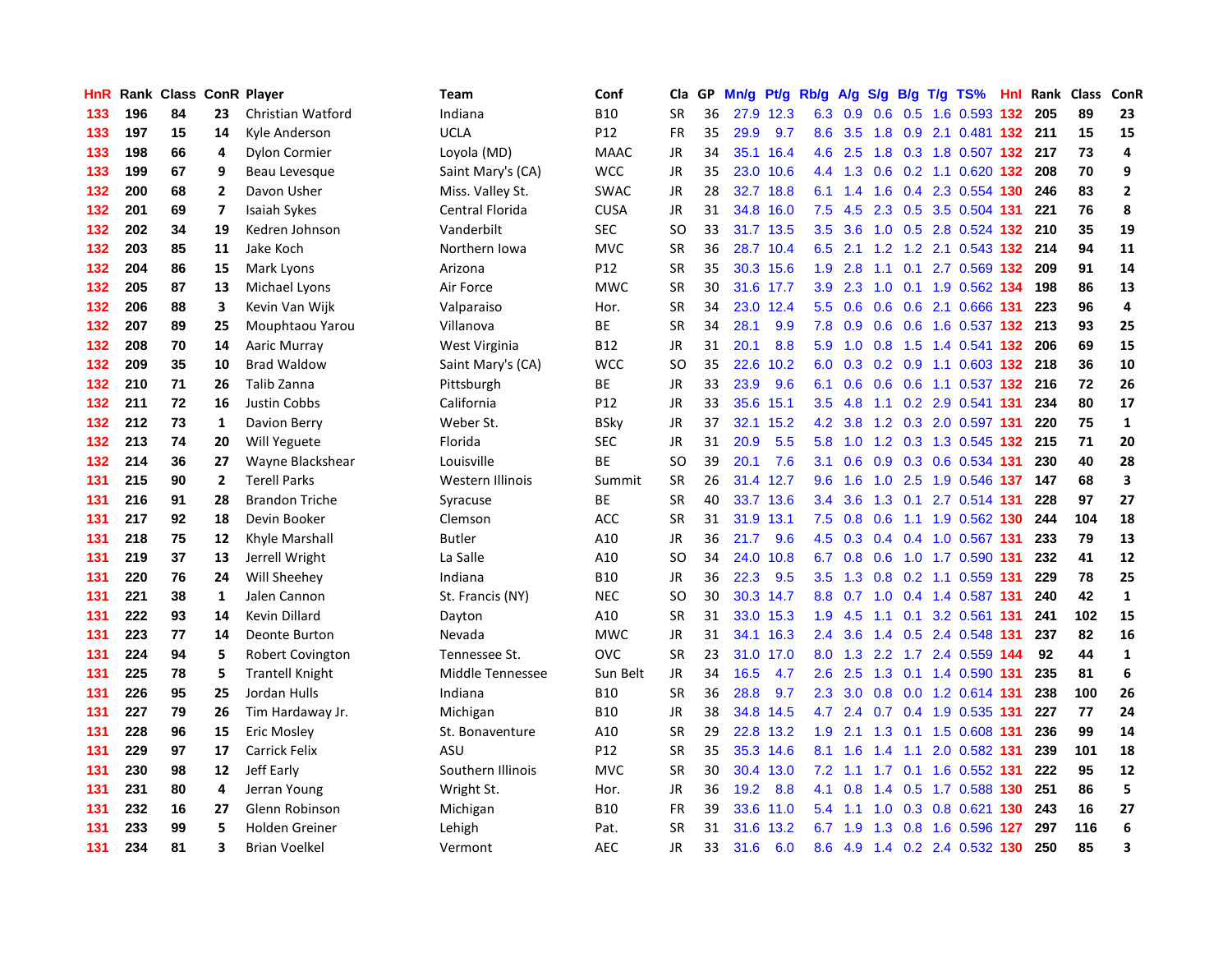| HnR | Rank |     |                | <b>Class ConR Player</b> | Team                      | Conf        | Cla       | GP. | Mn/g | Pt/g Rb/g |               | A/g     |                  |  | $S/g$ B/g T/g TS%           | Hnl | Rank | <b>Class</b> | ConR                    |
|-----|------|-----|----------------|--------------------------|---------------------------|-------------|-----------|-----|------|-----------|---------------|---------|------------------|--|-----------------------------|-----|------|--------------|-------------------------|
| 131 | 235  | 100 | 15             | <b>Travis Releford</b>   | Kansas                    | <b>B12</b>  | <b>SR</b> | 37  |      | 33.8 11.9 | 3.8           | 2.6     | 1.3              |  | 0.2 1.6 0.671 131           |     | 242  | 103          | 16                      |
| 131 | 236  | 82  | 6              | Dave Dudzinski           | <b>Holy Cross</b>         | Pat.        | <b>JR</b> | 30  |      | 29.0 15.2 | 6.6           |         |                  |  | 0.8 0.6 0.9 1.5 0.558 130   |     | 249  | 84           | 5                       |
| 130 | 237  | 17  | 16             | <b>Georges Niang</b>     | lowa St.                  | <b>B12</b>  | <b>FR</b> | 35  |      | 25.1 12.1 | 4.6           | 1.8     |                  |  | 0.7 0.2 1.5 0.594 130 252   |     |      | 17           | 17                      |
| 130 | 238  | 101 | 13             | Desmar Jackson           | Southern Illinois         | <b>MVC</b>  | SR        | 31  |      | 29.8 15.1 | 5.4           | 2.0     | 1.9              |  | 0.5 2.7 0.518 129           |     | 261  | 109          | 13                      |
| 130 | 239  | 39  | 4              | <b>Daniel Mullings</b>   | New Mexico St.            | <b>WAC</b>  | <b>SO</b> | 35  |      | 34.3 13.8 | 5.2           | 2.6     |                  |  | 2.3 0.5 3.0 0.549 129       |     | 263  | 47           | 6                       |
| 130 | 240  | 102 | 6              | Kerron Johnson           | Belmont                   | OVC         | <b>SR</b> | 33  |      | 30.0 14.0 | 3.2           | 4.8     |                  |  | 1.7 0.0 3.2 0.564 130       |     | 247  | 105          | $\boldsymbol{6}$        |
| 130 | 241  | 83  | 5              | Kendrick Perry           | Youngstown St.            | Hor.        | JR        | 30  | 35.4 | 17.3      | 5.5           | 4.1     | 1.9              |  | 0.4 2.0 0.577 134           |     | 190  | 62           | 3                       |
| 130 | 242  | 103 | 16             | Darius Theus             | VCU                       | A10         | <b>SR</b> | 35  | 26.4 | 6.8       | 1.6           | 4.8     |                  |  | 2.4 0.3 1.9 0.532 130       |     | 248  | 106          | 16                      |
| 130 | 243  | 18  | 5              | Jalan West               | Northwestern St.          | Southland   | <b>FR</b> | 32  | 25.2 | 10.2      | 2.5           | 5.2     | 2.3              |  | 0.1 1.9 0.559 129           |     | 258  | 18           | 5                       |
| 130 | 244  | 104 | 19             | Julian Gamble            | Miami (FL)                | ACC         | <b>SR</b> | 36  | 20.4 | 6.5       | 4.9           |         |                  |  | 0.2 0.4 1.8 0.8 0.558 129   |     | 253  | 107          | 19                      |
| 130 | 245  | 84  | 5              | Spencer Butterfield      | Utah St.                  | <b>WAC</b>  | JR        | 29  |      | 29.3 12.2 | 6.6           |         |                  |  | 2.7 0.7 0.3 1.6 0.631 128   |     | 267  | 90           | $\overline{\mathbf{z}}$ |
| 130 | 246  | 105 | 3              | Jamelle Hagins           | Delaware                  | CAA         | <b>SR</b> | 33  |      | 33.1 11.6 | 10.7          | $-1.1$  |                  |  | 0.9 2.4 2.3 0.581 129       |     | 265  | 110          | 4                       |
| 130 | 247  | 40  | 11             | Kevin Pangos             | Gonzaga                   | <b>WCC</b>  | <b>SO</b> | 35  | 32.2 | 11.9      | $2.7^{\circ}$ | 3.3     | 1.5              |  | 0.0 1.5 0.579 129           |     | 264  | 48           | 11                      |
| 129 | 248  | 85  | 15             | Ryan Watkins             | Boise St.                 | <b>MWC</b>  | JR        | 32  | 21.3 | 8.4       | 6.8           | 0.4     | 0.6              |  | 0.4 1.0 0.634 128           |     | 270  | 92           | 17                      |
| 129 | 249  | 86  | 3              | <b>Taylor Braun</b>      | North Dakota St.          | Summit      | JR        | 24  | 31.0 | 15.4      | 5.2           | 3.0     | 1.5              |  | 0.3 2.7 0.575 139           |     | 139  | 42           | $\overline{\mathbf{2}}$ |
| 129 | 250  | 87  | 4              | Sherrod Wright           | George Mason              | CAA         | JR        | 38  | 32.3 | 16.6      | 4.9           | 1.5     | 1.0              |  | 0.3 2.6 0.574 128           |     | 275  | 95           | 5                       |
| 129 | 251  | 88  | 21             | <b>Phil Pressey</b>      | Missouri                  | SEC         | <b>JR</b> | 34  |      | 33.9 11.9 | 3.3           | 7.1     | 1.8              |  | 0.1 3.5 0.473 128           |     | 281  | 97           | 21                      |
| 129 | 252  | 89  | 20             | <b>Travis McKie</b>      | <b>Wake Forest</b>        | <b>ACC</b>  | <b>JR</b> | 31  |      | 32.2 13.5 | 7.0           | 1.2     | 1.4              |  | 1.0 1.8 0.551 129           |     | 259  | 89           | 20                      |
| 129 | 253  | 41  | $\overline{2}$ | <b>Bernard Thompson</b>  | <b>Florida Gulf Coast</b> | ASun        | <b>SO</b> | 37  |      | 29.9 14.3 | $4.4^{\circ}$ |         |                  |  | 1.7 2.8 0.1 2.2 0.553 129   |     | 260  | 45           | $\overline{\mathbf{3}}$ |
| 129 | 254  | 90  | 12             | Cole Dickerson           | San Francisco             | <b>WCC</b>  | JR        | 31  |      | 33.0 15.2 | 9.8           | 1.4     |                  |  | 0.9 0.3 2.5 0.546 128       |     | 268  | 91           | 12                      |
| 129 | 255  | 91  | 18             | Dewayne Dedmon           | <b>USC</b>                | P12         | <b>JR</b> | 31  | 22.3 | 6.7       | 7.0           | 0.6     | 1.1              |  | 2.1 1.6 0.521 129 257       |     |      | 88           | 19                      |
| 129 | 256  | 42  | 19             | <b>Eric Moreland</b>     | Oregon St.                | P12         | <b>SO</b> | 29  | 30.7 | 9.4       | 10.6          | 1.6     | 0.9              |  | 2.5 2.2 0.585               | 131 | 225  | 38           | 16                      |
| 129 | 257  | 43  | 29             | Ryan Boatright           | Connecticut               | ВE          | <b>SO</b> | 30  |      | 36.3 15.4 | 2.9           | 4.4     | 1.5              |  | 0.1 3.0 0.542 128           |     | 276  | 50           | 31                      |
| 129 | 258  | 106 | 17             | Will Clyburn             | lowa St.                  | <b>B12</b>  | <b>SR</b> | 35  | 31.5 | 14.9      | 6.8           | 2.1     | 0.9 <sub>0</sub> |  | 0.4 2.6 0.553 128           |     | 269  | 111          | 18                      |
| 129 | 259  | 107 | 1              | Rashad Hassan            | Savannah St.              | <b>MEAC</b> | <b>SR</b> | 34  | 25.6 | 12.6      | 5.8           | 0.7     | 0.6              |  | 0.7 2.3 0.562 128           |     | 271  | 112          | $\mathbf{1}$            |
| 129 | 260  | 19  | 28             | Nik Stauskas             | Michigan                  | <b>B10</b>  | <b>FR</b> | 39  |      | 30.5 11.0 | 3.0           | 1.3     |                  |  | $0.6$ $0.2$ 1.1 $0.630$ 129 |     | 266  | 19           | 29                      |
| 129 | 261  | 44  | 17             | Pierria Henry            | Charlotte                 | A10         | SO        | 33  |      | 32.9 10.3 | 5.5           |         |                  |  | 3.7 2.5 0.6 2.8 0.508 127   |     | 288  | 52           | 18                      |
| 129 | 262  | 92  | 8              | <b>Michael Craig</b>     | Southern Miss.            | <b>CUSA</b> | JR        | 24  | 19.7 | 9.0       | 5.0           |         |                  |  | 2.2 1.5 0.2 1.9 0.614 138   |     | 144  | 43           | 4                       |
| 129 | 263  | 108 | 29             | <b>Brandon Ubel</b>      | Nebraska                  | <b>B10</b>  | <b>SR</b> | 31  |      | 33.0 11.5 |               | 6.7 1.6 |                  |  | 0.6 0.8 2.0 0.546 129       |     | 254  | 108          | 28                      |
| 129 | 264  | 93  | 16             | <b>Tony Snell</b>        | <b>New Mexico</b>         | <b>MWC</b>  | <b>JR</b> | 35  |      | 31.2 12.5 | 2.6           | 2.9     | 0.8              |  | 0.5 2.1 0.559 128           |     | 279  | 96           | 18                      |
| 128 | 265  | 94  | 20             | Roberto Nelson           | Oregon St.                | P12         | JR        | 32  |      | 31.3 17.8 | 3.3           | 2.4     | 1.0              |  | 0.3 2.3 0.563 127           |     | 286  | 99           | 20                      |
| 128 | 266  | 20  | 5              | R.J. Hunter              | Georgia St.               | CAA         | <b>FR</b> | 31  |      | 33.5 17.0 | 5.1           | 1.8     | 1.7              |  | 0.8 1.7 0.565 128           |     | 278  | 20           | $\boldsymbol{6}$        |
| 128 | 267  | 95  | 9              | <b>Chris Crawford</b>    | <b>Memphis</b>            | <b>CUSA</b> | JR        | 36  | 27.3 | 10.4      | 3.8           | 3.2     | 1.5              |  | 0.4 1.7 0.565 128           |     | 274  | 94           | 9                       |
| 128 | 268  | 45  | 21             | Ryan Anderson            | <b>Boston College</b>     | ACC         | <b>SO</b> | 32  | 31.6 | 14.9      | 8.0           | 1.6     |                  |  | 0.7 0.5 1.9 0.507 129       |     | 262  | 46           | 21                      |
| 128 | 269  | 96  | 30             | <b>Ben Brust</b>         | Wisconsin                 | <b>B10</b>  | JR        | 35  |      | 34.3 11.1 | 5.1           | 2.3     |                  |  | 1.0 0.1 1.1 0.550 128 272   |     |      | 93           | 30                      |
| 128 | 270  | 21  | 22             | Rasheed Sulaimon         | Duke                      | ACC         | FR        | 36  |      | 29.2 11.6 | 3.4           | 1.9     |                  |  | 0.8 0.1 1.3 0.546 127       |     | 290  | 24           | 22                      |
| 128 | 271  | 97  | 31             | Jermaine Marshall        | Penn St.                  | <b>B10</b>  | JR        | 31  | 34.6 | 15.3      | 4.6           | 2.6     |                  |  | 1.5 0.6 2.6 0.510 126       |     | 309  | 106          | 35                      |
| 128 | 272  | 22  | 13             | Przemek Karnowski        | Gonzaga                   | <b>WCC</b>  | <b>FR</b> | 34  | 10.7 | 5.4       | 2.6           | 0.2     | 0.2              |  | 0.3 0.8 0.541 127           |     | 294  | 26           | 13                      |
| 128 | 273  | 98  | 3              | Langston Hall            | Mercer                    | ASun        | JR        | 31  | 31.2 | 11.3      | 3.1           |         |                  |  | 5.0 1.0 0.4 2.2 0.579 132   |     | 219  | 74           | $\overline{\mathbf{2}}$ |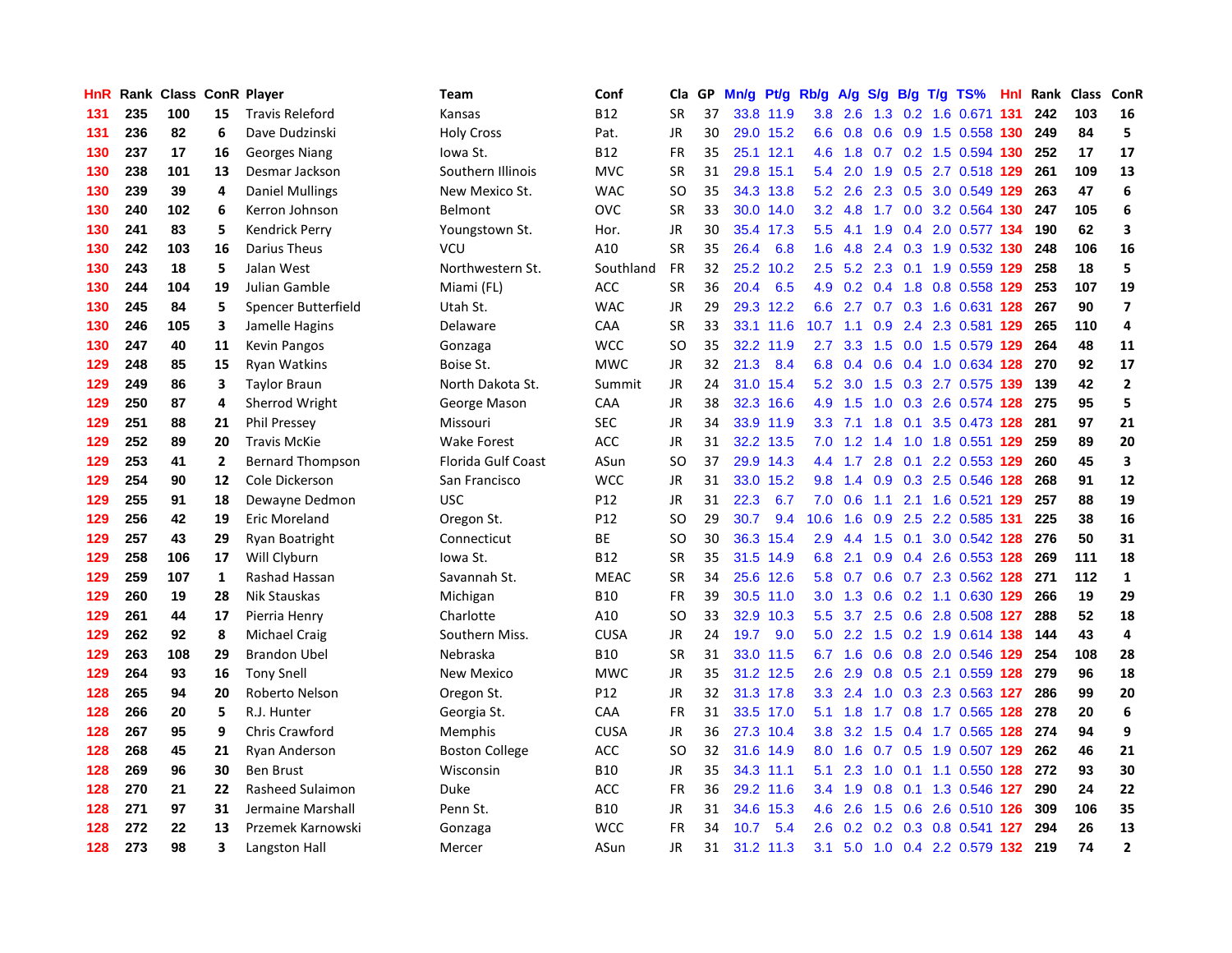| HnR |     | Rank Class ConR Player |                          |                            | Team              | Conf        | Cla           | <b>GP</b> | Mn/g | Pt/g      | Rb/g             | A/g | S/g              |     | B/g T/g TS%               | Hnl | Rank | <b>Class</b> | <b>ConR</b>             |
|-----|-----|------------------------|--------------------------|----------------------------|-------------------|-------------|---------------|-----------|------|-----------|------------------|-----|------------------|-----|---------------------------|-----|------|--------------|-------------------------|
| 128 | 274 | 46                     | 32                       | <b>LaQuinton Ross</b>      | Ohio St.          | <b>B10</b>  | SO.           | 37        | 16.9 | 8.3       | 2.9              | 0.5 |                  |     | 0.4 0.3 1.6 0.572 128     |     | 277  | 51           | 31                      |
| 128 | 275 | 23                     | 22                       | Michael Frazier            | Florida           | <b>SEC</b>  | <b>FR</b>     | 36        | 17.9 | 5.6       | 3.1              | 0.9 |                  |     | 0.6 0.0 0.8 0.654 127     |     | 284  | 22           | 22                      |
| 128 | 276 | 24                     | 30                       | <b>Steve Taylor</b>        | Marquette         | <b>BE</b>   | <b>FR</b>     | 35        | 8.6  | 3.0       | 2.1              | 0.2 |                  |     | $0.4$ 0.0 0.4 0.556 127   |     | 285  | 23           | 32                      |
| 128 | 277 | 25                     | 23                       | T.J. Warren                | <b>NC State</b>   | <b>ACC</b>  | <b>FR</b>     | 35        | 27.0 | 12.1      | 4.2              | 0.8 |                  |     | 1.2 0.4 1.0 0.634 127     |     | 293  | 25           | 23                      |
| 128 | 278 | 109                    | 18                       | Demitrius Conger           | St. Bonaventure   | A10         | <b>SR</b>     | 29        | 36.4 | 14.3      | 7.1              | 3.2 | 0.9 <sub>0</sub> |     | 0.6 2.4 0.598 127         |     | 287  | 114          | 17                      |
| 128 | 279 | 99                     | 19                       | Jordair Jett               | Saint Louis       | A10         | JR            | 35        | 26.3 | 9.0       | 2.9              | 3.2 |                  |     | 1.1 0.2 2.1 0.557 127     |     | 289  | 100          | 19                      |
| 128 | 280 | 110                    | 14                       | <b>Grant Gibbs</b>         | Creighton         | <b>MVC</b>  | <b>SR</b>     | 36        | 30.8 | 8.5       | 4.1              | 5.8 | 0.9 <sub>0</sub> |     | 0.2 2.2 0.607 127         |     | 291  | 115          | 14                      |
| 128 | 281 | 100                    | 18                       | <b>Shane Southwell</b>     | Kansas St.        | B12         | JR            | 33        | 25.9 | 8.4       | 3.8 <sub>2</sub> | 2.5 |                  |     | 1.1 0.5 1.2 0.560 128     |     | 283  | 98           | 19                      |
| 128 | 282 | 101                    | 21                       | Devon Collier              | Oregon St.        | P12         | JR            | 32        | 25.5 | 12.6      | 6.0              | 1.6 | 0.9 <sup>°</sup> |     | 0.9 2.2 0.547 126         |     | 307  | 105          | 22                      |
| 127 | 283 | 102                    | 33                       | Melsahn Basabe             | lowa              | <b>B10</b>  | JR            | 38        | 18.5 | 6.8       | 5.1              | 0.5 |                  |     | 0.4 1.2 1.0 0.513 127     |     | 295  | 102          | 32                      |
| 127 | 284 | 26                     | 24                       | Brice Johnson              | North Carolina    | <b>ACC</b>  | <b>FR</b>     | 36        | 10.6 | 5.4       | 3.2              | 0.3 |                  |     | 0.5 0.5 0.5 0.516 127     |     | 305  | 29           | 24                      |
| 127 | 285 | 111                    | 23                       | Keion Bell                 | Missouri          | <b>SEC</b>  | <b>SR</b>     | 32        | 25.3 | 10.7      | 4.2              | 1.6 |                  |     | 1.2 0.1 1.8 0.601 126     |     | 312  | 123          | 25                      |
| 127 | 286 | 27                     | 34                       | Kevin Ferrell              | Indiana           | <b>B10</b>  | <b>FR</b>     | 36        | 28.1 | 7.6       | 2.8              | 4.1 | 0.8              |     | 0.2 2.1 0.507 127         |     | 300  | 27           | 33                      |
| 127 | 287 | 47                     | 17                       | Khem Birch                 | <b>UNLV</b>       | <b>MWC</b>  | <b>SO</b>     | 26        | 21.8 | 7.2       | 5.7              | 0.6 |                  |     | 0.7 2.6 1.2 0.583 131     |     | 224  | 37           | 15                      |
| 127 | 288 | 112                    | 31                       | Dante Taylor               | Pittsburgh        | ВE          | <b>SR</b>     | 32        | 15.7 | 5.0       | 3.9              | 0.5 | 0.3              |     | 0.4 0.6 0.584 127         |     | 298  | 117          | 33                      |
| 127 | 289 | 28                     | 22                       | Jahii Carson               | ASU               | P12         | <b>FR</b>     | 35        | 37.2 | 18.5      | 3.7              | 5.1 | 1.2              | 0.1 | 3.5 0.547 127             |     | 302  | 28           | 21                      |
| 127 | 290 | 103                    | 14                       | Cody Doolin                | San Francisco     | <b>WCC</b>  | <b>JR</b>     | 31        |      | 33.7 12.2 | 3.1              | 5.6 | 1.6              | 0.1 | 2.7 0.533 126             |     | 313  | 107          | 14                      |
| 127 | 291 | 113                    | 18                       | Anthony Marshall           | <b>UNLV</b>       | <b>MWC</b>  | <b>SR</b>     | 35        |      | 33.9 10.4 | 4.1              | 5.8 |                  |     | 1.3 0.3 2.7 0.573 126     |     | 308  | 122          | 19                      |
| 127 | 292 | 114                    | $\overline{\mathbf{z}}$  | Kellen Thornton            | Tennessee St.     | <b>OVC</b>  | <b>SR</b>     | 33        |      | 31.1 15.8 | 8.0              | 1.1 |                  |     | 0.9 0.7 2.3 0.582 123     |     | 394  | 151          | 8                       |
| 127 | 293 | 115                    | 19                       | Jordan Henriguez-Roberts   | Kansas St.        | <b>B12</b>  | <b>SR</b>     | 33        | 15.9 | 5.0       | 5.0              | 0.4 |                  |     | 0.2 1.9 0.8 0.482 127     |     | 299  | 118          | 20                      |
| 127 | 294 | 116                    | 20                       | Elijah Johnson             | Kansas            | <b>B12</b>  | <b>SR</b>     | 37        | 31.0 | 9.9       | 3.1              | 4.6 |                  |     | 0.9 0.2 3.1 0.493 127     |     | 304  | 120          | 21                      |
| 127 | 295 | 104                    | 24                       | Coty Clarke                | Arkansas          | <b>SEC</b>  | <b>JR</b>     | 31        | 20.4 | 7.6       | 5.2              | 1.1 | $1.4^{\circ}$    |     | 0.6 1.2 0.594 127         |     | 301  | 104          | 23                      |
| 127 | 296 | 48                     | $\mathbf{1}$             | Javonte Green              | Radford           | BSou        | <b>SO</b>     | 32        | 27.7 | 14.6      | 8.1              | 1.3 |                  |     | 2.1 0.7 2.1 0.528         | 126 | 311  | 54           | $\overline{\mathbf{3}}$ |
| 127 | 297 | 105                    | 4                        | Christian Standhardinger   | Hawaii            | <b>BWst</b> | JR            | 32        | 30.1 | 15.8      | 7.9              | 1.3 | 1.4              |     | 0.5 1.9 0.554 126         |     | 317  | 109          | 4                       |
| 127 | 298 | 117                    | 35                       | Rodney Williams            | Minnesota         | <b>B10</b>  | <b>SR</b>     | 33        |      | 28.2 10.1 | 5.0              | 1.7 | 0.8              |     | 1.3 1.6 0.511 126         |     | 306  | 121          | 34                      |
| 127 | 299 | 118                    | 4                        | <b>Eshaunte Jones</b>      | Northern Kentucky | ASun        | <b>SR</b>     | 27        |      | 32.2 15.7 | 3.9 <sup>°</sup> | 2.1 | 0.7              |     | 0.1 1.6 0.582 125         |     | 330  | 127          | 4                       |
| 126 | 300 | 49                     | 25                       | B.J. Young                 | Arkansas          | <b>SEC</b>  | <sub>SO</sub> | 31        |      | 27.9 15.2 | 3.5              |     |                  |     | 3.4 0.7 0.3 2.1 0.506 126 |     | 310  | 53           | 24                      |
| 126 | 301 | 106                    | 26                       | Jordan McRae               | Tennessee         | <b>SEC</b>  | JR            | 33        |      | 33.5 15.7 | 4.1              | 2.0 |                  |     | 0.8 0.9 2.8 0.541 126     |     | 324  | 112          | 27                      |
| 126 | 302 | 107                    | 4                        | Marshall Bjorklund         | North Dakota St.  | Summit      | JR            | 34        |      | 27.3 11.5 | 5.9              | 1.2 |                  |     | 0.4 0.5 1.7 0.653 125     |     | 346  | 120          | 5                       |
| 126 | 303 | 119                    | $\overline{\phantom{a}}$ | Stephen Lumpkins           | American          | Pat.        | <b>SR</b>     | 30        |      | 33.3 14.2 | 9.4              | 1.5 | 0.6              |     | 1.0 2.4 0.525 124         |     | 353  | 138          | $\overline{7}$          |
| 126 | 304 | 120                    | 32                       | Stephan Van Treese         | Louisville        | <b>BE</b>   | <b>SR</b>     | 37        | 11.2 | 1.7       | 3.1              | 0.2 | 0.5              |     | 0.3 0.4 0.660 126         |     | 322  | 125          | 34                      |
| 126 | 305 | 108                    | 36                       | Lenzelle Smith Jr.         | Ohio St.          | <b>B10</b>  | JR            | 37        | 27.4 | 9.2       | 4.8              | 1.5 | 0.5              |     | 0.1 1.2 0.534 126         |     | 314  | 108          | 36                      |
| 126 | 306 | 50                     | 19                       | Larry Nance                | Wyoming           | <b>MWC</b>  | <b>SO</b>     | 33        | 32.0 | 10.7      | 6.9              | 1.2 | 1.3              |     | 0.7 1.5 0.591 124         |     | 359  | 63           | 20                      |
| 126 | 307 | 29                     | 27                       | <b>Willie Cauley-Stein</b> | Kentucky          | <b>SEC</b>  | <b>FR</b>     | 29        | 23.6 | 8.3       | 6.2              | 0.9 | 0.8              |     | 2.1 1.7 0.571 126         |     | 321  | 31           | 26                      |
| 126 | 308 | 121                    | 5                        | Ceola Clark                | Western Illinois  | Summit      | <b>SR</b>     | 30        | 35.6 | 12.5      | 3.3 <sub>2</sub> | 4.1 | 1.9              |     | 0.1 1.9 0.597 125         |     | 335  | 130          | $\pmb{4}$               |
| 126 | 309 | 30                     | 37                       | <b>Denzel Valentine</b>    | Michigan St.      | B10         | <b>FR</b>     | 36        | 20.8 | 5.0       | 4.1              | 2.4 |                  |     | 0.8 0.3 2.0 0.516 125     |     | 336  | 32           | 38                      |
| 126 | 310 | 51                     | 6                        | Damion Lee                 | Drexel            | CAA         | SO.           | 27        | 33.0 | 17.1      | 5.1              | 1.8 | 0.8              |     | 0.1 1.9 0.556 129         |     | 256  | 44           | $\overline{\mathbf{3}}$ |
| 126 | 311 | 52                     | 38                       | Sam Thompson               | Ohio St.          | <b>B10</b>  | SO            | 37        | 25.1 | 7.8       | 3.5              | 1.0 |                  |     | 0.7 0.8 0.9 0.574 126     |     | 320  | 56           | 37                      |
| 126 | 312 | 122                    | 20                       | <b>Chris Braswell</b>      | Charlotte         | A10         | <b>SR</b>     | 32        | 24.5 | 11.9      | 5.5              |     |                  |     | 1.4 0.8 0.8 2.3 0.538 125 |     | 327  | 126          | 22                      |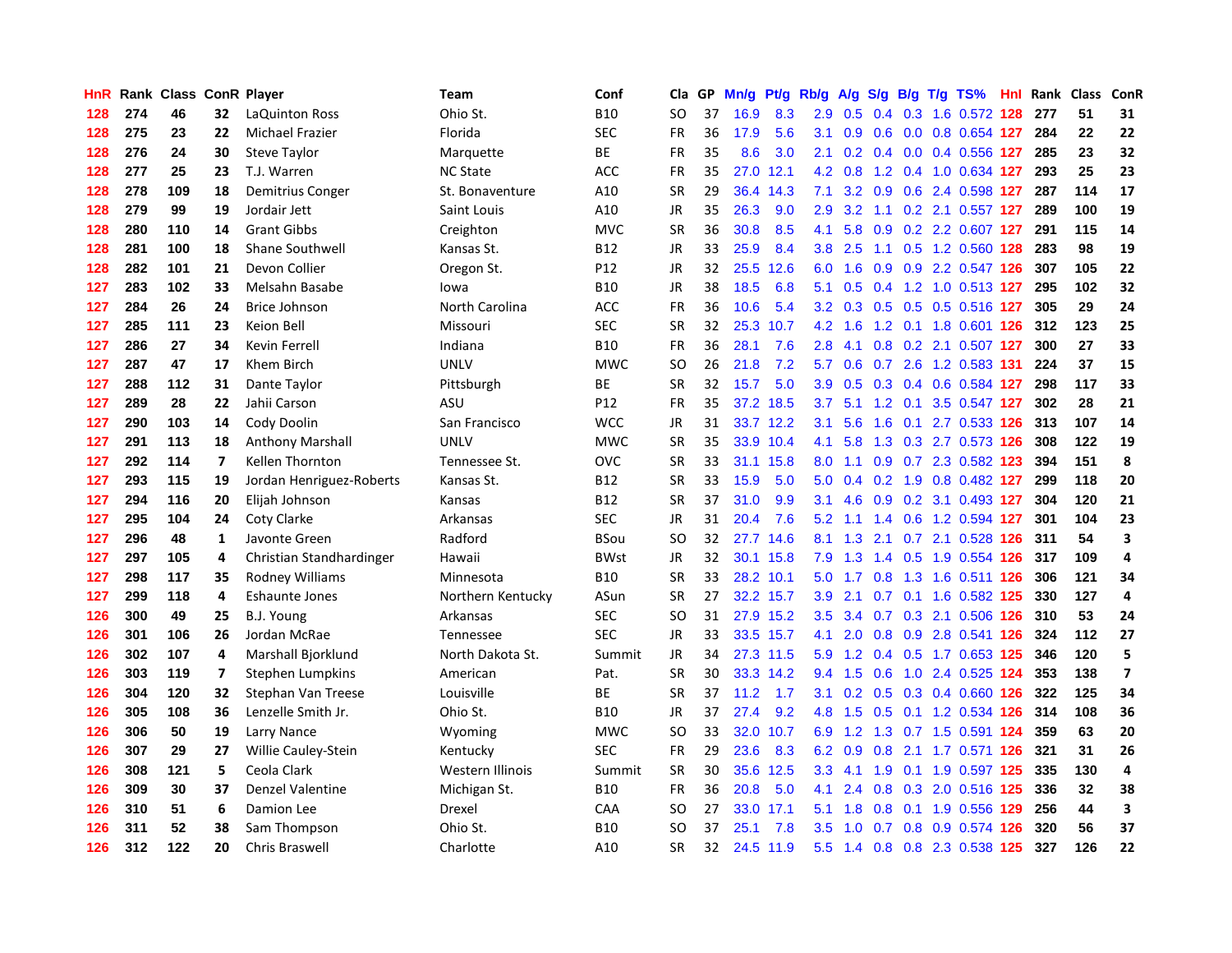| HnR |     | Rank Class ConR Player |                          |                         | Team              | Conf        | Cla       | <b>GP</b> | Mn/g | Pt/g Rb/g |                  | A/g             |     |     | S/g B/g T/g TS%               | Hnl | Rank | Class | ConR                     |
|-----|-----|------------------------|--------------------------|-------------------------|-------------------|-------------|-----------|-----------|------|-----------|------------------|-----------------|-----|-----|-------------------------------|-----|------|-------|--------------------------|
| 126 | 313 | 53                     | 28                       | <b>Trevor Lacey</b>     | Alabama           | <b>SEC</b>  | <b>SO</b> | 36        |      | 31.3 11.3 | 3.8              | 3.2             | 1.4 |     | 0.4 2.3 0.513 125             |     | 347  | 60    | 28                       |
| 126 | 314 | 54                     | 5                        | Juan'ya Green           | Niagara           | <b>MAAC</b> | <b>SO</b> | 33        |      | 38.0 16.5 |                  | 4.0 4.9         |     |     | 1.9 0.4 2.7 0.521 125         |     | 331  | 57    | 6                        |
| 126 | 315 | 31                     | 21                       | Semaj Christon          | Xavier            | A10         | FR        | 30        |      | 34.2 15.2 | 2.9              | 4.6             |     |     | 1.5 0.1 3.6 0.498 126         |     | 319  | 30    | 21                       |
| 126 | 316 | 55                     | 6                        | Keifer Sykes            | Green Bay         | Hor.        | <b>SO</b> | 34        | 34.6 | 15.9      | 3.3 <sub>2</sub> |                 |     |     | 4.3 1.1 0.1 2.5 0.539 124     |     | 349  | 61    | 8                        |
| 126 | 317 | 109                    | 33                       | J.J. Moore              | Pittsburgh        | ВE          | <b>JR</b> | 33        | 18.7 | 8.0       | 3.0 <sub>2</sub> | 0.6             | 0.5 |     | 0.0 0.6 0.553 126             |     | 325  | 113   | 35                       |
| 126 | 318 | 123                    | $\overline{2}$           | Anthony Raffa           | Coastal Carolina  | <b>BSou</b> | <b>SR</b> | 29        | 32.6 | 19.1      | 3.6              | 1.4             |     |     | 1.9 0.2 2.0 0.566 125         |     | 333  | 129   | $\overline{a}$           |
| 126 | 319 | 110                    | 15                       | Evan Roguemore          | Santa Clara       | <b>WCC</b>  | JR        | 38        | 31.4 | 12.0      | 3.2              | 5.2             |     |     | 1.2 0.2 2.2 0.555 125         |     | 329  | 116   | 15                       |
| 126 | 320 | 111                    | 23                       | Omar Oraby              | <b>USC</b>        | P12         | JR        | 32        | 14.6 | 6.3       | 3.9              | 0.3             |     |     | 0.2 1.5 1.1 0.605 125         |     | 341  | 117   | 23                       |
| 126 | 321 | 124                    | 10                       | Keith Clanton           | Central Florida   | <b>CUSA</b> | <b>SR</b> | 31        | 35.4 | 14.8      | 8.5              | 2.5             | 1.1 |     | 2.0 3.1 0.572 125             |     | 348  | 135   | 12                       |
| 126 | 322 | 56                     | 22                       | Kameron Woods           | <b>Butler</b>     | A10         | <b>SO</b> | 36        | 17.0 | 4.5       | 4.9              | 0.8             |     |     | 0.6 0.7 1.1 0.570 125         |     | 334  | 58    | 23                       |
| 125 | 323 | 112                    | 15                       | Ethan Wragge            | Creighton         | <b>MVC</b>  | JR        | 36        | 16.2 | 7.7       | 2.6              |                 |     |     | 0.4 0.3 0.2 0.3 0.680 125     |     | 328  | 115   | 16                       |
| 125 | 324 | 125                    | 6                        | <b>Bruce Massey</b>     | Middle Tennessee  | Sun Belt    | <b>SR</b> | 34        | 23.4 | 6.6       | 3.2              | 3.3             |     |     | 1.5 0.4 1.8 0.496 125         |     | 332  | 128   | $\overline{\phantom{a}}$ |
| 125 | 325 | 113                    | 8                        | Patrick Miller          | Tennessee St.     | OVC         | JR        | 33        | 35.9 | 14.8      | 4.3              | 5.8             |     |     | 1.7 0.3 3.4 0.545 121         |     | 425  | 142   | 9                        |
| 125 | 326 | 114                    | $\overline{2}$           | Lucas Troutman          | Elon              | Southern    | JR        | 31        | 26.4 | 15.1      | 5.3              | 0.6             |     |     | 1.2 2.1 2.1 0.565 127         |     | 296  | 103   | $\overline{2}$           |
| 125 | 327 | 57                     | 34                       | Greg Whittington        | Georgetown        | <b>BE</b>   | <b>SO</b> | 13        | 35.2 | 12.1      | 7.0              | 2.0             |     |     | 1.3 0.8 2.0 0.525 130         |     | 245  | 43    | 29                       |
| 125 | 328 | 32                     | 25                       | Justin Anderson         | Virginia          | <b>ACC</b>  | <b>FR</b> | 35        | 24.0 | 7.6       | 3.3 <sub>2</sub> | 2.3             | 0.9 |     | 1.2 1.2 0.519 124             |     | 360  | 36    | 28                       |
| 125 | 329 | 33                     | 4                        | <b>Maurice Watson</b>   | Boston U.         | <b>AEC</b>  | <b>FR</b> | 30        | 29.5 | 11.2      |                  | $3.3 \quad 5.4$ |     |     | 1.7 0.0 3.0 0.540 125         |     | 338  | 33    | $\overline{4}$           |
| 125 | 330 | 115                    | 11                       | Jordan Swing            | <b>UAB</b>        | <b>CUSA</b> | JR        | 33        |      | 30.5 14.0 | 5.8              | 2.7             | 1.3 |     | 0.4 1.8 0.584 125             |     | 345  | 119   | 11                       |
| 125 | 331 | 126                    | $\overline{2}$           | Scott Bamforth          | Weber St.         | <b>BSky</b> | <b>SR</b> | 37        |      | 31.1 14.0 |                  |                 |     |     | 3.8 2.4 1.0 0.1 1.3 0.666 125 |     | 337  | 131   | $\overline{\mathbf{3}}$  |
| 125 | 332 | 127                    | 16                       | Jordan Clarke           | <b>Drake</b>      | <b>MVC</b>  | <b>SR</b> | 30        | 28.3 | 9.3       | 8.6              | 1.1             |     |     | 1.3 0.5 1.5 0.565 126         |     | 316  | 124   | 15                       |
| 125 | 333 | 128                    | 26                       | <b>Michael Snaer</b>    | Florida St.       | ACC         | <b>SR</b> | 33        |      | 32.7 14.8 | 4.5              | 2.5             |     |     | 1.0 0.5 2.8 0.561 125         |     | 344  | 134   | 27                       |
| 125 | 334 | 58                     | $\overline{2}$           | <b>Wesley Saunders</b>  | Harvard           | Ivy         | <b>SO</b> | 30        | 37.3 | 16.2      | 4.2              | 3.5             | 1.8 |     | 0.4 3.0 0.587 125             |     | 339  | 59    | $\overline{\mathbf{3}}$  |
| 125 | 335 | 116                    | 3                        | Kareem Jamar            | Montana           | <b>BSky</b> | JR        | 32        |      | 35.0 14.2 | 5.9              | 4.0             |     |     | 0.9 0.7 2.9 0.583 124         |     | 371  | 128   | $\overline{a}$           |
| 125 | 336 | 129                    | 27                       | <b>Durand Scott</b>     | Miami (FL)        | ACC         | <b>SR</b> | 33        | 34.6 | 13.1      | 4.0              | 2.6             | 1.5 | 0.1 | 2.0 0.541 125                 |     | 340  | 132   | 26                       |
| 125 | 337 | 59                     | $\overline{7}$           | <b>Christian Thomas</b> | Loyola (IL)       | Hor.        | SO        | 31        | 27.1 | 12.1      | 6.5              | 0.8             | 0.7 |     | 0.1 1.2 0.589 123             |     | 399  | 70    | 9                        |
| 125 | 338 | 117                    | 21                       | Jaye Crockett           | <b>Texas Tech</b> | <b>B12</b>  | JR        | 31        |      | 24.9 11.9 | 6.5              | 0.6             | 1.3 |     | 0.3 1.7 0.564 124             |     | 363  | 125   | 22                       |
| 125 | 339 | 118                    | 6                        | Joel Wright             | Texas St.         | <b>WAC</b>  | JR        | 34        |      | 26.8 17.8 |                  |                 |     |     | 6.9 1.7 1.3 0.6 3.6 0.547 124 |     | 357  | 122   | 8                        |
| 125 | 340 | 60                     | 6                        | David Laury             | Iona              | <b>MAAC</b> | <b>SO</b> | 25        |      | 30.9 13.1 | 10.3             |                 |     |     | 2.0 1.1 1.6 2.1 0.553 131     |     | 226  | 39    | 5                        |
| 125 | 341 | 119                    | 23                       | <b>Tyreek Duren</b>     | La Salle          | A10         | <b>JR</b> | 34        |      | 34.5 14.2 | 2.9 <sup>°</sup> |                 |     |     | 3.3 1.6 0.4 2.0 0.565 124     |     | 354  | 121   | 24                       |
| 125 | 342 | 130                    | 12                       | Dwayne Davis            | Southern Miss.    | <b>CUSA</b> | <b>SR</b> | 34        |      | 30.2 16.0 | 4.5              | 2.6             |     |     | 1.1 0.2 3.4 0.594 125         |     | 342  | 133   | 10                       |
| 125 | 343 | 34                     | $\overline{\mathbf{3}}$  | John Brown              | <b>High Point</b> | <b>BSou</b> | <b>FR</b> | 28        |      | 25.9 16.4 | 6.1              | 0.7             |     |     | 1.7 1.2 1.3 0.544 128         |     | 282  | 21    | $\overline{2}$           |
| 125 | 344 | 131                    | 6                        | Reggie Keely            | Ohio              | MAC         | <b>SR</b> | 34        | 23.2 | 12.1      | 4.5              | 0.7             |     |     | 0.8 0.8 1.2 0.616 124         |     | 352  | 137   | $\overline{7}$           |
| 125 | 345 | 35                     | 24                       | Brandon Ashley          | Arizona           | P12         | <b>FR</b> | 35        | 20.5 | 7.5       | 5.3              | 0.7             |     |     | 0.5 0.5 1.5 0.577 124         |     | 351  | 34    | 24                       |
| 125 | 346 | 61                     | 35                       | D'Angelo Harrison       | St. John's        | <b>BE</b>   | <b>SO</b> | 27        | 35.0 | 17.8      | 4.3              | 2.3             | 1.4 |     | 0.3 2.2 0.516 128             |     | 273  | 49    | 30                       |
| 124 | 347 | 120                    | $\overline{2}$           | Pendarvis Williams      | Norfolk St.       | <b>MEAC</b> | <b>JR</b> | 31        |      | 33.1 14.3 | 4.5              | 1.7             |     |     | 1.1 0.6 1.2 0.595 126         |     | 323  | 111   | $\overline{\mathbf{2}}$  |
| 124 | 348 | 121                    | 3                        | De'Mon Brooks           | Davidson          | Southern    | <b>JR</b> | 34        |      | 27.0 13.7 |                  | $6.2 \quad 0.8$ |     |     | 0.9 0.6 1.9 0.557 124         |     | 358  | 123   | 3                        |
| 124 | 349 | 122                    | 5                        | <b>Travis Wallace</b>   | North Florida     | ASun        | <b>JR</b> | 32        |      | 23.9 14.2 | 5.2              | 0.7             |     |     | 0.5 0.9 1.5 0.593 123         |     | 387  | 130   | 6                        |
| 124 | 350 | 132                    | $\overline{7}$           | Lamont Jones            | Iona              | <b>MAAC</b> | <b>SR</b> | 34        | 36.6 | 22.6      | 3.0              | 3.4             | 1.2 | 0.1 | 3.4 0.561 122                 |     | 402  | 153   | 8                        |
| 124 | 351 | 123                    | $\overline{\phantom{a}}$ | <b>Brandon Edwards</b>  | Texas-Arlington   | <b>WAC</b>  | <b>JR</b> | 33        | 24.5 | 7.8       | 7.3              | 0.8             |     |     | 0.6 0.9 1.1 0.617 124         |     | 361  | 124   | 9                        |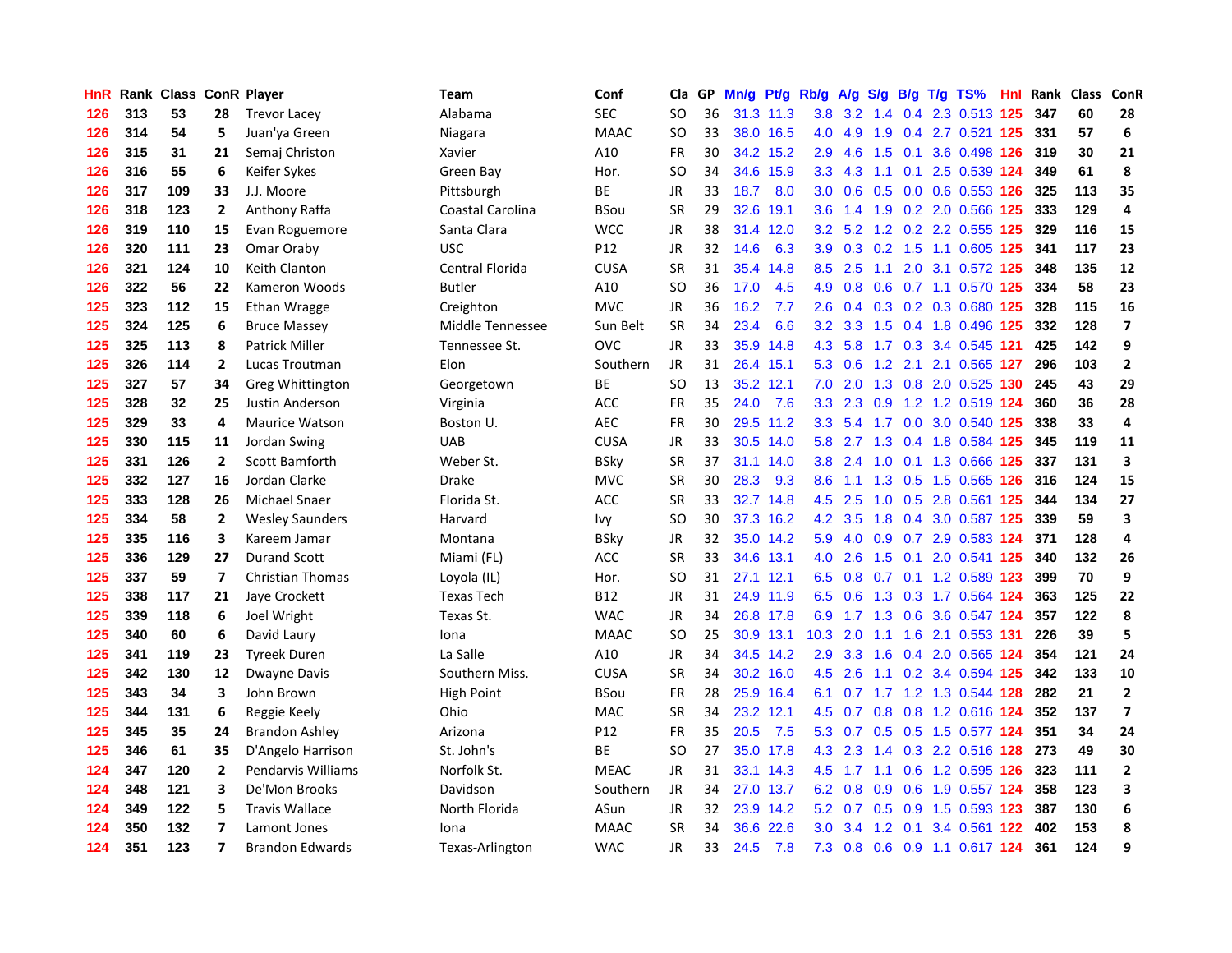| HnR |     | Rank Class ConR Player |                |                        | <b>Team</b>           | Conf            | Cla       | <b>GP</b> | Mn/g | Pt/g Rb/g |                  | A/g            |     |                 | S/g B/g T/g TS%                            | Hnl | Rank | <b>Class</b> | ConR                    |
|-----|-----|------------------------|----------------|------------------------|-----------------------|-----------------|-----------|-----------|------|-----------|------------------|----------------|-----|-----------------|--------------------------------------------|-----|------|--------------|-------------------------|
| 124 | 352 | 133                    | 17             | <b>Anthony Downing</b> | Missouri St.          | <b>MVC</b>      | <b>SR</b> | 33        |      | 34.3 13.7 | 4.4              | 2.7            | 1.1 | 0.1             | 1.7 0.504 123                              |     | 382  | 145          | 18                      |
| 124 | 353 | 62                     | 28             | K.J. McDaniels         | Clemson               | ACC             | <b>SO</b> | 28        |      | 27.5 10.9 |                  | $5.0\quad 0.8$ |     |                 | 1.1 2.1 1.6 0.521 126 315                  |     |      | 55           | 25                      |
| 124 | 354 | 124                    | 36             | Kadeem Batts           | Providence            | <b>BE</b>       | JR        | 34        |      | 31.7 14.8 | 7.2              | 1.0            |     |                 | 0.6 0.7 2.1 0.519 122 403                  |     |      | 136          | 42                      |
| 124 | 355 | 134                    | 1              | <b>Stephon Carter</b>  | Cal St. Bakersfield   | Ind.            | <b>SR</b> | 30        | 31.8 | 15.9      | 5.2              | 2.7            |     |                 | 2.3 0.3 3.1 0.532 124                      |     | 369  | 142          | $\mathbf{1}$            |
| 124 | 356 | 125                    | 16             | Sam Dower              | Gonzaga               | <b>WCC</b>      | <b>JR</b> | 35        | 16.0 | 6.9       | $2.7^{\circ}$    | 0.3            |     |                 | 0.5 0.4 0.9 0.598 123                      |     | 380  | 129          | 17                      |
| 124 | 357 | 135                    | 25             | E.J. Singler           | Oregon                | P12             | <b>SR</b> | 37        | 31.0 | 11.7      | 4.9              | 2.8            |     |                 | $0.9$ $0.3$ $2.5$ $0.532$ 124              |     | 365  | 140          | 26                      |
| 124 | 358 | 126                    | $\overline{7}$ | Alex Abreu             | Akron                 | <b>MAC</b>      | JR        | 29        | 30.2 | 10.3      | 2.5              | 6.0            |     |                 | 1.2 0.1 2.9 0.561 125                      |     | 326  | 114          | 6                       |
| 124 | 359 | 63                     | 17             | Christopher Anderson   | San Diego             | <b>WCC</b>      | <b>SO</b> | 33        | 32.3 | 9.4       | 3.8              | 5.7            |     |                 | 2.1 0.2 2.8 0.491 124                      |     | 356  | 62           | 16                      |
| 124 | 360 | 136                    | 24             | <b>Troy Daniels</b>    | VCU                   | A10             | <b>SR</b> | 36        | 26.3 | 12.3      | 3.1              | 0.6            | 0.9 |                 | 0.1 0.9 0.595 124                          |     | 364  | 139          | 25                      |
| 124 | 361 | 36                     | 8              | Alex Hamilton          | Louisiana Tech        | <b>WAC</b>      | <b>FR</b> | 34        | 17.5 | 7.8       |                  | $2.2$ 2.7      |     |                 | 1.0 0.2 1.7 0.516 124                      |     | 362  | 37           | 10                      |
| 124 | 362 | 137                    | 20             | Dorian Green           | Colorado St.          | <b>MWC</b>      | <b>SR</b> | 34        |      | 32.8 13.0 | 2.6              | 3.6            |     |                 | 0.8 0.1 1.8 0.551 124                      |     | 366  | 141          | 21                      |
| 124 | 363 | 37                     | 26             | Shabazz Muhammad       | <b>UCLA</b>           | P12             | <b>FR</b> | 32        |      | 30.8 17.9 | 5.2              | 0.8            |     |                 | 0.7 0.1 1.6 0.524 124                      |     | 355  | 35           | 25                      |
| 124 | 364 | 127                    | 39             | Zach McCabe            | lowa                  | <b>B10</b>      | <b>JR</b> | 38        | 15.6 | 5.7       |                  | $3.7$ 1.3      | 0.8 |                 | 0.1 1.1 0.491 124                          |     | 370  | 127          | 39                      |
| 124 | 365 | 128                    | 37             | Vander Blue            | Marquette             | <b>BE</b>       | <b>JR</b> | 34        | 33.0 | 14.8      | 3.2              | 1.8            | 1.1 |                 | 0.0 2.3 0.538 124                          |     | 368  | 126          | 36                      |
| 124 | 366 | 64                     | 25             | Roosevelt Jones        | <b>Butler</b>         | A10             | <b>SO</b> | 36        | 30.8 | 10.1      | 5.6              | 3.5            |     |                 | 0.9 0.5 2.9 0.498 123                      |     | 377  | 66           | 27                      |
| 124 | 367 | 138                    | 8              | O.D. Anosike           | Siena                 | <b>MAAC</b>     | <b>SR</b> | 32        | 37.1 | 13.3      | 11.4             | 1.6            | 0.9 |                 | 0.8 2.7 0.511 122 412                      |     |      | 158          | 9                       |
| 124 | 368 | 129                    | 18             | David Stockton         | Gonzaga               | <b>WCC</b>      | <b>JR</b> | 35        | 18.7 | 3.7       | 1.7              | 3.4            | 1.5 |                 | 0.0 1.2 0.479 123                          |     | 396  | 133          | 18                      |
| 124 | 369 | 65                     | 38             | Rakeem Christmas       | Syracuse              | <b>BE</b>       | <b>SO</b> | 40        | 20.9 | 5.1       | 4.6              | 0.2            | 0.5 |                 | 1.8 0.9 0.537 123                          |     | 381  | 68           | 37                      |
| 124 | 370 | 66                     | 29             | Kourtney Roberson      | Texas A&M             | SEC             | <b>SO</b> | 33        | 24.7 | 6.9       | 6.6              |                |     |                 | 0.8 0.7 0.8 1.2 0.610 123                  |     | 385  | 69           | 29                      |
| 124 | 371 | 38                     | 29             | Amile Jefferson        | Duke                  | ACC             | FR        | 32        | 12.7 | 4.0       | 2.9              |                |     |                 | 0.2 0.4 0.5 0.4 0.555 123                  |     | 386  | 42           | 30                      |
| 124 | 372 | 139                    | 3              | <b>Fred Sturdivant</b> | <b>Texas Southern</b> | <b>SWAC</b>     | <b>SR</b> | 31        | 29.5 | 11.1      | 8.2              | 0.6            |     |                 | 0.8 3.2 1.5 0.588 123                      |     | 391  | 149          | $\overline{\mathbf{3}}$ |
| 124 | 373 | 130                    | 39             | <b>Markel Starks</b>   | Georgetown            | BE              | <b>JR</b> | 32        | 34.1 | 12.8      | 1.8              | 3.0            | 1.3 | 0.1             | 2.0 0.563 123                              |     | 398  | 134          | 41                      |
| 124 | 374 | 140                    | 6              | Sherwood Brown         | Florida Gulf Coast    | ASun            | <b>SR</b> | 37        | 33.1 | 15.5      | 6.5              | 1.2            |     |                 | 1.4 0.3 1.8 0.562 123                      |     | 376  | 144          | 5                       |
| 124 | 375 | 131                    | 40             | Baye Moussa Keita      | Syracuse              | BE              | JR        | 40        | 16.8 | 3.7       | 3.7              | 0.2            | 0.6 |                 | 1.2 0.6 0.613 123                          |     | 389  | 131          | 38                      |
| 124 | 376 | 67                     | 40             | <b>Tracy Abrams</b>    | Illinois              | <b>B10</b>      | <b>SO</b> | 36        | 28.7 | 10.6      | 3.5              | 3.4            |     | $1.4 \quad 0.1$ | 2.6 0.485 123                              |     | 374  | 65           | 41                      |
| 123 | 377 | 132                    | 3              | Adrien Coleman         | Bethune-Cookman       | <b>MEAC</b>     | <b>JR</b> | 34        |      | 35.9 17.8 | 7.4              | 2.9            |     |                 | 1.4 0.4 2.9 0.538 122                      |     | 421  | 138          | 3                       |
| 123 | 378 | 39                     | 27             | Josh Scott             | Colorado              | P12             | FR        | 31        |      | 28.2 10.3 | 5.7              | 0.6            |     |                 | $0.5$ 0.8 1.2 0.529 123                    |     | 384  | 41           | 28                      |
| 123 | 379 | 40                     | 28             | Grant Jerrett          | Arizona               | P12             | <b>FR</b> | 34        | 17.8 | 5.2       | 3.6              |                |     |                 | $0.5$ $0.5$ $1.0$ $0.6$ $0.533$ <b>123</b> |     | 379  | 40           | 27                      |
| 123 | 380 | 68                     | 41             | Sir'Dominic Pointer    | St. John's            | <b>BE</b>       | <b>SO</b> | 32        | 26.9 | 6.9       | 5.5 <sub>1</sub> | 2.8            |     |                 | 1.4 0.9 1.8 0.562 122 408                  |     |      | 74           | 44                      |
| 123 | 381 | 141                    | 41             | Ryan Evans             | Wisconsin             | <b>B10</b>      | <b>SR</b> | 35        | 29.1 | 10.1      | 7.3              | 2.0            |     |                 | 0.7 0.8 1.6 0.403 123                      |     | 393  | 150          | 42                      |
| 123 | 382 | 41                     | 22             | <b>Isaiah Austin</b>   | Baylor                | <b>B12</b>      | <b>FR</b> | 35        | 29.9 | 13.0      | 8.3              | 1.1            | 0.3 |                 | 1.7 1.9 0.513 123                          |     | 395  | 43           | 23                      |
| 123 | 383 | 142                    | 42             | Chris Otule            | Marquette             | BE              | <b>SR</b> | 35        | 17.8 | 5.1       | 3.5              | 0.2            |     |                 | 0.2 1.0 0.9 0.607 123                      |     | 397  | 152          | 40                      |
| 123 | 384 | 69                     | 42             | D.J. Newbill           | Penn St.              | <b>B10</b>      | <b>SO</b> | 31        | 36.5 | 16.3      | 5.0              | 4.0            |     |                 | 1.2 0.3 3.9 0.475 121                      |     | 433  | 81           | 43                      |
| 123 | 385 | 133                    | 9              | <b>Blake Jenkins</b>   | Belmont               | OVC             | JR        | 32        | 24.2 | 9.6       | 4.6              | 1.1            |     |                 | 0.7 1.2 1.2 0.617 123                      |     | 392  | 132          | $\overline{\mathbf{z}}$ |
| 123 | 386 | 70                     | 23             | Sheldon McClellan      | Texas                 | <b>B12</b>      | <b>SO</b> | 34        | 27.3 | 13.5      | 3.9 <sup>°</sup> | 0.9            | 0.8 |                 | 0.1 1.7 0.512 120                          |     | 452  | 84           | 25                      |
| 123 | 387 | 42                     | 30             | Mike Tobey             | Virginia              | <b>ACC</b>      | <b>FR</b> | 30        | 13.9 | 6.8       | 2.9 <sup>°</sup> | 0.4            |     |                 | 0.1 0.6 0.7 0.564 123 375                  |     |      | 39           | 29                      |
| 123 | 388 | 71                     | 13             | Jalen Jones            | SMU                   | <b>CUSA</b>     | SO        | 32        |      | 32.4 14.0 |                  |                |     |                 | 7.7 1.0 1.2 0.7 2.2 0.558 122 401          |     |      | 71           | 14                      |
| 123 | 389 | 72                     | 19             | <b>Matt Carlino</b>    | <b>BYU</b>            | <b>WCC</b>      | SO        | 36        |      | 28.7 11.5 | 3.6 <sup>°</sup> | 4.8            | 1.8 |                 | 0.1 2.7 0.503 122                          |     | 404  | 72           | 19                      |
| 123 | 390 | 143                    | 29             | Eric Wise              | <b>USC</b>            | P <sub>12</sub> | <b>SR</b> | 32        |      | 30.7 11.9 |                  |                |     |                 | 5.7 1.7 1.0 0.3 1.7 0.515 122              |     | 414  | 159          | 29                      |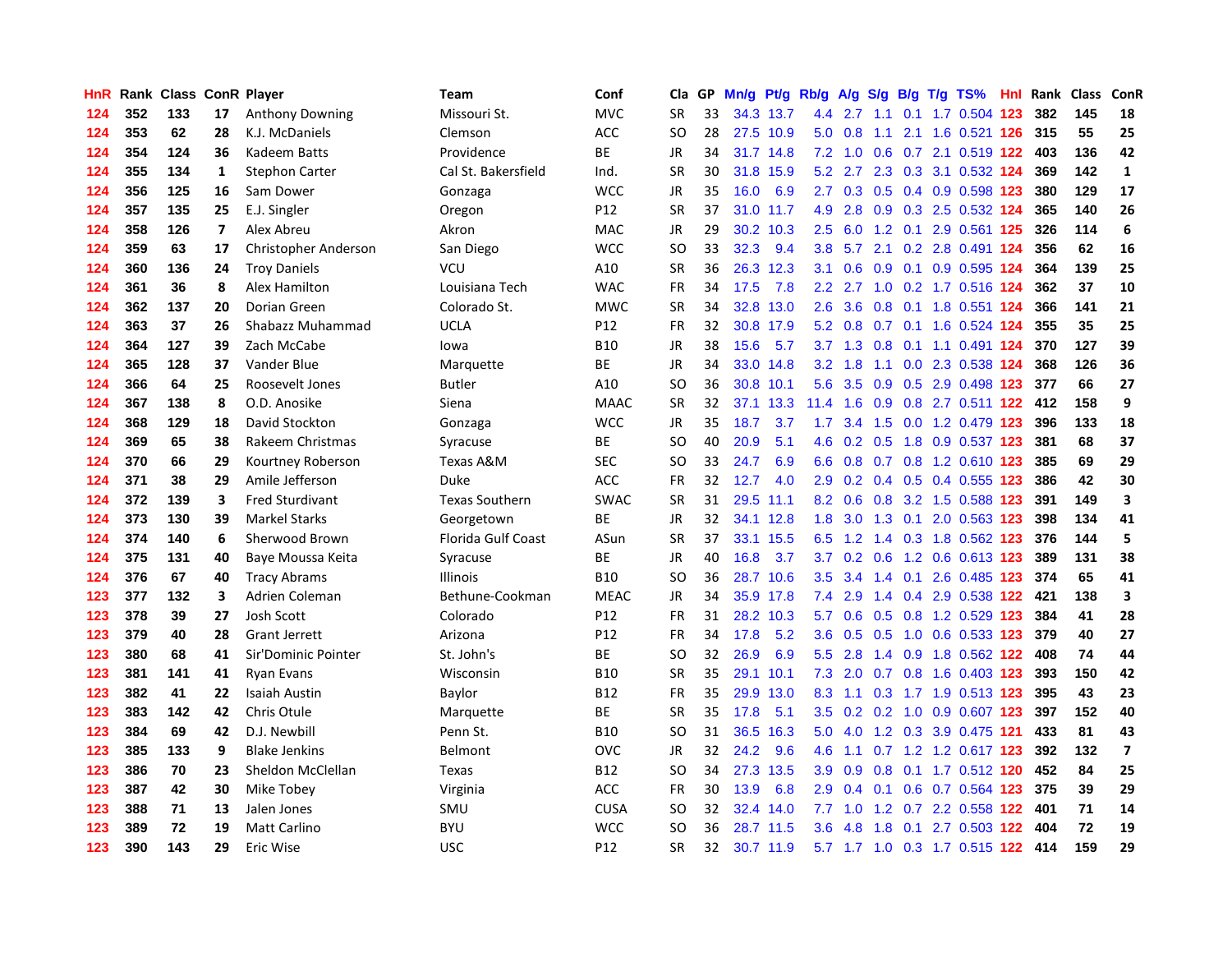| HnR |     | <b>Rank Class ConR Player</b> |                          |                         | <b>Team</b>                | Conf        | Cla       | GP. | Mn/g | Pt/g Rb/g |               | A/g         | S/g           |  | $B/g$ T/g TS%                 |     | <b>Hnl</b> Rank | Class          | ConR                    |
|-----|-----|-------------------------------|--------------------------|-------------------------|----------------------------|-------------|-----------|-----|------|-----------|---------------|-------------|---------------|--|-------------------------------|-----|-----------------|----------------|-------------------------|
| 123 | 391 | 144                           | 6                        | James Hulbin            | Northwestern St.           | Southland   | <b>SR</b> | 32  | 21.5 | 11.8      | 5.7           | 0.9         | 0.6           |  | 0.9 1.2 0.583 122             |     | 418             | 160            | 6                       |
| 123 | 392 | 73                            | 26                       | <b>Ronald Roberts</b>   | Saint Joseph's             | A10         | SO        | 32  |      | 30.7 11.2 | 8.3           | 1.0         |               |  | 0.5 0.9 1.6 0.561 122 411     |     |                 | 75             | 30                      |
| 123 | 393 | 145                           | 20                       | <b>Mitchell Young</b>   | Saint Mary's (CA)          | <b>WCC</b>  | <b>SR</b> | 35  | 20.4 | 7.7       | 5.6           |             |               |  | 0.9 0.7 0.3 1.2 0.559 122 406 |     |                 | 154            | 20                      |
| 123 | 394 | 146                           | $\overline{\mathbf{z}}$  | Jamal Crook             | Western Kentucky           | Sun Belt    | <b>SR</b> | 25  |      | 29.1 12.1 | 3.2           |             |               |  | 4.0 1.5 0.4 2.3 0.538 131     |     | 231             | 98             | 5                       |
| 123 | 395 | 74                            | 5                        | Mark Nwakamma           | Hartford                   | <b>AEC</b>  | SO        | 31  | 28.5 | 14.7      | 5.5           | 1.8         |               |  | 1.4 0.7 3.3 0.515 122         |     | 405             | 73             | 5                       |
| 122 | 396 | 147                           | 8                        | <b>Brandon Peterson</b> | Arkansas St.               | Sun Belt    | <b>SR</b> | 31  | 33.2 | 10.5      | 9.7           | 0.9         | 0.9           |  | 1.3 1.6 0.552 122             |     | 409             | 156            | 8                       |
| 122 | 397 | 148                           | 43                       | Junior Cadougan         | Marquette                  | ВE          | <b>SR</b> | 35  | 28.1 | 8.5       | 2.9           | 3.8         |               |  | 1.1 0.1 2.5 0.493 122         |     | 407             | 155            | 43                      |
| 122 | 398 | 43                            | 31                       | Olivier Hanlan          | <b>Boston College</b>      | ACC         | FR        | 33  | 34.2 | 15.5      | 4.2           | 2.3         |               |  | 1.2 0.1 2.2 0.569             | 122 | 417             | 44             | 31                      |
| 122 | 399 | 149                           | $\overline{2}$           | Kinu Rochford           | Fairleigh Dickinson        | <b>NEC</b>  | <b>SR</b> | 27  | 29.0 | 14.7      | 8.9           | 2.0         |               |  | 0.7 1.3 2.7 0.605 128         |     | 280             | 113            | $\overline{2}$          |
| 122 | 400 | 134                           | 27                       | Cedrick Lindsay         | Richmond                   | A10         | JR        | 32  |      | 29.3 12.0 | 2.6           | 3.1         |               |  | 1.3 0.0 1.9 0.569 123         |     | 400             | 135            | 28                      |
| 122 | 401 | 150                           | 44                       | <b>Maurice Sutton</b>   | Villanova                  | ВE          | <b>SR</b> | 31  | 9.5  | 3.2       | 2.7           |             |               |  | $0.4$ 0.4 0.9 0.9 0.535 123   |     | 390             | 148            | 39                      |
| 122 | 402 | 135                           | 14                       | Daveon Boardingham      | Southern Miss.             | <b>CUSA</b> | <b>JR</b> | 36  | 20.5 | 8.6       | 4.0           |             |               |  | 0.3 0.9 1.3 1.1 0.595 121     |     | 424             | 141            | 15                      |
| 122 | 403 | 44                            | 18                       | Ron Baker               | Wichita St.                | <b>MVC</b>  | <b>FR</b> | 18  | 26.1 | 8.7       | 3.2           | 1.8         |               |  | 0.8 0.3 1.3 0.579 123         |     | 373             | 38             | 17                      |
| 122 | 404 | 75                            | 24                       | Myck Kabongo            | Texas                      | <b>B12</b>  | <b>SO</b> | 11  | 37.3 | 14.6      | 5.0           | 5.5         | 2.0           |  | 0.0 3.4 0.542 155             |     | 33              | $\overline{7}$ | 5                       |
| 122 | 405 | 151                           | 8                        | Murphy Burnatowski      | Colgate                    | Pat.        | <b>SR</b> | 32  | 30.4 | 17.4      | 5.1           | 1.3         |               |  | 1.3 0.8 2.0 0.525 122         |     | 419             | 161            | $\pmb{8}$               |
| 122 | 406 | 76                            | 21                       | Hugh Greenwood          | <b>New Mexico</b>          | <b>MWC</b>  | SO        | 35  | 28.5 | 7.0       | 5.0           | 2.4         | 1.3           |  | 0.5 1.3 0.521 121             |     | 427             | 79             | 23                      |
| 122 | 407 | 45                            | 19                       | Fred Van Vleet          | Wichita St.                | <b>MVC</b>  | <b>FR</b> | 39  | 16.2 | 4.3       | 1.8           | 2.3         | 0.9           |  | 0.1 1.2 0.483 121             |     | 431             | 45             | 19                      |
| 122 | 408 | 152                           | 28                       | Rahlir Jefferson        | Temple                     | A10         | <b>SR</b> | 33  | 31.6 | 8.9       | 6.1           | 3.4         |               |  | 1.7 1.0 1.7 0.473 122         |     | 410             | 157            | 29                      |
| 122 | 409 | 77                            | 9                        | Michale Kyser           | Louisiana Tech             | <b>WAC</b>  | <b>SO</b> | 34  | 19.3 | 5.0       | 5.3           | 0.6         |               |  | 0.6 2.7 0.8 0.501 122 416     |     |                 | 78             | 11                      |
| 122 | 410 | 153                           | 8                        | Ben Averkamp            | Loyola (IL)                | Hor.        | <b>SR</b> | 25  | 32.0 | 14.8      | 6.5           |             |               |  | 1.7 0.7 1.2 2.2 0.556 127     |     | 303             | 119            | 6                       |
| 122 | 411 | 136                           | 29                       | Mike McCall             | Saint Louis                | A10         | <b>JR</b> | 35  | 29.1 | 9.3       | 2.5           |             |               |  | 2.7 1.3 0.1 1.4 0.540 122     |     | 420             | 137            | 31                      |
| 122 | 412 | 78                            | 21                       | Gary Bell               | Gonzaga                    | <b>WCC</b>  | <b>SO</b> | 34  | 28.6 | 9.0       | $2.2^{\circ}$ | 2.1         | 0.8           |  | 0.0 1.3 0.545 122 415         |     |                 | 77             | 21                      |
| 122 | 413 | 137                           | 9                        | Shawn Jones             | Middle Tennessee           | Sun Belt    | <b>JR</b> | 34  | 21.1 | 8.5       | 5.4           | 0.4         |               |  | 0.3 1.3 1.4 0.522 122         |     | 423             | 140            | 9                       |
| 122 | 414 | 138                           | 45                       | Nate Lubick             | Georgetown                 | BE          | JR        | 32  | 29.6 | 7.1       | 5.4           | 2.8         |               |  | 0.7 0.8 2.1 0.600 121         |     | 443             | 147            | 47                      |
| 122 | 415 | 154                           | 22                       | Greg Smith              | Colorado St.               | <b>MWC</b>  | <b>SR</b> | 35  | 25.1 | 11.2      | 5.1           | 1.1         |               |  | 0.4 0.4 1.8 0.537 121         |     | 426             | 162            | 22                      |
| 122 | 416 | 79                            | 25                       | <b>Thomas Gipson</b>    | Kansas St.                 | <b>B12</b>  | <b>SO</b> | 35  | 18.7 | 7.9       | 5.0           | 0.4         | 0.5           |  | 0.3 1.5 0.538 121             |     | 430             | 80             | 24                      |
| 122 | 417 | 139                           | 32                       | Kammeon Holsey          | Georgia Tech               | ACC         | JR        | 31  | 19.3 | 8.8       |               | 4.7 1.0     |               |  | 0.4 0.3 1.9 0.568 121         |     | 436             | 146            | 32                      |
| 122 | 418 | 155                           | 30                       | Jake O'Brien            | Temple                     | A10         | <b>SR</b> | 34  | 20.3 | 9.3       |               |             |               |  | 3.3 0.5 0.4 0.8 1.0 0.617 121 |     | 429             | 163            | 32                      |
| 122 | 419 | 140                           | 6                        | TrayVonn Wright         | North Dakota St.           | Summit      | <b>JR</b> | 34  | 28.0 | 10.3      | 6.0           | 0.7         |               |  | 0.9 1.8 0.9 0.534 120         |     | 459             | 156            | 6                       |
| 122 | 420 | 156                           | 9                        | Erik Etherly            | Loyola (MD)                | <b>MAAC</b> | <b>SR</b> | 30  | 33.9 | 15.7      | 6.5           | 1.6         | 1.5           |  | 1.0 2.3 0.492 123             |     | 383             | 146            | $\overline{\mathbf{z}}$ |
| 122 | 421 | 80                            | 20                       | <b>Tekele Cotton</b>    | Wichita St.                | <b>MVC</b>  | <b>SO</b> | 39  | 23.7 | 6.5       | 3.9           | 1.7         | 1.0           |  | 0.2 1.1 0.504 121             |     | 446             | 83             | 20                      |
| 121 | 422 | 141                           | $\overline{\phantom{a}}$ | Tim Rusthoven           | William & Mary             | CAA         | JR        | 30  | 28.5 | 14.4      | 7.0           | 2.0         |               |  | 0.5 0.9 1.8 0.581 121         |     | 432             | 144            | $\overline{\mathbf{z}}$ |
| 121 | 423 | 142                           | 4                        | Kyle Tresnak            | Weber St.                  | <b>BSky</b> | JR        | 36  |      | 24.2 11.8 | 5.5           | 0.4         | 0.6           |  | 1.2 1.2 0.593 122             |     | 422             | 139            | 5                       |
| 121 | 424 | 143                           | 31                       | Derrick Williams        | Richmond                   | A10         | JR        | 25  | 26.1 | 11.4      | 5.4           | 1.4         | 0.7           |  | 0.4 2.2 0.628 126             |     | 318             | 110            | 20                      |
| 121 | 425 | 144                           | 3                        | Ike Azotam              | Quinnipiac                 | <b>NEC</b>  | JR        | 31  | 27.6 | 13.6      | 7.9           | 0.8         | 0.5           |  | 0.6 1.5 0.534 120             |     | 453             | 152            | 4                       |
| 121 | 426 | 46                            | 30                       | <b>Dominic Artis</b>    | Oregon                     | P12         | FR        | 28  | 23.8 | 8.5       |               |             |               |  | 2.2 3.2 1.5 0.3 2.4 0.471 121 |     | 440             | 46             | 30                      |
| 121 | 427 | 81                            | 4                        | Arlon Harper            | <b>Charleston Southern</b> | <b>BSou</b> | SO        | 32  |      | 28.3 15.3 | 4.4           | 2.1         | $2.0^{\circ}$ |  | 0.1 2.1 0.570 120             |     | 458             | 85             | 5                       |
| 121 | 428 | 82                            | 4                        | Lucky Jones             | <b>Robert Morris</b>       | <b>NEC</b>  | SO        | 34  |      | 28.1 11.6 |               | 6.0 1.5 1.3 |               |  | 0.1 1.7 0.613 120             |     | 469             | 86             | 6                       |
| 121 | 429 | 145                           | 32                       | <b>Rob Brandenberg</b>  | VCU                        | A10         | <b>JR</b> | 35  | 24.1 | 10.4      |               |             |               |  | 2.7 1.4 1.3 0.2 1.3 0.502 121 |     | 435             | 145            | 34                      |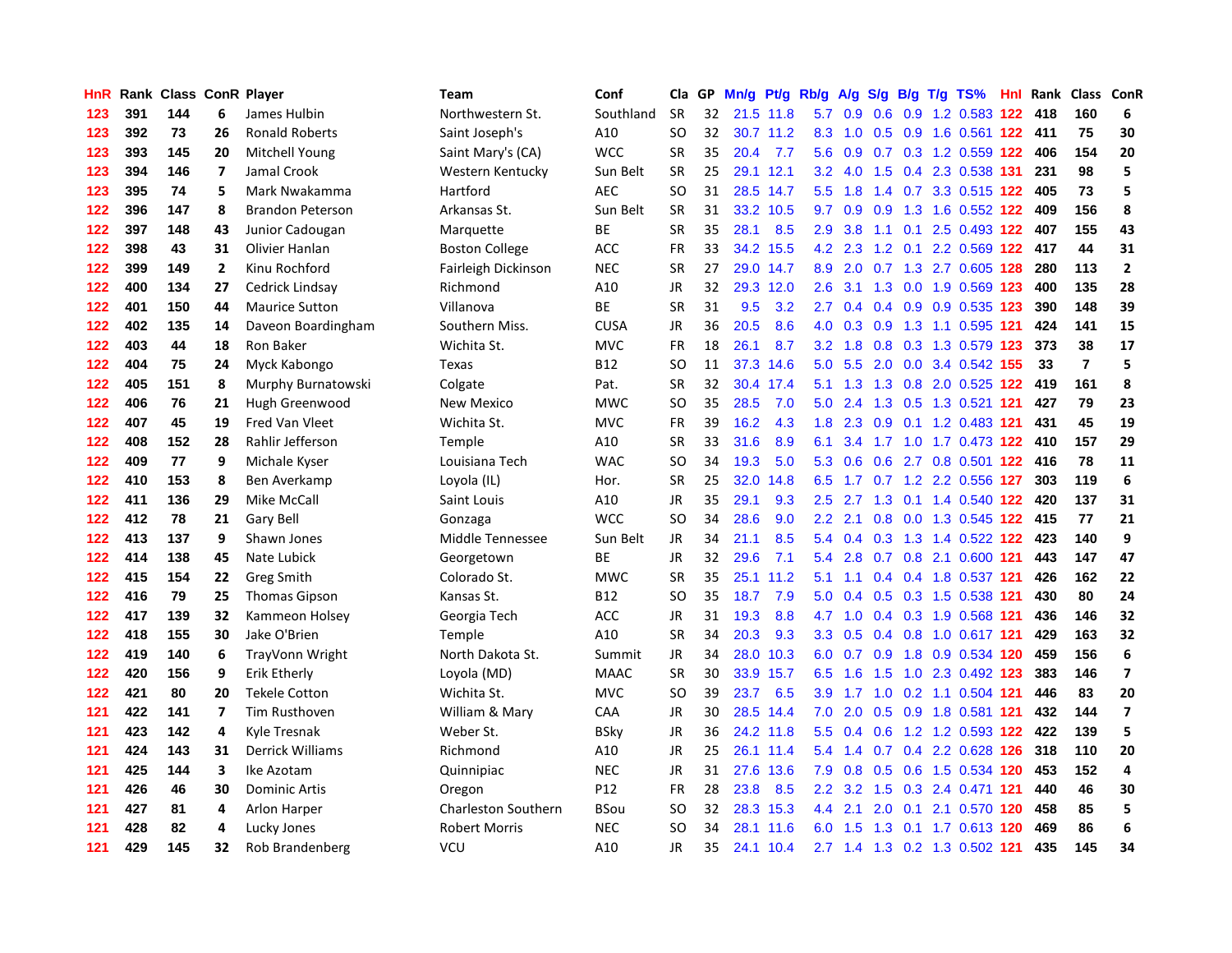| HnR |     | Rank Class ConR Player |                         |                            | <b>Team</b>       | Conf            | Cla       | GP | Mn/g | Pt/g      | Rb/g             | A/g             |     |  | $S/g$ B/g T/g TS%             | Hnl | Rank | Class ConR |                         |
|-----|-----|------------------------|-------------------------|----------------------------|-------------------|-----------------|-----------|----|------|-----------|------------------|-----------------|-----|--|-------------------------------|-----|------|------------|-------------------------|
| 121 | 430 | 157                    | 5                       | D.J. Seeley                | Cal St. Fullerton | <b>BWst</b>     | <b>SR</b> | 28 | 32.8 | 17.9      | 4.3              | 3.9             | 2.0 |  | $0.3$ 2.7 $0.600$             | 124 | 350  | 136        | 5                       |
| 121 | 431 | 146                    | 10                      | Sean Armand                | Iona              | <b>MAAC</b>     | JR        | 34 |      | 36.3 16.6 | 5.1              | 3.0             |     |  | 1.2 0.5 2.0 0.585 119         |     | 487  | 162        | 10                      |
| 121 | 432 | 47                     | 46                      | JaKarr Sampson             | St. John's        | ВE              | <b>FR</b> | 33 |      | 31.5 14.9 | 6.6              |                 |     |  | 1.1 1.1 1.1 2.0 0.474 119 479 |     |      | 48         | 52                      |
| 121 | 433 | 158                    | 31                      | Carlos Emory               | Oregon            | P12             | <b>SR</b> | 37 |      | 26.3 11.1 |                  | $4.4 \quad 1.0$ |     |  | 0.8 0.3 2.0 0.543 120         |     | 449  | 171        | 31                      |
| 121 | 434 | 147                    | 10                      | JJ Mann                    | Belmont           | OVC             | <b>JR</b> | 33 |      | 30.2 10.5 |                  | 4.7 2.5         | 1.9 |  | 0.0 1.5 0.577 121             |     | 445  | 149        | 11                      |
| 121 | 435 | 159                    | 11                      | <b>Tarvin Gaines</b>       | Jacksonville St.  | OVC             | Sr        | 27 | 31.7 | 16.4      | 5.2              | 0.9             | 1.0 |  | 0.7 1.5 0.591 121             |     | 437  | 165        | 10                      |
| 121 | 436 | 148                    | 47                      | Jerian Grant               | Notre Dame        | ВE              | JR        | 35 |      | 36.3 13.3 | 2.9              | 5.5             |     |  | 1.3 0.2 2.9 0.514 120         |     | 451  | 151        | 48                      |
| 121 | 437 | 160                    | 33                      | <b>Trey McKinney-Jones</b> | Miami (FL)        | ACC             | <b>SR</b> | 36 | 30.3 | 9.2       | 3.4              | 1.6             | 0.8 |  | 0.0 0.9 0.564 121             |     | 447  | 169        | 33                      |
| 121 | 438 | 161                    | 8                       | Joel Smith                 | Northeastern      | CAA             | <b>SR</b> | 31 | 34.9 | 16.1      | 3.9              | 2.8             | 1.0 |  | 0.3 2.4 0.646 121             |     | 438  | 166        | $\pmb{8}$               |
| 121 | 439 | 162                    | 10                      | Raymond Cintron            | Middle Tennessee  | Sun Belt        | <b>SR</b> | 33 | 21.5 | 8.5       | 2.0              | 1.4             |     |  | $0.5$ 0.1 1.1 0.629 120       |     | 448  | 170        | 10                      |
| 121 | 440 | 163                    | 32                      | Joe Burton                 | Oregon St.        | P12             | <b>SR</b> | 32 |      | 28.7 11.0 | 6.4              | 3.4             |     |  | 1.1 0.3 2.5 0.508 120 473     |     |      | 180        | 33                      |
| 121 | 441 | 149                    | 15                      | Geron Johnson              | Memphis           | <b>CUSA</b>     | JR        | 33 | 28.8 | 10.4      | 4.6              | 3.5             |     |  | 1.8 0.4 2.9 0.537 120 455     |     |      | 154        | 16                      |
| 121 | 442 | 150                    | 33                      | Jordan Bachynski           | ASU               | P <sub>12</sub> | JR        | 35 | 25.4 | 9.8       | 5.9              | 0.1             |     |  | 0.2 3.4 1.8 0.586 120         |     | 454  | 153        | 32                      |
| 121 | 443 | 48                     | 34                      | <b>Robert Carter</b>       | Georgia Tech      | <b>ACC</b>      | <b>FR</b> | 31 | 26.4 | 9.9       | 6.7              | 1.0             |     |  | 0.7 1.0 1.6 0.497 120         |     | 466  | 47         | 34                      |
| 121 | 444 | 164                    | 33                      | <b>Kwamain Mitchell</b>    | Saint Louis       | A10             | <b>SR</b> | 24 | 30.2 | 10.6      | 2.3              | 3.1             |     |  | 1.7 0.0 2.0 0.508 121         |     | 434  | 164        | 33                      |
| 120 | 445 | 165                    | 5                       | <b>Frank Otis</b>          | Weber St.         | <b>BSky</b>     | <b>SR</b> | 37 | 23.8 | 8.9       | 6.0              | 1.6             | 0.8 |  | 0.6 1.5 0.632 120             |     | 457  | 172        | 6                       |
| 120 | 446 | 151                    | 48                      | <b>Cleveland Melvin</b>    | DePaul            | <b>BE</b>       | JR        | 32 | 31.1 | 16.6      | 6.8              | 0.8             |     |  | 1.2 0.8 2.3 0.518 120         |     | 464  | 159        | 49                      |
| 120 | 447 | 152                    | 30                      | <b>Earnest Ross</b>        | Missouri          | SEC             | <b>JR</b> | 34 | 25.3 | 10.3      | 5.0              | 1.1             |     |  | 1.2 0.2 1.9 0.526 119         |     | 499  | 167        | 31                      |
| 120 | 448 | 166                    | 5                       | Allan Chaney               | High Point        | <b>BSou</b>     | <b>SR</b> | 30 |      | 26.3 14.5 | 8.0              | 1.4             |     |  | 0.5 1.2 1.8 0.575 120         |     | 463  | 174        | $\bf 6$                 |
| 120 | 449 | 167                    | 11                      | <b>Greg Gantt</b>          | Florida Atlantic  | Sun Belt        | <b>SR</b> | 32 |      | 36.7 21.2 | 4.2              | 1.4             |     |  | 0.8 0.1 2.4 0.539 119         |     | 496  | 189        | 11                      |
| 120 | 450 | 153                    | 8                       | Rian Pearson               | Toledo            | <b>MAC</b>      | JR        | 28 |      | 33.3 17.9 |                  |                 |     |  | 6.7 1.7 1.7 0.1 2.8 0.519 120 |     | 462  | 158        | 8                       |
| 120 | 451 | 168                    | 34                      | Cody Ellis                 | Saint Louis       | A10             | <b>SR</b> | 35 |      | 26.1 10.1 | 3.5              | 0.9             |     |  | 1.1 0.3 0.9 0.504 120         |     | 465  | 175        | 36                      |
| 120 | 452 | 169                    | 5                       | Jonathon Williams          | Wagner            | <b>NEC</b>      | <b>SR</b> | 27 | 30.4 | 15.6      | 6.4              | 1.0             |     |  | 1.1 0.4 2.5 0.595 123         |     | 388  | 147        | $\overline{\mathbf{3}}$ |
| 120 | 453 | 170                    | 35                      | Darien Brothers            | Richmond          | A10             | <b>SR</b> | 34 | 29.2 | 14.1      | 2.4              | 1.2             | 1.0 |  | 0.2 1.3 0.584 119             |     | 480  | 184        | 37                      |
| 120 | 454 | 83                     | 16                      | McKenzie Moore             | <b>UTEP</b>       | <b>CUSA</b>     | SO.       | 25 | 24.4 | 8.6       | 5.2              | 2.0             |     |  | 1.4 0.8 2.3 0.551 123         |     | 378  | 67         | 13                      |
| 120 | 455 | 154                    | 9                       | Jonathan Arledge           | George Mason      | CAA             | JR        | 38 | 19.4 | 9.0       | 4.8              | 0.8             | 0.5 |  | 0.6 1.3 0.560 119             |     | 502  | 169        | 9                       |
| 120 | 456 | 171                    | 43                      | Eric May                   | lowa              | <b>B10</b>      | <b>SR</b> | 38 | 21.8 | 5.2       |                  | $3.7$ 1.8       |     |  | 0.9 0.2 0.6 0.537 120         |     | 474  | 181        | 46                      |
| 120 | 457 | 172                    | 44                      | Evan Ravenel               | Ohio St.          | <b>B10</b>      | <b>SR</b> | 37 | 16.8 | 4.9       |                  |                 |     |  | 4.2 0.3 0.4 0.7 0.8 0.540 120 |     | 467  | 176        | 45                      |
| 120 | 458 | 84                     | 49                      | <b>DeAndre Daniels</b>     | Connecticut       | ВE              | SO.       | 30 | 29.2 | 12.1      | 5.5              | 0.7             |     |  | 0.8 1.5 1.7 0.529 119         |     | 504  | 93         | 56                      |
| 120 | 459 | 173                    | 6                       | Jamal Olasewere            | Long Island U.    | <b>NEC</b>      | <b>SR</b> | 32 |      | 30.3 18.9 | 8.6              |                 |     |  | 1.3 1.5 0.6 3.4 0.579 120     |     | 468  | 177        | 5                       |
| 120 | 460 | 85                     | 35                      | James Michael McAdoo       | North Carolina    | ACC             | <b>SO</b> | 36 | 30.0 | 14.4      | 7.3              | 1.1             | 1.5 |  | 0.4 2.7 0.465 119             |     | 493  | 92         | 35                      |
| 120 | 461 | 49                     | 34                      | Damyean Dotson             | Oregon            | P12             | <b>FR</b> | 37 |      | 27.9 11.4 | 3.5              | 0.9             | 0.9 |  | 0.1 1.4 0.520 119             |     | 481  | 49         | 34                      |
| 120 | 462 | 174                    | $\overline{\mathbf{3}}$ | <b>Brian Barbour</b>       | Columbia          | lvy             | <b>SR</b> | 27 | 32.6 | 12.1      | 2.3              | 4.0             | 1.6 |  | 0.1 1.4 0.513 120             |     | 460  | 173        | 5                       |
| 120 | 463 | 155                    | 10                      | <b>Bryon Allen</b>         | George Mason      | CAA             | JR        | 38 | 27.0 | 8.3       | 3.0 <sub>2</sub> | 4.0             | 1.3 |  | 0.1 1.9 0.530 119             |     | 513  | 172        | 10                      |
| 120 | 464 | 156                    | 10                      | Jarred Shaw                | Utah St.          | <b>WAC</b>      | JR        | 31 | 29.3 | 14.2      | 8.4              | 0.8             | 0.3 |  | 1.0 2.1 0.567 117             |     | 579  | 188        | 15                      |
| 120 | 465 | 86                     | 21                      | R.J. Mahurin               | Indiana St.       | <b>MVC</b>      | SO        | 33 | 24.2 | 10.1      |                  | 4.2 0.5         |     |  | 0.6 0.8 1.0 0.553 120 472     |     |      | 87         | 21                      |
| 120 | 466 | 157                    | 36                      | Devin Oliver               | Dayton            | A10             | JR        | 31 | 28.5 | 8.9       | 7.8              | 1.8             |     |  | 1.2 0.2 2.0 0.523 119         |     | 489  | 163        | 38                      |
| 120 | 467 | 158                    | 50                      | Justin Jackson             | Cincinnati        | <b>BE</b>       | JR        | 30 | 18.8 | 3.8       | 5.1              | 1.5             | 1.0 |  |                               |     | 477  | 160        | 51                      |
| 120 | 468 | 159                    | 35                      | John Gage                  | Stanford          | P <sub>12</sub> | <b>JR</b> | 34 | 13.1 | 5.8       | 2.1              | 0.3             |     |  | 0.4 0.1 0.6 0.606 118         |     | 525  | 176        | 36                      |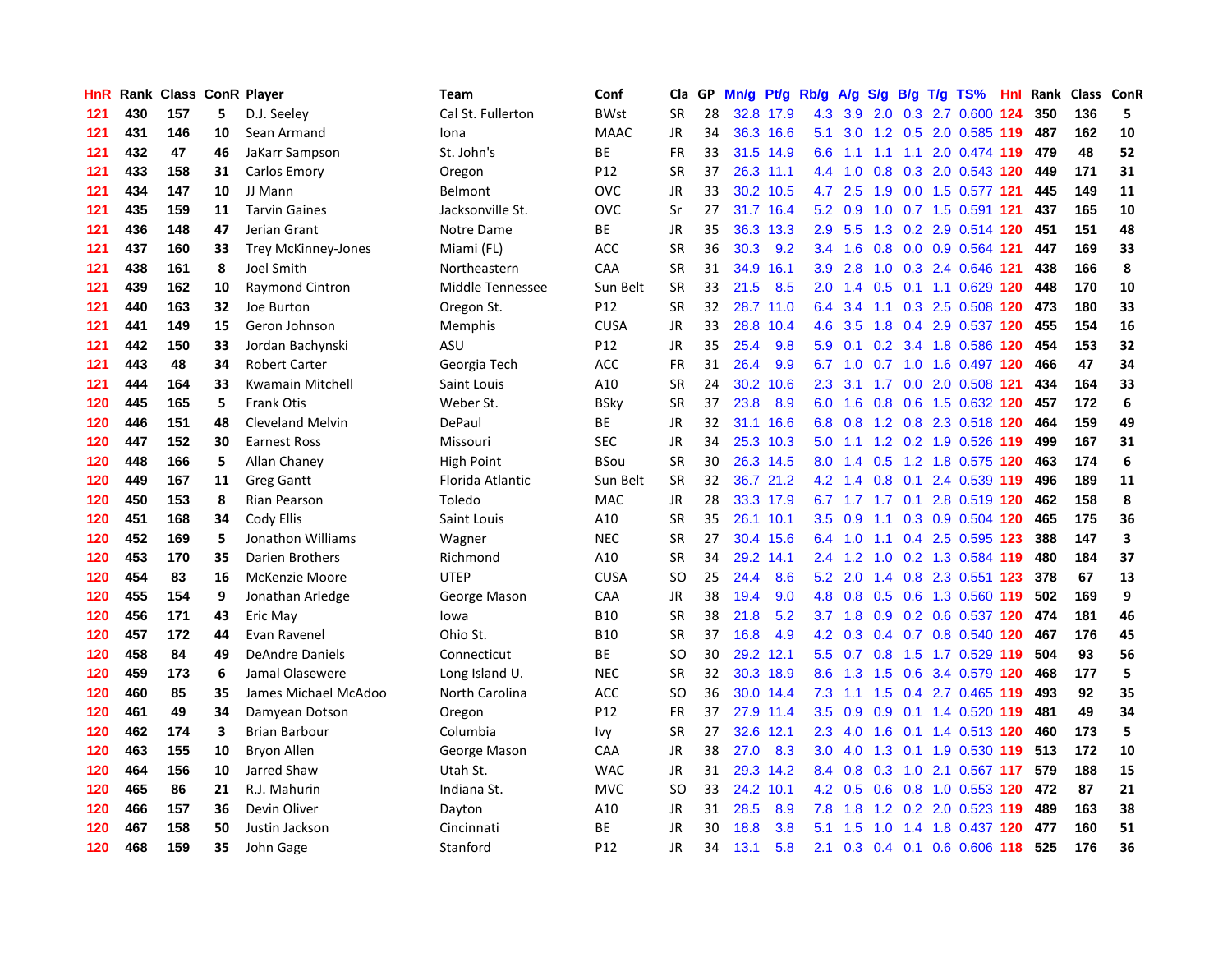| HnR | Rank |     |                         | <b>Class ConR Player</b>  | <b>Team</b>          | Conf            | Cla       | GP | Mn/g | Pt/g      | Rb/g             | A/g           |                  |     | S/g B/g T/g TS%               | Hnl | Rank | <b>Class</b> | ConR                    |
|-----|------|-----|-------------------------|---------------------------|----------------------|-----------------|-----------|----|------|-----------|------------------|---------------|------------------|-----|-------------------------------|-----|------|--------------|-------------------------|
| 120 | 469  | 50  | 51                      | D'Vauntes Smith-Rivera    | Georgetown           | <b>BE</b>       | FR        | 32 | 25.5 | 8.9       | 3.0              | 1.4           | 0.8              |     | 0.0 1.2 0.523 119             |     | 509  | 52           | 57                      |
| 120 | 470  | 87  | 9                       | <b>Richaun Holmes</b>     | <b>Bowling Green</b> | <b>MAC</b>      | SO        | 32 | 18.8 | 6.5       |                  |               |                  |     | 5.0 0.2 0.5 2.3 0.8 0.631 119 |     | 483  | 89           | 9                       |
| 120 | 471  | 175 | 52                      | Cheikh Mbodji             | Cincinnati           | <b>BE</b>       | <b>SR</b> | 34 | 21.0 | 5.1       | 4.7              |               |                  |     | 0.2 0.2 2.6 0.9 0.517 119     |     | 482  | 185          | 53                      |
| 120 | 472  | 160 | 4                       | Z Mason                   | Chattanooga          | Southern        | JR        | 32 | 27.3 | 14.9      | 7.6              | 0.7           |                  |     | 0.9 0.9 1.6 0.558 118         |     | 534  | 179          | $\overline{a}$          |
| 120 | 473  | 51  | 53                      | James Robinson            | Pittsburgh           | ВE              | <b>FR</b> | 33 | 26.6 | 6.1       | 2.1              | 3.5           | 1.0              |     | 0.0 1.2 0.482 119             |     | 485  | 50           | 54                      |
| 119 | 474  | 176 | 26                      | Steven Pledger            | Oklahoma             | <b>B12</b>      | <b>SR</b> | 32 | 28.4 | 11.6      | 3.3              | 1.4           | 1.0              |     | 0.1 1.2 0.541 119             |     | 484  | 186          | 27                      |
| 119 | 475  | 177 | 54                      | <b>Trent Lockett</b>      | Marquette            | <b>BE</b>       | <b>SR</b> | 35 | 26.6 | 7.0       | 5.1              | 1.8           |                  |     | 0.7 0.4 1.9 0.514 119         |     | 488  | 187          | 55                      |
| 119 | 476  | 88  | 45                      | Abodunrin Gabriel Olaseni | Iowa                 | <b>B10</b>      | SO        | 37 | 10.7 | 2.7       | 2.6              | 0.2           |                  |     | 0.2 1.0 0.5 0.556 119         |     | 490  | 90           | 48                      |
| 119 | 477  | 178 | 6                       | Jeremy Atkinson           | NC-Asheville         | <b>BSou</b>     | <b>SR</b> | 32 |      | 34.4 17.8 | 7.1              | 2.5           | 1.6              |     | 0.1 2.7 0.568 119             |     | 501  | 190          | $\overline{7}$          |
| 119 | 478  | 89  | 55                      | <b>Anthony Collins</b>    | South Florida        | ВE              | <b>SO</b> | 30 | 35.9 | 8.6       | 2.3              | 6.5           |                  |     | 1.5 0.2 2.7 0.469 120         |     | 476  | 88           | 50                      |
| 119 | 479  | 161 | 22                      | Stephen Holt              | Saint Mary's (CA)    | <b>WCC</b>      | JR        | 31 |      | 32.4 11.6 | 5.4              |               |                  |     | 1.5 1.2 0.0 1.4 0.540 120     |     | -461 | 157          | 22                      |
| 119 | 480  | 179 | 46                      | Jared Swopshire           | Northwestern         | <b>B10</b>      | <b>SR</b> | 24 | 32.5 | 9.7       | 6.7              | 2.3           |                  |     | 0.8 0.5 1.3 0.558 123         |     | 372  | 143          | 40                      |
| 119 | 481  | 162 | 4                       | <b>Stanton Kidd</b>       | <b>NC Central</b>    | <b>MEAC</b>     | <b>JR</b> | 31 | 32.2 | 14.5      | 6.9              | 1.0           | 1.0              |     | 0.6 2.1 0.601 119             |     | 512  | 171          | $\overline{4}$          |
| 119 | 482  | 180 | 27                      | Korie Lucious             | lowa St.             | <b>B12</b>      | <b>SR</b> | 35 | 31.1 | 10.1      | 1.9              | 5.6           | 0.8              |     | 0.0 3.3 0.518 119             |     | 505  | 191          | 28                      |
| 119 | 483  | 181 | 23                      | Mike Hart                 | Gonzaga              | <b>WCC</b>      | <b>SR</b> | 35 | 16.9 | 2.0       | 3.9              | 1.1           | 0.9 <sub>0</sub> |     | 0.1 0.2 0.745 118             |     | 520  | 198          | 23                      |
| 119 | 484  | 182 | $\overline{\mathbf{z}}$ | <b>Velton Jones</b>       | <b>Robert Morris</b> | <b>NEC</b>      | <b>SR</b> | 31 | 25.2 | 10.6      | 1.7              | 5.1           | 1.6              |     | 0.1 2.5 0.497 120             |     | 471  | 179          | $\overline{\mathbf{z}}$ |
| 119 | 485  | 163 | 37                      | <b>Tyrone Garland</b>     | La Salle             | A10             | JR        | 27 | 24.5 | 13.1      | 2.1              | 2.0           |                  |     | 1.2 0.0 1.4 0.505 121         |     | 444  | 148          | 35                      |
| 119 | 486  | 164 | 22                      | Seth VanDeest             | <b>Drake</b>         | <b>MVC</b>      | <b>JR</b> | 32 | 22.4 | 9.5       | 4.8              | 1.1           | 0.4              |     | 0.9 1.5 0.596 118             |     | 514  | 173          | 23                      |
| 119 | 487  | 165 | 9                       | <b>Cameron Ayers</b>      | <b>Bucknell</b>      | Pat.            | <b>JR</b> | 34 |      | 31.9 12.4 | 4.0              | 2.0           |                  |     | 0.6 0.1 1.0 0.570 119         |     | 497  | 165          | 9                       |
| 119 | 488  | 183 | 11                      | Derek Needham             | Fairfield            | <b>MAAC</b>     | <b>SR</b> | 35 | 33.1 | 14.6      | 3.4              | 3.1           |                  |     | 1.4 0.1 2.7 0.517 119         |     | 506  | 192          | 12                      |
| 119 | 489  | 166 | 17                      | Neil Watson               | Southern Miss.       | <b>CUSA</b>     | JR        | 36 | 32.4 | 9.8       | 2.8              | 4.9           |                  |     | 1.8 0.0 2.5 0.624 118         |     | 521  | 174          | 17                      |
| 119 | 490  | 167 | 6                       | <b>Chris Eversley</b>     | Cal Poly             | <b>BWst</b>     | <b>JR</b> | 30 | 32.9 | 15.4      | 7.0              | 2.0           |                  |     | 0.7 0.1 1.8 0.516 120         |     | 450  | 150          | $\boldsymbol{6}$        |
| 119 | 491  | 90  | 31                      | Anthony Hickey            | LSU                  | SEC             | <b>SO</b> | 29 |      | 33.0 11.2 | 3.5              | 3.8           | 2.9              |     | 0.2 1.8 0.477 119             |     | 492  | 91           | 30                      |
| 119 | 492  | 168 | 38                      | C.J. Aiken                | Saint Joseph's       | A10             | JR        | 31 | 31.7 | 10.4      | 5.6              | 0.9           | 0.5              |     | 2.6 1.1 0.580 119             |     | 494  | 164          | 39                      |
| 119 | 493  | 184 | 36                      | <b>Tony Woods</b>         | Oregon               | P12             | <b>SR</b> | 37 | 21.0 | 8.9       | 3.5              | 0.5           |                  |     | $0.1$ 1.1 1.6 0.550 119       |     | 511  | 194          | 35                      |
| 119 | 494  | 169 | 23                      | Walt Lemon                | <b>Bradley</b>       | <b>MVC</b>      | JR        | 35 | 34.3 | 15.6      | 4.2              | 3.8           |                  |     | 2.1 0.4 3.7 0.527 119         |     | 503  | 170          | 22                      |
| 119 | 495  | 185 | 12                      | Jason Jones               | Middle Tennessee     | Sun Belt        | <b>SR</b> | 30 | 9.7  | 3.5       | 2.0              | $0.4^{\circ}$ |                  |     | 0.2 0.1 0.6 0.610 119         |     | 508  | 193          | 12                      |
| 119 | 496  | 52  | 39                      | Dyshawn Pierre            | Dayton               | A10             | <b>FR</b> | 31 | 27.3 | 8.8       | 5.1              | 2.0           |                  |     | 0.4 0.2 1.6 0.616 118 518     |     |      | 53           | 41                      |
| 119 | 497  | 186 | 47                      | Mike Bruesewitz           | Wisconsin            | <b>B10</b>      | <b>SR</b> | 33 | 28.0 | 6.4       | 5.3              | 1.8           |                  |     | 0.9 0.3 1.5 0.513 120 475     |     |      | 182          | 47                      |
| 119 | 498  | 53  | 48                      | Mike Gesell               | lowa                 | <b>B10</b>      | <b>FR</b> | 34 | 25.1 | 8.7       | 2.6              | 2.6           |                  |     | 1.2 0.3 1.7 0.501 119         |     | 491  | 51           | 49                      |
| 119 | 499  | 91  | 49                      | Joe Coleman               | Minnesota            | <b>B10</b>      | <b>SO</b> | 34 | 26.3 | 8.7       | 3.6              | 1.5           | 1.1              |     | 0.3 2.0 0.524 119             |     | 507  | 94           | 50                      |
| 119 | 500  | 92  | 10                      | Seth Hinrichs             | Lafayette            | Pat.            | SO        | 34 | 28.6 | 14.5      | 4.9              | 1.8           |                  |     | 0.6 0.1 1.8 0.604 118         |     | 524  | 98           | 11                      |
| 119 | 501  | 187 | 36                      | Dexter Strickland         | North Carolina       | ACC             | <b>SR</b> | 36 | 27.7 | 7.8       | $2.4^{\circ}$    | 4.2           | 1.2              |     | 0.1 1.3 0.486 118             |     | 529  | 200          | 36                      |
| 119 | 502  | 188 | $\overline{ }$          | Lorenzo McCloud           | Pacific              | <b>BWst</b>     | <b>SR</b> | 35 | 28.5 | 11.1      | 3.0 <sub>2</sub> | 4.0           | 0.7              | 0.1 | 2.1 0.552 118                 |     | 516  | 196          | $\overline{\mathbf{z}}$ |
| 119 | 503  | 189 | 11                      | Joe Willman               | <b>Bucknell</b>      | Pat.            | <b>SR</b> | 34 | 28.9 | 10.6      | 5.9              | 1.5           | 0.6              |     | 0.8 1.3 0.525 118 517         |     |      | 197          | 10                      |
| 119 | 504  | 190 | 56                      | Jaquon Parker             | Cincinnati           | ВE              | <b>SR</b> | 34 | 30.0 | 10.9      | 4.8              | 1.6           |                  |     | 0.7 0.0 1.6 0.487 118 515     |     |      | 195          | 58                      |
| 119 | 505  | 93  | 32                      | Aaron Jones               | Mississippi          | <b>SEC</b>      | SO        | 20 | 16.9 | 3.5       | 4.1              | 0.6           |                  |     | 0.6 1.6 0.5 0.556 118 519     |     |      | 96           | 33                      |
| 119 | 506  | 191 | 28                      | Chris Babb                | lowa St.             | <b>B12</b>      | SR        | 33 | 32.7 | 9.1       | $3.4^{\circ}$    | $2.2^{\circ}$ |                  |     | 1.1 0.2 0.9 0.567 119         |     | 478  | 183          | 26                      |
| 119 | 507  | 192 | 37                      | Aziz N'Diaye              | Washington           | P <sub>12</sub> | <b>SR</b> | 34 | 28.7 | 8.9       | 9.1              | 0.3           |                  |     | 0.5 1.2 1.7 0.532 118         |     | 531  | 201          | 38                      |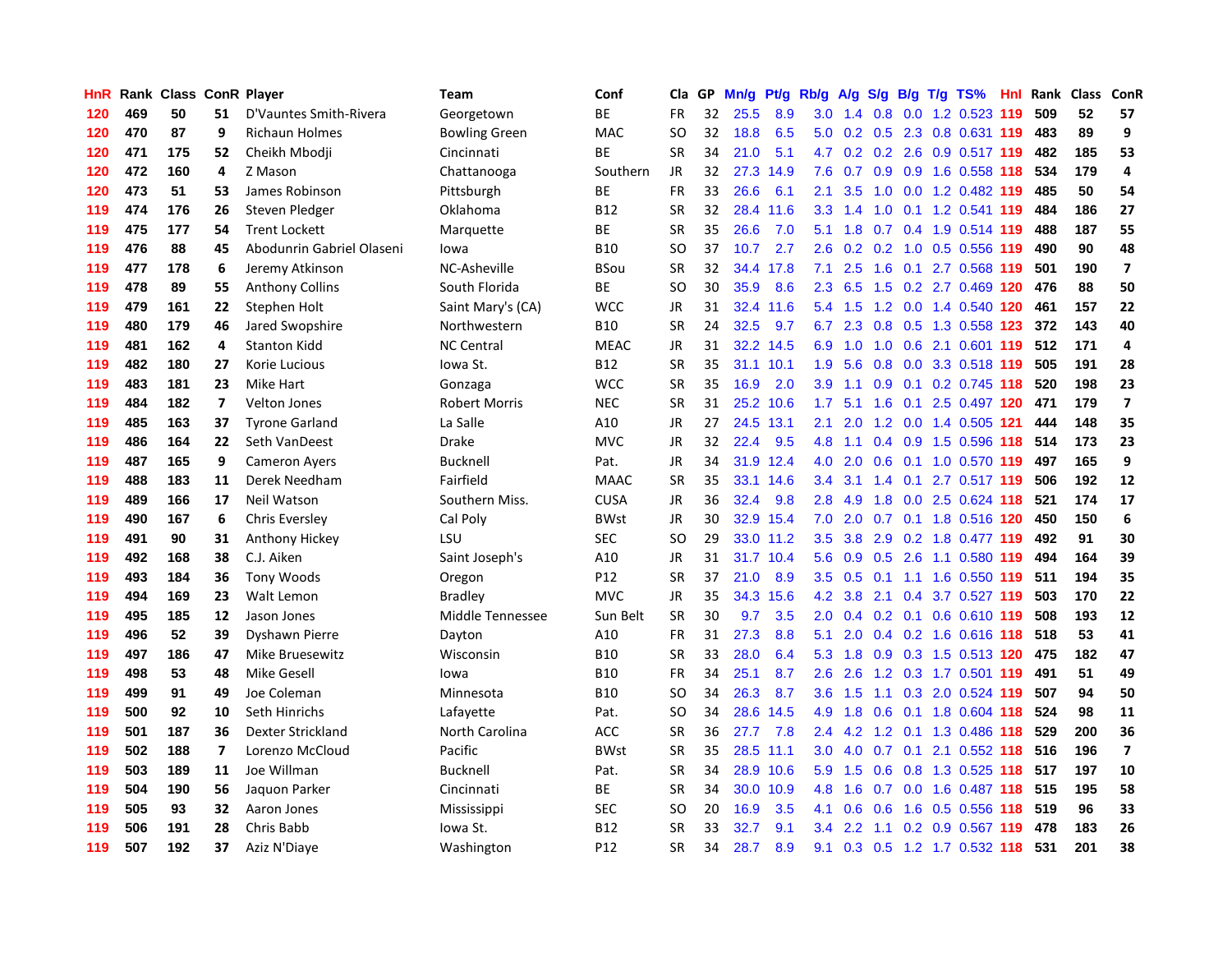| HnR |     | Rank Class ConR Player |    |                          | <b>Team</b>          | Conf        | Cla       | GP | Mn/g | Pt/g Rb/g |                  | A/g           | S/g           |  | $B/g$ T/g TS%                    | Hnl | Rank | <b>Class</b> | ConR                    |
|-----|-----|------------------------|----|--------------------------|----------------------|-------------|-----------|----|------|-----------|------------------|---------------|---------------|--|----------------------------------|-----|------|--------------|-------------------------|
| 119 | 508 | 54                     | 29 | <b>Phil Forte</b>        | Oklahoma St.         | <b>B12</b>  | <b>FR</b> | 33 |      | 25.3 10.2 | 1.5              | 0.8           | 1.1           |  | $0.0$ $0.5$ $0.552$ 118          |     | 526  | 54           | 29                      |
| 119 | 509 | 193                    | 8  | Russell Johnson          | <b>Robert Morris</b> | <b>NEC</b>  | <b>SR</b> | 31 |      | 27.0 10.9 | 5.8              | 2.0           |               |  | 2.0 0.5 2.0 0.535 119            |     | 495  | 188          | $\pmb{8}$               |
| 119 | 510 | 170                    | 33 | <b>Trae Golden</b>       | Tennessee            | SEC         | JR        | 31 |      | 30.3 12.1 | 2.9              | 3.9           |               |  | 0.3 0.0 2.0 0.507 119            |     | 500  | 168          | 32                      |
| 119 | 511 | 194                    | 6  | <b>Ryan Cook</b>         | <b>UMBC</b>          | <b>AEC</b>  | <b>SR</b> | 31 |      | 31.8 15.4 | 6.1              | 1.9           |               |  | 1.1 0.3 2.6 0.566 117            |     | 578  | 219          | $\overline{\mathbf{z}}$ |
| 119 | 512 | 195                    | 9  | <b>Gary Talton</b>       | Illinois-Chicago     | Hor.        | <b>SR</b> | 34 |      | 34.4 12.3 | 4.0              | 4.4           |               |  | 1.4 0.2 2.7 0.501 118            |     | 528  | 199          | 10                      |
| 118 | 513 | 94                     | 13 | <b>Tony Mitchell</b>     | North Texas          | Sun Belt    | <b>SO</b> | 32 | 32.4 | 13.0      | 8.5              | 0.8           | 1.0           |  | 2.7 2.4 0.525 117                |     | 564  | 106          | 14                      |
| 118 | 514 | 55                     | 10 | Jordan Fouse             | Green Bay            | Hor.        | FR        | 34 | 29.3 | 6.8       | 7.9              | 2.0           | 1.6           |  | 1.4 1.6 0.498 117                |     | 556  | 58           | ${\bf 11}$              |
| 118 | 515 | 171                    | 34 | <b>Brenton Williams</b>  | South Carolina       | SEC         | JR        | 31 | 21.0 | 11.0      | 1.8              | 1.4           | 0.7           |  | 0.1 1.2 0.595 117                |     | 551  | 182          | 36                      |
| 118 | 516 | 196                    | 11 | Kyisean Reed             | Utah St.             | <b>WAC</b>  | <b>SR</b> | 16 |      | 30.4 12.1 | 6.5              | 1.6           | 1.6           |  | 1.8 1.6 0.601 132 212            |     |      | 92           | 5                       |
| 118 | 517 | 197                    | 57 | Vincent Council          | Providence           | <b>BE</b>   | <b>SR</b> | 24 |      | 33.7 10.5 | 3.1              | 6.8           |               |  | 1.4 0.5 2.7 0.423 121            |     | 441  | 168          | 45                      |
| 118 | 518 | 56                     | 14 | Shawn Long               | Louisiana-Lafayette  | Sun Belt    | FR        | 33 |      | 31.1 15.5 |                  |               |               |  | 10.2 1.0 0.8 2.0 2.6 0.495 117   |     | 550  | 57           | 13                      |
| 118 | 519 | 95                     | 4  | <b>Shonn Miller</b>      | Cornell              | lvy         | <b>SO</b> | 27 |      | 28.8 11.5 | 6.8              | 0.9           |               |  | 1.9 1.9 1.7 0.552 <b>122 413</b> |     |      | 76           | 4                       |
| 118 | 520 | 198                    | 50 | Reggie Hearn             | Northwestern         | <b>B10</b>  | <b>SR</b> | 30 |      | 33.0 13.4 | 4.6              | 1.5           |               |  | 1.2 0.4 1.9 0.553 117            |     | 547  | 206          | 52                      |
| 118 | 521 | 172                    | 10 | Demetrius Treadwell      | Akron                | <b>MAC</b>  | JR        | 30 | 28.9 | 11.5      | 7.9              | 1.6           | 0.9           |  | 0.4 2.2 0.509 118                |     | 522  | 175          | 10                      |
| 118 | 522 | 199                    | 40 | Josh Benson              | Dayton               | A10         | <b>SR</b> | 31 | 23.4 | 10.6      | 4.2              | 0.9           | 0.5           |  | 1.0 2.2 0.575 118                |     | 540  | 202          | 42                      |
| 118 | 523 | 173                    | 6  | <b>Troy Huff</b>         | North Dakota         | <b>BSky</b> | JR        | 25 | 32.2 | 19.2      | 6.9              | 1.2           | 2.4           |  | 0.3 2.2 0.522 127                |     | 292  | 101          | $\overline{2}$          |
| 118 | 524 | 174                    | 58 | <b>Eric Atkins</b>       | Notre Dame           | <b>BE</b>   | JR        | 35 |      | 38.3 11.2 | 2.6              | 5.5           | $1.4^{\circ}$ |  | $0.1$ 2.1 0.537 118              |     | 543  | 181          | 61                      |
| 118 | 525 | 200                    | 59 | <b>Garrick Sherman</b>   | Notre Dame           | <b>BE</b>   | <b>SR</b> | 30 | 15.6 | 7.0       | 3.4              | 0.4           |               |  | 0.2 0.4 1.2 0.563 118            |     | 541  | 203          | 60                      |
| 118 | 526 | 96                     | 8  | <b>Stephen Maxwell</b>   | Cal St. Northridge   | <b>BWst</b> | <b>SO</b> | 31 | 27.9 | 14.6      | 8.3              | 0.5           |               |  | 1.0 0.3 1.7 0.589 117            |     | 575  | 111          | 10                      |
| 118 | 527 | 57                     | 41 | Kellen Dunham            | <b>Butler</b>        | A10         | <b>FR</b> | 36 | 26.1 | 9.5       | 2.8              | $-1.1$        |               |  | 0.6 0.1 1.0 0.549 118            |     | 546  | 56           | 43                      |
| 118 | 528 | 58                     | 38 | Kaleb Tarczewski         | Arizona              | P12         | <b>FR</b> | 35 | 22.0 | 6.6       | 6.1              | 0.4           |               |  | 0.3 0.7 1.5 0.561 118            |     | 530  | 55           | 37                      |
| 118 | 529 | 97                     | 30 | Le'Bryan Nash            | Oklahoma St.         | <b>B12</b>  | <b>SO</b> | 33 | 31.9 | 14.0      | 4.1              | 1.8           | 0.6           |  | 0.2 2.6 0.532 118                |     | 539  | 103          | 30                      |
| 118 | 530 | 98                     | 35 | Nick Jacobs              | Alabama              | <b>SEC</b>  | <b>SO</b> | 36 | 21.0 | 7.6       | 4.1              | 0.1           | 0.6           |  | 1.1 1.1 0.547 117                |     | 568  | 108          | 37                      |
| 118 | 531 | 99                     | 24 | <b>Austin Chatman</b>    | Creighton            | <b>MVC</b>  | <b>SO</b> | 36 | 32.0 | 7.4       | 2.6              | 4.2           | 0.8           |  | 0.0 2.1 0.503 118                |     | 537  | 101          | 24                      |
| 118 | 532 | 100                    | 60 | Darrun Hilliard          | Villanova            | <b>BE</b>   | <b>SO</b> | 34 | 29.9 | 11.4      | 2.8              | 1.6           | 1.6           |  | 0.3 1.9 0.527 118                |     | 533  | 99           | 59                      |
| 118 | 533 | 201                    | 9  | <b>Travis Fulton</b>     | Pacific              | <b>BWst</b> | <b>SR</b> | 35 | 24.5 | 9.4       | 4.0              | 1.6           | 0.8           |  | $0.1$ 1.1 0.583 118              |     | 542  | 204          | 9                       |
| 118 | 534 | 202                    | 5  | Nathan Healy             | Appalachian St.      | Southern    | <b>SR</b> | 31 |      | 35.0 14.5 | 7.7              | 1.4           |               |  | 1.9 1.5 1.6 0.583 117            |     | 557  | 211          | $\boldsymbol{6}$        |
| 118 | 535 | 101                    | 36 | Kyle Wiltjer             | Kentucky             | <b>SEC</b>  | <b>SO</b> | 33 |      | 23.8 10.2 | 4.2              | $-1.5$        |               |  | 0.4 0.4 1.3 0.547 116            |     | 600  | 120          | 39                      |
| 118 | 536 | 203                    | 11 | Devon Moore              | James Madison        | CAA         | <b>SR</b> | 35 |      | 33.9 11.1 | 3.7              | 4.9           |               |  | 1.3 0.4 2.4 0.566 117            |     | 571  | 217          | 11                      |
| 118 | 537 | 204                    | 25 | <b>Demetric Williams</b> | Wichita St.          | <b>MVC</b>  | <b>SR</b> | 39 | 24.9 | 7.4       | 2.5              | $2.2^{\circ}$ |               |  | 1.1 0.0 1.6 0.492 117            |     | 572  | 218          | 25                      |
| 118 | 538 | 175                    | 12 | Jordan Heath             | Canisius             | <b>MAAC</b> | JR        | 31 | 27.1 | 9.2       | 5.9              | 0.7           | 1.0           |  | 1.7 0.9 0.585 119                |     | 498  | 166          | 11                      |
| 118 | 539 | 102                    | 12 | Kenneth Smith            | Louisiana Tech       | <b>WAC</b>  | SO        | 34 | 27.9 | 6.8       | 4.0              | 5.0           | 1.7           |  | 0.1 2.4 0.514 118                |     | 538  | 102          | 13                      |
| 118 | 540 | 176                    | 1  | Ben Aird                 | Utah Valley          | <b>GWC</b>  | JR        | 30 | 33.6 | 15.1      | 9.0              | 0.9           | 0.8           |  | 1.9 1.2 0.611 119                |     | 486  | 161          | $\mathbf 1$             |
| 118 | 541 | 103                    | 12 | Corey Walden             | Eastern Kentucky     | <b>OVC</b>  | SO        | 35 | 29.1 | 13.0      | $3.5^{\circ}$    | 1.9           | 1.7           |  | 0.1 1.6 0.633 117                |     | 574  | 110          | 13                      |
| 118 | 542 | 205                    | 42 | Dwayne Smith             | George Washington    | A10         | <b>SR</b> | 30 | 12.9 | 7.0       | 2.6              | 0.3           | 0.5           |  | $0.5$ 0.7 0.512 117              |     | 554  | 210          | 44                      |
| 118 | 543 | 177                    | 37 | C.J. Leslie              | <b>NC State</b>      | ACC         | <b>JR</b> | 35 |      | 32.4 15.1 |                  | 7.4 1.5       |               |  | 1.0 1.2 3.0 0.543 117            |     | 555  | 184          | 38                      |
| 118 | 544 | 206                    | 12 | A.J. Davis               | James Madison        | CAA         | <b>SR</b> | 35 |      | 23.5 12.2 | 3.6 <sup>°</sup> |               |               |  | 0.7 1.3 0.4 1.7 0.602 117        |     | 581  | 220          | 12                      |
| 118 | 545 | 178                    | 13 | Devon Saddler            | Delaware             | CAA         | JR        | 33 | 37.8 | 19.9      | 4.5              | 2.8           |               |  | 1.0 0.2 3.2 0.540 117            |     | 582  | 189          | 13                      |
| 118 | 546 | 59                     | 18 | Shag Goodwin             | Memphis              | <b>CUSA</b> | <b>FR</b> | 36 | 20.7 | 7.4       |                  |               |               |  | 4.4 1.3 1.1 1.1 1.8 0.503 117    |     | 563  | 60           | 18                      |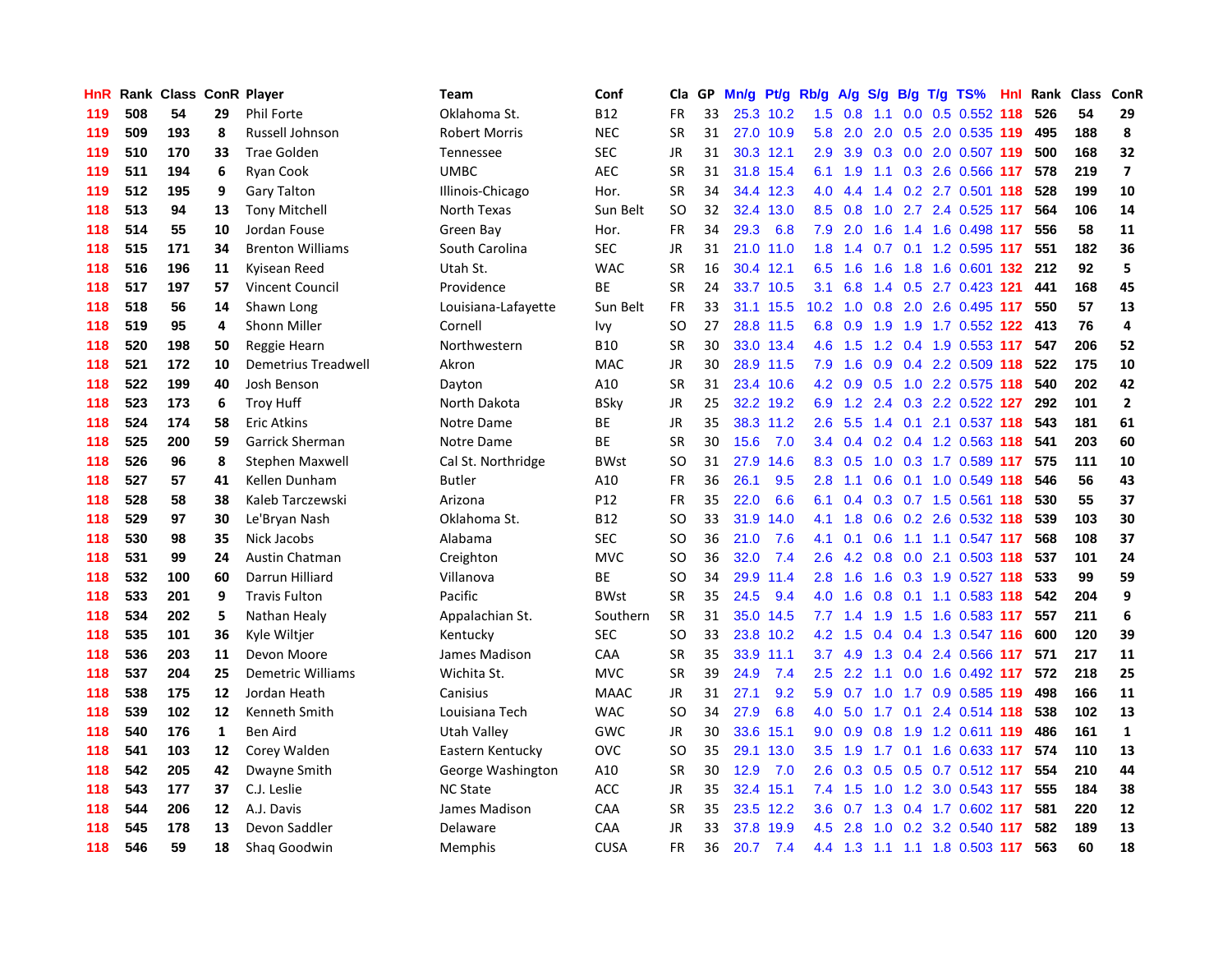| HnR | Rank |     |                         | <b>Class ConR Player</b> | Team                 | Conf        | Cla       | GP | Mn/g |           | Pt/g Rb/g     | A/g             |                  |     | $S/g$ B/g T/g TS%             | <b>Hnl</b> | Rank | Class ConR |                         |
|-----|------|-----|-------------------------|--------------------------|----------------------|-------------|-----------|----|------|-----------|---------------|-----------------|------------------|-----|-------------------------------|------------|------|------------|-------------------------|
| 118 | 547  | 104 | 9                       | Mario Moody              | Wagner               | <b>NEC</b>  | SO        | 30 | 16.7 | 6.9       | 5.3           | 0.4             | 1.0              |     | 1.3 1.0 0.542 117             |            | 559  | 105        | 9                       |
| 118 | 548  | 105 | 10                      | <b>Will Davis</b>        | UC Irvine            | <b>BWst</b> | SO        | 36 | 25.3 | 9.7       | 6.8           | 0.6             |                  |     | 0.5 2.4 1.6 0.555 118 536     |            |      | 100        | 8                       |
| 117 | 549  | 207 | 51                      | <b>Tyler Griffey</b>     | <b>Illinois</b>      | <b>B10</b>  | <b>SR</b> | 36 | 21.8 | 7.2       | 3.5           | 0.6             |                  |     | 0.6 0.6 0.8 0.543 117         |            | 549  | 208        | 53                      |
| 117 | 550  | 106 | 31                      | Mike Cobbins             | Oklahoma St.         | <b>B12</b>  | SO        | 28 | 26.0 | 6.9       | 6.1           | 0.3             |                  |     | 0.4 1.5 0.9 0.580 118         |            | 545  | 104        | 31                      |
| 117 | 551  | 208 | $\overline{ }$          | <b>Warren Niles</b>      | <b>Oral Roberts</b>  | Southland   | <b>SR</b> | 35 | 36.4 | 18.9      | 4.1           | 1.6             |                  |     | 1.2 0.2 2.0 0.567 117         |            | 583  | 221        | $\overline{7}$          |
| 117 | 552  | 179 | 52                      | Joseph Bertrand          | <b>Illinois</b>      | <b>B10</b>  | JR        | 35 | 22.7 | 7.3       | 4.1           | 0.6             | 0.9              |     | 0.2 1.1 0.567 117             |            | 552  | 183        | 54                      |
| 117 | 553  | 209 | 53                      | D.J. Richardson          | <b>Illinois</b>      | <b>B10</b>  | <b>SR</b> | 36 | 33.8 | 12.3      | 3.9           | 1.6             |                  |     | 1.3 0.2 1.4 0.506 117         |            | 553  | 209        | 55                      |
| 117 | 554  | 180 | 54                      | Jordan Morgan            | Michigan             | <b>B10</b>  | <b>JR</b> | 36 | 15.9 | 4.6       | 4.3           | 0.4             |                  |     | $0.4$ 0.1 0.9 0.574 118       |            | 535  | 180        | 51                      |
| 117 | 555  | 181 | 61                      | <b>Titus Rubles</b>      | Cincinnati           | <b>BE</b>   | JR        | 34 | 21.8 | 5.9       | 5.9           | 2.0             |                  |     | 1.1 0.3 1.9 0.411 117         |            | 558  | 185        | 62                      |
| 117 | 556  | 60  | 26                      | Egidijus Mockevicius     | Evansville           | <b>MVC</b>  | <b>FR</b> | 36 | 18.4 | 5.8       | 5.0           | 0.2             |                  |     | 0.4 1.8 1.1 0.648 116         |            | 592  | 61         | 26                      |
| 117 | 557  | 210 | 11                      | Doug Anderson            | Detroit              | Hor.        | <b>SR</b> | 33 |      | 26.7 12.1 | 4.6           |                 |                  |     | 1.4 1.3 0.6 1.0 0.546 117     |            | 561  | 212        | 12                      |
| 117 | 558  | 107 | 19                      | <b>Adonis Thomas</b>     | Memphis              | <b>CUSA</b> | SO        | 36 |      | 29.3 11.7 | 4.5           | 1.9             |                  |     | $0.7$ 0.7 1.6 0.479 117       |            | 573  | 109        | 19                      |
| 117 | 559  | 211 | 38                      | Milton Jennings          | Clemson              | ACC         | <b>SR</b> | 29 |      | 29.4 10.2 | 6.4           | 1.9             | 1.0              |     | 1.0 2.0 0.512 118             |            | 544  | 205        | 37                      |
| 117 | 560  | 212 | 55                      | D.J. Byrd                | Purdue               | <b>B10</b>  | <b>SR</b> | 34 | 30.8 | 10.1      | 4.1           | 2.7             | 0.9 <sub>0</sub> |     | 0.2 1.7 0.549 117             |            | 565  | 214        | 56                      |
| 117 | 561  | 213 | 13                      | Chase Hallam             | Denver               | <b>WAC</b>  | <b>SR</b> | 32 | 31.1 | 9.6       | 3.7           | 2.0             |                  |     | 2.1 0.6 1.2 0.578 117         |            | 570  | 216        | 14                      |
| 117 | 562  | 61  | 39                      | <b>Marcus Paige</b>      | North Carolina       | ACC         | <b>FR</b> | 35 | 29.2 | 8.2       | $2.7^{\circ}$ | 4.6             | 1.4              |     | 0.1 2.5 0.481 117             |            | 560  | 59         | 39                      |
| 117 | 563  | 108 | 5                       | Gabas Maldunas           | Dartmouth            | lvy         | <b>SO</b> | 28 |      | 27.3 11.4 | 6.9           | 1.4             |                  |     | 1.1 1.4 2.0 0.497 117         |            | 577  | 112        | $\boldsymbol{6}$        |
| 117 | 564  | 182 | 10                      | Karvel Anderson          | <b>Robert Morris</b> | <b>NEC</b>  | <b>JR</b> | 33 |      | 25.0 12.5 | 2.6           | 1.1             | 0.8              |     | 0.2 1.2 0.631 116             |            | 587  | 193        | 10                      |
| 117 | 565  | 183 | $\overline{\mathbf{z}}$ | Duke Mondy               | Oakland              | Summit      | <b>JR</b> | 33 |      | 31.3 12.0 | 4.4           | 5.1             |                  |     | 3.0 0.3 3.4 0.494 117         |            | 576  | 187        | $\overline{\mathbf{z}}$ |
| 117 | 566  | 62  | 37                      | Alex Poythress           | Kentucky             | <b>SEC</b>  | FR        | 33 |      | 25.8 11.2 |               | $6.0 \quad 0.7$ |                  |     | 0.3 0.4 2.0 0.629 115 623     |            |      | 68         | 43                      |
| 117 | 567  | 184 | 7                       | <b>Torrey Craig</b>      | <b>USC Upstate</b>   | ASun        | JR        | 33 |      | 31.0 17.2 | 6.9           | 1.9             | 1.0              |     | 0.8 2.7 0.541 117             |            | 569  | 186        | $\overline{\mathbf{z}}$ |
| 117 | 568  | 214 | 5                       | <b>Arnold Louis</b>      | Savannah St.         | <b>MEAC</b> | <b>SR</b> | 33 | 25.8 | 8.3       | 7.8           | 0.8             | 1.4              |     | 0.3 2.2 0.500                 | 117        | 562  | 213        | 5                       |
| 117 | 569  | 185 | 20                      | Elijah Pittman           | Marshall             | <b>CUSA</b> | JR        | 32 | 32.3 | 16.1      | 4.2           | 1.6             | 0.8              |     | 0.8 2.4 0.602 115             |            | 625  | 205        | 20                      |
| 117 | 570  | 63  | 62                      | Chris Obekpa             | St. John's           | <b>BE</b>   | FR        | 33 | 26.0 | 3.9       | 6.2           | 1.1             | 0.9              |     | 4.0 1.3 0.441 115             |            | 611  | 64         | 64                      |
| 117 | 571  | 215 | 6                       | Andrew Lawrence          | Coll. of Charleston  | Southern    | <b>SR</b> | 33 | 32.6 | 13.5      | 3.0           | 3.7             | 1.3              |     | 0.3 2.6 0.545 117             |            | 548  | 207        | 5                       |
| 117 | 572  | 216 | 8                       | <b>Travis Smith</b>      | Mercer               | ASun        | <b>SR</b> | 36 | 30.0 | 13.9      | 2.8           | 1.9             | 0.8              | 0.1 | 2.0 0.611 116                 |            | 596  | 223        | 8                       |
| 117 | 573  | 109 | 56                      | <b>Eliott Eliason</b>    | Minnesota            | <b>B10</b>  | <b>SO</b> | 33 | 13.7 | 2.2       | 3.5           | 1.0             |                  |     | 0.3 1.1 0.8 0.503 117         |            | 580  | 113        | 57                      |
| 117 | 574  | 110 | $\overline{ }$          | Sam Rowley               | Albany (NY)          | <b>AEC</b>  | <b>SO</b> | 35 | 25.5 | 9.0       | 6.2           | $-1.1$          |                  |     | 1.2 0.4 2.1 0.565 116         |            | 590  | 114        | 9                       |
| 117 | 575  | 186 | 8                       | Dom Morris               | Boston U.            | <b>AEC</b>  | <b>JR</b> | 30 | 28.4 | 11.6      | 6.3           | 0.6             |                  |     | 0.8 0.3 1.4 0.617 116         |            | 585  | 191        | 8                       |
| 117 | 576  | 111 | 63                      | Pat Connaughton          | Notre Dame           | <b>BE</b>   | <b>SO</b> | 35 | 32.1 | 8.9       | 4.7           | 2.1             |                  |     | 0.5 0.3 0.9 0.576 116         |            | 593  | 116        | 63                      |
| 117 | 577  | 187 | 32                      | Amath M'Baye             | Oklahoma             | <b>B12</b>  | JR        | 32 | 25.0 | 10.1      | 5.2           | 0.8             |                  |     | 0.7 0.8 1.8 0.518 116         |            | 584  | 190        | 32                      |
| 117 | 578  | 188 | 9                       | <b>Chris Pelcher</b>     | New Hampshire        | <b>AEC</b>  | JR        | 25 | 25.1 | 9.1       | 6.3           | 0.9             | 0.8              |     | 1.4 1.2 0.545 120             |            | 456  | 155        | 6                       |
| 117 | 579  | 217 | $\overline{ }$          | Jackson Stevenett        | Southern Utah        | <b>BSky</b> | <b>SR</b> | 30 |      | 33.8 17.6 | 6.1           | 1.8             | 0.8              |     | $0.7$ 2.1 0.540 117           |            | 566  | 215        | 8                       |
| 116 | 580  | 189 | 12                      | Cole Darling             | Wright St.           | Hor.        | JR        | 22 |      | 24.4 11.3 | 4.6           | 0.6             | 1.3              |     | 0.4 1.7 0.552 125             |            | 343  | 118        | $\overline{7}$          |
| 116 | 581  | 190 | 38                      | Fabyon Harris            | Texas A&M            | <b>SEC</b>  | JR        | 32 |      | 30.2 12.0 | $2.3^{\circ}$ | 1.3             | 1.2              |     | 0.0 1.6 0.586 116             |            | 589  | 195        | 38                      |
| 116 | 582  | 191 | 33                      | Dejan Kravic             | <b>Texas Tech</b>    | <b>B12</b>  | JR        | 31 | 21.5 | 9.0       |               |                 |                  |     | 5.2 1.2 0.7 1.3 1.8 0.529 115 |            | 609  | 198        | 36                      |
| 116 | 583  | 218 | 14                      | Jordan Reves             | Texas-Arlington      | <b>WAC</b>  | <b>SR</b> | 33 | 29.4 | 8.5       | 8.2           |                 |                  |     | 1.0 1.1 2.1 1.8 0.491 116     |            | 595  | 222        | 16                      |
| 116 | 584  | 64  | 34                      | <b>Rico Gathers</b>      | Baylor               | <b>B12</b>  | FR        | 37 | 16.7 | 5.7       | 5.7           | 0.2             |                  |     | 0.4 0.5 0.9 0.521 116         |            | 597  | 62         | 34                      |
| 116 | 585  | 192 | 11                      | Rashad Whack             | Mount St. Mary's     | <b>NEC</b>  | <b>JR</b> | 32 | 29.9 | 13.9      |               |                 |                  |     | 3.7 1.6 2.1 0.2 1.7 0.542 115 |            | 610  | 199        | 11                      |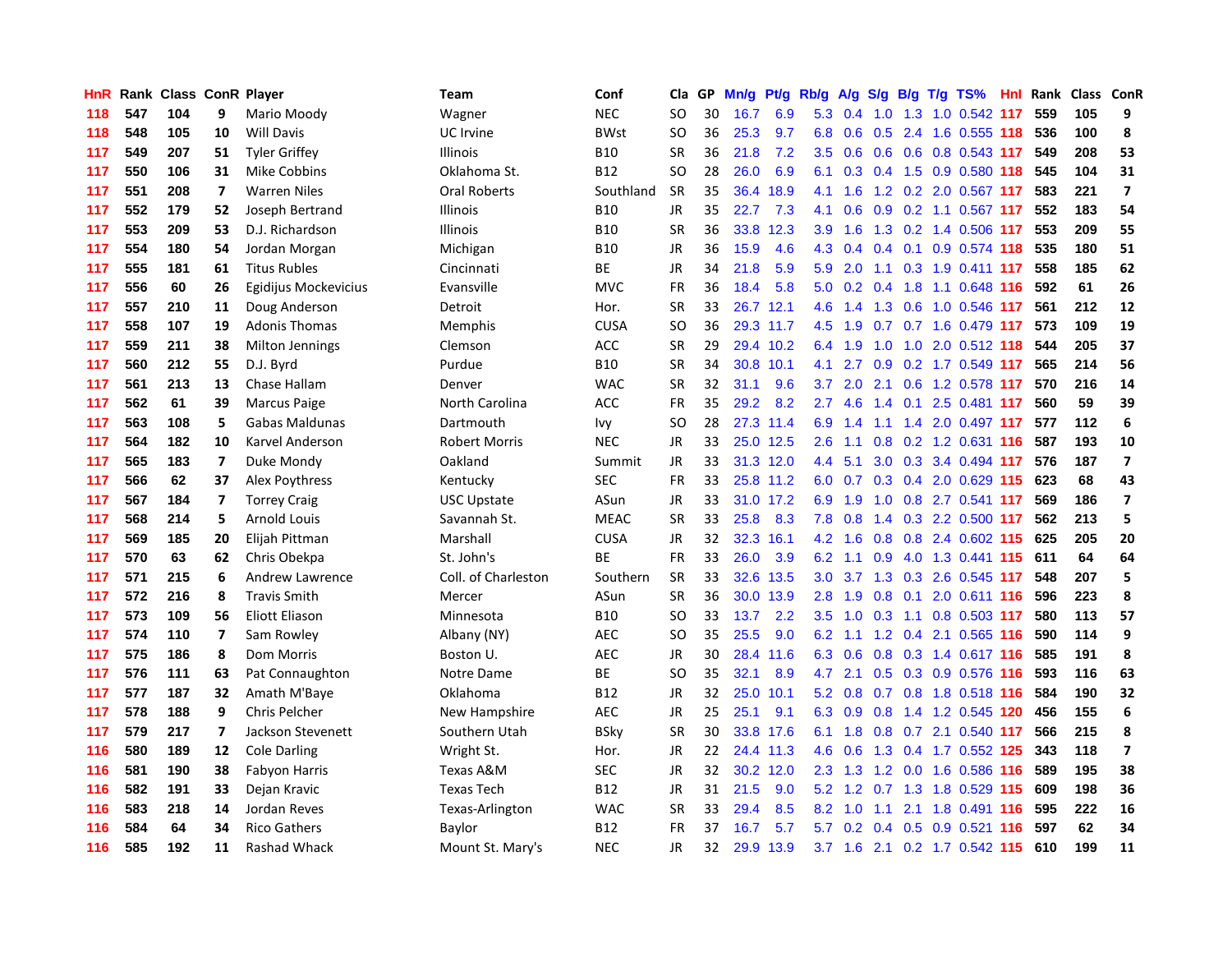| HnR | Rank |     |                          | <b>Class ConR Player</b> | <b>Team</b>                | Conf        | Cla       | GP. | Mn/g | <b>Pt/g</b> | Rb/g             | A/g             |     |     | S/g B/g T/g TS%               | Hnl | Rank | <b>Class</b> | <b>ConR</b> |
|-----|------|-----|--------------------------|--------------------------|----------------------------|-------------|-----------|-----|------|-------------|------------------|-----------------|-----|-----|-------------------------------|-----|------|--------------|-------------|
| 116 | 586  | 193 | 35                       | Will Spradling           | Kansas St.                 | <b>B12</b>  | JR        | 34  | 27.4 | 7.4         | 2.6              | 2.4             | 0.9 |     | 0.1 1.0 0.559 116             |     | 586  | 192          | 33          |
| 116 | 587  | 112 | 57                       | Traevon Jackson          | Wisconsin                  | <b>B10</b>  | SO        | 35  | 27.8 | 6.9         | 2.5              | 2.8             |     |     | 1.0 0.2 2.1 0.465 116 594     |     |      | 117          | 58          |
| 116 | 588  | 113 | 43                       | Anthony Lee              | Temple                     | A10         | SO.       | 32  | 23.9 | 9.8         | 6.8              | 0.3             |     |     | 0.4 0.8 1.0 0.556 116         |     | 591  | 115          | 46          |
| 116 | 589  | 194 | 24                       | Ryan Nicholas            | Portland                   | <b>WCC</b>  | <b>JR</b> | 32  |      | 31.1 13.0   |                  | $8.7 \quad 1.1$ |     |     | 0.9 0.2 2.0 0.508 115 616     |     |      | 201          | 25          |
| 116 | 590  | 219 | 23                       | Wes Eikmeier             | Colorado St.               | <b>MWC</b>  | <b>SR</b> | 35  | 31.0 | 12.6        | 1.7 <sub>z</sub> | 2.1             | 0.5 |     | 0.1 1.7 0.506 116             |     | 601  | 224          | 24          |
| 116 | 591  | 114 | 39                       | <b>Chasson Randle</b>    | Stanford                   | P12         | <b>SO</b> | 34  | 31.0 | 13.6        | 2.9              | 2.6             |     |     | 1.1 0.1 2.3 0.517 115         |     | 639  | 127          | 42          |
| 116 | 592  | 195 | 8                        | Shawn Glover             | <b>Oral Roberts</b>        | Southland   | JR        | 33  | 32.7 | 14.4        | 5.1              | 1.9             | 1.2 |     | 1.3 2.1 0.531 116             |     | 588  | 194          | 8           |
| 116 | 593  | 220 | 40                       | Scott Wood               | <b>NC State</b>            | ACC         | <b>SR</b> | 35  | 34.0 | 12.6        | 2.9 <sup>°</sup> | 1.1             | 0.5 |     | 0.6 1.0 0.657 116             |     | 606  | 226          | 40          |
| 116 | 594  | 196 | 8                        | Derrick Barden           | Northern Colorado          | <b>BSky</b> | JR        | 31  | 31.9 | 13.5        | 8.8              | 0.9             |     |     | 1.2 0.5 1.5 0.587 115         |     | 615  | 200          | 9           |
| 116 | 595  | 197 | 13                       | Glenn Cosey              | Eastern Kentucky           | <b>OVC</b>  | JR        | 29  |      | 35.4 15.2   |                  |                 |     |     | 3.3 3.2 1.6 0.0 1.3 0.582 118 |     | 527  | 177          | 12          |
| 116 | 596  | 115 | 15                       | T.J. Price               | Western Kentucky           | Sun Belt    | <b>SO</b> | 33  |      | 33.0 15.2   |                  |                 |     |     | 4.5 2.4 1.2 0.4 2.6 0.514 114 |     | 659  | 130          | 17          |
| 116 | 597  | 221 | 12                       | Shane Gibson             | Sacred Heart               | <b>NEC</b>  | <b>SR</b> | 29  | 32.8 | 21.6        |                  | $4.2 \quad 1.4$ |     |     | 1.1 0.3 3.3 0.579 115         |     | 643  | 235          | 12          |
| 116 | 598  | 198 | 36                       | <b>Cameron Clark</b>     | Oklahoma                   | <b>B12</b>  | <b>JR</b> | 32  | 17.3 | 6.5         | 3.2 <sub>2</sub> | 0.4             | 0.6 |     | 0.2 1.0 0.561 116             |     | 605  | 196          | 35          |
| 116 | 599  | 116 | 58                       | Amir Williams            | Ohio St.                   | <b>B10</b>  | <b>SO</b> | 37  | 16.5 | 3.5         | 3.9              | 0.1             |     |     | 0.3 1.4 0.8 0.556 116         |     | 604  | 122          | 59          |
| 116 | 600  | 199 | 10                       | <b>Clancy Rugg</b>       | Vermont                    | AEC         | <b>JR</b> | 33  | 28.4 | 11.4        | 5.7              | 0.6             |     |     | 0.6 0.4 1.5 0.571 115         |     | 635  | 210          | ${\bf 10}$  |
| 116 | 601  | 200 | 41                       | <b>Tyler Thornton</b>    | Duke                       | ACC         | <b>JR</b> | 36  | 22.0 | 3.6         | 2.3              | 2.2             |     |     | 1.3 0.1 1.1 0.573 115         |     | 628  | 207          | 42          |
| 116 | 602  | 65  | 39                       | Derrick Millinghaus      | Mississippi                | SEC         | <b>FR</b> | 33  | 13.9 | 5.3         | 1.4              | 1.8             | 0.8 |     | 0.0 0.9 0.459 115             |     | 608  | 63           | 40          |
| 116 | 603  | 201 | 40                       | <b>Richard Solomon</b>   | California                 | P12         | <b>JR</b> | 33  | 25.1 | 8.9         | 6.8              | 0.6             |     |     | $0.7$ 1.1 1.6 0.511 115       |     | 633  | 208          | 41          |
| 116 | 604  | 117 | 44                       | Halil Kanacevic          | Saint Joseph's             | A10         | <b>SO</b> | 26  | 28.9 | 8.5         | 7.2              | 3.5             |     |     | 0.9 1.7 3.3 0.510 117         |     | 567  | 107          | 45          |
| 116 | 605  | 66  | 41                       | <b>Ben Carter</b>        | Oregon                     | P12         | FR        | 37  | 10.4 | 2.4         | 2.3              |                 |     |     | 0.5 0.5 0.4 0.6 0.489 115 619 |     |      | 66           | 40          |
| 116 | 606  | 118 | 25                       | <b>Brandon Clark</b>     | Santa Clara                | <b>WCC</b>  | <b>SO</b> | 38  | 18.5 | 7.2         | 1.8              | 2.7             |     |     | 0.7 0.1 1.5 0.567 115 614     |     |      | 124          | 24          |
| 115 | 607  | 119 | 40                       | Johnny O'Bryant          | LSU                        | <b>SEC</b>  | <b>SO</b> | 29  | 29.1 | 13.6        |                  | $8.7 \quad 1.7$ | 0.5 |     | 0.7 3.2 0.504 115             |     | 613  | 123          | 42          |
| 115 | 608  | 120 | 45                       | Cady Lalanne             | Massachusetts              | A10         | <b>SO</b> | 32  | 22.1 | 8.4         | 7.4              | 0.2             |     |     | 0.4 1.4 1.4 0.589 116         |     | 599  | 119          | 47          |
| 115 | 609  | 67  | 42                       | Marcus Georges-Hunt      | Georgia Tech               | ACC         | FR        | 31  | 28.9 | 10.8        | 4.9              | 1.5             | 0.8 |     | 0.1 1.1 0.501 115             |     | 632  | 69           | 43          |
| 115 | 610  | 202 | 27                       | Nick Wiggins             | Wichita St.                | MVC         | JR        | 36  | 12.8 | 4.9         | 1.8              | 0.3             |     |     | 0.3 0.2 0.6 0.573 115         |     | 627  | 206          | 27          |
| 115 | 611  | 222 | 24                       | <b>Malik Story</b>       | Nevada                     | <b>MWC</b>  | <b>SR</b> | 31  | 33.1 | 16.7        | 3.4              | 2.2             | 1.2 |     | 0.1 2.4 0.534 115             |     | 626  | 229          | 25          |
| 115 | 612  | 223 | 16                       | Javier Carter            | South Alabama              | Sun Belt    | <b>SR</b> | 29  | 24.3 | 7.1         | 6.7              | 0.6             |     |     | 0.9 2.5 1.4 0.577 112 735     |     |      | 265          | 19          |
| 115 | 613  | 224 | 59                       | Dylan Talley             | Nebraska                   | <b>B10</b>  | <b>SR</b> | 33  | 35.5 | 13.7        | 4.8              | 2.5             |     |     | $0.9$ $0.2$ $2.2$ $0.465$ 114 |     | 655  | 240          | 61          |
| 115 | 614  | 203 | 17                       | Kerry Hammonds           | Middle Tennessee           | Sun Belt    | <b>JR</b> | 34  | 21.7 | 6.3         | 3.2 <sub>2</sub> | $-1.6$          |     |     | 0.6 0.3 1.2 0.595 115         |     | 624  | 204          | 16          |
| 115 | 615  | 204 | 13                       | Alec Brown               | Green Bay                  | Hor.        | <b>JR</b> | 34  | 30.6 | 14.1        | 6.0              | 1.2             |     |     | 0.6 1.7 2.6 0.530 114         |     | 661  | 217          | 14          |
| 115 | 616  | 225 | 26                       | Lorne Jackson            | Pepperdine                 | <b>WCC</b>  | <b>SR</b> | 30  | 30.1 | 13.6        | 3.7 <sub>2</sub> | 2.8             | 1.5 |     | 0.2 3.2 0.524 114             |     | 664  | 243          | 27          |
| 115 | 617  | 226 | 14                       | <b>Trevor Noack</b>      | Belmont                    | <b>OVC</b>  | <b>SR</b> | 33  |      | 27.9 12.1   | 5.5              | 0.6             |     |     | 0.7 0.4 1.2 0.561 115         |     | 622  | 228          | 14          |
| 115 | 618  | 121 | $\overline{\phantom{a}}$ | Saah Nimley              | <b>Charleston Southern</b> | <b>BSou</b> | <b>SO</b> | 30  | 33.2 | 15.9        | 5.3              | 5.0             | 1.3 | 0.1 | 2.8 0.497 116                 |     | 598  | 118          | 8           |
| 115 | 619  | 227 | 25                       | Kenny Buckner            | Boise St.                  | <b>MWC</b>  | <b>SR</b> | 29  | 18.1 | 5.1         | 5.2              | 0.4             | 0.5 |     | 0.2 0.6 0.621 114             |     | 648  | 238          | 27          |
| 115 | 620  | 228 | 26                       | Kevin Foster             | Fresno St.                 | <b>MWC</b>  | <b>SR</b> | 29  | 21.5 | 8.6         | 6.3              | 0.2             | 0.5 |     | 0.6 1.5 0.471 115 645         |     |      | 237          | 26          |
| 115 | 621  | 68  | 64                       | Ryan Arcidiacono         | Villanova                  | ВE          | FR        | 34  |      | 34.0 11.9   | 2.1              | 3.5             |     |     | 1.1 0.0 2.8 0.529 115 621     |     |      | 67           | 65          |
| 115 | 622  | 229 | 6                        | DeWayne Jackson          | Morgan St.                 | <b>MEAC</b> | <b>SR</b> | 32  | 32.1 | 13.8        | 5.6              | 2.5             |     |     | 1.7 0.9 2.4 0.523 115         |     | 631  | 230          | 6           |
| 115 | 623  | 69  | 27                       | Skylar Spencer           | San Diego St.              | <b>MWC</b>  | FR        | 34  | 14.2 | 2.9         | 2.9 <sup>°</sup> | 0.2             |     |     | 0.3 1.5 0.5 0.610 114         |     | 681  | 77           | 28          |
| 115 | 624  | 122 | 9                        | <b>Brett Comer</b>       | Florida Gulf Coast         | ASun        | <b>SO</b> | 37  | 27.1 | 8.0         |                  |                 |     |     | 3.2 6.6 1.6 0.2 3.7 0.456 115 |     | 630  | 126          | 9           |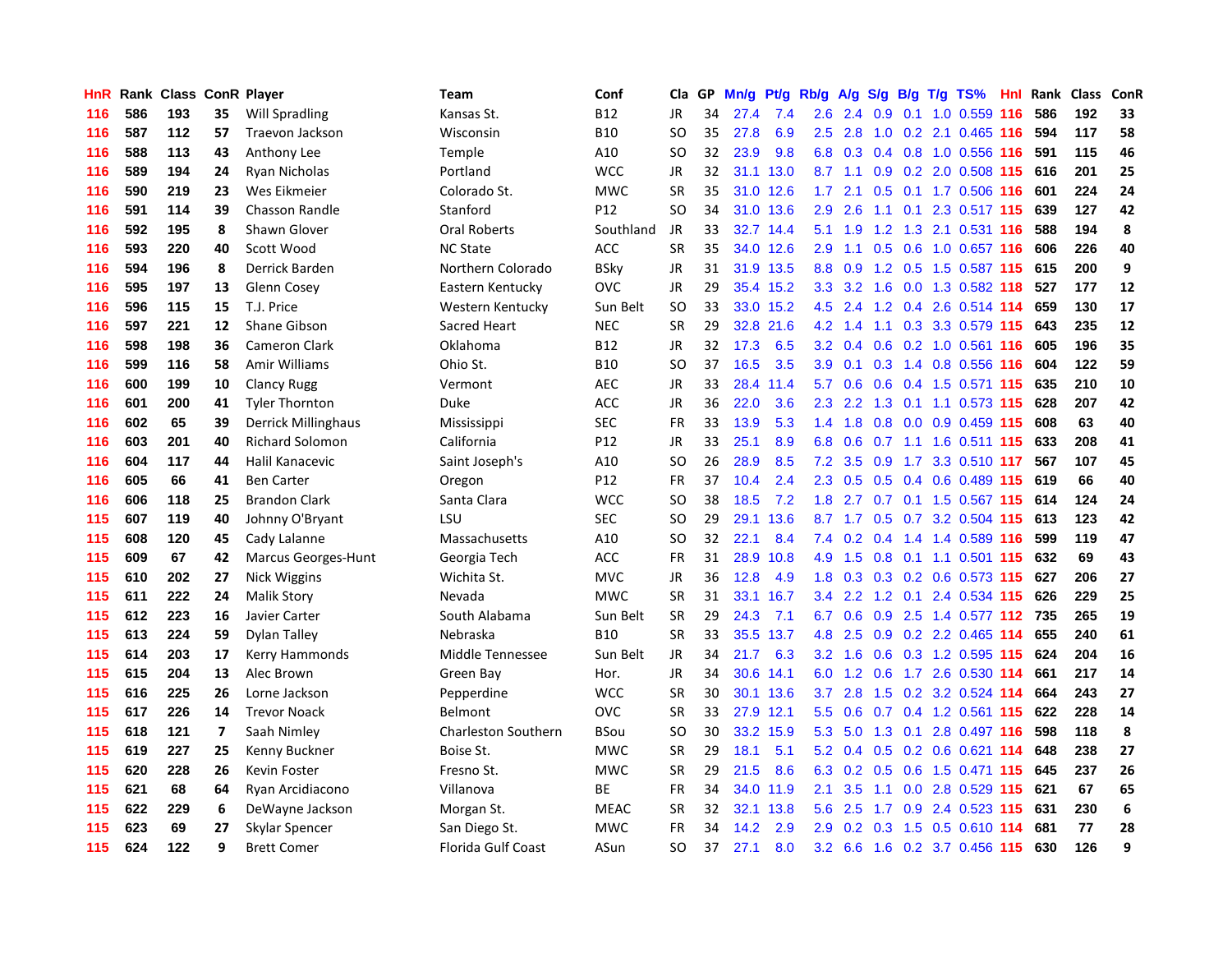| HnR | Rank | <b>Class ConR Player</b> |    |                            | Team                  | Conf        | Cla       | <b>GP</b> | Mn/g | Pt/g      | Rb/g             | A/g             |               |  | S/g B/g T/g TS%                      | Hnl | Rank | Class | <b>ConR</b>             |
|-----|------|--------------------------|----|----------------------------|-----------------------|-------------|-----------|-----------|------|-----------|------------------|-----------------|---------------|--|--------------------------------------|-----|------|-------|-------------------------|
| 115 | 625  | 123                      | 37 | Naadir Tharpe              | Kansas                | <b>B12</b>  | SO.       | 37        | 19.4 | 5.5       | 1.5              | 3.1             | 0.6           |  | 0.0 1.4 0.467 115                    |     | 629  | 125   | 37                      |
| 115 | 626  | 70                       | 46 | <b>Terry Allen</b>         | Richmond              | A10         | <b>FR</b> | 34        | 13.3 | 4.4       | $3.4^{\circ}$    |                 |               |  | 0.6 0.5 0.4 0.8 0.597 114            |     | 652  | 71    | 49                      |
| 115 | 627  | 205                      | 65 | Enosch Wolf                | Connecticut           | <b>BE</b>   | <b>JR</b> | 22        | 13.7 | 3.4       | $3.4^{\circ}$    | 0.6             |               |  | 0.4 0.9 0.8 0.577 114                |     | 662  | 218   | 67                      |
| 115 | 628  | 124                      | 66 | <b>Brandon Mobley</b>      | Seton Hall            | <b>BE</b>   | <b>SO</b> | 22        | 21.4 | 9.0       | 5.5              |                 |               |  | 0.7 0.3 1.0 1.6 0.611 121            |     | 442  | 82    | 46                      |
| 115 | 629  | 230                      | 47 | Lasan Kromah               | George Washington     | A10         | <b>SR</b> | 30        | 24.5 | 10.1      | 3.7              | 1.9             |               |  | 1.2 0.4 2.2 0.525 115                |     | 641  | 234   | 48                      |
| 115 | 630  | 231                      | 28 | Luke Martinez              | Wyoming               | <b>MWC</b>  | <b>SR</b> | 12        | 30.5 | 14.5      | 3.0 <sub>1</sub> | 1.5             |               |  | 2.1 0.2 1.8 0.635 143                |     | 104  | 47    | $\overline{\mathbf{z}}$ |
| 115 | 631  | 206                      | 10 | Ricardo Glenn              | <b>USC Upstate</b>    | ASun        | JR        | 33        | 26.2 | 10.5      | 8.1              | 2.2             |               |  | 0.7 0.2 1.8 0.580                    | 115 | 634  | 209   | 10                      |
| 115 | 632  | 232                      | 43 | James Padgett              | Maryland              | ACC         | <b>SR</b> | 35        | 15.5 | 5.2       | 3.7              | 0.5             |               |  | 0.3 0.2 0.8 0.563 115                |     | 638  | 233   | 44                      |
| 115 | 633  | 233                      | 42 | Larry Drew                 | <b>UCLA</b>           | P12         | <b>SR</b> | 35        | 35.5 | 7.5       | 2.4              | 7.3             |               |  | 1.4 0.2 2.5 0.518 114                |     | 657  | 241   | 43                      |
| 115 | 634  | 125                      | 38 | Devonta Abron              | TCU                   | <b>B12</b>  | <b>SO</b> | 32        | 21.3 | 7.4       | 5.9              | 0.5             |               |  | 0.5 0.7 1.3 0.550 112 730            |     |      | 151   | 42                      |
| 115 | 635  | 71                       | 44 | Devin Thomas               | <b>Wake Forest</b>    | <b>ACC</b>  | <b>FR</b> | 31        | 27.3 | 9.1       | 7.5              |                 |               |  | 1.3 1.0 1.4 2.5 0.510 115            |     | 642  | 70    | 45                      |
| 115 | 636  | 207                      | 6  | <b>Will Barrett</b>        | Princeton             | lvy         | JR        | 27        | 27.1 | 9.3       | 4.7              | 1.6             |               |  | 0.9 0.7 1.6 0.645 115 618            |     |      | 203   | $\overline{7}$          |
| 115 | 637  | 208                      | 15 | Dennis Ogbe                | <b>Tennessee Tech</b> | OVC         | <b>JR</b> | 29        | 25.5 | 10.8      | 5.4              | 0.8             | 0.5           |  | 1.0 1.4 0.681 114                    |     | 647  | 212   | 15                      |
| 115 | 638  | 234                      | 14 | <b>Bobby Capobianco</b>    | Valparaiso            | Hor.        | <b>SR</b> | 30        | 16.2 | 5.9       | 4.5              | 0.7             |               |  | 0.5 0.4 1.0 0.584 115                |     | 636  | 231   | 13                      |
| 115 | 639  | 209                      | 48 | Vee Sanford                | Dayton                | A10         | JR        | 31        | 29.1 | 12.3      | 2.7              | 2.3             | 1.0           |  | 0.3 2.1 0.552 114                    |     | 656  | 216   | 50                      |
| 115 | 640  | 126                      | 41 | Jabari Brown               | Missouri              | <b>SEC</b>  | SO        | 25        | 32.7 | 13.7      |                  | $3.4 \quad 1.4$ | 0.7           |  | 0.0 1.7 0.563 118                    |     | 523  | 97    | 34                      |
| 115 | 641  | 210                      | 11 | <b>Bud Thomas</b>          | Mercer                | ASun        | <b>JR</b> | 36        | 27.7 | 7.6       | 4.5              | 2.6             | 1.1           |  | 0.6 1.0 0.537 114                    |     | 673  | 220   | 11                      |
| 115 | 642  | 235                      | 28 | <b>Troy Taylor</b>         | Evansville            | <b>MVC</b>  | <b>SR</b> | 36        | 29.4 | 6.9       | 6.9              | 3.9             | 1.3           |  | $0.1$ 2.1 0.491 113                  |     | 686  | 250   | 29                      |
| 115 | 643  | 72                       | 67 | Jerami Grant               | Syracuse              | <b>BE</b>   | <b>FR</b> | 40        | 14.3 | 3.9       | 3.0 <sub>2</sub> | 0.5             |               |  | 0.4 0.5 0.7 0.505 114                |     | 663  | 73    | 68                      |
| 115 | 644  | 127                      | 27 | Johnny Dee                 | San Diego             | <b>WCC</b>  | <b>SO</b> | 34        | 31.2 | 15.0      | 3.1              | 0.9             |               |  | 0.8 0.0 1.3 0.574 114 675            |     |      | 132   | 28                      |
| 114 | 645  | 128                      | 42 | Jarvis Summers             | Mississippi           | <b>SEC</b>  | SO        | 34        | 27.0 | 9.1       | 1.8              | 3.8             |               |  | 1.0 0.2 1.7 0.490 115                |     | 640  | 128   | 44                      |
| 114 | 646  | 211                      | 4  | Demarquelle Tabb           | Alabama A&M           | <b>SWAC</b> | JR        | 31        | 32.3 | 14.0      | 9.9              | 1.3             | 1.3           |  | 1.6 2.1 0.492 113                    |     | 689  | 224   | $\overline{a}$          |
| 114 | 647  | 129                      | 29 | Deon Mitchell              | Northern Iowa         | <b>MVC</b>  | SO        | 35        | 27.3 | 9.3       | 2.3              | 3.6             |               |  | 1.3 0.0 2.4 0.516 114                |     | 651  | 129   | 28                      |
| 114 | 648  | 236                      | 49 | <b>Scootie Randall</b>     | Temple                | A10         | <b>SR</b> | 34        |      | 34.9 11.3 | 6.3              | 2.1             | 1.0           |  | 0.2 1.4 0.493 114                    |     | 660  | 242   | 51                      |
| 114 | 649  | 237                      | 8  | Stan Okoye                 | VMI                   | <b>BSou</b> | <b>SR</b> | 31        | 32.6 | 21.5      | 9.4              | 2.6             | 1.5           |  | 0.4 3.2 0.534 114                    |     | 670  | 246   | 10                      |
| 114 | 650  | 73                       | 50 | Willie Clayton             | Charlotte             | A10         | <b>FR</b> | 33        | 22.9 | 8.5       | 6.2              | 0.2             | 0.5           |  | 0.5 1.5 0.561 113                    |     | 700  | 81    | 53                      |
| 114 | 651  | 238                      | 39 | Andrew Fitzgerald          | Oklahoma              | <b>B12</b>  | <b>SR</b> | 32        | 15.7 | 5.7       | 3.3              |                 |               |  | 0.4 0.4 0.4 0.5 0.475 114            |     | 653  | 239   | 38                      |
| 114 | 652  | 239                      | 29 | Deshawn Stephens           | San Diego St.         | <b>MWC</b>  | <b>SR</b> | 34        | 21.7 | 6.1       | 5.1              |                 |               |  | 0.2 0.6 0.5 0.8 0.577 113 708        |     |      | 256   | 30                      |
| 114 | 653  | 240                      | 11 | Kwame Vaughn               | Cal St. Fullerton     | <b>BWst</b> | <b>SR</b> | 32        | 34.9 | 18.4      | 4.6              |                 |               |  | 3.7 1.5 0.2 3.1 0.580 113 720        |     |      | 260   | 12                      |
| 114 | 654  | 241                      | 43 | Abdul Gaddy                | Washington            | P12         | <b>SR</b> | 34        |      | 31.4 10.9 | 3.2              | 4.6             | 1.0           |  | 0.3 3.0 0.494 114                    |     | 676  | 248   | 44                      |
| 114 | 655  | 130                      | 68 | LaDontae Henton            | Providence            | ВE          | <b>SO</b> | 34        | 34.2 | 13.0      | 8.3              | 1.0             | 1.0           |  | 0.6 2.0 0.491 113                    |     | 717  | 145   | 74                      |
| 114 | 656  | 212                      | 60 | Terone Johnson             | Purdue                | <b>B10</b>  | JR        | 33        | 32.1 | 13.5      | 4.7              | 2.9             |               |  | 0.5 0.2 2.0 0.465 114                |     | 654  | 215   | 60                      |
| 114 | 657  | 242                      | 15 | James Kinney               | San Jose St.          | <b>WAC</b>  | <b>SR</b> | 14        | 33.9 | 20.6      | 5.5              | 2.6             | $2.4^{\circ}$ |  | 0.1 2.8 0.498 145                    |     | 86   | 40    | $\overline{\mathbf{3}}$ |
| 114 | 658  | 131                      | 9  | Johnathan Jordan           | Tx.A&M-Corp. Christi  | Southland   | <b>SO</b> | 29        | 36.6 | 12.8      | 4.8              | 5.5             | 1.3           |  | 0.2 2.8 0.484 113                    |     | 690  | 137   | 9                       |
| 114 | 659  | 243                      | 15 | Nick Minnerath             | Detroit               | Hor.        | <b>SR</b> | 33        | 29.6 | 14.6      | 5.9              | 1.0             | 0.8           |  | 0.4 1.3 0.558 114                    |     | 665  | 244   | 15                      |
| 114 | 660  | 244                      | 10 | <b>Brandon Fortenberry</b> | SE Louisiana          | Southland   | <b>SR</b> | 31        |      | 35.5 14.6 | 4.5              | 2.8             |               |  | $0.9$ $0.3$ $1.9$ $0.513$ <b>113</b> |     | 697  | 254   | 11                      |
| 114 | 661  | 74                       | 44 | Jordan Loveridge           | Utah                  | P12         | <b>FR</b> | 32        |      | 31.7 12.1 | 7.0              | 2.0             |               |  | 0.8 0.4 2.0 0.489 113                |     | 687  | 78    | 45                      |
| 114 | 662  | 75                       | 9  | Joel Bolomboy              | Weber St.             | BSky        | FR        | 37        | 21.7 | 7.0       | 7.1              | 0.4             |               |  | $0.4$ 1.7 1.6 0.614 114              |     | 666  | 74    | 10                      |
| 114 | 663  | 132                      | 30 | <b>Bryce Jones</b>         | <b>UNLV</b>           | <b>MWC</b>  | <b>SO</b> | 35        |      | 26.0 10.3 | 4.4              |                 |               |  | 2.3 0.9 0.3 2.3 0.509 114            |     | 683  | 135   | 29                      |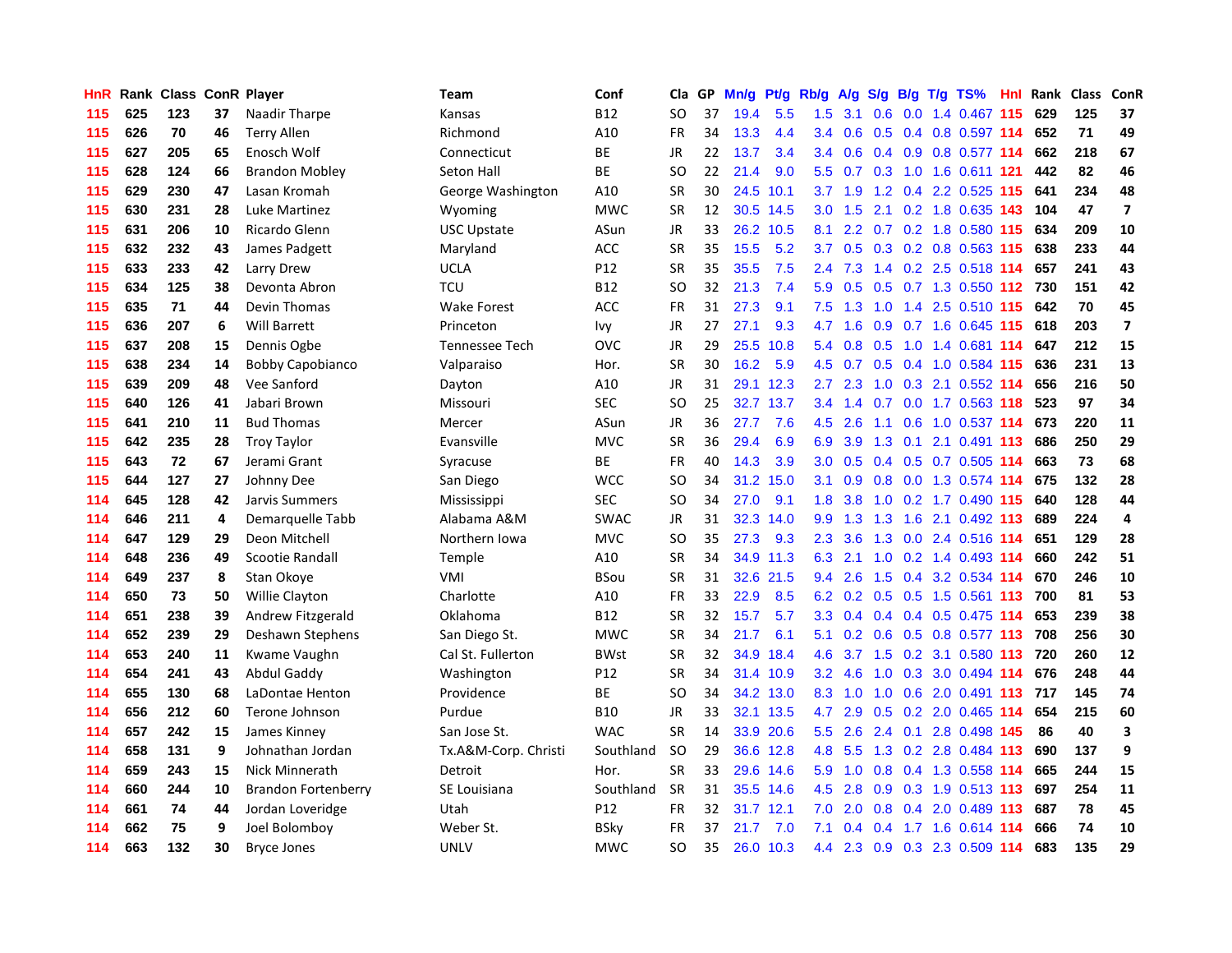| HnR | Rank | <b>Class ConR Player</b> |                         |                       | <b>Team</b>            | Conf        | Cla       | <b>GP</b> | Mn/g | Pt/g      | Rb/g          | A/g              | S/g           |  | B/g T/g TS%                   |     | Hnl Rank | Class | ConR                    |
|-----|------|--------------------------|-------------------------|-----------------------|------------------------|-------------|-----------|-----------|------|-----------|---------------|------------------|---------------|--|-------------------------------|-----|----------|-------|-------------------------|
| 114 | 664  | 76                       | 61                      | Adam Woodbury         | lowa                   | <b>B10</b>  | <b>FR</b> | 38        | 16.5 | 4.9       | 4.8           | 0.6              |               |  | 0.4 0.8 1.3 0.491 114         |     | 671      | 75    | 62                      |
| 114 | 665  | 133                      | 31                      | J.J. O'Brien          | San Diego St.          | <b>MWC</b>  | SO        | 34        | 27.0 | 7.2       | 4.5           | 1.5              |               |  | 0.9 0.4 1.4 0.520 113 723     |     |          | 149   | 32                      |
| 114 | 666  | 77                       | 21                      | Norville Carey        | Southern Miss.         | <b>CUSA</b> | <b>FR</b> | 37        | 10.9 | 4.2       | $2.2^{\circ}$ | 0.2              |               |  | 0.6 0.4 0.8 0.548 113         |     | 699      | 80    | 25                      |
| 114 | 667  | 213                      | 11                      | Jon Smith             | Ohio                   | MAC         | <b>JR</b> | 34        | 16.3 | 4.8       | 3.6           | 0.3              |               |  | 0.7 1.4 0.3 0.625 114         |     | 669      | 219   | 11                      |
| 114 | 668  | 134                      | 51                      | DeMario Mayfield      | Charlotte              | A10         | SO        | 18        | 26.4 | 11.7      | 3.6           | 2.0              | 1.3           |  | 0.2 2.2 0.578 124             |     | 367      | 64    | 26                      |
| 114 | 669  | 245                      | 16                      | Matt Kenney           | Valparaiso             | Hor.        | SR        | 33        | 25.2 | 8.3       | 3.1           | 3.0 <sub>2</sub> |               |  | $0.6$ $0.5$ 1.8 $0.597$ 113   |     | 688      | 251   | 16                      |
| 114 | 670  | 214                      | 16                      | <b>Chad Posthumus</b> | Morehead St.           | <b>OVC</b>  | JR        | 33        | 18.5 | 7.5       | 6.8           | 0.4              | 0.8           |  | 0.9 1.0 0.506 112             |     | 733      | 233   | 18                      |
| 114 | 671  | 246                      | 22                      | Johnathan Mills       | Southern Miss.         | <b>CUSA</b> | <b>SR</b> | 37        | 29.1 | 9.3       | 8.1           | 1.5              | 1.0           |  | 0.4 1.9 0.528 113             |     | 703      | 255   | 26                      |
| 114 | 672  | 215                      | 18                      | Neiko Hunter          | Middle Tennessee       | Sun Belt    | <b>JR</b> | 34        | 18.5 | 7.7       | 2.9           | 0.4              | 0.5           |  | 0.4 1.4 0.573 114             |     | 678      | 222   | 18                      |
| 114 | 673  | 135                      | 69                      | Jabril Trawick        | Georgetown             | ВE          | SO        | 32        | 26.6 | 5.8       | 2.9           | 1.9              |               |  | 1.1 0.3 1.7 0.522 113 705     |     |          | 142   | 73                      |
| 114 | 674  | 247                      | 45                      | Mychal Ladd           | Washington St.         | P12         | <b>SR</b> | 26        |      | 31.3 10.5 | 5.9           | 2.4              |               |  | 0.8 0.1 1.7 0.492 116         |     | 602      | 225   | 39                      |
| 114 | 675  | 216                      | 28                      | James Walker          | Saint Mary's (CA)      | <b>WCC</b>  | JR        | 28        | 21.6 | 6.9       | 3.5           | 1.0              | 1.0           |  | 0.1 1.1 0.581 115             |     | 617      | 202   | 26                      |
| 114 | 676  | 136                      | 46                      | David Kravish         | California             | P12         | SO        | 33        | 30.6 | 7.9       | 6.9           | 1.0              | 0.8           |  | 1.7 1.0 0.514 113             |     | 702      | 141   | 46                      |
| 114 | 677  | 78                       | 43                      | Archie Goodwin        | Kentucky               | <b>SEC</b>  | FR        | 33        | 31.8 | 14.1      | 4.6           | 2.7              |               |  | 1.1 0.5 3.1 0.503 112         |     | 754      | 87    | 47                      |
| 114 | 678  | 217                      | 7                       | <b>Trey Sumler</b>    | Western Carolina       | Southern    | <b>JR</b> | 32        | 37.7 | 18.4      | 4.5           | 3.6              | 1.9           |  | 0.1 3.6 0.551 114             |     | 650      | 214   | $\overline{\mathbf{z}}$ |
| 114 | 679  | 248                      | 44                      | Julius Mays           | Kentucky               | <b>SEC</b>  | <b>SR</b> | 33        | 33.0 | 9.3       | 2.9           | 2.9              | $0.4^{\circ}$ |  | $0.0$ 1.2 0.547 112           |     | 757      | 271   | 48                      |
| 114 | 680  | 137                      | 23                      | Joseph Young          | Houston                | <b>CUSA</b> | SO        | 32        | 32.8 | 18.0      | 3.5           | 2.5              | 0.6           |  | 0.0 1.3 0.595 114             |     | 684      | 136   | 24                      |
| 114 | 681  | 249                      | 12                      | Gabe Knutson          | Lehigh                 | Pat.        | <b>SR</b> | 30        | 28.1 | 13.9      | 4.3           | 1.1              | 0.4           |  | 0.4 1.3 0.564 110 814         |     |          | 288   | 13                      |
| 114 | 682  | 250                      | 2                       | Art Bernardi          | <b>Houston Baptist</b> | GWC         | <b>SR</b> | 31        |      | 29.7 14.7 | 7.0           |                  |               |  | 1.3 1.2 0.9 2.6 0.508 112 737 |     |          | 266   | $\overline{2}$          |
| 114 | 683  | 218                      | 13                      | Mackey McKnight       | Lehigh                 | Pat.        | JR        | 31        |      | 33.3 11.9 | 3.6           | 4.9              |               |  | 1.3 0.3 3.0 0.546 110 819     |     |          | 262   | 14                      |
| 114 | 684  | 138                      | 70                      | Cameron Wright        | Pittsburgh             | ВE          | SO        | 31        | 14.6 | 4.3       | 1.4           | 1.1              |               |  | $0.7$ 0.2 0.6 0.530 114       |     | 668      | 131   | 69                      |
| 114 | 685  | 219                      | 8                       | Eric Ferguson         | Georgia Southern       | Southern    | JR        | 33        | 29.6 | 13.5      | 6.2           | 1.0              | 1.5           |  | 0.8 2.4 0.540                 | 113 | 713      | 229   | 8                       |
| 114 | 686  | 139                      | 62                      | Nnanna Egwu           | Illinois               | B10         | <b>SO</b> | 36        | 25.4 | 6.5       | 4.9           | 0.5              | 0.6           |  | 1.4 1.0 0.478 114             |     | 682      | 134   | 63                      |
| 114 | 687  | 251                      | $\overline{\mathbf{z}}$ | <b>Marques Oliver</b> | Delaware St.           | <b>MEAC</b> | <b>SR</b> | 32        | 28.8 | 9.2       | 7.0           | 0.9              | 1.8           |  | 1.9 2.3 0.564 114             |     | 667      | 245   | $\overline{\mathbf{z}}$ |
| 114 | 688  | 220                      | 10                      | Aaron Anderson        | North Dakota           | BSky        | JR        | 33        | 32.0 | 13.3      | 3.3           | 3.3              | 1.4           |  | 0.1 1.7 0.597 111             |     | 798      | 255   | 11                      |
| 114 | 689  | 221                      | 71                      | <b>Gene Teague</b>    | Seton Hall             | ВE          | <b>JR</b> | 33        |      | 28.4 11.2 | 7.2           | 1.5              | 0.3           |  | $0.5$ 2.7 0.561 112           |     | 740      | 234   | 75                      |
| 114 | 690  | 140                      | 16                      | Royce O'Neale         | Denver                 | <b>WAC</b>  | SO        | 32        |      | 35.2 11.2 | 5.5           | 3.5              |               |  | 1.4 0.4 2.3 0.563 113         |     | 695      | 140   | 18                      |
| 114 | 691  | 252                      | 12                      | Kyle Randall          | Central Michigan       | <b>MAC</b>  | <b>SR</b> | 31        |      | 34.5 18.7 | 3.5           | 2.5              |               |  | 0.8 0.0 2.9 0.569 113         |     | 694      | 253   | 12                      |
| 114 | 692  | 253                      | 11                      | Hal Bateman           | Stephen F. Austin      | Southland   | SR        | 32        | 27.7 | 7.3       | 2.9           | 5.7              |               |  | 1.6 0.2 2.7 0.457 113         |     | 693      | 252   | 10                      |
| 114 | 693  | 79                       | 52                      | Kevin Larsen          | George Washington      | A10         | <b>FR</b> | 30        | 24.3 | 8.2       | 5.0           | 1.5              |               |  | $0.5$ $0.5$ 1.5 0.538 113     |     | 696      | 79    | 52                      |
| 113 | 694  | 141                      | 45                      | <b>Nick Faust</b>     | Maryland               | <b>ACC</b>  | <b>SO</b> | 38        | 25.8 | 9.4       | 3.7           | 2.5              | 1.0           |  | 0.1 2.2 0.510 113             |     | 692      | 139   | 46                      |
| 113 | 695  | 254                      | 11                      | Will Cherry           | Montana                | BSky        | SR        | 22        | 32.9 | 13.3      | 4.3           | 3.9              | 1.9           |  | 0.4 2.6 0.519 120             |     | 470      | 178   | $\overline{\mathbf{z}}$ |
| 113 | 696  | 80                       | 40                      | <b>Buddy Hield</b>    | Oklahoma               | <b>B12</b>  | <b>FR</b> | 27        | 25.1 | 7.8       | 4.2           | 1.9              | 1.2           |  | 0.3 1.6 0.465 114             |     | 672      | 76    | 39                      |
| 113 | 697  | 222                      | 13                      | <b>Alex Francis</b>   | <b>Bryant</b>          | <b>NEC</b>  | <b>JR</b> | 31        | 34.9 | 17.4      | 8.6           | 1.8              | 0.7           |  | 0.2 3.4 0.576 113             |     | 698      | 225   | 13                      |
| 113 | 698  | 81                       | 13                      | <b>Darius Paul</b>    | Western Michigan       | <b>MAC</b>  | <b>FR</b> | 35        | 24.8 | 10.5      | 5.7           | 1.7              | 0.5           |  | $0.4$ 2.1 0.513 113           |     | 704      | 82    | 13                      |
| 113 | 699  | 223                      | 17                      | <b>Preston Medlin</b> | Utah St.               | <b>WAC</b>  | JR        | 16        | 36.1 | 16.3      | 3.5           | 3.2              |               |  | 1.0 0.2 2.0 0.615 121         |     | 428      | 143   | 12                      |
| 113 | 700  | 255                      | 72                      | Tom Knight            | Notre Dame             | <b>BE</b>   | <b>SR</b> | 28        | 17.5 | 5.5       | 3.5           | 0.8              |               |  | 0.3 0.9 0.6 0.519 114         |     | 685      | 249   | 70                      |
| 113 | 701  | 142                      | 47                      | Askia Booker          | Colorado               | P12         | SO        | 33        | 31.8 | 12.4      | 3.5           | $2.2^{\circ}$    | 1.2           |  | $0.0$ 2.1 $0.447$ 113         |     | 725      | 150   | 47                      |
| 113 | 702  | 256                      | 45                      | Ray Turner            | Texas A&M              | <b>SEC</b>  | SR        | 33        | 23.4 | 9.2       | 6.2           |                  |               |  | 0.2 0.4 0.7 1.7 0.537 113     |     | 714      | 258   | 45                      |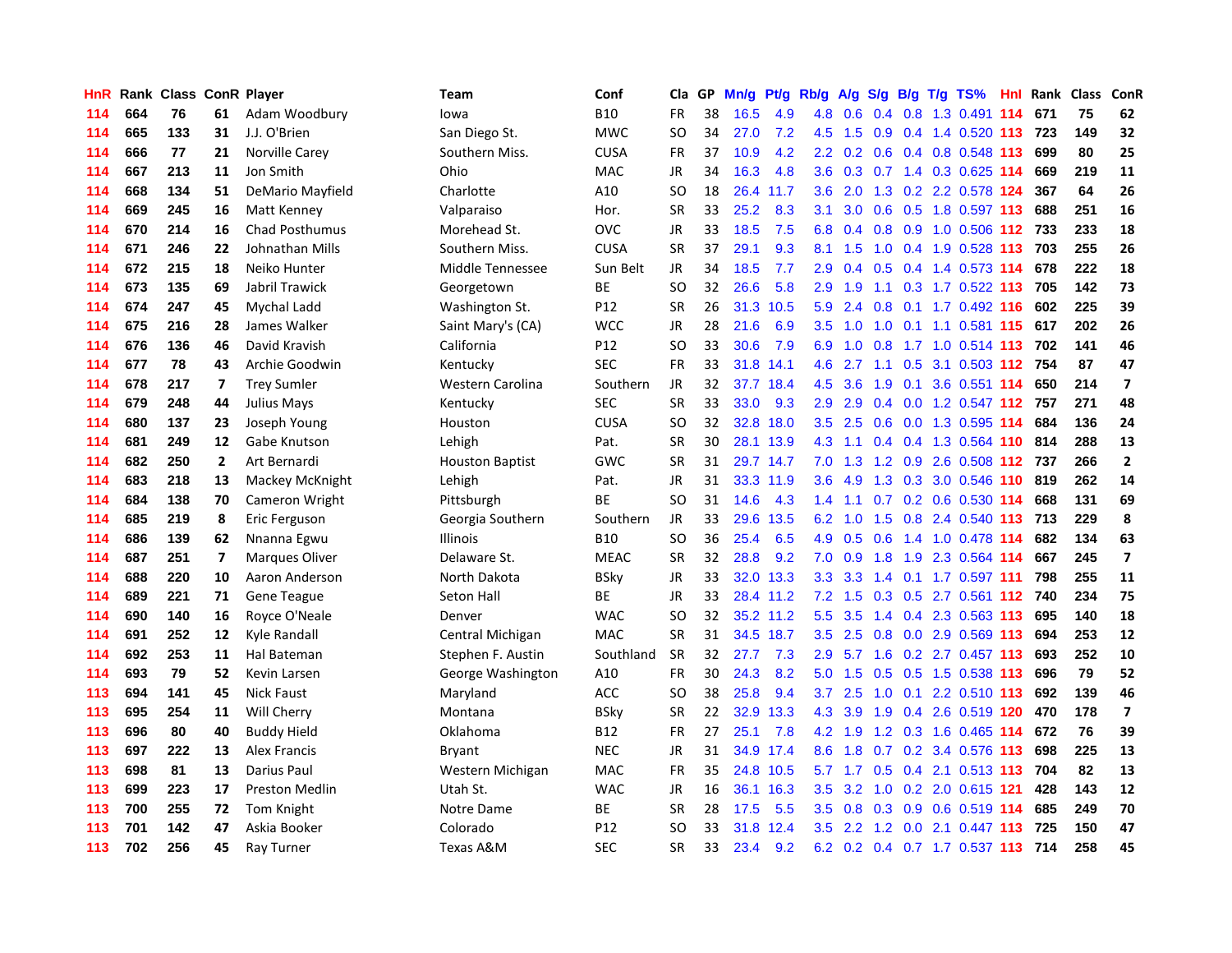| <b>HnR</b> |     | Rank Class ConR Player |    |                        | <b>Team</b>        | Conf        | Cla       | GP | Mn/g | Pt/g Rb/g |                  | A/g | S/g |  | $B/g$ T/g TS%                     | Hnl Rank | Class | ConR |
|------------|-----|------------------------|----|------------------------|--------------------|-------------|-----------|----|------|-----------|------------------|-----|-----|--|-----------------------------------|----------|-------|------|
| 113        | 703 | 224                    | 14 | Nick Harney            | Akron              | <b>MAC</b>  | <b>JR</b> | 30 | 20.4 | 9.5       | 3.8              | 1.2 | 0.8 |  | 0.3 1.9 0.529 113                 | 716      | 230   | 14   |
| 113        | 704 | 257                    | 19 | Emil Jones             | Troy               | Sun Belt    | SR        | 33 |      | 32.8 11.4 | 5.6              | 2.9 | 1.7 |  | 0.6 1.5 0.467 112 738             |          | 267   | 20   |
| 113        | 705 | 143                    | 12 | <b>Stephen Hicks</b>   | Cal St. Northridge | <b>BWst</b> | SO        | 27 |      | 30.7 15.7 | 7.0              |     |     |  | 1.0 2.0 0.3 2.0 0.564 116 603     |          | 121   | 11   |
| 113        | 706 | 225                    | 8  | <b>Brandon Goode</b>   | Norfolk St.        | <b>MEAC</b> | JR        | 33 | 20.6 | 7.7       | 5.3              | 0.2 | 0.4 |  | 2.0 1.3 0.594 112 743             |          | 237   | 9    |
| 113        | 707 | 226                    | 15 | Will Felder            | Miami (OH)         | MAC         | <b>JR</b> | 31 | 27.5 | 11.6      | 5.3              | 0.9 |     |  | 0.8 1.0 1.7 0.585 113 728         |          | 231   | 15   |
| 113        | 708 | 227                    | 24 | <b>Tarik Black</b>     | Memphis            | <b>CUSA</b> | JR        | 32 | 20.8 | 8.1       | 4.8              | 0.4 | 0.7 |  | 0.6 1.3 0.554 114                 | 677      | 221   | 23   |
| 113        | 709 | 228                    | 46 | Shavon Coleman         | LSU                | <b>SEC</b>  | JR        | 31 | 28.1 | 10.5      | 5.9              | 0.8 | 1.4 |  | 0.9 1.7 0.512 112 741             |          | 235   | 46   |
| 113        | 710 | 229                    | 73 | James Bell             | Villanova          | <b>BE</b>   | JR        | 34 | 28.5 | 8.6       | 4.2              | 1.4 | 1.1 |  | 0.4 2.0 0.540 113                 | 701      | 226   | 72   |
| 113        | 711 | 230                    | 7  | T.J. Bray              | Princeton          | Ivy         | JR        | 28 | 34.8 | 9.9       | 3.8              | 3.6 | 1.8 |  | $0.1$ 1.6 0.563 113               | 706      | 227   | 8    |
| 113        | 712 | 231                    | 25 | <b>Miguel Paul</b>     | East Carolina      | <b>CUSA</b> | JR        | 33 | 33.1 | 13.3      | $2.2^{\circ}$    | 7.2 | 1.5 |  | 0.2 3.6 0.546 113 712             |          | 228   | 27   |
| 113        | 713 | 232                    | 26 | DeAndre Kane           | Marshall           | <b>CUSA</b> | <b>JR</b> | 28 |      | 37.1 15.1 |                  |     |     |  | 4.4 7.0 1.8 0.2 4.2 0.457 115 646 |          | 211   | 21   |
| 113        | 714 | 258                    | 48 | Jarred DuBois          | Utah               | P12         | <b>SR</b> | 32 |      | 30.5 12.4 | $2.7^{\circ}$    | 3.1 |     |  | 0.8 0.0 2.2 0.565 112 739         |          | 268   | 48   |
| 113        | 715 | 233                    | 11 | Luke Apfeld            | Vermont            | <b>AEC</b>  | JR        | 28 | 23.1 | 10.7      | 4.4              | 0.6 |     |  | 0.8 0.4 1.4 0.546 114             | 649      | 213   | 11   |
| 113        | 716 | 144                    | 32 | Daniel Bejarano        | Colorado St.       | <b>MWC</b>  | SO        | 35 | 22.1 | 6.3       | 5.5              | 0.9 | 0.6 |  | 0.1 0.9 0.488 113 718             |          | 146   | 31   |
| 113        | 717 | 259                    | 41 | A.J. Walton            | Baylor             | <b>B12</b>  | SR        | 37 | 27.5 | 7.1       | 3.2              | 3.6 | 1.7 |  | $0.1$ 2.0 0.469 113               | 729      | 264   | 41   |
| 113        | 718 | 234                    | 18 | <b>Michael Hale</b>    | Texas-San Antonio  | <b>WAC</b>  | <b>JR</b> | 30 | 36.2 | 15.6      | 3.1              | 3.8 | 1.5 |  | 0.0 2.7 0.525 114                 | 679      | 223   | 17   |
| 113        | 719 | 260                    | 12 | Mike Black             | Albany (NY)        | AEC         | SR        | 35 | 32.3 | 14.8      | 3.2              | 2.4 | 1.0 |  | 0.1 2.9 0.524 113                 | 724      | 261   | 12   |
| 113        | 720 | 261                    | 17 | Mike DiNunno           | Eastern Kentucky   | OVC         | <b>SR</b> | 34 | 35.3 | 14.8      | 2.1              | 4.3 | 1.9 |  | 0.0 2.7 0.577 113 726             |          | 262   | 17   |
| 113        | 721 | 145                    | 19 | Cam Griffin            | Denver             | <b>WAC</b>  | SO        | 32 | 21.5 | 6.1       | 3.6              | 1.8 | 1.5 |  | 0.3 1.4 0.565 113 722             |          | 148   | 20   |
| 113        | 722 | 262                    | 46 | Logan Aronhalt         | Maryland           | ACC         | <b>SR</b> | 38 | 14.2 | 6.0       | 1.7              |     |     |  | 0.4 0.3 0.1 0.7 0.593 113 715     |          | 259   | 47   |
| 113        | 723 | 82                     | 63 | Spike Albrecht         | Michigan           | <b>B10</b>  | FR        | 39 | 8.1  | 2.2       | 0.8              |     |     |  | 0.7 0.3 0.0 0.4 0.646 113 721     |          | 84    | 64   |
| 113        | 724 | 263                    | 17 | Josh Crittle           | Illinois-Chicago   | Hor.        | <b>SR</b> | 34 | 27.1 | 10.5      | 5.5              | 2.1 | 0.9 |  | 0.9 2.2 0.514 113                 | 727      | 263   | 17   |
| 113        | 725 | 146                    | 53 | Steve Zack             | La Salle           | A10         | SO        | 27 | 22.3 | 6.4       | 6.4              | 1.0 |     |  | 0.3 1.3 1.5 0.565 112             | 734      | 153   | 55   |
| 113        | 726 | 83                     | 47 | <b>Michael Carrera</b> | South Carolina     | <b>SEC</b>  | <b>FR</b> | 27 | 21.1 | 9.9       | 7.2              | 0.6 | 0.3 |  | 0.6 1.9 0.521 115                 | 612      | 65    | 41   |
| 113        | 727 | 84                     | 54 | Jalen Robinson         | Dayton             | A10         | FR        | 31 | 18.7 | 6.1       | 5.1              | 0.5 | 0.7 |  | 0.3 1.2 0.516 112 736             |          | 85    | 56   |
| 113        | 728 | 264                    | 27 | Jacques Streeter       | <b>UTEP</b>        | <b>CUSA</b> | <b>SR</b> | 32 | 34.3 | 7.9       | 2.0              | 5.3 | 0.9 |  | 0.0 1.7 0.554 111                 | 789      | 283   | 31   |
| 113        | 729 | 235                    | 18 | Matt Vest              | Wright St.         | Hor.        | JR        | 36 | 23.8 | 5.5       | 3.7              |     |     |  | 2.2 1.1 0.1 1.1 0.529 112 756     |          | 241   | 18   |
| 113        | 730 | 85                     | 42 | <b>Terry Henderson</b> | West Virginia      | <b>B12</b>  | FR        | 30 | 20.1 | 8.0       | $2.4^{\circ}$    |     |     |  | 0.8 0.6 0.2 0.9 0.577 113 710     |          | 83    | 40   |
| 113        | 731 | 86                     | 28 | James Woodard          | Tulsa              | <b>CUSA</b> | FR        | 32 |      | 29.4 12.0 | 5.9              | 2.0 |     |  | 1.0 0.2 2.3 0.517 112 762         |          | 89    | 28   |
| 113        | 732 | 87                     | 74 | Omar Calhoun           | Connecticut        | BE          | FR        | 29 | 32.1 | 11.1      | 3.9 <sup>°</sup> | 1.3 | 1.0 |  | 0.4 1.9 0.537 112 747             |          | 86    | 76   |
| 113        | 733 | 147                    | 20 | Isaiah Massey          | Louisiana Tech     | <b>WAC</b>  | SO.       | 31 | 9.5  | 3.1       | 2.6              | 0.3 | 0.5 |  | 0.2 0.3 0.516 113                 | 711      | 144   | 19   |
| 113        | 734 | 148                    | 9  | Karl Cochran           | Wofford            | Southern    | SO        | 32 | 30.8 | 15.6      | 4.3              | 1.7 |     |  | 2.0 0.8 2.3 0.452 112             | 732      | 152   | 9    |
| 113        | 735 | 236                    | 13 | Adam Kemp              | Marist             | <b>MAAC</b> | <b>JR</b> | 31 | 29.9 | 10.4      | 8.6              | 0.4 | 0.7 |  | 2.2 1.9 0.557 111                 | 795      | 253   | 13   |
| 113        | 736 | 265                    | 47 | Reggie Johnson         | Miami (FL)         | ACC         | <b>SR</b> | 26 | 21.3 | 6.7       | 7.0              | 0.8 | 0.4 |  | 0.9 2.2 0.450 115                 | 620      | 227   | 41   |
| 113        | 737 | 237                    | 43 | Sam Grooms             | Oklahoma           | <b>B12</b>  | JR        | 31 | 20.6 | 5.0       | 1.7              | 3.2 |     |  | 0.3 0.0 1.2 0.547 112 731         |          | 232   | 43   |
| 112        | 738 | 238                    | 9  | lan Chiles             | Morgan St.         | <b>MEAC</b> | <b>JR</b> | 32 | 21.7 | 9.3       | 5.2              | 0.8 |     |  | 0.4 1.7 1.1 0.541 112 744         |          | 238   | 10   |
| 112        | 739 | 149                    | 75 | Kevin Ware             | Louisville         | <b>BE</b>   | SO        | 37 | 16.6 | 4.5       | 1.8              | 0.8 | 1.1 |  | $0.1$ 1.1 0.530 113               | 691      | 138   | 71   |
| 112        | 740 | 266                    | 9  | <b>Tashan Newsome</b>  | Gardner-Webb       | <b>BSou</b> | SR        | 30 | 27.9 | 14.1      | 5.1              | 2.6 | 0.6 |  | 0.1 1.9 0.506 115                 | 637      | 232   | 9    |
| $112$      | 741 | 88                     | 12 | Stephen Hurt           | Lipscomb           | ASun        | <b>FR</b> | 30 |      | 24.3 11.5 | 7.8              |     |     |  | 1.0 0.4 0.5 2.4 0.568 111         | 769      | 91    | 13   |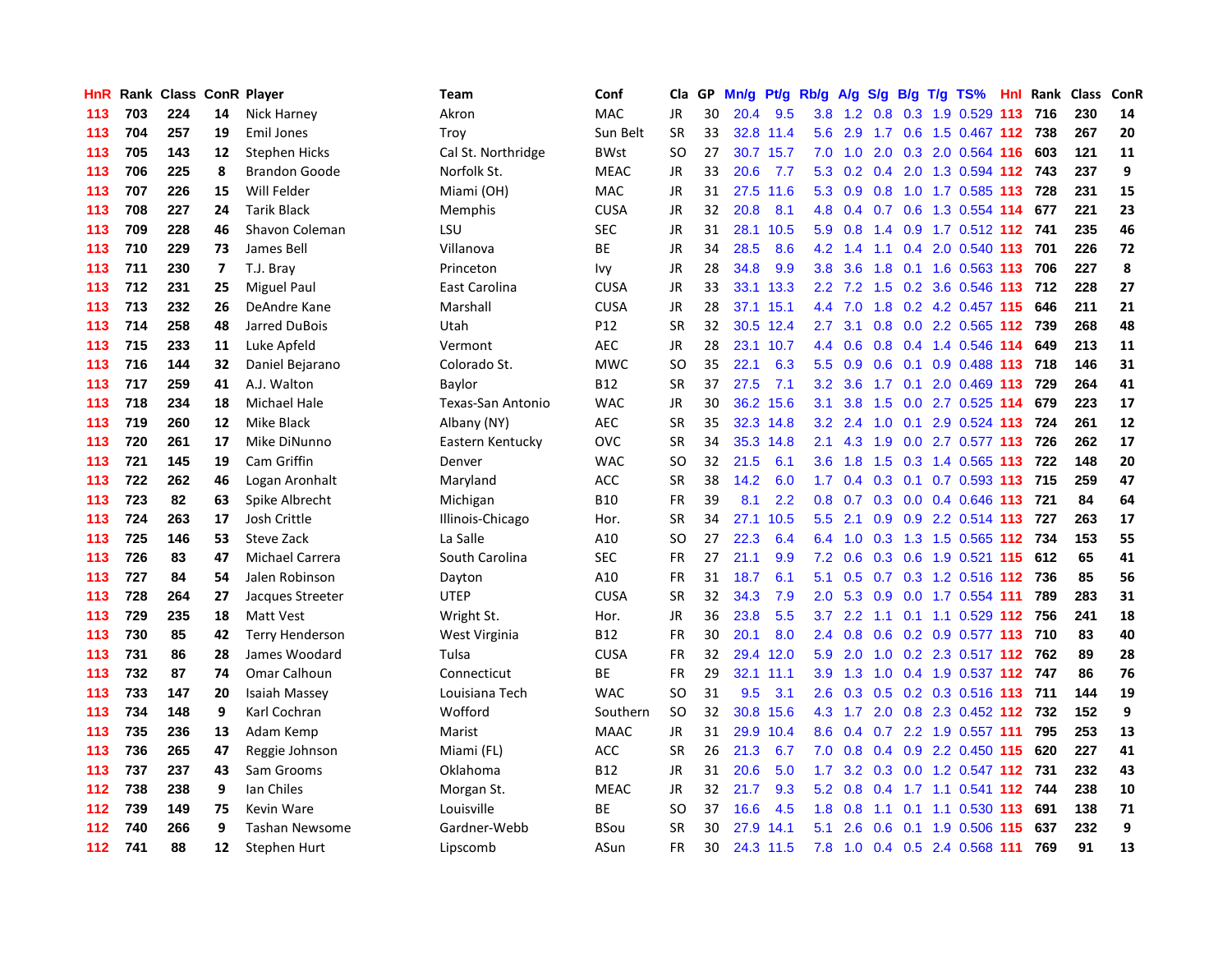| <b>HnR</b> |     | Rank Class ConR Player |    |                              | Team             | Conf        | Cla       | GP | Mn/g |           | Pt/g Rb/g        | A/g         |                  |     | S/g B/g T/g TS%                   | Hnl Rank | <b>Class</b> | <b>ConR</b> |
|------------|-----|------------------------|----|------------------------------|------------------|-------------|-----------|----|------|-----------|------------------|-------------|------------------|-----|-----------------------------------|----------|--------------|-------------|
| 112        | 742 | 267                    | 48 | C.J. Harris                  | Wake Forest      | ACC         | <b>SR</b> | 31 |      | 32.8 15.4 | 2.3              | 1.9         | 0.8              | 0.1 | 2.5 0.609 112 745                 |          | 269          | 48          |
| 112        | 743 | 150                    | 21 | <b>Brett Olson</b>           | Denver           | <b>WAC</b>  | SO        | 32 |      | 34.0 11.4 |                  | $2.0$ 2.4   |                  |     | 1.2 0.3 1.5 0.646 112 750         |          | 155          | 21          |
| 112        | 744 | 151                    | 64 | Remy Abell                   | Indiana          | <b>B10</b>  | SO.       | 36 | 12.5 | 4.0       | 1.5              |             |                  |     | 0.9 0.3 0.0 0.8 0.590 112 752     |          | 157          | 65          |
| 112        | 745 | 239                    | 55 | Langston Galloway            | Saint Joseph's   | A10         | <b>JR</b> | 32 | 35.7 | 13.8      | 3.6 <sup>°</sup> | 2.3         |                  |     | 1.4 0.3 1.5 0.549 112 755         |          | 240          | 58          |
| 112        | 746 | 240                    | 29 | Jerrold Brooks               | Southern Miss.   | <b>CUSA</b> | JR        | 37 | 30.5 | 10.9      | 2.5              | 2.3         |                  |     | 1.4 0.0 1.3 0.530 111             | 771      | 244          | 29          |
| 112        | 747 | 89                     | 33 | Katin Reinhardt              | <b>UNLV</b>      | <b>MWC</b>  | <b>FR</b> | 35 | 29.2 | 10.1      | 2.0 <sub>1</sub> | 2.5         | 0.9 <sub>0</sub> |     | 0.2 1.9 0.498 112 761             |          | 88           | 35          |
| 112        | 748 | 268                    | 34 | <b>Todd Fletcher</b>         | Air Force        | <b>MWC</b>  | <b>SR</b> | 32 | 32.0 | 9.5       | 2.9              | 3.7         |                  |     | 1.1 0.0 1.2 0.604 112             | 760      | 272          | 34          |
| 112        | 749 | 152                    | 8  | Steve Moundou-Missi          | Harvard          | lvy         | <b>SO</b> | 30 | 20.6 | 7.9       | 5.1              | 0.5         | 0.9 <sup>°</sup> |     | 0.9 1.2 0.570 112                 | 748      | 154          | 10          |
| 112        | 750 | 90                     | 10 | <b>Tim Williams</b>          | Samford          | Southern    | FR        | 32 | 35.0 | 14.2      | 7.1              | 0.8         | 1.5              |     | 1.1 1.5 0.569 111                 | 770      | 92           | 10          |
| 112        | 751 | 241                    | 56 | <b>Branden Frazier</b>       | Fordham          | A10         | <b>JR</b> | 31 |      | 35.0 14.2 | 3.7 <sub>2</sub> | 5.0         | 0.9              |     | 0.0 3.0 0.479 110 837             |          | 270          | 62          |
| 112        | 752 | 153                    | 44 | Nino Williams                | Kansas St.       | <b>B12</b>  | <b>SO</b> | 34 | 12.5 | 4.2       |                  |             |                  |     | 3.3 0.5 0.4 0.1 0.7 0.488 112 753 |          | 158          | 44          |
| 112        | 753 | 242                    | 14 | <b>Frank Massenat</b>        | Drexel           | CAA         | JR        | 31 | 35.5 | 14.7      | $2.4^{\circ}$    | 4.2         |                  |     | 0.8 0.4 2.3 0.491 110 824         |          | 265          | 15          |
| 112        | 754 | 154                    | 45 | Jonathan Holmes              | Texas            | <b>B12</b>  | <b>SO</b> | 29 | 20.5 | 6.4       | 5.6              | 0.4         |                  |     | $0.6$ 0.7 1.3 0.514 111           | 807      | 165          | 47          |
| 112        | 755 | 269                    | 10 | Kevin Hartley                | Gardner-Webb     | <b>BSou</b> | <b>SR</b> | 34 | 28.9 | 9.6       | 6.4              | 0.9         |                  |     | 1.7 0.4 1.6 0.644 111             | 764      | 273          | 11          |
| 112        | 756 | 243                    | 14 | Kenneth Ortiz                | Wagner           | <b>NEC</b>  | <b>JR</b> | 31 |      | 33.9 11.8 | 4.3              | 5.4         | 2.0              |     | 0.1 3.9 0.494 111                 | 792      | 252          | 14          |
| 112        | 757 | 155                    | 22 | Raheem Appleby               | Louisiana Tech   | <b>WAC</b>  | <b>SO</b> | 34 | 26.3 | 14.9      |                  | $2.7$ 1.2   |                  |     | 1.1 0.2 1.7 0.480 112             | 751      | 156          | 22          |
| 112        | 758 | 91                     | 49 | Xavier Johnson               | Colorado         | P12         | FR        | 33 | 24.0 | 8.9       | 4.8              | 0.4         | 0.3              |     | 0.5 1.8 0.571 111                 | 774      | 95           | 50          |
| 112        | 759 | 244                    | 35 | Jeff Elorriaga               | Boise St.        | <b>MWC</b>  | <b>JR</b> | 29 | 33.9 | 10.2      | 3.4              | 2.2         | 1.3              |     | $0.0$ 0.7 0.635 111               | 791      | 251          | 36          |
| 112        | 760 | 270                    | 76 | Jawanza Poland               | South Florida    | ВE          | <b>SR</b> | 31 | 22.3 | 8.4       | 4.1              | 0.5         |                  |     | 1.0 0.2 1.3 0.503 111             | 765      | 274          | 78          |
| 112        | 761 | 156                    | 57 | <b>Grandy Glaze</b>          | Saint Louis      | A10         | <b>SO</b> | 25 | 12.0 | 3.1       | 2.6              |             |                  |     | 0.5 0.5 0.1 0.5 0.487 113 707     |          | 143          | 54          |
| 112        | 762 | 157                    | 9  | Kenyatta Smith               | Harvard          | Ivy         | SO        | 28 | 14.5 | 5.8       | 4.3              | 0.3         |                  |     | 0.3 2.1 1.4 0.590 113 719         |          | 147          | 9           |
| 112        | 763 | 245                    | 58 | Rob Loe                      | Saint Louis      | A10         | JR        | 35 | 22.9 | 7.0       | 3.4              | 1.2         |                  |     | 0.4 0.3 1.3 0.522 112 759         |          | 242          | 59          |
| 112        | 764 | 92                     | 49 | Evan Nolte                   | Virginia         | ACC         | FR        | 35 | 19.8 | 5.7       | 2.4              | 1.0         |                  |     | 0.8 0.5 0.6 0.571 111             | 806      | 100          | 51          |
| 112        | 765 | 246                    | 36 | <b>Xavier Thames</b>         | San Diego St.    | <b>MWC</b>  | JR        | 30 | 28.7 | 9.5       | 2.7              | 2.4         | 1.0              |     | 0.3 1.8 0.486 112                 | 749      | 239          | 33          |
| 112        | 766 | 247                    | 59 | Sam Mills                    | La Salle         | A10         | JR        | 33 | 33.6 | 8.0       | 2.6              | 2.2         | 1.0              |     | 0.3 1.2 0.536 112 742             |          | 236          | 57          |
| 112        | 767 | 271                    | 16 | <b>Brian Walsh</b>           | Akron            | <b>MAC</b>  | <b>SR</b> | 32 | 23.7 | 7.2       | 3.5              | 1.6         | 1.2              |     | 0.1 0.7 0.521 111                 | 777      | 276          | 16          |
| 112        | 768 | 272                    | 8  | <b>Frank Gaines</b>          | <b>IPFW</b>      | Summit      | <b>SR</b> | 32 | 34.0 | 19.8      | 4.0              |             |                  |     | 1.2 1.4 0.5 2.5 0.545 111         | 788      | 282          | 9           |
| 112        | 769 | 248                    | 9  | <b>Travis Bader</b>          | Oakland          | Summit      | <b>JR</b> | 33 |      | 38.2 22.1 | 2.9 <sup>°</sup> |             |                  |     | 1.0 0.9 0.1 1.4 0.585 111         | 775      | 245          | 8           |
| 112        | 770 | 93                     | 50 | <b>Charles Mitchell</b>      | Maryland         | ACC         | <b>FR</b> | 38 | 15.8 | 5.5       | 5.4              | 0.4         |                  |     | 0.2 0.4 1.5 0.515 111 767         |          | 90           | 49          |
| 112        | 771 | 158                    | 18 | Myles Taylor                 | Tennessee-Martin | <b>OVC</b>  | <b>SO</b> | 29 | 27.8 | 16.2      | 7.2              | 0.7         |                  |     | 0.9 0.5 2.1 0.544 112 758         |          | 159          | 19          |
| 112        | 772 | 273                    | 11 | Nik Cochran                  | Davidson         | Southern    | <b>SR</b> | 34 | 30.9 | 9.9       | $2.4^{\circ}$    | 3.3         | 0.8              |     | $0.0$ 1.9 0.712 111               | 783      | 280          | 11          |
| 111        | 773 | 249                    | 30 | <b>Tyshon Pickett</b>        | <b>Bradley</b>   | <b>MVC</b>  | <b>JR</b> | 35 | 26.2 | 11.0      | 5.5              | 0.8         |                  |     | 0.8 0.4 1.3 0.544 111             | 778      | 247          | 31          |
| 111        | 774 | 274                    | 46 | <b>Philip Jurick</b>         | Oklahoma St.     | <b>B12</b>  | <b>SR</b> | 33 | 17.3 | 2.8       | 5.8              | 0.3         | 0.2              |     | 1.1 0.9 0.604 111                 | 780      | 278          | 45          |
| 111        | 775 | 94                     | 29 | Mark Tollefsen               | San Francisco    | <b>WCC</b>  | <b>FR</b> | 31 | 19.8 | 7.2       | 3.0 <sub>2</sub> | 0.5         | 0.4              |     | 0.6 0.5 0.680 111                 | 799      | 98           | 31          |
| 111        | 776 | 275                    | 77 | Dane Miller                  | Rutgers          | ВE          | <b>SR</b> | 31 | 25.8 | 6.5       | 4.6              | 2.6         | 0.8              |     | 0.9 1.9 0.525 111                 | 779      | 277          | 79          |
| 111        | 777 | 276                    | 31 | <b>Dyricus Simms-Edwards</b> | <b>Bradley</b>   | <b>MVC</b>  | <b>SR</b> | 35 |      | 33.9 12.3 |                  | $3.7$ $2.7$ |                  |     | 2.5 0.2 1.8 0.494 111             | 782      | 279          | 32          |
| 111        | 778 | 159                    | 60 | Kendall Anthony              | Richmond         | A10         | SO        | 34 |      | 23.5 11.5 | $1.4^{\circ}$    |             |                  |     | 1.2 0.7 0.0 1.2 0.555 111         | 802      | 162          | 60          |
| 111        | 779 | 250                    | 30 | Rod Rucker                   | <b>UAB</b>       | <b>CUSA</b> | JR        | 33 | 33.1 | 14.5      |                  |             |                  |     | 8.2 2.3 1.1 0.7 2.6 0.492 111     | 781      | 248          | 30          |
| 111        | 780 | 95                     | 32 | Micah Mason                  | Drake            | <b>MVC</b>  | <b>FR</b> | 30 | 15.6 | 5.4       |                  |             |                  |     | 1.2 2.2 0.5 0.0 1.3 0.661 111     | 772      | 93           | 30          |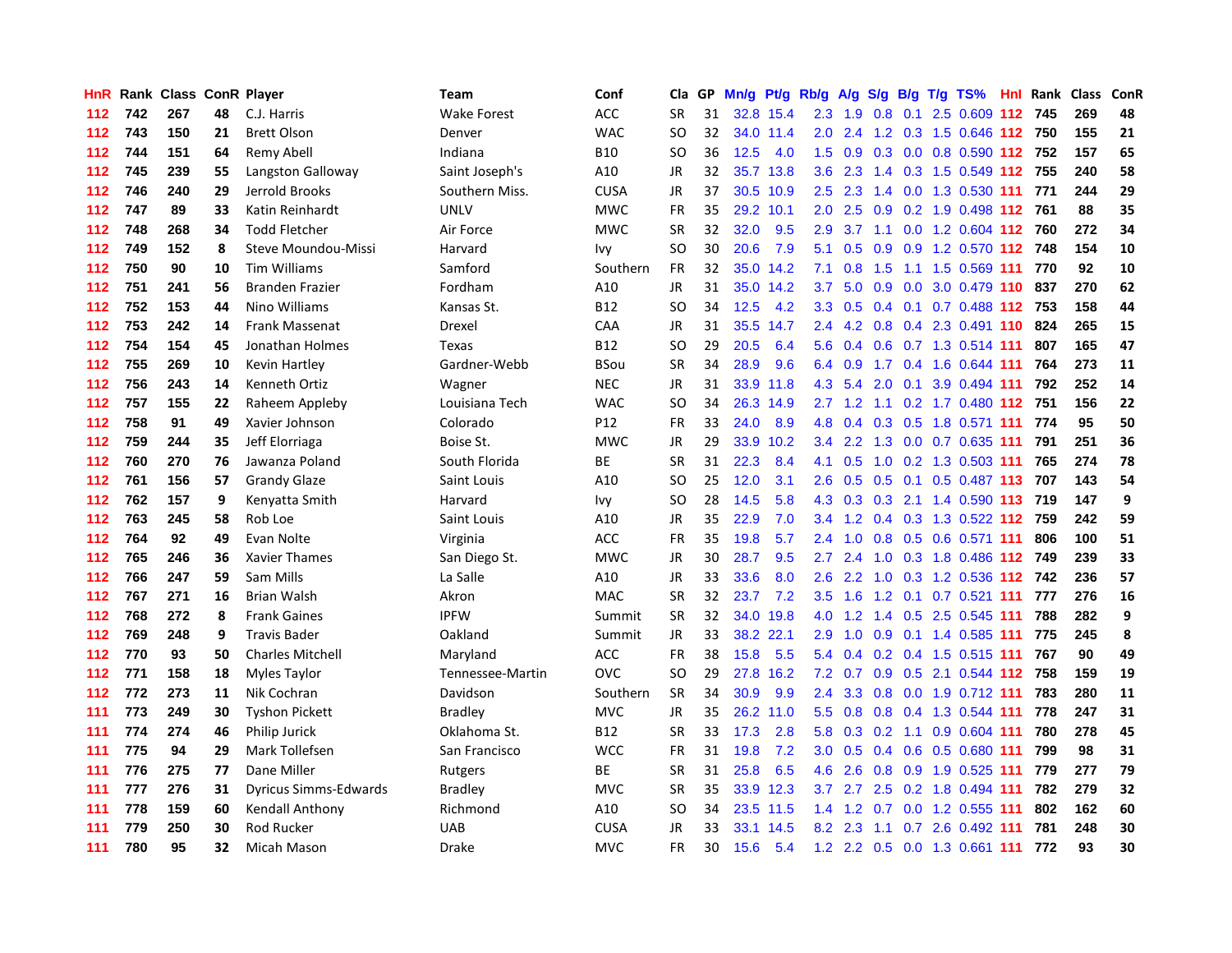| HnR |     | Rank Class ConR Player |    |                         | Team               | Conf        | Cla       | GP. | Mn/g | Pt/g Rb/g |                  | A/g       |               |  | S/g B/g T/g TS%              | Hnl | Rank | Class | <b>ConR</b> |
|-----|-----|------------------------|----|-------------------------|--------------------|-------------|-----------|-----|------|-----------|------------------|-----------|---------------|--|------------------------------|-----|------|-------|-------------|
| 111 | 781 | 96                     | 33 | <b>Marcus Marshall</b>  | Missouri St.       | <b>MVC</b>  | FR        | 32  |      | 30.9 11.5 | 3.0              | 2.1       | 0.6           |  | 0.1 1.4 0.559 111            |     | 787  | 96    | 33          |
| 111 | 782 | 251                    | 65 | <b>Travis Carroll</b>   | Purdue             | <b>B10</b>  | <b>JR</b> | 33  | 8.3  | 1.8       | 1.6              |           |               |  | 0.2 0.2 0.4 0.2 0.642 111    |     | 784  | 249   | 66          |
| 111 | 783 | 160                    | 13 | <b>Justin Edwards</b>   | Maine              | <b>AEC</b>  | SO        | 29  |      | 32.8 16.7 | 5.2              | 3.4       |               |  | 1.9 0.4 4.1 0.506 111 794    |     |      | 161   | 15          |
| 111 | 784 | 252                    | 10 | Du'Vaughn Maxwell       | Hampton            | <b>MEAC</b> | <b>JR</b> | 31  |      | 30.4 10.4 | 7.2              | 0.8       |               |  | 1.0 2.5 2.1 0.503 110        |     | 830  | 267   | 12          |
| 111 | 785 | 277                    | 13 | Vander Joaquim          | Hawaii             | <b>BWst</b> | <b>SR</b> | 32  |      | 26.3 13.8 | 8.1              | 0.9       |               |  | 0.4 1.0 2.3 0.540 111        |     | 810  | 287   | 13          |
| 111 | 786 | 97                     | 48 | Alex Caruso             | Texas A&M          | <b>SEC</b>  | <b>FR</b> | 33  | 24.7 | 5.5       | 3.2              | 3.4       | 1.8           |  | 0.5 2.3 0.447 111            |     | 801  | 99    | 49          |
| 111 | 787 | 161                    | 47 | Kyan Anderson           | <b>TCU</b>         | <b>B12</b>  | <b>SO</b> | 32  | 33.9 | 12.0      | 1.8              | 3.4       |               |  | 1.4 0.0 2.7 0.514 109        |     | 867  | 180   | 49          |
| 111 | 788 | 278                    | 17 | <b>Randal Holt</b>      | Kent St.           | <b>MAC</b>  | <b>SR</b> | 35  | 32.3 | 14.7      | 3.2              | 2.4       | 1.3           |  | $0.1$ 2.2 0.524 111          |     | 793  | 284   | 17          |
| 111 | 789 | 279                    | 20 | Teeng Akol              | Western Kentucky   | Sun Belt    | <b>SR</b> | 27  | 15.8 | 6.7       | 3.8              | 0.6       |               |  | 0.1 1.3 1.2 0.548 112 746    |     |      | 270   | 21          |
| 111 | 790 | 98                     | 78 | <b>Shaquille Thomas</b> | Cincinnati         | ВE          | <b>FR</b> | 33  | 10.8 | 3.0       | $2.2^{\circ}$    | 0.5       |               |  | $0.5$ 0.2 0.6 0.437 111      |     | 790  | 97    | 80          |
| 111 | 791 | 162                    | 14 | John Adenrele           | <b>UC Davis</b>    | <b>BWst</b> | <b>SO</b> | 31  |      | 24.7 12.6 | 5.9              |           |               |  | 1.1 0.6 1.5 2.2 0.583 109    |     | 852  | 174   | 15          |
| 111 | 792 | 163                    | 19 | Angelo Warner           | Morehead St.       | <b>OVC</b>  | SO        | 31  |      | 26.8 10.9 | $4.4^{\circ}$    | 2.5       |               |  | 1.7 0.0 2.3 0.557 111        |     | 803  | 163   | 20          |
| 111 | 793 | 253                    | 14 | Danny Stewart           | Rider              | <b>MAAC</b> | <b>JR</b> | 34  |      | 28.9 10.6 | 7.2              | 1.0       |               |  | 0.7 0.7 2.2 0.538 111        |     | 800  | 256   | 14          |
| 111 | 794 | 164                    | 48 | Julien Lewis            | Texas              | <b>B12</b>  | <b>SO</b> | 33  |      | 26.9 11.2 | 3.3              | 1.1       |               |  | 1.1 0.1 1.7 0.509 109        |     | 871  | 182   | 50          |
| 111 | 795 | 254                    | 50 | Travis Wear             | <b>UCLA</b>        | P12         | <b>JR</b> | 32  |      | 28.8 10.9 | 5.2              | 0.5       |               |  | 0.7 1.0 1.4 0.539 111        |     | 768  | 243   | 49          |
| 111 | 796 | 255                    | 51 | Johnathan Loyd          | Oregon             | P12         | <b>JR</b> | 37  | 22.1 | 5.0       | 1.6              | 2.9       |               |  | 1.4 0.1 1.9 0.471 111        |     | 813  | 259   | 51          |
| 111 | 797 | 99                     | 14 | Peter Hooley            | Albany (NY)        | <b>AEC</b>  | FR        | 33  | 26.0 | 8.0       | 3.4              | 3.1       | 0.8           |  | 0.2 2.1 0.547 111            |     | 773  | 94    | 13          |
| 111 | 798 | 256                    | 15 | Anthony Jackson         | <b>Stony Brook</b> | <b>AEC</b>  | <b>JR</b> | 30  | 27.5 | 11.3      | 2.1              | 1.9       | 0.8           |  | 0.1 2.0 0.558 111            |     | 776  | 246   | 14          |
| 111 | 799 | 257                    | 16 | Dave Coley              | <b>Stony Brook</b> | <b>AEC</b>  | <b>JR</b> | 33  |      | 27.1 11.1 |                  | $4.2$ 1.4 |               |  | 1.0 0.2 2.0 0.493 111        |     | 811  | 258   | 16          |
| 111 | 800 | 280                    | 11 | <b>Adrian Powell</b>    | <b>NCA&amp;T</b>   | <b>MEAC</b> | <b>SR</b> | 37  |      | 31.3 12.3 | 4.9              | 1.9       |               |  | 1.8 0.3 2.1 0.487 110 816    |     |      | 289   | ${\bf 11}$  |
| 111 | 801 | 281                    | 13 | Adam Pegg               | Stetson            | ASun        | <b>SR</b> | 30  |      | 28.4 15.7 | 6.3              | $-1.0$    |               |  | $0.4$ 0.4 2.2 0.579 111      |     | 766  | 275   | 12          |
| 111 | 802 | 100                    | 49 | Ioannis Papapetrou      | Texas              | <b>B12</b>  | <b>FR</b> | 34  | 24.3 | 8.3       | 4.4              | 1.2       | 0.6           |  | 0.7 1.7 0.520 109            |     | 884  | 113   | 51          |
| 111 | 803 | 282                    | 14 | Bryson Johnson          | <b>Bucknell</b>    | Pat.        | <b>SR</b> | 34  | 32.5 | 11.1      | 2.7              | 2.3       |               |  | $0.4$ 0.1 1.1 0.578 111      |     | 808  | 286   | 12          |
| 111 | 804 | 283                    | 19 | <b>Brennan Cougill</b>  | Green Bay          | Hor.        | <b>SR</b> | 30  | 21.6 | 9.0       | 5.3              | 1.6       | 0.5           |  | 0.6 2.1 0.526 111            |     | 786  | 281   | 19          |
| 111 | 805 | 258                    | 31 | Akeem Richmond          | East Carolina      | <b>CUSA</b> | JR        | 35  | 20.1 | 10.9      | 1.8              | 1.2       | 0.7           |  | 0.1 0.9 0.598 110            |     | 835  | 269   | 32          |
| 111 | 806 | 165                    | 50 | Percy Gibson            | lowa St.           | <b>B12</b>  | <b>SO</b> | 31  | 12.1 | 4.5       | 2.6              | 0.2       | 0.3           |  | 0.6 0.5 0.495 111            |     | 805  | 164   | 46          |
| 111 | 807 | 259                    | 51 | Kiel Turpin             | Florida St.        | ACC         | JR        | 34  | 15.8 | 5.4       | 3.0              | 0.3       |               |  | 0.4 1.3 0.9 0.546 110 831    |     |      | 268   | 53          |
| 111 | 808 | 284                    | 12 | Mike Groselle           | Citadel            | Southern    | <b>SR</b> | 30  | 31.7 | 15.6      | 7.6              | 1.6       |               |  | 1.3 0.6 2.2 0.601 110        |     | 829  | 294   | 12          |
| 111 | 809 | 260                    | 30 | Jorden Page             | Saint Mary's (CA)  | <b>WCC</b>  | <b>JR</b> | 33  | 19.1 | 6.4       | 1.4              | 1.8       |               |  | 0.7 0.1 1.4 0.564 111        |     | 797  | 254   | 30          |
| 111 | 810 | 166                    | 34 | Johnny Hill             | Illinois St.       | <b>MVC</b>  | <b>SO</b> | 33  | 25.3 | 7.7       | 3.9 <sup>°</sup> | 3.1       |               |  | 1.3 0.0 1.9 0.567 <b>110</b> |     | 836  | 169   | 34          |
| 111 | 811 | 167                    | 20 | Eric Stutz              | Eastern Kentucky   | <b>OVC</b>  | <b>SO</b> | 35  | 23.6 | 8.3       | 4.7              | 1.3       | 0.8           |  | 0.7 1.6 0.664 110            |     | 832  | 167   | 21          |
| 111 | 812 | 261                    | 15 | <b>Tony Gill</b>        | Pacific            | <b>BWst</b> | <b>JR</b> | 35  | 17.4 | 7.2       | 3.3 <sub>2</sub> | 0.7       |               |  | 0.4 0.1 0.8 0.607 110 820    |     |      | 263   | 14          |
| 110 | 813 | 285                    | 18 | Jauwan Scaife           | Ball St.           | <b>MAC</b>  | <b>SR</b> | 30  | 33.1 | 16.6      | 2.6              | 2.6       | 1.0           |  | 0.2 2.4 0.548 109            |     | 849  | 297   | 19          |
| 110 | 814 | 168                    | 49 | Levi Randolph           | Alabama            | <b>SEC</b>  | SO        | 36  | 30.2 | 8.1       | 4.2              | 1.6       |               |  | 1.1 0.2 1.3 0.522 109        |     | 848  | 173   | 52          |
| 110 | 815 | 262                    | 17 | D.J. Irving             | Boston U.          | <b>AEC</b>  | JR        | 30  | 34.7 | 14.2      | 3.3 <sub>2</sub> | 3.6       | $1.4^{\circ}$ |  | 0.0 2.7 0.525 110 821        |     |      | 264   | 18          |
| 110 | 816 | 263                    | 23 | Cordarius Johnson       | Louisiana Tech     | <b>WAC</b>  | <b>JR</b> | 34  | 20.6 | 7.9       | 3.1              | 0.5       |               |  | 1.3 0.1 0.9 0.521 110 817    |     |      | 261   | 23          |
| 110 | 817 | 101                    | 32 | D'Andre Wright          | Tulsa              | <b>CUSA</b> | <b>FR</b> | 24  | 16.8 | 8.5       | 5.1              | 0.3       | 0.0           |  | 1.0 1.3 0.564 114            |     | 658  | 72    | 22          |
| 110 | 818 | 286                    | 79 | <b>Scott Martin</b>     | Notre Dame         | ВE          | SR        | 18  | 29.7 | 7.9       | 5.9              | 1.3       |               |  | 0.7 0.4 0.7 0.593 115        |     | 644  | 236   | 66          |
| 110 | 819 | 169                    | 21 | George Fant             | Western Kentucky   | Sun Belt    | <b>SO</b> | 35  | 29.0 | 12.8      | 6.6              |           |               |  | 0.7 0.7 1.1 2.7 0.510 107    |     | 929  | 194   | 28          |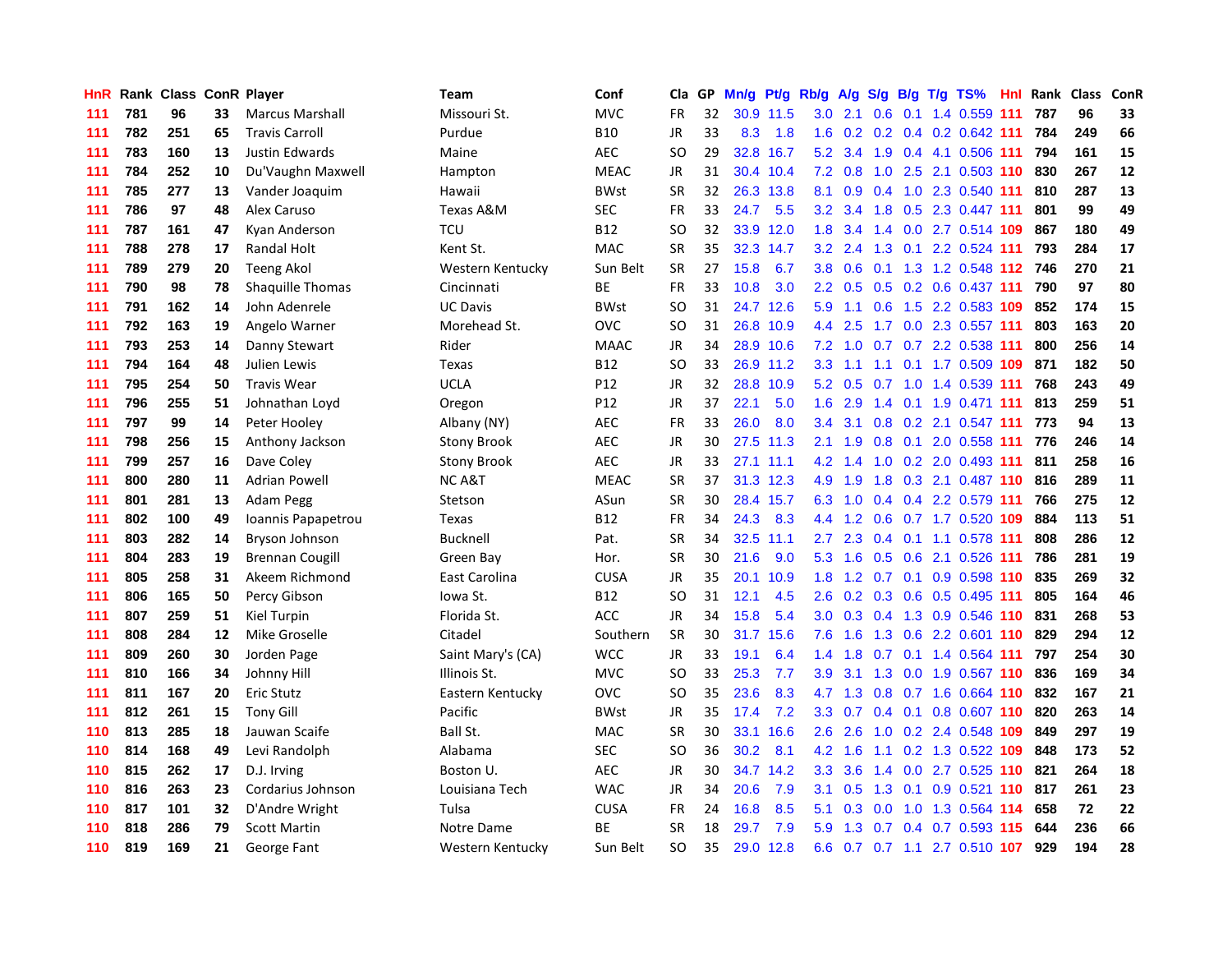| HnR | Rank | <b>Class</b> |    | <b>ConR Player</b>      | Team                | Conf        | Cla       | <b>GP</b> | Mn/g | <b>Pt/g</b> | Rb/g          | A/g | S/g           |  | B/g T/g TS%                   | Hnl | Rank | <b>Class</b> | ConR           |
|-----|------|--------------|----|-------------------------|---------------------|-------------|-----------|-----------|------|-------------|---------------|-----|---------------|--|-------------------------------|-----|------|--------------|----------------|
| 110 | 820  | 287          | 31 | <b>Raymond Cowels</b>   | Santa Clara         | <b>WCC</b>  | <b>SR</b> | 38        | 26.2 | 9.4         | 4.3           | 0.5 | 1.5           |  | $0.2$ 0.9 0.552 110           |     | 827  | 293          | 32             |
| 110 | 821  | 288          | 21 | Ronnie Boggs            | Jacksonville St.    | OVC         | <b>SR</b> | 28        |      | 34.4 11.3   | 5.9           | 2.3 |               |  | 1.9 0.6 1.8 0.537 109         |     | 859  | 303          | 23             |
| 110 | 822  | 102          | 50 | Sheldon Jeter           | Vanderbilt          | <b>SEC</b>  | FR        | 33        | 17.5 | 5.5         | $3.4^{\circ}$ | 0.4 |               |  | 0.5 0.5 0.8 0.573 110 825     |     |      | 103          | 50             |
| 110 | 823  | 289          | 18 | <b>Marcus Rouse</b>     | <b>Stony Brook</b>  | <b>AEC</b>  | <b>SR</b> | 33        | 19.4 | 5.8         | 1.7           | 0.8 |               |  | 1.1 0.1 0.4 0.567 110         |     | 833  | 295          | 19             |
| 110 | 824  | 170          | 51 | <b>Hunter Mickelson</b> | Arkansas            | <b>SEC</b>  | SO        | 32        | 16.6 | 5.4         | 3.5           | 0.6 |               |  | $0.7$ 1.2 0.9 0.491 110       |     | 844  | 170          | 51             |
| 110 | 825  | 103          | 51 | <b>Eron Harris</b>      | West Virginia       | B12         | FR        | 31        | 22.0 | 9.8         | 2.3           | 1.0 |               |  | $0.8$ 0.1 1.5 0.559 110       |     | 838  | 104          | 48             |
| 110 | 826  | 104          | 32 | Kyle Dranginis          | Gonzaga             | <b>WCC</b>  | FR        | 33        | 10.4 | 2.9         | 1.5           | 1.0 | $0.4^{\circ}$ |  | $0.1$ 0.8 0.552 110           |     | 841  | 106          | 33             |
| 110 | 827  | 290          | 15 | Yvon Raymond            | Saint Peter's       | <b>MAAC</b> | <b>SR</b> | 30        | 29.7 | 10.4        | 5.1           | 2.5 | 1.5           |  | 0.8 2.2 0.497 109             |     | 858  | 302          | 16             |
| 110 | 828  | 291          | 15 | <b>Frankie Dobbs</b>    | <b>Bryant</b>       | <b>NEC</b>  | <b>SR</b> | 30        | 35.8 | 13.4        | 3.2           | 5.3 | 1.2           |  | 0.1 2.4 0.573 110 818         |     |      | 290          | 15             |
| 110 | 829  | 105          | 66 | Anthony Clemmons        | lowa                | <b>B10</b>  | FR        | 38        | 16.8 | 4.3         | 1.6           | 2.8 |               |  | 0.6 0.2 1.7 0.480 110 840     |     |      | 105          | 68             |
| 110 | 830  | 171          | 16 | <b>Ousmane Drame</b>    | Quinnipiac          | <b>NEC</b>  | <b>SO</b> | 31        | 21.6 | 9.6         | 7.3           |     |               |  | 0.3 0.3 1.2 2.0 0.546 109     |     | 862  | 177          | 16             |
| 110 | 831  | 264          | 35 | Jahenns Manigat         | Creighton           | MVC         | JR        | 36        | 27.9 | 5.9         | 2.1           | 2.3 |               |  | $0.8$ 0.1 1.4 0.548 110       |     | 839  | 271          | 35             |
| 110 | 832  | 172          | 52 | <b>Darion Atkins</b>    | Virginia            | ACC         | <b>SO</b> | 26        | 15.7 | 4.7         | 3.1           | 0.3 | 0.4           |  | 1.1 0.8 0.502 109             |     | 854  | 175          | 54             |
| 110 | 833  | 106          | 67 | Ronnie Johnson          | Purdue              | <b>B10</b>  | FR        | 34        | 31.2 | 10.3        | 3.4           | 4.1 | 1.0           |  | 0.1 2.6 0.428 110             |     | 843  | 107          | 69             |
| 110 | 834  | 292          | 36 | Marc Sonnen             | Northern Iowa       | <b>MVC</b>  | <b>SR</b> | 36        | 33.1 | 10.5        | 2.4           | 1.3 | 0.8           |  | 0.2 0.8 0.627 109             |     | 847  | 296          | 36             |
| 110 | 835  | 107          | 19 | Reggie McAdams          | Akron               | <b>MAC</b>  | FR        | 32        | 12.3 | 4.6         | 1.3           | 0.4 |               |  | 0.4 0.2 0.3 0.544 109         |     | 853  | 108          | 20             |
| 110 | 836  | 265          | 37 | Mike Moser              | <b>UNLV</b>         | <b>MWC</b>  | <b>JR</b> | 28        | 21.3 | 7.1         | 6.1           | 1.4 | 0.8           |  | $0.7$ 1.7 0.448 111           |     | 804  | 257          | 37             |
| 110 | 837  | 173          | 80 | Eli Carter              | Rutgers             | ВE          | <b>SO</b> | 24        | 28.8 | 14.9        | 2.8           | 2.1 | 1.0           |  | $0.1$ 2.8 0.516 111           |     | 763  | 160          | 77             |
| 110 | 838  | 266          | 38 | Allen Huddleston        | Fresno St.          | <b>MWC</b>  | <b>JR</b> | 30        | 26.4 | 9.7         | 2.1           |     |               |  | 1.7 1.3 0.1 1.9 0.497 109 879 |     |      | 279          | 38             |
| 110 | 839  | 108          | 19 | Jordan Reed             | Binghamton          | AEC         | <b>FR</b> | 28        |      | 35.3 16.6   | 9.5           | 1.4 |               |  | 1.0 0.6 3.4 0.449 111         |     | 812  | 102          | 17             |
| 110 | 840  | 174          | 20 | Julius Brown            | Toledo              | <b>MAC</b>  | SO        | 28        | 33.6 | 13.1        | 3.1           | 6.0 |               |  | 1.1 0.1 3.1 0.489 109         |     | 846  | 172          | 18             |
| 110 | 841  | 293          | 33 | Brock Zylstra           | <b>BYU</b>          | <b>WCC</b>  | <b>SR</b> | 36        | 25.8 | 7.6         | 4.1           | 2.0 | 0.9           |  | 0.1 1.0 0.548 109             |     | 857  | 301          | 34             |
| 110 | 842  | 175          | 12 | Kevin Hardy             | McNeese St.         | Southland   | SO        | 31        | 35.0 | 9.7         | 6.2           | 4.5 |               |  | 2.2 1.2 2.1 0.470 109         |     | 880  | 184          | 12             |
| 110 | 843  | 294          | 22 | <b>Brandon Baker</b>    | Belmont             | OVC         | <b>SR</b> | 33        | 14.1 | 3.3         | 2.9           | 0.7 | 0.9           |  | 0.2 0.5 0.626 109             |     | 851  | 299          | 22             |
| 109 | 844  | 295          | 52 | Andy Brown              | Stanford            | P12         | <b>SR</b> | 32        | 23.1 | 6.4         | 2.7           | 1.1 |               |  | 1.1 0.2 1.0 0.538 109         |     | 882  | 307          | 55             |
| 109 | 845  | 296          | 61 | Cory Remekun            | Saint Louis         | A10         | <b>SR</b> | 33        | 18.1 | 4.5         | 2.9           | 0.4 |               |  | $0.4$ 1.2 0.8 0.558 110       |     | 826  | 292          | 61             |
| 109 | 846  | 297          | 15 | Stevie Mejia            | Hofstra             | CAA         | <b>SR</b> | 32        |      | 34.3 11.9   | 3.8           | 4.1 |               |  | 2.0 0.1 3.3 0.477 105 1010    |     |      | 349          | 19             |
| 109 | 847  | 298          | 68 | Drew Crawford           | Northwestern        | <b>B10</b>  | <b>SR</b> | 10        | 31.8 | 13.5        | 4.6           |     |               |  | 1.7 1.0 0.7 1.6 0.506 121     |     | 439  | 167          | 44             |
| 109 | 848  | 176          | 53 | Jonathan Gilling        | ASU                 | P12         | SO        | 35        | 34.5 | 9.7         | 6.1           | 2.8 |               |  | 1.0 0.4 1.7 0.550 109         |     | 860  | 176          | 53             |
| 109 | 849  | 109          | 69 | <b>Rapheal Davis</b>    | Purdue              | <b>B10</b>  | FR        | 34        | 18.9 | 5.7         | 3.9           | 0.9 |               |  | $0.5$ 0.2 1.2 0.551 109       |     | 861  | 109          | 70             |
| 109 | 850  | 267          | 16 | <b>Manny Atkins</b>     | Georgia St.         | CAA         | JR        | 31        | 35.8 | 14.2        | 6.7           | 2.2 | 1.5           |  | 0.3 2.2 0.541 109             |     | 876  | 277          | 18             |
| 109 | 851  | 177          | 20 | <b>Malik Thomas</b>     | Boston U.           | AEC         | SO        | 30        | 23.1 | 7.3         | 5.3           | 1.3 | 1.0           |  | 0.7 1.4 0.536 109             |     | 863  | 178          | 20             |
| 109 | 852  | 110          | 53 | Devon Bookert           | Florida St.         | ACC         | FR        | 34        | 21.5 | 6.5         | 1.8           | 2.4 | 0.6           |  | 0.1 1.7 0.647 108             |     | 885  | 114          | 57             |
| 109 | 853  | 111          | 15 | Dylan Cox               | Army                | Pat.        | <b>FR</b> | 31        | 23.5 | 5.8         | 5.0           | 3.2 | 0.8           |  | 0.4 1.8 0.571 109             |     | 875  | 112          | 15             |
| 109 | 854  | 112          | 52 | Prince Ibeh             | Texas               | <b>B12</b>  | <b>FR</b> | 34        | 10.4 | 2.2         | 2.6           | 0.0 |               |  | 0.2 1.2 0.5 0.528 107         |     | 940  | 121          | 54             |
| 109 | 855  | 268          | 24 | Renaldo Dixon           | New Mexico St.      | <b>WAC</b>  | <b>JR</b> | 34        | 18.7 | 5.6         | 4.0           | 0.6 |               |  | 0.2 1.4 1.1 0.556 108         |     | 892  | 283          | 25             |
| 109 | 856  | 269          | 13 | <b>Willis Hall</b>      | Coll. of Charleston | Southern    | JR        | 34        | 24.3 | 7.7         | 6.4           | 0.8 |               |  | 0.3 0.4 1.0 0.601 109         |     | 869  | 274          | 15             |
| 109 | 857  | 178          | 17 | <b>Marcus Thornton</b>  | William & Mary      | CAA         | SO        | 30        | 36.3 | 18.8        | 2.8           | 2.8 | 0.9           |  | 0.5 3.1 0.592 109             |     | 865  | 179          | 17             |
| 109 | 858  | 299          | 5. | Christian Williams      | Jackson St.         | <b>SWAC</b> | <b>SR</b> | 29        | 28.5 | 14.5        | 3.0           | 1.6 |               |  | 1.7 0.1 1.6 0.530 108         |     | 906  | 314          | $\overline{7}$ |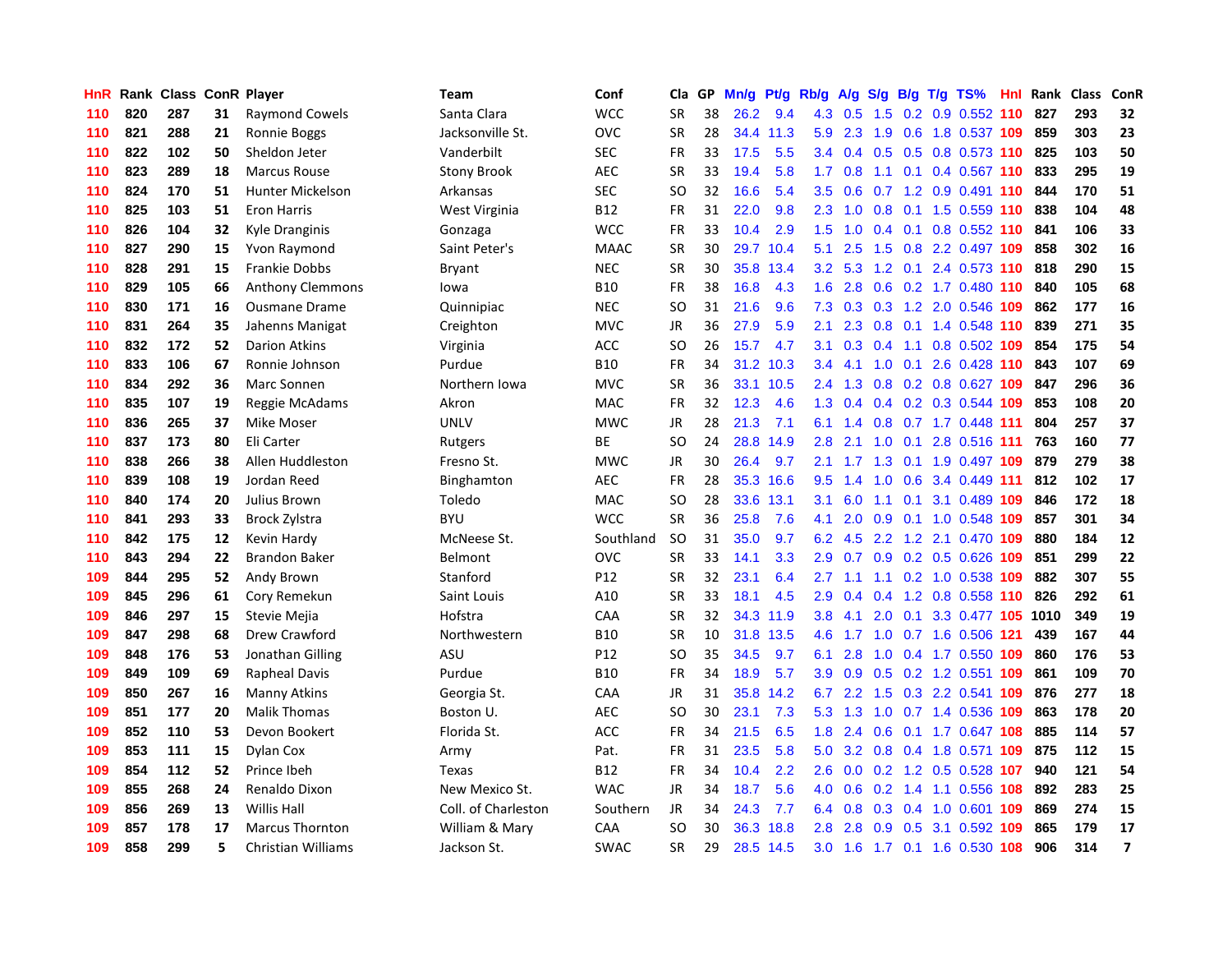| HnR | Rank |     |    | <b>Class ConR Player</b> | <b>Team</b>           | Conf            | Cla       | GP | Mn/g | <b>Pt/g</b> | Rb/g             | A/g             |                  |     | S/g B/g T/g TS%               | Hnl | Rank | <b>Class</b> | ConR                    |
|-----|------|-----|----|--------------------------|-----------------------|-----------------|-----------|----|------|-------------|------------------|-----------------|------------------|-----|-------------------------------|-----|------|--------------|-------------------------|
| 109 | 859  | 300 | 14 | Parker Smith             | North Florida         | ASun            | <b>SR</b> | 32 |      | 32.3 16.3   | 3.4              | 1.6             | 0.6              | 0.1 | 2.1 0.615 108                 |     | 903  | 312          | 14                      |
| 109 | 860  | 270 | 81 | Victor Rudd              | South Florida         | <b>BE</b>       | <b>JR</b> | 30 |      | 34.1 12.3   | 6.9              |                 |                  |     | 1.1 0.7 0.5 1.8 0.480 109 872 |     |      | 275          | 81                      |
| 109 | 861  | 271 | 52 | Chris Denson             | Auburn                | <b>SEC</b>      | <b>JR</b> | 20 |      | 24.9 11.9   | 3.0              | 1.6             |                  |     | 1.0 0.2 1.1 0.534 118         |     | 532  | 178          | 35                      |
| 109 | 862  | 179 | 33 | <b>Ricky Tarrant</b>     | Tulane                | <b>CUSA</b>     | SO        | 35 |      | 35.3 15.7   | 2.8              | 3.6             | 1.3              |     | 0.1 2.5 0.526 109             |     | 878  | 183          | 33                      |
| 109 | 863  | 180 | 54 | Royce Woolridge          | Washington St.        | P12             | <b>SO</b> | 32 | 32.0 | 11.0        | 2.8              | 2.7             | 1.0              |     | $0.1$ 2.1 0.548 108           |     | 887  | 186          | 56                      |
| 109 | 864  | 181 | 54 | Patrick Heckmann         | <b>Boston College</b> | ACC             | SO        | 33 | 23.3 | 8.0         | 2.5              | 1.5             | 0.9 <sub>0</sub> |     | 0.4 1.2 0.615 109             |     | 883  | 185          | 56                      |
| 109 | 865  | 272 | 12 | Jyles Smith              | Savannah St.          | <b>MEAC</b>     | JR        | 34 | 20.3 | 2.9         | 5.1              | 0.6             | 1.0              |     | 2.6 1.1 0.429 108             |     | 886  | 280          | 13                      |
| 109 | 866  | 113 | 10 | Siyani Chambers          | Harvard               | lvy             | FR        | 30 | 37.8 | 12.4        | 2.6              | 5.7             | 1.5              |     | 0.0 3.4 0.575 109             |     | 870  | 111          | 11                      |
| 109 | 867  | 273 | 70 | <b>Maverick Ahanmisi</b> | Minnesota             | <b>B10</b>      | JR        | 34 | 10.5 | 3.3         | 0.8              | 0.9             |                  |     | 0.4 0.0 0.8 0.592 109         |     | 873  | 276          | 71                      |
| 109 | 868  | 301 | 6  | Derick Beltran           | Southern              | <b>SWAC</b>     | <b>SR</b> | 33 | 34.8 | 16.0        |                  | 4.4 1.5         |                  |     | 1.3 0.5 1.7 0.534 109 874     |     |      | 305          | $\boldsymbol{6}$        |
| 109 | 869  | 182 | 18 | Jarvis Threatt           | Delaware              | CAA             | <b>SO</b> | 30 |      | 33.6 13.0   | 5.7              |                 |                  |     | 3.2 1.8 0.2 2.5 0.477 110 834 |     |      | 168          | 16                      |
| 109 | 870  | 114 | 10 | <b>Chris Kading</b>      | North Dakota St.      | Summit          | FR.       | 34 | 17.0 | 4.4         | $3.4^{\circ}$    | 0.4             |                  |     | 0.3 0.8 0.2 0.627 108         |     | 920  | 118          | 10                      |
| 109 | 871  | 274 | 55 | Leslie McDonald          | North Carolina        | ACC             | <b>JR</b> | 30 | 17.9 | 7.2         | 2.1              | 1.2             | 0.5              |     | $0.1$ 0.7 0.492 110           |     | 828  | 266          | 52                      |
| 109 | 872  | 302 | 19 | Jonathan Lee             | Northeastern          | CAA             | <b>SR</b> | 24 | 35.6 | 13.8        | 4.4              | 4.0             | 1.8              |     | 0.0 2.5 0.528 113             |     | 709  | 257          | 14                      |
| 109 | 873  | 275 | 56 | <b>Terrance Shannon</b>  | Florida St.           | ACC             | <b>JR</b> | 20 | 21.0 | 7.9         | 5.6              | 0.8             |                  |     | 1.2 0.6 2.3 0.495 111         |     | 785  | 250          | 50                      |
| 109 | 874  | 183 | 11 | Lawrence Alexander       | North Dakota St.      | Summit          | <b>SO</b> | 34 | 34.2 | 10.8        | 3.7              | 3.6             | 1.0              |     | 0.1 2.6 0.505 108             |     | 922  | 192          | 11                      |
| 109 | 875  | 276 | 82 | David Nyarsuk            | Cincinnati            | <b>BE</b>       | <b>JR</b> | 33 | 11.3 | 2.6         | 2.5              | 0.2             | 0.1              |     | 0.9 0.7 0.585 109             |     | 877  | 278          | 82                      |
| 109 | 876  | 303 | 14 | J.P. Kuhlman             | Davidson              | Southern        | <b>SR</b> | 31 | 29.5 | 8.0         | 2.7              | 3.6             | 0.9              |     | 0.0 1.5 0.546 109             |     | 855  | 300          | 14                      |
| 109 | 877  | 277 | 13 | Jeremy Ingram            | <b>NC Central</b>     | <b>MEAC</b>     | <b>JR</b> | 31 |      | 33.3 15.7   |                  | $3.7 \quad 1.4$ |                  |     | 1.4 0.6 2.5 0.587 108         |     | 898  | 285          | 14                      |
| 109 | 878  | 184 | 16 | Chavaughn Lewis          | Marist                | <b>MAAC</b>     | <b>SO</b> | 31 |      | 35.2 16.7   | 5.7              | 2.7             |                  |     | 2.0 0.5 3.5 0.477 107         |     | 936  | 196          | 19                      |
| 109 | 879  | 304 | 3  | <b>Brandon Provost</b>   | Texas-Pan American    | <b>GWC</b>      | <b>SR</b> | 31 | 34.0 | 15.0        | 4.2              | 2.2             |                  |     | 1.0 0.3 2.0 0.615 109         |     | 850  | 298          | $\overline{\mathbf{3}}$ |
| 109 | 880  | 305 | 62 | Carl Jones               | Saint Joseph's        | A10             | <b>SR</b> | 30 | 34.1 | 14.7        | $2.7^{\circ}$    | 2.6             | 0.9              |     | 0.2 2.0 0.526 108             |     | 888  | 308          | 63                      |
| 109 | 881  | 306 | 37 | <b>Ben Simons</b>        | Drake                 | <b>MVC</b>      | <b>SR</b> | 32 | 34.6 | 14.1        | 3.6              | 1.8             |                  |     | 0.9 0.3 1.8 0.579 108         |     | 901  | 311          | 39                      |
| 109 | 882  | 115 | 57 | Seth Allen               | Maryland              | ACC             | FR        | 36 | 22.0 | 7.8         | 2.2              | 2.3             | 1.0              |     | 0.1 1.9 0.503 109             |     | 864  | 110          | 55                      |
| 109 | 883  | 307 | 71 | Andre Almeida            | Nebraska              | <b>B10</b>      | <b>SR</b> | 29 | 14.6 | 4.6         | 3.3              | 0.4             |                  |     | $0.2$ 1.1 0.9 0.506 109       |     | 881  | 306          | 72                      |
| 109 | 884  | 185 | 39 | Kamryn Williams          | Air Force             | <b>MWC</b>      | <b>SO</b> | 30 | 11.5 | 3.3         | 2.4              | 0.9             | 0.5              |     | 0.3 0.7 0.538 108             |     | 895  | 187          | 39                      |
| 109 | 885  | 186 | 17 | <b>Antoine Mason</b>     | Niagara               | <b>MAAC</b>     | <b>SO</b> | 29 | 36.3 | 18.7        | 4.1              | 1.5             |                  |     | 1.1 0.2 2.2 0.554 110         |     | 845  | 171          | 15                      |
| 109 | 886  | 278 | 23 | Sherman Blanford         | Eastern Illinois      | OVC             | <b>JR</b> | 32 |      | 25.9 10.5   | 6.4              | 2.3             |                  |     | 1.2 0.5 1.8 0.478 108         |     | 896  | 284          | 24                      |
| 108 | 887  | 187 | 55 | DaVonte Lacy             | Washington St.        | P12             | <b>SO</b> | 25 |      | 29.5 10.5   | 2.9 <sup>°</sup> | 2.0             |                  |     | 0.9 0.0 1.8 0.555 109         |     | 868  | 181          | 54                      |
| 108 | 888  | 308 | 21 | Jacob lati               | Albany (NY)           | <b>AEC</b>      | <b>SR</b> | 35 |      | 33.5 12.2   | 2.1              | 1.7             |                  |     | 0.8 0.0 1.3 0.603 108         |     | 897  | 310          | 21                      |
| 108 | 889  | 279 | 15 | Daniel Coursey           | Mercer                | ASun            | JR        | 34 | 18.7 | 7.5         | 3.8              | 0.2             | 0.4              |     | 1.3 1.4 0.560 108             |     | 908  | 289          | 15                      |
| 108 | 890  | 309 | 18 | <b>Isaac Sosa</b>        | Canisius              | <b>MAAC</b>     | <b>SR</b> | 34 |      | 25.3 11.6   | 2.0 <sub>2</sub> | 1.1             | 0.5              |     | 0.1 1.0 0.601 108             |     | 907  | 315          | 17                      |
| 108 | 891  | 188 | 53 | Rodney Cooper            | Alabama               | <b>SEC</b>      | SO        | 35 | 28.8 | 10.2        | 4.5              | 0.9             | 0.7              |     | $0.1$ 1.4 0.477 108           |     | 911  | 190          | 54                      |
| 108 | 892  | 310 | 56 | Aaron Fuller             | <b>USC</b>            | P12             | <b>SR</b> | 32 | 14.7 | 4.1         | 3.6 <sup>°</sup> | 0.2             | 0.4              |     | 0.3 0.7 0.526 108             |     | 913  | 317          | 58                      |
| 108 | 893  | 280 | 20 | A.J. Pacher              | Wright St.            | Hor.            | <b>JR</b> | 33 | 14.1 | 5.4         | 2.8              | 0.8             | 0.3              |     | 0.2 0.8 0.513 108             |     | 914  | 291          | 20                      |
| 108 | 894  | 281 | 13 | Desmond Haymon           | Stephen F. Austin     | Southland       | <b>JR</b> | 32 | 30.5 | 10.6        |                  | 4.9 1.2         |                  |     | 0.6 0.0 1.3 0.539 108         |     | 900  | 287          | 13                      |
| 108 | 895  | 311 | 38 | Anthony James            | Northern Iowa         | <b>MVC</b>      | <b>SR</b> | 32 | 32.0 | 13.2        | 3.7 <sub>2</sub> | 2.1             | 0.9 <sup>°</sup> |     | $0.0$ 2.5 0.514 109           |     | 866  | 304          | 37                      |
| 108 | 896  | 189 | 54 | <b>Ryan Harrow</b>       | Kentucky              | SEC             | SO        | 29 | 27.1 | 9.9         | 2.8              | 2.8             |                  |     | 0.7 0.1 1.7 0.481 108         |     | 905  | 188          | 53                      |
| 108 | 897  | 282 | 57 | Evan Gordon              | ASU                   | P <sub>12</sub> | <b>JR</b> | 35 | 32.2 | 10.1        | 2.9              |                 |                  |     | 2.2 1.3 0.2 1.3 0.524 108     |     | 899  | 286          | 57                      |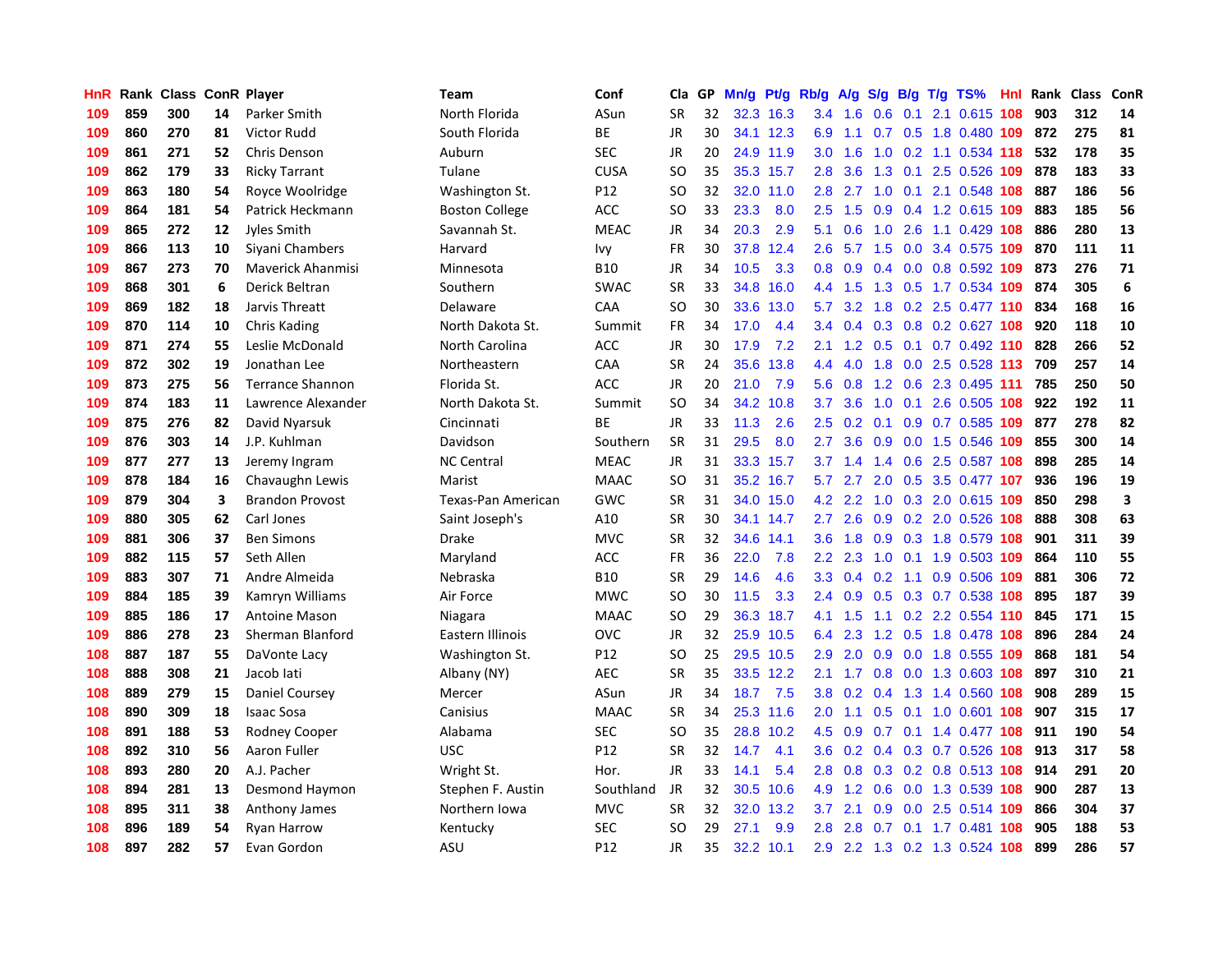| HnR |     | Rank Class ConR Player |    |                         | Team               | Conf        | Cla       | GP | Mn/g | Pt/g Rb/g |                  | A/g       | S/g           |     | $B/g$ T/g TS%                 | Hnl | Rank | <b>Class</b> | ConR |
|-----|-----|------------------------|----|-------------------------|--------------------|-------------|-----------|----|------|-----------|------------------|-----------|---------------|-----|-------------------------------|-----|------|--------------|------|
| 108 | 898 | 283                    | 25 | Kenyon McNeaill         | Louisiana Tech     | <b>WAC</b>  | <b>JR</b> | 33 | 16.3 | 7.0       | 1.3              | 1.1       | 0.6           | 0.1 | $0.9$ $0.525$                 | 108 | 890  | 281          | 24   |
| 108 | 899 | 284                    | 22 | Will Neighbour          | Ark.-Little Rock   | Sun Belt    | JR        | 32 | 28.8 | 10.7      | 7.0              | 1.4       |               |     | 1.2 1.0 2.9 0.510 108         |     | 918  | 293          | 26   |
| 108 | 900 | 116                    | 23 | <b>Josh Hagins</b>      | Ark.-Little Rock   | Sun Belt    | <b>FR</b> | 31 | 24.5 | 8.1       | $2.7^{\circ}$    | 3.1       |               |     | 1.2 0.2 2.0 0.554 108         |     | 894  | 116          | 24   |
| 108 | 901 | 312                    | 14 | Antonio Bostic          | Stephen F. Austin  | Southland   | <b>SR</b> | 32 | 31.6 | 10.8      | $3.4^{\circ}$    | 1.6       |               |     | 1.4 0.3 1.5 0.485 108         |     | 904  | 313          | 14   |
| 108 | 902 | 313                    | 34 | Chris Manresa           | San Diego          | <b>WCC</b>  | <b>SR</b> | 27 | 24.7 | 9.0       | 7.1              | 1.1       |               |     | 0.5 0.6 1.6 0.506 111         |     | 796  | 285          | 29   |
| 108 | 903 | 285                    | 19 | <b>Chris Manhertz</b>   | Canisius           | <b>MAAC</b> | JR        | 34 | 28.2 | 7.6       | 8.7              | 0.6       |               |     | 0.7 0.9 1.4 0.584 108         |     | 915  | 292          | 18   |
| 108 | 904 | 190                    | 11 | Donta Harper            | Gardner-Webb       | <b>BSou</b> | <b>SO</b> | 34 | 28.1 | 12.7      | 4.9              | 2.1       |               |     | 1.4 1.0 3.1 0.504 108         |     | 923  | 193          | 12   |
| 108 | 905 | 286                    | 39 | Jon Ekey                | Illinois St.       | <b>MVC</b>  | JR        | 33 | 22.9 | 6.4       | 4.2              | 0.9       | 0.8           |     | 1.0 0.7 0.555 107             |     | 932  | 298          | 40   |
| 108 | 906 | 287                    | 26 | <b>Chris Anderson</b>   | Louisiana Tech     | <b>WAC</b>  | JR        | 34 | 14.4 | 4.5       | 3.5              | 0.6       | 0.9           |     | 0.5 0.9 0.494 108             |     | 902  | 288          | 26   |
| 108 | 907 | 314                    | 40 | <b>Quintrell Thomas</b> | <b>UNLV</b>        | <b>MWC</b>  | <b>SR</b> | 32 | 12.4 | 3.7       | 3.5              | 0.3       |               |     | 0.3 0.4 0.7 0.546 108         |     | 909  | 316          | 40   |
| 108 | 908 | 288                    | 15 | <b>Brison White</b>     | Northwestern St.   | Southland   | JR        | 32 | 18.6 | 8.0       |                  |           |               |     | 1.7 2.2 1.6 0.1 1.3 0.504 107 |     | 925  | 295          | 15   |
| 108 | 909 | 191                    | 53 | <b>Keaton Miles</b>     | West Virginia      | <b>B12</b>  | <b>SO</b> | 29 | 11.5 | 2.6       | 1.7              | 0.8       |               |     | 0.6 0.6 0.3 0.535 108         |     | 910  | 189          | 53   |
| 108 | 910 | 192                    | 83 | <b>Mikael Hopkins</b>   | Georgetown         | ВE          | SO        | 32 | 20.1 | 5.9       | 2.9 <sup>°</sup> | 1.3       |               |     | 0.9 1.1 2.0 0.458 107         |     | 937  | 197          | 83   |
| 108 | 911 | 289                    | 54 | <b>Brady Heslip</b>     | Baylor             | <b>B12</b>  | JR        | 36 | 26.3 | 8.6       | 1.4              | 0.9       | 0.5           |     | 0.0 0.3 0.563 108             |     | 891  | 282          | 52   |
| 108 | 912 | 193                    | 15 | Tyler Kalinoski         | Davidson           | Southern    | <b>SO</b> | 34 | 22.6 | 7.6       | 2.8              | 1.6       |               |     | 0.7 0.0 1.1 0.574 108         |     | 917  | 191          | 16   |
| 108 | 913 | 117                    | 63 | Melvin Johnson          | <b>VCU</b>         | A10         | <b>FR</b> | 35 | 17.3 | 6.9       | 1.5              | 1.0       | 0.8           |     | $0.0$ 1.0 0.484 108           |     | 893  | 115          | 64   |
| 108 | 914 | 118                    | 24 | John Gillon             | Ark.-Little Rock   | Sun Belt    | <b>FR</b> | 27 | 22.6 | 10.6      | $2.4^{\circ}$    | 2.4       | 0.7           |     | $0.0$ 2.3 0.585 111           |     | 809  | 101          | 22   |
| 108 | 915 | 290                    | 64 | Xavier Munford          | Rhode Island       | A10         | JR        | 29 | 35.4 | 17.4      | 2.8              | 1.9       | 1.0           |     | 0.3 2.7 0.508 108             |     | 912  | 290          | 65   |
| 108 | 916 | 315                    | 25 | J.T. Sulton             | Middle Tennessee   | Sun Belt    | <b>SR</b> | 34 | 19.9 | 6.2       | 3.9 <sup>°</sup> | 0.4       | 0.6           |     | 0.6 1.2 0.520 108             |     | 919  | 318          | 27   |
| 108 | 917 | 291                    | 58 | Aaron Bright            | Stanford           | P12         | JR        | 30 | 30.2 | 9.3       | 1.3              | 3.4       |               |     | 0.5 0.0 1.6 0.479 109         |     | 856  | 273          | 52   |
| 108 | 918 | 316                    | 21 | Erik Buggs              | Valparaiso         | Hor.        | <b>SR</b> | 34 | 28.2 | 7.0       | 2.6              |           |               |     | 3.7 1.6 0.3 2.5 0.551 107     |     | 939  | 323          | 22   |
| 108 | 919 | 292                    | 16 | Chris Czerapowicz       | Davidson           | Southern    | <b>JR</b> | 34 | 25.7 | 9.1       | 5.0              | 0.5       |               |     | 0.4 0.2 0.5 0.554 107         |     | 926  | 296          | 17   |
| 108 | 920 | 119                    | 55 | <b>Michael Qualls</b>   | Arkansas           | <b>SEC</b>  | <b>FR</b> | 31 | 15.6 | 4.6       | $3.4^{\circ}$    | 0.7       |               |     | 0.7 0.7 0.7 0.450 107         |     | 931  | 120          | 56   |
| 108 | 921 | 293                    | 22 | Jason Calliste          | Detroit            | Hor.        | JR        | 33 | 35.2 | 14.4      | 3.1              | 3.3       | 1.3           |     | 0.2 2.2 0.561 108             |     | 921  | 294          | 21   |
| 108 | 922 | 194                    | 22 | Alasdair Fraser         | Maine              | AEC.        | SO        | 30 | 33.3 | 13.4      | 8.1              | 1.6       | 0.8           |     | 1.5 2.2 0.518 106             |     | 969  | 204          | 22   |
| 108 | 923 | 294                    | 34 | Cedric Jenkins          | Southern Miss.     | <b>CUSA</b> | JR        | 35 | 13.6 | 4.7       | 1.4              | 0.8       | 1.0           |     | $0.1$ 0.7 0.502 107           |     | 947  | 301          | 34   |
| 108 | 924 | 317                    | 24 | <b>Milton Chavis</b>    | Morehead St.       | OVC         | <b>SR</b> | 30 | 22.5 | 11.1      | 3.8 <sub>2</sub> | 0.8       |               |     | 1.3 0.4 1.6 0.533 107         |     | 927  | 320          | 25   |
| 108 | 925 | 318                    | 59 | <b>Robert Thurman</b>   | California         | P12         | <b>SR</b> | 33 | 16.9 | 4.9       | 3.5              |           |               |     | 0.3 0.4 0.4 0.9 0.575 107     |     | 952  | 330          | 59   |
| 107 | 926 | 319                    | 41 | Mike Fitzgerald         | Air Force          | <b>MWC</b>  | <b>SR</b> | 32 | 29.3 | 9.9       | 4.0              | 1.7       |               |     | 0.8 0.1 1.4 0.617 107         |     | 944  | 326          | 41   |
| 107 | 927 | 320                    | 40 | Ned Cox                 | Evansville         | <b>MVC</b>  | <b>SR</b> | 35 | 29.9 | 10.8      | 1.9              | 3.0       |               |     | $0.7$ $0.2$ 1.2 $0.532$ 106   |     | 967  | 335          | 41   |
| 107 | 928 | 195                    | 17 | Lee Skinner             | Wofford            | Southern    | <b>SO</b> | 32 | 34.5 | 10.3      | 7.4              | 2.2       | $1.4^{\circ}$ |     | 0.3 2.3 0.498 107             |     | 934  | 195          | 18   |
| 107 | 929 | 321                    | 42 | Taylor Broekhuis        | Air Force          | <b>MWC</b>  | <b>SR</b> | 32 | 25.2 | 8.3       | 3.9 <sub>2</sub> | 1.3       |               |     | 0.6 0.9 1.5 0.608 107         |     | 945  | 327          | 42   |
| 107 | 930 | 322                    | 27 | Kevin Butler            | Texas-Arlington    | <b>WAC</b>  | <b>SR</b> | 33 |      | 27.3 11.2 | 4.7              | 1.1       | 1.3           |     | 0.1 1.7 0.515 107             |     | 943  | 325          | 27   |
| 107 | 931 | 120                    | 56 | Malik Morgan            | LSU                | SEC         | FR        | 31 | 18.4 | 5.3       | 2.9 <sup>°</sup> | 1.3       | 1.2           |     | 0.3 0.9 0.516 107             |     | 959  | 125          | 58   |
| 107 | 932 | 323                    | 16 | Deonte Alexander        | Lipscomb           | ASun        | <b>SR</b> | 29 | 30.7 | 13.7      | 3.2              | 1.6       | 1.3           |     | 0.3 1.8 0.574 107             |     | 933  | 321          | 16   |
| 107 | 933 | 295                    | 14 | Matthew Hezekiah        | South Carolina St. | <b>MEAC</b> | <b>JR</b> | 30 |      | 31.7 12.9 | 7.4              | 0.6       |               |     | 0.9 1.2 1.7 0.567 106         |     | 994  | 310          | 16   |
| 107 | 934 | 324                    | 65 | <b>Greg Robbins</b>     | Richmond           | A10         | SR        | 34 | 27.5 | 6.9       | 3.3 <sub>2</sub> |           |               |     | 2.7 1.0 0.6 1.8 0.569 107     |     | 958  | 332          | 68   |
| 107 | 935 | 121                    | 11 | <b>Justin Sears</b>     | Yale               | lvy         | FR        | 29 | 22.3 | 9.5       | 5.3              | $0.9$ 1.0 |               |     | 0.6 2.0 0.507 107             |     | 928  | 119          | 12   |
| 107 | 936 | 122                    | 16 | <b>Isaac Fotu</b>       | Hawaii             | <b>BWst</b> | <b>FR</b> | 32 | 25.1 | 10.1      | 6.2              |           |               |     | 1.0 0.2 0.8 1.6 0.631 107     |     | 953  | 123          | 17   |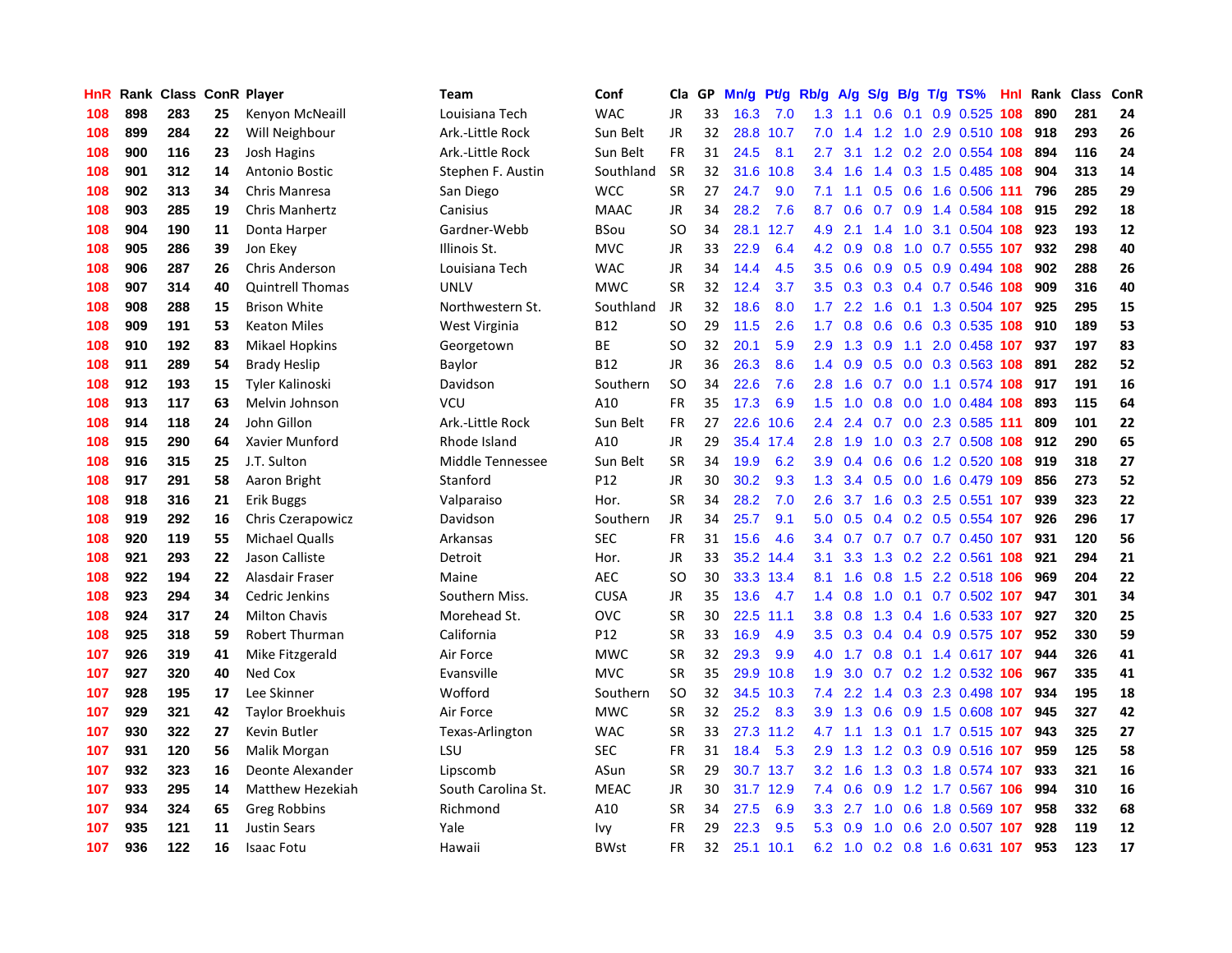| HnR | Rank |     |    | <b>Class ConR Player</b> | Team                | Conf        | Cla       | GP | Mn/g | Pt/g Rb/g |               | A/g    |               |  | S/g B/g T/g TS%                | Hnl | Rank | <b>Class</b> | <b>ConR</b>    |
|-----|------|-----|----|--------------------------|---------------------|-------------|-----------|----|------|-----------|---------------|--------|---------------|--|--------------------------------|-----|------|--------------|----------------|
| 107 | 937  | 325 | 20 | Colin Nickerson          | Fairfield           | <b>MAAC</b> | <b>SR</b> | 35 | 27.3 | 5.6       | 4.5           | 2.5    | 1.6           |  | $0.1$ 1.3 0.506                | 107 | 951  | 329          | 21             |
| 107 | 938  | 326 | 28 | <b>Tyrone Watson</b>     | New Mexico St.      | <b>WAC</b>  | <b>SR</b> | 24 |      | 32.5 10.3 | 5.0           | 2.8    |               |  | 0.9 0.3 2.5 0.540 106          |     | 964  | 334          | 28             |
| 107 | 939  | 327 | 41 | Will Egolf               | <b>Bradley</b>      | <b>MVC</b>  | <b>SR</b> | 30 |      | 26.5 10.0 | $5.5^{\circ}$ |        |               |  | 1.2 1.2 0.9 1.4 0.522 108      |     | 889  | 309          | 38             |
| 107 | 940  | 123 | 21 | <b>Chris Fowler</b>      | Central Michigan    | <b>MAC</b>  | FR        | 31 | 27.9 | 8.1       | 2.6           | 5.6    |               |  | 1.4 0.0 2.6 0.548 107          |     | 950  | 122          | 23             |
| 107 | 941  | 328 | 18 | Colin Reddick            | Furman              | Southern    | <b>SR</b> | 31 |      | 28.5 12.6 | 6.2           | 1.7    | 0.9           |  | 1.0 1.8 0.541 105 1018         |     |      | 351          | 20             |
| 107 | 942  | 329 | 35 | Tamir Jackson            | Rice                | <b>CUSA</b> | <b>SR</b> | 31 |      | 35.2 17.7 | 6.0           | 2.5    | $1.4^{\circ}$ |  | 0.1 2.9 0.469 107              |     | 954  | 331          | 35             |
| 107 | 943  | 196 | 55 | Jordan Tolbert           | <b>Texas Tech</b>   | <b>B12</b>  | <b>SO</b> | 31 | 23.0 | 9.9       | 5.5           | 0.4    |               |  | 0.7 0.7 1.8 0.547 106          |     | 980  | 209          | 56             |
| 107 | 944  | 197 | 66 | <b>Justin Martin</b>     | Xavier              | A10         | SO        | 30 | 25.9 | 7.9       | 4.7           | 0.9    | 0.8           |  | 0.5 1.6 0.538 107              |     | 957  | 199          | 67             |
| 107 | 945  | 330 | 29 | Bandja Sy                | New Mexico St.      | <b>WAC</b>  | <b>SR</b> | 35 |      | 35.3 11.9 | 7.3           | 1.4    |               |  | 0.7 0.6 2.3 0.486 106          |     | 984  | 340          | 29             |
| 107 | 946  | 331 | 22 | <b>Walter Offutt</b>     | Ohio                | <b>MAC</b>  | <b>SR</b> | 34 |      | 30.7 10.6 | 4.2           | 2.1    |               |  | 1.3 0.1 1.6 0.554 107          |     | 949  | 328          | 22             |
| 107 | 947  | 198 | 57 | Josh Richardson          | Tennessee           | <b>SEC</b>  | SO        | 33 | 30.7 | 7.9       | 4.3           | $-1.5$ |               |  | 1.1 0.7 1.7 0.522 106          |     | 966  | 202          | 59             |
| 107 | 948  | 124 | 23 | JT Yoho                  | Wright St.          | Hor.        | FR        | 36 | 16.8 | 6.5       | $2.4^{\circ}$ | 0.6    |               |  | 0.3 0.1 0.9 0.571 106          |     | 988  | 128          | 23             |
| 107 | 949  | 296 | 67 | Jake Barnett             | Saint Louis         | A10         | <b>JR</b> | 35 | 15.2 | 3.6       | 2.7           | 0.8    |               |  | 0.5 0.1 0.8 0.514 107          |     | 956  | 303          | 66             |
| 107 | 950  | 332 | 4  | <b>Chris Flores</b>      | New Jersey Tech     | GWC         | <b>SR</b> | 29 | 33.3 | 16.9      | 3.9           | 2.9    |               |  | 2.4 0.2 2.8 0.516 106          |     | 972  | 337          | $\overline{a}$ |
| 107 | 951  | 333 | 25 | Jerome Jones             | SIU-Edwardsville    | OVC         | <b>SR</b> | 20 | 31.9 | 16.2      | 5.3           | 0.9    |               |  | 1.3 0.4 2.4 0.561 114          |     | 674  | 247          | 16             |
| 107 | 952  | 334 | 60 | Jio Fontan               | <b>USC</b>          | P12         | <b>SR</b> | 32 | 33.0 | 9.3       | 1.7           | 5.3    | 0.8           |  | 0.1 2.8 0.440 106              |     | 977  | 338          | 62             |
| 107 | 953  | 297 | 12 | D.J. Covington           | VMI                 | <b>BSou</b> | JR        | 31 | 29.2 | 15.0      | 7.2           | 0.8    | 1.3           |  | 3.0 2.1 0.576 106              |     | 970  | 305          | 14             |
| 107 | 954  | 199 | 61 | Dallin Bachynski         | Utah                | P12         | <b>SO</b> | 27 | 11.1 | 3.7       | 3.4           | 0.6    | 0.3           |  | 0.6 0.9 0.493 107              |     | 961  | 200          | 60             |
| 107 | 955  | 298 | 19 | <b>Trent Weideman</b>    | Coll. of Charleston | Southern    | JR        | 26 | 21.0 | 8.5       | 5.5           | 0.7    |               |  | 0.4 0.5 1.2 0.541 110 842      |     |      | 272          | 13             |
| 107 | 956  | 299 | 62 | David Wear               | <b>UCLA</b>         | P12         | <b>JR</b> | 34 | 23.4 | 7.1       | 5.0           |        |               |  | 1.0 0.5 0.3 0.9 0.490 106      |     | 962  | 304          | 61             |
| 107 | 957  | 125 | 58 | Gavin Ware               | Mississippi St.     | <b>SEC</b>  | FR        | 32 | 25.8 | 8.4       | 6.4           | 0.3    |               |  | 0.5 0.8 1.3 0.545 106          |     | 999  | 131          | 60             |
| 107 | 958  | 126 | 26 | Stefan Moody             | Florida Atlantic    | Sun Belt    | <b>FR</b> | 29 | 31.3 | 15.7      | 4.2           | 2.2    |               |  | 0.7 0.3 3.1 0.540 108          |     | 916  | 117          | 25             |
| 107 | 959  | 127 | 63 | <b>Tyrone Wallace</b>    | California          | P12         | FR        | 33 | 28.2 | 7.2       | 4.4           | 2.6    | 0.8           |  | 0.5 1.7 0.404 106              |     | 987  | 127          | 65             |
| 107 | 960  | 335 | 21 | Robert Olson             | Loyola (MD)         | <b>MAAC</b> | <b>SR</b> | 35 | 32.6 | 12.7      | 4.4           | 2.1    |               |  | 1.1 0.2 1.6 0.494 105 1030     |     |      | 353          | 22             |
| 107 | 961  | 200 | 64 | <b>Byron Wesley</b>      | <b>USC</b>          | P12         | SO        | 32 | 31.9 | 10.2      | 4.3           | 1.9    | 0.7           |  | 0.3 2.0 0.522 106              |     | 981  | 210          | 64             |
| 107 | 962  | 336 | 36 | Kauri Black              | Tulsa               | <b>CUSA</b> | <b>SR</b> | 33 | 21.3 | 7.1       | 4.4           | 0.7    | 0.8           |  | 0.6 1.3 0.607 105 1038         |     |      | 358          | 37             |
| 107 | 963  | 300 | 13 | John Caleb Sanders       | Liberty             | <b>BSou</b> | JR        | 36 | 30.2 | 14.4      | 3.9           | 3.6    |               |  | 0.9 0.1 2.6 0.542 106          |     | 996  | 311          | 16             |
| 106 | 964  | 128 | 84 | <b>Kris Dunn</b>         | Providence          | <b>BE</b>   | <b>FR</b> | 25 | 27.2 | 5.7       | 4.8           |        |               |  | 3.2 1.2 0.3 1.9 0.467 106 965  |     |      | 126          | 84             |
| 106 | 965  | 201 | 59 | Dai-Jon Parker           | Vanderbilt          | <b>SEC</b>  | SO        | 25 | 28.5 | 7.2       | 4.4           | 2.4    |               |  | 0.7 0.3 1.5 0.529 107          |     | 941  | 198          | 57             |
| 106 | 966  | 202 | 72 | Jacob Lawson             | Purdue              | <b>B10</b>  | SO        | 28 | 11.0 | 2.2       | $2.2^{\circ}$ | 0.3    |               |  | $0.4$ 0.6 0.4 0.564 106        |     | 963  | 201          | 73             |
| 106 | 967  | 203 | 16 | Jacob Parker             | Stephen F. Austin   | Southland   | <b>SO</b> | 32 | 23.5 | 7.2       | 4.3           | 1.4    |               |  | 0.7 0.3 1.3 0.543 106          |     | 975  | 206          | 16             |
| 106 | 968  | 204 | 65 | <b>Desmond Simmons</b>   | Washington          | P12         | SO        | 34 | 23.9 | 4.9       | 6.5           | 1.0    | 0.8           |  | 0.4 1.1 0.470 106              |     | 992  | 212          | 66             |
| 106 | 969  | 337 | 60 | Nick Williams            | Mississippi         | SEC         | <b>SR</b> | 34 | 25.4 | 8.0       | 2.7           | 1.4    | 0.7           |  | $0.1$ 0.6 0.466 107            |     | 924  | 319          | 55             |
| 106 | 970  | 301 | 23 | Chris Bond               | Ball St.            | <b>MAC</b>  | <b>JR</b> | 30 | 29.1 | 8.9       | 6.0           | 1.4    | 2.0           |  | 0.5 2.0 0.564 105 1015         |     |      | 316          | 24             |
| 106 | 971  | 302 | 68 | Isaiah Philmore          | Xavier              | A10         | JR        | 28 | 24.9 | 7.5       | 5.0           | 0.4    | 0.1           |  | $0.5$ 1.0 0.529 106            |     | 974  | 306          | 69             |
| 106 | 972  | 129 | 15 | <b>Rashid Gaston</b>     | Norfolk St.         | <b>MEAC</b> | FR        | 30 | 22.0 | 8.3       | 6.3           | 0.4    |               |  | 0.3 0.7 1.5 0.551 107          |     | 955  | 124          | 15             |
| 106 | 973  | 205 | 20 | Corey Edwards            | George Mason        | CAA         | SO        | 38 | 20.4 | 4.9       | 1.7           | 2.8    |               |  | 1.3 0.0 1.7 0.589 105 1025     |     |      | 219          | 20             |
| 106 | 974  | 206 | 27 | Deric Hill               | Fla. International  | Sun Belt    | SO        | 32 | 23.0 | 6.2       | $2.4^{\circ}$ | 3.3    | 2.3           |  | 0.1 2.2 0.501 106 1002         |     |      | 213          | 29             |
| 106 | 975  | 303 | 17 | Sam Prescott             | Mount St. Mary's    | <b>NEC</b>  | <b>JR</b> | 32 | 26.2 | 11.1      | 4.2           |        |               |  | 1.5 1.1 0.2 1.3 0.520 105 1019 |     |      | 319          | 19             |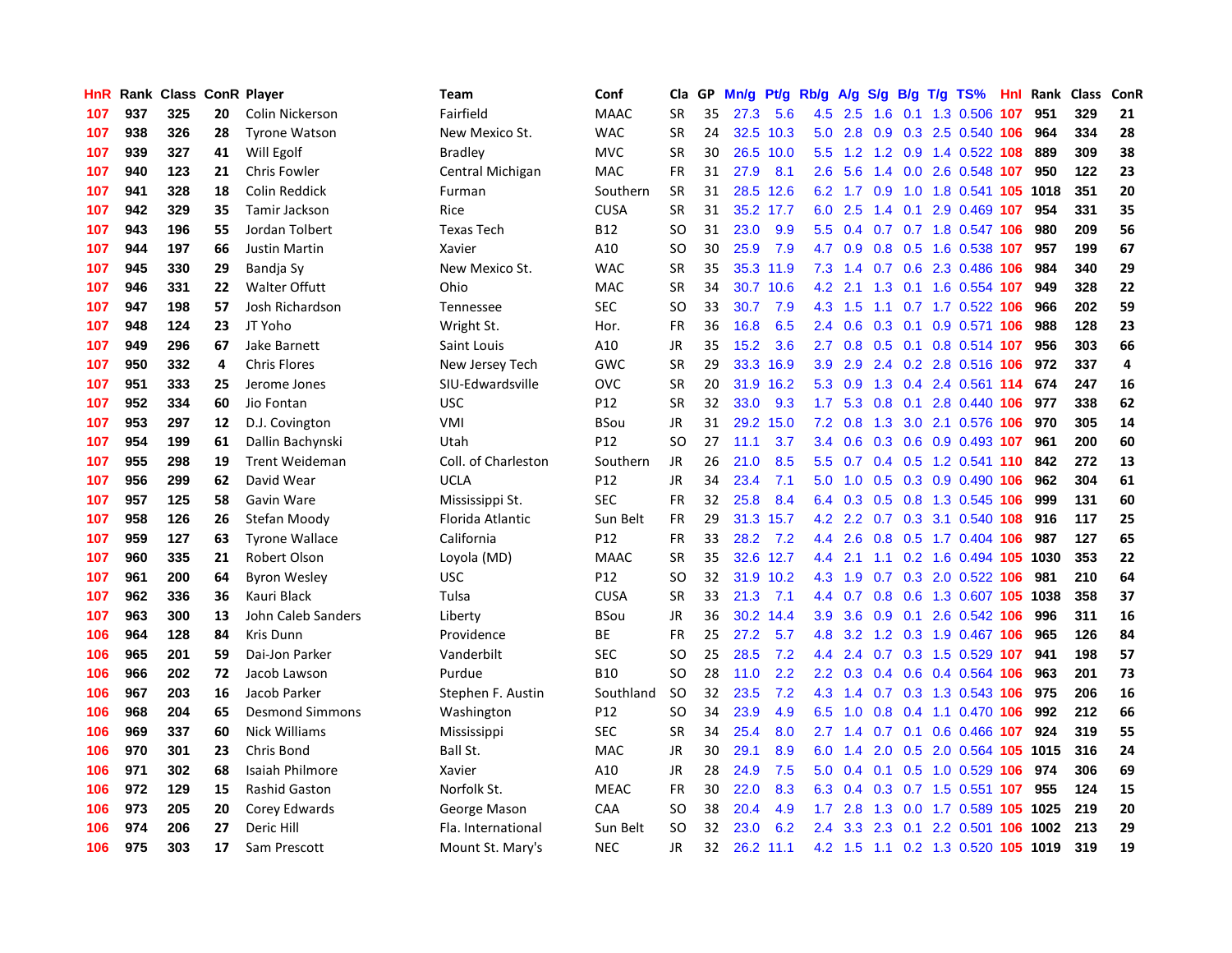| HnR | Rank | <b>Class</b> |                | <b>ConR Player</b>       | <b>Team</b>        | Conf            | Cla       | <b>GP</b> | Mn/g | <b>Pt/g</b> | Rb/g             | A/g             |                  |     | S/g B/g T/g TS%                      | Hnl | Rank | <b>Class</b> | <b>ConR</b>    |
|-----|------|--------------|----------------|--------------------------|--------------------|-----------------|-----------|-----------|------|-------------|------------------|-----------------|------------------|-----|--------------------------------------|-----|------|--------------|----------------|
| 106 | 976  | 207          | 35             | Thomas van der Mars      | Portland           | <b>WCC</b>      | <b>SO</b> | 32        | 23.2 | 7.9         | 5.5              | 1.0             |                  |     | 0.4 0.7 1.3 0.567 105 1021           |     |      | 216          | 37             |
| 106 | 977  | 208          | 69             | Alex Barlow              | <b>Butler</b>      | A10             | SO.       | 35        | 19.4 | 2.3         |                  | $2.7$ 1.9       |                  |     | 1.2 0.2 1.2 0.547 106                |     | 976  | 207          | 70             |
| 106 | 978  | 304          | 36             | De'End Parker            | San Francisco      | <b>WCC</b>      | JR        | 29        |      | 27.3 11.7   | 3.0 <sub>2</sub> | 2.0             |                  |     | 0.6 0.1 1.2 0.511 106                |     | 986  | 308          | 36             |
| 106 | 979  | 338          | 24             | Damian Eargle            | Youngstown St.     | Hor.            | <b>SR</b> | 32        |      | 29.7 11.8   | 6.6              | 0.6             | 1.1              |     | 3.2 1.5 0.490 106                    |     | 997  | 344          | 24             |
| 106 | 980  | 339          | 12             | <b>Matt Sullivan</b>     | Brown              | <b>Ivy</b>      | <b>SR</b> | 28        | 36.7 | 14.1        | 4.3              | 2.2             | 1.7              |     | 0.1 1.8 0.535 105 1020               |     |      | 352          | 14             |
| 106 | 981  | 130          | 43             | Marvelle Harris          | Fresno St.         | <b>MWC</b>      | <b>FR</b> | 30        | 24.1 | 7.4         | 2.5              | 1.5             | 0.9              |     | 0.2 1.5 0.508 105 1023               |     |      | 135          | 44             |
| 106 | 982  | 209          | 85             | Aaron Cosby              | Seton Hall         | <b>BE</b>       | SO        | 31        | 31.2 | 12.6        | 2.5              | 3.0             |                  |     | 0.4 0.0 2.8 0.572 105 1024           |     |      | 218          | 88             |
| 106 | 983  | 131          | 70             | Patricio Garino          | George Washington  | A10             | <b>FR</b> | 30        | 26.9 | 8.8         | 3.4              | 2.1             | 2.3              |     | 0.4 2.6 0.493 106                    |     | 991  | 129          | 72             |
| 106 | 984  | 340          | 28             | Roger Franklin           | North Texas        | Sun Belt        | <b>SR</b> | 32        | 29.3 | 11.7        | 6.3              | 1.0             | 1.0              |     | 0.8 1.7 0.533 105 1043               |     |      | 359          | 30             |
| 106 | 985  | 210          | 73             | <b>Travis Trice</b>      | Michigan St.       | <b>B10</b>      | <b>SO</b> | 27        | 18.6 | 4.8         | 1.6              | 1.9             |                  |     | 0.9 0.0 1.3 0.459 110 822            |     |      | 166          | 67             |
| 106 | 986  | 211          | 22             | Emmy Andujar             | Manhattan          | <b>MAAC</b>     | <b>SO</b> | 32        | 26.6 | 8.0         | 5.0              | 2.4             |                  |     | 0.9 0.2 2.8 0.479 104 1053           |     |      | 224          | 23             |
| 106 | 987  | 305          | 13             | Fran Dougherty           | Pennsylvania       | Ivy             | JR        | 13        | 26.2 | 12.8        | 7.5              | 1.0             |                  |     | 0.6 1.1 1.9 0.553 129                |     | 255  | 87           | $\overline{2}$ |
| 106 | 988  | 212          | 14             | Jonah Travis             | Harvard            | Ivy             | <b>SO</b> | 29        | 16.5 | 6.2         | 3.1              | 0.5             |                  |     | 0.7 0.3 1.1 0.606 106                |     | 982  | 211          | 13             |
| 106 | 989  | 132          | 17             | Alex Young               | UC Irvine          | <b>BWst</b>     | FR        | 37        | 28.4 | 9.2         | 3.3              | 3.9             | 0.8              |     | 0.2 1.5 0.495 106                    |     | 995  | 130          | 18             |
| 106 | 990  | 341          | 42             | <b>Richard Carter</b>    | Drake              | <b>MVC</b>      | <b>SR</b> | 32        | 25.7 | 9.2         | 2.2              | 3.4             | 1.2              |     | 0.1 2.2 0.495 105                    |     | 1013 | 350          | 42             |
| 106 | 991  | 342          | 61             | Frankie Sullivan         | Auburn             | <b>SEC</b>      | <b>SR</b> | 32        | 31.2 | 14.5        | 3.9              | 2.8             | 1.0              |     | 0.3 3.1 0.490 105                    |     | 1037 | 357          | 62             |
| 106 | 992  | 343          | 18             | <b>Travis Nichols</b>    | St. Francis (NY)   | <b>NEC</b>      | <b>SR</b> | 28        | 17.8 | 9.6         | 4.1              | 0.4             | 0.3              | 0.1 | 0.8 0.552 107                        |     | 960  | 333          | 17             |
| 106 | 993  | 306          | 18             | Josh Greene              | Cal St. Northridge | <b>BWst</b>     | JR        | 30        | 32.3 | 14.5        | 2.8              | 3.7             | 1.7              | 0.1 | 2.1 0.547 105 1014                   |     |      | 315          | 20             |
| 106 | 994  | 344          | 19             | Rodrigo De Souza         | Pacific            | <b>BWst</b>     | <b>SR</b> | 35        | 18.0 | 4.5         | 2.3              | 1.9             |                  |     | 0.9 0.0 0.8 0.579 106 1000           |     |      | 346          | 19             |
| 106 | 995  | 307          | 30             | <b>Greg Gainey</b>       | Texas-Arlington    | <b>WAC</b>      | JR        | 33        | 16.1 | 6.8         | 3.6              | 0.4             |                  |     | 0.6 0.2 1.1 0.554 105 1009           |     |      | 314          | 30             |
| 106 | 996  | 345          | 20             | Derrell Armstrong        | NC-Greensboro      | Southern        | <b>SR</b> | 30        | 27.2 | 14.7        | 4.9              | 2.1             | 1.3              |     | 0.1 2.5 0.546 106                    |     | 993  | 343          | 19             |
| 106 | 997  | 308          | 58             | <b>Rion Brown</b>        | Miami (FL)         | ACC             | JR        | 36        | 22.2 | 6.4         | 2.0              | 0.8             | $0.4^{\circ}$    | 0.1 | 0.6 0.484 106 1003                   |     |      | 312          | 59             |
| 106 | 998  | 133          | 59             | Boris Bojanovsky         | Florida St.        | <b>ACC</b>      | FR        | 33        | 11.1 | 2.9         | 1.9              | 0.3             |                  |     | 0.2 0.8 0.6 0.590 105 1029           |     |      | 138          | 60             |
| 106 | 999  | 309          | 26             | <b>Tyler Stone</b>       | SE Missouri St.    | OVC             | JR        | 33        | 32.2 | 15.5        | 7.8              | 1.2             | 0.8              |     | 1.3 1.5 0.540                        | 105 | 1017 | 318          | 27             |
| 106 | 1000 | 213          | 37             | Julian Washburn          | <b>UTEP</b>        | <b>CUSA</b>     | <b>SO</b> | 32        | 34.6 | 12.3        | 4.2              | 1.7             | 0.9 <sub>0</sub> |     | 0.3 1.8 0.488 104                    |     | 1072 | 227          | 40             |
| 106 | 1001 | 134          | 12             | Venky Jois               | Eastern Washington | <b>BSky</b>     | <b>FR</b> | 28        | 32.7 | 12.3        | 9.0              | 2.0             | 0.9 <sub>0</sub> |     | 2.4 2.5 0.533 105 1012               |     |      | 134          | 14             |
| 106 | 1002 | 135          | 86             | Daniel Ochefu            | Villanova          | <b>BE</b>       | FR        | 34        | 17.5 | 3.5         | 4.1              | 0.6             |                  |     | 0.7 0.7 1.2 0.461 106 1001           |     |      | 132          | 86             |
| 106 | 1003 | 310          | 29             | Amos Olatayo             | Louisiana-Monroe   | Sun Belt        | <b>JR</b> | 23        | 30.8 | 15.8        | 5.8              | 0.9             |                  |     | 1.4 0.4 2.2 0.515 110 815            |     |      | 260          | 23             |
| 106 | 1004 | 346          | 66             | <b>Scott Suggs</b>       | Washington         | P <sub>12</sub> | <b>SR</b> | 31        | 30.8 | 12.2        | 2.3              | 1.3             |                  |     | $0.6$ $0.3$ $1.9$ $0.543$ <b>106</b> |     | 979  | 339          | 63             |
| 106 | 1005 | 311          | 44             | Kevin Olekaibe           | Fresno St.         | <b>MWC</b>      | <b>JR</b> | 30        | 24.9 | 8.3         | 2.1              | 1.3             |                  |     | 1.1 0.1 1.4 0.481 105 1046           |     |      | 325          | 45             |
| 106 | 1006 | 312          | 12             | <b>Justin Simmons</b>    | Neb.-Omaha         | Summit          | JR        | 31        | 28.4 | 16.7        | 4.0              | 2.1             | 1.2              |     | 0.6 3.0 0.554 105 1026               |     |      | 320          | 12             |
| 106 | 1007 | 347          | 14             | Kierre Greenwood         | Coastal Carolina   | <b>BSou</b>     | <b>SR</b> | 28        |      | 32.0 12.9   | 3.1              | 4.1             | 1.9              |     | 0.1 2.8 0.506 106                    |     | 985  | 341          | 15             |
| 106 | 1008 | 348          | 71             | <b>Terrell Vinson</b>    | Massachusetts      | A10             | <b>SR</b> | 33        | 25.9 | 12.3        | 3.9 <sup>°</sup> | 1.3             | 0.8              |     | 0.5 1.9 0.555 105 1008               |     |      | 348          | 73             |
| 106 | 1009 | 349          | 56             | <b>Martavious Irving</b> | Kansas St.         | <b>B12</b>      | <b>SR</b> | 33        | 20.8 | 5.1         | 1.8              | 2.2             | 0.5              |     | 0.1 1.1 0.508 106                    |     | 971  | 336          | 55             |
| 106 | 1010 | 350          | 45             | Chad Adams               | New Mexico         | <b>MWC</b>      | <b>SR</b> | 34        | 19.7 | 4.5         | 3.2              | 0.7             | 0.6              | 0.1 | 0.7 0.558 105 1006                   |     |      | 347          | 43             |
| 106 | 1011 | 351          | 60             | Mfon Udofia              | Georgia Tech       | ACC             | <b>SR</b> | 31        | 29.5 | 8.3         | $2.7^{\circ}$    | 2.9             |                  |     | 0.8 0.0 1.7 0.490 105 1031           |     |      | 354          | 61             |
| 105 | 1012 | 136          | 57             | Je'lon Hornbeak          | Oklahoma           | <b>B12</b>      | <b>FR</b> | 32        | 22.7 | 5.6         | $2.7^{\circ}$    |                 |                  |     | 1.7 1.0 0.2 1.6 0.519 105 1011       |     |      | 133          | 57             |
| 105 | 1013 | 352          | $\overline{7}$ | Lazabian Jackson         | Ark.-Pine Bluff    | <b>SWAC</b>     | <b>SR</b> | 30        | 31.5 | 11.9        | 4.5              | 2.3             | $2.4^{\circ}$    |     | 0.1 1.9 0.497 104 1074               |     |      | 366          | 8              |
| 105 | 1014 | 137          | 23             | Jarred Jones             | Loyola (MD)        | <b>MAAC</b>     | <b>FR</b> | 33        | 11.0 | 2.6         |                  | $2.2 \quad 0.5$ |                  |     | 0.5 0.5 0.7 0.597 104 1076           |     |      | 147          | 25             |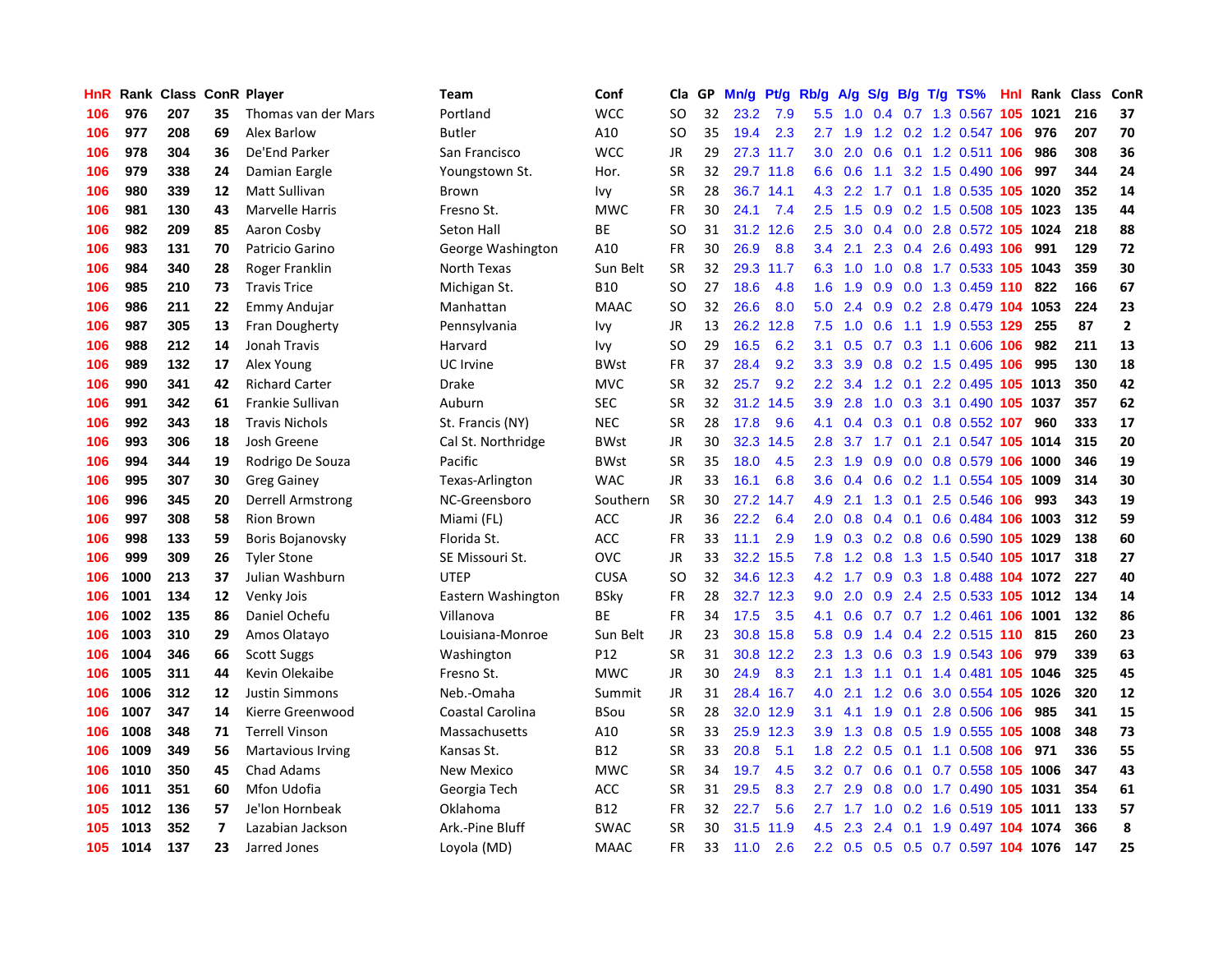| HnR. |      | <b>Rank Class</b> |    | <b>ConR Player</b>      | Team                | Conf        | Cla       | <b>GP</b> | Mn/g | <b>Pt/g</b> | Rb/g             | A/g             | S/g           |  | B/g T/g TS%                    | Hnl Rank | <b>Class</b> | <b>ConR</b> |
|------|------|-------------------|----|-------------------------|---------------------|-------------|-----------|-----------|------|-------------|------------------|-----------------|---------------|--|--------------------------------|----------|--------------|-------------|
| 105  | 1015 | 138               | 62 | Jacorey Williams        | Arkansas            | <b>SEC</b>  | <b>FR</b> | 30        | 9.3  | 3.4         | 1.9              | 0.5             |               |  | 0.3 0.3 0.7 0.500 105 1027     |          | 136          | 61          |
| 105  | 1016 | 214               | 13 | Dylan Garrity           | Sacramento St.      | <b>BSky</b> | SO        | 28        |      | 33.8 11.6   | 2.6              | 5.1             |               |  | $0.9$ $0.0$ $2.3$ $0.599$ 106  | 978      | 208          | 13          |
| 105  | 1017 | 215               | 72 | <b>Chris Gaston</b>     | Fordham             | A10         | SO        | 17        | 31.1 | 14.4        | 7.5              | 1.0             |               |  | 1.2 1.4 2.6 0.503 119 510      |          | 95           | 40          |
| 105  | 1018 | 139               | 74 | Alex Olah               | Northwestern        | <b>B10</b>  | <b>FR</b> | 31        | 22.2 | 6.1         | 4.1              | 2.0             | 0.5           |  | 0.9 1.5 0.446 104 1085         |          | 149          | 75          |
| 105  | 1019 | 313               | 20 | <b>Chris Patton</b>     | <b>UC Riverside</b> | <b>BWst</b> | JR        | 30        | 28.0 | 13.5        | 5.4              | 1.5             | 0.6           |  | 0.5 2.8 0.557 105 1039         |          | 322          | 21          |
| 105  | 1020 | 314               | 67 | <b>Waverly Austin</b>   | Oregon              | P12         | <b>JR</b> | 35        | 11.0 | 3.1         | 2.7              | 0.2             |               |  | 0.4 0.8 1.0 0.466 105 1016     |          | 317          | 67          |
| 105  | 1021 | 216               | 87 | Juan Anderson           | Marquette           | <b>BE</b>   | <b>SO</b> | 35        | 13.0 | 2.7         | 2.9              | 0.9             | 0.6           |  | 0.3 0.8 0.415 105 1022         |          | 217          | 87          |
| 105  | 1022 | 217               | 73 | Chris Wilson            | Saint Joseph's      | A10         | SO        | 32        | 30.1 | 6.5         | 3.1              | 3.5             | 0.8           |  | 0.1 1.8 0.466 105 1034         |          | 221          | 75          |
| 105  | 1023 | 353               | 25 | <b>Daniel Barnes</b>    | Illinois-Chicago    | Hor.        | <b>SR</b> | 32        | 31.9 | 12.1        | 4.4              | 0.8             | 1.5           |  | 0.3 1.5 0.541 106              | 998      | 345          | 25          |
| 105  | 1024 | 315               | 16 | Anthony D'Orazio        | Lehigh              | Pat.        | JR        | 31        | 23.1 | 6.4         |                  | $3.7 \quad 1.5$ |               |  | 1.3 0.2 0.6 0.484 102 1159     |          | 366          | 18          |
| 105  | 1025 | 316               | 8  | DaVon Haynes            | Ark.-Pine Bluff     | <b>SWAC</b> | JR        | 30        |      | 28.2 11.9   | 6.9              | 0.9             |               |  | 1.4 0.6 2.3 0.526 104 1083     |          | 341          | 9           |
| 105  | 1026 | 218               | 58 | Juwan Staten            | West Virginia       | B12         | SO        | 31        | 27.7 | 7.6         | 2.9 <sup>°</sup> |                 |               |  | 3.3 1.2 0.1 1.5 0.459 105 1042 |          | 222          | 58          |
| 105  | 1027 | 354               | 38 | <b>Dennis Tinnon</b>    | Marshall            | <b>CUSA</b> | <b>SR</b> | 32        | 30.6 | 10.5        | 9.1              | 1.4             | 0.9           |  | 0.3 2.2 0.523 103 1093         |          | 370          | 41          |
| 105  | 1028 | 355               | 63 | Andrew Del Piero        | LSU                 | <b>SEC</b>  | <b>SR</b> | 31        | 13.6 | 4.3         | 3.1              | 0.1             | 0.2           |  | 1.1 0.8 0.550 104 1054         |          | 361          | 64          |
| 105  | 1029 | 140               | 19 | Shivaughn Wiggins       | Mount St. Mary's    | <b>NEC</b>  | FR        | 30        | 25.8 | 9.7         | 2.1              | 2.2             | 1.2           |  | 0.1 1.3 0.574 105 1028         |          | 137          | 20          |
| 105  | 1030 | 356               | 46 | Justin Hawkins          | <b>UNLV</b>         | <b>MWC</b>  | <b>SR</b> | 35        | 22.4 | 4.9         | $2.5^{\circ}$    | 1.7             | 1.4           |  | 0.4 0.9 0.425 105 1047         |          | 360          | 46          |
| 105  | 1031 | 357               | 20 | C.J. Garner             | Long Island U.      | <b>NEC</b>  | <b>SR</b> | 32        | 35.0 | 16.1        | 4.1              | 2.5             | 1.6           |  | 0.3 2.1 0.577 104 1067         |          | 363          | 21          |
| 105  | 1032 | 317               | 17 | Khion Sankey            | Lipscomb            | ASun        | <b>JR</b> | 30        | 29.0 | 8.3         | 7.0              | 2.8             |               |  | 1.4 0.2 2.5 0.532 104 1063     |          | 333          | 18          |
| 105  | 1033 | 141               | 17 | <b>Thomas Walkup</b>    | Stephen F. Austin   | Southland   | <b>FR</b> | 32        | 18.5 | 4.4         | 3.6 <sup>°</sup> |                 |               |  | 1.3 0.8 0.1 0.9 0.538 105 1040 |          | 139          | 20          |
| 105  | 1034 | 358               | 21 | <b>Ed Waite</b>         | Monmouth            | <b>NEC</b>  | <b>SR</b> | 31        | 19.6 | 8.4         | 4.8              | 0.8             |               |  | 1.2 0.2 1.9 0.551 104 1086     |          | 367          | 22          |
| 105  | 1035 | 318               | 16 | Michael Murray          | Coppin St.          | <b>MEAC</b> | JR        | 31        | 35.6 | 12.4        | 8.9              | 1.3             |               |  | 1.1 0.4 2.0 0.471 104 1088     |          | 343          | 18          |
| 105  | 1036 | 219               | 15 | Keith Hornsby           | NC-Asheville        | <b>BSou</b> | SO        | 30        | 33.6 | 15.0        | 4.2              | 3.1             | $1.4^{\circ}$ |  | 0.2 2.2 0.562 106 1004         |          | 214          | 17          |
| 105  | 1037 | 142               | 26 | <b>Bryn Forbes</b>      | Cleveland St.       | Hor.        | FR        | 32        |      | 28.3 12.7   | 3.5              | 1.2             | 0.8           |  | 0.0 1.7 0.565 104 1091         |          | 151          | 26          |
| 105  | 1038 | 319               | 39 | Robert Sampson          | East Carolina       | <b>CUSA</b> | JR        | 33        | 29.9 | 9.1         | 9.2              | 0.9             | 1.0           |  | 1.8 1.4 0.525 104 1062         |          | 332          | 38          |
| 105  | 1039 | 220               | 74 | <b>Ryan Canty</b>       | Fordham             | A10         | SO        | 31        | 18.4 | 6.0         | 7.0              | 0.2             | 0.3           |  | 0.9 1.2 0.530 103 1131         |          | 238          | 83          |
| 105  | 1040 | 143               | 61 | Jake Layman             | Maryland            | ACC         | FR        | 38        | 19.9 | 5.5         | 3.2 <sub>2</sub> | 0.9             |               |  | 0.6 0.6 1.0 0.507 105 1041     |          | 140          | 62          |
| 105  | 1041 | 221               | 43 | Jake White              | Wichita St.         | <b>MVC</b>  | SO        | 37        | 10.9 | 3.6         | 2.9              |                 |               |  | 0.3 0.2 0.0 0.8 0.518 105 1048 |          | 223          | 43          |
| 105  | 1042 | 222               | 21 | Adjehi Baru             | Coll. of Charleston | Southern    | <b>SO</b> | 35        | 30.7 | 9.8         | 8.3              | 0.6             |               |  | 0.4 1.3 1.9 0.544 104 1057     |          | 225          | 21          |
| 105  | 1043 | 359               | 9  | <b>Phillip Crawford</b> | Alabama St.         | SWAC        | <b>SR</b> | 26        | 21.5 | 12.6        | 6.1              | 0.6             |               |  | 0.7 0.6 2.0 0.568 110 823      |          | 291          | 5           |
| 105  | 1044 | 144               | 24 | T.J. Cline              | Niagara             | <b>MAAC</b> | <b>FR</b> | 33        | 20.2 | 7.9         | 4.6              | 0.7             | 0.5           |  | 0.1 0.7 0.573 104 1056         |          | 143          | 24          |
| 105  | 1045 | 320               | 17 | Tony Wroblicky          | American            | Pat.        | JR        | 30        | 23.6 | 7.8         | 6.1              | 0.7             | 0.5           |  | 1.0 1.4 0.541 103 1111         |          | 349          | 17          |
| 105  | 1046 | 145               | 23 | Ethan O'Day             | Vermont             | <b>AEC</b>  | <b>FR</b> | 33        | 21.8 | 6.8         | 4.2              | 0.5             | 0.6           |  | 1.1 1.2 0.537 104 1073         |          | 146          | 23          |
| 105  | 1047 | 146               | 59 | Javan Felix             | Texas               | <b>B12</b>  | FR        | 34        | 27.2 | 6.8         | 2.6              | 4.1             | 1.0           |  | 0.0 2.5 0.421 103 1134         |          | 162          | 59          |
| 105  | 1048 | 223               | 88 | <b>Phil Greene</b>      | St. John's          | <b>BE</b>   | <b>SO</b> | 33        | 33.0 | 10.1        | $2.7^{\circ}$    | 2.5             | 0.6           |  | 0.1 1.3 0.420 103 1098         |          | 229          | 90          |
| 105  | 1049 | 321               | 24 | Sandro Carissimo        | Vermont             | AEC         | JR        | 33        | 29.7 | 10.0        | 2.8              | 2.3             |               |  | 1.0 0.2 1.4 0.526 104 1077     |          | 337          | 24          |
| 105  | 1050 | 322               | 64 | Andre Stringer          | LSU                 | SEC         | JR        | 31        | 30.6 | 10.4        | 1.9              | 2.1             |               |  | 0.8 0.2 1.7 0.541 104 1075     |          | 336          | 67          |
| 105  | 1051 | 360               | 44 | John Wilkins            | Illinois St.        | MVC         | SR        | 33        | 20.0 | 6.7         | 3.3              | 0.8             |               |  | 0.4 0.7 1.1 0.600 104 1070     |          | 364          | 45          |
| 105  | 1052 | 147               | 21 | <b>Brian Bennett</b>    | Cal Poly            | <b>BWst</b> | <b>FR</b> | 32        | 23.9 | 9.3         | 4.6              | 0.8             | 0.4           |  | 0.3 0.7 0.542 104              | 1055     | 142          | 23          |
| 105  | 1053 | 323               | 22 | <b>Trevin Harris</b>    | Pacific             | <b>BWst</b> | JR        | 35        | 11.0 | 3.2         | 1.7 <sub>2</sub> |                 |               |  | 1.0 0.3 0.1 0.6 0.563 104 1052 |          | 328          | 22          |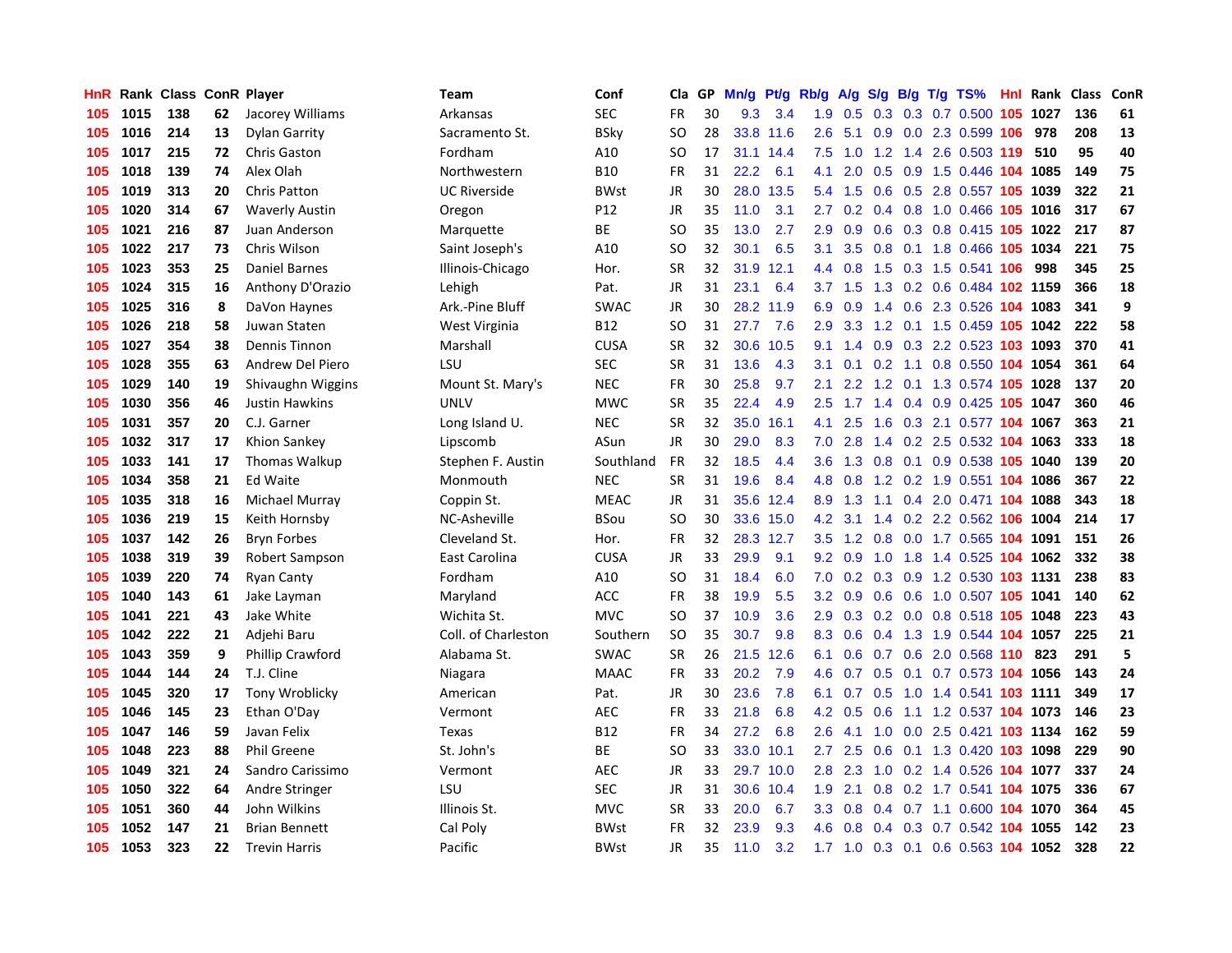| HnR |      | Rank Class ConR Player |    |                         | Team                       | Conf        | Cla       | <b>GP</b> | Mn/g | <b>Pt/g</b> | Rb/g             | A/g    | S/g              |  | $B/g$ T/g TS%                      | Hnl | Rank     | <b>Class</b> | ConR       |
|-----|------|------------------------|----|-------------------------|----------------------------|-------------|-----------|-----------|------|-------------|------------------|--------|------------------|--|------------------------------------|-----|----------|--------------|------------|
| 105 | 1054 | 361                    | 27 | Kahlil Owens            | Morehead St.               | OVC         | <b>SR</b> | 24        | 14.0 | 6.1         | 4.9              | 0.3    | 0.6              |  | 0.5 1.1 0.546 107                  |     | 942      | 324          | 26         |
| 105 | 1055 | 324                    | 24 | Darren Goodson          | Kent St.                   | <b>MAC</b>  | JR        | 34        | 20.2 | 8.4         | 3.8 <sub>2</sub> | 1.6    |                  |  | 0.3 0.1 1.2 0.509 105 1045         |     |          | 324          | 25         |
| 105 | 1056 | 148                    | 37 | <b>Stacy Davis</b>      | Pepperdine                 | <b>WCC</b>  | FR        | 30        |      | 30.4 11.2   | 7.3              | 1.3    |                  |  | 0.7 0.4 2.5 0.494 103 1096         |     |          | 152          | 38         |
| 105 | 1057 | 224                    | 75 | Dave Sobolewski         | Northwestern               | <b>B10</b>  | SO        | 32        | 34.8 | 9.8         | 2.8              | 4.0    | 1.0              |  | 0.3 1.9 0.498 103 1120             |     |          | 235          | 76         |
| 105 | 1058 | 325                    | 15 | <b>Miles Cartwright</b> | Pennsylvania               | Ivy         | JR        | 30        | 33.8 | 13.5        | $3.4^{\circ}$    | 3.8    | 1.0              |  | 0.1 3.5 0.525 103 1145             |     |          | 361          | 16         |
| 105 | 1059 | 326                    | 65 | <b>Rickey Scott</b>     | Arkansas                   | <b>SEC</b>  | JR        | 32        | 14.4 | 4.3         | 2.0 <sub>2</sub> | 1.4    | 0.6              |  | 0.2 0.6 0.463 104 1065             |     |          | 334          | 66         |
| 105 | 1060 | 327                    | 18 | Jodd Maxey              | <b>USC Upstate</b>         | ASun        | JR        | 33        | 24.3 | 7.7         | 5.9              | 1.9    |                  |  | 1.1 1.6 1.6 0.503 105 1051         |     |          | 327          | 17         |
| 105 | 1061 | 328                    | 66 | <b>Anthony Criswell</b> | Missouri                   | <b>SEC</b>  | <b>JR</b> | 31        | 18.8 | 5.2         | 4.8              | 0.7    |                  |  | 0.4 0.1 0.8 0.478 105 1044         |     |          | 323          | 63         |
| 105 | 1062 | 329                    | 19 | Jake Gollon             | Mercer                     | ASun        | JR        | 36        | 29.1 | 8.6         | 5.0              | 2.4    | 1.1              |  | 0.3 2.2 0.491 104 1078             |     |          | 338          | 19         |
| 105 | 1063 | 149                    | 62 | Aaron Roundtree         | <b>Wake Forest</b>         | ACC         | <b>FR</b> | 30        | 10.9 | 2.2         | 1.8              | 0.6    |                  |  | 0.8 0.9 0.6 0.556 105 1049         |     |          | 141          | 63         |
| 105 | 1064 | 225                    | 28 | Nino Johnson            | SE Missouri St.            | OVC         | SO        | 33        |      | 27.7 11.1   | 8.8              |        |                  |  | 1.1 0.6 2.5 2.3 0.560 104 1066     |     |          | 226          | 29         |
| 105 | 1065 | 150                    | 63 | Joe Rahon               | <b>Boston College</b>      | <b>ACC</b>  | FR        | 33        | 35.6 | 10.1        | 3.2 <sub>2</sub> |        |                  |  | 3.7 1.0 0.1 2.1 0.531 104 1064     |     |          | 144          | 64         |
| 105 | 1066 | 151                    | 76 | <b>Shavon Shields</b>   | Nebraska                   | <b>B10</b>  | <b>FR</b> | 28        | 28.7 | 8.6         | 5.1              | 0.9    | 0.8              |  | 0.3 1.7 0.535 104 1069             |     |          | 145          | 74         |
| 104 | 1067 | 226                    | 16 | <b>Cedrick Bowen</b>    | <b>Charleston Southern</b> | <b>BSou</b> | <b>SO</b> | 26        | 18.1 | 7.5         | 4.0              | 0.5    | 0.6              |  | 0.5 0.6 0.612 106                  |     | 968      | 203          | 13         |
| 104 | 1068 | 152                    | 75 | Alonzo Nelson-Ododa     | Richmond                   | A10         | FR        | 34        | 19.2 | 3.9         | 4.0              | 0.7    | 0.5              |  | 1.8 0.9 0.480 104                  |     | 1082     | 148          | 77         |
| 104 | 1069 | 330                    | 30 | <b>Edward Townsel</b>   | Arkansas St.               | Sun Belt    | JR        | 31        | 29.8 | 13.1        | 3.2              | 1.2    | 1.6              |  | 0.0 1.5 0.506 104                  |     | 1061     | 331          | 31         |
| 104 | 1070 | 331                    | 45 | Mangisto Arop           | Indiana St.                | <b>MVC</b>  | JR        | 31        | 29.1 | 12.0        | 5.1              | 0.8    | 0.7              |  | 0.2 2.3 0.517 105 1050             |     |          | 326          | 44         |
| 104 | 1071 | 362                    | 27 | Jordan Hicks            | Loyola (IL)                | Hor.        | <b>SR</b> | 31        | 28.3 | 9.0         | 4.6              | 1.5    | 0.8              |  | 0.4 1.9 0.612 102 1149             |     |          | 384          | 28         |
| 104 | 1072 | 332                    | 67 | Rod Odom                | Vanderbilt                 | SEC         | JR        | 33        |      | 30.3 10.4   | 4.5              | 0.8    |                  |  | 0.5 0.8 1.3 0.485 104 1060         |     |          | 330          | 65         |
| 104 | 1073 | 333                    | 76 | Jesse Morgan            | Massachusetts              | A10         | JR        | 14        |      | 28.7 13.4   | 2.9              | 1.8    |                  |  | 1.7 0.1 1.4 0.485 106              |     | 990      | 309          | ${\bf 71}$ |
| 104 | 1074 | 334                    | 25 | David Brown             | Western Michigan           | MAC         | JR        | 22        |      | 23.8 11.0   | $2.4^{\circ}$    | 1.1    |                  |  | 1.5 0.2 2.0 0.527 107              |     | 948      | 302          | 21         |
| 104 | 1075 | 335                    | 23 | <b>Tony Freeland</b>    | Long Beach St.             | <b>BWst</b> | <b>JR</b> | 22        |      | 27.6 11.0   | 4.9              | 1.5    | 1.0              |  | 0.2 2.2 0.593 107                  |     | 930      | 297          | 16         |
| 104 | 1076 | 336                    | 40 | <b>Tristan Spurlock</b> | Central Florida            | <b>CUSA</b> | JR        | 28        | 32.8 | 11.4        | 5.8              | 1.8    | 1.0              |  | 0.8 1.3 0.545 104 1068             |     |          | 335          | 39         |
| 104 | 1077 | 363                    | 77 | Alex Marcotullio        | Northwestern               | <b>B10</b>  | <b>SR</b> | 31        | 20.5 | 5.2         | 2.2              | 1.6    | 0.9              |  | $0.1$ 1.0 0.580                    |     | 103 1142 | 382          | 77         |
| 104 | 1078 | 364                    | 77 | J.T. Thompson           | Charlotte                  | A10         | <b>SR</b> | 20        | 14.8 | 4.3         | 2.5              | 0.9    |                  |  | 0.4 0.2 0.5 0.509 103 1094         |     |          | 371          | 79         |
| 104 | 1079 | 227                    | 28 | Marlin Mason            | Cleveland St.              | Hor.        | <b>SO</b> | 32        | 22.3 | 8.0         | 5.3              | 0.9    |                  |  | 1.1 1.0 1.7 0.507 103 1135         |     |          | 239          | 27         |
| 104 | 1080 | 228                    | 78 | Dee Davis               | Xavier                     | A10         | SO        | 28        | 28.8 | 8.2         | 1.7              | 3.4    |                  |  | 0.9 0.0 2.5 0.533 105 1033         |     |          | 220          | 74         |
| 104 | 1081 | 153                    | 21 | <b>Andre Nation</b>     | James Madison              | CAA         | <b>FR</b> | 35        | 27.3 | 9.3         | 3.1              | 1.5    |                  |  | 1.5 1.3 1.3 0.505 103 1128         |     |          | 160          | 21         |
| 104 | 1082 | 337                    | 89 | Wally Judge             | Rutgers                    | ВE          | <b>JR</b> | 31        | 22.2 | 7.1         | 5.4              | 1.0    |                  |  | 0.4 0.6 1.8 0.520 104 1081         |     |          | 340          | 89         |
| 104 | 1083 | 338                    | 20 | Chad Jackson            | Northern Kentucky          | ASun        | JR        | 27        | 29.6 | 10.1        | 5.6              | 1.9    |                  |  | 1.4 0.3 2.7 0.570 103 1123         |     |          | 353          | 21         |
| 104 | 1084 | 365                    | 79 | Nikola Malesevic        | Rhode Island               | A10         | <b>SR</b> | 28        | 29.3 | 10.3        | 5.3              | 2.1    | 0.9 <sub>0</sub> |  | 0.5 1.9 0.479 104 1058             |     |          | 362          | 76         |
| 104 | 1085 | 339                    | 68 | Mardracus Wade          | Arkansas                   | <b>SEC</b>  | <b>JR</b> | 32        | 23.6 | 6.5         | 1.5              | 1.7    |                  |  | 1.7 0.2 1.1 0.511 103 1095         |     |          | 345          | 68         |
| 104 | 1086 | 340                    | 24 | <b>Chris McNealy</b>    | UC Irvine                  | <b>BWst</b> | <b>JR</b> | 37        | 25.4 | 9.2         | 4.2              | 2.0    | 0.7              |  | 0.2 1.1 0.502 104 1084             |     |          | 342          | 24         |
| 104 | 1087 | 229                    | 31 | <b>Mychal Ammons</b>    | South Alabama              | Sun Belt    | <b>SO</b> | 30        | 28.4 | 10.8        | 6.3              | $-1.1$ | 0.9              |  | 0.9 2.1 0.520 100 1251             |     |          | 265          | 37         |
| 104 | 1088 | 154                    | 69 | <b>Charles Mann</b>     | Georgia                    | <b>SEC</b>  | <b>FR</b> | 32        | 21.5 | 6.7         | 3.1              | 2.9    | 0.8              |  | 0.1 2.7 0.493 103 1115             |     |          | 156          | 70         |
| 104 | 1089 | 341                    | 68 | D.J. Shelton            | Washington St.             | P12         | JR        | 32        | 26.4 | 6.2         | 6.0              | 1.8    |                  |  | 0.6 0.5 1.7 0.478 103 1103         |     |          | 347          | 69         |
| 104 | 1090 | 342                    | 16 | Laurent Rivard          | Harvard                    | lvy         | JR        | 30        | 35.4 | 10.3        | 3.6 <sup>°</sup> | 0.8    | 1.0              |  | 0.0 0.7 0.621 104 1080             |     |          | 339          | 15         |
| 104 | 1091 | 155                    | 69 | Dakarai Tucker          | Utah                       | P12         | FR        | 25        | 11.1 | 3.1         | 1.2 <sub>1</sub> | 0.4    |                  |  | 0.4 0.2 0.3 0.614 103 1118         |     |          | 158          | 70         |
| 104 | 1092 | 343                    | 31 | Stephen Madison         | Idaho                      | <b>WAC</b>  | <b>JR</b> | 30        | 30.9 | 14.2        |                  |        |                  |  | 4.7 2.2 0.6 0.4 2.5 0.560 103 1114 |     |          | 351          | 33         |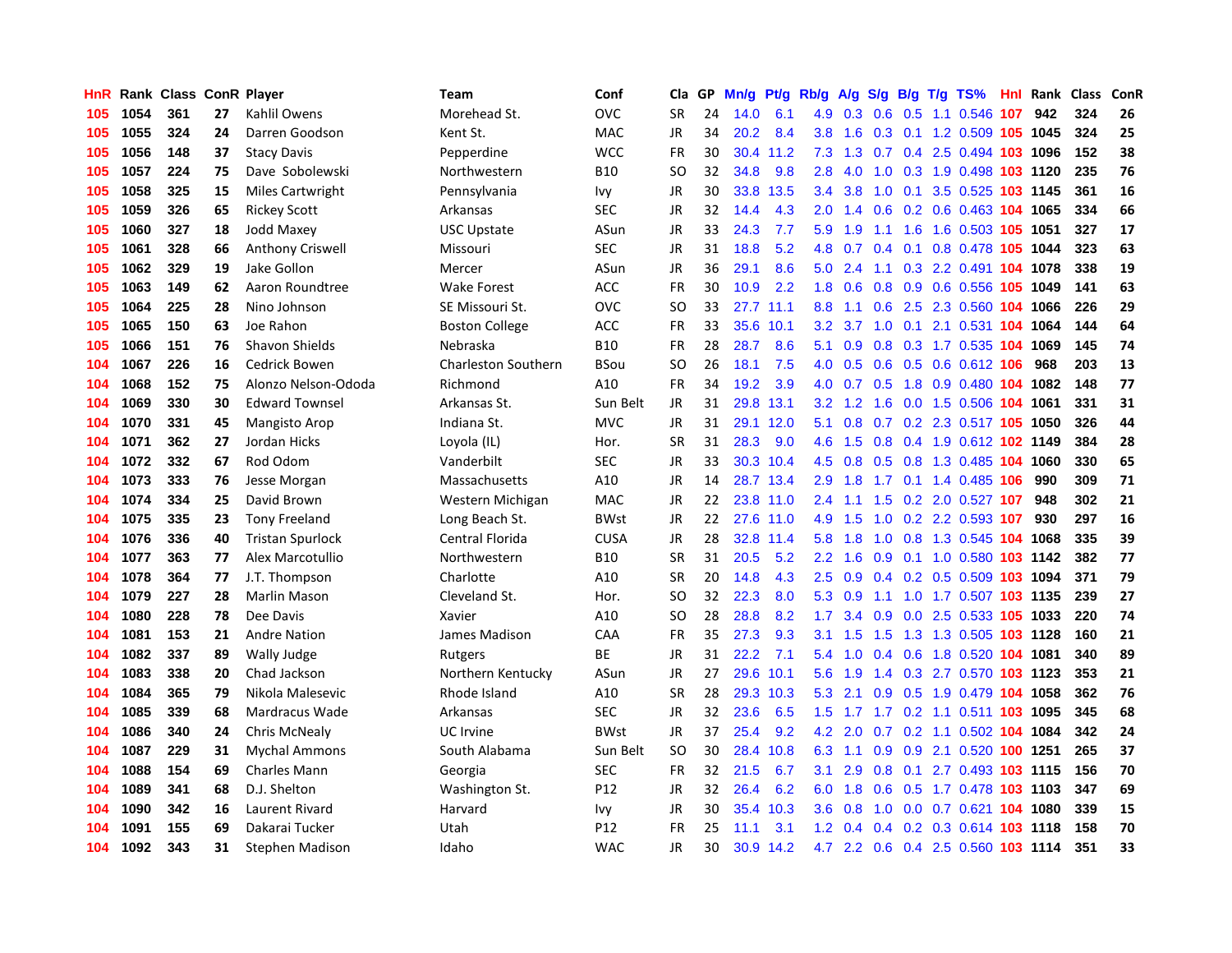| HnR |      | Rank Class ConR Player |    |                        | Team              | Conf            | Cla       | <b>GP</b> | Mn/g | Pt/g      | Rb/g             | A/g |                  |     | S/g B/g T/g TS%                    |    | <b>Hnl Rank Class</b> |     | ConR |
|-----|------|------------------------|----|------------------------|-------------------|-----------------|-----------|-----------|------|-----------|------------------|-----|------------------|-----|------------------------------------|----|-----------------------|-----|------|
| 104 | 1093 | 156                    | 25 | Amadou Sidibe          | Fairfield         | <b>MAAC</b>     | <b>FR</b> | 34        | 21.7 | 5.7       | 6.2              | 0.5 | 0.5              |     | 0.4 1.2 0.549 104 1090             |    |                       | 150 | 26   |
| 104 | 1094 | 157                    | 26 | Jake Kretzer           | Akron             | <b>MAC</b>      | <b>FR</b> | 33        | 21.0 | 5.7       |                  |     |                  |     | 3.2 1.0 0.9 0.1 0.9 0.537 103 1100 |    |                       | 153 | 26   |
| 104 | 1095 | 344                    | 70 | <b>Ahmad Starks</b>    | Oregon St.        | P <sub>12</sub> | JR        | 32        |      | 29.3 10.4 | $2.0^{\circ}$    | 2.3 |                  |     | 1.0 0.0 1.4 0.523 103 1119         |    |                       | 352 | 71   |
| 104 | 1096 | 366                    | 26 | Harold Washington      | Canisius          | <b>MAAC</b>     | <b>SR</b> | 34        | 32.0 | 13.8      | 2.6              | 2.3 |                  |     | 0.9 0.1 2.9 0.566 103 1104         |    |                       | 374 | 27   |
| 104 | 1097 | 367                    | 80 | Jeff Robinson          | Xavier            | A10             | <b>SR</b> | 30        | 24.2 | 6.8       | 4.8              | 0.4 | 0.6              |     | 0.4 1.2 0.513 104 1089             |    |                       | 369 | 78   |
| 104 | 1098 | 368                    | 22 | Akeem Johnson          | St. Francis (NY)  | <b>NEC</b>      | <b>SR</b> | 30        | 25.5 | 10.0      | 5.8              | 1.6 | 0.6              |     | 0.7 2.0 0.516 103 1102             |    |                       | 373 | 23   |
| 104 | 1099 | 369                    | 60 | <b>Adrick McKinney</b> | TCU               | <b>B12</b>      | <b>SR</b> | 32        | 23.9 | 7.5       | 6.4              | 0.8 |                  |     | 0.6 0.4 1.6 0.466 102 1189         |    |                       | 397 | 60   |
| 104 | 1100 | 345                    | 71 | JT Terrell             | <b>USC</b>        | P <sub>12</sub> | JR        | 31        | 27.9 | 11.7      | 2.1              | 0.8 | 0.8 <sub>0</sub> |     | 0.1 1.6 0.504 104 1092             |    |                       | 344 | 68   |
| 104 | 1101 | 158                    | 27 | <b>Shane Richards</b>  | Manhattan         | <b>MAAC</b>     | <b>FR</b> | 32        | 20.5 | 7.2       | 1.9              | 0.6 |                  |     | 0.4 0.1 1.0 0.593 102 1167         |    |                       | 168 | 28   |
| 104 | 1102 | 370                    | 81 | Chris Johnson          | St. Bonaventure   | A10             | <b>SR</b> | 29        | 28.9 | 12.6      | $3.4^{\circ}$    | 1.7 |                  |     | 0.9 0.1 1.6 0.539 103 1099         |    |                       | 372 | 80   |
| 104 | 1103 | 346                    | 47 | Jerry Brown            | Fresno St.        | <b>MWC</b>      | JR        | 30        | 24.8 | 5.3       |                  |     |                  |     | 4.3 0.7 1.2 0.6 1.0 0.451 103 1136 |    |                       | 356 | 48   |
| 104 | 1104 | 230                    | 90 | Kadeem Jack            | Rutgers           | <b>BE</b>       | SO.       | 31        | 18.2 | 5.7       | 4.7              | 0.2 |                  |     | 0.4 1.0 1.0 0.489 103 1106         |    |                       | 231 | 91   |
| 104 | 1105 | 231                    | 82 | <b>Will Cummings</b>   | Temple            | A10             | SO        | 34        | 23.2 | 5.8       | $2.2^{\circ}$    | 1.9 |                  |     | 1.4 0.3 1.3 0.475 103 1108         |    |                       | 232 | 81   |
| 104 | 1106 | 159                    | 70 | Kevin Bright           | Vanderbilt        | <b>SEC</b>      | <b>FR</b> | 33        | 29.3 | 6.9       | 5.5              | 1.2 | 0.6              |     | 0.4 1.5 0.556 103 1105             |    |                       | 154 | 69   |
| 104 | 1107 | 347                    | 13 | Marcus Heemstra        | South Dakota St.  | Summit          | JR        | 34        | 11.8 | 4.2       | 2.7              | 0.8 |                  |     | 0.3 0.5 0.8 0.594 102 1179         |    |                       | 373 | 15   |
| 104 | 1108 | 232                    | 29 | Reece Chamberlain      | Belmont           | OVC             | <b>SO</b> | 33        | 16.7 | 3.6       | 1.6              | 2.2 |                  |     | 1.1 0.2 1.2 0.529 103 1101         |    |                       | 230 | 30   |
| 103 | 1109 | 371                    | 25 | Adam Folker            | UC Irvine         | <b>BWst</b>     | <b>SR</b> | 32        | 25.3 | 9.3       | 6.3              | 1.1 |                  |     | 0.4 0.3 1.8 0.552 104 1087         |    |                       | 368 | 25   |
| 103 | 1110 | 348                    | 41 | Ty Armstrong           | East Carolina     | <b>CUSA</b>     | <b>JR</b> | 35        | 20.3 | 9.3       | 4.5              | 0.6 | 0.5              |     | 0.6 1.3 0.575 103 1140             |    |                       | 358 | 42   |
| 103 | 1111 | 233                    | 22 | Jay Canty              | Appalachian St.   | Southern        | <b>SO</b> | 31        | 31.7 | 14.3      | 6.2              | 3.0 |                  |     | 1.0 0.5 2.5 0.499 103 1130         |    |                       | 237 | 22   |
| 103 | 1112 | 372                    | 18 | Roosevelt Johnson      | SE Louisiana      | Southland       | <b>SR</b> | 28        | 24.9 | 10.6      | 8.3              | 0.9 |                  |     | 0.8 0.7 2.3 0.453 105 1035         |    |                       | 355 | 19   |
| 103 | 1113 | 373                    | 83 | <b>Brad Redford</b>    | Xavier            | A10             | <b>SR</b> | 31        | 23.1 | 7.6       | 1.2              | 0.5 |                  |     | 0.4 0.1 0.8 0.630 103 1124         |    |                       | 378 | 82   |
| 103 | 1114 | 160                    | 30 | Craig Bradshaw         | Belmont           | OVC             | <b>FR</b> | 33        | 9.3  | 2.2       | 1.3              | 0.6 |                  |     | 0.7 0.2 0.5 0.603 103 1116         |    |                       | 157 | 31   |
| 103 | 1115 | 349                    | 19 | Steven Roundtree       | Oral Roberts      | Southland       | JR        | 23        | 23.8 | 9.8       | 6.4              | 1.3 | 0.9              |     | 0.7 2.7 0.503 105 1032             |    |                       | 321 | 18   |
| 103 | 1116 | 374                    | 20 | Robert Crawford        | Central Arkansas  | Southland       | <b>SR</b> | 29        | 28.6 | 14.8      | 4.1              | 1.4 | 1.0              |     | 0.6 1.7 0.593 103 1129             |    |                       | 379 | 22   |
| 103 | 1117 | 234                    | 71 | Rashad Madden          | Arkansas          | SEC             | <b>SO</b> | 31        | 16.8 | 4.2       | $2.4^{\circ}$    | 1.8 | 0.5              |     | 0.2 1.1 0.551 103 1126             |    |                       | 236 | 71   |
| 103 | 1118 | 161                    | 64 | J.P. Tokoto            | North Carolina    | <b>ACC</b>      | FR        | 35        | 8.6  | 2.6       | 1.7 <sub>z</sub> | 0.7 | 0.5              | 0.1 | 0.9 0.479 103 1133                 |    |                       | 161 | 65   |
| 103 | 1119 | 350                    | 17 | <b>Troy Snyder</b>     | Md.-Eastern Shore | <b>MEAC</b>     | JR        | 27        | 34.4 | 11.9      | 6.8              |     |                  |     | 1.7 1.9 0.7 2.7 0.451              | 99 | 1336                  | 419 | 26   |
| 103 | 1120 | 351                    | 32 | <b>Clarence Trent</b>  | Seattle           | <b>WAC</b>      | JR        | 30        | 21.7 | 9.8       | 5.8              | 1.2 |                  |     | 1.0 0.6 2.7 0.485 103 1144         |    |                       | 360 | 34   |
| 103 | 1121 | 375                    | 14 | Juevol Myles           | South Dakota      | Summit          | <b>SR</b> | 30        | 32.3 | 15.4      | $3.5^{\circ}$    |     |                  |     | 3.0 1.2 0.0 1.9 0.534 103 1122     |    |                       | 377 | 13   |
| 103 | 1122 | 376                    | 72 | Lakeem Jackson         | South Carolina    | <b>SEC</b>      | <b>SR</b> | 32        | 28.7 | 7.5       | 5.9              | 1.8 |                  |     | 0.8 0.7 1.9 0.531 101 1200         |    |                       | 400 | 76   |
| 103 | 1123 | 235                    | 27 | Devareaux Manley       | Kent St.          | <b>MAC</b>      | <b>SO</b> | 32        | 11.3 | 4.6       | 1.0              | 0.3 | 0.3              |     | 0.1 0.2 0.617 103 1117             |    |                       | 234 | 27   |
| 103 | 1124 | 162                    | 33 | Jalen Love             | Denver            | <b>WAC</b>      | <b>FR</b> | 31        | 23.9 | 7.2       | 1.0              | 1.5 | 0.9              |     | 0.2 1.0 0.607 103 1113             |    |                       | 155 | 32   |
| 103 | 1125 | 236                    | 91 | <b>Todd Mayo</b>       | Marquette         | <b>BE</b>       | SO        | 23        | 14.1 | 5.3       | 1.2              | 0.7 | 0.5              |     | $0.1$ 1.0 0.502 106                |    | 973                   | 205 | 85   |
| 103 | 1126 | 377                    | 48 | Jamal Fenton           | New Mexico        | <b>MWC</b>      | <b>SR</b> | 32        | 14.5 | 3.8       | $1.2^{\circ}$    | 1.3 | 0.9              |     | 0.0 0.7 0.432 103 1107             |    |                       | 375 | 47   |
| 103 | 1127 | 352                    | 46 | Dawon Cummings         | Indiana St.       | <b>MVC</b>      | JR        | 33        | 22.2 | 6.4       | 3.2              | 1.8 | 0.9              |     | 0.2 1.4 0.487 103 1125             |    |                       | 354 | 47   |
| 103 | 1128 | 353                    | 23 | <b>Tom Droney</b>      | Davidson          | Southern        | JR        | 34        | 21.5 | 4.2       | 2.9              | 2.1 | 0.6              |     | 0.1 0.8 0.548 103 1141             |    |                       | 359 | 23   |
| 103 | 1129 | 237                    | 21 | <b>Marvin Fraizer</b>  | Northwestern St.  | Southland       | SO.       | 32        | 15.9 | 4.9       | 4.1              | 0.3 | 0.6              |     | 1.3 0.7 0.534 102 1157             |    |                       | 242 | 23   |
| 103 | 1130 | 163                    | 65 | <b>Rodney Purvis</b>   | <b>NC State</b>   | ACC             | FR        | 35        | 25.6 | 8.3       | $2.4^{\circ}$    | 1.3 |                  |     | $0.6$ 0.1 1.5 0.503 103 1143       |    |                       | 163 | 67   |
| 103 | 1131 | 238                    | 17 | <b>Trey Freeman</b>    | Campbell          | BSou            | SO.       | 33        |      | 37.2 14.3 | 3.2              |     |                  |     | 5.8 1.4 0.1 2.7 0.522 100 1284     |    |                       | 271 | 18   |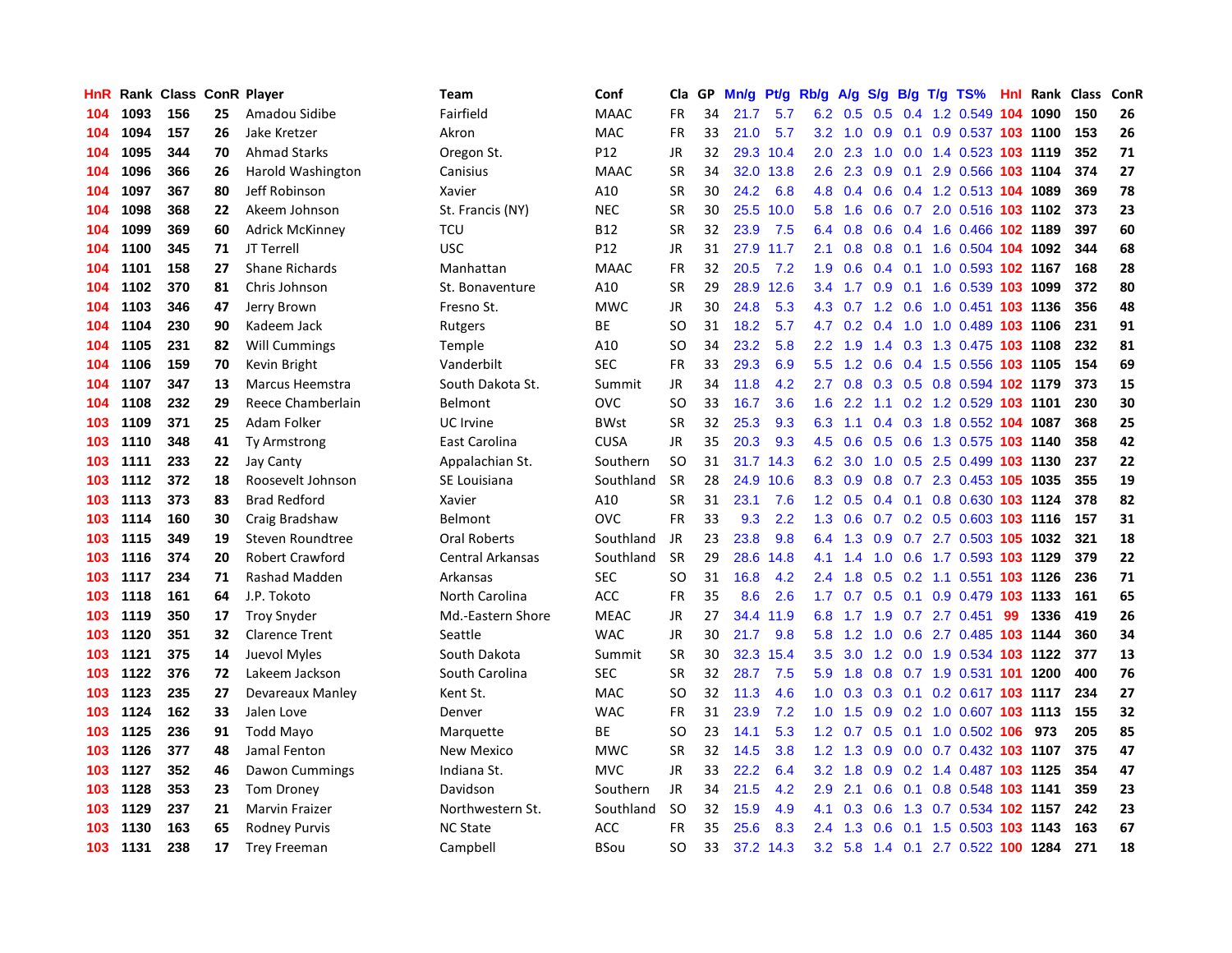| HnR |      | Rank Class ConR Player |    |                            | Team                 | Conf        | Cla       | GP. | Mn/g | Pt/g Rb/g |                  | A/g             |                  |  | S/g B/g T/g TS%                | <b>Hnl Rank Class</b> |     | ConR |
|-----|------|------------------------|----|----------------------------|----------------------|-------------|-----------|-----|------|-----------|------------------|-----------------|------------------|--|--------------------------------|-----------------------|-----|------|
| 103 | 1132 | 239                    | 42 | <b>Cedrick Lang</b>        | <b>UTEP</b>          | <b>CUSA</b> | SO        | 32  | 21.3 | 5.7       | 5.3              | 0.4             | $0.4^{\circ}$    |  | 0.4 1.0 0.567 101 1212         |                       | 255 | 45   |
| 103 | 1133 | 378                    | 26 | Daman Starring             | UC Irvine            | <b>BWst</b> | <b>SR</b> | 36  |      | 30.4 12.9 | 3.9 <sup>°</sup> | 2.0             |                  |  | 0.9 0.1 1.9 0.542 103 1138     |                       | 380 | 26   |
| 103 | 1134 | 164                    | 32 | James White                | Ark.-Little Rock     | Sun Belt    | <b>FR</b> | 32  | 18.6 | 7.2       | 3.6              | 1.1             |                  |  | 0.3 0.9 1.4 0.513 102 1165     |                       | 167 | 35   |
| 103 | 1135 | 379                    | 28 | Anthony Winbush            | Loyola (MD)          | <b>MAAC</b> | <b>SR</b> | 32  | 31.7 | 7.0       | 6.2              | 2.4             |                  |  | 0.8 0.5 1.7 0.520 102 1182     |                       | 396 | 30   |
| 103 | 1136 | 354                    | 43 | Antonio Barton             | Memphis              | CUSA        | JR        | 26  | 16.7 | 5.6       | 1.3              | 1.1             |                  |  | 0.8 0.2 0.8 0.522 105 1007     |                       | 313 | 36   |
| 103 | 1137 | 240                    | 17 | Denton Koon                | Princeton            | Ivy         | SO        | 28  | 29.4 | 10.5      | 3.0 <sub>2</sub> | 1.4             | 0.6              |  | 0.4 2.0 0.606 102 1146         |                       | 240 | 17   |
| 103 | 1138 | 355                    | 25 | Luke Devlin                | Albany (NY)          | <b>AEC</b>  | JR        | 34  | 11.3 | 3.4       | 2.2              | 0.4             |                  |  | 0.4 0.0 0.6 0.537 102 1155     |                       | 364 | 25   |
| 103 | 1139 | 356                    | 73 | Kyle Fuller                | Vanderbilt           | <b>SEC</b>  | JR        | 33  | 26.2 | 8.7       | 2.3              | 2.0             | 0.6              |  | 0.1 1.4 0.485 102 1150         |                       | 362 | 72   |
| 103 | 1140 | 241                    | 18 | Rafael Maia                | <b>Brown</b>         | lvy         | SO        | 28  | 27.2 | 10.5      | 7.5              | 1.2             | 0.8              |  | 0.4 2.5 0.502 102 1184         |                       | 245 | 19   |
| 103 | 1141 | 380                    | 19 | <b>Christian Webster</b>   | Harvard              | Ivy         | <b>SR</b> | 30  | 33.6 | 8.4       | 2.9              | 1.6             |                  |  | 0.9 0.4 1.6 0.526 102 1148     |                       | 383 | 18   |
| 103 | 1142 | 357                    | 47 | <b>Bryant Allen</b>        | Illinois St.         | <b>MVC</b>  | JR        | 32  | 28.4 | 8.6       | 1.8              | 1.9             |                  |  | 1.1 0.1 1.1 0.475 103 1132     |                       | 355 | 48   |
| 103 | 1143 | 381                    | 22 | <b>Shamir Davis</b>        | Northwestern St.     | Southland   | SR.       | 32  |      | 25.3 12.3 | $2.0^{\circ}$    | 2.1             |                  |  | 0.8 0.0 1.8 0.528 102 1172     |                       | 392 | 24   |
| 103 | 1144 | 165                    | 84 | Derrick Colter             | Duquesne             | A10         | <b>FR</b> | 30  | 32.2 | 13.5      | 2.8              | 5.2             |                  |  | 0.8 0.2 3.6 0.478 102 1153     |                       | 166 | 84   |
| 103 | 1145 | 242                    | 29 | <b>Kendall Griffin</b>     | Wright St.           | Hor.        | <b>SO</b> | 36  | 29.0 | 6.3       | 2.3              | 2.0             |                  |  | 1.0 0.3 1.5 0.597 102 1194     |                       | 248 | 29   |
| 103 | 1146 | 166                    | 72 | <b>Andrew Andrews</b>      | Washington           | P12         | FR        | 31  | 24.7 | 7.8       | 3.0 <sub>2</sub> | 2.3             |                  |  | 0.7 0.2 1.8 0.475 103 1127     |                       | 159 | 72   |
| 103 | 1147 | 382                    | 48 | Ehimen Orukpe              | Wichita St.          | <b>MVC</b>  | <b>SR</b> | 36  | 15.1 | 2.6       | 4.4              | 0.2             |                  |  | 0.3 1.4 1.3 0.452 103 1121     |                       | 376 | 46   |
| 102 | 1148 | 358                    | 28 | Askel Bolin                | Northern Illinois    | MAC         | JR        | 30  | 26.7 | 7.4       | 4.2              | 1.5             | 0.9 <sub>0</sub> |  | 0.3 1.4 0.519 101 1206         |                       | 381 | 32   |
| 102 | 1149 | 359                    | 78 | Ray Gallegos               | Nebraska             | <b>B10</b>  | <b>JR</b> | 33  | 37.5 | 12.5      | 3.1              | 1.2             | 1.4              |  | 0.4 1.1 0.469 101 1197         |                       | 379 | 78   |
| 102 | 1150 | 167                    | 49 | <b>Winston Shepard</b>     | San Diego St.        | MWC         | FR        | 31  | 20.3 | 5.7       | 3.5              | 2.0             |                  |  | 0.4 0.4 2.0 0.458 102 1147     |                       | 164 | 49   |
| 102 | 1151 | 243                    | 38 | <b>Nate Austin</b>         | <b>BYU</b>           | <b>WCC</b>  | SO        | 36  | 17.5 | 3.6       | 4.6              |                 |                  |  | 0.6 0.6 0.6 0.6 0.506 102 1168 |                       | 243 | 40   |
| 102 | 1152 | 360                    | 18 | <b>B.J. Bailey</b>         | Lehigh               | Pat.        | JR        | 18  | 27.8 | 8.3       | 3.3              |                 |                  |  | 1.4 1.1 0.6 1.2 0.625 103 1097 |                       | 346 | 16   |
| 102 | 1153 | 383                    | 23 | Darius Gatson              | Sam Houston St.      | Southland   | <b>SR</b> | 33  | 27.5 | 8.6       | 3.4              | 3.4             | 1.2              |  | 0.1 1.9 0.507 102 1177         |                       | 393 | 25   |
| 102 | 1154 | 384                    | 74 | Kenny Hall                 | Tennessee            | <b>SEC</b>  | <b>SR</b> | 31  | 19.4 | 5.6       | 4.1              | 0.4             |                  |  | 0.2 0.4 1.2 0.574 102 1163     |                       | 388 | 73   |
| 102 | 1155 | 361                    | 29 | <b>Maurice Barrow</b>      | Fairfield            | <b>MAAC</b> | JR        | 35  | 26.9 | 8.9       | 3.9              | 1.1             | 0.9              |  | 0.6 1.5 0.503 102 1174         |                       | 370 | 29   |
| 102 | 1156 | 362                    | 30 | Tre Bowman                 | Iona                 | <b>MAAC</b> | JR        | 32  | 23.5 | 8.3       | 3.8              | 0.8             | 0.6              |  | 0.2 1.0 0.611 101 1211         |                       | 382 | 33   |
| 102 | 1157 | 385                    | 33 | <b>Trey Finn</b>           | Arkansas St.         | Sun Belt    | <b>SR</b> | 30  | 33.7 | 10.4      | 4.9              | 1.7             |                  |  | 1.4 0.4 1.4 0.513 102 1162     |                       | 387 | 34   |
| 102 | 1158 | 386                    | 22 | Rayshawn Goins             | James Madison        | CAA         | <b>SR</b> | 35  |      | 27.8 12.1 | 7.3              | 0.8             |                  |  | 0.6 0.3 1.7 0.476 101 1218     |                       | 407 | 22   |
| 102 | 1159 | 244                    | 27 | <b>Travis Souza</b>        | UC Irvine            | <b>BWst</b> | <b>SO</b> | 31  | 10.3 | 3.5       |                  | $1.3 \quad 0.6$ |                  |  | 0.1 0.0 0.3 0.690 102 1156     |                       | 241 | 27   |
| 102 | 1160 | 363                    | 24 | <b>Ryley Beaumont</b>      | Elon                 | Southern    | <b>JR</b> | 33  |      | 31.7 11.8 | 7.1              | 1.8             |                  |  | 0.7 0.4 1.7 0.540 102 1192     |                       | 377 | 25   |
| 102 | 1161 | 387                    | 14 | Mathias Ward               | Montana              | <b>BSky</b> | <b>SR</b> | 24  | 31.5 | 14.8      | 3.9 <sup>°</sup> | 0.8             |                  |  | 0.5 0.2 1.8 0.594 102 1169     |                       | 390 | 15   |
| 102 | 1162 | 388                    | 29 | Ivo Baltic                 | Ohio                 | <b>MAC</b>  | <b>SR</b> | 34  | 25.3 | 7.0       | 5.0              | 2.1             | 1.1              |  | 0.6 2.1 0.487 102 1166         |                       | 389 | 29   |
| 102 | 1163 | 389                    | 92 | <b>Toarlyn Fitzpatrick</b> | South Florida        | ВE          | <b>SR</b> | 31  | 34.4 | 9.9       | 5.3              | 0.9             |                  |  | 0.8 0.9 1.4 0.481 102 1191     |                       | 398 | 94   |
| 102 | 1164 | 245                    | 85 | <b>Wayne Sparrow</b>       | Richmond             | A10         | SO        | 34  | 15.4 | 3.9       | 1.9              | 1.4             | 0.9 <sup>°</sup> |  | 0.1 0.8 0.470 102 1195         |                       | 249 | 86   |
| 102 | 1165 | 246                    | 31 | <b>Tavon Sledge</b>        | Iona                 | MAAC        | SO        | 34  | 25.3 | 6.1       | 2.9 <sup>°</sup> | $3.2^{\circ}$   | 1.2              |  | 0.2 1.7 0.532 101 1240         |                       | 261 | 35   |
| 102 | 1166 | 364                    | 66 | <b>Brandon Reed</b>        | Georgia Tech         | ACC         | JR        | 30  | 16.6 | 5.2       | 2.6              | 1.2             | 0.4              |  | 0.1 0.8 0.462 102 1186         |                       | 375 | 68   |
| 102 | 1167 | 365                    | 21 | <b>Willie Green</b>        | Stetson              | ASun        | <b>JR</b> | 31  | 27.1 | 8.3       | 6.6              | 2.0             |                  |  | 0.5 1.3 2.0 0.577 102 1180     |                       | 374 | 22   |
| 102 | 1168 | 390                    | 30 | Jordon Crawford            | <b>Bowling Green</b> | <b>MAC</b>  | SR        | 32  | 34.9 | 15.0      | 2.6              |                 |                  |  | 4.3 1.7 0.0 3.6 0.477 102 1178 |                       | 394 | 30   |
| 102 | 1169 | 247                    | 50 | Derek Cooke                | Wyoming              | <b>MWC</b>  | SO        | 34  | 13.0 | 3.1       | 3.8 <sub>2</sub> | 0.2             |                  |  | 0.2 0.3 0.6 0.488 100 1296     |                       | 279 | 50   |
| 102 | 1170 | 391                    | 31 | A'uston Calhoun            | <b>Bowling Green</b> | <b>MAC</b>  | <b>SR</b> | 32  | 34.1 | 15.1      | 7.1              | 0.8             |                  |  | 0.4 0.5 2.2 0.511 102 1181     |                       | 395 | 31   |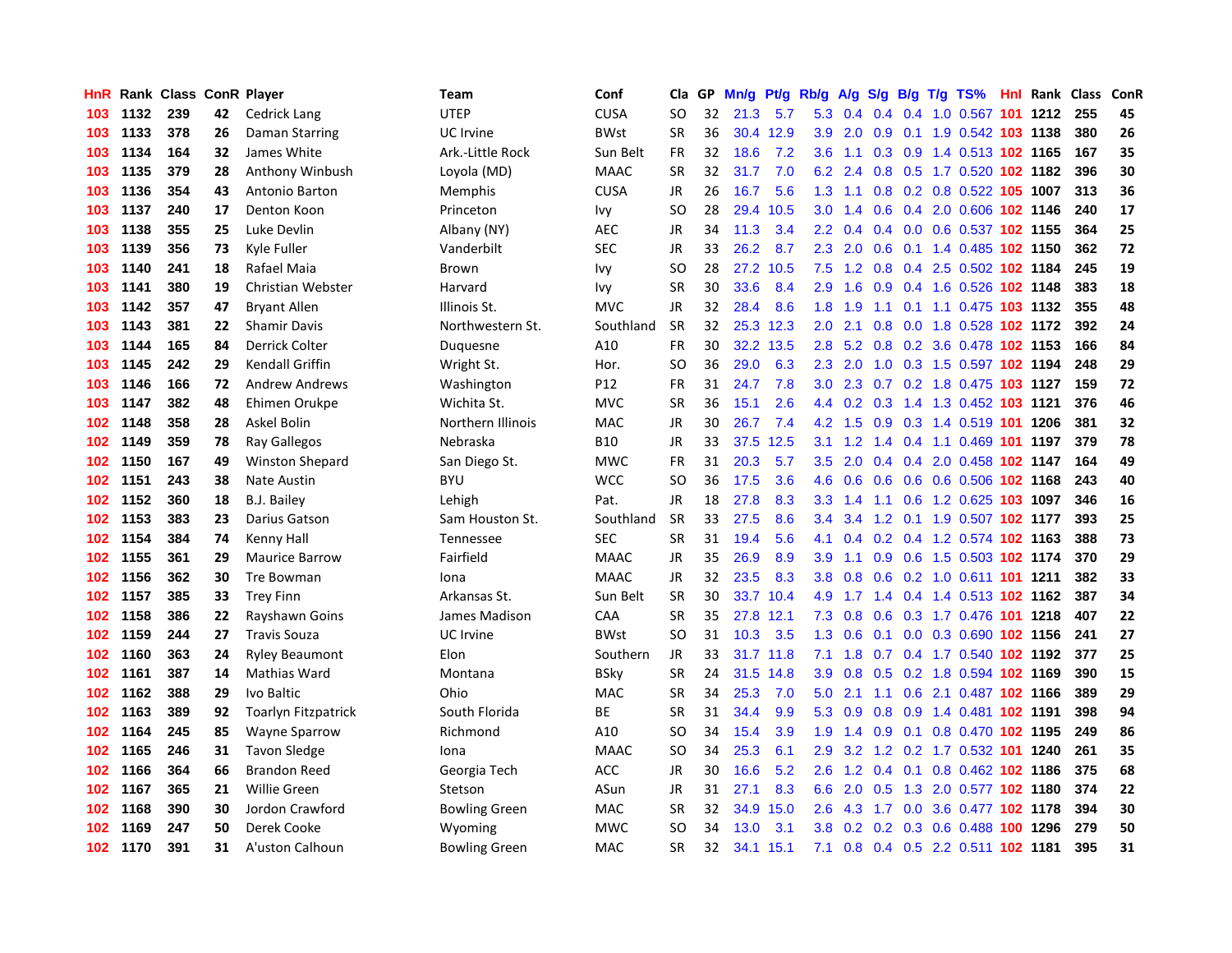| HnR. |      | <b>Rank Class</b> |    | <b>ConR Player</b>      | Team                      | Conf        | Cla       | <b>GP</b> | Mn/g | Pt/g | Rb/g             | A/g    | S/g              | B/g | $T/g$ TS%                  |     | Hnl Rank | <b>Class</b> | ConR |
|------|------|-------------------|----|-------------------------|---------------------------|-------------|-----------|-----------|------|------|------------------|--------|------------------|-----|----------------------------|-----|----------|--------------|------|
| 102  | 1171 | 366               | 32 | Derek Thompson          | Eastern Michigan          | <b>MAC</b>  | <b>JR</b> | 33        | 23.7 | 11.1 | 1.8              | 1.3    | 0.8              |     | 0.1 1.4 0.503 102 1164     |     |          | 368          | 28   |
| 102  | 1172 | 392               | 18 | Alex Smith              | Bethune-Cookman           | <b>MEAC</b> | <b>SR</b> | 34        | 22.2 | 6.6  | 6.0              | 0.7    |                  |     | 0.8 1.9 1.2 0.583 101 1241 |     |          | 411          | 22   |
| 102  | 1173 | 367               | 93 | Niels Giffey            | Connecticut               | ВE          | <b>JR</b> | 28        | 21.0 | 4.9  | 3.6 <sup>°</sup> | 0.6    |                  |     | 0.9 0.3 0.8 0.529 102 1173 |     |          | 369          | 93   |
| 102  | 1174 | 168               | 26 | Carson Puriefoy         | <b>Stony Brook</b>        | <b>AEC</b>  | FR        | 33        | 14.8 | 5.3  | 1.8              | 1.2    |                  |     | 0.5 0.0 1.3 0.513 102 1190 |     |          | 170          | 26   |
| 102  | 1175 | 248               | 22 | Eric McKnight           | <b>Florida Gulf Coast</b> | ASun        | <b>SO</b> | 37        | 20.7 | 6.5  | 4.4              | 0.3    | $0.4^{\circ}$    |     | 1.3 1.4 0.585 102 1183     |     |          | 244          | 23   |
| 102  | 1176 | 249               | 44 | Cannen Cunningham       | SMU                       | <b>CUSA</b> | SO        | 32        | 32.3 | 9.3  | 6.2              | 1.6    |                  |     | 1.1 1.8 2.4 0.546 102 1187 |     |          | 247          | 43   |
| 102  | 1177 | 250               | 23 | Dyami Starks            | <b>Bryant</b>             | <b>NEC</b>  | SO        | 31        | 33.3 | 17.7 | 2.8              | 1.6    | 0.5              |     | 0.2 2.2 0.585 102 1185     |     |          | 246          | 24   |
| 102  | 1178 | 393               | 45 | Leon Gibson             | Houston                   | <b>CUSA</b> | <b>SR</b> | 32        | 16.2 | 6.3  | 5.6              | 0.5    | 0.3              |     | 0.6 0.9 0.543 101 1199     |     |          | 399          | 44   |
| 102  | 1179 | 394               | 75 | Rob Chubb               | Auburn                    | SEC         | <b>SR</b> | 32        | 25.5 | 8.8  | 6.6              | 0.8    | 0.5              |     | 1.2 2.1 0.505 101 1221     |     |          | 409          | 78   |
| 102  | 1180 | 169               | 94 | Durand Johnson          | Pittsburgh                | ВE          | FR        | 31        | 11.9 | 4.3  | 1.3              | 0.5    |                  |     | 0.3 0.1 0.6 0.541 102 1151 |     |          | 165          | 92   |
| 102  | 1181 | 170               | 73 | <b>Brandon Taylor</b>   | Utah                      | P12         | <b>FR</b> | 29        | 20.8 | 6.9  | 1.6              | 2.0    |                  |     | 0.9 0.0 1.7 0.561 101 1213 |     |          | 171          | 73   |
| 102  | 1182 | 368               | 15 | Jordan Richardson       | Weber St.                 | <b>BSky</b> | JR        | 37        | 26.0 | 7.2  | 1.6              | 2.8    |                  |     | 0.5 0.1 1.4 0.577 102 1188 |     |          | 376          | 17   |
| 102  | 1183 | 369               | 32 | <b>Anthony Myles</b>    | Rider                     | <b>MAAC</b> | <b>JR</b> | 34        | 30.7 | 12.4 | 4.6              | 1.6    | 0.8              |     | 0.5 2.4 0.500 102 1193     |     |          | 378          | 31   |
| 102  | 1184 | 251               | 33 | Ameen Tanksley          | Niagara                   | <b>MAAC</b> | <b>SO</b> | 33        | 30.3 | 11.3 | 6.0              | 1.2    |                  |     | 1.1 0.5 1.3 0.510 101 1205 |     |          | 254          | 32   |
| 102  | 1185 | 395               | 27 | Ferg Myrick             | New Hampshire             | <b>AEC</b>  | <b>SR</b> | 28        | 30.6 | 13.6 | 6.2              | 1.2    | 0.9              |     | 0.7 2.3 0.448 101          |     | 1219     | 408          | 27   |
| 102  | 1186 | 252               | 19 | Corey Schaefer          | Lehigh                    | Pat.        | SO        | 31        | 19.5 | 4.6  | 1.7              | 2.1    | 0.6              |     | $0.1$ 0.8 0.565            | 99  | 1335     | 284          | 25   |
| 102  | 1187 | 253               | 76 | LaDarius White          | Mississippi               | <b>SEC</b>  | SO        | 36        | 20.9 | 6.4  | 3.0 <sub>2</sub> | 1.2    | 0.6              |     | 0.3 1.3 0.484 101 1198     |     |          | 251          | 75   |
| 102  | 1188 | 254               | 67 | Lonnie Jackson          | <b>Boston College</b>     | ACC         | <b>SO</b> | 33        | 29.3 | 8.6  | $2.7^{\circ}$    | 1.9    | 0.9 <sup>°</sup> |     | 0.0 1.5 0.567 101 1196     |     |          | 250          | 69   |
| 102  | 1189 | 396               | 61 | Deniz Kilicli           | West Virginia             | <b>B12</b>  | <b>SR</b> | 32        | 23.4 | 8.9  | 4.3              | $-1.1$ |                  |     | 0.5 0.5 2.1 0.486 101 1208 |     |          | 403          | 61   |
| 102  | 1190 | 370               | 77 | <b>Brian Richardson</b> | South Carolina            | <b>SEC</b>  | <b>JR</b> | 31        | 18.2 | 7.5  | $2.2^{\circ}$    | 1.0    |                  |     | 0.5 0.4 1.0 0.523 100 1253 |     |          | 395          | 79   |
| 102  | 1191 | 171               | 86 | <b>Darion Clark</b>     | Charlotte                 | A10         | FR        | 32        | 17.6 | 6.2  | 4.6              | 0.4    |                  |     | 0.3 0.6 1.8 0.521 101 1239 |     |          | 178          | 91   |
| 102  | 1192 | 172               | 34 | Aleksejs Rostov         | Western Kentucky          | Sun Belt    | <b>FR</b> | 32        | 14.0 | 4.9  | $2.7^{\circ}$    | 0.3    | 0.3              |     | $0.1$ 1.0 0.649            | -99 | 1330     | 195          | 39   |
| 102  | 1193 | 371               | 68 | Pe'Shon Howard          | Maryland                  | <b>ACC</b>  | <b>JR</b> | 36        | 22.8 | 3.3  | $2.4^{\circ}$    | 3.6    |                  |     | 0.7 0.0 1.7 0.444 103 1137 |     |          | 357          | 66   |
| 102  | 1194 | 397               | 19 | <b>Austin Witter</b>    | <b>NCA&amp;T</b>          | <b>MEAC</b> | <b>SR</b> | 37        | 31.1 | 6.2  | 7.0              | 2.1    | 0.9              |     | 2.9 2.0 0.454 101          |     | 1210     | 405          | 20   |
| 102  | 1195 | 372               | 34 | Michael Alvarado        | Manhattan                 | <b>MAAC</b> | JR        | 29        | 24.7 | 8.4  | 2.4              | 2.1    | 1.2              |     | 0.0 2.6 0.497 100 1255     |     |          | 396          | 37   |
| 102  | 1196 | 398               | 20 | Preston Blackmon        | Savannah St.              | <b>MEAC</b> | <b>SR</b> | 34        | 29.6 | 11.8 | 1.9              | 3.6    | 1.0              |     | 0.1 3.6 0.476 101 1215     |     |          | 406          | 21   |
| 102  | 1197 | 373               | 23 | <b>Monty Brown</b>      | Mercer                    | ASun        | JR        | 36        | 11.8 | 4.3  | 2.6              | 0.3    |                  |     | 0.3 0.6 0.8 0.505 101 1222 |     |          | 384          | 24   |
| 102  | 1198 | 374               | 24 | <b>DeMarcus Gatlin</b>  | Sam Houston St.           | Southland   | JR        | 23        | 22.9 | 8.6  | 4.0              | 1.9    |                  |     | 1.2 0.3 1.9 0.510 106      |     | 983      | 307          | 17   |
| 102  | 1199 | 399               | 10 | Jourdan Demunyck        | <b>Prairie View</b>       | SWAC        | <b>SR</b> | 32        | 30.3 | 15.7 | 6.5              | 1.5    |                  |     | 1.5 0.2 2.7 0.468 102 1171 |     |          | 391          | 12   |
| 101  | 1200 | 173               | 49 | D.J. Balentine          | Evansville                | <b>MVC</b>  | FR        | 36        | 22.8 | 8.1  | 1.7 <sub>2</sub> | 1.9    |                  |     | 0.4 0.2 1.1 0.503 100 1243 |     |          | 179          | 51   |
| 101  | 1201 | 174               | 87 | Jordan Hare             | Rhode Island              | A10         | FR        | 27        | 19.6 | 5.2  | 4.0              | 0.4    | 0.3              |     | 1.8 1.1 0.564 102 1170     |     |          | 169          | 85   |
| 101  | 1202 | 375               | 20 | Sean McGonagill         | Brown                     | lvy         | JR        | 28        | 37.5 | 14.0 | 4.5              | 3.9    | 1.3              |     | 0.1 3.0 0.503 101 1236     |     |          | 391          | 21   |
| 101  | 1203 | 255               | 21 | Armani Cotton           | Yale                      | Ivy         | SO        | 31        | 21.1 | 6.2  | 5.3              | 0.8    | 0.7              |     | 0.3 1.1 0.537 101 1232     |     |          | 258          | 20   |
| 101  | 1204 | 376               | 16 | <b>Tomas Sanchez</b>    | Idaho St.                 | BSky        | JR        | 29        | 33.4 | 10.3 | 3.3              | 3.9    | 1.6              |     | 0.0 2.7 0.571 102 1176     |     |          | 372          | 16   |
| 101  | 1205 | 256               | 88 | D.J. Peterson           | La Salle                  | A10         | <b>SO</b> | 34        | 25.6 | 3.9  | $2.4^{\circ}$    | 1.5    | 0.9              |     | 0.1 0.4 0.562 101 1216     |     |          | 256          | 88   |
| 101  | 1206 | 377               | 78 | Colin Borchert          | Mississippi St.           | <b>SEC</b>  | <b>JR</b> | 29        | 27.0 | 9.0  | 5.0              | 1.3    |                  |     | 1.1 1.2 2.3 0.495 102 1175 |     |          | 371          | 74   |
| 101  | 1207 | 378               | 24 | Keith McDougle          | Jacksonville              | ASun        | JR        | 28        | 24.6 | 13.1 | 3.9 <sup>°</sup> | 1.4    | $1.4^{\circ}$    |     | 0.1 2.4 0.543 103 1110     |     |          | 348          | 20   |
| 101  | 1208 | 400               | 51 | Derrious Gilmore        | Wyoming                   | <b>MWC</b>  | SR        | 34        | 34.2 | 12.4 | 1.7 <sub>2</sub> | 2.9    |                  |     | 1.2 0.1 2.8 0.510          | -99 | 1328     | 436          | 52   |
| 101  | 1209 | 257               | 50 | <b>Justin Gant</b>      | Indiana St.               | <b>MVC</b>  | <b>SO</b> | 33        | 24.9 | 7.5  | 4.4              | 0.8    |                  |     | 0.4 0.7 1.3 0.483 101 1203 |     |          | 253          | 49   |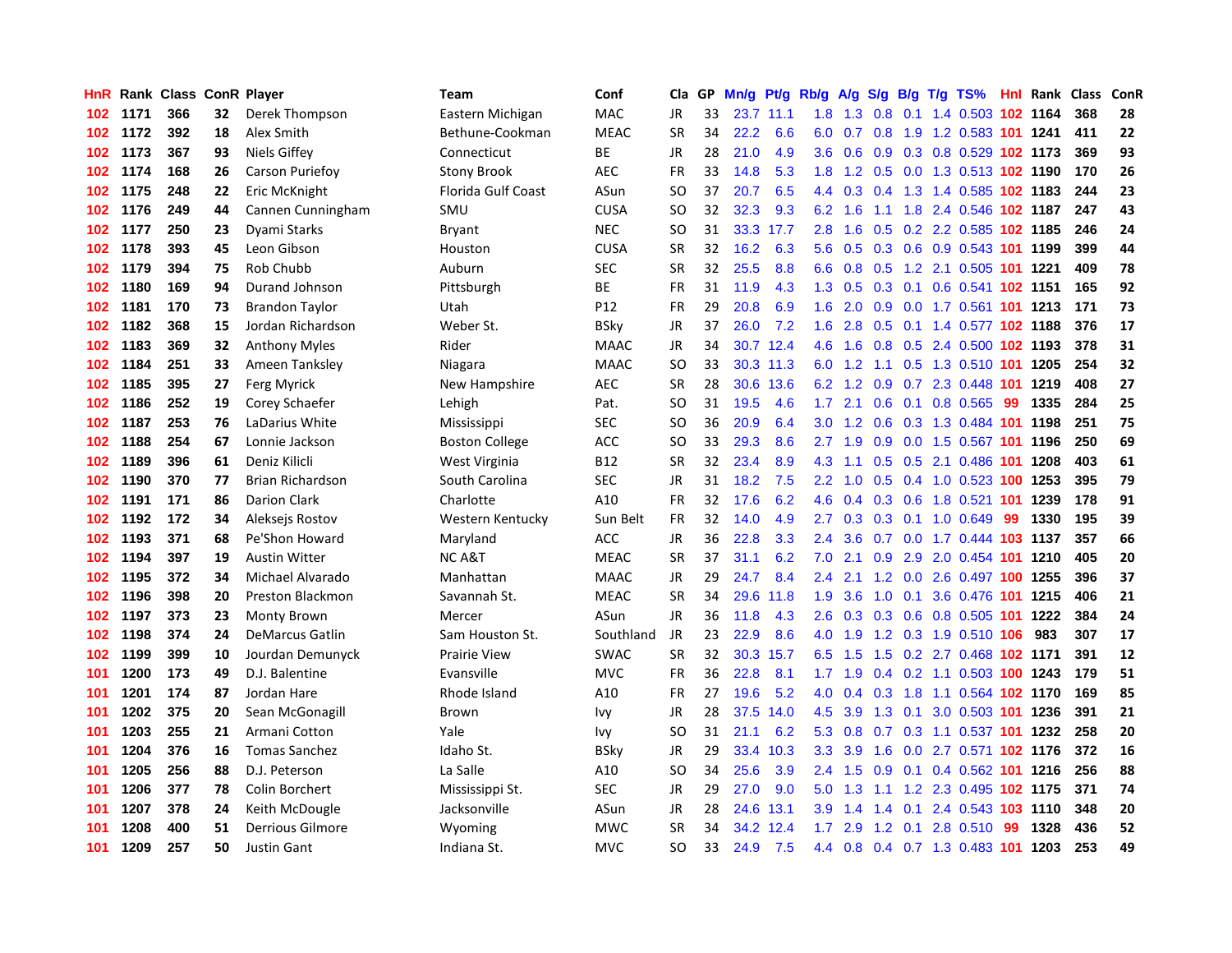| <b>HnR</b> |      | Rank Class ConR Player |    |                             | Team                 | Conf        | Cla       | GP | Mn/g | Pt/g | Rb/g             | A/g             | S/g              |     | $B/g$ T/g TS%                      |     | <b>Hnl Rank Class</b> |     | ConR |
|------------|------|------------------------|----|-----------------------------|----------------------|-------------|-----------|----|------|------|------------------|-----------------|------------------|-----|------------------------------------|-----|-----------------------|-----|------|
| 101        | 1210 | 175                    | 20 | Kyle Wilson                 | Army                 | Pat.        | <b>FR</b> | 31 | 26.2 | 13.0 | 2.3              | 1.8             | 0.5              | 0.0 | 1.9 0.539 101                      |     | 1224                  | 175 | 19   |
| 101        | 1211 | 379                    | 33 | Jon Harris                  | Miami (OH)           | MAC         | JR        | 31 | 25.7 | 8.5  | 4.2              | $-1.1$          |                  |     | 0.7 0.4 1.0 0.575 101 1227         |     |                       | 386 | 33   |
| 101        | 1212 | 380                    | 25 | Sebastian Koch              | Elon                 | Southern    | JR        | 32 | 30.8 | 9.6  | 4.6              | 2.5             |                  |     | 0.9 0.3 1.5 0.602 101 1225         |     |                       | 385 | 26   |
| 101        | 1213 | 381                    | 23 | Devonta White               | Georgia St.          | CAA         | JR        | 31 | 36.2 | 14.8 | 2.8              | 3.9             |                  |     | 1.7 0.0 3.0 0.528 101 1233         |     |                       | 389 | 23   |
| 101        | 1214 | 258                    | 22 | Javier Duren                | Yale                 | Ivy         | SO        | 31 | 21.9 | 7.7  | 3.5              | 2.6             |                  |     | 1.2 0.2 2.6 0.529 100 1245         |     |                       | 263 | 22   |
| 101        | 1215 | 382                    | 89 | Erik Fromm                  | <b>Butler</b>        | A10         | JR        | 35 | 11.3 | 3.4  | 2.5              | 0.1             | 0.3              |     | 0.1 0.6 0.517 101 1217             |     |                       | 383 | 89   |
| 101        | 1216 | 383                    | 17 | Spencer Coleman             | Montana              | <b>BSky</b> | JR        | 32 | 21.4 | 7.6  | 3.7              | 0.8             |                  |     | 0.8 0.3 1.2 0.600 100 1268         |     |                       | 401 | 19   |
| 101        | 1217 | 259                    | 21 | Worth Smith                 | Navy                 | Pat.        | SO        | 31 | 29.5 | 10.2 | 5.4              | 0.6             |                  |     | 1.1 1.2 1.7 0.488 101 1234         |     |                       | 259 | 21   |
| 101        | 1218 | 176                    | 22 | Larry Toomey                | Army                 | Pat.        | FR        | 31 | 17.4 | 6.2  | 3.7              | $-1.6$          |                  |     | 0.4 0.5 1.7 0.527 101 1229         |     |                       | 176 | 20   |
| 101        | 1219 | 177                    | 79 | Retin Obasohan              | Alabama              | <b>SEC</b>  | FR        | 31 | 13.0 | 3.9  | 1.4              | 0.7             | 0.9              |     | 0.3 1.1 0.492 101 1220             |     |                       | 173 | 77   |
| 101        | 1220 | 178                    | 62 | <b>Connor Lammert</b>       | <b>Texas</b>         | <b>B12</b>  | FR        | 34 | 20.8 | 4.5  |                  | 4.2 0.9         |                  |     | 0.3 0.4 1.0 0.529 99               |     | 1319                  | 190 | 64   |
| 101        | 1221 | 384                    | 34 | Majok Majok                 | Ball St.             | <b>MAC</b>  | JR        | 30 | 31.1 | 10.7 | 9.8              | 0.6             |                  |     | 0.6 0.8 2.3 0.503 100 1259         |     |                       | 398 | 36   |
| 101        | 1222 | 179                    | 35 | Raeford Worsham             | Arkansas St.         | Sun Belt    | <b>FR</b> | 29 | 17.8 | 6.4  | 3.1              | 0.4             |                  |     | 0.8 0.4 1.1 0.538 101 1214         |     |                       | 172 | 36   |
| 101        | 1223 | 260                    | 24 | <b>Kyle Vinales</b>         | C. Connecticut St.   | <b>NEC</b>  | <b>SO</b> | 30 | 38.2 | 21.6 | 2.0              | 3.8             | 1.4              |     | 0.1 3.3 0.518 101 1242             |     |                       | 262 | 25   |
| 101        | 1224 | 385                    | 36 | Xavier Roberson             | South Alabama        | Sun Belt    | JR        | 11 | 26.7 | 13.6 | 3.5              | 1.5             |                  |     | 1.2 0.1 1.8 0.607 116              |     | 607                   | 197 | 15   |
| 101        | 1225 | 180                    | 35 | Coleman Johnson             | Fairfield            | <b>MAAC</b> | <b>FR</b> | 29 | 11.7 | 3.4  | 2.0              | 0.3             | $0.4^{\circ}$    |     | $0.7$ 0.7 0.536 101                |     | 1223                  | 174 | 34   |
| 101        | 1226 | 181                    | 15 | Kory Brown                  | North Dakota St.     | Summit      | <b>FR</b> | 34 | 25.1 | 4.9  | 3.1              | 2.1             | $-1.1$           |     | 0.3 1.4 0.539 100 1276             |     |                       | 184 | 16   |
| 101        | 1227 | 386                    | 35 | DaShonte Riley              | Eastern Michigan     | <b>MAC</b>  | <b>JR</b> | 34 | 23.4 | 4.0  | 6.1              | 0.7             | 1.0              |     | 2.0 1.4 0.489 101 1228             |     |                       | 387 | 34   |
| 101        | 1228 | 387                    | 25 | Coron Williams              | <b>Robert Morris</b> | <b>NEC</b>  | JR        | 35 | 24.7 | 9.1  | 2.2              | 1.2             |                  |     | $0.8$ 0.1 0.9 0.580                | -99 | 1302                  | 410 | 29   |
| 101        | 1229 | 388                    | 80 | Asauhn Dixon-Tatum          | Auburn               | <b>SEC</b>  | JR        | 32 | 14.0 | 3.7  |                  |                 |                  |     | 3.3 0.2 0.4 1.4 0.7 0.494 100 1265 |     |                       | 400 | 80   |
| 101        | 1230 | 389                    | 30 | Hayden Humes                | Illinois-Chicago     | Hor.        | JR        | 34 | 33.2 | 10.3 | 5.2              | 1.3             |                  |     | 0.6 0.4 1.4 0.580 101 1235         |     |                       | 390 | 31   |
| 101        | 1231 | 390                    | 18 | <b>Tate Unruh</b>           | Northern Colorado    | <b>BSky</b> | JR        | 31 | 32.1 | 13.5 | 4.3              | 1.6             | 1.3              |     | 0.1 1.5 0.603 100 1252             |     |                       | 394 | 18   |
| 101        | 1232 | 261                    | 24 | Quincy Ford                 | Northeastern         | CAA         | SO.       | 33 | 32.3 | 12.2 | 5.8              | 1.5             | 1.2              |     | 0.6 2.1 0.537 100 1293             |     |                       | 278 | 26   |
| 101        | 1233 | 262                    | 31 | <b>Greg Mays</b>            | Green Bay            | Hor.        | <b>SO</b> | 31 | 20.3 | 6.5  | 4.7              | 0.5             | 0.3              |     | 0.6 1.0 0.554 100 1272             |     |                       | 269 | 33   |
| 101        | 1234 | 401                    | 25 | <b>Joel Naburgs</b>         | Stetson              | ASun        | <b>SR</b> | 31 | 28.7 | 10.1 | 4.3              | 3.9             | 0.7              | 0.3 | 2.5 0.553 101                      |     | 1231                  | 410 | 25   |
| 101        | 1235 | 391                    | 34 | Chris Cunningham            | San Jose St.         | <b>WAC</b>  | JR        | 29 | 31.3 | 10.7 | 9.0              | 1.2             |                  |     | 0.7 0.5 3.0 0.505                  | 97  | 1457                  | 457 | 42   |
| 101        | 1236 | 402                    | 37 | Cameron Bell                | Fla. International   | Sun Belt    | <b>SR</b> | 20 | 20.1 | 8.9  | 3.1              | 1.5             |                  |     | 1.3 0.3 2.1 0.525 104 1071         |     |                       | 365 | 32   |
| 101        | 1237 | 263                    | 95 | Achraf Yacoubou             | Villanova            | <b>BE</b>   | <b>SO</b> | 31 | 12.0 | 2.9  | 2.6              | 0.5             |                  |     | 0.3 0.0 0.9 0.548 101 1201         |     |                       | 252 | 95   |
| 101        | 1238 | 392                    | 16 | Brayden Carlson             | South Dakota St.     | Summit      | JR        | 35 | 34.6 | 9.1  | 3.9 <sup>°</sup> | 2.5             |                  |     | 0.8 0.3 1.2 0.547 99               |     | 1314                  | 414 | 18   |
| 101        | 1239 | 403                    | 35 | Kannon Burrage              | Texas-San Antonio    | <b>WAC</b>  | <b>SR</b> | 32 | 35.0 | 17.2 | 4.9              | 1.3             | 0.9              |     | $0.1$ 2.4 0.486                    | -99 | 1299                  | 425 | 37   |
| 101        | 1240 | 393                    | 31 | <b>Maurice Lewis-Briggs</b> | Morehead St.         | OVC         | JR        | 17 | 17.9 | 8.3  | 5.1              | 0.8             | 1.1              |     | 0.2 1.9 0.509 104 1059             |     |                       | 329 | 28   |
| 101        | 1241 | 404                    | 32 | Corey Wilford               | SE Missouri St.      | OVC         | <b>SR</b> | 31 | 28.7 | 14.4 | 3.6              | $2.2^{\circ}$   | 0.8              |     | 0.3 1.8 0.588 101 1209             |     |                       | 404 | 32   |
| 101        | 1242 | 394                    | 39 | Ayodeji Egbeyemi            | Loyola Marymount     | <b>WCC</b>  | JR        | 25 | 33.6 | 10.6 | 6.0              | 1.6             |                  |     | 1.2 0.6 1.3 0.510 102 1152         |     |                       | 363 | 39   |
| 101        | 1243 | 395                    | 32 | Miles Dixon                 | Wright St.           | Hor.        | JR        | 36 | 23.0 | 8.5  | 1.5              | 1.3             | 0.8 <sub>0</sub> |     | 0.2 1.4 0.485 100 1280             |     |                       | 405 | 35   |
| 101        | 1244 | 405                    | 79 | Julian Welch                | Minnesota            | <b>B10</b>  | <b>SR</b> | 32 | 12.7 | 3.0  | 1.4              | 1.4             | 0.6              | 0.1 | 0.8 0.429 101 1204                 |     |                       | 401 | 79   |
| 101        | 1245 | 406                    | 40 | Caleb Willis                | Pepperdine           | <b>WCC</b>  | <b>SR</b> | 15 | 31.5 | 5.9  | 3.8 <sub>2</sub> | 4.7             | 0.9              |     | 0.1 1.6 0.527 107                  |     | 935                   | 322 | 35   |
| 101        | 1246 | 264                    | 69 | <b>Rod Hall</b>             | Clemson              | <b>ACC</b>  | SO        | 31 | 29.8 | 5.7  | $2.5^{\circ}$    | 3.5             | 0.9              |     | 0.1 1.9 0.468 100 1271             |     |                       | 268 | 70   |
| 101        | 1247 | 182                    | 90 | <b>Trey Davis</b>           | Massachusetts        | A10         | FR        | 32 | 9.5  | 3.3  | 1.1              | 1.3             |                  |     | $0.4$ 0.0 0.9 0.528 101 1238       |     |                       | 177 | 90   |
| 101        | 1248 | 396                    | 96 | <b>Tyler Olander</b>        | Connecticut          | <b>BE</b>   | <b>JR</b> | 29 | 21.6 | 4.3  |                  | $3.7 \quad 1.1$ |                  |     | 0.2 0.9 0.7 0.479 100 1256         |     |                       | 397 | 96   |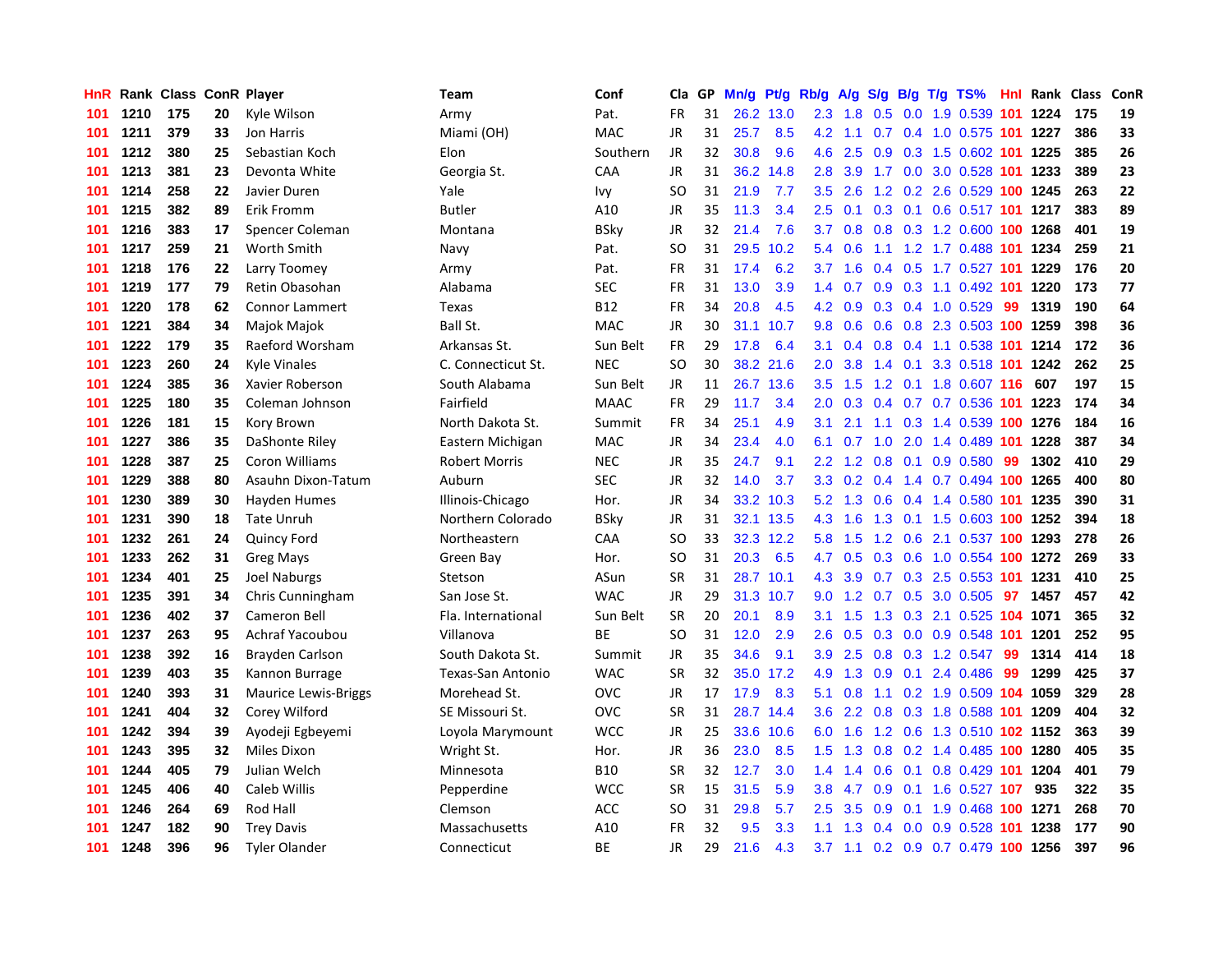| HnR |      | Rank Class ConR Player |    |                         | Team                 | Conf        | Cla       | <b>GP</b> | Mn/g | <b>Pt/g</b> | Rb/g             | A/g |                  |     | S/g B/g T/g TS%            | Hnl | Rank | Class | <b>ConR</b> |
|-----|------|------------------------|----|-------------------------|----------------------|-------------|-----------|-----------|------|-------------|------------------|-----|------------------|-----|----------------------------|-----|------|-------|-------------|
| 101 | 1249 | 407                    | 91 | T.J. DiLeo              | Temple               | A10         | <b>SR</b> | 32        | 19.1 | 2.9         | 1.9              | 1.8 | 0.8              |     | 0.2 0.4 0.564 101 1207     |     |      | 402   | 87          |
| 101 | 1250 | 408                    | 36 | Mike McChristian        | Idaho                | <b>WAC</b>  | <b>SR</b> | 30        | 29.0 | 8.4         | 4.3              | 2.8 |                  |     | 1.1 0.3 1.5 0.560 100 1266 |     |      | 417   | 35          |
| 101 | 1251 | 183                    | 23 | Darien Nelson-Henry     | Pennsylvania         | Ivy         | <b>FR</b> | 29        | 17.7 | 7.6         | 4.1              | 0.6 |                  |     | $0.6$ $0.9$ $2.0$ $0.546$  | 99  | 1327 | 194   | 24          |
| 101 | 1252 | 397                    | 21 | Deven Williams          | Savannah St.         | <b>MEAC</b> | JR        | 26        | 16.3 | 7.9         | 0.8              | 0.6 |                  |     | 0.5 0.0 1.0 0.524 102 1161 |     |      | 367   | 19          |
| 101 | 1253 | 184                    | 92 | Joe McDonald            | George Washington    | A10         | FR        | 30        | 28.1 | 7.5         | 3.7              | 3.2 | 1.2              |     | 0.0 3.0 0.464 100 1250     |     |      | 181   | 92          |
| 101 | 1254 | 398                    | 36 | Nick Kellogg            | Ohio                 | MAC         | JR        | 34        | 25.6 | 8.0         | 2.1              | 1.4 | 1.0              |     | 0.1 1.2 0.563 100 1244     |     |      | 392   | 35          |
| 101 | 1255 | 185                    | 97 | Zach LeDay              | South Florida        | ВE          | <b>FR</b> | 31        | 16.9 | 4.8         | 2.5              | 0.3 |                  |     | 0.4 0.5 0.4 0.495 100 1264 |     |      | 183   | 97          |
| 101 | 1256 | 409                    | 28 | <b>Trey Blue</b>        | Vermont              | <b>AEC</b>  | <b>SR</b> | 33        | 20.8 | 8.6         | 2.1              | 0.9 | 0.8              |     | 0.1 1.6 0.527 100 1282     |     |      | 422   | 29          |
| 101 | 1257 | 265                    | 51 | <b>Dantiel Daniels</b>  | Southern Illinois    | <b>MVC</b>  | <b>SO</b> | 27        | 22.7 | 7.7         | 3.2              | 0.5 | 0.8              |     | 0.9 1.3 0.573 101 1237     |     |      | 260   | 50          |
| 101 | 1258 | 399                    | 33 | Evan Bruinsma           | Detroit              | Hor.        | JR        | 32        | 21.5 | 5.6         | 4.3              | 1.1 |                  |     | 0.8 0.5 1.1 0.603 101 1230 |     |      | 388   | 30          |
| 101 | 1259 | 186                    | 23 | Kevin Ferguson          | Army                 | Pat.        | FR        | 31        | 12.4 | 3.5         | 3.1              | 0.5 |                  |     | 0.2 1.1 1.0 0.583 100 1263 |     |      | 182   | 22          |
| 101 | 1260 | 410                    | 34 | Will Bogan              | Valparaiso           | Hor.        | <b>SR</b> | 34        | 26.6 | 6.4         | 1.1              | 1.4 | 0.9              |     | 0.1 1.2 0.590 100 1279     |     |      | 421   | 34          |
| 101 | 1261 | 411                    | 74 | Sabatino Chen           | Colorado             | P12         | <b>SR</b> | 33        | 23.4 | 4.4         | $2.2\phantom{0}$ | 1.3 | 0.8              |     | 0.1 1.1 0.487 100 1277     |     |      | 420   | 74          |
| 100 | 1262 | 400                    | 26 | <b>Matt Hunter</b>      | C. Connecticut St.   | <b>NEC</b>  | JR        | 30        | 37.2 | 15.7        | 7.7              | 2.6 | 2.6              |     | 0.9 3.4 0.480 100 1273     |     |      | 402   | 27          |
| 100 | 1263 | 266                    | 25 | <b>Richard Ross</b>     | Old Dominion         | CAA         | <b>SO</b> | 30        | 24.9 | 7.3         | 5.7              | 0.7 | 0.9 <sub>0</sub> |     | 1.9 1.1 0.572 100 1292     |     |      | 277   | 25          |
| 100 | 1264 | 412                    | 80 | Sam McLaurin            | Illinois             | <b>B10</b>  | <b>SR</b> | 36        | 20.7 | 3.8         | $3.4^{\circ}$    | 0.4 | 0.3              |     | 0.7 0.8 0.480 100 1246     |     |      | 412   | 80          |
| 100 | 1265 | 267                    | 35 | Reggie Arceneaux        | Wright St.           | Hor.        | <b>SO</b> | 34        | 29.4 | 8.9         | 2.3              | 2.5 | 0.8              |     | 0.0 2.2 0.472 100 1249     |     |      | 264   | 32          |
| 100 | 1266 | 401                    | 37 | Jeromie Hill            | Texas-San Antonio    | <b>WAC</b>  | <b>JR</b> | 26        | 31.0 | 13.1        | 6.5              | 1.4 | 1.1              |     | 0.4 2.5 0.493 103 1112     |     |      | 350   | 31          |
| 100 | 1267 | 402                    | 17 | Jordan Dykstra          | South Dakota St.     | Summit      | <b>JR</b> | 35        |      | 32.5 12.5   | 7.9              | 1.4 |                  |     | $0.5$ 0.5 1.9 0.558        | -99 | 1341 | 421   | 19          |
| 100 | 1268 | 187                    | 63 | Cameron Ridley          | Texas                | <b>B12</b>  | <b>FR</b> | 33        | 16.4 | 4.1         | 4.3              | 0.1 |                  |     | $0.5$ 1.4 1.4 0.428        | -99 | 1350 | 197   | 65          |
| 100 | 1269 | 403                    | 5  | <b>Quinton Pippen</b>   | Chicago St.          | GWC         | <b>JR</b> | 32        | 28.5 | 10.4        | 4.2              | 2.1 | 1.8              |     | 0.3 1.5 0.512 100 1275     |     |      | 404   | 5           |
| 100 | 1270 | 404                    | 27 | Mike McFadden           | <b>Robert Morris</b> | <b>NEC</b>  | JR        | 33        | 25.4 | 8.5         | 3.5              | 0.8 | 1.1              |     | 0.4 1.6 0.586              | 99  | 1312 | 412   | 30          |
| 100 | 1271 | 413                    | 93 | Andre Malone            | Rhode Island         | A10         | <b>SR</b> | 29        | 31.8 | 10.3        | 4.1              | 1.1 |                  |     | 1.0 0.2 0.9 0.521 100 1258 |     |      | 414   | 93          |
| 100 | 1272 | 268                    | 19 | Martin Seiferth         | Eastern Washington   | <b>BSky</b> | <b>SO</b> | 31        | 22.9 | 8.2         | 6.3              | 0.3 | 0.4              |     | 2.2 1.2 0.592              | 97  | 1418 | 311   | 23          |
| 100 | 1273 | 405                    | 18 | Davon Marshall          | Liberty              | <b>BSou</b> | JR        | 36        | 32.2 | 13.6        | 2.1              | 2.8 | 0.8              | 0.1 | 2.0 0.628 100 1294         |     |      | 408   | 19          |
| 100 | 1274 | 414                    | 22 | <b>Mike Phillips</b>    | Howard               | <b>MEAC</b> | <b>SR</b> | 31        | 34.8 | 12.0        | 6.9              | 1.0 |                  |     | 0.8 0.7 2.3 0.467          | -99 | 1307 | 429   | 24          |
| 100 | 1275 | 415                    | 28 | Mike Wilder             | UC Irvine            | <b>BWst</b> | <b>SR</b> | 37        | 31.1 | 8.6         | 5.4              | 3.0 |                  |     | 0.9 0.1 1.4 0.470 100 1260 |     |      | 415   | 29          |
| 100 | 1276 | 406                    | 26 | <b>Chris Perez</b>      | Stetson              | ASun        | JR        | 31        | 30.6 | 15.1        | 4.1              | 1.9 |                  |     | 1.1 0.0 2.6 0.545 100 1261 |     |      | 399   | 26          |
| 100 | 1277 | 407                    | 26 | <b>Marcus Damas</b>     | Towson               | CAA         | JR        | 30        | 31.1 | 11.4        | 5.3              | 1.6 |                  |     | 0.7 1.0 1.9 0.524 100 1247 |     |      | 393   | 24          |
| 100 | 1278 | 416                    | 33 | <b>Stacy Wilson</b>     | Murray St.           | OVC         | <b>SR</b> | 31        | 30.2 | 13.5        | 3.7 <sub>2</sub> | 2.5 | 1.1              |     | 0.4 2.8 0.519              | 99  | 1310 | 431   | 33          |
| 100 | 1279 | 408                    | 38 | <b>Brandon Harris</b>   | Western Kentucky     | Sun Belt    | JR        | 36        | 29.6 | 8.2         | 5.6              | 1.9 | 0.8              |     | $0.0$ 1.4 $0.490$          | 97  | 1425 | 445   | 42          |
| 100 | 1280 | 409                    | 28 | Jason Brickman          | Long Island U.       | <b>NEC</b>  | <b>JR</b> | 34        | 36.5 | 9.5         | 2.6              | 8.5 | 1.0              |     | $0.0$ 3.9 $0.618$          | 99  | 1348 | 422   | 33          |
| 100 | 1281 | 269                    | 18 | <b>Corey Petros</b>     | Oakland              | Summit      | <b>SO</b> | 33        | 33.8 | 12.5        | 8.2              | 1.0 | 0.6              |     | 0.3 1.5 0.553 100 1278     |     |      | 270   | 17          |
| 100 | 1282 | 270                    | 36 | <b>Charles Lee</b>      | Cleveland St.        | Hor.        | <b>SO</b> | 32        | 34.4 | 11.5        | 2.9              | 4.8 | 1.2              |     | 0.2 3.5 0.535              | 99  | 1338 | 285   | 37          |
| 100 | 1283 | 410                    | 98 | <b>Martino Brock</b>    | South Florida        | ВE          | JR        | 31        | 25.3 | 5.5         | 3.7              | 1.2 |                  |     | 1.1 0.3 0.9 0.444 100 1286 |     |      | 407   | 98          |
| 100 | 1284 | 188                    | 81 | Tre Demps               | Northwestern         | <b>B10</b>  | <b>FR</b> | 31        | 19.4 | 7.8         | 1.7 <sub>z</sub> | 0.8 |                  |     | $0.4$ 0.0 0.8 0.477        | 99  | 1343 | 196   | 81          |
| 100 | 1285 | 411                    | 23 | Justin Black            | Morgan St.           | <b>MEAC</b> | JR        | 32        | 33.3 | 14.2        | 4.2              | 2.9 |                  |     | 1.2 0.0 2.9 0.507 100 1274 |     |      | 403   | 23          |
| 100 | 1286 | 417                    | 81 | <b>Vincent Williams</b> | Georgia              | <b>SEC</b>  | <b>SR</b> | 32        | 19.3 | 5.0         | 1.6              | 2.1 | 0.6              |     | $0.1$ 1.5 0.516            | 99  | 1303 | 426   | 81          |
| 100 | 1287 | 418                    | 20 | Aaron Moore             | Portland St.         | <b>BSky</b> | SR        | 28        |      | 30.4 13.2   | 7.1              | 1.5 |                  |     | 0.6 0.9 2.1 0.559 100 1283 |     |      | 423   | 20          |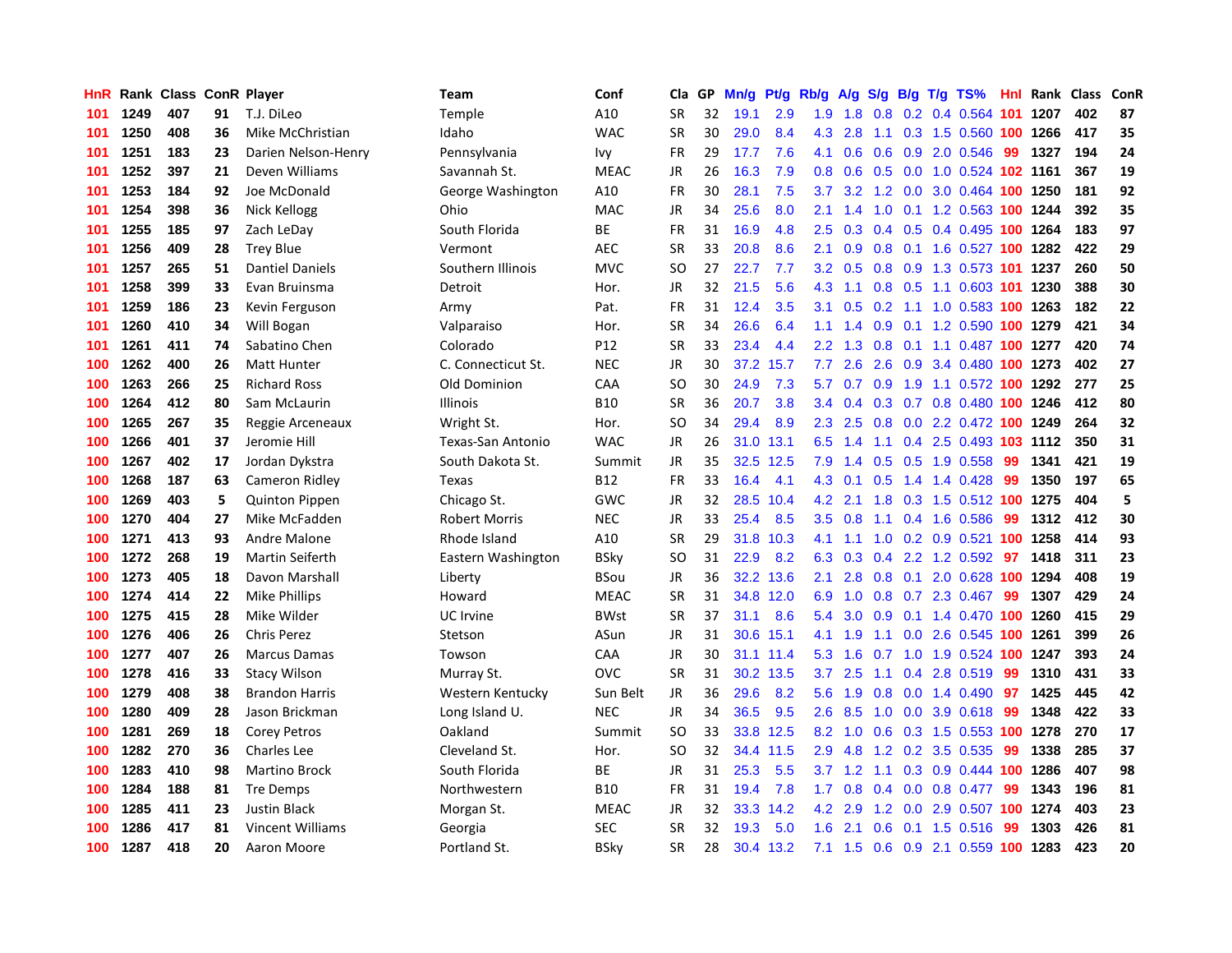| HnR |      | Rank Class ConR Player |     |                       | Team               | Conf        | Cla       | GP | Mn/g | <b>Pt/g</b> | Rb/g             | A/g |                  |     | S/g B/g T/g TS%                | Hnl | Rank | Class | ConR |
|-----|------|------------------------|-----|-----------------------|--------------------|-------------|-----------|----|------|-------------|------------------|-----|------------------|-----|--------------------------------|-----|------|-------|------|
| 100 | 1288 | 412                    | 29  | Dan Jennings          | Long Beach St.     | <b>BWst</b> | JR        | 32 | 24.8 | 8.4         | 6.4              | 0.8 | 0.4              |     | $0.9$ 1.7 0.507                | 99  | 1313 | 413   | 31   |
| 100 | 1289 | 271                    | 29  | <b>Marcus Burton</b>  | Wagner             | <b>NEC</b>  | SO        | 25 | 23.9 | 8.6         | 1.9              |     |                  |     | 2.2 1.2 0.2 1.1 0.476 100 1287 |     |      | 272   | 28   |
| 100 | 1290 | 272                    | 30  | Michael Caffey        | Long Beach St.     | <b>BWst</b> | <b>SO</b> | 33 |      | 32.8 12.0   | 4.0              | 3.8 |                  |     | 1.4 0.2 2.8 0.467 99           |     | 1326 | 283   | 33   |
| 100 | 1291 | 419                    | 38  | <b>Brandon Gibson</b> | Louisiana Tech     | <b>WAC</b>  | SR        | 34 | 19.8 | 7.1         | 3.7              | 0.7 |                  |     | 0.8 0.4 1.3 0.468 100 1270     |     |      | 419   | 36   |
| 100 | 1292 | 413                    | 94  | Raphiael Putney       | Massachusetts      | A10         | JR        | 33 | 22.7 | 7.1         | 4.6              | 1.5 | 0.8              |     | 1.3 2.1 0.502 100 1281         |     |      | 406   | 94   |
| 100 | 1293 | 420                    | 37  | <b>Tony Watson</b>    | <b>Buffalo</b>     | <b>MAC</b>  | <b>SR</b> | 31 | 34.8 | 11.3        | 3.1              | 3.6 |                  |     | 0.8 0.0 1.5 0.619 100 1269     |     |      | 418   | 37   |
| 100 | 1294 | 273                    | 29  | Nate Sikma            | Hartford           | AEC         | SO        | 30 | 26.4 | 7.8         | 4.8              | 2.2 |                  |     | 1.2 0.5 2.2 0.485 100          |     | 1267 | 267   | 28   |
| 100 | 1295 | 189                    | 52  | Joey King             | Drake              | <b>MVC</b>  | <b>FR</b> | 32 | 19.0 | 6.9         | 2.9              | 0.9 |                  |     | 0.3 0.4 1.4 0.559              | -99 | 1306 | 186   | 52   |
| 100 | 1296 | 421                    | 25  | Stan Brown            | Lamar              | Southland   | <b>SR</b> | 31 | 28.9 | 11.6        | 7.6              | 0.5 | 0.5              |     | 0.8 1.6 0.515                  | -99 | 1329 | 437   | 26   |
| 100 | 1297 | 422                    | 36  | Taaj Ridley           | Iona               | <b>MAAC</b> | <b>SR</b> | 32 | 24.4 | 8.2         | 5.6              | 0.9 |                  |     | $0.4$ 0.3 1.4 0.539            | -99 | 1323 | 435   | 39   |
| 100 | 1298 | 190                    | 24  | <b>Grant Mullins</b>  | Columbia           | Ivy         | <b>FR</b> | 26 | 27.0 | 9.3         | 3.1              | 1.5 |                  |     | 1.0 0.2 1.4 0.564 100 1295     |     |      | 185   | 23   |
| 100 | 1299 | 191                    | 53  | Jalen Pendleton       | Southern Illinois  | <b>MVC</b>  | <b>FR</b> | 30 | 12.5 | 4.4         | 2.1              | 1.0 |                  |     | $0.6$ 0.0 1.1 0.528            | -99 | 1316 | 188   | 54   |
| 100 | 1300 | 274                    | 46  | <b>Ryan Manuel</b>    | SMU                | <b>CUSA</b> | <b>SO</b> | 32 | 34.1 | 12.1        | 4.2              | 2.3 |                  |     | 1.2 0.2 2.4 0.568              | 99  | 1298 | 281   | 47   |
| 100 | 1301 | 414                    | 37  | Jordan Aaron          | Milwaukee          | Hor.        | JR        | 32 | 35.6 | 14.4        | 3.6              | 4.0 |                  |     | 1.3 0.0 3.8 0.503              | -99 | 1334 | 418   | 36   |
| 100 | 1302 | 415                    | 34  | <b>Brian Williams</b> | Jacksonville St.   | <b>OVC</b>  | JR        | 28 | 35.8 | 13.1        | 2.4              | 4.3 | 1.6              |     | $0.2$ 2.4 0.488                | 99  | 1333 | 417   | 34   |
| 100 | 1303 | 416                    | 37  | Jay Bowie             | Marist             | MAAC        | JR        | 18 | 26.5 | 9.4         | 4.9              | 1.3 | 0.8 <sub>0</sub> |     | 0.2 0.9 0.669 107              |     | 938  | 299   | 20   |
| 100 | 1304 | 275                    | 99  | Jermaine Sanders      | Cincinnati         | <b>BE</b>   | <b>SO</b> | 34 | 12.9 | 3.1         | 2.1              | 0.8 | 0.3              | 0.1 | $0.6$ 0.445                    | -99 | 1297 | 280   | 100  |
| 100 | 1305 | 276                    | 100 | <b>Trevor Cooney</b>  | Syracuse           | ВE          | SO        | 39 | 11.2 | 3.4         | 0.8              | 0.6 |                  |     | 0.7 0.1 0.4 0.433 100 1291     |     |      | 276   | 99   |
| 100 | 1306 | 423                    | 38  | Nate Hutcheson        | Western Michigan   | <b>MAC</b>  | <b>SR</b> | 35 | 29.9 | 10.1        | 4.7              |     |                  |     | 1.7 0.8 0.6 2.0 0.494          | -99 | 1305 | 428   | 39   |
| 100 | 1307 | 277                    | 39  | <b>Kris Brewer</b>    | Kent St.           | <b>MAC</b>  | SO        | 35 | 30.1 | 9.1         | 2.8              | 2.7 |                  |     | $0.9$ $0.3$ 2.7 $0.591$        | -99 | 1300 | 282   | 38   |
| 100 | 1308 | 417                    | 41  | Nikolas Skouen        | Pepperdine         | <b>WCC</b>  | JR        | 30 | 22.5 | 8.0         | 1.9              | 0.6 |                  |     | $0.4$ 0.0 0.9 0.654            | 98  | 1358 | 425   | 43   |
| 100 | 1309 | 278                    | 42  | Josh Sharp            | <b>BYU</b>         | <b>WCC</b>  | <b>SO</b> | 32 | 18.5 | 4.4         | 3.9              | 0.7 |                  |     | 0.4 0.2 0.7 0.601 101 1226     |     |      | 257   | 41   |
| 100 | 1310 | 279                    | 30  | Earl Brown            | Saint Francis (PA) | <b>NEC</b>  | SO        | 26 | 29.6 | 10.1        | 8.1              | 1.5 | 0.7              |     | 1.0 2.6 0.539 100 1254         |     |      | 266   | 26   |
| 99  | 1311 | 424                    | 101 | Kyle Smyth            | Seton Hall         | <b>BE</b>   | <b>SR</b> | 33 | 25.5 | 5.1         | $2.2\phantom{0}$ | 2.1 | 0.9 <sup>°</sup> |     | $0.1$ 0.7 0.540                | 98  | 1365 | 448   | 103  |
| 99  | 1312 | 280                    | 40  | Will Regan            | <b>Buffalo</b>     | <b>MAC</b>  | <b>SO</b> | 34 |      | 27.4 11.1   | 4.4              | 1.0 |                  |     | $0.4$ 0.5 1.4 0.592            | -99 | 1342 | 286   | 42   |
| 99  | 1313 | 281                    | 24  | Dan Trist             | Lafayette          | Pat.        | <b>SO</b> | 29 |      | 25.8 12.4   | 3.7 <sub>2</sub> | 1.6 |                  |     | $0.5$ 0.4 2.4 0.552 100 1289   |     |      | 274   | 23   |
| 99  | 1314 | 282                    | 31  | Zaid Hearst           | Quinnipiac         | <b>NEC</b>  | SO        | 31 |      | 26.4 10.8   | 3.8 <sub>2</sub> | 1.4 |                  |     | $0.5$ 0.5 1.5 0.529            | -99 | 1345 | 287   | 32   |
| 99  | 1315 | 425                    | 70  | Jontel Evans          | Virginia           | <b>ACC</b>  | <b>SR</b> | 26 | 29.0 | 4.2         | $2.4^{\circ}$    | 4.8 |                  |     | 1.0 0.0 2.4 0.395 106          |     | 989  | 342   | 58   |
| 99  | 1316 | 418                    | 24  | Drimir Ferguson       | <b>NC Central</b>  | <b>MEAC</b> | JR        | 30 | 12.5 | 3.5         | 1.0              | 1.8 | 0.9              |     | $0.0$ 1.1 0.541                | -99 | 1337 | 420   | 27   |
| 99  | 1317 | 426                    | 54  | <b>Chris Hines</b>    | Drake              | <b>MVC</b>  | <b>SR</b> | 31 | 26.8 | 9.7         | 2.1              | 1.1 | 0.6              |     | $0.1$ 1.5 0.570                | -99 | 1309 | 430   | 53   |
| 99  | 1318 | 427                    | 31  | Colin Beatty          | Pacific            | <b>BWst</b> | <b>SR</b> | 35 | 23.0 | 5.9         | 3.5              | 1.4 |                  |     | 0.4 0.3 0.9 0.539              | -99 | 1315 | 432   | 32   |
| 99  | 1319 | 419                    | 32  | Keala King            | Long Beach St.     | <b>BWst</b> | JR        | 22 | 28.1 | 9.8         | 4.8              | 2.9 | 0.9 <sub>0</sub> |     | $0.0$ 2.5 $0.500$              | 99  | 1301 | 409   | 30   |
| 99  | 1320 | 428                    | 25  | Mark Cisco            | Columbia           | Ivy         | <b>SR</b> | 28 | 23.6 | 8.1         | 5.7              | 0.8 |                  |     | $0.4$ 0.7 1.1 0.486            | 99  | 1344 | 441   | 25   |
| 99  | 1321 | 420                    | 32  | Louis Montes          | Sacred Heart       | <b>NEC</b>  | JR        | 29 | 30.9 | 14.4        | 6.2              | 1.1 | 1.1              |     | 0.5 2.2 0.536                  | 98  | 1372 | 427   | 35   |
| 99  | 1322 | 429                    | 19  | <b>Tony Fiegen</b>    | South Dakota St.   | Summit      | <b>SR</b> | 35 |      | 31.9 10.2   | 5.4              | 1.5 |                  |     | $0.5$ 0.2 1.5 0.571            | 98  | 1405 | 455   | 22   |
| 99  | 1323 | 192                    | 64  | Jamari Traylor        | Kansas             | <b>B12</b>  | <b>FR</b> | 37 | 9.6  | 2.1         | 2.1              | 0.3 |                  |     | $0.5$ 0.8 0.7 0.463            | -99 | 1311 | 187   | 63   |
| 99  | 1324 | 193                    | 30  | John Papale           | Boston U.          | <b>AEC</b>  | FR        | 30 | 30.3 | 9.3         | 2.6              | 1.1 |                  |     | 0.7 0.1 0.7 0.581              | -99 | 1322 | 191   | 30   |
| 99  | 1325 | 194                    | 39  | Cameron Golden        | Arkansas St.       | Sun Belt    | <b>FR</b> | 31 | 20.1 | 7.4         | 2.7              | 2.1 | 1.0              | 0.1 | 2.0 0.466                      | 99  | 1325 | 193   | 38   |
| 99  | 1326 | 430                    | 40  | Ray Chambers          | Troy               | Sun Belt    | <b>SR</b> | 33 | 23.0 | 8.2         | 5.8              |     |                  |     | $0.2$ 0.2 0.4 0.8 0.567        | 98  | 1363 | 447   | 40   |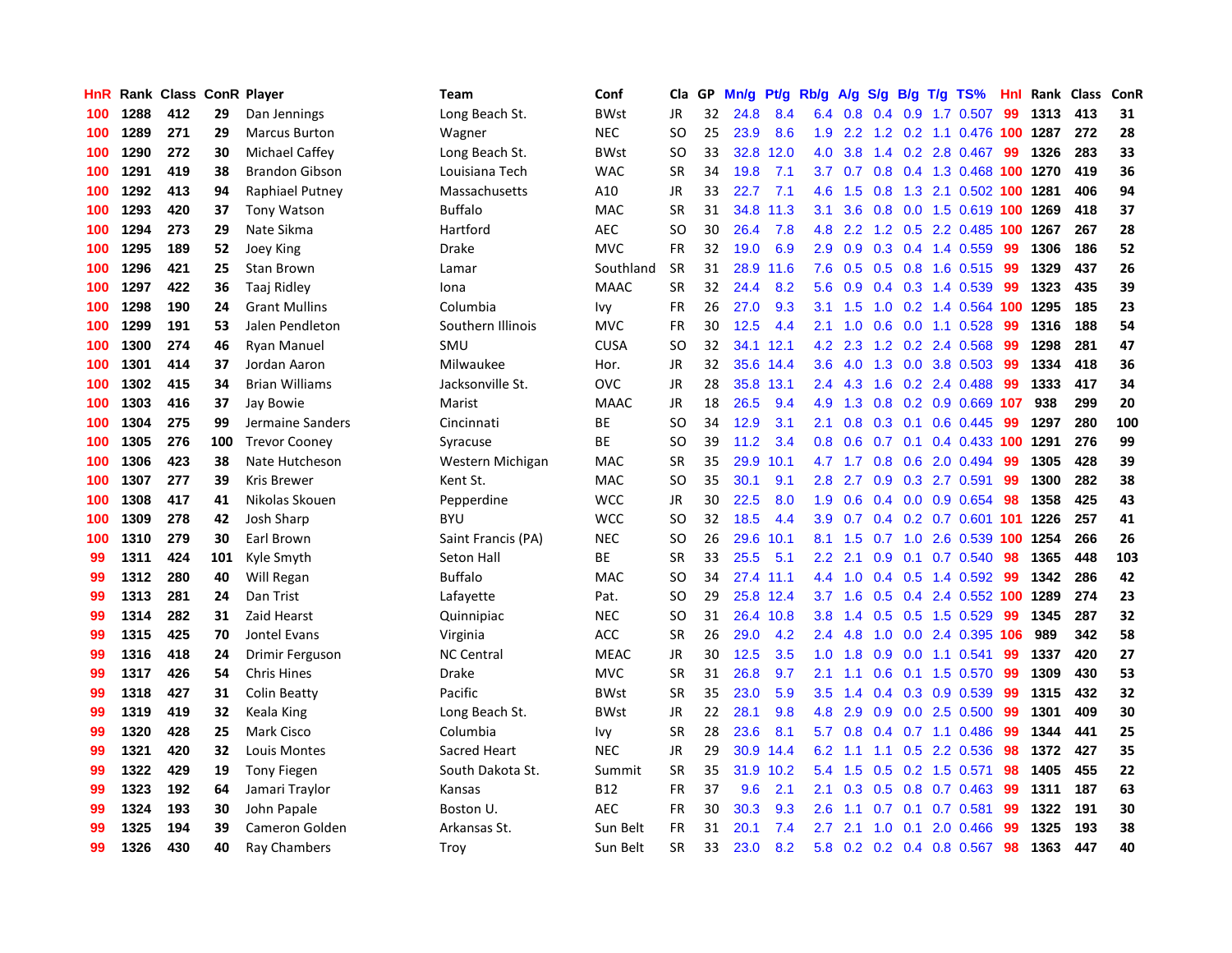| HnR |      | Rank Class ConR Player |     |                        | <b>Team</b>             | Conf        | Cla       | GP. | Mn/g | Pt/g      | Rb/g             | A/g | S/g              |     | $B/g$ T/g TS%              | Hnl | Rank | <b>Class</b> | ConR         |
|-----|------|------------------------|-----|------------------------|-------------------------|-------------|-----------|-----|------|-----------|------------------|-----|------------------|-----|----------------------------|-----|------|--------------|--------------|
| 99  | 1327 | 431                    | 26  | C.J. Reed              | Georgia Southern        | Southern    | <b>SR</b> | 33  | 34.6 | 12.9      | 3.3              | 3.8 | 1.2              | 0.0 | 2.1 0.481                  | 99  | 1352 | 443          | 28           |
| 99  | 1328 | 432                    | 19  | Darren White           | Campbell                | <b>BSou</b> | <b>SR</b> | 11  |      | 33.7 21.8 | 7.2              | 1.8 |                  |     | 2.0 0.5 2.5 0.549 134      |     | 196  | 85           | $\mathbf{1}$ |
| 99  | 1329 | 283                    | 82  | <b>Tim Dixon</b>       | Georgia                 | SEC         | <b>SO</b> | 32  | 10.9 | 1.8       | 2.2              |     |                  |     | 0.4 0.3 0.5 0.5 0.537 99   |     | 1353 | 290          | 82           |
| 99  | 1330 | 284                    | 39  | <b>Ben Clifford</b>    | Utah St.                | <b>WAC</b>  | SO        | 31  | 20.4 | 5.5       | 3.9              | 1.0 |                  |     | $0.3$ 0.7 0.9 0.589        | 97  | 1456 | 317          | 41           |
| 99  | 1331 | 421                    | 33  | Julian Norfleet        | Mount St. Mary's        | <b>NEC</b>  | JR        | 32  | 31.3 | 10.8      | 2.4              | 3.2 |                  |     | 1.3 0.4 1.7 0.506          | -98 | 1367 | 426          | 34           |
| 99  | 1332 | 422                    | 71  | Jarell Eddie           | Virginia Tech           | <b>ACC</b>  | JR        | 32  | 30.3 | 12.3      | 5.6              | 1.3 |                  |     | 0.3 0.8 2.1 0.519          | 98  | 1355 | 424          | 71           |
| 99  | 1333 | 423                    | 20  | Mike Felt              | North Dakota St.        | Summit      | JR        | 34  | 19.2 | 8.0       | 1.7              | 0.5 |                  |     | 0.3 0.0 0.5 0.523          | -98 | 1386 | 434          | 20           |
| 99  | 1334 | 285                    | 38  | Desmond Washington     | Saint Peter's           | <b>MAAC</b> | <b>SO</b> | 30  | 34.4 | 14.6      | $3.4^{\circ}$    | 1.0 |                  |     | 1.4 0.1 1.6 0.511          | 98  | 1357 | 291          | 40           |
| 99  | 1335 | 433                    | 33  | Sammy Yeager           | Cal St. Fullerton       | <b>BWst</b> | <b>SR</b> | 25  | 31.8 | 15.8      | 4.4              | 2.2 | 0.8              |     | 0.4 2.3 0.589 100 1257     |     |      | 413          | 28           |
| 99  | 1336 | 434                    | 102 | <b>Worrel Clahar</b>   | DePaul                  | BE          | <b>SR</b> | 32  | 24.8 | 7.3       | 3.5              | 3.3 |                  |     | 1.3 0.1 2.1 0.501          | 99  | 1331 | 438          | 101          |
| 99  | 1337 | 424                    | 41  | Glenn Bryant           | Eastern Michigan        | MAC         | JR        | 34  |      | 27.4 10.6 | 4.5              | 0.6 |                  |     | 0.9 1.3 1.7 0.463 99       |     | 1332 | 416          | 40           |
| 99  | 1338 | 425                    | 21  | <b>Mitchell Patton</b> | <b>IUPUI</b>            | Summit      | JR        | 27  |      | 26.3 13.7 | 5.0              | 1.0 |                  |     | 0.3 1.1 1.9 0.596 102 1158 |     |      | 365          | 14           |
| 99  | 1339 | 426                    | 34  | Corey Maynard          | <b>Bryant</b>           | <b>NEC</b>  | JR        | 30  | 33.0 | 9.3       | 5.2              | 3.5 |                  |     | 1.1 0.0 1.8 0.580          | 99  | 1317 | 415          | 31           |
| 99  | 1340 | 435                    | 11  | <b>Terrell Kennedy</b> | Ark.-Pine Bluff         | <b>SWAC</b> | <b>SR</b> | 23  | 31.9 | 13.3      | 5.0              | 2.6 |                  |     | 1.2 0.7 2.1 0.489 103 1139 |     |      | 381          | 10           |
| 99  | 1341 | 286                    | 26  | Onochie Ochie          | SE Louisiana            | Southland   | <b>SO</b> | 24  | 11.4 | 6.2       | 2.6              | 0.2 |                  |     | 0.4 0.5 0.7 0.611 103 1109 |     |      | 233          | 21           |
| 99  | 1342 | 427                    | 75  | Renan Lenz             | Utah                    | P12         | JR        | 32  | 8.6  | 2.3       | 1.6              | 0.4 |                  |     | $0.3$ 0.4 0.5 0.522        | -98 | 1380 | 431          | 76           |
| 99  | 1343 | 428                    | 34  | Kyle Boswell           | <b>UC Santa Barbara</b> | <b>BWst</b> | JR        | 29  | 30.7 | 13.0      | 2.0 <sub>1</sub> | 1.4 | 0.6              |     | $0.0$ 1.4 0.612            | -98 | 1393 | 437          | 35           |
| 99  | 1344 | 195                    | 72  | Jordan Roper           | Clemson                 | <b>ACC</b>  | <b>FR</b> | 30  | 22.7 | 7.9       | 1.3              | 0.9 | 1.2              |     | $0.0$ 0.9 0.492            | 98  | 1360 | 198          | 72           |
| 99  | 1345 | 196                    | 39  | A.J. English           | Iona                    | <b>MAAC</b> | <b>FR</b> | 17  | 21.8 | 7.0       | 2.5              | 1.3 |                  |     | 0.8 0.4 0.5 0.561 100 1248 |     |      | 180          | 36           |
| 99  | 1346 | 197                    | 52  | Robert Upshaw          | Fresno St.              | <b>MWC</b>  | <b>FR</b> | 22  | 16.4 | 4.1       | 3.8              | 0.3 |                  |     | $0.3$ 1.8 1.0 0.391        | 99  | 1318 | 189          | 51           |
| 99  | 1347 | 436                    | 12  | <b>Omar Strong</b>     | <b>Texas Southern</b>   | <b>SWAC</b> | <b>SR</b> | 31  | 35.5 | 17.0      | $3.4^{\circ}$    | 2.1 |                  |     | $0.9$ 0.0 2.2 0.556        | -98 | 1356 | 445          | 15           |
| 99  | 1348 | 437                    | 13  | Jameel Grace           | Southern                | <b>SWAC</b> | <b>SR</b> | 30  | 27.3 | 9.0       | 2.9              | 3.6 |                  |     | 1.4 0.0 2.0 0.479          | 99  | 1320 | 433          | 14           |
| 99  | 1349 | 438                    | 43  | <b>Craig Cusick</b>    | <b>BYU</b>              | WCC         | <b>SR</b> | 36  | 19.1 | 3.8       | 2.3              | 2.1 |                  |     | $0.8$ 0.0 0.8 0.521        | 99  | 1346 | 442          | 42           |
| 99  | 1350 | 429                    | 35  | Ryan Sypkens           | <b>UC Davis</b>         | <b>BWst</b> | JR        | 29  | 30.9 | 14.1      | 3.3 <sub>2</sub> | 1.6 |                  |     | 0.4 0.2 1.5 0.629          | 98  | 1383 | 432          | 34           |
| 99  | 1351 | 287                    | 47  | Kasey Wilson           | Central Florida         | <b>CUSA</b> | SO.       | 31  | 24.6 | 9.1       | 4.5              | 0.5 | 0.6              |     | 0.6 1.2 0.598              | 98  | 1376 | 298          | 49           |
| 99  | 1352 | 288                    | 21  | Jordan Gregory         | Montana                 | <b>BSky</b> | <b>SO</b> | 30  | 26.9 | 8.2       | 3.2              | 1.3 |                  |     | $0.7$ $0.1$ $1.0$ $0.636$  | -98 | 1400 | 302          | 22           |
| 99  | 1353 | 430                    | 27  | <b>Trevis Simpson</b>  | NC-Greensboro           | Southern    | JR        | 29  | 29.6 | 18.7      | 4.2              | 1.4 |                  |     | 0.7 0.1 2.0 0.515 99       |     | 1308 | 411          | 27           |
| 99  | 1354 | 431                    | 28  | Tevin Baskin           | Appalachian St.         | Southern    | JR        | 31  | 20.3 | 9.9       | 4.1              |     |                  |     | 0.3 0.9 1.1 0.9 0.544 98   |     | 1375 | 429          | 29           |
| 99  | 1355 | 432                    | 48  | Fahro Alihodzic        | <b>UAB</b>              | <b>CUSA</b> | JR        | 33  | 25.5 | 9.7       | 4.5              | 0.8 |                  |     | 1.1 0.6 1.2 0.516          | -99 | 1351 | 423          | 48           |
| 99  | 1356 | 439                    | 40  | Julius Brooks          | Loyola (MD)             | <b>MAAC</b> | <b>SR</b> | 34  | 15.7 | 4.5       | $3.4^{\circ}$    | 0.2 |                  |     | $0.2$ 0.7 0.9 0.575        | 97  | 1419 | 459          | 42           |
| 99  | 1357 | 440                    | 22  | John Dickson           | Sacramento St.          | <b>BSky</b> | <b>SR</b> | 29  | 27.4 | 12.8      | 5.7              | 0.8 | 0.8              |     | $0.9$ 1.6 $0.491$          | 98  | 1359 | 446          | 21           |
| 99  | 1358 | 289                    | 42  | Matt Smith             | Toledo                  | <b>MAC</b>  | SO        | 28  | 26.3 | 9.8       | 3.6              | 0.6 |                  |     | 0.4 0.9 1.3 0.650          | -99 | 1347 | 288          | 43           |
| 99  | 1359 | 441                    | 29  | <b>Clint Mann</b>      | Davidson                | Southern    | <b>SR</b> | 18  | 18.8 | 6.9       | 2.8              | 0.9 | 0.9 <sub>0</sub> |     | 0.5 1.2 0.486 102 1154     |     |      | 385          | 24           |
| 99  | 1360 | 290                    | 95  | Maxie Esho             | Massachusetts           | A10         | SO        | 33  | 20.6 | 5.5       | 5.0              | 0.5 | 0.8              |     | 1.2 1.3 0.488              | -99 | 1349 | 289          | 95           |
| 99  | 1361 | 442                    | 20  | Corey Law              | High Point              | <b>BSou</b> | <b>SR</b> | 28  | 14.6 | 5.9       | 4.2              | 0.3 | 0.5              |     | 0.4 0.7 0.592              | 98  | 1354 | 444          | 20           |
| 99  | 1362 | 198                    | 73  | Adonis Filer           | Clemson                 | ACC         | <b>FR</b> | 31  | 19.9 | 6.3       | 2.3              | 1.5 |                  |     | 0.7 0.0 1.3 0.478          | -98 | 1395 | 204          | 73           |
| 99  | 1363 | 291                    | 103 | Jerome Seagears        | Rutgers                 | <b>BE</b>   | SO        | 31  | 27.2 | 6.5       | $2.2^{\circ}$    | 2.6 |                  |     | $0.7$ 0.1 1.7 0.483        | -98 | 1362 | 293          | 102          |
| 99  | 1364 | 433                    | 41  | Keith Matthews         | Fairfield               | <b>MAAC</b> | JR        | 35  | 17.0 | 5.1       | 3.0 <sub>2</sub> | 0.5 |                  |     | $0.5$ 0.7 0.9 0.496        | -98 | 1373 | 428          | 41           |
| 99  | 1365 | 443                    | 40  | <b>Matt Staff</b>      | Texas St.               | <b>WAC</b>  | <b>SR</b> | 34  | 26.8 | 11.2      | 5.7              |     |                  |     | 1.0 0.8 1.4 2.2 0.530      | 98  | 1382 | 451          | 38           |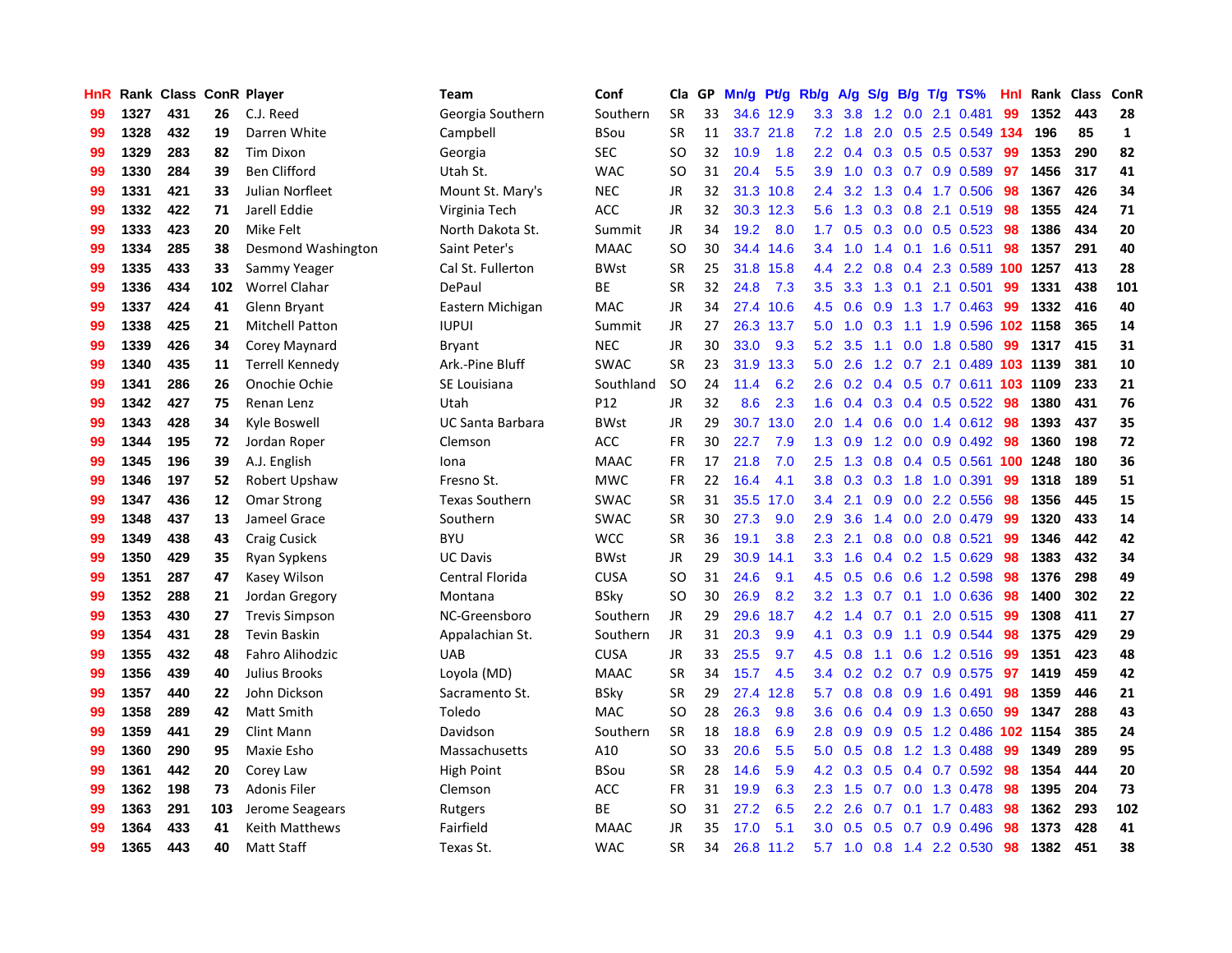| HnR |      | Rank Class ConR Player |     |                         | Team             | Conf        | Cla       | GP | Mn/g | <b>Pt/g</b> | Rb/g             | A/g             | S/g |     | B/g T/g TS%                  | Hnl | Rank | <b>Class</b> | ConR |
|-----|------|------------------------|-----|-------------------------|------------------|-------------|-----------|----|------|-------------|------------------|-----------------|-----|-----|------------------------------|-----|------|--------------|------|
| 99  | 1366 | 292                    | 74  | Paul Jesperson          | Virginia         | <b>ACC</b>  | <b>SO</b> | 35 | 25.7 | 4.7         |                  | $2.2 \quad 0.9$ | 0.5 |     | 0.5 0.9 0.500                | 98  | 1408 | 307          | 74   |
| 99  | 1367 | 293                    | 83  | Nemanja Djurisic        | Georgia          | <b>SEC</b>  | SO.       | 32 | 24.6 | 7.9         |                  |                 |     |     | 4.3 1.4 0.5 0.3 2.2 0.484    | -98 | 1394 | 301          | 84   |
| 99  | 1368 | 444                    | 35  | Jesse Steele            | Monmouth         | <b>NEC</b>  | <b>SR</b> | 31 |      | 31.5 12.2   | $2.0^{\circ}$    | 3.6             |     |     | 1.8 0.0 2.5 0.463            | 97  | 1420 | 460          | 37   |
| 99  | 1369 | 445                    | 44  | Ken Rancifer            | San Diego        | <b>WCC</b>  | <b>SR</b> | 34 | 26.9 | 10.2        |                  | $3.7 \quad 1.2$ | 0.5 |     | 0.3 1.6 0.537                | -98 | 1392 | 453          | 45   |
| 99  | 1370 | 294                    | 76  | Shawn Kemp              | Washington       | P12         | <b>SO</b> | 27 | 18.8 | 6.3         | 3.0 <sub>2</sub> | 0.2             | 0.1 |     | 0.6 1.0 0.548 100 1290       |     |      | 275          | 75   |
| 99  | 1371 | 199                    | 84  | <b>Fred Thomas</b>      | Mississippi St.  | <b>SEC</b>  | FR        | 32 | 28.7 | 9.7         | 3.5              | 1.3             | 1.8 |     | 0.8 1.5 0.438                | 98  | 1406 | 205          | 85   |
| 99  | 1372 | 295                    | 85  | Josh Henderson          | Vanderbilt       | <b>SEC</b>  | <b>SO</b> | 33 | 20.5 | 5.4         | 3.4              | 0.8             | 0.5 |     | 0.9 1.5 0.473                | 98  | 1368 | 296          | 83   |
| 99  | 1373 | 296                    | 77  | Norman Powell           | <b>UCLA</b>      | P12         | <b>SO</b> | 35 | 22.1 | 6.1         | $2.2\phantom{0}$ | 1.1             |     |     | 0.7 0.5 1.1 0.525            | 98  | 1388 | 300          | 77   |
| 98  | 1374 | 200                    | 30  | Gee McGhee              | Chattanooga      | Southern    | <b>FR</b> | 32 | 29.0 | 12.1        | 3.8              | 2.3             | 1.3 |     | 0.2 1.5 0.501                | 97  | 1434 | 211          | 31   |
| 98  | 1375 | 446                    | 65  | Anthony Booker          | Iowa St.         | B12         | <b>SR</b> | 30 | 11.6 | 3.4         |                  |                 |     |     | 2.8 0.2 0.3 0.6 0.5 0.483 99 |     | 1304 | 427          | 62   |
| 98  | 1376 | 434                    | 45  | Paul Cooper             | San Diego        | <b>WCC</b>  | <b>JR</b> | 24 | 16.9 | 6.2         | 1.6              | 0.6             |     |     | $0.8$ 0.0 0.7 0.509          | 98  | 1379 | 430          | 44   |
| 98  | 1377 | 447                    | 55  | Jake Eastman            | <b>Bradley</b>   | <b>MVC</b>  | <b>SR</b> | 35 | 30.9 | 6.4         | 4.2              | 2.6             |     |     | 1.1 0.2 1.2 0.506            | 98  | 1377 | 450          | 55   |
| 98  | 1378 | 435                    | 82  | Sasa Borovnjak          | Penn St.         | <b>B10</b>  | JR        | 31 | 23.5 | 7.4         | 3.6              | 0.5             | 0.5 |     | 0.4 1.1 0.562                | -97 | 1440 | 451          | 83   |
| 98  | 1379 | 201                    | 26  | Hans Brase              | Princeton        | Ivy         | FR        | 28 | 17.9 | 5.4         |                  | 4.2 0.9         |     |     | $0.3$ 0.6 1.4 0.514          | 98  | 1371 | 199          | 26   |
| 98  | 1380 | 448                    | 53  | James Rahon             | San Diego St.    | <b>MWC</b>  | <b>SR</b> | 32 | 22.8 | 7.0         | 1.8              | 0.6             | 0.6 |     | $0.1$ 0.5 0.462              | -99 | 1339 | 439          | 53   |
| 98  | 1381 | 449                    | 41  | Prince Obasi            | Seattle          | <b>WAC</b>  | <b>SR</b> | 30 | 29.8 | 8.3         | 4.6              | 4.3             | 1.1 |     | $0.2$ 2.7 0.461              | 98  | 1399 | 454          | 39   |
| 98  | 1382 | 436                    | 31  | <b>Chase Plummer</b>    | <b>UMBC</b>      | AEC         | <b>JR</b> | 31 | 26.9 | 11.8        | 6.4              | 2.1             | 1.7 |     | 0.4 2.9 0.440                | 97  | 1454 | 455          | 31   |
| 98  | 1383 | 297                    | 27  | <b>Erik Copes</b>       | George Mason     | CAA         | <b>SO</b> | 34 | 25.0 | 5.9         | 6.0              | 0.5             |     |     | $0.4$ 1.1 1.1 0.487          | 98  | 1370 | 297          | 27   |
| 98  | 1384 | 450                    | 28  | DeShawn Painter         | Old Dominion     | CAA         | <b>SR</b> | 30 | 29.0 | 13.0        | 8.4              | 0.8             |     |     | 0.4 1.0 2.0 0.474 97         |     | 1416 | 457          | 30   |
| 98  | 1385 | 298                    | 83  | Myke Henry              | <b>Illinois</b>  | <b>B10</b>  | <b>SO</b> | 35 | 10.6 | 3.2         | 2.1              | 0.1             |     |     | $0.4$ 0.2 0.7 0.459          | 98  | 1364 | 294          | 82   |
| 98  | 1386 | 437                    | 29  | <b>Brandon Britt</b>    | William & Mary   | CAA         | <b>JR</b> | 30 | 30.6 | 13.9        | $2.5\,$          | 2.0             | 1.1 | 0.1 | 2.0 0.582                    | 98  | 1387 | 435          | 29   |
| 98  | 1387 | 299                    | 104 | Amir Garrett            | St. John's       | ВE          | <b>SO</b> | 33 | 20.1 | 5.4         | 4.3              | 0.7             | 0.5 |     | $0.4$ 1.1 0.469              | 97  | 1442 | 315          | 104  |
| 98  | 1388 | 202                    | 25  | <b>Deron Powers</b>     | Hampton          | <b>MEAC</b> | <b>FR</b> | 31 | 33.9 | 11.9        | 2.7              | 4.6             | 1.3 |     | $0.0$ 3.5 0.491              | 97  | 1437 | 212          | 30   |
| 98  | 1389 | 451                    | 30  | <b>Bilal Dixon</b>      | Towson           | CAA         | <b>SR</b> | 31 | 24.7 | 6.9         | 7.3              | 0.3             | 0.3 |     | 1.2 1.3 0.527                | 98  | 1385 | 452          | 28   |
| 98  | 1390 | 203                    | 66  | Kamari Murphy           | Oklahoma St.     | <b>B12</b>  | <b>FR</b> | 33 | 18.1 | 3.8         | 3.9              | 0.6             |     |     | $0.2$ 0.6 1.1 0.475          | 98  | 1391 | 203          | 66   |
| 98  | 1391 | 438                    | 35  | <b>Bruce Reed</b>       | Morehead St.     | <b>OVC</b>  | JR        | 31 | 13.0 | 3.6         | 2.5              | 0.9             |     |     | 0.7 0.4 1.1 0.595 97         |     | 1439 | 450          | 37   |
| 98  | 1392 | 300                    | 56  | Christian Kirk          | Missouri St.     | <b>MVC</b>  | <b>SO</b> | 32 | 24.9 | 8.7         |                  |                 |     |     | 4.2 0.7 0.4 0.1 1.3 0.521    | -98 | 1409 | 308          | 57   |
| 98  | 1393 | 301                    | 67  | <b>Gary Browne</b>      | West Virginia    | <b>B12</b>  | SO        | 32 | 19.8 | 5.6         | 2.8              | 1.5             |     |     | $0.8$ 0.0 1.3 0.461          | 98  | 1404 | 306          | 67   |
| 98  | 1394 | 452                    | 49  | <b>Nigel Spikes</b>     | Marshall         | <b>CUSA</b> | <b>SR</b> | 32 | 24.8 | 5.7         | 7.3              | 0.6             |     |     | $0.7$ 1.9 1.4 0.485          | 96  | 1464 | 474          | 53   |
| 98  | 1395 | 453                    | 36  | <b>Brandon Garrett</b>  | Murray St.       | <b>OVC</b>  | <b>SR</b> | 31 | 24.6 | 6.6         | 5.0              | 0.8             | 0.7 |     | 0.6 1.5 0.628                | 97  | 1432 | 462          | 36   |
| 98  | 1396 | 454                    | 50  | Scottie Haralson        | Tulsa            | <b>CUSA</b> | <b>SR</b> | 33 | 33.1 | 11.3        | 3.9              | 1.4             |     |     | 0.5 0.2 1.3 0.512 96         |     | 1462 | 473          | 52   |
| 98  | 1397 | 204                    | 75  | Aaron Thomas            | Florida St.      | <b>ACC</b>  | <b>FR</b> | 34 | 18.6 | 6.0         | $2.4^{\circ}$    | 1.1             | 0.6 |     | 0.3 1.4 0.477                | 97  | 1421 | 207          | 76   |
| 98  | 1398 | 302                    | 27  | Cory Osetkowski         | Columbia         | Ivy         | <b>SO</b> | 25 | 15.6 | 3.9         | 3.3 <sub>2</sub> | 0.7             | 0.6 |     | $0.7$ 0.5 0.471              | 98  | 1403 | 305          | 27   |
| 98  | 1399 | 439                    | 36  | Sama Taku               | Pacific          | <b>BWst</b> | JR        | 35 | 25.2 | 8.1         | 3.5              | 1.9             | 0.9 |     | $0.0$ 1.8 $0.481$            | 98  | 1398 | 440          | 36   |
| 98  | 1400 | 455                    | 43  | <b>Chauncey Gilliam</b> | Akron            | <b>MAC</b>  | <b>SR</b> | 29 | 15.7 | 5.6         |                  |                 |     |     | 1.7 0.7 0.6 0.0 0.6 0.508    | -99 | 1340 | 440          | 41   |
| 98  | 1401 | 303                    | 46  | Yannick Atanga          | Santa Clara      | <b>WCC</b>  | <b>SO</b> | 38 | 18.1 | 2.6         |                  | $6.2 \quad 0.2$ |     |     | 0.3 1.0 0.6 0.490            | 98  | 1402 | 304          | 46   |
| 98  | 1402 | 440                    | 57  | Keith Pickens           | Missouri St.     | <b>MVC</b>  | JR        | 30 | 23.4 | 6.1         | 4.7              | 1.0             |     |     | $0.7$ $0.5$ 1.2 $0.492$      | 98  | 1397 | 439          | 56   |
| 98  | 1403 | 441                    | 14  | <b>Brandon Moore</b>    | Southern         | <b>SWAC</b> | <b>JR</b> | 29 | 28.4 | 6.2         | 7.0              | 0.9             | 0.8 | 1.8 | 1.4 0.550                    | 98  | 1390 | 436          | 16   |
| 98  | 1404 | 205                    | 26  | <b>Bruce Beckford</b>   | <b>NCA&amp;T</b> | <b>MEAC</b> | <b>FR</b> | 35 | 22.5 | 8.2         | 4.5              |                 |     |     | 0.3 0.5 0.4 1.4 0.565        | 98  | 1389 | 202          | 28   |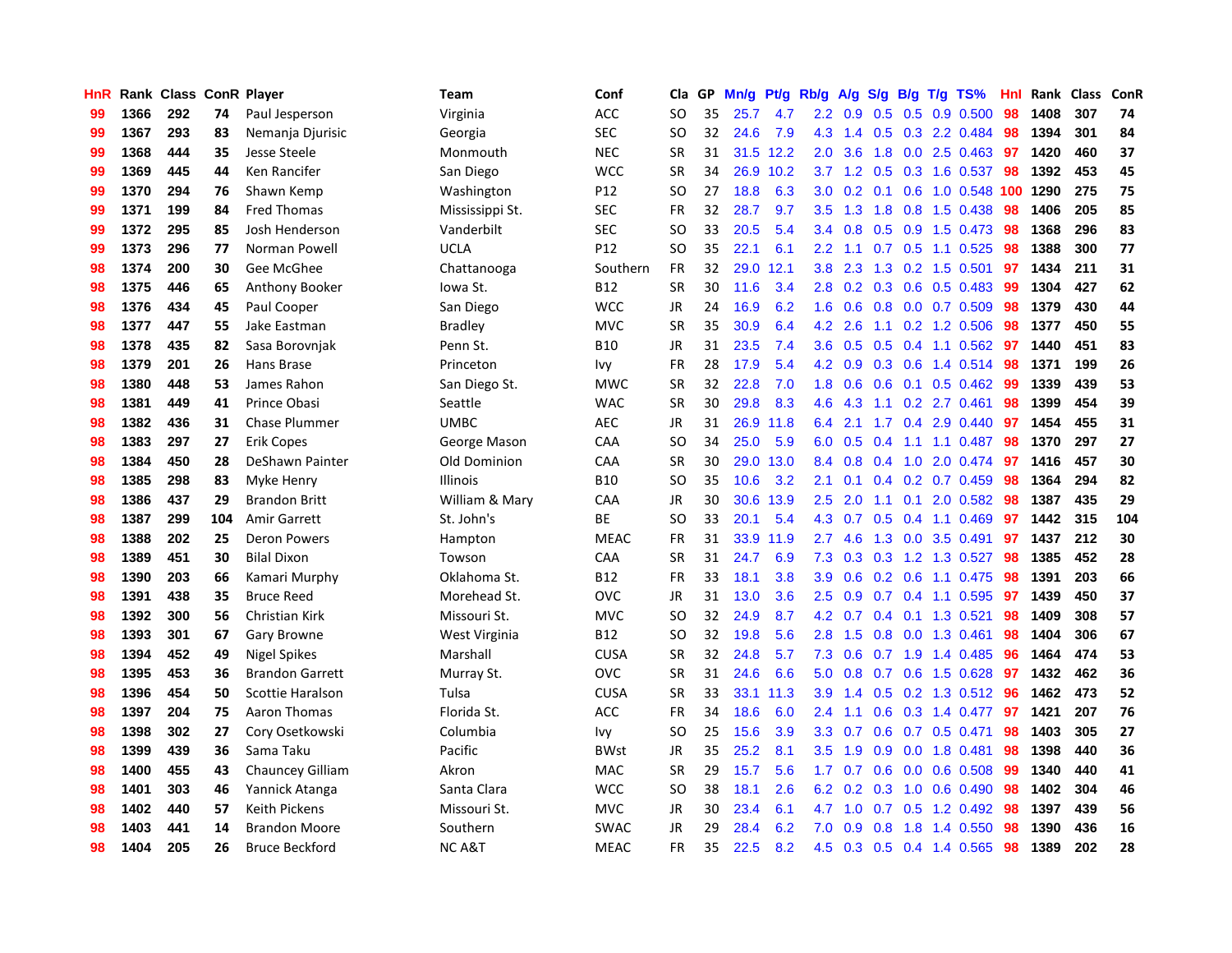| <b>HnR</b> |      | Rank Class ConR Player |    |                           | <b>Team</b>           | Conf        | Cla       | GP. | Mn/g | Pf/g      | Rb/g             | A/g     | S/g |     | $B/g$ T/g TS%                | Hnl | Rank Class |     | ConR |
|------------|------|------------------------|----|---------------------------|-----------------------|-------------|-----------|-----|------|-----------|------------------|---------|-----|-----|------------------------------|-----|------------|-----|------|
| 98         | 1405 | 442                    | 27 | James Thomas              | Sam Houston St.       | Southland   | <b>JR</b> | 33  | 27.8 | 9.6       | 5.8              | 0.8     | 0.7 |     | 0.2 1.3 0.496                | 97  | 1424       | 444 | 28   |
| 98         | 1406 | 456                    | 27 | Ray Willis                | <b>NC Central</b>     | <b>MEAC</b> | <b>SR</b> | 31  |      | 31.2 12.0 | 4.5              | 1.5     |     |     | 1.0 0.5 1.8 0.535 97         |     | 1422       | 461 | 29   |
| 98         | 1407 | 304                    | 28 | Matt Townsend             | Yale                  | Ivy         | <b>SO</b> | 26  | 22.2 | 7.7       | 4.0              | 1.0     |     |     | 0.3 0.3 1.3 0.567 98         |     | 1410       | 309 | 28   |
| 98         | 1408 | 457                    | 41 | James Gallman             | Middle Tennessee      | Sun Belt    | <b>SR</b> | 32  | 13.4 | 4.1       | 1.1              | 0.9     |     |     | $0.3$ 0.0 0.7 0.550          | -98 | 1369       | 449 | 41   |
| 98         | 1409 | 443                    | 23 | Paul Garnica              | Northern Colorado     | <b>BSky</b> | <b>JR</b> | 31  | 17.3 | 7.2       | 1.7 <sub>z</sub> | 2.0     |     |     | 0.9 0.0 1.2 0.583            | 97  | 1426       | 446 | 24   |
| 98         | 1410 | 458                    | 54 | Kyle Green                | Air Force             | <b>MWC</b>  | <b>SR</b> | 32  | 17.0 | 5.4       | 1.6              | 1.6     | 0.6 |     | 0.0 1.2 0.530                | 97  | 1415       | 456 | 57   |
| 98         | 1411 | 305                    | 38 | Juwan Howard              | Detroit               | Hor.        | <b>SO</b> | 32  | 25.1 | 7.6       | 3.2              | 1.5     |     |     | 0.7 0.3 1.2 0.494            | 98  | 1366       | 295 | 38   |
| 98         | 1412 | 206                    | 86 | Shaquille Johnson         | Auburn                | <b>SEC</b>  | <b>FR</b> | 32  | 18.6 | 5.3       | 3.0 <sub>1</sub> | 1.3     | 0.6 |     | 0.3 1.1 0.514                | 97  | 1443       | 213 | 86   |
| 98         | 1413 | 306                    | 31 | Anthony Stitt             | Coll. of Charleston   | Southern    | <b>SO</b> | 34  | 32.9 | 11.0      | 2.4              | 3.2     | 0.5 | 0.1 | 2.5 0.531                    | 97  | 1414       | 310 | 30   |
| 98         | 1414 | 444                    | 55 | Jerry Evans               | Nevada                | <b>MWC</b>  | <b>JR</b> | 29  | 27.0 | 7.5       | 5.4              | 1.2     |     |     | $0.9$ 0.2 1.4 0.530          | -97 | 1413       | 443 | 56   |
| 98         | 1415 | 445                    | 22 | Fred Chatmon              | <b>UMKC</b>           | Summit      | JR        | 29  | 23.7 | 7.4       |                  |         |     |     | 7.3 0.2 0.5 1.0 1.6 0.531    | -98 | 1396       | 438 | 21   |
| 98         | 1416 | 446                    | 28 | Will Bond                 | Sam Houston St.       | Southland   | <b>JR</b> | 34  | 16.7 | 6.0       | $2.6^{\circ}$    |         |     |     | 0.7 0.5 0.1 0.4 0.519 97     |     | 1450       | 453 | 29   |
| 98         | 1417 | 447                    | 23 | Michael Ochereobia        | Western Illinois      | Summit      | <b>JR</b> | 31  | 8.9  | 3.4       | 2.6              | 0.0     |     |     | 0.3 0.4 0.8 0.577 96         |     | 1509       | 475 | 26   |
| 98         | 1418 | 459                    | 96 | <b>Marquise Simmons</b>   | St. Bonaventure       | A10         | <b>SR</b> | 29  | 19.8 | 6.2       | 4.9              | 0.2     |     |     | $0.3$ 0.2 0.9 0.561          | 97  | 1417       | 458 | 96   |
| 98         | 1419 | 448                    | 15 | Aaron Clayborn            | <b>Texas Southern</b> | <b>SWAC</b> | <b>JR</b> | 31  | 21.2 | 7.6       | 5.4              | 0.7     |     |     | 0.5 0.4 1.3 0.569            | 97  | 1433       | 448 | 17   |
| 98         | 1420 | 460                    | 36 | <b>Booker Hucks</b>       | Long Island U.        | <b>NEC</b>  | <b>SR</b> | 28  | 12.3 | 5.6       | $2.2^{\circ}$    | 0.2     | 0.1 |     | $0.4$ 0.7 0.667              | 96  | 1476       | 480 | 39   |
| 97         | 1421 | 207                    | 37 | Reese Morgan              | Cal Poly              | <b>BWst</b> | <b>FR</b> | 32  | 19.1 | 5.9       | 2.3              | $-1.1$  | 0.8 |     | $0.1$ 0.4 0.528              | 97  | 1429       | 210 | 37   |
| 97         | 1422 | 208                    | 76 | <b>Shaquille Cleare</b>   | Maryland              | <b>ACC</b>  | <b>FR</b> | 37  | 12.0 | 3.7       | 2.7              | 0.1     | 0.1 |     | $0.3$ 0.6 0.582              | 97  | 1411       | 206 | 75   |
| 97         | 1423 | 209                    | 39 | <b>Bobby Hain</b>         | Youngstown St.        | Hor.        | <b>FR</b> | 33  | 15.3 | 6.2       | $3.4^{\circ}$    | 0.6     |     |     | $0.3$ 0.4 0.9 0.564          | -96 | 1474       | 215 | 41   |
| 97         | 1424 | 461                    | 38 | Dylan Royer               | Cal Poly              | <b>BWst</b> | <b>SR</b> | 32  | 28.1 | 10.1      | $2.4^{\circ}$    | 1.1     |     |     | 0.8 0.1 1.1 0.582 97         |     | 1435       | 463 | 38   |
| 97         | 1425 | 449                    | 24 | Max Jacobsen              | Northern Arizona      | <b>BSky</b> | <b>JR</b> | 32  | 22.6 | 9.0       | 4.6              | 0.9     |     |     | $0.8$ 0.5 1.5 0.594          | 97  | 1431       | 447 | 26   |
| 97         | 1426 | 307                    | 77 | <b>Eddie Odio</b>         | <b>Boston College</b> | ACC         | <b>SO</b> | 33  | 19.1 | 4.3       | $3.4^{\circ}$    | 0.5     |     |     | $0.5$ 0.7 0.5 0.530          | 97  | 1436       | 314 | 78   |
| 97         | 1427 | 450                    | 28 | <b>Emanuel Chapman</b>    | <b>NC Central</b>     | <b>MEAC</b> | <b>JR</b> | 31  | 28.3 | 4.4       | 2.8              | 5.8     |     |     | 1.4 0.2 2.7 0.481            | 97  | 1455       | 456 | 31   |
| 97         | 1428 | 210                    | 42 | <b>Marcel Davis</b>       | Utah St.              | <b>WAC</b>  | <b>FR</b> | 31  | 27.3 | 7.1       | 2.1              | 3.3     | 0.9 |     | 0.0 2.2 0.489                | 95  | 1556       | 238 | 46   |
| 97         | 1429 | 462                    | 51 | Konner Tucker             | <b>UTEP</b>           | <b>CUSA</b> | <b>SR</b> | 25  | 30.5 | 10.1      | 1.7 <sub>z</sub> | 1.4     |     |     | $0.4$ 0.0 1.7 0.580 100 1262 |     |            | 416 | 46   |
| 97         | 1430 | 308                    | 37 | Darion Rackley            | Jacksonville St.      | <b>OVC</b>  | <b>SO</b> | 18  | 29.6 | 13.7      | $2.2^{\circ}$    | 1.5     | 1.6 |     | 0.4 3.0 0.572 98             |     | 1378       | 299 | 35   |
| 97         | 1431 | 211                    | 31 | <b>Tavon Allen</b>        | Drexel                | <b>CAA</b>  | <b>FR</b> | 29  | 14.8 | 6.6       | 1.7              | 0.9     |     |     | $0.6$ 0.1 1.2 0.487          | -96 | 1512       | 225 | 32   |
| 97         | 1432 | 463                    | 27 | <b>Glenn Powell</b>       | Jacksonville          | ASun        | <b>SR</b> | 32  | 25.2 | 9.1       |                  | 6.9 0.6 |     |     | 0.8 0.9 2.0 0.545 97         |     | 1461       | 472 | 28   |
| 97         | 1433 | 309                    | 78 | <b>Terry Whisnant</b>     | Florida St.           | ACC         | SO        | 30  | 17.2 | 5.2       | 1.0 <sub>1</sub> | 0.6     |     |     | 0.5 0.1 0.4 0.563 97         |     | 1427       | 312 | 77   |
| 97         | 1434 | 464                    | 43 | Karol Gruszecki           | Texas-Arlington       | <b>WAC</b>  | <b>SR</b> | 33  | 22.6 | 9.1       | 2.6              | 1.0     | 1.0 |     | $0.1$ 1.7 0.529              | 97  | 1448       | 468 | 40   |
| 97         | 1435 | 465                    | 28 | <b>Markeith Cummings</b>  | Kennesaw St.          | ASun        | <b>SR</b> | 27  | 33.0 | 16.5      | $4.4^{\circ}$    | 1.4     | 1.0 | 0.1 | 2.6 0.525 100 1285           |     |            | 424 | 27   |
| 97         | 1436 | 466                    | 52 | Jordan Callahan           | Tulane                | CUSA        | <b>SR</b> | 35  |      | 30.2 10.6 | 2.6              | 1.9     | 1.3 |     | 0.0 1.2 0.521                | 97  | 1444       | 465 | 51   |
| 97         | 1437 | 212                    | 29 | Nolan Cressler            | Cornell               | Ivy         | <b>FR</b> | 31  | 23.1 | 9.3       | 3.7 <sub>2</sub> | 0.8     | 0.6 |     | $0.0$ 1.0 $0.564$            | -96 | 1499       | 221 | 30   |
| 97         | 1438 | 310                    | 37 | <b>Andrew Nicholas</b>    | Monmouth              | <b>NEC</b>  | SO        | 18  | 29.4 | 13.9      | 3.6 <sup>°</sup> | 2.1     | 1.8 |     | 0.3 2.3 0.473 106 1005       |     |            | 215 | 18   |
| 97         | 1439 | 311                    | 68 | Kevin Noreen              | West Virginia         | <b>B12</b>  | <b>SO</b> | 31  | 18.2 | 3.0       | 4.4              | 0.8     |     |     | 0.4 0.3 0.8 0.538            | 97  | 1446       | 316 | 68   |
| 97         | 1440 | 467                    | 69 | <b>Connell Crossland</b>  | <b>TCU</b>            | <b>B12</b>  | <b>SR</b> | 32  | 23.3 | 6.3       | 5.4              | 0.6     |     |     | $0.5$ 0.4 1.3 0.490          | 95  | 1539       | 487 | 69   |
| 97         | 1441 | 468                    | 97 | <b>Freddie Riley</b>      | Massachusetts         | A10         | <b>SR</b> | 33  | 28.5 | 8.8       | 1.5              | 1.0     |     |     | $0.7$ 0.1 1.1 0.534          | -97 | 1441       | 464 | 98   |
| 97         | 1442 | 213                    | 53 | <b>Shaquille Harrison</b> | Tulsa                 | <b>CUSA</b> | FR        | 33  | 26.9 | 6.8       | 3.8 <sub>2</sub> | 2.8     |     |     | 1.7 0.4 2.4 0.445            | 95  | 1519       | 227 | 58   |
| 97         | 1443 | 451                    | 87 | Kikko Haydar              | Arkansas              | <b>SEC</b>  | <b>JR</b> | 31  | 13.3 | 3.3       | 1.6              | 0.9     |     |     | $0.6$ $0.0$ $0.4$ $0.546$    | 97  | 1449       | 452 | 87   |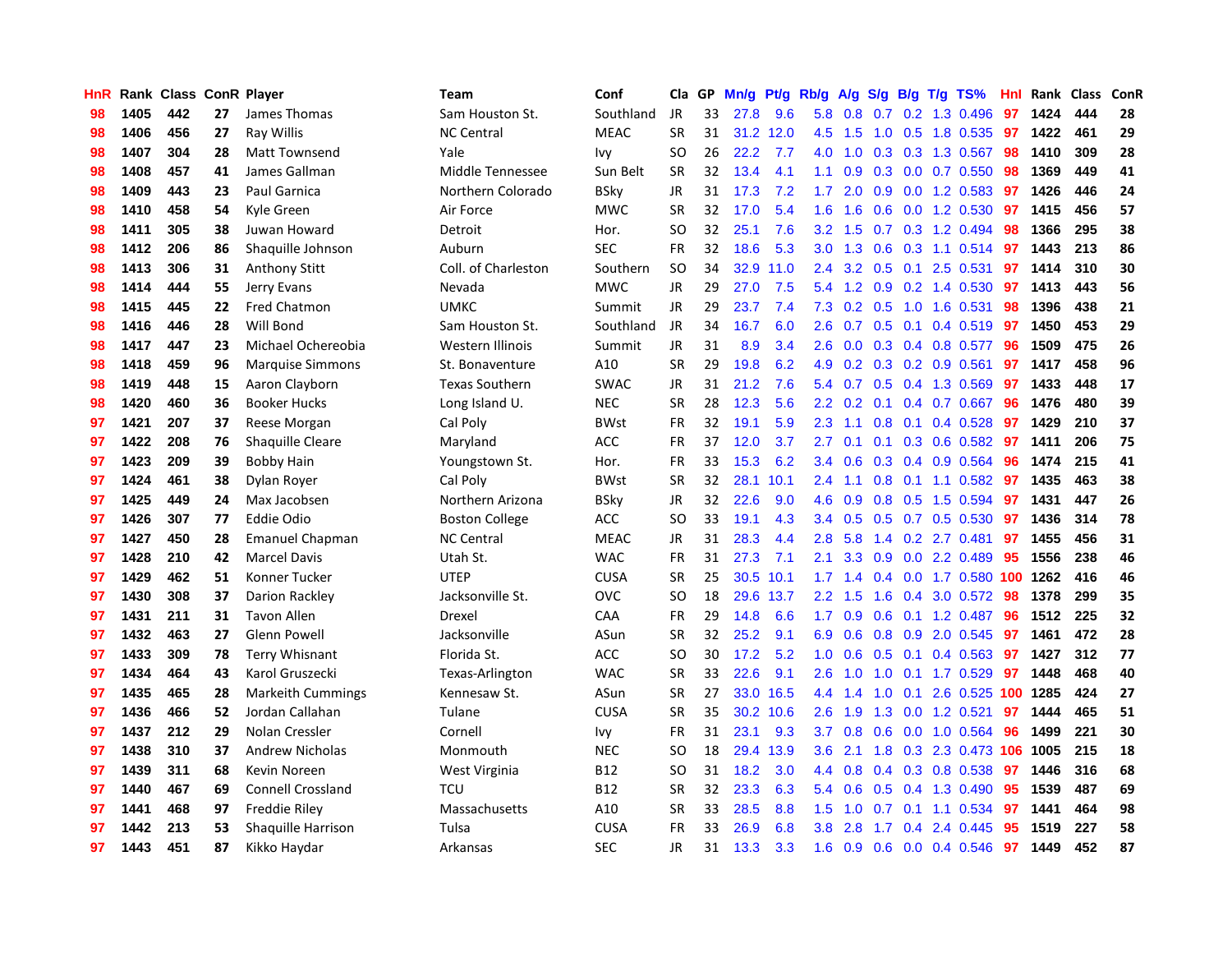| HnR |      | Rank Class ConR Player |    |                         | Team                    | Conf            | Cla       | <b>GP</b> | Mn/g | <b>Pt/g</b> | Rb/g             | A/g           |     |     | $S/g$ B/g T/g TS%               | Hnl | Rank | Class | ConR |
|-----|------|------------------------|----|-------------------------|-------------------------|-----------------|-----------|-----------|------|-------------|------------------|---------------|-----|-----|---------------------------------|-----|------|-------|------|
| 97  | 1444 | 312                    | 42 | RaShawn Stores          | Manhattan               | <b>MAAC</b>     | SO        | 32        | 23.7 | 5.8         |                  | $2.3$ $2.3$   | 0.8 | 0.0 | 1.9 0.508                       | 96  | 1515 | 328   | 46   |
| 97  | 1445 | 452                    | 21 | Joab Jerome             | Winthrop                | <b>BSou</b>     | JR        | 30        |      | 30.8 10.7   |                  |               |     |     | 4.9 2.2 0.7 0.3 3.2 0.548 97    |     | 1438 | 449   | 21   |
| 97  | 1446 | 214                    | 56 | Mikey Thompson          | Boise St.               | <b>MWC</b>      | <b>FR</b> | 30        | 25.9 | 7.9         | $2.4^{\circ}$    | 1.4           |     |     | 0.6 0.0 1.8 0.477               | -98 | 1374 | 200   | 54   |
| 97  | 1447 | 215                    | 98 | <b>Quevyn Winters</b>   | Duguesne                | A10             | <b>FR</b> | 30        | 22.0 | 9.6         | 3.9 <sup>°</sup> | 0.9           | 0.6 |     | $0.1$ 2.0 $0.566$               | 97  | 1452 | 214   | 99   |
| 97  | 1448 | 469                    | 40 | Ben Boggs               | Valparaiso              | Hor.            | <b>SR</b> | 33        | 17.9 | 5.6         | 2.3              | 0.5           | 0.5 |     | 0.0 0.8 0.589                   | 97  | 1460 | 471   | 40   |
| 97  | 1449 | 313                    | 24 | <b>Brandon Bos</b>      | South Dakota            | Summit          | <b>SO</b> | 29        | 27.9 | 11.0        | 3.9              | 1.9           | 0.6 |     | $0.0$ 1.2 0.601                 | 97  | 1430 | 313   | 23   |
| 97  | 1450 | 314                    | 30 | <b>Brandon Sherrod</b>  | Yale                    | Ivy             | <b>SO</b> | 22        | 17.9 | 5.8         | 3.6 <sup>°</sup> | 0.5           |     |     | $0.3$ 1.0 1.0 0.523             | -96 | 1469 | 319   | 29   |
| 97  | 1451 | 315                    | 32 | Reggie Spencer          | Northeastern            | CAA             | SO        | 33        | 30.3 | 9.8         | 6.0              | 1.5           |     |     | $0.7$ $0.7$ 1.6 $0.537$         | 96  | 1518 | 329   | 33   |
| 97  | 1452 | 453                    | 38 | <b>Latif Rivers</b>     | Wagner                  | <b>NEC</b>      | JR.       | 20        | 29.2 | 13.0        | 2.6              | 1.7           | 0.8 |     | $0.2$ 2.0 $0.537$               | 96  | 1471 | 461   | 38   |
| 97  | 1453 | 470                    | 25 | Eric Obeysekere         | <b>Holy Cross</b>       | Pat.            | <b>SR</b> | 23        | 17.0 | 4.1         | 4.7              | 0.5           |     |     | 0.3 1.0 0.7 0.586               | -99 | 1321 | 434   | 24   |
| 97  | 1454 | 216                    | 99 | Mike Aaman              | Rhode Island            | A10             | <b>FR</b> | 25        | 15.0 | 4.7         |                  |               |     |     | 3.7 0.2 0.4 0.2 0.6 0.534 97    |     | 1423 | 208   | 97   |
| 97  | 1455 | 316                    | 58 | Ryan Sawvell            | Evansville              | <b>MVC</b>      | SO        | 35        | 12.4 | 3.5         | 2.9 <sup>°</sup> |               |     |     | $0.3$ $0.3$ $0.0$ $0.5$ $0.530$ | -96 | 1492 | 321   | 59   |
| 97  | 1456 | 317                    | 57 | <b>DeLovell Earls</b>   | Air Force               | <b>MWC</b>      | <b>SO</b> | 32        | 14.2 | 3.9         | 3.1              | 1.5           | 0.5 |     | $0.1$ 1.3 0.467                 | -96 | 1475 | 320   | 58   |
| 97  | 1457 | 454                    | 16 | Ray Penn                | <b>Texas Southern</b>   | <b>SWAC</b>     | JR.       | 31        | 34.0 | 12.2        | 2.4              | 5.7           | 0.8 |     | $0.1$ 2.8 $0.487$               | 96  | 1477 | 462   | 18   |
| 97  | 1458 | 318                    | 42 | Rakeem Dickerson        | Arkansas St.            | Sun Belt        | <b>SO</b> | 31        | 20.8 | 4.9         | 2.0 <sub>1</sub> | 2.2           |     |     | 1.3 0.0 1.3 0.489               | 96  | 1463 | 318   | 43   |
| 97  | 1459 | 217                    | 54 | <b>Danuel House</b>     | Houston                 | <b>CUSA</b>     | <b>FR</b> | 33        | 28.6 | 12.4        | 4.9              | 1.8           | 0.9 |     | $0.2$ 1.9 0.541                 | 96  | 1495 | 220   | 55   |
| 97  | 1460 | 471                    | 55 | <b>Kendall Timmons</b>  | Tulane                  | <b>CUSA</b>     | <b>SR</b> | 35        | 29.7 | 8.6         | 4.5              | 2.2           | 1.3 |     | 0.3 1.9 0.493                   | 96  | 1468 | 477   | 54   |
| 97  | 1461 | 455                    | 43 | Chris Burke             | Saint Peter's           | <b>MAAC</b>     | <b>JR</b> | 30        | 23.5 | 5.5         | 4.2              | 1.1           | 0.8 |     | 0.9 1.3 0.573                   | 96  | 1490 | 469   | 45   |
| 97  | 1462 | 472                    | 44 | <b>Brandon Pokley</b>   | Western Michigan        | <b>MAC</b>      | <b>SR</b> | 35        | 28.3 | 8.9         | $2.7^{\circ}$    | 1.0           |     |     | 0.3 0.1 1.5 0.585               | 96  | 1473 | 479   | 47   |
| 97  | 1463 | 473                    | 26 | <b>Phil Beans</b>       | <b>Holy Cross</b>       | Pat.            | <b>SR</b> | 28        | 23.7 | 9.0         | 3.7              | 0.6           |     |     | 0.2 0.4 1.0 0.589               | 97  | 1458 | 470   | 26   |
| 97  | 1464 | 218                    | 59 | Drew Wilson             | Missouri St.            | <b>MVC</b>      | FR        | 31        | 13.0 | 2.5         | 3.4              | 0.3           |     |     | 0.4 0.3 0.4 0.487               | -96 | 1485 | 217   | 58   |
| 97  | 1465 | 474                    | 39 | Nate Garth              | <b>UC Santa Barbara</b> | <b>BWst</b>     | <b>SR</b> | 21        | 19.3 | 4.9         | 1.8              | 3.8           | 0.5 |     | $0.0$ 1.7 $0.498$               | 97  | 1447 | 467   | 39   |
| 97  | 1466 | 319                    | 29 | <b>Desharick Guidry</b> | McNeese St.             | Southland       | <b>SO</b> | 31        |      | 31.8 12.6   | 7.5              | 0.9           | 1.1 |     | $0.5$ 1.8 0.529                 | 96  | 1503 | 326   | 32   |
| 97  | 1467 | 475                    | 25 | Damon Heuir             | Southern Utah           | <b>BSky</b>     | <b>SR</b> | 30        | 31.1 | 15.5        | 4.0              | 3.2           | 0.8 |     | 0.2 3.3 0.494                   | 96  | 1465 | 475   | 27   |
| 97  | 1468 | 456                    | 39 | <b>Anthony Myers</b>    | <b>Robert Morris</b>    | <b>NEC</b>      | JR        | 32        | 23.5 | 5.9         | $2.2\phantom{0}$ | 2.8           | 0.9 |     | $0.0$ 1.5 0.496                 | -96 | 1498 | 471   | 40   |
| 97  | 1469 | 219                    | 47 | <b>Avry Holmes</b>      | San Francisco           | <b>WCC</b>      | <b>FR</b> | 29        | 19.1 | 6.7         | 1.7              | 0.9           | 0.4 |     | $0.0$ 1.0 $0.607$               | 96  | 1481 | 216   | 48   |
| 97  | 1470 | 476                    | 48 | <b>Ashley Hamilton</b>  | Loyola Marymount        | <b>WCC</b>      | <b>SR</b> | 34        | 32.3 | 12.9        | 7.1              | 1.4           |     |     | 1.0 0.4 3.1 0.483               | -94 | 1574 | 500   | 52   |
| 97  | 1471 | 457                    | 32 | Eric McAlister          | <b>Stony Brook</b>      | <b>AEC</b>      | JR        | 33        | 17.3 | 4.4         | 2.8              |               |     |     | $0.4$ 0.2 0.6 0.7 0.535         | -96 | 1480 | 465   | 32   |
| 97  | 1472 | 320                    | 78 | Dexter Kernich-Drew     | Washington St.          | P <sub>12</sub> | <b>SO</b> | 32        | 23.3 | 6.4         | $2.4^{\circ}$    | 1.3           |     |     | $0.2$ 0.2 1.1 0.535             | -96 | 1497 | 323   | 78   |
| 97  | 1473 | 477                    | 30 | Jarvis Garner           | Central Arkansas        | Southland       | <b>SR</b> | 28        |      | 30.2 15.9   | 7.0              | 1.3           |     |     | $1.1$ 0.4 2.4 0.518             | -96 | 1472 | 478   | 31   |
| 97  | 1474 | 478                    | 38 | Jordan Cyphers          | Tennessee St.           | <b>OVC</b>      | <b>SR</b> | 32        | 28.9 | 12.1        | 2.3              | 1.0           | 0.6 |     | $0.4$ 1.4 0.555                 | 94  | 1610 | 505   | 45   |
| 97  | 1475 | 220                    | 79 | Chris Bolden            | Georgia Tech            | <b>ACC</b>      | FR        | 31        | 23.9 | 7.3         | 2.1              | 1.3           | 0.8 |     | 0.1 1.3 0.451                   | 96  | 1491 | 219   | 79   |
| 97  | 1476 | 458                    | 29 | Lamont Middleton        | NC A&T                  | <b>MEAC</b>     | JR        | 37        | 30.9 | 12.4        | 4.1              | 2.2           | 0.9 |     | 0.2 2.8 0.488                   | -96 | 1488 | 467   | 32   |
| 96  | 1477 | 479                    | 40 | Chris O'Brien           | Cal Poly                | <b>BWst</b>     | <b>SR</b> | 31        | 20.7 | 5.1         | 2.5              | 1.8           | 0.5 |     | 0.3 1.0 0.604                   | -96 | 1484 | 482   | 40   |
| 96  | 1478 | 480                    | 44 | Devon White             | Niagara                 | <b>MAAC</b>     | <b>SR</b> | 25        | 18.6 | 5.6         | 5.1              | 0.3           | 0.8 |     | 1.0 1.0 0.475                   | -96 | 1467 | 476   | 44   |
| 96  | 1479 | 481                    | 33 | <b>Blake Metcalf</b>    | Albany (NY)             | <b>AEC</b>      | <b>SR</b> | 35        | 19.1 | 3.7         |                  | $3.9\quad0.9$ |     |     | $0.4$ 0.7 1.1 0.540             | -96 | 1486 | 483   | 33   |
| 96  | 1480 | 221                    | 88 | Jordan Price            | Auburn                  | <b>SEC</b>      | <b>FR</b> | 27        | 14.8 | 5.4         | 1.8              | 0.9           | 0.4 |     | $0.1$ 0.9 0.523                 | 96  | 1513 | 226   | 88   |
| 96  | 1481 | 459                    | 45 | Allen Roberts           | Miami (OH)              | <b>MAC</b>      | JR        | 29        | 27.4 | 12.3        | 2.6              | 1.6           | 1.0 | 0.1 | 2.1 0.533                       | 96  | 1470 | 460   | 46   |
| 96  | 1482 | 460                    | 46 | Matt Kamieniecki        | Ball St.                | <b>MAC</b>      | <b>JR</b> | 27        | 20.9 | 4.6         | 5.9              | 1.1           | 0.9 |     | 0.4 0.9 0.515                   | 96  | 1466 | 459   | 45   |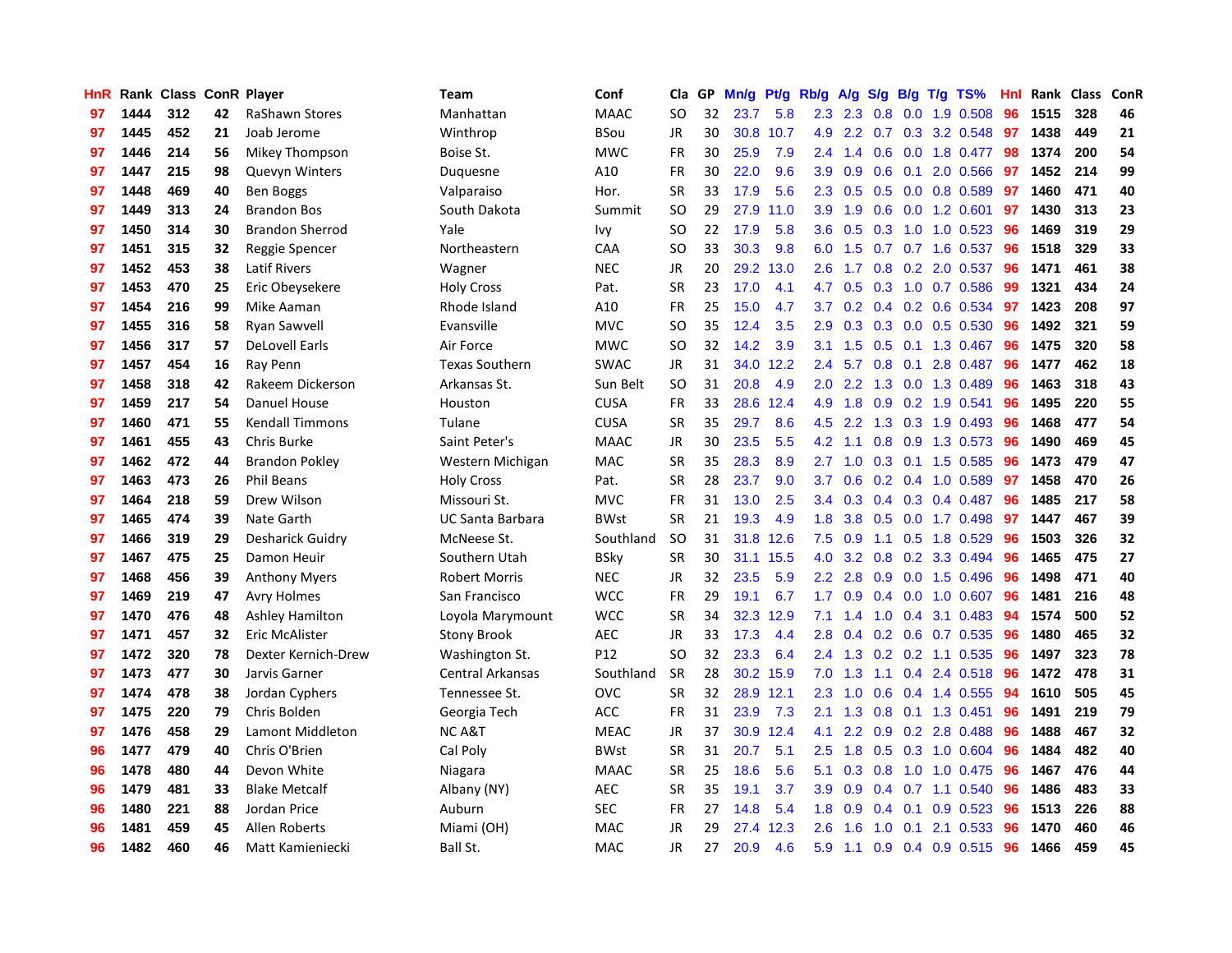| <b>HnR</b> |      | Rank Class ConR Player |     |                        | Team                    | Conf        | Cla       | GP | Mn/g | <b>Pt/g</b> | Rb/g             | A/g |     |     | S/g B/g T/g TS%          | Hnl | Rank | <b>Class</b> | <b>ConR</b> |
|------------|------|------------------------|-----|------------------------|-------------------------|-------------|-----------|----|------|-------------|------------------|-----|-----|-----|--------------------------|-----|------|--------------|-------------|
| 96         | 1483 | 321                    | 17  | Kelsey Howard          | Jackson St.             | <b>SWAC</b> | <b>SO</b> | 28 |      | 29.9 14.1   | 4.0              | 0.6 | 0.8 |     | $0.2$ 1.5 $0.540$        | 96  | 1496 | 322          | 19          |
| 96         | 1484 | 461                    | 22  | T.T. Carey             | Longwood                | <b>BSou</b> | JR        | 33 |      | 34.1 15.6   | 5.1              | 1.8 |     |     | 2.2 0.6 1.9 0.531        | -95 | 1531 | 483          | 22          |
| 96         | 1485 | 222                    | 33  | Keenan Palmore         | Old Dominion            | CAA         | <b>FR</b> | 29 | 26.4 | 8.2         | 4.3              | 3.0 |     |     | 1.9 0.1 1.8 0.474        | -96 | 1487 | 218          | 31          |
| 96         | 1486 | 462                    | 25  | <b>Trevor Gruis</b>    | South Dakota            | Summit      | JR        | 30 |      | 31.1 12.3   | 6.1              | 1.9 |     |     | $0.7$ $0.9$ 2.7 $0.593$  | -96 | 1479 | 464          | 25          |
| 96         | 1487 | 322                    | 56  | C.J. Cooper            | <b>UTEP</b>             | <b>CUSA</b> | <b>SO</b> | 32 | 15.8 | 5.1         | 0.8              | 1.0 |     |     | $0.3$ 0.0 0.8 0.568      | 95  | 1555 | 340          | 60          |
| 96         | 1488 | 482                    | 100 | Sean Johnson           | Duguesne                | A10         | <b>SR</b> | 30 | 25.5 | 11.5        | 3.1              | 1.7 |     |     | 0.7 0.3 1.8 0.488        | 96  | 1483 | 481          | 100         |
| 96         | 1489 | 223                    | 34  | Patrick Holloway       | George Mason            | CAA         | <b>FR</b> | 38 | 13.1 | 5.3         | 0.9 <sub>0</sub> | 0.6 | 0.6 |     | $0.0$ 0.5 0.481          | 95  | 1527 | 231          | 34          |
| 96         | 1490 | 323                    | 84  | David Rivers           | Nebraska                | <b>B10</b>  | SO        | 33 | 25.1 | 5.6         | $3.4^{\circ}$    | 0.7 |     |     | $0.4$ 0.4 0.6 0.445      | -95 | 1524 | 331          | 84          |
| 96         | 1491 | 224                    | 49  | Tim Derksen            | San Francisco           | <b>WCC</b>  | FR        | 31 | 22.0 | 7.4         | 3.8 <sub>1</sub> | 0.6 | 0.6 |     | 0.2 1.5 0.564            | -96 | 1510 | 224          | 49          |
| 96         | 1492 | 463                    | 40  | Kristijan Krajina      | Mount St. Mary's        | <b>NEC</b>  | JR        | 32 | 16.3 | 5.9         | $3.5^{\circ}$    |     |     |     | 0.4 0.5 0.3 1.3 0.610 95 |     | 1522 | 480          | 41          |
| 96         | 1493 | 464                    | 50  | Matt Hodgson           | Saint Mary's (CA)       | <b>WCC</b>  | JR        | 32 | 9.9  | 2.8         | 2.0 <sub>1</sub> |     |     |     | 0.2 0.1 0.8 0.7 0.572 97 |     | 1459 | 458          | 47          |
| 96         | 1494 | 465                    | 32  | Anthony Thomas         | Coll. of Charleston     | Southern    | <b>JR</b> | 35 | 29.1 | 8.5         | 4.8              | 1.5 |     |     | $0.7$ $0.6$ 2.2 $0.498$  | -96 | 1517 | 479          | 32          |
| 96         | 1495 | 225                    | 39  | Chris Horton           | <b>Austin Peay</b>      | <b>OVC</b>  | <b>FR</b> | 31 | 24.7 | 8.2         | 6.8              | 0.8 | 0.7 |     | 3.0 2.0 0.542 95         |     | 1536 | 233          | 40          |
| 96         | 1496 | 466                    | 44  | Jaron Johnson          | Louisiana Tech          | <b>WAC</b>  | JR        | 34 | 15.1 | 4.6         | 2.9 <sup>°</sup> | 0.3 |     |     | 0.3 0.2 0.6 0.525        | 96  | 1489 | 468          | 43          |
| 96         | 1497 | 467                    | 47  | Reese Holliday         | Toledo                  | MAC         | <b>JR</b> | 28 | 22.9 | 7.8         | 4.6              | 1.0 |     |     | 0.4 0.1 1.0 0.565        | 96  | 1493 | 470          | 48          |
| 96         | 1498 | 324                    | 101 | Youssou Ndoye          | St. Bonaventure         | A10         | <b>SO</b> | 29 | 21.4 | 6.9         | 4.9              | 0.6 | 0.4 | 1.4 | 2.1 0.544                | 96  | 1500 | 324          | 101         |
| 96         | 1499 | 483                    | 45  | Desmond Wade           | Fairfield               | <b>MAAC</b> | <b>SR</b> | 31 | 26.8 | 6.4         | 2.3              | 3.5 | 1.0 |     | 0.3 2.2 0.427            | 97  | 1451 | 469          | 43          |
| 96         | 1500 | 468                    | 31  | LaQuentin Miles        | <b>Central Arkansas</b> | Southland   | <b>JR</b> | 25 | 28.6 | 15.4        | 5.2              | 3.1 | 1.5 |     | 0.4 3.1 0.463            | 98  | 1407 | 441          | 27          |
| 96         | 1501 | 484                    | 29  | Aaron Anderson         | Kennesaw St.            | ASun        | <b>SR</b> | 30 | 33.5 | 9.6         | 9.0 <sub>1</sub> | 1.0 |     |     | 0.8 0.4 1.6 0.522 95     |     | 1525 | 485          | 29          |
| 96         | 1502 | 469                    | 41  | Jamal Johnson          | Cal Poly                | <b>BWst</b> | <b>JR</b> | 32 | 23.5 | 4.4         | 2.2              | 3.8 |     |     | 0.9 0.1 1.4 0.468        | -96 | 1511 | 476          | 41          |
| 96         | 1503 | 485                    | 40  | Devon Atkinson         | Morehead St.            | <b>OVC</b>  | <b>SR</b> | 33 | 28.5 | 7.6         | 1.5              | 5.1 |     |     | 1.2 0.0 2.9 0.537        | -95 | 1558 | 493          | 41          |
| 96         | 1504 | 470                    | 57  | <b>Nick Russell</b>    | SMU                     | <b>CUSA</b> | <b>JR</b> | 32 | 36.2 | 14.0        | 3.6              | 4.3 | 1.5 |     | 0.3 3.8 0.465            | 96  | 1505 | 473          | 56          |
| 96         | 1505 | 486                    | 34  | Chris Matagrano        | New Hampshire           | <b>AEC</b>  | <b>SR</b> | 29 | 17.8 | 5.4         | 3.1              | 0.7 |     |     | $0.3$ 0.2 0.9 0.579      | 95  | 1559 | 494          | 36          |
| 96         | 1506 | 325                    | 60  | Avery Dingman          | Creighton               | <b>MVC</b>  | <b>SO</b> | 36 | 13.8 | 3.7         | 2.3              | 0.6 | 0.3 |     | $0.0$ 0.6 0.568          | 96  | 1502 | 325          | 60          |
| 96         | 1507 | 471                    | 58  | Shawn Williams         | SMU                     | <b>CUSA</b> | JR        | 32 | 33.8 | 8.5         | 5.2              | 1.7 | 0.9 |     | 0.8 1.5 0.542            | -96 | 1507 | 474          | 57          |
| 96         | 1508 | 487                    | 41  | Mark Yelovich          | SIU-Edwardsville        | <b>OVC</b>  | <b>SR</b> | 22 | 27.0 | 11.6        | 5.9              | 1.4 | 0.9 |     | 0.4 1.9 0.479            | 97  | 1445 | 466          | 38          |
| 96         | 1509 | 326                    | 51  | Jordan Baker           | Pepperdine              | <b>WCC</b>  | <b>SO</b> | 30 |      | 31.2 11.4   | 4.2              | 3.1 |     |     | $0.9$ 0.2 3.4 0.489      | -95 | 1553 | 339          | 51          |
| 96         | 1510 | 327                    | 41  | Kelvin Parker          | Mount St. Mary's        | <b>NEC</b>  | <b>SO</b> | 28 | 15.8 | 5.3         | 2.5              |     |     |     | 0.7 0.9 0.2 0.9 0.498 95 |     | 1542 | 334          | 42          |
| 96         | 1511 | 226                    | 89  | Devonta Pollard        | Alabama                 | <b>SEC</b>  | FR.       | 36 | 17.9 | 3.9         | 3.1              | 0.6 |     |     | 0.7 0.6 1.1 0.418 95     |     | 1541 | 234          | 89          |
| 96         | 1512 | 328                    | 102 | Matt Derenbecker       | Dayton                  | A10         | <b>SO</b> | 30 | 13.6 | 4.5         | 1.1              | 0.5 |     |     | 0.1 0.1 0.5 0.602 96     |     | 1504 | 327          | 103         |
| 96         | 1513 | 227                    | 59  | Rashad Ray             | Tulsa                   | <b>CUSA</b> | <b>FR</b> | 31 | 21.8 | 7.2         | 2.5              | 1.7 | 1.0 |     | $0.1$ 1.9 $0.519$        | -95 | 1565 | 239          | 61          |
| 96         | 1514 | 472                    | 43  | Malik Smith            | Fla. International      | Sun Belt    | JR        | 32 | 33.1 | 14.1        | $2.7^{\circ}$    | 1.3 | 1.0 |     | $0.0$ 2.1 $0.529$        | 95  | 1528 | 481          | 44          |
| 96         | 1515 | 473                    | 26  | Jamal Webb             | North Dakota            | <b>BSky</b> | JR        | 32 | 33.3 | 9.7         | 4.5              | 4.2 | 2.3 |     | 0.3 3.2 0.511            | -94 | 1604 | 505          | 30          |
| 96         | 1516 | 474                    | 42  | <b>Marcus Lewis</b>    | Eastern Kentucky        | <b>OVC</b>  | JR        | 35 | 21.6 | 6.0         | $2.4^{\circ}$    | 0.9 | 1.2 |     | 0.5 0.8 0.526            | -95 | 1533 | 485          | 39          |
| 96         | 1517 | 228                    | 30  | <b>BaeBae Daniels</b>  | North Florida           | ASun        | <b>FR</b> | 31 | 11.8 | 3.8         | 2.0 <sub>1</sub> | 0.3 | 0.5 |     | 1.0 0.5 0.544            | -95 | 1543 | 235          | 30          |
| 96         | 1518 | 229                    | 48  | <b>Connar Tava</b>     | Western Michigan        | <b>MAC</b>  | <b>FR</b> | 35 | 17.0 | 4.5         | $3.4^{\circ}$    | 1.1 |     |     | 0.7 0.2 1.3 0.506 95     |     | 1520 | 228          | 49          |
| 96         | 1519 | 475                    | 32  | <b>Dantrell Thomas</b> | Nicholls St.            | Southland   | JR        | 23 | 30.4 | 13.8        | 4.9              | 2.7 |     |     | $1.1$ 0.8 2.6 0.482      | -97 | 1453 | 454          | 30          |
| 96         | 1520 | 230                    | 49  | Pat Forsythe           | Akron                   | MAC         | FR        | 33 | 11.2 | 3.4         | $2.7^{\circ}$    | 0.3 |     |     | $0.2$ 0.8 1.1 0.511      | 95  | 1526 | 230          | 50          |
| 96         | 1521 | 488                    | 41  | <b>Blake Allen</b>     | Youngstown St.          | Hor.        | <b>SR</b> | 34 |      | 34.9 12.4   | 4.4              | 3.1 |     |     | 0.8 0.1 1.2 0.515        | 95  | 1562 | 496          | 43          |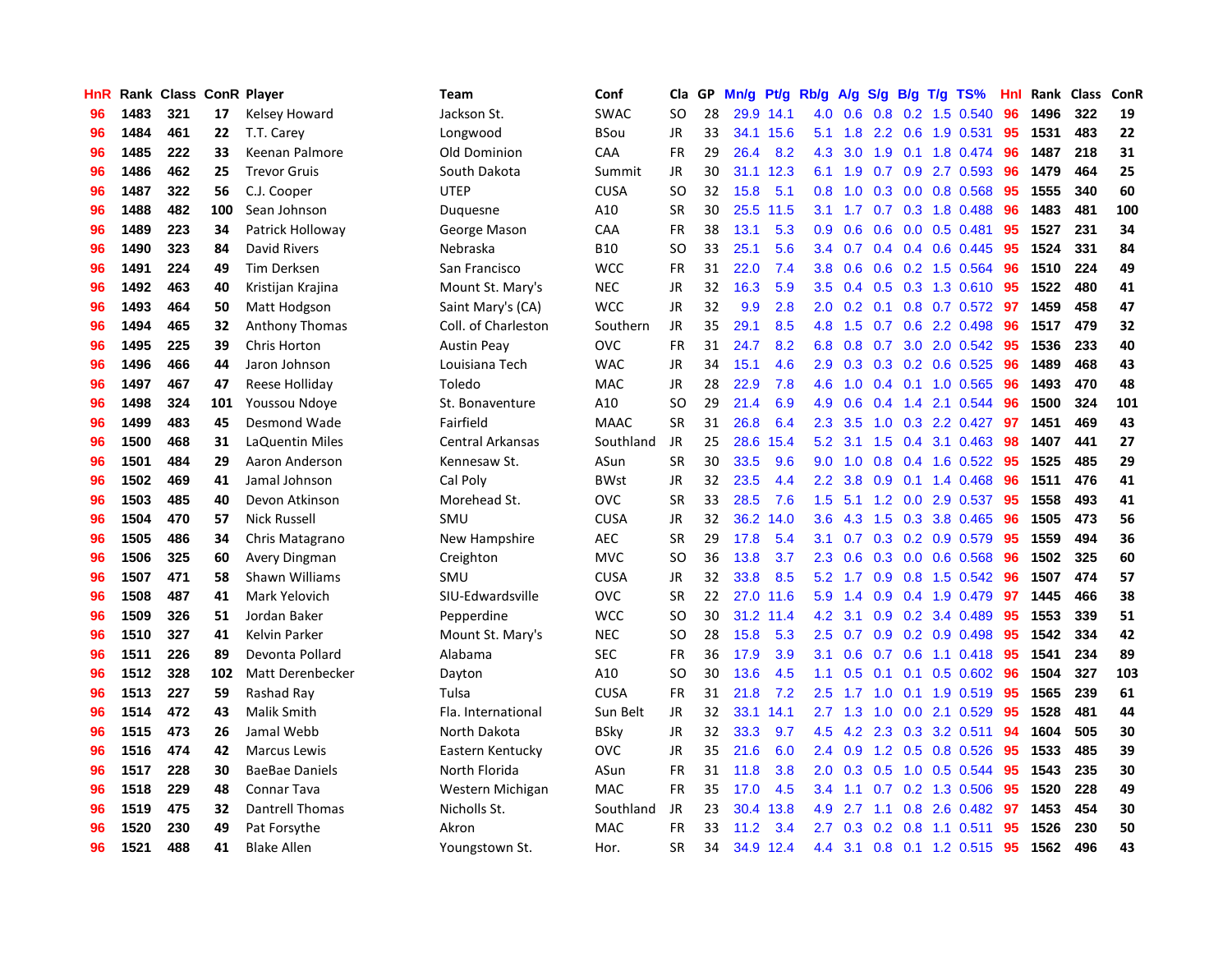| HnR |      | Rank Class ConR Player |     |                        | <b>Team</b>        | Conf        | Cla           | <b>GP</b> | Mn/g | <b>Pt/g</b> | Rb/g          | A/g       |     |                 | S/g B/g T/g TS%           | Hnl | Rank | <b>Class</b> | ConR    |
|-----|------|------------------------|-----|------------------------|--------------------|-------------|---------------|-----------|------|-------------|---------------|-----------|-----|-----------------|---------------------------|-----|------|--------------|---------|
| 96  | 1522 | 231                    | 80  | <b>Tyler Lewis</b>     | <b>NC State</b>    | <b>ACC</b>  | <b>FR</b>     | 34        | 12.4 | 3.5         | 1.1           | 1.4       |     | $0.2 \quad 0.1$ | $0.6$ 0.557               | 96  | 1506 | 222          | 80      |
| 96  | 1523 | 232                    | 23  | Michael Kessens        | Longwood           | BSou        | FR            | 33        |      | 32.7 13.7   | 8.8           | 1.4       |     |                 | 1.2 1.3 2.9 0.571         | -95 | 1566 | 240          | 23      |
| 96  | 1524 | 329                    | 27  | Michael Weisner        | Montana            | BSky        | SO            | 32        | 20.6 | 6.0         | 2.5           | 0.8       |     |                 | $0.4$ 0.4 1.0 0.673       | -94 | 1570 | 343          | 29      |
| 96  | 1525 | 476                    | 42  | Devon Long             | Cleveland St.      | Hor.        | JR            | 26        | 19.9 | 6.7         | 3.5           | 0.4       |     |                 | $0.6$ $0.5$ 1.0 $0.596$   | 96  | 1516 | 478          | 42      |
| 96  | 1526 | 233                    | 105 | Cameron Biedscheid     | Notre Dame         | ВE          | FR            | 34        | 17.4 | 6.2         | 1.4           | 1.0       |     |                 | 0.2 0.3 0.9 0.486         | 96  | 1508 | 223          | 106     |
| 96  | 1527 | 234                    | 44  | Jerome Frink           | Fla. International | Sun Belt    | FR            | 32        | 30.6 | 10.2        | 6.3           | 0.6       |     |                 | 1.1 0.7 2.0 0.512 95      |     | 1546 | 236          | 45      |
| 95  | 1528 | 477                    | 35  | <b>Travis Robinson</b> | Boston U.          | <b>AEC</b>  | <b>JR</b>     | 30        | 23.1 | 6.7         | 2.3           | 0.8       |     |                 | 1.2 0.3 0.9 0.554         | 95  | 1529 | 482          | 34      |
| 95  | 1529 | 330                    | 58  | Jonathan Octeus        | Colorado St.       | <b>MWC</b>  | SO            | 35        | 19.6 | 4.7         | 2.6           | 1.3       |     |                 | $0.4$ 0.1 1.1 0.470       | 95  | 1537 | 332          | 59      |
| 95  | 1530 | 478                    | 60  | <b>Robert Williams</b> | <b>UAB</b>         | <b>CUSA</b> | JR            | 33        | 26.6 | 8.5         | 6.0           | 1.4       | 0.9 |                 | 0.3 2.1 0.532             | -95 | 1535 | 486          | 59      |
| 95  | 1531 | 479                    | 43  | Kamren Belin           | Youngstown St.     | Hor.        | JR            | 34        | 30.6 | 11.1        | 5.4           | 1.5       |     |                 | 0.9 0.8 1.8 0.542 94      |     | 1585 | 495          | 45      |
| 95  | 1532 | 331                    | 59  | Igor Hadziomerovic     | Boise St.          | <b>MWC</b>  | <sub>SO</sub> | 29        | 25.8 | 5.2         | 3.0           | 2.0       |     |                 | 0.8 0.2 1.5 0.438 98      |     | 1401 | 303          | 55      |
| 95  | 1533 | 489                    | 26  | <b>Drew Valentine</b>  | Oakland            | Summit      | <b>SR</b>     | 33        | 34.5 | 10.2        | 6.5           |           |     |                 | 2.2 1.7 0.1 2.2 0.563     | -95 | 1544 | 489          | 27      |
| 95  | 1534 | 480                    | 42  | Ross Rivera            | Pacific            | <b>BWst</b> | JR            | 33        | 17.9 | 7.6         | $2.7^{\circ}$ | 0.3       | 0.2 |                 | $0.1$ 1.0 0.522           | 96  | 1514 | 477          | 42      |
| 95  | 1535 | 332                    | 27  | Joey Ptasinksi         | Lafayette          | Pat.        | SO            | 34        | 28.8 | 9.6         | 2.3           | 1.9       | 1.1 |                 | $0.1$ 1.1 0.561           | 95  | 1547 | 336          | 27      |
| 95  | 1536 | 490                    | 45  | Vonn Jones             | Texas St.          | <b>WAC</b>  | <b>SR</b>     | 34        | 18.1 | 5.1         | 1.6           | 2.6       | 1.5 |                 | $0.0$ 1.4 $0.503$         | 95  | 1554 | 491          | 45      |
| 95  | 1537 | 333                    | 45  | Chris Jones            | North Texas        | Sun Belt    | <b>SO</b>     | 16        | 27.3 | 9.2         | 3.6           | 4.6       | 2.1 |                 | $0.0$ 2.9 0.439 104       |     | 1079 | 228          | 33      |
| 95  | 1538 | 491                    | 31  | Austin Morgan          | Yale               | Ivy         | <b>SR</b>     | 31        | 30.2 | 10.9        | 1.5           | 1.9       | 1.1 |                 | 0.0 2.0 0.554             | 95  | 1563 | 497          | 33      |
| 95  | 1539 | 492                    | 18  | Marquis Baker          | Alcorn St.         | SWAC        | <b>SR</b>     | 23        | 35.1 | 16.1        |               | $3.7$ 1.7 | 1.4 |                 | 0.2 2.4 0.472 102 1160    |     |      | 386          | 11      |
| 95  | 1540 | 235                    | 43  | Tre Hale-Edmerson      | Cal St. Northridge | BWst        | <b>FR</b>     | 31        | 17.2 | 4.8         | 4.2           | 1.6       |     |                 | 0.8 0.9 1.5 0.524 94      |     | 1581 | 244          | 43      |
| 95  | 1541 | 334                    | 32  | Alex Rosenberg         | Columbia           | Ivy         | <sub>SO</sub> | 28        | 27.0 | 9.5         |               | 4.3 1.9   |     |                 | $0.7$ 0.1 1.9 0.503       | -95 | 1560 | 341          | 32      |
| 95  | 1542 | 335                    | 36  | Yolonzo Moore          | Hartford           | <b>AEC</b>  | SO            | 31        | 33.1 | 9.2         | 3.7           | 2.6       |     |                 | 1.3 0.0 2.2 0.536         | -95 | 1538 | 333          | 35      |
| 95  | 1543 | 336                    | 30  | Jamel Fuentes          | Norfolk St.        | <b>MEAC</b> | <b>SO</b>     | 30        | 26.0 | 4.9         | 3.6           | 4.9       | 1.8 | 0.1             | 3.0 0.379                 | 94  | 1577 | 344          | 34      |
| 95  | 1544 | 481                    | 42  | Orlando Parker         | Wagner             | <b>NEC</b>  | JR            | 31        | 20.9 | 5.5         |               | 4.3 0.5   |     |                 | 0.8 0.7 0.8 0.509         | 94  | 1583 | 493          | 43      |
| 95  | 1545 | 236                    | 52  | Jordan Giusti          | Saint Mary's (CA)  | <b>WCC</b>  | <b>FR</b>     | 35        | 16.5 | 2.8         | 1.7           | 1.2       | 0.8 |                 | $0.2$ 0.6 0.469           | 95  | 1549 | 237          | 50      |
| 95  | 1546 | 493                    | 6   | Ryan Woods             | New Jersey Tech    | GWC         | <b>SR</b>     | 28        | 35.3 | 14.4        | 4.8           | 1.6       |     |                 | 1.1 0.6 1.4 0.554         | 95  | 1540 | 488          | $\bf 6$ |
| 95  | 1547 | 494                    | 31  | Anthony Hubbard        | Morgan St.         | <b>MEAC</b> | <b>SR</b>     | 32        | 28.2 | 11.4        | 6.5           | 1.4       |     |                 | 0.8 0.3 2.8 0.510 95      |     | 1548 | 490          | 33      |
| 95  | 1548 | 337                    | 19  | Javan Mitchell         | Southern           | <b>SWAC</b> | <sub>SO</sub> | 33        | 24.6 | 9.4         | 4.9           | 0.7       |     |                 | 0.5 0.9 1.6 0.506 95      |     | 1545 | 335          | 20      |
| 95  | 1549 | 482                    | 43  | Nick Cook              | Jacksonville St.   | <b>OVC</b>  | <b>JR</b>     | 28        | 25.4 | 5.4         | 4.8           | 1.7       |     |                 | 1.1 1.7 1.7 0.495         | -94 | 1586 | 496          | 42      |
| 95  | 1550 | 495                    | 35  | <b>Derrick Thomas</b>  | Drexel             | CAA         | <b>SR</b>     | 31        | 34.6 | 9.2         | 2.5           | 2.3       | 0.8 |                 | $0.1$ 1.5 0.469           | -93 | 1627 | 507          | 37      |
| 95  | 1551 | 338                    | 103 | <b>Mike Powell</b>     | Rhode Island       | A10         | <sub>SO</sub> | 29        | 36.2 | 8.9         | 2.7           | 3.9       | 1.0 |                 | $0.0$ 2.6 $0.424$         | 95  | 1550 | 337          | 104     |
| 95  | 1552 | 483                    | 106 | <b>Trey Zeigler</b>    | Pittsburgh         | <b>BE</b>   | JR            | 31        | 15.5 | 4.4         | 2.0           | 1.1       | 0.3 |                 | 0.3 1.1 0.452 96          |     | 1482 | 466          | 105     |
| 95  | 1553 | 496                    | 27  | Jack Houpt             | Western Illinois   | Summit      | <b>SR</b>     | 31        | 33.5 | 7.4         | 4.1           | 1.1       | 0.5 |                 | $0.3$ 1.1 0.613           | 93  | 1633 | 509          | 29      |
| 95  | 1554 | 237                    | 46  | Kemy Osse              | Ark.-Little Rock   | Sun Belt    | <b>FR</b>     | 32        | 12.9 | 4.7         | 2.1           | 0.7       | 0.5 | 0.1             | $0.7$ 0.473               | 94  | 1572 | 241          | 46      |
| 95  | 1555 | 339                    | 46  | Jarell Flora           | Seattle            | <b>WAC</b>  | <sub>SO</sub> | 28        | 16.8 | 5.9         | 2.4           | 0.8       | 1.0 |                 | 0.2 1.3 0.522             | 95  | 1551 | 338          | 44      |
| 95  | 1556 | 484                    | 28  | Adam Link              | Western Illinois   | Summit      | JR            | 31        | 32.8 | 9.9         | 4.1           | 1.4       |     |                 | 0.9 0.5 1.6 0.565         | -93 | 1638 | 515          | 30      |
| 95  | 1557 | 485                    | 24  | D.J. Cunningham        | NC-Asheville       | BSou        | <b>JR</b>     | 31        | 23.1 | 7.6         | 5.7           | 1.1       | 0.7 |                 | $3.0$ 2.1 $0.461$         | -94 | 1568 | 488          | 24      |
| 95  | 1558 | 486                    | 33  | <b>Terrance Motley</b> | Sam Houston St.    | Southland   | JR            | 31        | 16.7 | 6.6         | 5.0           | 0.3       |     |                 | $0.7$ 0.4 1.3 0.447       | 94  | 1575 | 491          | 33      |
| 95  | 1559 | 238                    | 34  | Korey Billbury         | Oral Roberts       | Southland   | <b>FR</b>     | 35        | 24.1 | 6.1         | 3.8           | 2.5       | 1.2 | 0.1             | 2.1 0.500                 | 94  | 1589 | 245          | 34      |
| 95  | 1560 | 487                    | 44  | <b>Travis Betran</b>   | <b>Austin Peav</b> | <b>OVC</b>  | JR            | 31        |      | 34.5 17.2   |               |           |     |                 | 2.2 2.7 1.3 0.3 2.6 0.568 | 94  | 1596 | 500          | 44      |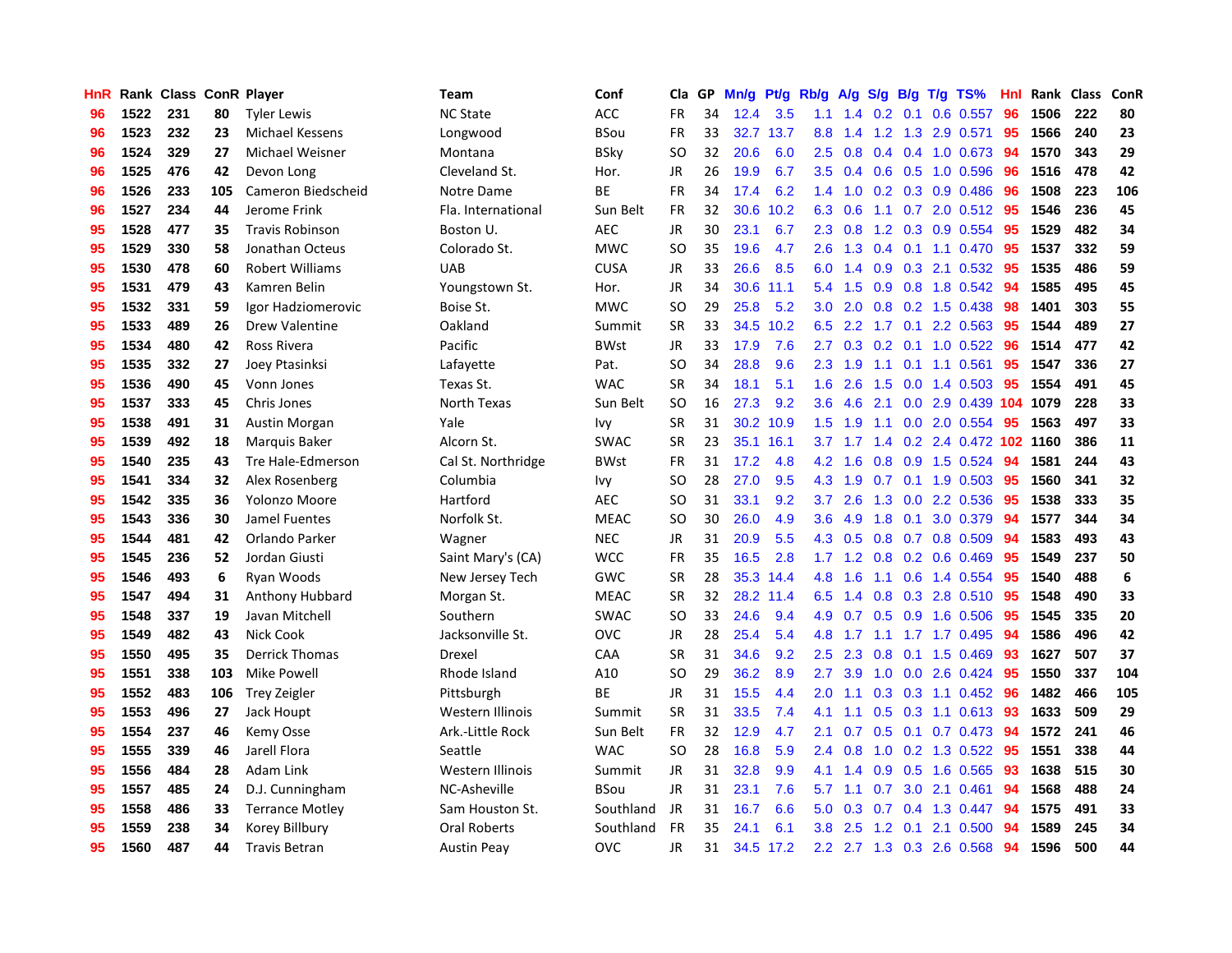| <b>HnR</b> |      | Rank Class ConR Player |     |                         | Team               | Conf        | Cla       | GP | Mn/g | Pt/g | Rb/g             | A/g           | S/g           |     | $B/g$ T/g TS%             | Hnl |      | Rank Class | ConR                     |
|------------|------|------------------------|-----|-------------------------|--------------------|-------------|-----------|----|------|------|------------------|---------------|---------------|-----|---------------------------|-----|------|------------|--------------------------|
| 95         | 1561 | 239                    | 33  | Malik Gill              | Dartmouth          | Ivy         | <b>FR</b> | 26 | 16.5 | 5.1  | 1.5              | 1.8           | 1.9           | 0.1 | 1.6 0.442                 | 95  | 1534 | 232        | 31                       |
| 95         | 1562 | 488                    | 33  | <b>Preston Ross</b>     | Western Carolina   | Southern    | JR        | 33 | 17.2 | 6.3  | 3.9              | 0.8           |               |     | $0.7$ $0.2$ $0.9$ $0.551$ | 94  | 1569 | 489        | 33                       |
| 95         | 1563 | 240                    | 81  | Codi Miller-McIntyre    | <b>Wake Forest</b> | <b>ACC</b>  | <b>FR</b> | 30 | 28.9 | 8.1  | $2.7^{\circ}$    | 2.6           |               |     | $0.6$ 0.0 1.9 0.466       | -95 | 1521 | 229        | 81                       |
| 95         | 1564 | 241                    | 36  | David Walker            | Northeastern       | CAA         | FR        | 33 | 29.8 | 6.2  | $2.2\phantom{0}$ | 2.4           |               |     | 1.3 0.4 1.3 0.568         | 94  | 1615 | 246        | 35                       |
| 95         | 1565 | 340                    | 34  | Patrick Lucas-Perry     | Pennsylvania       | lvy         | <b>SO</b> | 30 | 16.3 | 5.0  | 1.4              | 0.7           |               |     | 0.5 0.0 0.3 0.594         | -93 | 1670 | 372        | 38                       |
| 95         | 1566 | 497                    | 25  | Gideon Gamble           | Winthrop           | <b>BSou</b> | <b>SR</b> | 31 | 27.0 | 9.5  | 4.0              | 1.5           | 0.5           |     | 0.6 1.5 0.482             | 94  | 1578 | 501        | 25                       |
| 95         | 1567 | 489                    | 47  | D'Vonne Pickett         | Seattle            | <b>WAC</b>  | JR        | 30 | 25.4 | 7.0  | 3.4              | 3.3           |               |     | 1.4 0.2 2.4 0.472         | 94  | 1584 | 494        | 48                       |
| 95         | 1568 | 341                    | 28  | Justin Burrell          | <b>Holy Cross</b>  | Pat.        | <b>SO</b> | 30 | 29.9 | 12.1 | 2.0 <sub>1</sub> | 3.7           | 0.5           | 0.1 | 2.8 0.511                 | 94  | 1595 | 349        | 29                       |
| 95         | 1569 | 342                    | 60  | <b>Riley Grabau</b>     | Wyoming            | <b>MWC</b>  | <b>SO</b> | 32 | 30.8 | 6.0  | 1.0              | 2.5           | 0.3           |     | $0.0$ 1.2 0.511           | 95  | 1567 | 342        | 60                       |
| 95         | 1570 | 490                    | 34  | Jack Isenbarger         | Elon               | Southern    | JR        | 33 | 31.8 | 13.2 | 3.4              | 2.6           | 0.8           |     | $0.1$ 2.1 0.518           | -94 | 1591 | 499        | 34                       |
| 95         | 1571 | 498                    | 50  | Olivier Mbaigoto        | Central Michigan   | <b>MAC</b>  | <b>SR</b> | 31 | 17.3 | 7.0  | 3.8 <sub>1</sub> | 0.5           |               |     | 0.3 0.5 0.8 0.535 94      |     | 1571 | 499        | 54                       |
| 95         | 1572 | 343                    | 37  | Moussa Kone             | Hofstra            | CAA         | <b>SO</b> | 32 | 22.2 | 6.5  | 4.4              | 0.4           |               |     | $0.6$ $0.8$ 1.0 $0.521$   | -91 | 1749 | 387        | 43                       |
| 95         | 1573 | 242                    | 48  | Deshaun Sunderhaus      | Seattle            | <b>WAC</b>  | <b>FR</b> | 29 | 22.9 | 9.4  | 6.0              | 0.7           |               |     | $0.4$ 0.8 2.3 0.508       | -94 | 1579 | 243        | 47                       |
| 95         | 1574 | 243                    | 107 | Josh Fortune            | Providence         | <b>BE</b>   | <b>FR</b> | 34 | 23.1 | 5.5  | 2.4              | 1.4           | 0.7           |     | $0.3$ 1.4 0.434           | 93  | 1626 | 252        | 109                      |
| 95         | 1575 | 491                    | 61  | Calvin Newell           | Central Florida    | <b>CUSA</b> | JR        | 25 | 32.4 | 11.1 | 2.0 <sub>1</sub> | 2.6           | $1.4^{\circ}$ | 0.1 | 2.2 0.503                 | 97  | 1412 | 442        | 50                       |
| 95         | 1576 | 492                    | 44  | LaVonte Dority          | Valparaiso         | Hor.        | JR        | 25 | 21.3 | 8.6  | 1.2              | 1.9           | 0.7           | 0.1 | 2.1 0.506                 | 98  | 1384 | 433        | 39                       |
| 95         | 1577 | 493                    | 45  | Mike Liabo              | Tennessee-Martin   | <b>OVC</b>  | JR        | 30 | 27.1 | 13.4 | 3.2              | $2.2^{\circ}$ | 0.6           |     | $0.1$ 1.9 0.508           | 94  | 1614 | 509        | 46                       |
| 95         | 1578 | 244                    | 62  | Chris Washburn          | <b>UTEP</b>        | <b>CUSA</b> | <b>FR</b> | 32 | 14.9 | 4.4  | 2.9 <sup>°</sup> | 0.6           | 0.8           |     | $0.5$ 1.5 0.481           | 93  | 1636 | 254        | 64                       |
| 95         | 1579 | 499                    | 51  | Dominique Buckley       | Toledo             | <b>MAC</b>  | <b>SR</b> | 28 | 32.2 | 9.7  | $2.7^{\circ}$    | 1.9           |               |     | 1.4 0.2 1.3 0.549         | -95 | 1564 | 498        | 53                       |
| 95         | 1580 | 500                    | 46  | Anthony Campbell        | <b>Austin Peav</b> | <b>OVC</b>  | <b>SR</b> | 30 | 31.0 | 14.6 | 4.9              | 1.9           |               |     | $0.8$ 0.0 2.4 0.595       | -94 | 1590 | 502        | 43                       |
| 95         | 1581 | 344                    | 63  | Paris Roberts-Campbell  | East Carolina      | <b>CUSA</b> | SO        | 35 | 25.6 | 5.6  | 2.1              | 1.8           |               |     | 1.3 0.3 1.0 0.537         | -94 | 1605 | 352        | 63                       |
| 95         | 1582 | 494                    | 104 | Matthew Wright          | St. Bonaventure    | A10         | JR        | 26 | 23.8 | 7.3  | 1.7 <sub>2</sub> | 2.0           | 0.8           |     | 0.1 1.8 0.546             | 96  | 1501 | 472        | 102                      |
| 95         | 1583 | 245                    | 52  | Nathan Boothe           | Toledo             | <b>MAC</b>  | <b>FR</b> | 28 | 24.6 | 8.3  | 5.2              | 0.7           | 0.6           |     | 1.5 1.1 0.486             | 94  | 1576 | 242        | 55                       |
| 94         | 1584 | 495                    | 79  | Will Dilorio            | Washington St.     | P12         | <b>JR</b> | 30 | 16.3 | 3.2  | 2.1              | 0.7           | 0.6           |     | $0.0\quad 0.6\quad 0.597$ | 94  | 1573 | 490        | 80                       |
| 94         | 1585 | 496                    | 64  | <b>Patrick Swilling</b> | Tulsa              | <b>CUSA</b> | JR        | 26 | 25.8 | 10.7 | $2.2^{\circ}$    | 1.6           |               |     | $0.4$ 0.0 1.9 0.538       | 94  | 1587 | 497        | 62                       |
| 94         | 1586 | 345                    | 53  | <b>Stevie Taylor</b>    | Ohio               | <b>MAC</b>  | <b>SO</b> | 34 | 10.0 | 3.1  | 0.6              | 1.2           | 0.6           | 0.1 | $0.6$ 0.475               | -94 | 1580 | 345        | 56                       |
| 94         | 1587 | 346                    | 54  | Austin Richie           | Western Michigan   | <b>MAC</b>  | SO        | 35 | 26.6 | 6.1  | 1.5              | 3.0           |               |     | 0.6 0.1 1.8 0.527 94      |     | 1593 | 347        | 57                       |
| 94         | 1588 | 347                    | 43  | Evan Conti              | Quinnipiac         | <b>NEC</b>  | <b>SO</b> | 30 | 26.4 | 8.5  | 4.4              | 2.3           |               |     | $0.6$ 0.2 1.8 0.501       | 94  | 1607 | 353        | 45                       |
| 94         | 1589 | 497                    | 55  | Drew McGhee             | Miami (OH)         | <b>MAC</b>  | JR        | 25 | 12.2 | 5.2  | $2.3^{\circ}$    | 0.3           |               |     | $0.1$ 0.2 0.8 0.590       | -95 | 1532 | 484        | 51                       |
| 94         | 1590 | 498                    | 35  | <b>Tyler Melville</b>   | Dartmouth          | Ivy         | JR        | 27 | 19.7 | 7.5  | 1.5              | 1.5           |               |     | $0.4$ 0.1 1.3 0.610       | -94 | 1588 | 498        | 34                       |
| 94         | 1591 | 501                    | 29  | <b>Thomas Staton</b>    | <b>UMKC</b>        | Summit      | <b>SR</b> | 32 | 24.0 | 9.9  | 2.0              | 1.6           | 1.1           |     | 0.1 1.9 0.512 93          |     | 1653 | 513        | 31                       |
| 94         | 1592 | 499                    | 30  | Nelson Kirksey          | <b>UMKC</b>        | Summit      | JR        | 31 | 20.4 | 7.4  | $3.4^{\circ}$    | 0.7           | 0.9           |     | 0.2 1.6 0.580             | -93 | 1631 | 513        | 28                       |
| 94         | 1593 | 246                    | 31  | Lester Wilson           | East Tennessee St. | ASun        | <b>FR</b> | 32 | 31.9 | 13.0 | 5.3              | 0.3           | 0.6           |     | 0.1 1.2 0.531             | 93  | 1675 | 262        | 35                       |
| 94         | 1594 | 348                    | 105 | Jordan Gathers          | St. Bonaventure    | A10         | SO        | 29 | 15.5 | 3.5  | 1.2              | 1.8           | 0.7           | 0.1 | $0.9$ 0.528               | -94 | 1594 | 348        | 105                      |
| 94         | 1595 | 349                    | 38  | Kyle Anderson           | Delaware           | CAA         | <b>SO</b> | 33 | 33.2 | 9.1  | 3.1              | 1.1           | 0.7           |     | 0.5 1.3 0.514 93          |     | 1620 | 356        | 36                       |
| 94         | 1596 | 500                    | 90  | Allen Payne             | Auburn             | <b>SEC</b>  | JR        | 32 | 27.0 | 7.7  | 4.6              | 1.3           |               |     | 1.2 0.1 1.8 0.505         | -93 | 1628 | 512        | 91                       |
| 94         | 1597 | 350                    | 7   | Daquan Holiday          | New Jersey Tech    | GWC         | SO        | 29 | 18.7 | 5.4  | 4.9              | 0.4           | 0.8           |     | 1.5 1.1 0.586             | -94 | 1608 | 354        | $\overline{\phantom{a}}$ |
| 94         | 1598 | 501                    | 32  | <b>Hunter Harris</b>    | East Tennessee St. | ASun        | JR        | 31 | 26.9 | 8.1  | 5.4              | 0.7           |               |     | 0.9 0.9 1.4 0.522         | 93  | 1650 | 518        | 34                       |
| 94         | 1599 | 502                    | 31  | Chad White              | South Dakota St.   | Summit      | <b>JR</b> | 28 | 31.7 | 9.9  | 3.8              |               |               |     | 1.2 0.6 0.4 1.4 0.605     | 96  | 1478 | 463        | 24                       |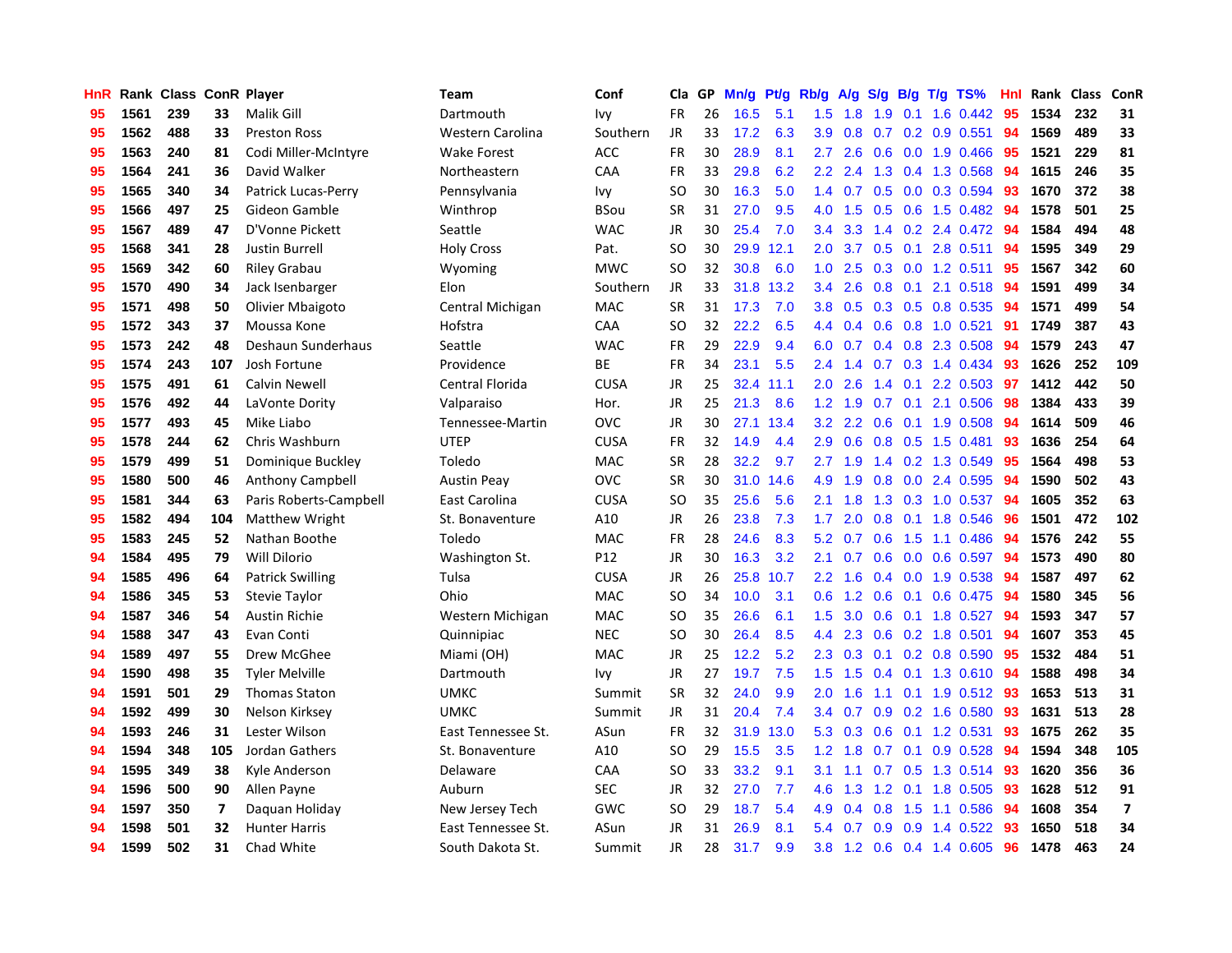| HnR |      | Rank Class ConR Player |     |                        | <b>Team</b>             | Conf        | Cla       | <b>GP</b> | Mn/g | <b>Pt/g</b> | Rb/g             | A/g             | S/g              |     | B/g T/g TS%                  | Hnl | Rank | <b>Class</b> | <b>ConR</b>    |
|-----|------|------------------------|-----|------------------------|-------------------------|-------------|-----------|-----------|------|-------------|------------------|-----------------|------------------|-----|------------------------------|-----|------|--------------|----------------|
| 94  | 1600 | 502                    | 36  | Eitan Chemerinski      | Cornell                 | Ivy         | <b>SR</b> | 31        | 19.5 | 5.9         |                  | $3.2 \quad 0.6$ | 0.8              |     | 0.4 1.2 0.641                | 93  | 1642 | 511          | 35             |
| 94  | 1601 | 503                    | 44  | Khalil Kelley          | Pacific                 | <b>BWst</b> | <b>JR</b> | 35        | 17.1 | 5.3         |                  |                 |                  |     | 3.7 0.7 0.3 0.5 0.9 0.457 94 |     | 1599 | 502          | 44             |
| 94  | 1602 | 504                    | 45  | <b>Cully Payne</b>     | Loyola (IL)             | Hor.        | JR        | 25        | 28.8 | 7.9         | 1.9 <sup>°</sup> | 4.2             |                  |     | 1.0 0.0 3.0 0.495            | -94 | 1582 | 492          | 44             |
| 94  | 1603 | 505                    | 106 | Erik Stenger           | Xavier                  | A10         | JR        | 31        | 8.9  | 1.8         | $2.3^{\circ}$    | 0.2             |                  |     | $0.2$ 0.3 0.5 0.491          | 94  | 1612 | 507          | 106            |
| 94  | 1604 | 351                    | 47  | M.J. Rhett             | Tennessee St.           | <b>OVC</b>  | <b>SO</b> | 32        | 21.5 | 5.3         | 6.1              | 0.5             | 0.8              |     | 1.0 1.9 0.547                | -91 | 1747 | 386          | 52             |
| 94  | 1605 | 506                    | 61  | Lucas Eitel            | Indiana St.             | <b>MVC</b>  | JR        | 33        | 17.8 | 4.1         | 1.6              | 0.9             |                  |     | $0.4$ 0.2 0.6 0.554          | -94 | 1598 | 501          | 61             |
| 94  | 1606 | 352                    | 44  | Joe O'Shea             | Bryant                  | <b>NEC</b>  | SO.       | 31        | 25.1 | 8.3         | 3.7 <sub>2</sub> | 1.4             | 0.7              |     | $0.2$ 1.0 0.572              | -94 | 1603 | 351          | 44             |
| 94  | 1607 | 247                    | 28  | <b>Tyler Harvey</b>    | Eastern Washington      | <b>BSky</b> | FR        | 21        | 14.0 | 7.1         | 2.3              | 1.5             | 0.7              |     | $0.1$ 1.0 0.608              | 97  | 1428 | 209          | 25             |
| 94  | 1608 | 503                    | 29  | Levi Giese             | Lafayette               | Pat.        | <b>SR</b> | 34        | 25.2 | 6.9         | 4.1              | 0.9             | 0.7              |     | 1.8 0.9 0.515                | -94 | 1616 | 506          | 30             |
| 94  | 1609 | 353                    | 33  | Ty Greene              | <b>USC Upstate</b>      | ASun        | <b>SO</b> | 33        |      | 33.2 12.6   | 2.8              | 2.5             |                  |     | 1.5 0.1 1.5 0.518 94         |     | 1602 | 350          | 31             |
| 94  | 1610 | 354                    | 108 | Jamee Crockett         | DePaul                  | <b>BE</b>   | <b>SO</b> | 28        | 22.9 | 8.7         | 3.6 <sup>°</sup> | 1.3             |                  |     | 1.0 0.4 1.4 0.464 94         |     | 1592 | 346          | 108            |
| 94  | 1611 | 507                    | 82  | <b>Cadarian Raines</b> | Virginia Tech           | <b>ACC</b>  | JR        | 32        | 24.7 | 6.6         | 6.4              | 0.6             |                  |     | 0.4 1.1 1.1 0.476 93         |     | 1632 | 514          | 82             |
| 94  | 1612 | 248                    | 61  | Josh Adams             | Wyoming                 | <b>MWC</b>  | <b>FR</b> | 34        | 28.9 | 6.6         | 1.4              | 1.6             |                  |     | 0.8 0.2 1.3 0.439            | 92  | 1724 | 274          | 62             |
| 94  | 1613 | 508                    | 65  | <b>Rashard McGill</b>  | Southern Miss.          | <b>CUSA</b> | JR        | 37        | 20.1 | 5.0         | 3.2              | 0.8             |                  |     | 0.6 0.2 1.2 0.512 93         |     | 1639 | 516          | 65             |
| 94  | 1614 | 249                    | 45  | Zach Gordon            | Cal Poly                | <b>BWst</b> | FR        | 31        | 8.7  | 2.2         | 2.3              | 0.1             |                  |     | $0.3$ 0.2 0.3 0.519          | 93  | 1622 | 251          | 45             |
| 94  | 1615 | 250                    | 30  | <b>Bryce Scott</b>     | Lafayette               | Pat.        | <b>FR</b> | 33        | 24.6 | 8.2         | 1.8              | 1.7             |                  |     | $0.5$ 0.1 1.1 0.593          | -94 | 1618 | 248          | 31             |
| 94  | 1616 | 509                    | 49  | <b>TeNale Roland</b>   | Utah St.                | <b>WAC</b>  | <b>JR</b> | 31        | 21.7 | 6.1         | 2.5              | 2.0             | 0.5              |     | $0.1$ 1.5 0.505              | -91 | 1742 | 547          | 52             |
| 94  | 1617 | 504                    | 80  | <b>Chris Colvin</b>    | ASU                     | P12         | <b>SR</b> | 32        | 21.6 | 5.1         | 3.3 <sub>2</sub> | 2.0             | 0.9              |     | $0.1$ 1.5 $0.442$            | -95 | 1530 | 486          | 79             |
| 94  | 1618 | 251                    | 46  | <b>Taran Brown</b>     | <b>UC Santa Barbara</b> | <b>BWst</b> | <b>FR</b> | 31        | 30.0 | 11.1        | 5.3              | 2.0             |                  |     | $0.8$ 1.0 2.4 0.471          | 92  | 1685 | 265          | 47             |
| 94  | 1619 | 505                    | 32  | Rob Johnson            | Norfolk St.             | <b>MEAC</b> | <b>SR</b> | 33        | 28.9 | 9.5         | 5.1              | 1.8             |                  |     | 1.0 0.3 1.8 0.446            | -93 | 1654 | 514          | 37             |
| 94  | 1620 | 510                    | 56  | Daylen Harrison        | Eastern Michigan        | <b>MAC</b>  | <b>JR</b> | 34        | 28.1 | 8.9         | 4.8              | 1.4             |                  |     | 1.1 0.4 2.3 0.499            | -93 | 1625 | 511          | 60             |
| 94  | 1621 | 355                    | 62  | Jaylon Moore           | Evansville              | <b>MVC</b>  | <b>SO</b> | 35        | 11.1 | 3.5         | 1.9              | 0.1             |                  |     | $0.2$ 0.5 0.6 0.552          | -93 | 1647 | 363          | 63             |
| 94  | 1622 | 511                    | 57  | Jarod Oldham           | <b>Buffalo</b>          | <b>MAC</b>  | JR        | 11        | 33.2 | 10.1        | 5.3              | 4.4             | 1.5              |     | $0.5$ 3.2 0.483              | -95 | 1552 | 487          | 52             |
| 94  | 1623 | 252                    | 35  | <b>Paul Baxter</b>     | Sam Houston St.         | Southland   | <b>FR</b> | 33        | 22.5 | 7.5         | 2.8              | 2.4             | 0.8              |     | 0.2 1.6 0.464                | 93  | 1649 | 257          | 36             |
| 94  | 1624 | 356                    | 83  | C.J. Barksdale         | Virginia Tech           | <b>ACC</b>  | <b>SO</b> | 31        | 21.5 | 5.6         | 4.7              | 0.6             |                  |     | $0.4$ 0.5 0.9 0.561          | 93  | 1644 | 361          | 83             |
| 94  | 1625 | 357                    | 58  | Chauncey Orr           | <b>Bowling Green</b>    | <b>MAC</b>  | <b>SO</b> | 32        | 27.3 | 7.5         | 3.7              | 1.6             | 1.0              |     | $0.1$ 1.3 0.559              | 93  | 1623 | 357          | 58             |
| 94  | 1626 | 253                    | 37  | Evan Cooper            | Hartford                | <b>AEC</b>  | FR        | 30        | 27.0 | 7.8         | $2.2^{\circ}$    | 1.8             |                  |     | 1.5 0.0 1.7 0.537            | -93 | 1621 | 250          | 38             |
| 94  | 1627 | 506                    | 2   | <b>Tyrone White</b>    | Cal St. Bakersfield     | Ind.        | <b>SR</b> | 27        | 28.1 | 10.7        | 4.2              | 2.0             |                  |     | 0.7 0.1 2.2 0.565 94         |     | 1606 | 504          | $\overline{2}$ |
| 94  | 1628 | 358                    | 47  | Marco Porcher          | Fla. International      | Sun Belt    | <b>SO</b> | 32        | 13.4 | 5.1         | 1.6              |                 |                  |     | 0.5 0.3 0.1 0.6 0.526 93     |     | 1643 | 360          | 48             |
| 94  | 1629 | 512                    | 8   | Matt Ross              | Chicago St.             | GWC         | JR        | 33        |      | 30.4 10.1   | 6.3              | 0.9             |                  |     | 0.9 1.0 1.8 0.542            | -92 | 1676 | 526          | 9              |
| 94  | 1630 | 513                    | 3   | <b>Brandon Barnes</b>  | Cal St. Bakersfield     | Ind.        | JR        | 30        |      | 30.0 12.1   | 5.3              | 1.3             | 1.0              |     | 0.2 2.2 0.504                | 93  | 1641 | 517          | 3              |
| 94  | 1631 | 359                    | 48  | Josh Piper             | Eastern Illinois        | <b>OVC</b>  | SO        | 32        | 29.4 | 10.2        | 4.4              | 1.3             | 0.6              |     | $0.7$ 1.4 0.574              | -93 | 1635 | 358          | 47             |
| 94  | 1632 | 254                    | 31  | Tilman Dunbar          | Navy                    | Pat.        | <b>FR</b> | 31        | 30.5 | 9.5         | $2.2^{\circ}$    | 4.9             | 0.9 <sup>°</sup> |     | $0.0$ 2.7 $0.428$            | 93  | 1640 | 255          | 32             |
| 93  | 1633 | 360                    | 84  | Damarcus Harrison      | Clemson                 | ACC         | <b>SO</b> | 31        | 21.4 | 5.2         | 2.8              | $-1.1$          | 0.8              |     | 0.2 0.8 0.425                | -93 | 1664 | 368          | 85             |
| 93  | 1634 | 514                    | 20  | Dundrecous Massey      | Jackson St.             | <b>SWAC</b> | <b>JR</b> | 18        | 18.4 | 12.8        | 1.7 <sub>2</sub> | 2.1             | 1.3              | 0.1 | 2.4 0.468 101                |     | 1202 | 380          | 13             |
| 93  | 1635 | 255                    | 37  | Cedric Kuakumensah     | <b>Brown</b>            | Ivy         | <b>FR</b> | 28        | 25.8 | 6.9         | 7.5              | 1.3             |                  |     | 0.4 2.4 2.3 0.439            | -93 | 1666 | 260          | 37             |
| 93  | 1636 | 361                    | 85  | <b>Ross Travis</b>     | Penn St.                | <b>B10</b>  | SO        | 31        | 31.4 | 7.0         | 7.4              | 0.6             |                  |     | $0.6$ 0.4 1.4 0.411          | -92 | 1695 | 377          | 87             |
| 93  | 1637 | 515                    | 48  | <b>Bryant Mbamalu</b>  | Louisiana-Lafayette     | Sun Belt    | JR        | 29        | 32.8 | 13.8        | 3.7 <sub>2</sub> | 1.4             | 0.8              |     | $0.0$ 1.7 0.581              | 94  | 1600 | 503          | 47             |
| 93  | 1638 | 256                    | 46  | <b>Marcus Gilbert</b>  | Fairfield               | <b>MAAC</b> | FR.       | 33        | 20.7 | 5.8         |                  | $3.2 \quad 0.6$ |                  |     | $0.5$ $0.5$ 1.4 $0.543$      | 94  | 1619 | 249          | 48             |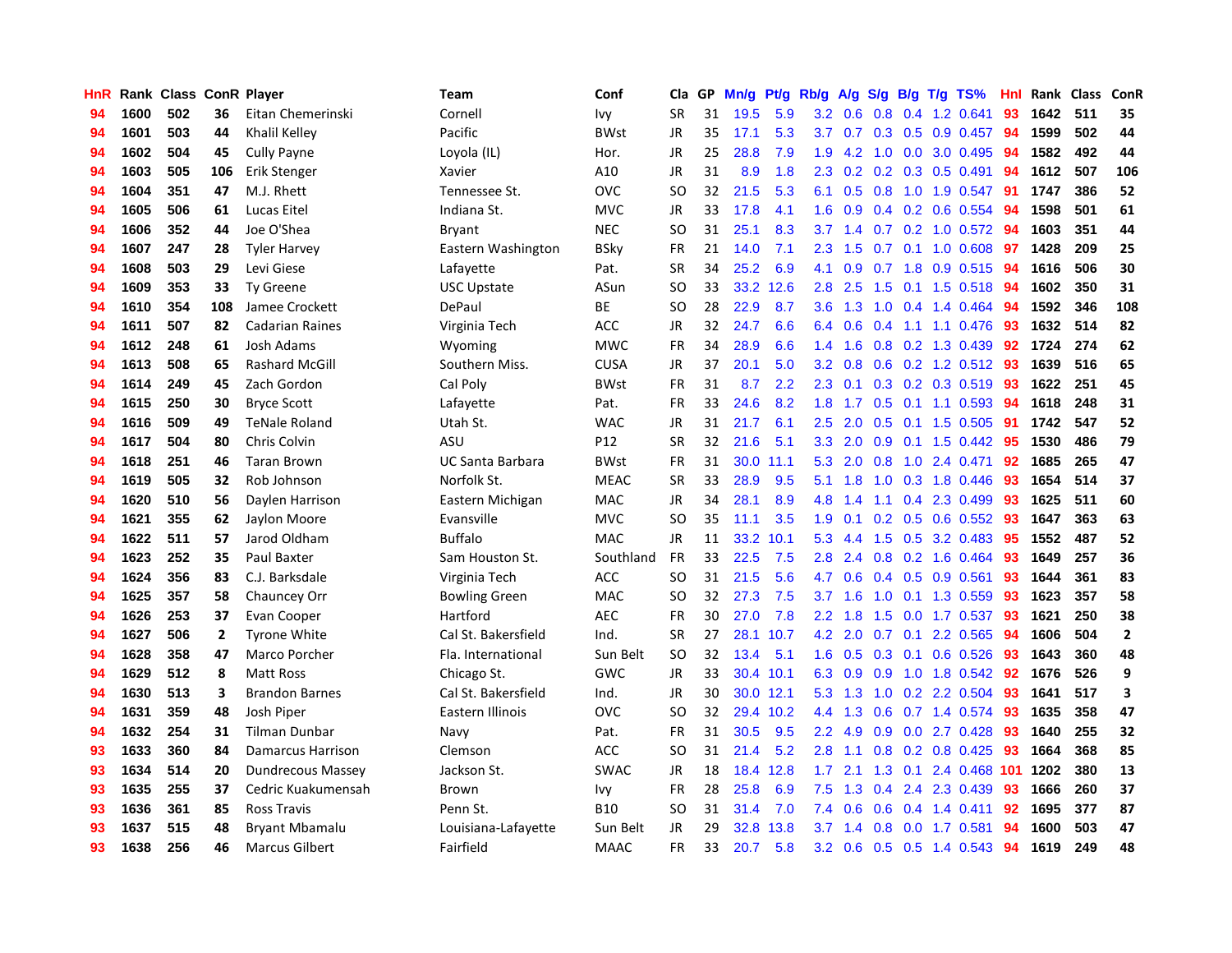| HnR | Rank | <b>Class ConR Player</b> |     |                           | Team                  | Conf        | <b>Cla</b> | <b>GP</b> | Mn/g | <b>Pt/g</b> | Rb/g             | A/g             |     |     | S/g B/g T/g TS%              | Hnl |      | Rank Class | <b>ConR</b> |
|-----|------|--------------------------|-----|---------------------------|-----------------------|-------------|------------|-----------|------|-------------|------------------|-----------------|-----|-----|------------------------------|-----|------|------------|-------------|
| 93  | 1639 | 362                      | 29  | Mikh McKinney             | Sacramento St.        | <b>BSky</b> | SO         | 29        |      | 30.5 12.3   |                  | $3.3$ $2.6$     | 1.2 | 0.1 | 2.1 0.509                    | 93  | 1637 | 359        | 32          |
| 93  | 1640 | 516                      | 59  | Ricardo Johnson           | Ohio                  | MAC         | JR         | 33        | 12.5 | 3.5         | $2.2\phantom{0}$ | 1.1             |     |     | 0.4 0.2 0.8 0.502 93         |     | 1624 | 510        | 59          |
| 93  | 1641 | 363                      | 21  | <b>Madarious Gibbs</b>    | <b>Texas Southern</b> | SWAC        | SO.        | 31        | 27.7 | 6.5         | 3.7              | 2.9             |     |     | 1.0 0.0 1.2 0.521            | -93 | 1656 | 366        | 21          |
| 93  | 1642 | 507                      | 33  | <b>Troy Franklin</b>      | Coppin St.            | <b>MEAC</b> | <b>SR</b>  | 15        | 24.3 | 11.8        | 1.8              | 2.7             |     |     | 2.4 0.0 3.3 0.488 105 1036   |     |      | 356        | 17          |
| 93  | 1643 | 364                      | 107 | <b>Terrence Williams</b>  | Charlotte             | A10         | <b>SO</b>  | 33        | 23.3 | 7.6         |                  | $3.7 \quad 1.7$ |     |     | 0.8 0.2 2.0 0.424            | -92 | 1687 | 375        | 108         |
| 93  | 1644 | 517                      | 60  | <b>Cameron Downing</b>    | <b>Buffalo</b>        | MAC         | JR         | 34        | 13.8 | 5.6         | $2.2\phantom{0}$ | 0.6             |     |     | 0.2 0.3 1.3 0.686            | -93 | 1674 | 525        | 61          |
| 93  | 1645 | 518                      | 91  | Donte Williams            | Georgia               | SEC         | JR         | 29        | 22.6 | 5.1         | 4.8              | 0.2             |     |     | $0.3$ 1.2 1.1 0.473          | 94  | 1609 | 506        | 90          |
| 93  | 1646 | 519                      | 9   | Jamere Dismukes           | Chicago St.           | GWC         | JR         | 31        | 25.3 | 9.4         | $2.2^{\circ}$    | 3.4             | 1.6 |     | $0.0$ 2.5 $0.470$            | -93 | 1657 | 520        | 8           |
| 93  | 1647 | 257                      | 46  | Devon Turk                | Loyola (IL)           | Hor.        | <b>FR</b>  | 31        | 22.4 | 8.7         | 1.8              | 0.7             |     |     | 0.4 0.3 1.3 0.561            | 91  | 1727 | 276        | 50          |
| 93  | 1648 | 508                      | 30  | Christian Moon            | Montana St.           | <b>BSky</b> | <b>SR</b>  | 22        | 32.6 | 13.9        | 3.0 <sub>1</sub> | 1.0             |     |     | 1.2 0.0 1.1 0.633            | -96 | 1494 | 484        | 28          |
| 93  | 1649 | 520                      | 39  | Dartaye Ruffin            | Drexel                | CAA         | JR.        | 30        | 30.8 | 6.9         |                  | 6.8 0.5         |     |     | 1.0 0.7 1.4 0.480 92         |     | 1714 | 538        | 41          |
| 93  | 1650 | 521                      | 36  | Nathaniel Mason           | Sam Houston St.       | Southland   | JR.        | 34        | 14.3 | 5.9         | 2.6              | 0.6             |     |     | $0.3$ 0.0 1.1 0.495          | 92  | 1679 | 527        | 38          |
| 93  | 1651 | 522                      | 62  | Jordan Burris             | Nevada                | <b>MWC</b>  | <b>JR</b>  | 31        | 24.2 | 6.7         | 4.0              | 1.4             |     |     | 0.5 0.8 1.3 0.477            | -93 | 1655 | 519        | 61          |
| 93  | 1652 | 258                      | 34  | <b>Kevin Mays</b>         | Md.-Eastern Shore     | <b>MEAC</b> | <b>FR</b>  | 19        | 31.8 | 13.3        | 6.7              | 1.3             | 1.5 |     | $0.1$ 2.8 0.465              | -99 | 1324 | 192        | 25          |
| 93  | 1653 | 523                      | 47  | Marvin Jordan             | Niagara               | <b>MAAC</b> | JR.        | 31        | 28.5 | 8.2         | 1.8              | 1.5             | 1.2 |     | $0.0$ 0.9 0.529              | 94  | 1601 | 504        | 47          |
| 93  | 1654 | 365                      | 37  | Nate Maxey                | Tx.A&M-Corp. Christi  | Southland   | <b>SO</b>  | 28        | 15.3 | 4.5         | 2.9 <sup>°</sup> | 0.1             | 0.3 |     | 2.0 0.6 0.681                | 93  | 1646 | 362        | 35          |
| 93  | 1655 | 509                      | 38  | Gary Roberson             | Northwestern St.      | Southland   | <b>SR</b>  | 31        | 16.1 | 6.3         | 2.9 <sup>°</sup> | 0.6             | 0.4 |     | $0.2$ 1.0 0.537              | -93 | 1651 | 512        | 37          |
| 93  | 1656 | 259                      | 85  | Arnaud William Adala Moto | <b>Wake Forest</b>    | <b>ACC</b>  | <b>FR</b>  | 31        | 16.3 | 5.6         | 3.9 <sup>°</sup> | 0.5             | 0.6 | 0.1 | 1.1 0.456                    | 93  | 1645 | 256        | 84          |
| 93  | 1657 | 510                      | 38  | Ron Bracey                | <b>Stony Brook</b>    | <b>AEC</b>  | <b>SR</b>  | 26        | 12.2 | 4.5         |                  |                 |     |     | 2.2 0.2 0.2 0.1 0.7 0.488 95 |     | 1561 | 495        | 37          |
| 93  | 1658 | 366                      | 34  | <b>Malcolm Smith</b>      | Lipscomb              | ASun        | SO.        | 25        | 24.0 | 11.1        | 4.8              | 0.8             |     |     | $0.7$ $0.2$ $2.0$ $0.505$    | -94 | 1611 | 355        | 32          |
| 93  | 1659 | 260                      | 45  | Ben Millaud-Meunier       | Saint Francis (PA)    | <b>NEC</b>  | <b>FR</b>  | 20        | 17.0 | 9.3         | 1.7 <sub>z</sub> | 0.8             |     |     | $0.5$ 0.0 1.7 0.670          | 98  | 1381 | 201        | 36          |
| 93  | 1660 | 511                      | 40  | Daryl McCoy               | Drexel                | CAA         | <b>SR</b>  | 29        | 27.9 | 4.4         | 8.6              | 1.0             | 0.6 |     | $0.2$ 1.7 $0.545$            | 92  | 1725 | 530        | 42          |
| 93  | 1661 | 261                      | 38  | Maodo Lo                  | Columbia              | Ivy         | FR         | 24        | 20.0 | 6.2         | 1.8              | 1.2             |     |     | 0.8 0.4 1.0 0.528            | -93 | 1662 | 259        | 36          |
| 93  | 1662 | 524                      | 49  | Dexter Fields             | Murray St.            | <b>OVC</b>  | JR         | 31        | 26.8 | 6.5         | 2.5              | 1.5             | 0.9 |     | $0.2$ 1.1 0.521              | 92  | 1696 | 532        | 50          |
| 93  | 1663 | 525                      | 50  | Alex Brown                | San Jose St.          | <b>WAC</b>  | JR         | 26        | 21.6 | 4.6         | 4.7              | 0.3             | 0.4 |     | 1.9 0.7 0.502                | -90 | 1819 | 569        | 57          |
| 93  | 1664 | 526                      | 47  | Sultan Muhammad           | Green Bay             | Hor.        | JR         | 34        | 23.5 | 5.8         | $2.3^{\circ}$    | 1.3             | 0.5 |     | $0.1$ 1.1 0.566              | -92 | 1699 | 534        | 47          |
| 93  | 1665 | 527                      | 41  | <b>Rafriel Guthrie</b>    | Towson                | CAA         | JR         | 31        | 20.9 | 8.1         | 2.6              | 1.0             |     |     | 0.8 0.1 1.4 0.510 93         |     | 1661 | 521        | 38          |
| 93  | 1666 | 512                      | 10  | Jeremy Robinson           | Chicago St.           | GWC         | <b>SR</b>  | 33        | 20.6 | 8.5         | 5.3              | 1.2             |     |     | 0.8 0.7 2.1 0.467 92         |     | 1705 | 524        | 10          |
| 93  | 1667 | 513                      | 32  | Brandon James             | Colgate               | Pat.        | <b>SR</b>  | 26        | 18.6 | 8.1         | 5.0              | 1.0             |     |     | $0.5$ 0.2 1.9 0.526          | -95 | 1557 | 492        | 28          |
| 93  | 1668 | 528                      | 48  | <b>Tommy Pereira</b>      | Rider                 | <b>MAAC</b> | JR.        | 34        | 13.9 | 3.9         | 1.1              | 0.5             |     |     | $0.5$ 0.0 0.4 0.550          | 93  | 1668 | 523        | 49          |
| 93  | 1669 | 529                      | 31  | Antonio Biglow            | Montana St.           | <b>BSky</b> | JR         | 25        | 27.0 | 11.0        | 2.0              | 3.1             | 1.8 |     | 0.1 2.1 0.512 94             |     | 1613 | 508        | 31          |
| 93  | 1670 | 367                      | 26  | <b>Tyler Strange</b>      | Gardner-Webb          | <b>BSou</b> | SO         | 34        | 30.4 | 5.6         | 2.6              | 4.1             | 1.6 |     | $0.0$ 2.1 $0.465$            | 92  | 1681 | 374        | 27          |
| 93  | 1671 | 262                      | 22  | <b>Matt Smith</b>         | Miss. Valley St.      | <b>SWAC</b> | <b>FR</b>  | 28        | 29.1 | 10.2        | 6.4              | 0.4             |     |     | 1.2 1.4 1.6 0.484            | -91 | 1746 | 280        | 23          |
| 93  | 1672 | 530                      | 50  | Tarius Johnson            | Eastern Kentucky      | OVC         | <b>JR</b>  | 35        | 22.3 | 6.6         | 4.2              | $-1.1$          | 0.5 |     | $0.1$ 1.2 0.499              | 92  | 1684 | 529        | 49          |
| 93  | 1673 | 263                      | 86  | Donnie Hale               | Purdue                | <b>B10</b>  | <b>FR</b>  | 32        | 14.5 | 3.8         | 2.8              | 0.3             |     |     | 0.3 0.3 0.6 0.450            | -93 | 1630 | 253        | 85          |
| 93  | 1674 | 368                      | 33  | Steven Kaspar             | <b>Bucknell</b>       | Pat.        | <b>SO</b>  | 34        | 16.0 | 2.4         | 2.1              | 2.1             |     |     | $0.4$ 0.2 1.1 0.464          | 93  | 1669 | 371        | 34          |
| 93  | 1675 | 531                      | 51  | Morris Woods              | Eastern Illinois      | <b>OVC</b>  | JR         | 31        | 24.4 | 11.0        | 4.3              | 1.4             |     |     | 0.8 0.4 2.6 0.531            | -93 | 1663 | 522        | 48          |
| 93  | 1676 | 514                      | 61  | Jamell Harris             | Eastern Michigan      | <b>MAC</b>  | <b>SR</b>  | 34        | 20.3 | 4.3         | 4.1              | 0.5             |     |     | 0.7 1.0 1.0 0.512            | -92 | 1678 | 517        | 62          |
| 93  | 1677 | 369                      | 35  | Shaquille Duncan          | Morgan St.            | <b>MEAC</b> | <b>SO</b>  | 28        | 25.0 | 7.3         |                  |                 |     |     | 4.1 0.7 0.4 2.2 1.4 0.560    | 93  | 1660 | 367        | 38          |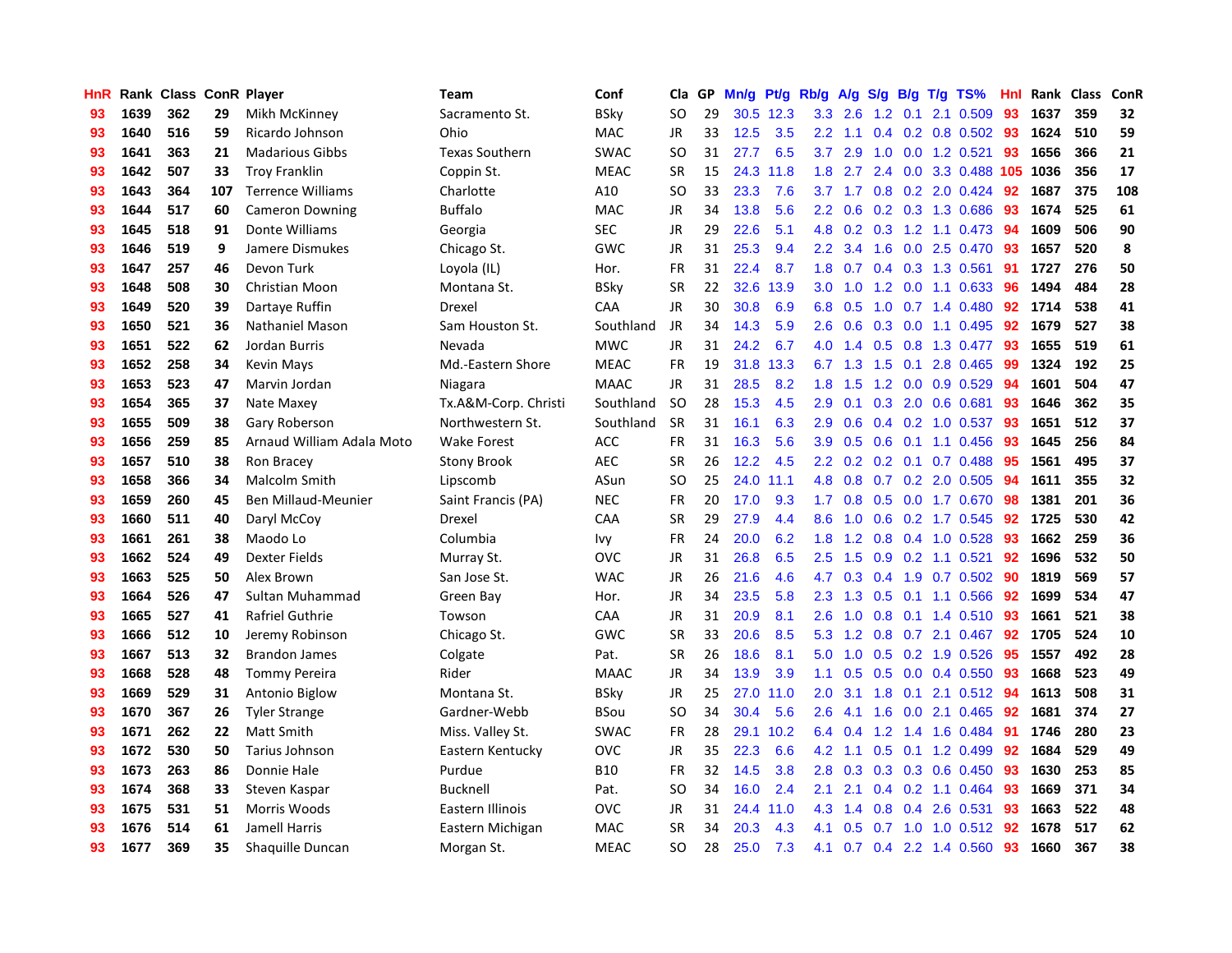| HnR |      | Rank Class ConR Player |     |                         | <b>Team</b>                | Conf            | Cla           | GP | Mn/g | Pt/g | Rb/g             | A/g         |     |                 | $S/g$ B/g T/g TS%           | Hnl | Rank Class |     | ConR |
|-----|------|------------------------|-----|-------------------------|----------------------------|-----------------|---------------|----|------|------|------------------|-------------|-----|-----------------|-----------------------------|-----|------------|-----|------|
| 93  | 1678 | 532                    | 32  | John Karhoff            | Neb.-Omaha                 | Summit          | <b>JR</b>     | 31 | 27.8 | 12.0 | 4.1              | 2.4         | 0.8 |                 | $0.7$ 1.7 $0.521$           | 92  | 1683       | 528 | 32   |
| 93  | 1679 | 370                    | 49  | R.J. Williams           | Loyola (MD)                | <b>MAAC</b>     | <b>SO</b>     | 17 | 31.7 | 4.9  | 2.5              | 4.0         | 1.6 |                 | 0.2 2.2 0.519 100 1288      |     |            | 273 | 38   |
| 93  | 1680 | 371                    | 36  | Tyshawn Bell            | Delaware St.               | <b>MEAC</b>     | <b>SO</b>     | 31 | 21.2 | 8.0  | 2.7              | 0.5         |     |                 | 0.5 0.3 0.6 0.570 93        |     | 1667       | 370 | 39   |
| 93  | 1681 | 533                    | 81  | Glen Dean               | Utah                       | P12             | JR            | 33 | 25.4 | 5.5  | 2.1              | 2.1         |     |                 | $0.5$ 0.0 1.5 0.493         | 92  | 1717       | 539 | 82   |
| 93  | 1682 | 372                    | 37  | Jay Copeland            | <b>NC Central</b>          | <b>MEAC</b>     | <sub>SO</sub> | 27 | 22.0 | 7.3  | 4.4              | 0.2         | 0.6 |                 | $0.7$ 1.6 0.582             | -93 | 1652       | 365 | 36   |
| 93  | 1683 | 534                    | 32  | Justin Crosgile         | Eastern Washington         | BSky            | JR            | 12 | 36.0 | 14.7 | 5.9              | 5.5         | 1.7 |                 | 0.0 3.4 0.494 107           |     | 946        | 300 | 12   |
| 93  | 1684 | 535                    | 109 | Donnavan Kirk           | DePaul                     | ВE              | JR            | 31 | 25.5 | 6.2  | 3.9              | 0.5         | 0.4 |                 | 1.6 0.7 0.545               | 93  | 1671       | 524 | 110  |
| 93  | 1685 | 264                    | 39  | <b>Tony Hicks</b>       | Pennsylvania               | Ivy             | <b>FR</b>     | 30 | 23.3 | 10.4 | 2.5              | 2.0         | 0.7 |                 | $0.0$ 2.4 $0.483$           | 90  | 1807       | 291 | 48   |
| 92  | 1686 | 536                    | 39  | Patrick Konan           | New Hampshire              | <b>AEC</b>      | JR            | 28 | 31.9 | 11.8 | 5.4              | 0.8         | 0.8 |                 | 0.4 2.4 0.506               | -91 | 1738       | 545 | 41   |
| 92  | 1687 | 537                    | 27  | Allie Fullah            | <b>Charleston Southern</b> | BSou            | Jr            | 32 | 16.2 | 4.0  | 3.8 <sub>2</sub> | 0.2         |     |                 | $0.5$ 1.3 0.7 0.570         | 92  | 1720       | 541 | 30   |
| 92  | 1688 | 265                    | 87  | <b>George Marshall</b>  | Wisconsin                  | <b>B10</b>      | FR            | 35 | 15.8 | 4.1  |                  |             |     |                 | $0.7$ 1.0 0.2 0.0 0.5 0.490 | 92  | 1682       | 264 | 86   |
| 92  | 1689 | 266                    | 35  | <b>Tanner Samson</b>    | Elon                       | Southern        | <b>FR</b>     | 32 | 28.1 | 7.1  | 3.4              | 1.7         |     |                 | $0.9$ 0.2 0.6 0.551         | -92 | 1688       | 266 | 36   |
| 92  | 1690 | 538                    | 66  | D.D. Scarver            | Marshall                   | <b>CUSA</b>     | JR            | 32 | 26.4 | 11.9 | 2.0              | 1.6         |     |                 | $0.7$ $0.2$ 1.8 $0.501$     | -91 | 1771       | 553 | 68   |
| 92  | 1691 | 267                    | 34  | Kyle Toth               | Army                       | Pat.            | <b>FR</b>     | 29 | 24.8 | 8.2  | 3.1              | 0.7         |     |                 | $0.4$ 0.0 0.7 0.547         | -93 | 1658       | 258 | 33   |
| 92  | 1692 | 515                    | 46  | Darien Johnson          | Quinnipiac                 | <b>NEC</b>      | <b>SR</b>     | 29 | 27.0 | 7.8  | 2.6              | 3.9         |     | $0.7 \quad 0.1$ | 2.3 0.479                   | -92 | 1689       | 519 | 46   |
| 92  | 1693 | 373                    | 51  | Terrel de Rouen         | New Mexico St.             | <b>WAC</b>      | <b>SO</b>     | 32 | 19.6 | 5.6  | 2.1              | 1.8         | 0.4 |                 | $0.1$ 1.4 0.503             | -93 | 1665       | 369 | 50   |
| 92  | 1694 | 516                    | 82  | <b>Cedric Martin</b>    | Utah                       | P <sub>12</sub> | <b>SR</b>     | 30 | 27.2 | 3.7  | 2.3              | 2.0         | 1.1 |                 | $0.3$ 1.0 $0.487$           | 94  | 1597       | 503 | 81   |
| 92  | 1695 | 268                    | 67  | Kajon Mack              | Tulane                     | <b>CUSA</b>     | <b>FR</b>     | 29 | 9.8  | 2.7  | 1.2              | 0.6         | 0.6 | 0.1             | $0.5 \ 0.524$               | 92  | 1680       | 263 | 66   |
| 92  | 1696 | 517                    | 108 | Sampson Carter          | Massachusetts              | A10             | <b>SR</b>     | 33 | 22.7 | 6.4  | 4.3              | 0.7         |     |                 | 0.8 0.5 1.5 0.505 92        |     | 1686       | 518 | 107  |
| 92  | 1697 | 518                    | 40  | <b>Michael Grace</b>    | Yale                       | Ivy             | <b>SR</b>     | 30 | 17.7 | 5.1  | 1.4              | 2.2         |     |                 | $0.7$ 0.1 1.4 0.487         | 92  | 1716       | 528 | 41   |
| 92  | 1698 | 519                    | 47  | Drake U'u               | Cal Poly                   | <b>BWst</b>     | <b>SR</b>     | 32 | 21.8 | 5.3  | 3.2              | 2.5         |     |                 | $0.6$ $0.0$ 1.2 $0.435$     | 92  | 1703       | 523 | 48   |
| 92  | 1699 | 269                    | 92  | J'Mychal Reese          | Texas A&M                  | <b>SEC</b>      | <b>FR</b>     | 33 | 26.2 | 6.2  | 2.3              | 1.9         | 0.6 | 0.1             | 2.1 0.442                   | 92  | 1706       | 268 | 93   |
| 92  | 1700 | 270                    | 42  | <b>Charles Cooke</b>    | James Madison              | <b>CAA</b>      | <b>FR</b>     | 32 | 22.8 | 5.8  | 2.8              | 0.9         |     |                 | 0.7 0.6 0.5 0.504 92        |     | 1711       | 271 | 40   |
| 92  | 1701 | 271                    | 63  | <b>Anthony Beane</b>    | Southern Illinois          | <b>MVC</b>      | <b>FR</b>     | 31 | 29.1 | 9.1  | 2.5              | 1.5         | 1.0 |                 | $0.1$ 1.6 0.474             | 91  | 1732       | 277 | 65   |
| 92  | 1702 | 539                    | 23  | <b>Jules Montgomery</b> | <b>Prairie View</b>        | <b>SWAC</b>     | JR            | 34 | 22.7 | 7.6  | 6.2              | 0.6         | 0.9 |                 | $0.9$ 0.9 0.420             | 91  | 1748       | 548 | 24   |
| 92  | 1703 | 272                    | 41  | Connor Boehm            | Dartmouth                  | Ivy             | <b>FR</b>     | 28 | 24.7 | 8.7  | 5.4              | 0.8         |     |                 | 0.3 0.2 1.6 0.525           | 92  | 1710       | 270 | 40   |
| 92  | 1704 | 374                    | 36  | <b>Austin Hamilton</b>  | Elon                       | Southern        | <sub>SO</sub> | 16 | 25.1 | 7.4  | 2.6              | 3.3         |     |                 | 1.5 0.2 1.8 0.439           | -93 | 1648       | 364 | 35   |
| 92  | 1705 | 540                    | 47  | <b>Ben Mockford</b>     | St. Francis (NY)           | <b>NEC</b>      | <b>JR</b>     | 30 | 28.6 | 11.1 | 1.6              | 1.0         |     |                 | 0.6 0.0 0.8 0.562 92        |     | 1713       | 537 | 47   |
| 92  | 1706 | 273                    | 53  | <b>Jett Raines</b>      | Pepperdine                 | <b>WCC</b>      | <b>FR</b>     | 30 | 22.3 | 6.6  | 3.8 <sub>1</sub> | 0.2         |     |                 | $0.5$ $0.2$ $0.7$ $0.532$   | -91 | 1756       | 281 | 54   |
| 92  | 1707 | 520                    | 42  | <b>Errick Peck</b>      | Cornell                    | Ivy             | <b>SR</b>     | 29 | 24.5 | 9.7  | 4.8              | 1.6         |     |                 | $0.5$ 0.4 2.2 0.496         | -91 | 1752       | 535 | 45   |
| 92  | 1708 | 274                    | 109 | <b>Ryan Rhoomes</b>     | Fordham                    | A10             | <b>FR</b>     | 30 | 18.2 | 3.6  | 5.1              | 0.4         |     |                 | $0.3$ 0.7 0.7 0.505         | 90  | 1810       | 292 | 110  |
| 92  | 1709 | 521                    | 48  | <b>Brandon Thompson</b> | Long Island U.             | <b>NEC</b>      | <b>SR</b>     | 34 | 26.4 | 8.1  | 3.1              | 1.3         |     |                 | 1.1 0.3 0.8 0.544           | -91 | 1788       | 543 | 50   |
| 92  | 1710 | 541                    | 54  | Alex Osborne            | Loyola Marymount           | <b>WCC</b>      | <b>JR</b>     | 34 | 22.6 | 5.3  | 4.7              | 0.4         | 1.3 |                 | $0.5$ 1.1 0.506             | -90 | 1816       | 568 | 55   |
| 92  | 1711 | 542                    | 38  | Jamari Bradshaw         | Florida A&M                | <b>MEAC</b>     | JR            | 31 | 21.5 | 9.2  | 3.5              | 1.1         | 1.5 |                 | $0.0$ 1.9 0.497             | -91 | 1737       | 544 | 40   |
| 92  | 1712 | 543                    | 40  | John Puk                | Albany (NY)                | <b>AEC</b>      | <b>JR</b>     | 35 | 21.2 | 5.3  | 4.4              | 0.5         |     |                 | $0.2$ $0.5$ 1.3 $0.556$     | 92  | 1718       | 540 | 40   |
| 92  | 1713 | 375                    | 48  | DJ Cole                 | Youngstown St.             | Hor.            | SO            | 34 | 29.3 | 6.9  | 2.8              | 3.4         |     |                 | 1.1 0.1 2.0 0.491           | 91  | 1769       | 394 | 51   |
| 92  | 1714 | 522                    | 11  | Nick Thompson           | <b>Utah Valley</b>         | GWC             | <b>SR</b>     | 32 | 32.1 | 9.9  | 7.9              | 4.2         | 1.0 |                 | $0.1$ 3.3 0.517             | -91 | 1766       | 538 | 12   |
| 92  | 1715 | 523                    | 55  | <b>Cameron Miles</b>    | San Diego                  | <b>WCC</b>      | SR            | 34 | 17.5 | 4.9  | 1.6              | 1.7         | 0.8 |                 | $0.0$ 1.3 0.485             | -91 | 1736       | 532 | 53   |
| 92  | 1716 | 544                    | 93  | Jarrod Polson           | Kentucky                   | <b>SEC</b>      | <b>JR</b>     | 33 | 13.8 | 3.1  |                  | $1.7$ $1.1$ |     |                 | 0.3 0.1 0.8 0.601           | 90  | 1804       | 564 | 96   |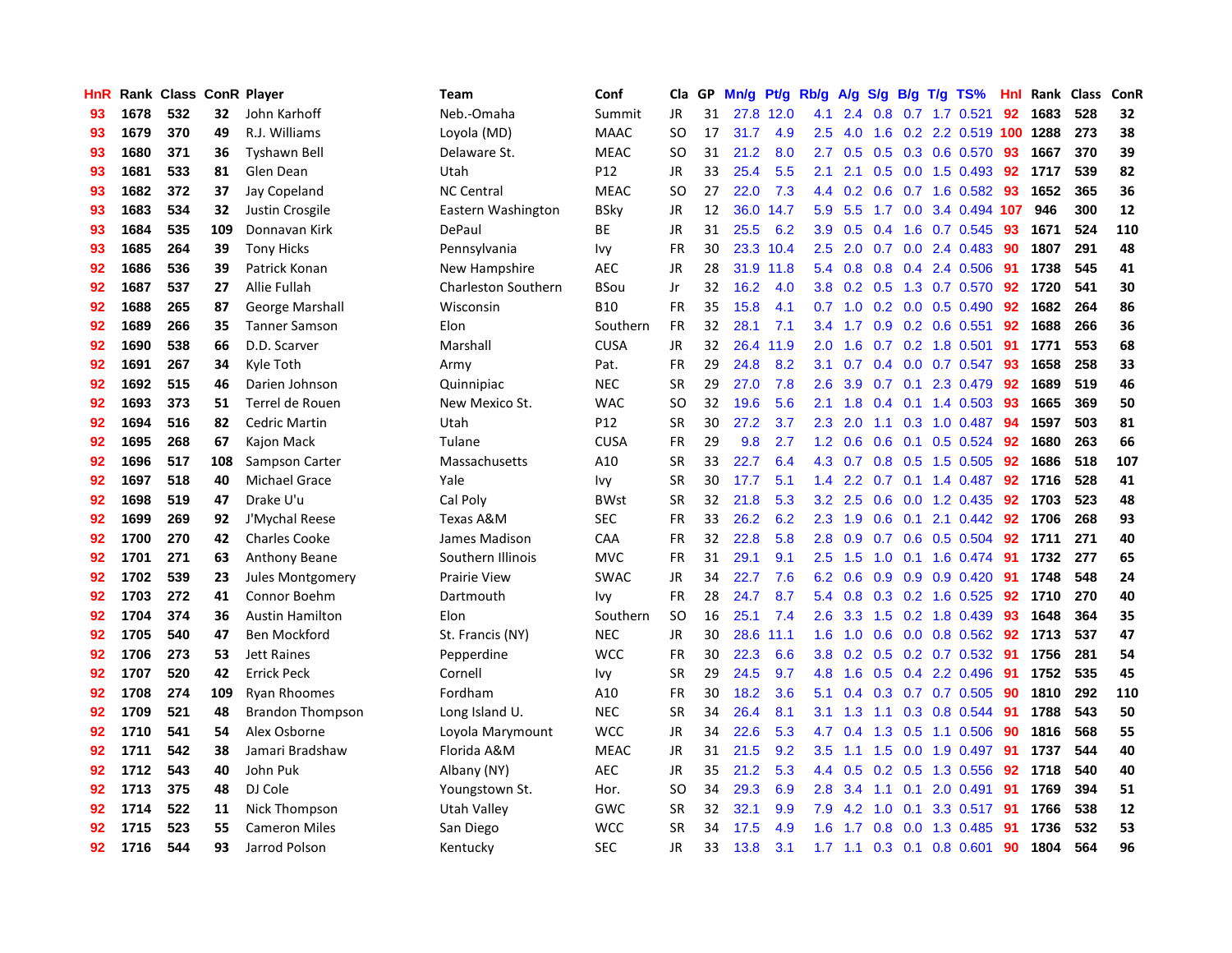| HnR |      | Rank Class ConR Player |    |                         | Team                  | Conf        | Cla           | <b>GP</b> | Mn/g | <b>Pt/g</b> | Rb/g             | A/g       |     |     | S/g B/g T/g TS%          | Hnl | Rank | Class | <b>ConR</b> |
|-----|------|------------------------|----|-------------------------|-----------------------|-------------|---------------|-----------|------|-------------|------------------|-----------|-----|-----|--------------------------|-----|------|-------|-------------|
| 92  | 1717 | 376                    | 33 | Chris Hansen            | Idaho St.             | BSky        | <b>SO</b>     | 30        |      | 32.1 11.4   | 3.5              | 1.1       | 1.3 |     | 0.3 1.0 0.525            | 91  | 1729 | 382   | 33          |
| 92  | 1718 | 545                    | 28 | <b>Trent Meyer</b>      | NC-Asheville          | BSou        | JR            | 32        | 32.8 | 9.7         | 3.0 <sub>2</sub> | 3.9       |     |     | 2.0 0.3 2.3 0.494 91     |     | 1731 | 543   | 31          |
| 92  | 1719 | 377                    | 34 | Keron DeShields         | Montana               | BSky        | SO            | 31        | 21.4 | 6.6         | 1.9              | 1.8       |     |     | 0.8 0.1 1.2 0.488        | -91 | 1750 | 388   | 34          |
| 92  | 1720 | 275                    | 68 | Max Guercy              | Rice                  | <b>CUSA</b> | FR            | 31        | 31.5 | 9.5         | 2.6              | 2.5       |     |     | 1.5 0.0 1.8 0.543        | 92  | 1721 | 272   | 67          |
| 92  | 1721 | 524                    | 43 | Sam Martin              | Yale                  | Ivy         | <b>SR</b>     | 31        | 13.3 | 4.6         | 0.8              |           |     |     | 0.7 0.2 0.0 0.5 0.607    | 91  | 1744 | 534   | 44          |
| 92  | 1722 | 546                    | 52 | Jeff Johnson            | Eastern Kentucky      | <b>OVC</b>  | JR            | 35        | 15.1 | 3.9         | 1.9              | 1.4       |     |     | $0.5$ 0.2 1.0 0.626      | -91 | 1739 | 546   | 51          |
| 92  | 1723 | 378                    | 70 | Jabarie Hinds           | West Virginia         | <b>B12</b>  | <b>SO</b>     | 32        | 22.8 | 7.4         | 1.8              | 1.6       |     |     | 0.8 0.1 1.7 0.419        | 91  | 1728 | 381   | 70          |
| 92  | 1724 | 379                    | 35 | <b>Adrian Rogers</b>    | <b>USC Upstate</b>    | ASun        | SO            | 33        | 22.8 | 8.7         | $2.4^{\circ}$    | 2.4       | 0.6 |     | $0.1$ 1.9 0.528          | 92  | 1708 | 379   | 37          |
| 92  | 1725 | 525                    | 52 | <b>Cameron Catlett</b>  | Texas-Arlington       | <b>WAC</b>  | <b>SR</b>     | 29        | 23.7 | 5.8         | 2.9              | 3.1       | 1.0 | 0.1 | 2.1 0.404                | 93  | 1659 | 515   | 49          |
| 92  | 1726 | 547                    | 24 | Josh Freelove           | Alabama St.           | <b>SWAC</b> | JR            | 32        | 29.1 | 13.6        | 2.8              | 1.0       |     |     | 0.5 0.3 1.7 0.553 90     |     | 1843 | 577   | 27          |
| 92  | 1727 | 276                    | 71 | Josh Gray               | <b>Texas Tech</b>     | <b>B12</b>  | <b>FR</b>     | 31        | 26.7 | 9.3         | 2.5              |           |     |     | 3.2 2.0 0.1 3.3 0.429 91 |     | 1758 | 282   | 72          |
| 92  | 1728 | 526                    | 25 | Kyrie Sutton            | <b>Texas Southern</b> | <b>SWAC</b> | <b>SR</b>     | 31        | 15.1 | 5.1         | 4.3              | 0.2       |     |     | 0.2 0.8 1.1 0.505        | -91 | 1734 | 531   | 22          |
| 92  | 1729 | 380                    | 35 | Stefan Cvrkalj          | Lehigh                | Pat.        | <b>SO</b>     | 31        | 14.2 | 4.7         | 1.1              | 0.5       |     |     | 0.5 0.2 0.6 0.546        | 89  | 1868 | 410   | 37          |
| 92  | 1730 | 527                    | 41 | John Peterson           | Hartford              | <b>AEC</b>  | <b>SR</b>     | 31        | 17.9 | 4.5         | 2.2              | 0.9       |     |     | $0.4$ 0.1 0.6 0.576      | 92  | 1715 | 527   | 39          |
| 92  | 1731 | 548                    | 48 | Brandon Spearman        | Hawaii                | <b>BWst</b> | JR            | 27        | 26.0 | 9.6         | 2.9              | 1.4       |     |     | 1.1 0.1 1.3 0.514        | 92  | 1704 | 536   | 49          |
| 92  | 1732 | 277                    | 49 | <b>Brandon Perry</b>    | Cal St. Northridge    | <b>BWst</b> | FR            | 29        | 14.6 | 6.3         | 3.5              | 0.4       |     |     | $0.4$ 0.7 1.0 0.496      | -91 | 1764 | 283   | 50          |
| 92  | 1733 | 278                    | 64 | Khristian Smith         | Indiana St.           | <b>MVC</b>  | FR            | 33        | 21.3 | 5.1         | 2.9              | 0.9       |     |     | 0.5 0.4 1.0 0.425        | 92  | 1709 | 269   | 64          |
| 92  | 1734 | 279                    | 62 | <b>John Simons</b>      | Central Michigan      | <b>MAC</b>  | <b>FR</b>     | 31        | 27.2 | 7.4         | 4.9              | 1.2       |     |     | 0.9 0.2 1.1 0.594 92     |     | 1726 | 275   | 63          |
| 92  | 1735 | 528                    | 33 | <b>Brad Reid</b>        | <b>UMKC</b>           | Summit      | <b>SR</b>     | 32        | 12.9 | 3.3         | 3.5              |           |     |     | 0.2 0.2 0.9 0.5 0.540    | 90  | 1803 | 550   | 34          |
| 92  | 1736 | 381                    | 63 | <b>Abdel Nader</b>      | Northern Illinois     | <b>MAC</b>  | <b>SO</b>     | 19        |      | 25.4 13.1   | 5.6              | 0.9       |     |     | 1.3 0.5 3.2 0.424 98     |     | 1361 | 292   | 44          |
| 92  | 1737 | 529                    | 36 | Jarvis Jones            | East Tennessee St.    | ASun        | <b>SR</b>     | 25        | 36.8 | 16.0        | 2.8              | 2.6       | 1.8 |     | 0.1 2.8 0.478            | -93 | 1629 | 508   | 33          |
| 92  | 1738 | 382                    | 49 | <b>Brent Jones</b>      | St. Francis (NY)      | <b>NEC</b>  | <b>SO</b>     | 30        | 20.9 | 6.0         | 2.3              | 4.2       | 1.0 |     | $0.1$ 2.7 0.418          | 91  | 1741 | 385   | 48          |
| 92  | 1739 | 383                    | 50 | Alex Harris             | Cal St. Fullerton     | <b>BWst</b> | <b>SO</b>     | 32        | 32.9 | 10.5        | 4.3              | 2.5       |     |     | 1.7 0.2 1.3 0.530        | 90  | 1799 | 401   | 52          |
| 92  | 1740 | 280                    | 65 | Nick Zeisloft           | Illinois St.          | <b>MVC</b>  | <b>FR</b>     | 25        | 15.2 | 4.5         | 1.4              | 0.8       |     |     | 0.3 0.0 0.3 0.602        | -94 | 1617 | 247   | 62          |
| 92  | 1741 | 530                    | 37 | <b>Eddie Murray</b>     | Florida Gulf Coast    | ASun        | <b>SR</b>     | 36        | 17.6 | 3.8         | 3.1              | 0.4       |     |     | 0.4 0.4 0.7 0.589        | 92  | 1701 | 522   | 36          |
| 92  | 1742 | 531                    | 51 | Peter Pappageorge       | Long Beach St.        | <b>BWst</b> | <b>SR</b>     | 33        | 26.5 | 6.9         | 1.9              | 1.5       |     |     | 0.7 0.0 0.8 0.546        | 91  | 1774 | 540   | 51          |
| 92  | 1743 | 549                    | 53 | Marvin Jean             | Utah St.              | <b>WAC</b>  | JR            | 31        | 22.1 | 4.8         |                  | $2.7$ 1.8 |     |     | 0.6 0.4 1.4 0.490 89     |     | 1860 | 582   | 58          |
| 92  | 1744 | 384                    | 29 | Devante Wallace         | High Point            | BSou        | <b>SO</b>     | 21        | 16.0 | 5.0         |                  | $2.7$ 1.5 |     |     | 0.3 0.3 0.7 0.515 91     |     | 1784 | 398   | 33          |
| 92  | 1745 | 385                    | 54 | <b>Connor Hill</b>      | Idaho                 | <b>WAC</b>  | <sub>SO</sub> | 30        | 31.2 | 12.1        | 1.9              | 1.2       |     |     | 0.3 0.0 1.2 0.613 91     |     | 1759 | 391   | 53          |
| 92  | 1746 | 532                    | 26 | Mitchell Anderson       | Ark.-Pine Bluff       | <b>SWAC</b> | <b>SR</b>     | 30        | 23.8 | 7.5         | 4.8              | 1.0       | 1.0 |     | 1.3 1.2 0.440            | 90  | 1802 | 549   | 26          |
| 92  | 1747 | 386                    | 63 | Marek Olesinski         | Air Force             | <b>MWC</b>  | <b>SO</b>     | 31        | 10.9 | 3.5         | 1.6              | 0.5       |     |     | 0.2 0.0 0.6 0.622 91     |     | 1735 | 384   | 63          |
| 92  | 1748 | 550                    | 72 | <b>Gary Franklin</b>    | Baylor                | <b>B12</b>  | <b>JR</b>     | 37        | 18.0 | 4.0         | 0.9              | 1.1       | 0.6 |     | 0.0 0.6 0.540            | 91  | 1754 | 550   | ${\bf 71}$  |
| 91  | 1749 | 387                    | 44 | Steve Frankoski         | Columbia              | Ivy         | SO            | 27        | 21.6 | 8.9         | 1.1              | 0.6       |     |     | 0.3 0.0 1.1 0.587        | -91 | 1755 | 390   | 46          |
| 91  | 1750 | 551                    | 39 | <b>Malcolm Hawkins</b>  | Norfolk St.           | <b>MEAC</b> | <b>JR</b>     | 33        | 27.1 | 11.5        | 2.9              | 1.1       |     |     | 1.2 0.3 2.5 0.477        | 91  | 1781 | 558   | 41          |
| 91  | 1751 | 281                    | 30 | Adam Weary              | <b>High Point</b>     | BSou        | <b>FR</b>     | 31        | 26.6 | 10.2        | 3.4              | 2.3       |     |     | 1.4 0.3 1.9 0.522 90     |     | 1794 | 289   | 35          |
| 91  | 1752 | 388                    | 66 | Jake Kitchell           | Indiana St.           | <b>MVC</b>  | <sub>SO</sub> | 33        | 11.9 | 2.7         | 2.3              | 0.4       |     |     | 0.2 0.3 0.7 0.563 91     |     | 1733 | 383   | 66          |
| 91  | 1753 | 533                    | 45 | <b>Brendan Connolly</b> | Princeton             | Ivy         | SR            | 28        | 15.8 | 3.7         | 2.5              | 0.9       |     |     | $0.3$ 0.3 0.5 0.510      | 91  | 1743 | 533   | 43          |
| 91  | 1754 | 282                    | 94 | Anthlon Bell            | Arkansas              | <b>SEC</b>  | <b>FR</b>     | 29        | 9.2  | 4.4         | 0.8              | 0.3       | 0.1 | 0.1 | 0.3 0.469                | 92  | 1723 | 273   | 94          |
| 91  | 1755 | 552                    | 12 | Nate Duhon              | Chicago St.           | GWC         | JR            | 29        | 25.0 | 9.1         | 3.0 <sub>2</sub> |           |     |     | 1.4 1.8 0.1 1.7 0.505 91 |     | 1730 | 542   | 11          |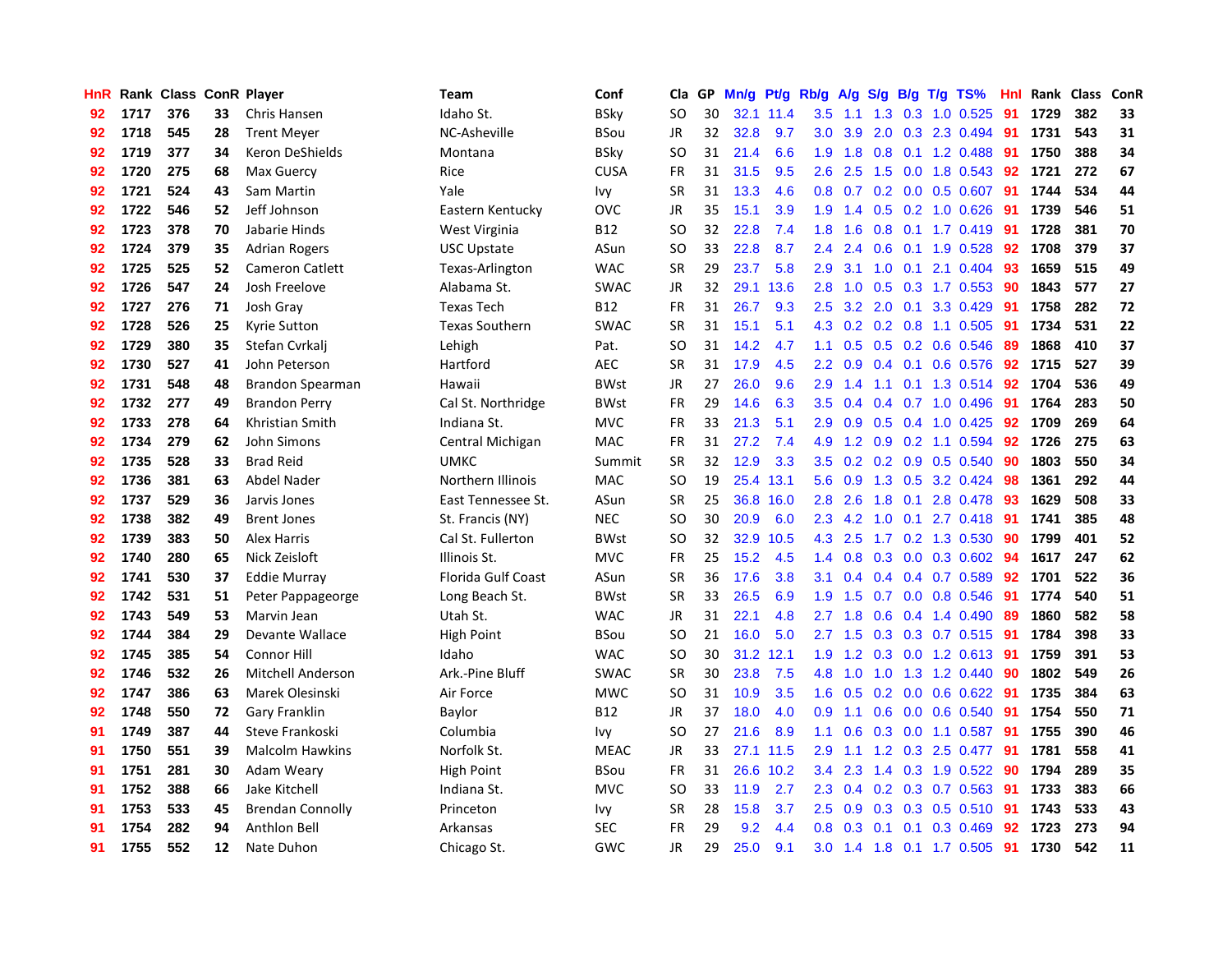| HnR |      | Rank Class ConR Player |     |                         | Team                       | Conf        | Cla           | <b>GP</b> | Mn/g | <b>Pt/g</b> | Rb/g             | A/g             | S/g |     | B/g T/g TS%             | Hnl | Rank | <b>Class</b> | ConR |
|-----|------|------------------------|-----|-------------------------|----------------------------|-------------|---------------|-----------|------|-------------|------------------|-----------------|-----|-----|-------------------------|-----|------|--------------|------|
| 91  | 1756 | 534                    | 46  | Stephen Albrecht        | Brown                      | Ivy         | <b>SR</b>     | 15        | 17.8 | 6.3         |                  | $1.9 \quad 0.7$ | 0.6 |     | $0.2$ 0.7 0.547         | -92 | 1707 | 525          | 39   |
| 91  | 1757 | 283                    | 38  | Jarvis Haywood          | Jacksonville               | ASun        | <b>FR</b>     | 31        |      | 25.7 11.5   | 4.3              | 1.4             |     |     | 0.9 0.3 2.5 0.515 91    |     | 1768 | 285          | 39   |
| 91  | 1758 | 389                    | 34  | Estan Tyler             | <b>UMKC</b>                | Summit      | SO            | 31        |      | 31.7 11.4   | $2.4^{\circ}$    | 3.0             |     |     | $0.6$ $0.0$ 2.8 $0.558$ | -90 | 1808 | 402          | 35   |
| 91  | 1759 | 390                    | 52  | T.J. Taylor             | UC Santa Barbara           | <b>BWst</b> | <sub>SO</sub> | 31        | 25.2 | 4.8         | 1.6              | 4.1             |     |     | $0.5$ 0.0 1.8 0.576     | -90 | 1825 | 403          | 53   |
| 91  | 1760 | 553                    | 39  | Anthony White           | Mercer                     | ASun        | <b>JR</b>     | 35        | 10.6 | 4.1         | 1.0              | 0.3             |     |     | $0.2$ 0.1 0.5 0.518     | -91 | 1773 | 555          | 40   |
| 91  | 1761 | 284                    | 88  | Kale Abrahamson         | Northwestern               | <b>B10</b>  | FR            | 32        | 16.3 | 4.9         | 2.0              | 0.4             |     |     | $0.3$ 0.1 0.6 0.494     | -90 | 1828 | 297          | 90   |
| 91  | 1762 | 285                    | 47  | <b>Nick Victor</b>      | Yale                       | Ivy         | <b>FR</b>     | 23        | 15.6 | 2.9         | 2.5              | 1.4             | 0.6 |     | 0.4 0.8 0.475           | -91 | 1740 | 278          | 42   |
| 91  | 1763 | 554                    | 40  | Aaron Graham            | Stetson                    | ASun        | <b>JR</b>     | 30        | 27.2 | 11.2        | 3.6              | 2.0             | 0.9 | 0.1 | 2.1 0.520               | -91 | 1751 | 549          | 38   |
| 91  | 1764 | 535                    | 41  | <b>Andy Diaz</b>        | North Florida              | ASun        | <b>SR</b>     | 27        | 16.3 | 6.9         | 3.3 <sub>2</sub> | 0.5             | 0.6 |     | 0.6 1.8 0.532           | 90  | 1792 | 546          | 41   |
| 91  | 1765 | 286                    | 31  | Will Weeks              | NC-Asheville               | BSou        | FR            | 32        | 30.1 | 9.0         | 5.4              | 1.8             |     |     | 0.9 0.3 2.0 0.578 91    |     | 1776 | 286          | 32   |
| 91  | 1766 | 287                    | 36  | Kendall Knorr           | Navy                       | Pat.        | <b>FR</b>     | 27        | 20.4 | 5.8         | 2.6              | 0.6             |     |     | $0.7$ 0.0 0.4 0.549     | -92 | 1692 | 267          | 35   |
| 91  | 1767 | 288                    | 64  | <b>Blake Hibbitts</b>   | Central Michigan           | <b>MAC</b>  | FR            | 31        | 24.6 | 8.8         | 3.7              | 0.6             |     |     | $0.5$ 0.6 0.9 0.559     | -91 | 1767 | 284          | 64   |
| 91  | 1768 | 536                    | 110 | R.J. Evans              | Connecticut                | ВE          | <b>SR</b>     | 27        | 15.1 | 3.1         | 1.7 <sup>2</sup> | 0.7             |     |     | 0.9 0.2 0.8 0.462 92    |     | 1719 | 529          | 112  |
| 91  | 1769 | 537                    | 40  | <b>Khalif Toombs</b>    | South Carolina St.         | <b>MEAC</b> | <b>SR</b>     | 30        | 36.0 | 12.3        | 3.3              | 5.3             | 1.6 |     | $0.0$ 3.1 $0.478$       | 90  | 1827 | 557          | 43   |
| 91  | 1770 | 538                    | 32  | <b>Mathiang Muo</b>     | <b>Charleston Southern</b> | BSou        | <b>SR</b>     | 28        | 29.8 | 11.2        | 5.1              | 0.7             |     |     | 0.7 0.1 1.5 0.537       | 92  | 1712 | 526          | 29   |
| 91  | 1771 | 539                    | 95  | Skylar McBee            | Tennessee                  | <b>SEC</b>  | <b>SR</b>     | 33        | 25.0 | 5.5         | 1.2 <sub>1</sub> | 0.5             |     |     | $0.3$ 0.0 0.4 0.488     | 91  | 1780 | 541          | 95   |
| 91  | 1772 | 540                    | 111 | Austin Johnson          | Rutgers                    | BE          | <b>SR</b>     | 31        | 17.5 | 5.7         | 2.5              | 0.7             | 0.3 |     | $0.2$ 1.2 0.527         | -91 | 1770 | 539          | 114  |
| 91  | 1773 | 555                    | 49  | Jordan Coleman          | Valparaiso                 | Hor.        | JR            | 29        | 14.9 | 4.4         | 2.5              | 0.4             | 0.6 |     | 0.3 0.9 0.490           | 92  | 1691 | 531          | 46   |
| 91  | 1774 | 556                    | 96  | <b>RJ Slawson</b>       | South Carolina             | <b>SEC</b>  | JR            | 32        | 15.9 | 4.2         | 3.3 <sub>2</sub> | 0.5             |     |     | 0.5 0.6 1.1 0.516 90    |     | 1842 | 576          | 98   |
| 91  | 1775 | 557                    | 35  | <b>Ryan Bass</b>        | Oakland                    | Summit      | JR            | 32        | 26.6 | 9.3         | $2.5^{\circ}$    | 2.7             |     |     | 1.2 0.1 1.8 0.476 91    |     | 1763 | 552          | 33   |
| 91  | 1776 | 558                    | 65  | Melvin Tabb             | Kent St.                   | <b>MAC</b>  | JR            | 35        | 13.6 | 3.9         | 3.1              | 0.4             |     |     | 0.2 0.2 0.7 0.517 91    |     | 1772 | 554          | 65   |
| 91  | 1777 | 541                    | 36  | <b>Demario Hines</b>    | <b>IPFW</b>                | Summit      | <b>SR</b>     | 32        | 25.6 | 8.3         | 5.7              | 1.0             | 0.6 |     | 1.0 1.6 0.520           | 90  | 1823 | 556          | 36   |
| 91  | 1778 | 542                    | 50  | Alshwan Hymes           | Canisius                   | MAAC        | <b>SR</b>     | 30        | 19.2 | 7.1         | 2.1              | 1.0             |     |     | 0.5 0.0 1.8 0.562       | 92  | 1693 | 520          | 50   |
| 91  | 1779 | 391                    | 112 | <b>Charles McKinney</b> | DePaul                     | <b>BE</b>   | SO.           | 30        | 20.0 | 5.3         | 2.5              | 1.5             |     |     | 1.1 0.2 1.5 0.537       | 91  | 1753 | 389          | 113  |
| 91  | 1780 | 543                    | 55  | Louis Green             | Seattle                    | <b>WAC</b>  | <b>SR</b>     | 30        | 17.3 | 5.6         | 4.1              | 0.3             |     |     | 0.1 0.6 1.3 0.572       | -90 | 1789 | 544          | 54   |
| 91  | 1781 | 559                    | 35  | <b>Flavien Davis</b>    | Montana St.                | BSky        | JR            | 28        | 25.8 | 11.2        | 4.6              | 1.4             | 0.8 |     | $0.2$ 1.7 $0.541$       | 90  | 1811 | 566          | 37   |
| 91  | 1782 | 392                    | 67  | Jordan Prosser          | <b>Bradley</b>             | <b>MVC</b>  | SO            | 35        | 18.5 | 5.5         | 3.5              | 0.2             |     |     | 0.3 0.1 0.6 0.533 91    |     | 1775 | 395          | 68   |
| 91  | 1783 | 289                    | 36  | Dewayne Russell         | Northern Arizona           | <b>BSky</b> | FR            | 32        | 33.3 | 14.4        | $2.4^{\circ}$    | 3.2             |     |     | 1.5 0.1 3.1 0.504 91    |     | 1785 | 288          | 35   |
| 91  | 1784 | 544                    | 68  | Kendal Brown-Surles     | Southern Illinois          | <b>MVC</b>  | <b>SR</b>     | 30        | 30.0 | 5.7         | 1.8              | 2.4             |     |     | 1.2 0.1 1.5 0.465 91    |     | 1761 | 537          | 67   |
| 91  | 1785 | 393                    | 51  | Junior Fortunat         | Rider                      | <b>MAAC</b> | <b>SO</b>     | 32        | 15.6 | 4.7         | 3.5              | 0.3             |     |     | 0.4 0.6 1.2 0.490       | -91 | 1765 | 393          | 51   |
| 91  | 1786 | 290                    | 64  | Tre' Coggins            | Air Force                  | <b>MWC</b>  | FR            | 31        | 10.1 | 2.4         | 1.4              | 1.1             | 0.6 |     | $0.0$ $0.9$ $0.497$     | -91 | 1777 | 287          | 64   |
| 91  | 1787 | 394                    | 50  | Joe Crisman             | Loyola (IL)                | Hor.        | SO            | 26        | 26.7 | 4.9         | 3.1              | 1.8             |     |     | 0.7 0.3 0.9 0.536       | 92  | 1722 | 380          | 49   |
| 91  | 1788 | 395                    | 51  | <b>Tavares Sledge</b>   | Wright St.                 | Hor.        | <b>SO</b>     | 34        | 17.4 | 4.1         | 4.1              | 0.4             | 0.7 |     | $0.3$ 1.0 0.435         | -91 | 1782 | 396          | 52   |
| 91  | 1789 | 291                    | 50  | <b>Eric Fanning</b>     | Wagner                     | NEC         | <b>FR</b>     | 22        | 16.7 | 6.4         | 2.9              | 0.4             | 0.5 |     | $0.1$ 1.5 0.557         | -91 | 1745 | 279          | 49   |
| 91  | 1790 | 560                    | 43  | Kyle Gaillard           | William & Mary             | CAA         | <b>JR</b>     | 30        | 33.6 | 8.5         | 5.3              | 2.1             | 0.6 |     | 0.4 1.4 0.612 91        |     | 1778 | 556          | 44   |
| 91  | 1791 | 396                    | 33  | Larry Brown             | Winthrop                   | BSou        | SO            | 24        | 23.2 | 5.7         | 5.7              | 0.5             |     |     | 1.1 0.8 1.6 0.487 92    |     | 1694 | 376          | 28   |
| 91  | 1792 | 397                    | 113 | Derrick Wilson          | Marquette                  | <b>BE</b>   | SO            | 35        | 13.1 | 1.1         | 0.9              | 1.6             |     |     | $0.7$ 0.0 0.5 0.308     | -91 | 1783 | 397          | 115  |
| 91  | 1793 | 545                    | 52  | Anthony Kelley          | Illinois-Chicago           | Hor.        | SR            | 20        | 16.8 | 4.1         | 3.3 <sub>2</sub> | 0.8             |     |     | $0.4$ 0.3 1.0 0.526     | 92  | 1700 | 521          | 48   |
| 91  | 1794 | 546                    | 41  | Jean Louisme            | NC A&T                     | <b>MEAC</b> | <b>SR</b>     | 37        | 27.1 | 9.3         | 3.3              | 1.6             |     |     | 1.1 0.1 1.9 0.496       | 90  | 1798 | 547          | 42   |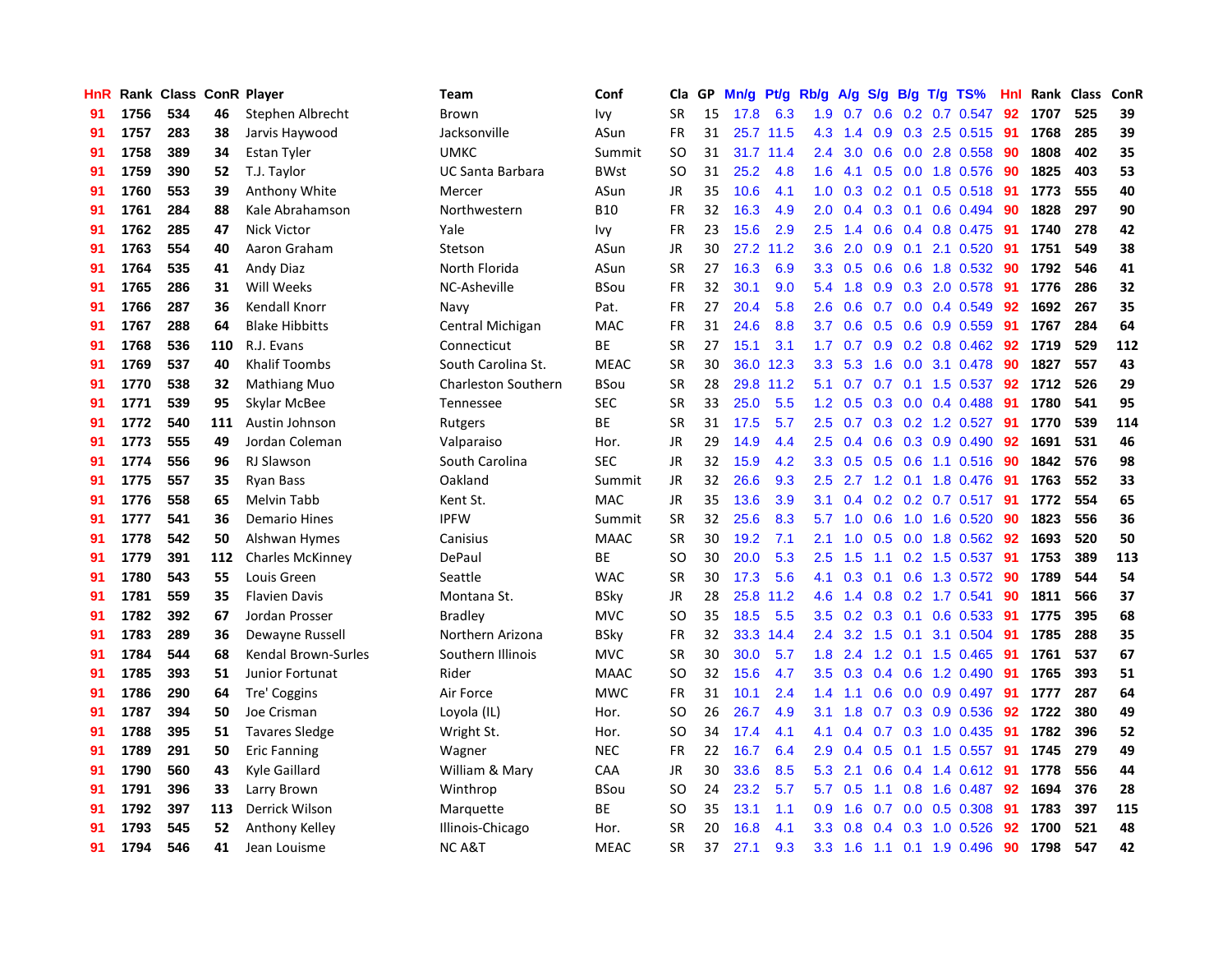| <b>HnR</b> |      | Rank Class ConR Player |     |                         | Team                       | Conf            | <b>Cla</b> | GP | Mn/g | Pt/g | Rb/g             | A/g             |     |                  | S/g B/g T/g TS%              | Hnl | Rank | <b>Class</b> | ConR |
|------------|------|------------------------|-----|-------------------------|----------------------------|-----------------|------------|----|------|------|------------------|-----------------|-----|------------------|------------------------------|-----|------|--------------|------|
| 91         | 1795 | 561                    | 27  | Lawrence Johnson-Danner | <b>Texas Southern</b>      | SWAC            | JR.        | 31 | 25.2 | 8.5  | 3.0              | 1.0             | 0.6 | 0.1              | 0.9 0.558                    | 90  | 1801 | 563          | 25   |
| 91         | 1796 | 292                    | 110 | Denzel Ingram           | Charlotte                  | A10             | <b>FR</b>  | 33 | 24.6 | 5.8  |                  | $1.7$ $1.5$     |     |                  | 0.8 0.0 1.3 0.455            | -90 | 1833 | 298          | 111  |
| 91         | 1797 | 547                    | 111 | Andre Marhold           | Duquesne                   | A10             | <b>SR</b>  | 29 | 22.8 | 6.0  | 5.6              | 0.6             |     |                  | $0.2$ 1.7 1.4 0.489          | -91 | 1786 | 542          | 109  |
| 91         | 1798 | 548                    | 51  | Kenny Onyechi           | Long Island U.             | <b>NEC</b>      | <b>SR</b>  | 28 | 12.9 | 4.3  | 2.6              | 0.3             |     |                  | $0.3$ 0.5 0.5 0.598          | -90 | 1838 | 562          | 54   |
| 91         | 1799 | 549                    | 53  | <b>Marland Smith</b>    | SE Missouri St.            | <b>OVC</b>      | <b>SR</b>  | 33 | 29.2 | 10.1 | 3.9 <sup>°</sup> | $2.2^{\circ}$   |     |                  | 0.8 0.2 1.3 0.585            | 90  | 1800 | 548          | 53   |
| 91         | 1800 | 550                    | 48  | Johnathan Gray          | Cornell                    | Ivy             | <b>SR</b>  | 25 | 24.8 | 10.0 | 3.1              | 1.0             |     |                  | $0.5$ 0.3 1.5 0.540          | -90 | 1829 | 558          | 49   |
| 91         | 1801 | 293                    | 53  | Matt O'Leary            | Loyola (IL)                | Hor.            | <b>FR</b>  | 30 | 14.7 | 3.8  | 2.3              | 1.3             |     |                  | $0.3$ 0.4 0.9 0.456          | -89 | 1871 | 306          | 54   |
| 91         | 1802 | 562                    | 39  | Jordan Harks            | Central Arkansas           | Southland       | JR.        | 30 | 19.9 | 7.9  | 4.2              | 0.7             | 0.5 |                  | $0.3$ 0.7 0.579              | -90 | 1841 | 575          | 40   |
| 91         | 1803 | 294                    | 37  | Clide Geffrard          | Samford                    | Southern        | <b>FR</b>  | 32 | 28.0 | 11.1 | 4.4              | 0.9             |     |                  | $0.7$ $0.5$ 1.5 $0.560$      | 90  | 1821 | 296          | 37   |
| 91         | 1804 | 295                    | 42  | Beau Beech              | North Florida              | ASun            | <b>FR</b>  | 32 | 23.8 | 7.9  | 3.8 <sub>1</sub> | 1.2             | 1.1 |                  | $0.5$ 1.6 0.520              | -90 | 1836 | 299          | 43   |
| 91         | 1805 | 296                    | 34  | Jerome Hill             | Gardner-Webb               | <b>BSou</b>     | <b>FR</b>  | 33 | 20.2 | 6.1  |                  |                 |     |                  | 4.7 0.2 0.5 0.2 1.1 0.532 90 |     | 1805 | 290          | 36   |
| 91         | 1806 | 297                    | 52  | Christian White         | Monmouth                   | <b>NEC</b>      | <b>FR</b>  | 28 | 11.2 | 3.5  | 0.9 <sup>°</sup> | 1.0             |     |                  | 0.5 0.0 0.7 0.602 90         |     | 1815 | 293          | 52   |
| 91         | 1807 | 398                    | 42  | Xavier Pollard          | Maine                      | <b>AEC</b>      | SO         | 29 | 29.1 | 9.7  | 4.4              | 4.3             |     |                  | 1.2 0.0 2.9 0.455            | -90 | 1840 | 405          | 43   |
| 91         | 1808 | 563                    | 49  | Pablo Bertone           | Florida Atlantic           | Sun Belt        | JR         | 30 | 25.3 | 9.4  | 3.6              | 1.9             |     |                  | $0.7$ $0.2$ $2.5$ $0.521$    | 90  | 1839 | 574          | 51   |
| 91         | 1809 | 551                    | 56  | <b>Chad Rasmussen</b>   | Seattle                    | <b>WAC</b>      | <b>SR</b>  | 30 | 25.6 | 9.6  | 2.8              | 1.2             |     |                  | 0.8 0.1 1.5 0.515            | 90  | 1814 | 553          | 56   |
| 91         | 1810 | 399                    | 37  | Gelaun Wheelwright      | Weber St.                  | <b>BSky</b>     | <b>SO</b>  | 37 | 21.7 | 6.3  |                  | $2.2$ 1.6       |     |                  | 0.4 0.1 1.8 0.533            | 90  | 1797 | 400          | 36   |
| 91         | 1811 | 298                    | 53  | <b>Taylor Johns</b>     | <b>UC Riverside</b>        | <b>BWst</b>     | <b>FR</b>  | 24 | 20.9 | 6.9  | 4.6              | 0.7             | 0.8 |                  | 1.1 1.5 0.524                | 93  | 1672 | 261          | 46   |
| 91         | 1812 | 299                    | 97  | Laimonas Chatkevicius   | South Carolina             | <b>SEC</b>      | <b>FR</b>  | 23 | 13.2 | 4.4  | 3.2              | 0.5             | 0.1 |                  | 0.6 1.4 0.490                | 90  | 1844 | 300          | 99   |
| 90         | 1813 | 400                    | 52  | Donovan Kates           | Manhattan                  | <b>MAAC</b>     | <b>SO</b>  | 32 | 25.8 | 6.7  |                  | $3.0 \quad 0.8$ |     |                  | 0.3 0.1 1.8 0.514 89         |     | 1872 | 411          | 53   |
| 90         | 1814 | 564                    | 56  | Moriba De Freitas       | Pepperdine                 | <b>WCC</b>      | JR         | 30 | 19.5 | 2.7  |                  |                 |     |                  | 4.7 0.7 0.6 0.9 1.0 0.506    | -89 | 1846 | 578          | 56   |
| 90         | 1815 | 565                    | 43  | Javon Dawson            | Jacksonville               | ASun            | JR         | 28 | 20.1 | 7.0  | 4.5              | 1.2             |     |                  | $0.6$ $0.3$ 1.4 $0.491$      | -90 | 1795 | 561          | 42   |
| 90         | 1816 | 552                    | 53  | Roberto Colonette       | Manhattan                  | <b>MAAC</b>     | <b>SR</b>  | 32 | 17.8 | 3.6  | 2.8              | 0.3             |     |                  | 0.4 0.5 0.9 0.516            | -89 | 1875 | 572          | 55   |
| 90         | 1817 | 401                    | 50  | Jordan Williams         | North Texas                | Sun Belt        | <b>SO</b>  | 32 | 31.7 | 14.2 | 3.7              | 0.7             |     |                  | 0.7 0.6 2.2 0.518            | -89 | 1855 | 408          | 52   |
| 90         | 1818 | 566                    | 66  | <b>Cameron Black</b>    | <b>Bowling Green</b>       | MAC             | JR         | 32 | 19.4 | 3.4  | 4.3              | 0.7             | 0.7 |                  | 1.0 0.6 0.464                | 90  | 1806 | 565          | 66   |
| 90         | 1819 | 553                    | 43  | <b>Chandler Rhoads</b>  | New Hampshire              | <b>AEC</b>      | <b>SR</b>  | 29 | 36.0 | 10.8 | 4.8              | 3.4             | 1.6 |                  | $0.1$ 2.3 0.408              | -89 | 1870 | 571          | 45   |
| 90         | 1820 | 554                    | 44  | <b>Ernest Watson</b>    | Northern Kentucky          | ASun            | <b>SR</b>  | 26 | 27.5 | 6.2  | 5.4              | 1.3             | 1.0 |                  | $0.7$ 0.6 0.415              | -89 | 1850 | 563          | 44   |
| 90         | 1821 | 402                    | 38  | Ronrico White           | Chattanooga                | Southern        | <b>SO</b>  | 32 | 27.5 | 10.2 | 3.5              | 3.0             | 1.1 |                  | 0.0 2.2 0.513 89             |     | 1884 | 416          | 41   |
| 90         | 1822 | 555                    | 83  | <b>Gabriel Harris</b>   | Stanford                   | P <sub>12</sub> | <b>SR</b>  | 31 | 10.6 | 2.5  |                  | $1.4 \quad 0.5$ |     |                  | 0.5 0.0 0.5 0.488 90         |     | 1813 | 552          | 83   |
| 90         | 1823 | 567                    | 37  | Luis Jacobo             | <b>IPFW</b>                | Summit          | JR.        | 33 | 29.0 | 11.4 |                  | $4.2 \quad 1.4$ |     |                  | 0.9 0.2 2.0 0.542 89         |     | 1876 | 585          | 37   |
| 90         | 1824 | 556                    | 44  | James Vincent           | Georgia St.                | CAA             | <b>SR</b>  | 31 | 23.5 | 4.8  | 4.9              | 0.5             | 0.4 |                  | 2.3 1.0 0.527                | -90 | 1830 | 559          | 46   |
| 90         | 1825 | 568                    | 54  | Nurideen Lindsey        | Rider                      | <b>MAAC</b>     | JR         | 32 | 22.8 | 8.0  | 2.8              | 1.6             | 1.3 |                  | 0.2 3.2 0.500                | -91 | 1779 | 557          | 52   |
| 90         | 1826 | 569                    | 53  | Shag Shannon            | Quinnipiac                 | <b>NEC</b>      | JR         | 29 | 24.2 | 6.7  | 3.6 <sup>°</sup> | 2.2             | 0.6 |                  | 0.1 1.8 0.495                | -90 | 1812 | 567          | 51   |
| 90         | 1827 | 557                    | 35  | Jeremy Sexton           | <b>Charleston Southern</b> | <b>BSou</b>     | <b>SR</b>  | 31 | 29.0 | 9.9  | 2.7              | 1.4             | 0.8 |                  | $0.1$ 1.6 0.514              | -90 | 1820 | 554          | 37   |
| 90         | 1828 | 300                    | 45  | Jerome Hairston         | Towson                     | CAA             | FR         | 31 | 29.2 | 9.9  | 2.0 <sub>1</sub> | 2.5             | 1.1 | 0.0 <sub>1</sub> | 2.6 0.478                    | -90 | 1817 | 294          | 45   |
| 90         | 1829 | 558                    | 45  | <b>William Wilson</b>   | North Florida              | ASun            | <b>SR</b>  | 32 | 31.6 | 3.7  | 2.5              | 6.1             | 1.4 | 0.1              | 2.3 0.413 89                 |     | 1862 | 567          | 45   |
| 90         | 1830 | 570                    | 67  | <b>Jesse Berry</b>      | Ball St.                   | <b>MAC</b>      | JR         | 27 | 29.1 | 12.8 | 2.1              | 2.5             | 0.6 |                  | 0.1 3.1 0.549                | -89 | 1851 | 581          | 67   |
| 90         | 1831 | 301                    | 54  | Landon Drew             | Cal St. Northridge         | <b>BWst</b>     | <b>FR</b>  | 30 | 19.2 | 5.8  | 1.6              | 3.8             |     |                  | $0.3$ 0.1 1.7 0.493          | -89 | 1854 | 303          | 54   |
| 90         | 1832 | 403                    | 89  | Josh Oglesby            | lowa                       | <b>B10</b>      | SO         | 37 | 16.2 | 4.5  | $1.4^{\circ}$    | 1.0             |     |                  | $0.3$ 0.1 0.5 0.408          | -91 | 1787 | 399          | 88   |
| 90         | 1833 | 559                    | 54  | Tim Kamczyc             | Cleveland St.              | Hor.            | <b>SR</b>  | 32 | 30.4 | 8.1  | 3.6 <sup>°</sup> | 1.5             |     |                  | 1.0 0.4 1.2 0.501            | 89  | 1890 | 575          | 56   |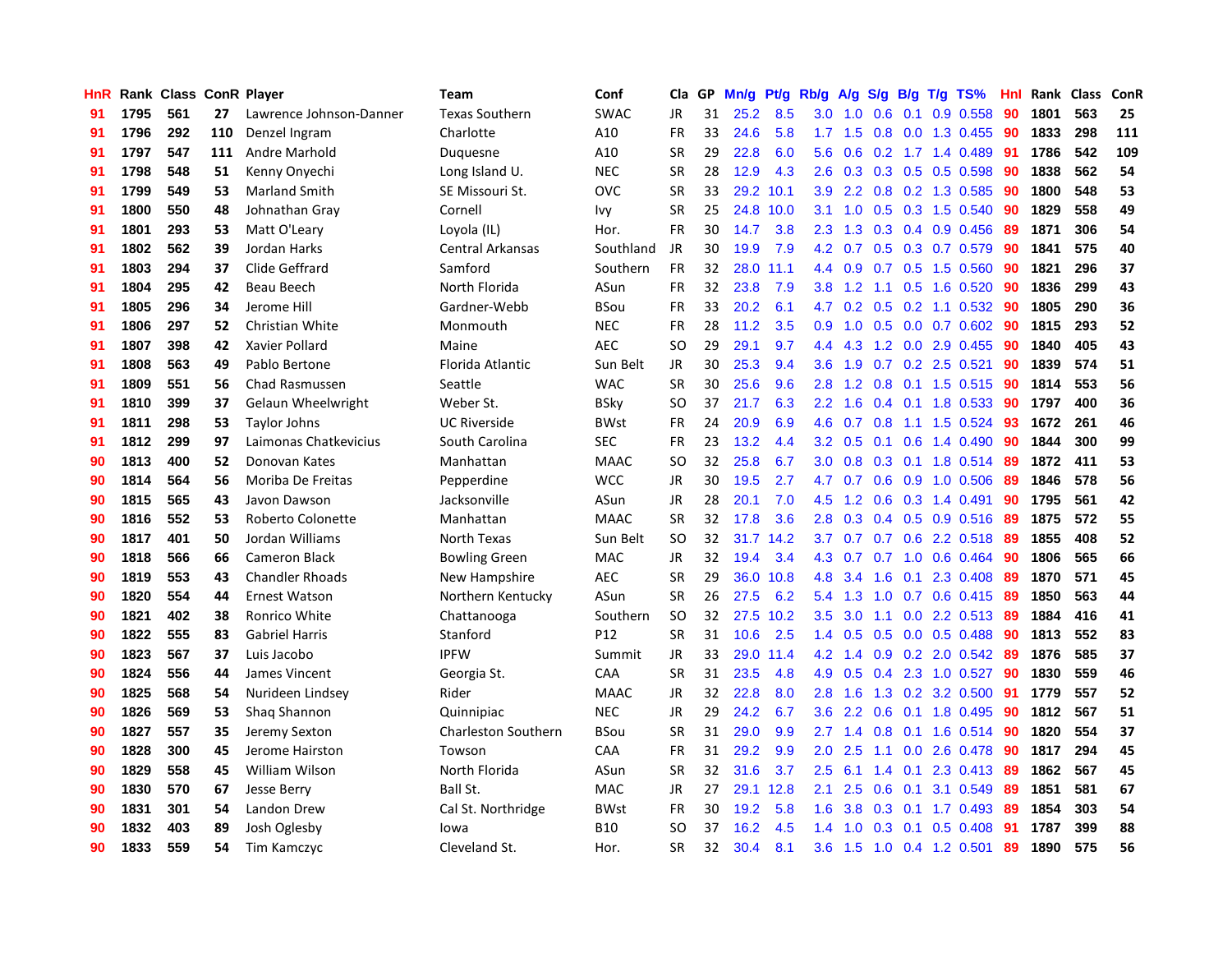| HnR |      | Rank Class ConR Player |     |                          | Team               | Conf        | Cla           | GP | Mn/g | Pt/g      | Rb/g             | A/g       | S/g              |                 | $B/g$ T/g TS%           | Hnl |      | Rank Class | ConR |
|-----|------|------------------------|-----|--------------------------|--------------------|-------------|---------------|----|------|-----------|------------------|-----------|------------------|-----------------|-------------------------|-----|------|------------|------|
| 90  | 1834 | 302                    | 112 | Deion Taylor             | Richmond           | A10         | <b>FR</b>     | 34 | 14.5 | 3.6       | 1.8              | 0.5       | 0.4              |                 | $0.2$ 0.6 0.558         | 89  | 1845 | 301        | 113  |
| 90  | 1835 | 560                    | 98  | Josh Wallace             | Auburn             | <b>SEC</b>  | <b>SR</b>     | 32 | 25.3 | 4.1       | 2.1              | 2.8       |                  |                 | 1.2 0.1 1.3 0.442 89    |     | 1865 | 568        | 100  |
| 90  | 1836 | 404                    | 49  | Jvonte Brooks            | Dartmouth          | Ivy         | <sub>SO</sub> | 20 | 23.6 | 7.0       | 5.6              | 1.2       |                  |                 | 0.6 0.1 1.8 0.505 91    |     | 1762 | 392        | 47   |
| 90  | 1837 | 561                    | 40  | Anthony Borden           | Central Arkansas   | Southland   | <b>SR</b>     | 22 | 20.9 | 6.9       | 5.1              | 0.5       |                  |                 | 0.5 2.2 1.0 0.512 91    |     | 1760 | 536        | 39   |
| 90  | 1838 | 571                    | 65  | Devonte Elliott          | Nevada             | <b>MWC</b>  | JR            | 31 | 16.5 | 4.9       | 3.6              | 0.3       |                  |                 | $0.4$ 0.7 1.0 0.507     | -90 | 1837 | 573        | 65   |
| 90  | 1839 | 562                    | 57  | J.L. Lewis               | Louisiana Tech     | <b>WAC</b>  | <b>SR</b>     | 33 | 10.7 | 2.6       | 2.5              | 0.2       |                  |                 | 0.3 0.2 0.6 0.551       | 90  | 1809 | 551        | 55   |
| 90  | 1840 | 563                    | 69  | <b>Terence Jones</b>     | <b>UAB</b>         | <b>CUSA</b> | <b>SR</b>     | 33 | 26.1 | 8.3       | 1.8              | 3.6       |                  | $1.1 \quad 0.1$ | 3.0 0.455               | -90 | 1834 | 561        | 69   |
| 90  | 1841 | 405                    | 86  | Chase Fischer            | Wake Forest        | <b>ACC</b>  | <b>SO</b>     | 31 | 14.2 | 4.5       | 1.1              | 0.6       | 0.4              |                 | $0.1$ 0.6 0.545         | -90 | 1832 | 404        | 87   |
| 90  | 1842 | 406                    | 114 | Jamal Branch             | St. John's         | BE          | <sub>SO</sub> | 17 | 23.2 | 6.1       | 2.4              | 2.7       | 1.1              |                 | 0.1 1.9 0.414 95        |     | 1523 | 330        | 107  |
| 90  | 1843 | 572                    | 113 | <b>Charlon Kloof</b>     | St. Bonaventure    | A10         | JR            | 29 | 20.7 | 5.3       | 1.7              | 2.0       | 0.8              |                 | 0.3 1.7 0.512 90        |     | 1835 | 572        | 112  |
| 90  | 1844 | 407                    | 39  | Raijon Kelly             | Samford            | Southern    | <sub>SO</sub> | 32 |      | 36.9 14.1 |                  | $2.3$ 4.7 |                  |                 | 0.8 0.1 3.2 0.523 89    |     | 1873 | 412        | 40   |
| 90  | 1845 | 573                    | 36  | Rodney Glasgow           | VMI                | BSou        | <b>JR</b>     | 28 |      | 30.4 11.7 | $2.5^{\circ}$    | 4.8       |                  |                 | 1.3 0.0 1.9 0.574 90    |     | 1793 | 560        | 34   |
| 90  | 1846 | 564                    | 37  | <b>Jon Nwannunu</b>      | NC-Asheville       | BSou        | <b>SR</b>     | 32 | 19.3 | 7.3       | 3.9              | 0.6       |                  |                 | 0.4 0.6 1.2 0.554       | -89 | 1859 | 565        | 38   |
| 90  | 1847 | 574                    | 37  | Josh Herbeck             | Army               | Pat.        | JR            | 19 | 18.8 | 7.9       | 2.0              | 0.8       | $0.4^{\circ}$    |                 | $0.0$ 1.0 0.508         | -92 | 1702 | 535        | 36   |
| 90  | 1848 | 408                    | 54  | Alex Austin              | Eastern Illinois   | OVC         | SO            | 32 | 23.8 | 9.3       | 2.5              | 1.1       |                  |                 | 0.8 0.0 1.2 0.573       | -89 | 1852 | 407        | 54   |
| 90  | 1849 | 565                    | 55  | <b>Demetrius Harris</b>  | Milwaukee          | Hor.        | <b>SR</b>     | 32 | 25.2 | 9.1       | 5.3              | 0.7       | 0.9 <sub>0</sub> |                 | 1.0 2.3 0.464           | -89 | 1888 | 574        | 55   |
| 90  | 1850 | 566                    | 115 | Kore White               | South Florida      | <b>BE</b>   | <b>SR</b>     | 25 | 14.2 | 2.7       | 2.6              | 0.4       |                  |                 | $0.4$ 0.5 0.7 0.441     | 90  | 1791 | 545        | 116  |
| 90  | 1851 | 303                    | 90  | Mike Turner              | Northwestern       | <b>B10</b>  | <b>FR</b>     | 32 | 15.8 | 1.9       | 2.0              | 1.8       | 0.6              |                 | 0.6 0.9 0.396           | 88  | 1918 | 316        | 92   |
| 90  | 1852 | 304                    | 114 | <b>Mandell Thomas</b>    | Fordham            | A10         | <b>FR</b>     | 30 | 27.8 | 9.8       | 3.1              | 1.7       |                  |                 | $0.9$ 0.4 2.1 0.485     | -88 | 1934 | 319        | 115  |
| 90  | 1853 | 575                    | 51  | Kendrick Washington      | Arkansas St.       | Sun Belt    | JR            | 27 | 23.0 | 6.8       | 4.6              | 0.9       |                  |                 | 0.6 0.6 1.9 0.463 91    |     | 1757 | 551        | 49   |
| 90  | 1854 | 305                    | 56  | <b>Austin Arians</b>     | Milwaukee          | Hor.        | <b>FR</b>     | 29 | 20.8 | 6.6       | 2.9              | 0.9       |                  |                 | $0.5$ 0.1 0.7 0.521     | 89  | 1853 | 302        | 53   |
| 90  | 1855 | 409                    | 38  | <b>Tevin Svihovec</b>    | Northern Colorado  | BSky        | <sub>SO</sub> | 30 | 30.1 | 11.9      | 3.5              | 3.2       | 0.9              | 0.1             | 2.8 0.531               | -89 | 1881 | 414        | 39   |
| 90  | 1856 | 576                    | 40  | Tawaski King             | Western Carolina   | Southern    | JR            | 33 | 31.7 | 11.0      | 6.3              | 1.0       | 0.8              |                 | 0.6 1.6 0.513 89        |     | 1864 | 583        | 39   |
| 90  | 1857 | 567                    | 54  | Joe Efese                | C. Connecticut St. | <b>NEC</b>  | <b>SR</b>     | 30 | 20.8 | 7.2       | 3.9 <sup>°</sup> | 0.4       | 0.5              |                 | 1.6 1.2 0.591           | 89  | 1879 | 573        | 55   |
| 90  | 1858 | 410                    | 44  | Wes Cole                 | Hartford           | <b>AEC</b>  | SO.           | 31 | 16.6 | 6.3       | 1.6              | 0.9       | 0.5              |                 | $0.0$ 1.1 $0.477$       | -89 | 1848 | 406        | 44   |
| 90  | 1859 | 577                    | 55  | Josh Ritchart            | <b>UC Davis</b>    | <b>BWst</b> | JR            | 30 | 21.2 | 7.8       | 3.6              | 1.2       |                  |                 | $0.4$ 0.3 1.2 0.562     | -88 | 1923 | 605        | 57   |
| 90  | 1860 | 411                    | 46  | <b>Demetrius Pollard</b> | Northeastern       | CAA         | SO            | 33 | 16.4 | 5.6       | $1.5^{\circ}$    | 1.0       |                  |                 | $0.9$ 0.0 1.2 0.523     | -88 | 1913 | 422        | 51   |
| 90  | 1861 | 412                    | 58  | K.C. Ross-Miller         | New Mexico St.     | <b>WAC</b>  | SO.           | 30 | 23.1 | 5.3       | 1.9              | 2.3       |                  |                 | 1.1 0.1 2.0 0.466 92    |     | 1698 | 378        | 51   |
| 90  | 1862 | 413                    | 91  | Anthony Johnson          | Purdue             | <b>B10</b>  | SO            | 34 | 18.0 | 4.9       | 2.9              | 1.2       |                  |                 | 0.2 0.0 1.0 0.422 89    |     | 1856 | 409        | 91   |
| 90  | 1863 | 578                    | 115 | Jerry Jones              | Duguesne           | A10         | JR            | 29 | 23.9 | 7.3       | 3.6              |           |                  |                 | 1.2 1.0 0.3 1.4 0.495   | -89 | 1847 | 579        | 114  |
| 89  | 1864 | 568                    | 39  | <b>Stallon Saldivar</b>  | Northern Arizona   | BSky        | <b>SR</b>     | 29 | 32.7 | 6.6       | 5.6              | 4.6       | 1.4              | 0.1             | 2.3 0.499               | -90 | 1822 | 555        | 38   |
| 89  | 1865 | 579                    | 52  | <b>Westley Hinton</b>    | Troy               | Sun Belt    | JR            | 27 | 13.9 | 4.5       | 2.9              | 0.4       |                  |                 | 0.4 0.4 0.7 0.517       | 90  | 1824 | 570        | 50   |
| 89  | 1866 | 414                    | 42  | Kyree Jones              | Md.-Eastern Shore  | <b>MEAC</b> | <b>SO</b>     | 11 | 31.5 | 13.6      | 2.5              | 2.5       |                  |                 | 1.2 0.2 1.6 0.523 114   |     | 680  | 133        | 8    |
| 89  | 1867 | 306                    | 99  | <b>Kenny Gaines</b>      | Georgia            | <b>SEC</b>  | <b>FR</b>     | 30 | 10.3 | 3.7       | 1.1              | 0.3       | 0.2              |                 | 0.3 0.5 0.465           | 89  | 1878 | 308        | 101  |
| 89  | 1868 | 415                    | 59  | D.J. Brown               | San Jose St.       | <b>WAC</b>  | SO            | 29 | 32.8 | 9.2       | 3.3 <sub>2</sub> | 3.7       | 1.0              |                 | $0.0$ 2.3 0.459         | -86 | 2056 | 464        | 64   |
| 89  | 1869 | 307                    | 47  | Marko Gujanicic          | George Mason       | CAA         | <b>FR</b>     | 37 | 19.8 | 5.3       |                  | $3.7$ 1.3 |                  |                 | 0.7 0.1 1.8 0.466       | -89 | 1889 | 311        | 48   |
| 89  | 1870 | 569                    | 56  | <b>Hauns Brereton</b>    | Hawaii             | <b>BWst</b> | <b>SR</b>     | 31 | 24.7 | 10.0      | 3.7              | 1.1       |                  |                 | $0.3$ 0.1 1.3 0.500     | -89 | 1861 | 566        | 55   |
| 89  | 1871 | 570                    | 55  | Jamee Jackson            | Quinnipiac         | <b>NEC</b>  | SR            | 29 | 27.7 | 7.9       | 5.7              | 0.3       |                  |                 | $0.5$ 0.9 1.5 0.476     | -90 | 1831 | 560        | 53   |
| 89  | 1872 | 308                    | 68  | <b>Austin Stewart</b>    | Central Michigan   | <b>MAC</b>  | <b>FR</b>     | 26 | 9.6  | 3.0       | 2.0              |           |                  |                 | $0.4$ 0.4 0.0 0.7 0.510 | 89  | 1863 | 305        | 68   |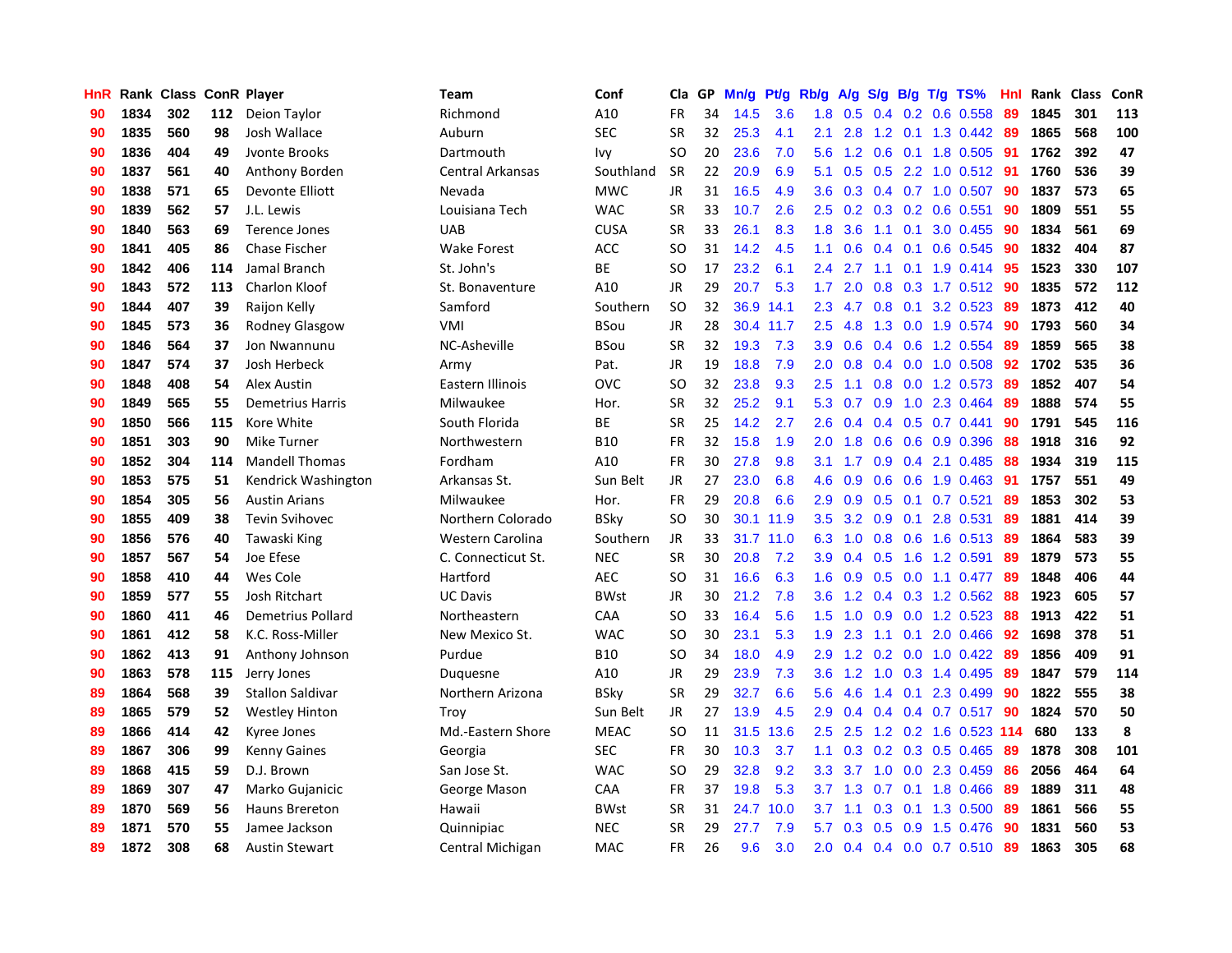| HnR |      | Rank Class ConR Player |     |                        | Team                | Conf        | Cla       | GP | Mn/g | <b>Pt/g</b> | Rb/g             | A/g    | S/g           |     | B/g T/g TS%             | Hnl | Rank | <b>Class</b> | ConR |
|-----|------|------------------------|-----|------------------------|---------------------|-------------|-----------|----|------|-------------|------------------|--------|---------------|-----|-------------------------|-----|------|--------------|------|
| 89  | 1873 | 580                    | 48  | Rashaad Richardson     | Georgia St.         | CAA         | JR        | 31 | 27.0 | 7.3         | 2.7              | $-1.1$ | 1.2           |     | $0.0$ 0.7 0.543         | -89 | 1887 | 587          | 47   |
| 89  | 1874 | 416                    | 38  | Maxwell Lenox          | Army                | Pat.        | SO.       | 31 | 9.7  | 1.7         | 1.4              |        |               |     | 1.7 0.4 0.0 0.8 0.505   | -89 | 1885 | 417          | 38   |
| 89  | 1875 | 581                    | 55  | <b>Will Triggs</b>     | <b>Austin Peav</b>  | <b>OVC</b>  | JR        | 30 | 29.3 | 12.2        | 5.3              | 2.0    |               |     | $0.9$ $0.6$ 2.3 $0.544$ | -89 | 1891 | 588          | 55   |
| 89  | 1876 | 309                    | 70  | Jherrod Stiggers       | Houston             | <b>CUSA</b> | <b>FR</b> | 33 | 20.7 | 8.1         | 2.7              | 0.8    | 0.8           |     | $0.1$ 1.4 0.549         | -89 | 1894 | 312          | 70   |
| 89  | 1877 | 310                    | 100 | Mindaugas Kacinas      | South Carolina      | <b>SEC</b>  | <b>FR</b> | 31 | 19.5 | 4.9         | 3.7 <sub>2</sub> | 0.7    |               |     | $0.3$ $0.5$ 1.5 $0.563$ | 88  | 1925 | 317          | 103  |
| 89  | 1878 | 582                    | 43  | Andre Armstrong        | Coppin St.          | <b>MEAC</b> | JR        | 31 | 26.1 | 12.0        | 1.5              | 0.5    |               |     | $0.7$ 0.1 1.5 0.542     | -88 | 1941 | 613          | 44   |
| 89  | 1879 | 583                    | 60  | <b>Edrico McGregor</b> | Texas-San Antonio   | <b>WAC</b>  | JR        | 32 | 16.7 | 4.0         | 4.6              | 0.6    |               |     | $0.4$ 0.3 1.4 0.617     | -88 | 1927 | 606          | 60   |
| 89  | 1880 | 417                    | 57  | <b>Riley Barker</b>    | Portland            | <b>WCC</b>  | <b>SO</b> | 30 | 16.8 | 3.7         | 3.9 <sup>°</sup> | 0.4    |               |     | 0.3 1.2 1.0 0.481       | 89  | 1899 | 419          | 58   |
| 89  | 1881 | 311                    | 69  | Matt Bohannon          | Northern Iowa       | <b>MVC</b>  | <b>FR</b> | 36 | 20.9 | 4.7         | 2.1              | 0.3    |               |     | 0.4 0.0 0.6 0.565       | -89 | 1880 | 309          | 70   |
| 89  | 1882 | 571                    | 70  | Lewis Jones            | Evansville          | <b>MVC</b>  | <b>SR</b> | 35 | 21.5 | 6.1         | $2.4^{\circ}$    | 1.1    |               |     | $0.5$ 0.1 1.1 0.459     | -89 | 1869 | 570          | 69   |
| 89  | 1883 | 572                    | 50  | <b>Mack Darrow</b>     | Princeton           | Ivy         | <b>SR</b> | 28 | 15.3 | 3.6         | 1.8              | 1.0    |               |     | 0.3 0.1 0.4 0.510 89    |     | 1867 | 569          | 50   |
| 89  | 1884 | 584                    | 53  | <b>Antoine Myers</b>   | Troy                | Sun Belt    | JR        | 33 | 25.1 | 8.0         | 2.8              | 2.6    |               |     | $1.1$ 0.1 2.2 0.488     | -88 | 1904 | 594          | 54   |
| 89  | 1885 | 585                    | 38  | Marvelle Harris        | Campbell            | <b>BSou</b> | <b>JR</b> | 32 | 26.0 | 8.2         | 6.4              | 0.9    | 1.1           |     | 1.1 1.6 0.519           | -87 | 1994 | 629          | 43   |
| 89  | 1886 | 573                    | 54  | Jordan McCoy           | Florida Atlantic    | Sun Belt    | <b>SR</b> | 30 | 27.3 | 5.7         | 6.4              | 0.4    | 0.6           |     | $0.7$ 0.9 0.528         | -88 | 1911 | 578          | 55   |
| 89  | 1887 | 312                    | 57  | Josh Fox               | <b>UC Riverside</b> | BWst        | <b>FR</b> | 28 | 26.8 | 9.3         | 6.5              | 1.3    |               |     | 0.3 0.4 2.0 0.496       | 89  | 1886 | 310          | 56   |
| 89  | 1888 | 586                    | 56  | Drew Kelly             | Morehead St.        | <b>OVC</b>  | <b>JR</b> | 31 | 20.8 | 7.1         | 3.5              | 0.9    | 0.6           |     | $0.2$ 1.7 0.528         | -88 | 1902 | 593          | 57   |
| 89  | 1889 | 418                    | 46  | T.J. Hallice           | Mercer              | ASun        | <b>SO</b> | 36 | 14.9 | 3.1         | $2.4^{\circ}$    | 0.8    | 0.3           |     | $0.4$ 0.7 0.539         | -89 | 1901 | 420          | 46   |
| 89  | 1890 | 587                    | 57  | Lucas Nutt             | SE Missouri St.     | <b>OVC</b>  | JR        | 33 | 28.5 | 5.6         | $2.2^{\circ}$    | 5.4    | 0.8           |     | $0.1$ 2.2 0.603         | -89 | 1893 | 589          | 56   |
| 89  | 1891 | 588                    | 4   | Adam Young             | Cal St. Bakersfield | Ind.        | JR        | 30 | 26.1 | 7.5         | 5.1              | 1.5    |               |     | 0.8 0.7 1.3 0.466       | -89 | 1896 | 591          | 4    |
| 89  | 1892 | 589                    | 69  | <b>Quinten Rollins</b> | Miami (OH)          | <b>MAC</b>  | <b>JR</b> | 31 | 28.9 | 5.2         | 3.0              | 3.9    |               |     | 1.9 0.2 2.3 0.438       | -89 | 1897 | 592          | 71   |
| 89  | 1893 | 590                    | 55  | O'Karo Akamune         | Western Kentucky    | Sun Belt    | JR        | 36 | 13.4 | 2.9         | $2.7^{\circ}$    | 0.3    |               |     | 0.7 0.3 0.8 0.545       | 86  | 2012 | 633          | 59   |
| 89  | 1894 | 591                    | 55  | DaShawn Gomez          | Iona                | <b>MAAC</b> | JR        | 31 | 9.9  | 1.7         | 0.7              | 1.7    |               |     | 0.3 0.0 0.4 0.454       | 88  | 1920 | 602          | 59   |
| 89  | 1895 | 592                    | 116 | <b>Brian Oliver</b>    | Seton Hall          | BE          | JR        | 26 | 23.9 | 7.7         | 3.7              | 1.0    | 0.6           |     | 0.3 1.8 0.477           | -92 | 1697 | 533          | 111  |
| 89  | 1896 | 313                    | 84  | Jernard Jarreau        | Washington          | P12         | <b>FR</b> | 31 | 12.7 | 3.2         | 2.6              | 0.3    | 0.4           |     | 0.4 0.8 0.464           | 89  | 1858 | 304          | 84   |
| 89  | 1897 | 314                    | 92  | Jeremy Hollowell       | Indiana             | <b>B10</b>  | <b>FR</b> | 33 | 9.7  | 2.8         | 2.1              | 0.3    | 0.2           |     | $0.4$ 0.9 0.484         | -90 | 1818 | 295          | 89   |
| 89  | 1898 | 315                    | 101 | Craig Sword            | Mississippi St.     | <b>SEC</b>  | <b>FR</b> | 32 | 26.7 | 10.5        | 2.9              | 2.3    |               |     | 1.7 0.4 4.0 0.453       | -88 | 1931 | 318          | 105  |
| 89  | 1899 | 593                    | 51  | Greg Kelley            | Yale                | Ivy         | JR        | 30 | 14.1 | 4.4         | $2.7^{\circ}$    | 0.6    |               |     | $0.2$ 0.2 0.6 0.492     | -88 | 1909 | 597          | 52   |
| 89  | 1900 | 574                    | 49  | Josh Brinkley          | Delaware            | CAA         | <b>SR</b> | 31 | 23.3 | 7.3         | 3.9 <sup>°</sup> | 0.3    |               |     | $0.1$ $0.5$ 1.0 $0.549$ | -89 | 1892 | 576          | 49   |
| 89  | 1901 | 419                    | 58  | <b>Chase Flint</b>     | Loyola Marymount    | <b>WCC</b>  | SO        | 23 | 28.5 | 4.6         | 3.8 <sub>1</sub> | 3.2    |               |     | 1.1 0.0 1.2 0.438       | -89 | 1898 | 418          | 57   |
| 89  | 1902 | 594                    | 56  | Leroy Isler            | Ark.-Little Rock    | Sun Belt    | JR        | 32 | 26.8 | 7.4         | 3.3 <sub>2</sub> | 0.9    | 1.3           |     | $0.1$ 1.9 0.499         | 88  | 1912 | 599          | 56   |
| 89  | 1903 | 595                    | 70  | <b>Bryson Pope</b>     | Kent St.            | MAC         | JR        | 35 | 18.7 | 4.8         | 3.6              | 0.6    | 0.7           |     | 0.3 0.9 0.446           | -89 | 1895 | 590          | 70   |
| 89  | 1904 | 575                    | 56  | <b>Blaise Ffrench</b>  | Saint Peter's       | <b>MAAC</b> | <b>SR</b> | 30 | 32.1 | 7.2         | 3.7              | 4.5    | $1.4^{\circ}$ |     | $0.2$ 2.6 0.421         | 88  | 1919 | 579          | 58   |
| 89  | 1905 | 420                    | 58  | <b>Kris Davis</b>      | SIU-Edwardsville    | <b>OVC</b>  | <b>SO</b> | 27 | 35.6 | 11.7        | 2.7              | 3.6    | 1.1           | 0.1 | 2.3 0.488               | -87 | 1996 | 441          | 59   |
| 89  | 1906 | 316                    | 102 | <b>Brian Greene</b>    | Auburn              | <b>SEC</b>  | <b>FR</b> | 28 | 11.6 | 2.9         | 0.8              | 1.1    | 0.7           |     | $0.0$ 0.6 0.458         | -88 | 1916 | 315          | 102  |
| 89  | 1907 | 596                    | 41  | <b>Tom Tankelewicz</b> | Western Carolina    | Southern    | <b>JR</b> | 32 | 26.1 | 9.7         | 2.9              | 1.0    | 0.7           |     | $0.3$ 1.0 $0.569$       | 88  | 1910 | 598          | 43   |
| 89  | 1908 | 421                    | 57  | <b>Isaiah Morton</b>   | Marist              | <b>MAAC</b> | <b>SO</b> | 31 | 31.7 | 7.4         | $2.2^{\circ}$    | 3.9    | 1.0           |     | $0.0$ 2.6 0.502 87      |     | 1957 | 431          | 61   |
| 89  | 1909 | 597                    | 50  | Mike Burwell           | Towson              | CAA         | JR        | 31 | 27.3 | 9.0         | 3.2 <sub>2</sub> | 0.7    | 0.5           |     | 0.4 1.4 0.502           | -88 | 1905 | 595          | 50   |
| 89  | 1910 | 598                    | 28  | Carl Blair             | <b>Prairie View</b> | <b>SWAC</b> | JR        | 34 | 31.7 | 10.0        | 4.1              | 4.9    | 1.1           |     | 0.0 3.6 0.473           | -88 | 1938 | 611          | 28   |
| 89  | 1911 | 317                    | 38  | Casey Kasperbauer      | South Dakota        | Summit      | <b>FR</b> | 29 | 27.6 | 8.8         | 2.0              | 1.8    | 1.0           |     | $0.0$ 0.9 0.617         | 88  | 1903 | 313          | 38   |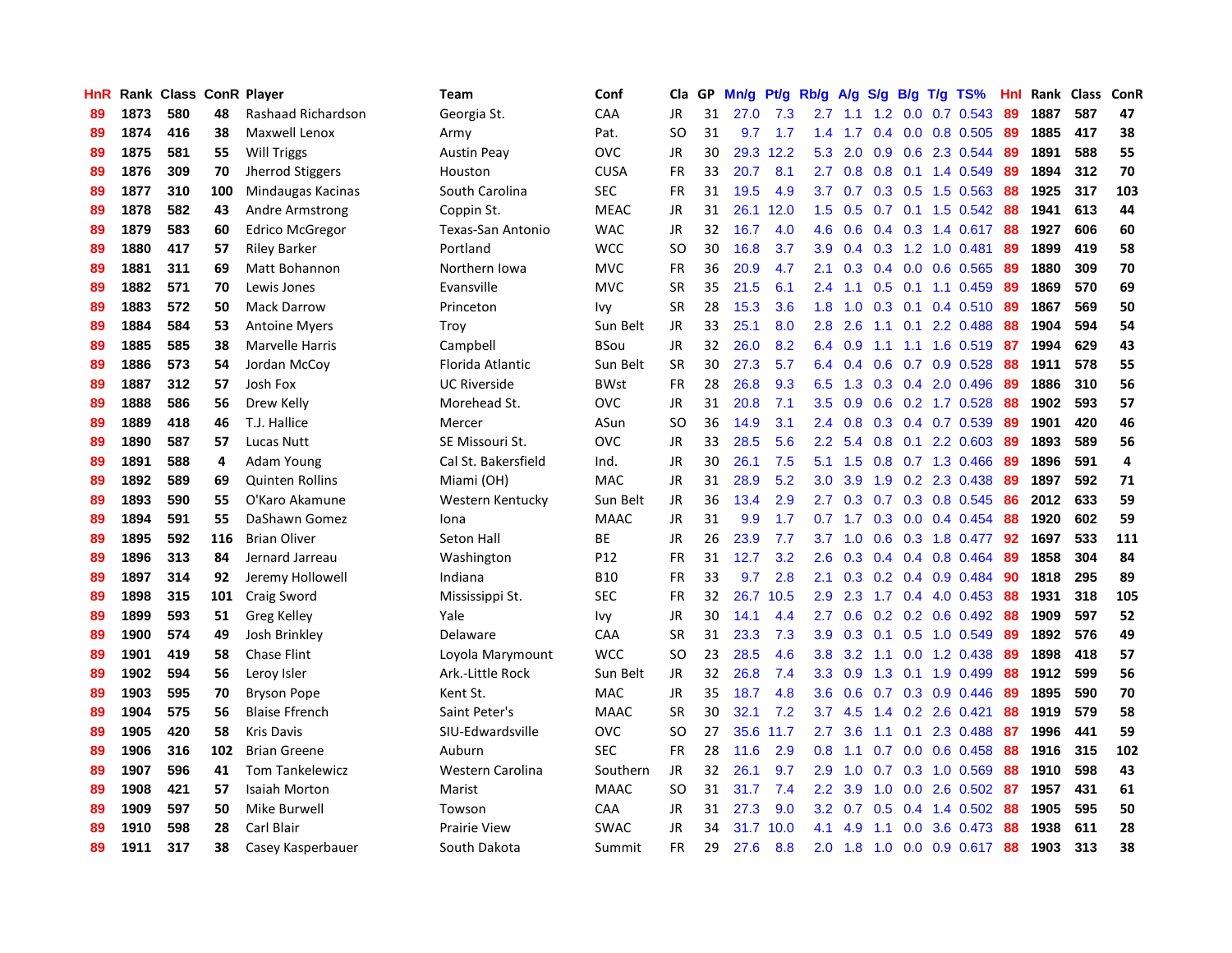| <b>HnR</b> |      | Rank Class ConR Player |     |                         | Team                    | Conf            | Cla       | GP | Mn/g | Pt/g      | Rb/g             | A/g       |     |     | $S/g$ B/g T/g TS%          | Hnl |      | Rank Class | ConR |
|------------|------|------------------------|-----|-------------------------|-------------------------|-----------------|-----------|----|------|-----------|------------------|-----------|-----|-----|----------------------------|-----|------|------------|------|
| 89         | 1912 | 599                    | 52  | <b>Tucker Halpern</b>   | Brown                   | Ivy             | <b>JR</b> | 25 | 29.4 | 9.1       | 2.7              | 1.3       | 1.3 |     | 0.4 1.4 0.501              | 88  | 1908 | 596        | 51   |
| 89         | 1913 | 318                    | 42  | <b>Spencer Collins</b>  | Wofford                 | Southern        | FR        | 32 |      | 28.7 12.4 | 3.2              | 1.0       |     |     | $0.8$ 0.2 1.6 0.467        | -88 | 1907 | 314        | 42   |
| 89         | 1914 | 319                    | 58  | Zedric Sadler           | Rider                   | <b>MAAC</b>     | <b>FR</b> | 32 | 22.3 | 5.1       | 2.8              |           |     |     | 1.2 0.6 0.3 1.6 0.506      | -89 | 1874 | 307        | 54   |
| 89         | 1915 | 422                    | 39  | Jarvis Davis            | Gardner-Webb            | <b>BSou</b>     | <b>SO</b> | 32 | 9.2  | 3.2       | 1.0              | 0.7       |     |     | 0.5 0.0 0.9 0.551          | -88 | 1924 | 424        | 41   |
| 89         | 1916 | 423                    | 57  | <b>Taggart Lockhart</b> | Ark.-Little Rock        | Sun Belt        | <b>SO</b> | 25 | 20.7 | 5.1       |                  | $2.7$ 1.3 |     |     | 0.7 0.1 0.9 0.506          | -89 | 1877 | 413        | 53   |
| 89         | 1917 | 600                    | 87  | Ian Miller              | Florida St.             | <b>ACC</b>      | JR        | 28 | 18.8 | 5.3       | 1.6              | 1.9       | 0.8 |     | $0.0$ 1.4 $0.429$          | 90  | 1796 | 562        | 86   |
| 88         | 1918 | 576                    | 73  | Dominique Rutledge      | West Virginia           | <b>B12</b>      | <b>SR</b> | 26 | 11.5 | 2.8       | 3.0 <sub>1</sub> | 0.4       |     |     | 0.5 0.3 1.3 0.510          | -89 | 1857 | 564        | 73   |
| 88         | 1919 | 320                    | 58  | Michael Bryson          | <b>UC Santa Barbara</b> | <b>BWst</b>     | <b>FR</b> | 30 | 25.8 | 8.4       | 3.5              | 1.3       | 0.8 |     | 0.6 2.1 0.524              | -87 | 1951 | 326        | 58   |
| 88         | 1920 | 424                    | 58  | Kevin Kaspar            | Western Kentucky        | Sun Belt        | <b>SO</b> | 33 | 22.6 | 5.3       | $2.2\phantom{0}$ | 1.7       | 0.6 |     | $0.0$ 1.4 $0.490$          | 87  | 1963 | 433        | 57   |
| 88         | 1921 | 425                    | 88  | Dennis Clifford         | <b>Boston College</b>   | <b>ACC</b>      | <b>SO</b> | 30 | 14.6 | 2.8       | 3.2              | 0.5       |     |     | $0.2$ 0.9 0.9 0.506        | -89 | 1882 | 415        | 88   |
| 88         | 1922 | 601                    | 39  | Michael Kibiloski       | <b>IPFW</b>             | Summit          | JR        | 27 | 22.6 | 6.8       |                  | $3.9$ 1.1 |     |     | 0.6 0.2 0.9 0.551 87       |     | 1968 | 620        | 40   |
| 88         | 1923 | 426                    | 59  | Rob Poole               | Siena                   | <b>MAAC</b>     | <b>SO</b> | 28 | 35.1 | 11.8      |                  | $4.7$ 1.3 |     |     | 1.0 0.2 1.8 0.518 88       |     | 1917 | 423        | 57   |
| 88         | 1924 | 602                    | 40  | Karim Rowson            | South Dakota            | Summit          | <b>JR</b> | 30 | 20.4 | 7.9       | 3.9 <sup>°</sup> | 0.7       |     |     | $0.8$ 0.4 1.5 0.519        | -88 | 1915 | 601        | 39   |
| 88         | 1925 | 577                    | 47  | Ethan Faulkner          | Northern Kentucky       | ASun            | <b>SR</b> | 27 | 32.3 | 6.6       | 2.6              | 3.3       | 1.0 |     | 0.1 1.9 0.470              | -87 | 1954 | 584        | 48   |
| 88         | 1926 | 603                    | 71  | <b>Preston Purifoy</b>  | <b>UAB</b>              | <b>CUSA</b>     | JR        | 33 | 21.9 | 7.7       | 2.9 <sup>°</sup> | 0.7       |     |     | $0.7$ $0.3$ $1.5$ $0.545$  | 88  | 1921 | 603        | 71   |
| 88         | 1927 | 427                    | 40  | R.J. Price              | Radford                 | <b>BSou</b>     | SO        | 30 | 30.8 | 13.6      | 2.5              | 2.5       | 1.1 | 0.1 | 2.3 0.501                  | -88 | 1906 | 421        | 40   |
| 88         | 1928 | 604                    | 40  | Jayson Cheesman         | Southern Utah           | BSky            | JR        | 31 | 21.1 | 6.8       | 6.0              | 0.9       |     |     | $0.2$ 1.9 1.6 0.441        | 88  | 1939 | 612        | 40   |
| 88         | 1929 | 428                    | 72  | <b>Trevante Drye</b>    | Tulane                  | <b>CUSA</b>     | <b>SO</b> | 35 | 22.7 | 4.6       | 5.0              | 0.4       |     |     | $0.5$ 0.2 1.0 0.550        | 88  | 1930 | 426        | 72   |
| 88         | 1930 | 429                    | 43  | Nicholas Paulos         | NC-Greensboro           | Southern        | <b>SO</b> | 31 | 20.0 | 8.0       | $2.7^{\circ}$    | 0.5       |     |     | 0.7 0.3 0.8 0.603 87       |     | 1952 | 428        | 44   |
| 88         | 1931 | 605                    | 71  | <b>Travis Wilkins</b>   | Ohio                    | <b>MAC</b>      | JR        | 30 | 12.2 | 3.4       | 0.7              |           |     |     | $0.7$ 0.4 0.0 0.2 0.579 89 |     | 1866 | 584        | 69   |
| 88         | 1932 | 606                    | 48  | Babatunde Olomuwiya     | <b>USC Upstate</b>      | ASun            | JR        | 33 | 17.2 | 4.3       | 3.6 <sup>°</sup> | 0.8       |     |     | $0.2$ 0.9 0.9 0.562        | -88 | 1922 | 604        | 47   |
| 88         | 1933 | 607                    | 41  | Joel Vander Pol         | Liberty                 | <b>BSou</b>     | JR        | 26 | 14.0 | 4.5       | 4.8              | 0.3       |     |     | $0.3$ 0.7 1.1 0.537        | -89 | 1883 | 586        | 39   |
| 88         | 1934 | 608                    | 61  | Kevin Aronis            | New Mexico St.          | <b>WAC</b>      | JR        | 35 | 9.6  | 3.0       | 0.8              | 0.3       |     |     | $0.2$ 0.2 0.3 0.510        | -87 | 1961 | 617        | 61   |
| 88         | 1935 | 321                    | 41  | D.J. Jackson            | <b>Oral Roberts</b>     | Southland       | <b>FR</b> | 35 | 23.7 | 4.2       | 1.7 <sub>z</sub> | 2.6       |     |     | $0.8$ 0.0 1.6 0.529        | 87  | 1947 | 324        | 42   |
| 88         | 1936 | 578                    | 62  | Chris Jones             | San Jose St.            | <b>WAC</b>      | <b>SR</b> | 24 | 12.2 | 3.1       | 2.0 <sub>1</sub> | 0.8       |     |     | $0.3$ 0.2 0.4 0.451        | 85  | 2110 | 615        | 66   |
| 88         | 1937 | 322                    | 85  | Rosco Allen             | Stanford                | P <sub>12</sub> | <b>FR</b> | 33 | 11.8 | 3.2       | 2.1              | 0.5       | 0.6 |     | $0.1$ 0.9 0.441            | 87  | 1955 | 327        | 85   |
| 88         | 1938 | 323                    | 57  | J.J. Panoske            | Milwaukee               | Hor.            | <b>FR</b> | 29 | 17.5 | 5.0       | 3.7 <sub>2</sub> | 0.6       |     |     | 0.3 1.4 1.4 0.475 88       |     | 1935 | 320        | 57   |
| 88         | 1939 | 609                    | 72  | Mark Henniger           | Kent St.                | <b>MAC</b>      | JR        | 35 | 20.5 | 4.7       | 3.6 <sup>°</sup> |           |     |     | 0.4 0.4 0.4 0.8 0.531 88   |     | 1932 | 608        | 72   |
| 88         | 1940 | 610                    | 59  | Godwin Okonji           | Loyola Marymount        | <b>WCC</b>      | JR        | 32 | 21.2 | 4.9       | 3.8 <sub>1</sub> | 0.3       |     |     | 0.5 0.6 0.9 0.597 86       |     | 2014 | 634        | 60   |
| 88         | 1941 | 579                    | 59  | Ryan Howley             | <b>UC Davis</b>         | <b>BWst</b>     | <b>SR</b> | 30 | 24.7 | 6.1       | 7.5              | 1.0       |     |     | $0.4$ 0.3 1.3 0.526        | -87 | 1991 | 592        | 62   |
| 88         | 1942 | 611                    | 60  | <b>Chris Harriel</b>    | <b>UC Riverside</b>     | <b>BWst</b>     | JR        | 29 | 27.8 | 10.6      | $3.5^{\circ}$    | 1.8       | 1.3 |     | 0.5 1.6 0.438              | -87 | 1960 | 616        | 60   |
| 88         | 1943 | 612                    | 117 | Mike Poole              | Rutgers                 | ВE              | JR        | 31 | 18.6 | 4.4       | 3.0 <sub>1</sub> | 0.9       | 0.9 |     | $0.3$ 1.0 $0.387$          | -88 | 1933 | 609        | 117  |
| 88         | 1944 | 580                    | 13  | Jesus M. Delgado        | Texas-Pan American      | GWC             | <b>SR</b> | 32 | 27.7 | 9.9       | 3.3 <sub>2</sub> | 2.0       | 1.1 |     | $0.1$ 1.7 0.515            | -88 | 1940 | 581        | 14   |
| 88         | 1945 | 581                    | 60  | Devin Price             | Marist                  | MAAC            | <b>SR</b> | 25 | 35.2 | 13.7      | $2.4^{\circ}$    | 2.0       | 1.0 | 0.1 | 2.2 0.501                  | 89  | 1900 | 577        | 56   |
| 88         | 1946 | 613                    | 103 | Jalen Steele            | Mississippi St.         | <b>SEC</b>      | JR        | 18 | 26.6 | 10.1      | 2.9 <sup>°</sup> | 1.1       | 0.8 |     | $0.1$ 1.8 0.470            | -88 | 1928 | 607        | 104  |
| 88         | 1947 | 582                    | 53  | Josh Figini             | Cornell                 | Ivy             | <b>SR</b> | 31 | 11.5 | 3.6       | 1.6              |           |     |     | 0.2 0.5 0.4 0.4 0.516 87   |     | 1990 | 591        | 54   |
| 88         | 1948 | 324                    | 44  | <b>Sterling Smith</b>   | Coppin St.              | <b>MEAC</b>     | FR.       | 30 | 23.7 | 5.2       | 4.1              | 0.9       |     |     | 0.9 0.1 0.8 0.515 86       |     | 2018 | 338        | 49   |
| 88         | 1949 | 430                    | 63  | Jordan Stone            | Utah St.                | <b>WAC</b>      | SO        | 27 | 11.8 | 2.6       | $2.7^{\circ}$    | 0.4       |     |     | $0.1$ 0.4 0.5 0.507        | -86 | 2013 | 448        | 62   |
| 88         | 1950 | 325                    | 61  | Jared Brandon           | Cal St. Fullerton       | <b>BWst</b>     | FR.       | 32 | 28.4 | 6.9       | 4.1              | 1.5       |     |     | 0.8 0.1 1.3 0.594          | 86  | 2010 | 335        | 63   |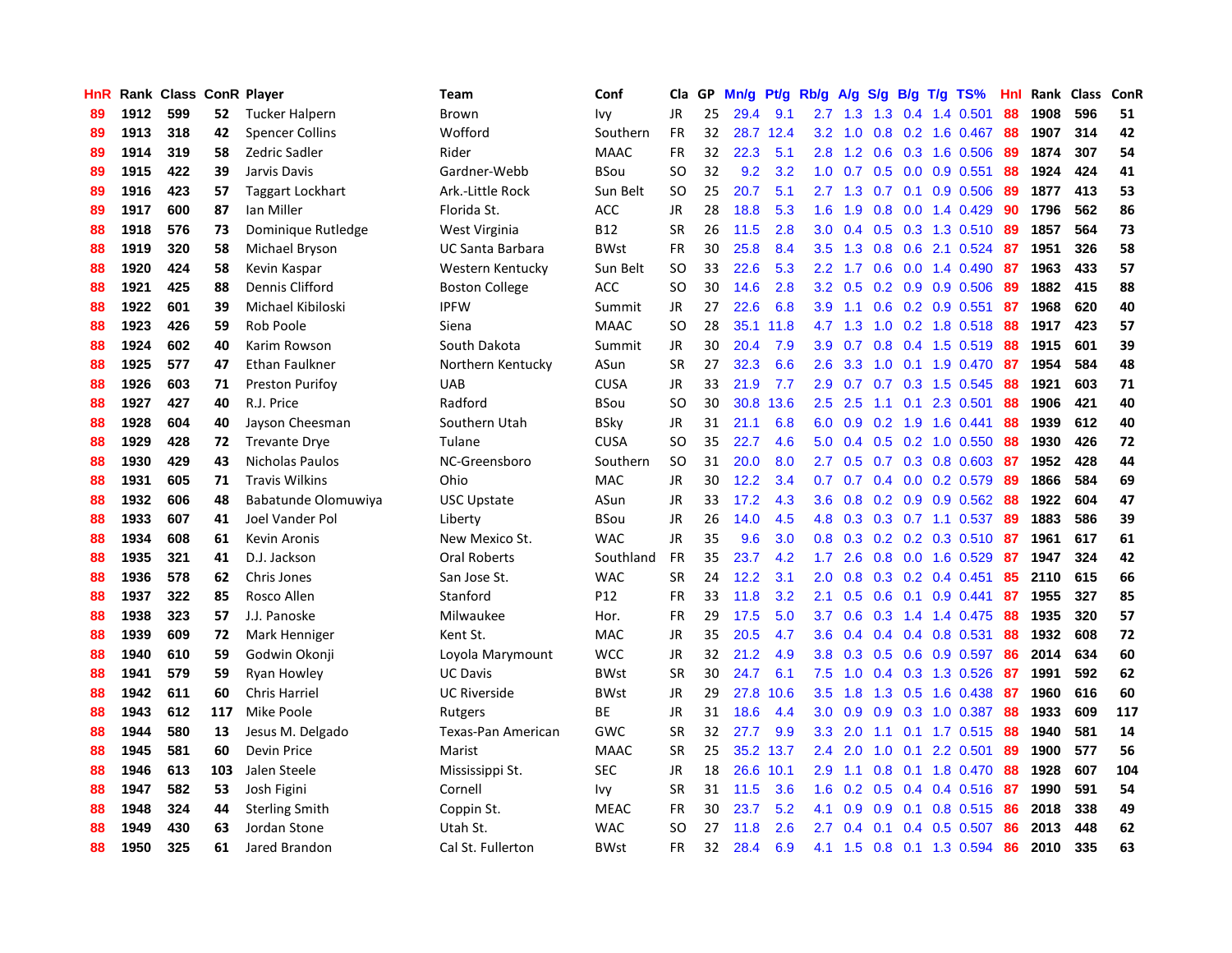| <b>HnR</b> |      | Rank Class ConR Player |     |                        | <b>Team</b>          | Conf        | Cla       | GP | Mn/g | Pt/g | Rb/g             | A/g             | S/g           |                 | $B/g$ T/g TS%          | Hnl | Rank | <b>Class</b> | ConR |
|------------|------|------------------------|-----|------------------------|----------------------|-------------|-----------|----|------|------|------------------|-----------------|---------------|-----------------|------------------------|-----|------|--------------|------|
| 88         | 1951 | 326                    | 89  | <b>Madison Jones</b>   | <b>Wake Forest</b>   | ACC         | <b>FR</b> | 31 | 18.8 | 3.6  | 1.1              | 2.1             | 1.3           | 0.3             | 1.8 0.493              | 88  | 1936 | 321          | 89   |
| 88         | 1952 | 431                    | 14  | Clarke Rosenberg       | Chicago St.          | GWC         | <b>SO</b> | 33 | 22.8 | 7.7  | $2.7^{\circ}$    | 1.6             | 1.1           |                 | 0.2 1.7 0.513 87       |     | 1992 | 439          | 15   |
| 88         | 1953 | 614                    | 5   | Javonte Maynor         | Cal St. Bakersfield  | Ind.        | <b>JR</b> | 30 | 31.1 | 10.5 | 1.8              | 1.1             |               |                 | 1.1 0.1 1.1 0.540      | -87 | 1964 | 619          | 5    |
| 88         | 1954 | 583                    | 51  | Matt Rum               | William & Mary       | CAA         | <b>SR</b> | 30 | 30.2 | 5.3  | 4.8              | 2.7             | 1.0           |                 | $0.1$ 1.6 0.486        | 88  | 1944 | 582          | 53   |
| 88         | 1955 | 615                    | 42  | William Nelson         | Tx.A&M-Corp. Christi | Southland   | <b>JR</b> | 28 | 29.5 | 13.6 | 7.5              | 1.0             | 0.6           | 0.1             | 2.9 0.464              | 87  | 1962 | 618          | 43   |
| 88         | 1956 | 327                    | 58  | Jeff White             | Loyola (IL)          | Hor.        | <b>FR</b> | 28 | 22.2 | 5.3  | 2.4              | 2.7             | 0.6           |                 | $0.1$ 1.8 0.431        | 87  | 1948 | 325          | 58   |
| 88         | 1957 | 432                    | 42  | Eric Washington        | Presbyterian         | <b>BSou</b> | <b>SO</b> | 24 | 33.7 | 8.5  | 2.8              | 6.5             | $1.4^{\circ}$ |                 | 0.0 3.5 0.556          | 93  | 1673 | 373          | 26   |
| 88         | 1958 | 328                    | 41  | Joe Reed               | <b>IPFW</b>          | Summit      | <b>FR</b> | 32 | 18.6 | 4.5  | 3.6 <sup>°</sup> | 0.6             | 0.8           |                 | 0.3 0.7 0.545          | 86  | 2011 | 336          | 43   |
| 88         | 1959 | 329                    | 56  | E.J. Reed              | Long Island U.       | <b>NEC</b>  | <b>FR</b> | 34 | 19.4 | 7.7  | 4.0              | 0.1             | 0.4           |                 | 0.9 1.4 0.556          | 86  | 2023 | 340          | 61   |
| 88         | 1960 | 616                    | 43  | Patrick Robinson       | Northwestern St.     | Southland   | JR        | 31 | 18.3 | 3.7  | 3.2              | 1.0             | 0.8           |                 | 0.6 1.3 0.532          | -88 | 1937 | 610          | 41   |
| 88         | 1961 | 617                    | 39  | Clayton Graham         | Colgate              | Pat.        | JR        | 31 | 10.2 | 2.6  | $2.4^{\circ}$    | 0.5             |               |                 | 0.1 0.3 0.5 0.615 88   |     | 1945 | 614          | 39   |
| 88         | 1962 | 433                    | 43  | <b>Warren Gillis</b>   | Coastal Carolina     | <b>BSou</b> | <b>SO</b> | 27 | 28.9 | 10.5 | 4.0              | 1.4             |               |                 | 1.6 0.1 2.2 0.508      | -87 | 1965 | 434          | 42   |
| 88         | 1963 | 584                    | 57  | Vlad Kondratyev        | Bryant               | <b>NEC</b>  | <b>SR</b> | 31 | 18.8 | 5.4  | 4.3              | 0.4             |               |                 | $0.2$ 0.4 0.7 0.589    | 87  | 1949 | 583          | 57   |
| 88         | 1964 | 330                    | 45  | Miles Bowman           | Delaware St.         | <b>MEAC</b> | <b>FR</b> | 32 | 12.7 | 4.2  | 3.3 <sub>2</sub> | 0.2             |               |                 | $0.3$ 0.2 0.8 0.500    | -87 | 1972 | 330          | 46   |
| 88         | 1965 | 618                    | 52  | Stephen Nwaukoni       | Hofstra              | <b>CAA</b>  | JR        | 25 | 23.4 | 6.8  | 7.9              | 0.4             |               | $0.3 \quad 0.1$ | 2.0 0.469              | 86  | 2068 | 647          | 57   |
| 88         | 1966 | 619                    | 54  | Dau Jok                | Pennsylvania         | Ivy         | <b>JR</b> | 29 | 12.6 | 3.7  | $2.2^{\circ}$    | 0.3             | 0.0           | 0.1             | 0.3 0.538              | 85  | 2076 | 648          | 55   |
| 88         | 1967 | 620                    | 29  | Christopher Hyder      | Southern             | <b>SWAC</b> | <b>JR</b> | 33 | 19.1 | 1.9  | 2.0 <sub>1</sub> | 2.4             | 1.4           |                 | $0.0$ 1.1 $0.454$      | -87 | 1950 | 615          | 29   |
| 88         | 1968 | 585                    | 53  | Alioune Diouf          | James Madison        | CAA         | <b>SR</b> | 35 | 20.0 | 4.9  | 3.5              | 0.7             | 0.9           |                 | 0.4 1.3 0.475          | 87  | 1998 | 594          | 54   |
| 88         | 1969 | 586                    | 62  | Jace Tavita            | Hawaii               | <b>BWst</b> | <b>SR</b> | 32 | 25.9 | 3.2  | 1.5              | 5.7             |               |                 | 0.5 0.1 2.6 0.518 87   |     | 1975 | 586          | 61   |
| 88         | 1970 | 331                    | 116 | <b>Travion Leonard</b> | Fordham              | A10         | <b>FR</b> | 31 | 17.3 | 6.3  |                  | $4.3 \quad 0.3$ |               |                 | $0.2$ 0.5 1.6 0.485    | 86  | 2054 | 344          | 122  |
| 88         | 1971 | 332                    | 55  | Alex Mitola            | Dartmouth            | Ivy         | FR        | 28 | 32.6 | 11.3 | 2.5              | 2.0             | 1.1           |                 | $0.0$ 2.2 0.539        | 87  | 1973 | 331          | 53   |
| 88         | 1972 | 587                    | 61  | Mohamed Koita          | Manhattan            | <b>MAAC</b> | SR        | 28 | 13.3 | 3.4  | $1.4^{\circ}$    | 0.3             | 0.5           |                 | $0.1$ 0.7 0.580        | 87  | 1981 | 587          | 63   |
| 88         | 1973 | 588                    | 6   | Rarlensee Nelson       | New Orleans          | Ind.        | <b>SR</b> | 26 | 30.4 | 10.1 | 3.1              | 6.6             | 1.3           |                 | $0.0$ 4.0 0.483        | 87  | 2004 | 596          | 6    |
| 88         | 1974 | 333                    | 117 | Jeremiah Jones         | Duquesne             | A10         | <b>FR</b> | 30 | 26.0 | 7.7  | 4.1              | 0.9             | 0.6           |                 | $0.0$ $0.9$ $0.481$    | 87  | 1958 | 328          | 118  |
| 88         | 1975 | 589                    | 41  | <b>Colin Chiverton</b> | Eastern Washington   | <b>BSky</b> | <b>SR</b> | 24 | 17.3 | 10.8 | 2.0 <sub>1</sub> | 0.4             | 0.5           |                 | $0.5$ 1.4 0.520        | 86  | 2022 | 597          | 41   |
| 87         | 1976 | 621                    | 66  | Nathan Sobey           | Wyoming              | <b>MWC</b>  | JR        | 33 | 13.3 | 3.5  | 1.0              | 0.7             | 0.3           | 0.1             | 0.7 0.565              | 86  | 2066 | 646          | 68   |
| 87         | 1977 | 434                    | 44  | James Sinclair         | Western Carolina     | Southern    | <b>SO</b> | 33 | 29.6 | 7.4  | $4.4^{\circ}$    | 2.2             |               |                 | 1.2 0.4 1.3 0.492      | -87 | 1976 | 436          | 45   |
| 87         | 1978 | 622                    | 49  | Dylan Fritsch          | Jacksonville         | ASun        | JR        | 26 | 21.9 | 9.9  | $2.3^{\circ}$    | 0.5             |               |                 | $0.2$ 0.3 0.8 0.528    | -87 | 1985 | 626          | 50   |
| 87         | 1979 | 435                    | 46  | <b>Blake Bozeman</b>   | Morgan St.           | <b>MEAC</b> | SO        | 32 | 31.7 | 5.8  | 2.6              | 2.8             |               |                 | $0.7$ 0.1 2.0 0.414 87 |     | 1970 | 435          | 45   |
| 87         | 1980 | 623                    | 62  | Jordan Latham          | Loyola (MD)          | <b>MAAC</b> | JR        | 32 | 16.6 | 4.1  | $2.2^{\circ}$    | 0.7             |               |                 | $0.3$ 1.2 1.1 0.526    | -87 | 1974 | 623          | 62   |
| 87         | 1981 | 590                    | 47  | Cedric Smith           | Savannah St.         | <b>MEAC</b> | <b>SR</b> | 34 | 26.2 | 4.0  | 3.6              | 1.4             | 1.4           |                 | 0.1 1.9 0.386          | 87  | 1987 | 590          | 47   |
| 87         | 1982 | 436                    | 50  | Martin Smith           | Lipscomb             | ASun        | SO        | 30 | 32.4 | 11.2 | 4.7              | 1.8             | 0.8           |                 | 0.4 2.2 0.495          | 87  | 2003 | 446          | 51   |
| 87         | 1983 | 437                    | 118 | Jarred Guest           | <b>VCU</b>           | A10         | <b>SO</b> | 35 | 10.5 | 2.1  | 2.5              | 0.2             | 0.5           |                 | $0.3$ 0.6 0.472        | -87 | 1946 | 427          | 117  |
| 87         | 1984 | 624                    | 73  | <b>Quincy Taylor</b>   | <b>UAB</b>           | <b>CUSA</b> | JR        | 33 | 21.8 | 4.0  | 1.8              | 3.0             | 1.1           |                 | $0.1$ 1.8 $0.514$      | 87  | 1977 | 624          | 73   |
| 87         | 1985 | 625                    | 42  | <b>Steve Tecker</b>    | South Dakota         | Summit      | JR        | 29 | 20.1 | 5.3  | $3.5^{\circ}$    | 1.3             | 0.8           |                 | $0.0$ 1.1 0.585        | -87 | 1969 | 621          | 41   |
| 87         | 1986 | 626                    | 59  | A.J. Jones             | SE Missouri St.      | <b>OVC</b>  | <b>JR</b> | 33 | 20.2 | 8.6  | 3.3 <sub>2</sub> | 1.6             | 0.6           |                 | 0.3 2.1 0.536          | -87 | 1989 | 628          | 58   |
| 87         | 1987 | 627                    | 64  | Shaquille White-Miller | Texas-Arlington      | <b>WAC</b>  | JR        | 31 | 24.7 | 4.9  | 1.5              | 3.9             | 0.6           |                 | 0.0 2.3 0.405          | -88 | 1914 | 600          | 59   |
| 87         | 1988 | 591                    | 48  | Paul Scotland          | Bethune-Cookman      | MEAC        | <b>SR</b> | 34 | 21.8 | 8.1  | 2.1              | 2.2             | 1.3           |                 | $0.0$ 1.7 0.488        | 86  | 2038 | 601          | 50   |
| 87         | 1989 | 438                    | 45  | John Swinton           | Wofford              | Southern    | <b>SO</b> | 23 | 18.0 | 3.3  | 1.8              | 2.1             |               |                 | 0.7 0.1 1.3 0.567      | 87  | 1978 | 437          | 46   |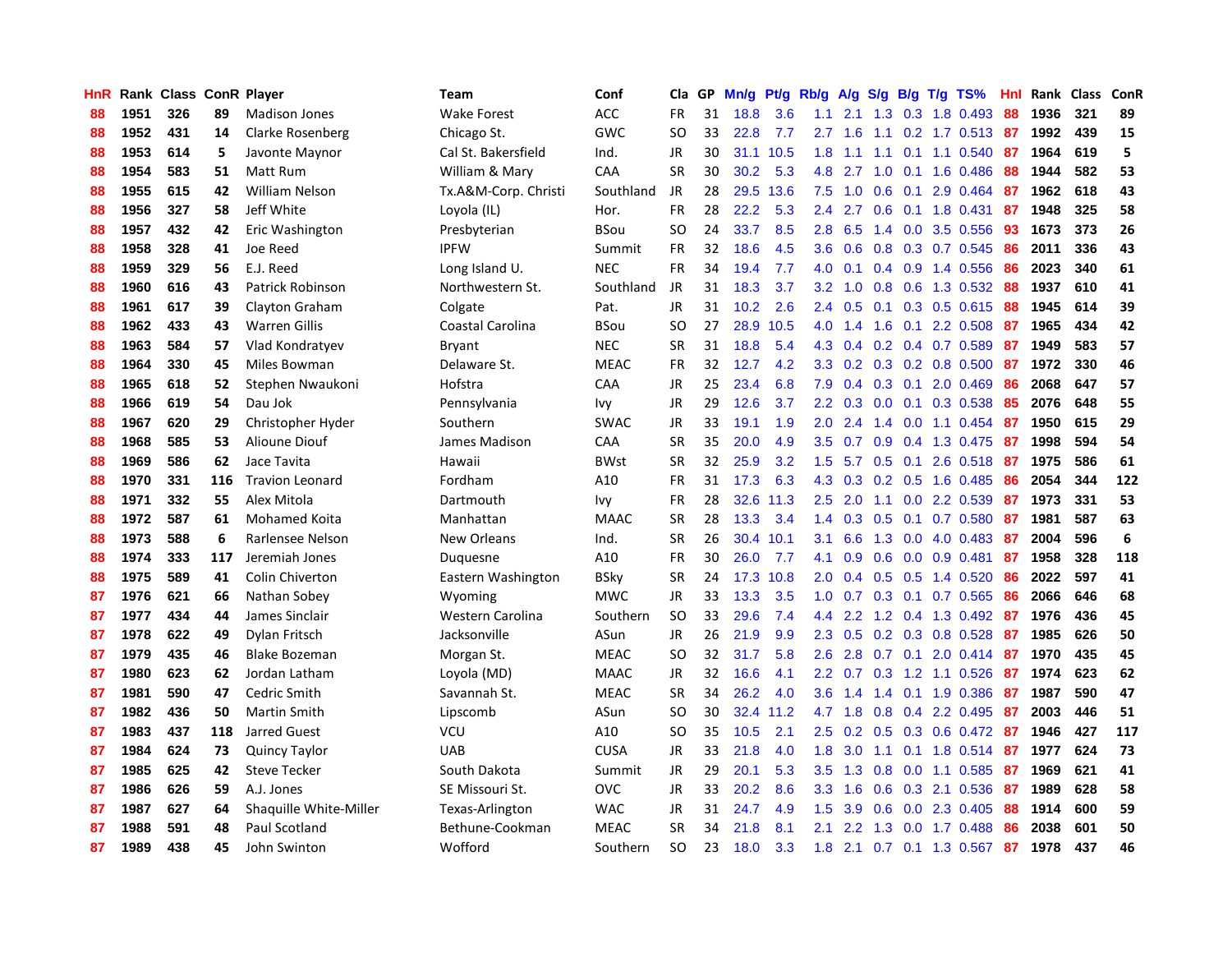| HnR |      | Rank Class ConR Player |                |                        | Team                      | Conf        | Cla       | <b>GP</b> | Mn/g | <b>Pt/g</b> | Rb/g             | A/g |     |     | S/g B/g T/g TS%         | Hnl | Rank | <b>Class</b> | ConR                    |
|-----|------|------------------------|----------------|------------------------|---------------------------|-------------|-----------|-----------|------|-------------|------------------|-----|-----|-----|-------------------------|-----|------|--------------|-------------------------|
| 87  | 1990 | 628                    | 73             | Auraum Nuiriankh       | <b>Buffalo</b>            | <b>MAC</b>  | JR        | 34        | 28.5 | 5.8         | 5.1              | 2.4 | 0.7 | 0.4 | 2.0 0.425               | 87  | 2007 | 631          | 74                      |
| 87  | 1991 | 629                    | 51             | Christophe Varidel     | <b>Florida Gulf Coast</b> | ASun        | JR        | 37        | 16.2 | 6.2         | 1.8              | 0.6 |     |     | $0.5$ 0.0 1.5 0.540     | -87 | 1979 | 625          | 49                      |
| 87  | 1992 | 439                    | 58             | Malcolm McMillan       | C. Connecticut St.        | <b>NEC</b>  | SO.       | 30        | 36.4 | 8.2         | 4.3              | 3.5 |     |     | 1.5 0.3 1.4 0.510 87    |     | 1997 | 442          | 60                      |
| 87  | 1993 | 334                    | 54             | Ron Curry              | James Madison             | CAA         | <b>FR</b> | 34        | 27.4 | 5.7         | 2.1              | 1.8 |     |     | $0.9$ $0.2$ 1.0 $0.435$ | 88  | 1943 | 323          | 52                      |
| 87  | 1994 | 440                    | 44             | Max Landis             | Gardner-Webb              | <b>BSou</b> | <b>SO</b> | 34        | 23.6 | 7.9         | 1.4              | 1.4 | 0.6 |     | $0.0$ $0.9$ $0.474$     | -87 | 1999 | 443          | 44                      |
| 87  | 1995 | 441                    | 63             | Kyle Odister           | Cal Poly                  | <b>BWst</b> | SO.       | 30        | 17.9 | 6.5         | 1.1              | 0.8 |     |     | $0.5$ 0.1 0.8 0.509     | 87  | 1959 | 432          | 59                      |
| 87  | 1996 | 630                    | 45             | <b>Brett Roseboro</b>  | <b>UMBC</b>               | <b>AEC</b>  | JR        | 19        | 25.7 | 9.9         | 6.3              | 0.6 | 0.8 |     | 1.2 2.0 0.483           | 90  | 1790 | 559          | 42                      |
| 87  | 1997 | 442                    | 59             | Marc Brown             | Illinois-Chicago          | Hor.        | SO.       | 33        | 25.2 | 5.7         | 3.0 <sub>2</sub> | 1.0 | 0.6 |     | $0.1$ 1.1 0.480         | 87  | 1953 | 429          | 59                      |
| 87  | 1998 | 592                    | 60             | Paris Gulley           | Milwaukee                 | Hor.        | <b>SR</b> | 26        | 37.0 | 14.7        | 3.5              | 1.5 | 0.8 |     | $0.0$ 1.9 0.497         | -87 | 1986 | 589          | 60                      |
| 87  | 1999 | 443                    | 59             | Max DiLeo              | Monmouth                  | <b>NEC</b>  | SO.       | 30        | 10.8 | 2.1         | 1.4              | 0.6 |     |     | $0.8$ 0.2 0.4 0.477     | -86 | 2037 | 458          | 62                      |
| 87  | 2000 | 335                    | 74             | Jarryn Skeete          | <b>Buffalo</b>            | <b>MAC</b>  | <b>FR</b> | 33        | 28.1 | 7.1         | 3.5              | 2.5 |     |     | $0.9$ 0.2 2.2 0.459     | -87 | 1980 | 332          | 73                      |
| 87  | 2001 | 593                    | 60             | <b>Anthony Ervin</b>   | Saint Francis (PA)        | <b>NEC</b>  | <b>SR</b> | 24        | 13.6 | 4.5         | $2.4^{\circ}$    | 0.8 |     |     | $0.4$ 0.1 0.6 0.554 87  |     | 1982 | 588          | 58                      |
| 87  | 2002 | 594                    | 93             | Nick Colella           | Penn St.                  | <b>B10</b>  | <b>SR</b> | 31        | 26.7 | 4.0         | 2.5              | 1.1 |     |     | $0.7$ 0.1 0.6 0.519     | -86 | 2053 | 606          | 95                      |
| 87  | 2003 | 595                    | 15             | Aaron Urbanus          | Texas-Pan American        | <b>GWC</b>  | <b>SR</b> | 32        | 31.6 | 10.7        | 3.1              | 3.8 | 1.1 |     | $0.1$ 2.7 0.503 87      |     | 2000 | 595          | 16                      |
| 87  | 2004 | 631                    | 86             | Jordin Mayes           | Arizona                   | P12         | JR        | 35        | 11.8 | 2.8         | 0.8              | 0.9 | 0.5 |     | $0.0$ 0.8 0.471         | 87  | 1988 | 627          | 86                      |
| 87  | 2005 | 596                    | 61             | Dre Calloway           | St. Francis (NY)          | <b>NEC</b>  | <b>SR</b> | 29        | 19.1 | 5.2         | 1.4              | 2.8 | 1.0 |     | 0.1 1.8 0.454           | 87  | 1993 | 593          | 59                      |
| 87  | 2006 | 444                    | 63             | Markese Tucker         | Saint Peter's             | <b>MAAC</b> | <b>SO</b> | 28        | 13.0 | 5.1         | 2.0              | 0.1 |     |     | $0.2$ 0.2 0.5 0.500     | -86 | 2019 | 450          | 65                      |
| 87  | 2007 | 597                    | 46             | Mike Allison           | Maine                     | <b>AEC</b>  | <b>SR</b> | 29        | 28.7 | 6.5         | 7.3              | 0.1 | 0.4 |     | 1.7 0.9 0.531           | 86  | 2036 | 600          | 47                      |
| 87  | 2008 | 632                    | 49             | Jamie Adams            | Florida A&M               | <b>MEAC</b> | JR        | 30        | 30.6 | 14.0        | 2.2              | 3.1 | 1.9 |     | $0.0$ 3.5 $0.460$       | 87  | 2006 | 630          | 48                      |
| 87  | 2009 | 445                    | 47             | Corban Wroe            | Hartford                  | AEC         | <b>SO</b> | 31        | 19.2 | 2.8         | 2.1              | 1.1 |     |     | 0.9 0.1 0.6 0.606 87    |     | 1995 | 440          | 46                      |
| 87  | 2010 | 446                    | 40             | Luke Roh               | Colgate                   | Pat.        | <b>SO</b> | 32        | 29.1 | 4.7         | 6.6              | 3.4 |     |     | $0.8$ 0.4 2.1 0.466     | -87 | 2001 | 444          | 40                      |
| 87  | 2011 | 447                    | 119            | Kadeem Pantophlet      | Duquesne                  | A10         | <b>SO</b> | 30        | 21.0 | 5.0         | 4.2              | 0.9 |     |     | $0.4$ 0.1 1.0 0.532     | -87 | 2002 | 445          | 120                     |
| 87  | 2012 | 336                    | 45             | Michel Enanga          | Coastal Carolina          | <b>BSou</b> | FR        | 29        | 25.2 | 6.0         | 6.0              | 1.3 |     |     | 1.4 0.6 1.9 0.447       | 86  | 2017 | 337          | 45                      |
| 87  | 2013 | 633                    | 65             | Deonte' Jones          | Texas St.                 | <b>WAC</b>  | JR        | 31        | 16.1 | 5.2         | 1.5              | 0.6 |     |     | 0.2 0.0 0.3 0.638       | 86  | 2016 | 635          | 63                      |
| 87  | 2014 | 598                    | 60             | Derrick Rodgers        | Portland                  | <b>WCC</b>  | <b>SR</b> | 32        | 25.7 | 6.3         | 2.6              | 3.4 | 0.8 |     | 0.2 2.8 0.484           | -86 | 2040 | 602          | 63                      |
| 87  | 2015 | 599                    | 50             | Kevin Dukes            | Bethune-Cookman           | <b>MEAC</b> | <b>SR</b> | 34        | 34.7 | 11.1        | 2.2              | 3.1 | 1.6 |     | $0.1$ 1.6 0.514         | -85 | 2072 | 609          | 51                      |
| 87  | 2016 | 448                    | 64             | <b>Trenity Burdine</b> | Siena                     | <b>MAAC</b> | <b>SO</b> | 23        | 28.5 | 8.2         | 4.0              | 0.9 |     |     | 0.8 0.4 1.3 0.568       | -87 | 1956 | 430          | 60                      |
| 87  | 2017 | 600                    | 74             | Garlon Green           | <b>TCU</b>                | <b>B12</b>  | <b>SR</b> | 32        | 30.2 | 9.7         | 3.5              | 1.1 |     |     | $0.5$ $0.3$ 2.1 $0.447$ | -85 | 2102 | 614          | 74                      |
| 87  | 2018 | 337                    | 51             | Darryl Palmer          | South Carolina St.        | <b>MEAC</b> | <b>FR</b> | 30        | 27.4 | 9.5         | 5.9              | 0.9 |     |     | $0.6$ 1.5 1.5 0.486     | -85 | 2080 | 351          | 52                      |
| 87  | 2019 | 338                    | 55             | Zach Stahl             | Northeastern              | <b>CAA</b>  | <b>FR</b> | 29        | 16.7 | 5.7         | 1.8              | 0.7 |     |     | $0.5$ 0.3 1.1 0.552     | -86 | 2020 | 339          | 55                      |
| 87  | 2020 | 339                    | 52             | <b>Patrick Cole</b>    | Coppin St.                | <b>MEAC</b> | <b>FR</b> | 31        | 22.4 | 10.3        | 2.8              | 2.2 | 1.2 | 0.1 | 3.1 0.440               | -85 | 2112 | 357          | 55                      |
| 87  | 2021 | 601                    | $\overline{7}$ | Lovell Cook            | New Orleans               | Ind.        | <b>SR</b> | 26        |      | 27.6 14.2   | 3.2              | 0.3 | 1.0 |     | 0.3 1.5 0.574           | -86 | 2060 | 607          | $\overline{\mathbf{z}}$ |
| 87  | 2022 | 602                    | 16             | P.J. Miller            | New Jersey Tech           | GWC         | <b>SR</b> | 29        | 28.9 | 10.1        | 2.1              | 3.5 | 1.7 |     | 0.2 2.4 0.473           | -86 | 2027 | 599          | 17                      |
| 87  | 2023 | 449                    | 104            | Trivante Bloodman      | Mississippi St.           | <b>SEC</b>  | SO        | 32        | 29.1 | 6.1         | 3.3 <sub>2</sub> | 2.3 | 1.2 |     | 0.0 2.8 0.486           | 86  | 2057 | 465          | 110                     |
| 86  | 2024 | 603                    | 42             | Gabe Rogers            | Northern Arizona          | <b>BSky</b> | <b>SR</b> | 32        | 34.8 | 17.9        | 2.0              | 1.8 | 1.0 | 0.1 | 2.8 0.509               | -86 | 2024 | 598          | 42                      |
| 86  | 2025 | 340                    | 52             | Kordario Fleming       | Jacksonville              | ASun        | <b>FR</b> | 32        | 28.0 | 7.6         | 5.4              | 1.7 |     |     | 1.0 0.8 2.2 0.485       | -86 | 2042 | 343          | 53                      |
| 86  | 2026 | 450                    | 41             | John Schoof            | American                  | Pat.        | SO        | 30        | 36.2 | 9.6         | 2.6              | 2.5 |     |     | $0.4$ 0.1 1.8 0.650     | -85 | 2092 | 475          | 46                      |
| 86  | 2027 | 604                    | 43             | Don McAvoy             | Western Illinois          | Summit      | <b>SR</b> | 31        | 24.6 | 6.7         | 2.9 <sup>°</sup> | 1.4 |     |     | $0.7$ 0.4 1.6 0.466     | 85  | 2113 | 616          | 45                      |
| 86  | 2028 | 634                    | 43             | <b>Connor Osborne</b>  | Northern Colorado         | <b>BSkv</b> | <b>JR</b> | 31        | 22.6 | 6.1         | 4.8              | 1.1 |     |     | 0.5 0.9 1.5 0.540       | 86  | 2041 | 638          | 43                      |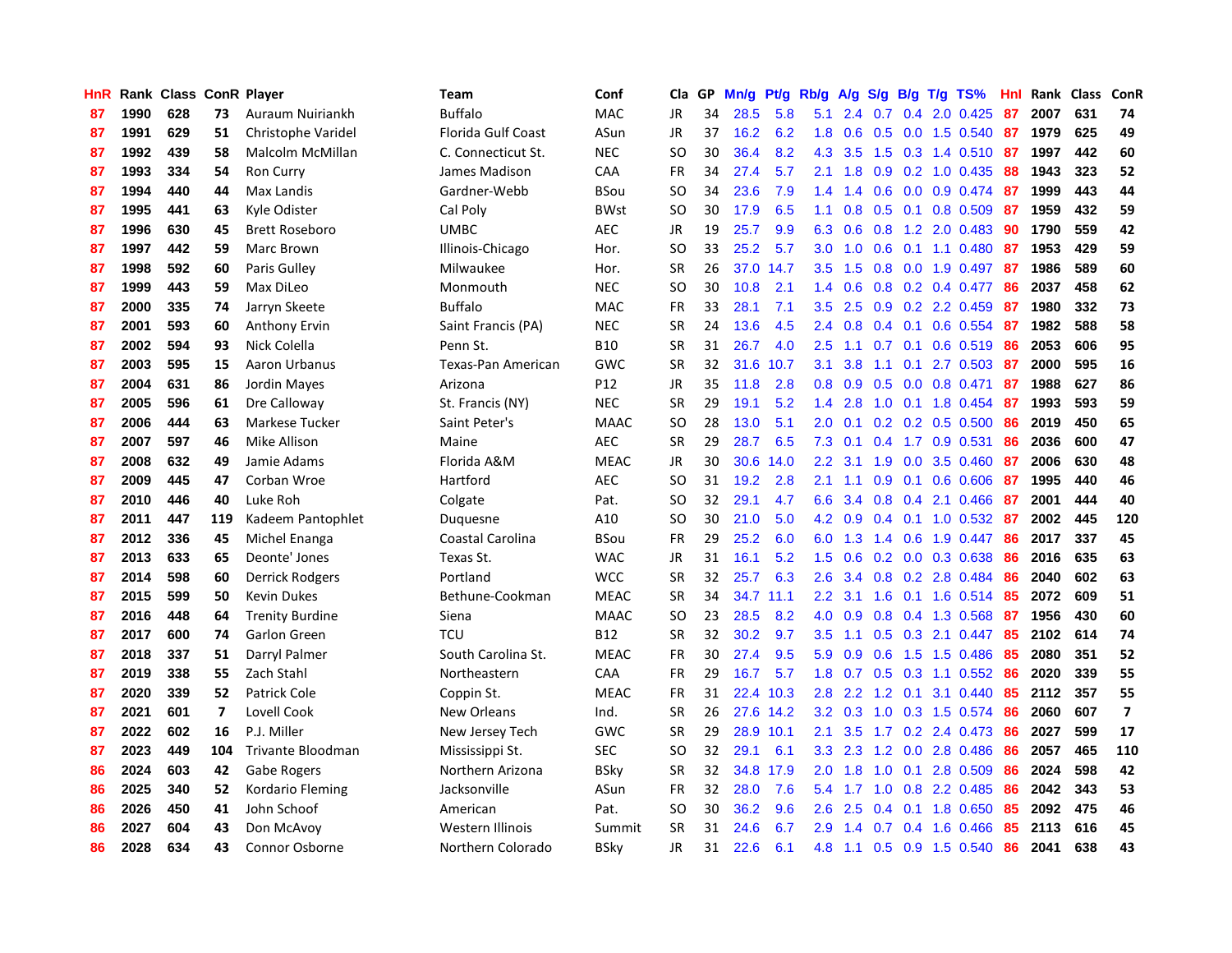| HnR |      | Rank Class ConR Player |     |                          | Team                 | Conf        | Cla       | GP | Mn/g | <b>Pt/g</b> | Rb/g             | A/g    | S/g |     | $B/g$ T/g TS%             | Hnl | Rank | <b>Class</b> | ConR |
|-----|------|------------------------|-----|--------------------------|----------------------|-------------|-----------|----|------|-------------|------------------|--------|-----|-----|---------------------------|-----|------|--------------|------|
| 86  | 2029 | 635                    | 105 | Eric Smith               | South Carolina       | SEC         | <b>JR</b> | 32 | 27.7 | 5.7         | 1.8              | 3.1    | 0.6 |     | $0.0$ 2.2 $0.410$         | 85  | 2095 | 654          | 112  |
| 86  | 2030 | 341                    | 65  | Josip Mikulic            | Fairfield            | <b>MAAC</b> | <b>FR</b> | 33 | 14.3 | 4.3         | 1.9              | 0.5    |     |     | 0.3 0.6 1.0 0.495 87      |     | 2005 | 334          | 64   |
| 86  | 2031 | 636                    | 44  | Zane Knowles             | Tx.A&M-Corp. Christi | Southland   | JR        | 24 | 15.3 | 5.3         | 4.0              | 0.1    |     |     | 0.3 0.8 0.8 0.527 87      |     | 1971 | 622          | 44   |
| 86  | 2032 | 342                    | 106 | Armani Moore             | Tennessee            | SEC         | FR        | 30 | 13.3 | 2.4         | 2.6              | 0.7    |     |     | $0.6$ $0.6$ 1.0 $0.409$   | 87  | 1983 | 333          | 106  |
| 86  | 2033 | 605                    | 62  | Stephen Spinella         | Monmouth             | <b>NEC</b>  | <b>SR</b> | 31 | 24.6 | 7.5         | 4.1              | 1.1    |     |     | 0.5 0.2 1.3 0.515         | -85 | 2083 | 611          | 65   |
| 86  | 2034 | 451                    | 53  | Emmanuel Okoroba         | Hampton              | <b>MEAC</b> | <b>SO</b> | 31 | 22.1 | 8.3         | 5.1              | 0.3    |     |     | 0.4 0.5 1.6 0.489         | 85  | 2081 | 471          | 53   |
| 86  | 2035 | 452                    | 61  | Kevin Bailey             | Portland             | <b>WCC</b>  | <b>SO</b> | 29 | 24.9 | 11.4        | 2.6              | 0.9    |     |     | 0.8 0.5 2.8 0.510         | 86  | 2039 | 459          | 62   |
| 86  | 2036 | 343                    | 118 | Javontae Hawkins         | South Florida        | <b>BE</b>   | <b>FR</b> | 26 | 14.4 | 4.5         | 1.6              | 0.4    | 0.3 |     | $0.1$ 0.9 0.513           | 87  | 1967 | 329          | 118  |
| 86  | 2037 | 453                    | 46  | Indiana Faithfull        | Wofford              | Southern    | <b>SO</b> | 32 | 26.3 | 4.3         | 3.0 <sub>2</sub> | 3.5    | 1.0 |     | 0.2 2.1 0.484             | 86  | 2029 | 454          | 47   |
| 86  | 2038 | 454                    | 42  | <b>Brandon Venturini</b> | Navy                 | Pat.        | <b>SO</b> | 31 | 26.5 | 8.8         | 2.6              | 1.4    | 0.9 |     | $0.1$ 1.0 0.460           | 86  | 2047 | 461          | 42   |
| 86  | 2039 | 455                    | 46  | Paul Gombwer             | Charleston Southern  | <b>BSou</b> | SO        | 32 | 24.4 | 5.5         | 6.3              | 0.8    |     |     | 0.6 0.0 1.8 0.524         | -85 | 2073 | 468          | 47   |
| 86  | 2040 | 344                    | 107 | <b>Brandon Morris</b>    | Georgia              | <b>SEC</b>  | <b>FR</b> | 32 | 16.3 | 4.1         | 2.3              | 0.7    |     |     | 0.4 0.2 1.1 0.478 86      |     | 2061 | 345          | 111  |
| 86  | 2041 | 345                    | 53  | Dajuan Graf              | Florida Gulf Coast   | ASun        | <b>FR</b> | 37 | 13.0 | 2.3         | 1.6              | 1.4    |     |     | $0.6$ 0.0 0.8 0.478       | -86 | 2030 | 341          | 52   |
| 86  | 2042 | 456                    | 108 | Roquez Johnson           | Mississippi St.      | <b>SEC</b>  | <b>SO</b> | 28 | 26.1 | 8.8         | 4.5              | 0.4    | 0.8 |     | 0.5 2.5 0.484             | -86 | 2021 | 451          | 108  |
| 86  | 2043 | 637                    | 44  | Paul Egwuonwu            | Montana St.          | <b>BSky</b> | JR        | 27 | 28.9 | 9.3         | 6.7              | 1.3    | 1.0 |     | $0.9$ 1.7 0.496           | 85  | 2094 | 653          | 46   |
| 86  | 2044 | 457                    | 45  | <b>Tim Huskisson</b>     | Northern Colorado    | <b>BSky</b> | SO.       | 31 | 24.4 | 7.6         | 3.7              | 1.7    | 1.0 |     | $0.6$ 1.7 0.498           | 86  | 2058 | 466          | 44   |
| 86  | 2045 | 346                    | 64  | Deng Deng                | Long Beach St.       | <b>BWst</b> | <b>FR</b> | 32 | 15.1 | 5.3         | 2.3              | 0.2    | 0.3 |     | $0.4$ 0.8 0.496           | 86  | 2062 | 346          | 64   |
| 86  | 2046 | 458                    | 56  | <b>Cedrick Williams</b>  | NC-Wilmington        | CAA         | <b>SO</b> | 30 | 25.7 | 6.5         | 6.0              | 0.5    | 0.6 | 1.4 | $0.9$ 0.484               | 86  | 2044 | 460          | 56   |
| 86  | 2047 | 459                    | 47  | Andre Smith              | Winthrop             | <b>BSou</b> | <b>SO</b> | 31 | 32.1 | 9.1         | 2.9              | 2.2    |     |     | 1.0 0.1 1.9 0.504         | -86 | 2049 | 462          | 46   |
| 86  | 2048 | 638                    | 43  | Thurgood Wynn            | Navy                 | Pat.        | JR        | 30 | 16.7 | 3.9         | 2.8              | 1.1    |     |     | $0.6$ $0.0$ $1.0$ $0.475$ | -86 | 2046 | 640          | 41   |
| 86  | 2049 | 460                    | 30  | LeAntwan Luckett         | Alcorn St.           | <b>SWAC</b> | SO.       | 34 | 32.9 | 13.4        | 4.0              | 2.4    |     |     | $1.0$ $0.2$ $2.9$ $0.439$ | 85  | 2128 | 482          | 34   |
| 86  | 2050 | 639                    | 75  | J.R. Sims                | Eastern Michigan     | <b>MAC</b>  | JR        | 34 | 22.3 | 5.8         | 1.5              | 1.2    |     |     | 1.4 0.0 1.3 0.468         | 86  | 2045 | 639          | 75   |
| 86  | 2051 | 461                    | 63  | <b>Phil Gaetano</b>      | Sacred Heart         | <b>NEC</b>  | SO.       | 28 | 35.4 | 4.8         | 2.7              | 7.9    | 0.9 |     | $0.0$ 3.5 $0.479$         | 85  | 2070 | 467          | 64   |
| 86  | 2052 | 606                    | 17  | Alfonzo Hubbard          | <b>Utah Valley</b>   | GWC         | <b>SR</b> | 19 | 28.9 | 11.6        | 4.7              | 1.8    | 0.8 |     | 0.3 1.6 0.529             | 88  | 1926 | 580          | 13   |
| 86  | 2053 | 640                    | 64  | <b>Terrell Allen</b>     | C. Connecticut St.   | <b>NEC</b>  | JR        | 30 | 19.8 | 6.2         | 3.9 <sup>°</sup> | 0.8    |     |     | $0.4$ 0.6 0.8 0.554       | 86  | 2059 | 643          | 63   |
| 86  | 2054 | 641                    | 60  | Bakari Turner            | Morehead St.         | OVC         | JR        | 33 | 18.8 | 8.2         | 1.7              | 1.0    |     |     | $0.4$ 0.1 1.6 0.505       | 85  | 2099 | 656          | 63   |
| 86  | 2055 | 607                    | 59  | <b>Marcus Hooten</b>     | Arkansas St.         | Sun Belt    | <b>SR</b> | 31 | 19.4 | 7.1         | $2.2^{\circ}$    | 1.1    |     |     | $0.5$ 0.0 1.4 0.453       | -86 | 2043 | 603          | 60   |
| 86  | 2056 | 347                    | 94  | <b>Benny Parker</b>      | Nebraska             | <b>B10</b>  | <b>FR</b> | 33 | 20.6 | 2.7         | 1.3              | 2.1    |     |     | $0.7$ 0.1 1.3 0.419       | -85 | 2084 | 352          | 96   |
| 86  | 2057 | 642                    | 60  | Alzee Williams           | North Texas          | Sun Belt    | JR        | 28 | 34.5 | 11.1        | $3.4^{\circ}$    | 1.4    |     |     | $0.5$ 0.1 1.3 0.491       | -86 | 2009 | 632          | 58   |
| 86  | 2058 | 643                    | 119 | <b>Tony Chennault</b>    | Villanova            | BE          | JR        | 34 | 18.5 | 3.6         | 1.8              | 1.5    |     |     | $0.9$ $0.0$ 1.4 $0.417$   | -86 | 2033 | 637          | 119  |
| 86  | 2059 | 608                    | 31  | lan Francis              | Alcorn St.           | <b>SWAC</b> | <b>SR</b> | 30 | 21.4 | 4.4         | 5.1              | 0.7    | 1.1 |     | $0.6$ 1.2 0.447           | 85  | 2079 | 610          | 32   |
| 86  | 2060 | 462                    | 65  | Kevin Douglas            | St. Francis (NY)     | <b>NEC</b>  | SO        | 16 | 19.6 | 7.4         | 3.4              | 0.4    |     |     | $0.4$ 0.6 1.1 0.534       | 88  | 1929 | 425          | 56   |
| 86  | 2061 | 609                    | 61  | Malcolm Herron           | Eastern Illinois     | OVC         | <b>SR</b> | 31 | 16.0 | 6.3         | $2.4^{\circ}$    | 0.7    | 0.5 |     | $0.1$ 0.9 0.510           | 86  | 2050 | 605          | 61   |
| 86  | 2062 | 644                    | 44  | Matt Hagerbaumer         | Neb.-Omaha           | Summit      | JR        | 31 | 13.8 | 2.7         | 3.5              | 0.7    | 0.4 |     | 0.8 0.5 0.728             | 86  | 2064 | 644          | 44   |
| 86  | 2063 | 463                    | 120 | <b>Bryan Smith</b>       | Fordham              | A10         | <b>SO</b> | 27 | 25.1 | 7.9         | 3.3 <sub>2</sub> | 1.2    | 0.9 |     | 0.4 1.6 0.471             | 85  | 2097 | 477          | 123  |
| 86  | 2064 | 348                    | 18  | Ky Howard                | New Jersey Tech      | GWC         | <b>FR</b> | 29 | 22.4 | 7.2         | 4.6              | 2.3    |     |     | 0.8 0.1 2.2 0.491         | 86  | 2067 | 348          | 19   |
| 86  | 2065 | 610                    | 109 | Andrew Steele            | Alabama              | <b>SEC</b>  | <b>SR</b> | 21 | 19.0 | 3.8         | 2.0 <sub>1</sub> | 1.6    | 1.0 |     | 0.0 1.5 0.440             | 92  | 1677 | 516          | 92   |
| 86  | 2066 | 464                    | 110 | Jordan Green             | Texas A&M            | <b>SEC</b>  | SO        | 31 | 12.4 | 2.8         | 1.5              | 1.1    | 0.4 |     | $0.1$ 1.0 0.451           | 86  | 2031 | 455          | 109  |
| 86  | 2067 | 349                    | 47  | Mike Brown               | Western Carolina     | Southern    | <b>FR</b> | 33 | 16.6 | 3.5         | 3.2              | $-1.1$ |     |     | 0.7 0.3 0.7 0.485         | 85  | 2071 | 349          | 48   |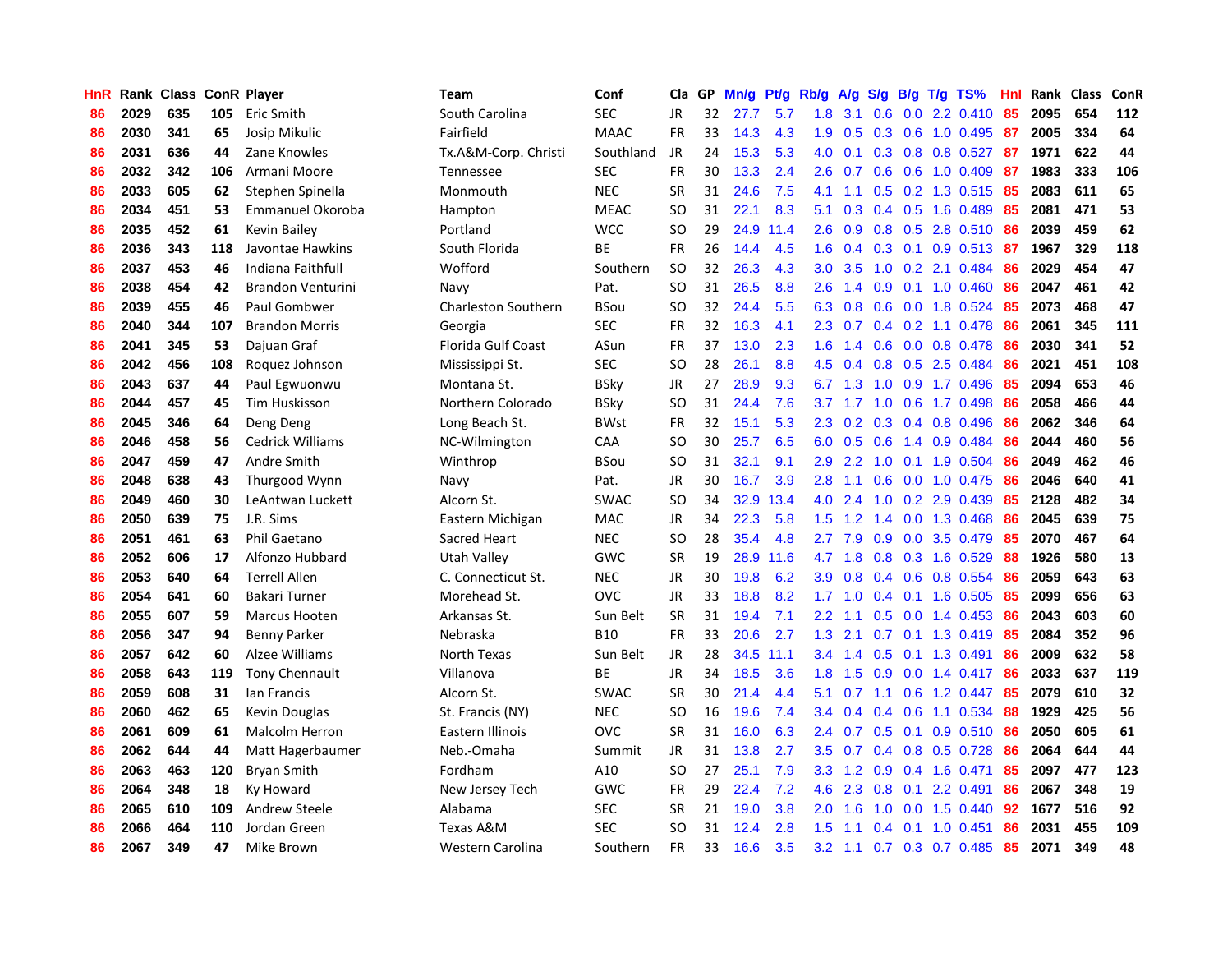| HnR |      | Rank Class ConR Player |     |                        | Team                | Conf        | Cla           | GP | Mn/g | Pt/g      | Rb/g             | A/g | S/g              |     | $B/g$ T/g TS%             | Hnl |      | Rank Class | ConR |
|-----|------|------------------------|-----|------------------------|---------------------|-------------|---------------|----|------|-----------|------------------|-----|------------------|-----|---------------------------|-----|------|------------|------|
| 86  | 2068 | 611                    | 48  | Jimmy Gray             | Binghamton          | <b>AEC</b>  | <b>SR</b>     | 30 |      | 36.5 10.5 | 3.3              | 3.3 | 1.4              | 0.1 | 3.3 0.491                 | 84  | 2147 | 626        | 48   |
| 86  | 2069 | 645                    | 44  | Daniel Munoz           | American            | Pat.        | JR            | 30 |      | 36.2 10.3 | $2.4^{\circ}$    | 3.6 | 0.6              |     | $0.1$ 2.6 0.471           | 84  | 2133 | 671        | 50   |
| 86  | 2070 | 465                    | 32  | <b>Tevin Hammond</b>   | Ark.-Pine Bluff     | <b>SWAC</b> | <sub>SO</sub> | 30 | 32.3 | 7.4       | 3.0 <sub>2</sub> |     |                  |     | 4.2 2.3 0.0 3.1 0.449     | 85  | 2127 | 481        | 33   |
| 86  | 2071 | 466                    | 61  | <b>Ben Dillard</b>     | Ark.-Little Rock    | Sun Belt    | <b>SO</b>     | 32 | 19.1 | 6.4       | 1.6              | 0.8 |                  |     | $0.5$ 0.0 1.0 0.524       | -85 | 2082 | 472        | 61   |
| 86  | 2072 | 467                    | 66  | <b>Steve Glowiak</b>   | Sacred Heart        | <b>NEC</b>  | SO            | 28 | 30.1 | 10.4      | 3.0 <sub>2</sub> | 1.5 | 1.5              |     | 0.0 1.5 0.536             | 85  | 2104 | 478        | 67   |
| 86  | 2073 | 646                    | 62  | Antoine Allen          | South Alabama       | Sun Belt    | JR            | 30 | 26.3 | 9.1       | 3.0              | 1.4 | 1.3              |     | $0.2$ 2.0 $0.431$         | 83  | 2200 | 693        | 66   |
| 86  | 2074 | 468                    | 45  | Kevin Alter            | Navy                | Pat.        | SO            | 27 | 10.5 | 4.0       | 0.8              | 0.4 |                  |     | 0.1 0.0 0.3 0.537         | 86  | 2052 | 463        | 43   |
| 86  | 2075 | 350                    | 62  | Jeffrey Moss           | Murray St.          | ovc         | <b>FR</b>     | 29 | 21.4 | 4.4       | 2.0              | 1.3 | 0.6              |     | $0.2$ 1.0 0.597           | -86 | 2032 | 342        | 60   |
| 86  | 2076 | 612                    | 46  | Konner Veteto          | Sacramento St.      | BSky        | <b>SR</b>     | 28 | 23.4 | 10.2      | 5.9              | 0.2 | 0.3              |     | 0.3 1.9 0.515             | -85 | 2069 | 608        | 45   |
| 86  | 2077 | 647                    | 19  | <b>Holton Hunsaker</b> | Utah Valley         | GWC         | JR            | 32 | 33.4 | 13.2      | 2.2              | 3.1 |                  |     | 1.4 0.0 2.3 0.558         | -85 | 2116 | 664        | 20   |
| 86  | 2078 | 469                    | 111 | <b>Shelby Moats</b>    | Vanderbilt          | <b>SEC</b>  | SO            | 31 | 16.6 | 3.0       | 2.9              | 0.7 |                  |     | 0.3 0.1 0.7 0.452 86      |     | 2015 | 449        | 107  |
| 86  | 2079 | 470                    | 45  | Isaiah McCray          | <b>IPFW</b>         | Summit      | <b>SO</b>     | 33 | 21.3 | 4.5       | 3.3 <sub>2</sub> | 2.5 |                  |     | 1.3 0.2 1.7 0.448 84      |     | 2132 | 485        | 46   |
| 86  | 2080 | 648                    | 46  | <b>Brennan Wyatt</b>   | Navy                | Pat.        | <b>JR</b>     | 31 | 9.4  | 1.9       | 1.1              | 1.4 |                  |     | 0.4 0.0 0.6 0.417 85      |     | 2085 | 650        | 45   |
| 86  | 2081 | 649                    | 54  | Albert Thomas          | Delaware St.        | <b>MEAC</b> | <b>JR</b>     | 30 | 22.3 | 4.9       | 2.1              | 2.8 | 0.7              |     | $0.0$ 1.7 0.557           | -85 | 2088 | 652        | 54   |
| 86  | 2082 | 650                    | 33  | Jeremy Crutcher        | Alabama A&M         | <b>SWAC</b> | <b>JR</b>     | 29 | 35.0 | 12.0      | 3.0 <sub>2</sub> | 4.9 | 0.9              |     | $0.0$ 2.9 $0.489$         | 86  | 2051 | 641        | 30   |
| 86  | 2083 | 351                    | 67  | Cole Huff              | Nevada              | <b>MWC</b>  | <b>FR</b>     | 30 | 17.4 | 4.3       | 3.3 <sub>2</sub> | 0.5 | $0.4^{\circ}$    |     | $0.3$ 0.9 0.489           | 86  | 2063 | 347        | 67   |
| 86  | 2084 | 613                    | 67  | Dion Nesmith           | Monmouth            | <b>NEC</b>  | <b>SR</b>     | 31 | 26.8 | 8.1       | 2.3              | 2.2 | 1.3              |     | $0.1$ 1.5 0.460           | 84  | 2134 | 620        | 68   |
| 86  | 2085 | 614                    | 47  | Jordan Stevens         | <b>Holy Cross</b>   | Pat.        | <b>SR</b>     | 30 | 29.2 | 5.7       | $2.4^{\circ}$    | 2.5 | 0.8              |     | 0.2 1.8 0.480             | 85  | 2100 | 613        | 47   |
| 86  | 2086 | 651                    | 68  | Naofall Folahan        | Wagner              | <b>NEC</b>  | <b>JR</b>     | 29 | 14.6 | 3.0       | 3.3 <sub>2</sub> | 0.0 |                  |     | $0.0$ 1.5 0.8 0.531       | 85  | 2086 | 651        | 66   |
| 86  | 2087 | 652                    | 63  | Matt Marseille         | Tennessee Tech      | OVC         | <b>JR</b>     | 27 | 15.6 | 5.2       | 3.5              | 0.5 |                  |     | 0.4 0.3 1.1 0.516 85      |     | 2077 | 649        | 62   |
| 86  | 2088 | 471                    | 56  | John Golden            | Dartmouth           | lvy         | SO            | 28 | 30.8 | 7.5       | 2.8              | 1.4 |                  |     | $1.1 \t0.2 \t1.2 \t0.473$ | -85 | 2091 | 474        | 56   |
| 86  | 2089 | 352                    | 57  | Jordan Allen           | Hofstra             | CAA         | FR            | 32 | 22.4 | 5.0       | 2.9              | 0.7 | 0.9 <sup>°</sup> |     | 0.5 0.9 0.525             | 82  | 2226 | 374        | 62   |
| 86  | 2090 | 615                    | 95  | Andre Ingram           | Minnesota           | <b>B10</b>  | <b>SR</b>     | 33 | 10.2 | 1.8       | 1.8              | 0.1 |                  |     | $0.5$ 0.4 0.5 0.453       | 86  | 2048 | 604        | 94   |
| 85  | 2091 | 353                    | 45  | <b>Austin Lewis</b>    | McNeese St.         | Southland   | <b>FR</b>     | 27 | 13.3 | 2.8       | 3.0 <sub>2</sub> | 0.1 | 0.3              |     | 1.4 0.4 0.493             | 85  | 2103 | 355        | 45   |
| 85  | 2092 | 616                    | 71  | T.J. Lindsay           | Southern Illinois   | <b>MVC</b>  | <b>SR</b>     | 31 | 19.5 | 3.7       | 1.7 <sup>2</sup> | 1.2 | 0.7              | 0.1 | $0.6$ 0.492               | -85 | 2117 | 617        | 72   |
| 85  | 2093 | 472                    | 48  | Derrick Henry          | Winthrop            | BSou        | SO            | 25 | 29.0 | 11.4      | 2.6              | 1.6 | 0.5              |     | $0.0$ 1.7 $0.463$         | -85 | 2074 | 469        | 48   |
| 85  | 2094 | 653                    | 54  | <b>Russell Powell</b>  | Jacksonville        | ASun        | JR            | 32 | 27.6 | 5.8       | $2.5^{\circ}$    | 4.2 |                  |     | 0.8 0.0 2.3 0.511         | 85  | 2108 | 660        | 54   |
| 85  | 2095 | 473                    | 58  | Dimitri Batten         | Old Dominion        | <b>CAA</b>  | SO            | 30 |      | 24.0 10.3 | $2.7^{\circ}$    |     |                  |     | 1.3 0.8 0.4 1.4 0.496     | -85 | 2119 | 480        | 59   |
| 85  | 2096 | 354                    | 66  | Tahjere McCall         | Niagara             | <b>MAAC</b> | <b>FR</b>     | 32 | 19.8 | 4.0       | 3.3 <sub>2</sub> | 2.4 |                  |     | 1.2 0.0 2.1 0.380         | -85 | 2078 | 350        | 66   |
| 85  | 2097 | 474                    | 64  | <b>Michael Messer</b>  | SIU-Edwardsville    | <b>OVC</b>  | SO            | 27 | 28.7 | 8.9       | 4.4              | 1.6 |                  |     | $0.6$ 0.1 1.6 0.540       | 83  | 2177 | 495        | 68   |
| 85  | 2098 | 654                    | 34  | Demondre Chapman       | <b>Prairie View</b> | <b>SWAC</b> | JR            | 28 | 16.9 | 6.6       | 4.2              | 0.4 | 0.5              |     | 0.4 1.3 0.482             | -86 | 2065 | 645        | 31   |
| 85  | 2099 | 617                    | 55  | Calvin Thompson        | Howard              | <b>MEAC</b> | <b>SR</b>     | 16 | 26.4 | 11.3      | 3.5              | 1.6 | 0.9              |     | $0.2$ 2.1 $0.444$         | -93 | 1634 | 510        | 35   |
| 85  | 2100 | 618                    | 65  | Rinaldo Mafra          | Jacksonville St.    | <b>OVC</b>  | <b>SR</b>     | 28 | 14.2 | 4.0       | 2.6              | 0.4 | 0.1              |     | $0.4$ 0.7 0.602           | -85 | 2123 | 618        | 64   |
| 85  | 2101 | 655                    | 63  | <b>Hunter Williams</b> | Troy                | Sun Belt    | JR            | 33 | 34.7 | 10.4      | 2.0              | 3.3 | 0.7              | 0.0 | 2.0 0.473                 | 85  | 2121 | 666        | 62   |
| 85  | 2102 | 475                    | 48  | Jarell Byrd            | Wofford             | Southern    | <b>SO</b>     | 31 | 15.2 | 4.4       | $2.4^{\circ}$    | 0.7 | 0.4              |     | $0.2$ 1.1 0.519           | -85 | 2087 | 473        | 49   |
| 85  | 2103 | 656                    | 64  | Josh Warren            | Trov                | Sun Belt    | <b>JR</b>     | 33 | 13.2 | 2.5       | 3.3 <sub>2</sub> | 0.2 |                  |     | 0.3 0.6 0.5 0.560         | 85  | 2125 | 669        | 63   |
| 85  | 2104 | 476                    | 62  | <b>Robert Garrett</b>  | Santa Clara         | <b>WCC</b>  | SO            | 32 | 10.5 | 2.1       | $2.2^{\circ}$    | 0.1 |                  |     | $0.2$ 1.3 0.5 0.496       | -87 | 2008 | 447        | 59   |
| 85  | 2105 | 477                    | 49  | Jalen Carethers        | Radford             | BSou        | SO            | 31 | 13.7 | 3.6       | 3.6              | 0.5 | 0.5              | 1.1 | $0.5$ 0.408               | -85 | 2096 | 476        | 49   |
| 85  | 2106 | 657                    | 49  | <b>Brandon Boggs</b>   | Western Carolina    | Southern    | <b>JR</b>     | 33 | 26.1 | 10.3      | $3.6^{\circ}$    |     |                  |     | 1.4 1.1 0.5 2.0 0.451     | 85  | 2106 | 659        | 50   |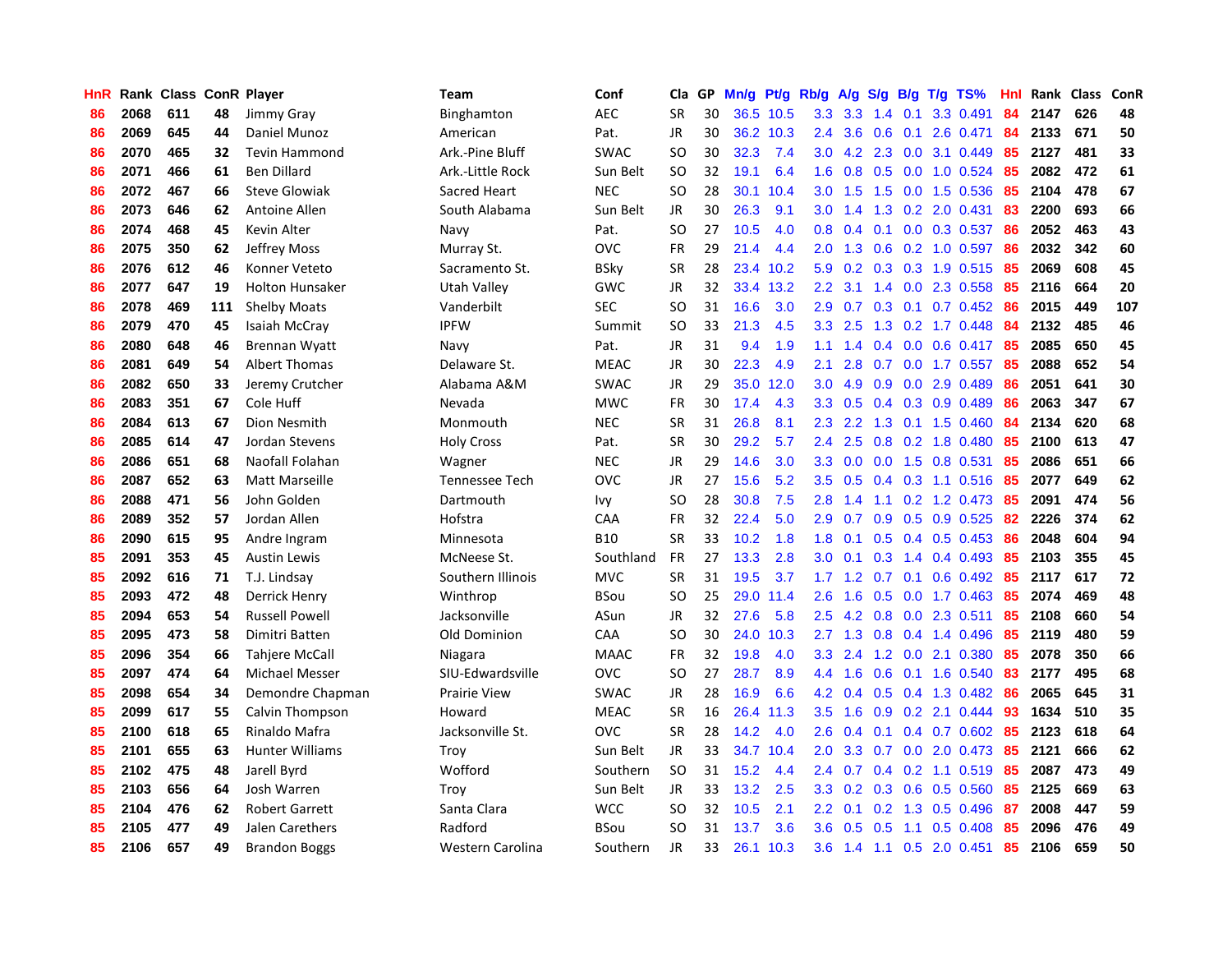| HnR |      | Rank Class ConR Player |     |                         | <b>Team</b>           | Conf        | Cla           | GP | Mn/g | Pt/g      | Rb/g             | A/g             |                  |     | $S/g$ B/g T/g TS%         | Hnl |      | Rank Class | ConR |
|-----|------|------------------------|-----|-------------------------|-----------------------|-------------|---------------|----|------|-----------|------------------|-----------------|------------------|-----|---------------------------|-----|------|------------|------|
| 85  | 2107 | 658                    | 50  | <b>Charlie Reddick</b>  | Furman                | Southern    | <b>JR</b>     | 23 | 26.7 | 9.5       | 5.3              | 1.6             | 0.8              | 0.6 | 1.7 0.556                 | 89  | 1849 | 580        | 38   |
| 85  | 2108 | 659                    | 57  | Dominick Scelfo         | Cornell               | Ivy         | JR            | 28 | 14.9 | 5.1       | 1.1              | 1.0             |                  |     | 0.5 0.0 0.9 0.507 84      |     | 2135 | 672        | 58   |
| 85  | 2109 | 660                    | 59  | <b>Vertrail Vaughns</b> | George Mason          | CAA         | JR            | 36 | 15.3 | 5.0       | 1.1              | 0.4             |                  |     | $0.5$ 0.0 0.6 0.511       | 85  | 2101 | 657        | 58   |
| 85  | 2110 | 478                    | 96  | Oto Osenieks            | Minnesota             | <b>B10</b>  | <sub>SO</sub> | 31 | 9.2  | 2.2       | 1.7 <sub>z</sub> | 0.7             |                  |     | $0.3$ 0.1 0.6 0.390       | 86  | 2028 | 453        | 93   |
| 85  | 2111 | 479                    | 48  | <b>Malcolm Miller</b>   | <b>Holy Cross</b>     | Pat.        | <sub>SO</sub> | 27 | 26.8 | 5.7       | 5.4              | 1.6             |                  |     | 0.6 0.8 1.7 0.489         | 85  | 2075 | 470        | 44   |
| 85  | 2112 | 355                    | 63  | <b>Bryce Pressley</b>   | Portland              | <b>WCC</b>  | <b>FR</b>     | 29 | 18.5 | 3.8       | 2.4              | 1.4             | 0.8              |     | $0.3$ 1.1 0.462           | 85  | 2120 | 358        | 65   |
| 85  | 2113 | 356                    | 51  | Theo Johnson            | Coll. of Charleston   | Southern    | FR            | 33 | 10.5 | 2.8       | 1.5              | 0.2             |                  |     | 0.1 0.8 0.6 0.487         | 85  | 2111 | 356        | 51   |
| 85  | 2114 | 619                    | 65  | Tola Akomolafe          | Fla. International    | Sun Belt    | <b>SR</b>     | 32 | 23.5 | 4.4       | 4.1              | 0.8             | 1.0              |     | $0.3$ 1.1 $0.468$         | 85  | 2130 | 619        | 64   |
| 85  | 2115 | 480                    | 61  | Sebastian Douglas       | Cleveland St.         | Hor.        | <b>SO</b>     | 31 | 27.9 | 6.8       | 3.4              | 1.7             | 1.2              | 0.1 | 2.4 0.467                 | 85  | 2131 | 484        | 62   |
| 85  | 2116 | 661                    | 66  | Reid Koenen             | Texas St.             | <b>WAC</b>  | JR            | 33 | 23.4 | 8.1       | 3.0 <sub>2</sub> | 0.7             |                  |     | 0.8 0.4 1.5 0.545         | -85 | 2115 | 663        | 67   |
| 85  | 2117 | 481                    | 56  | Tahj Tate               | Delaware St.          | <b>MEAC</b> | <sub>SO</sub> | 32 | 34.8 | 12.8      | 3.1              | 2.3             |                  |     | 1.3 0.2 2.9 0.488         | 85  | 2129 | 483        | 56   |
| 85  | 2118 | 662                    | 72  | Nathan Scheer           | Missouri St.          | <b>MVC</b>  | JR            | 33 | 22.5 | 5.1       | $2.4^{\circ}$    | 0.8             |                  |     | $0.6$ $0.2$ $0.9$ $0.506$ | -84 | 2139 | 673        | 73   |
| 85  | 2119 | 663                    | 68  | Kevin Panzer            | Nevada                | <b>MWC</b>  | <b>JR</b>     | 31 | 22.4 | 4.8       | 4.3              | 0.5             |                  |     | 0.3 0.5 1.3 0.521         | 85  | 2118 | 665        | 69   |
| 85  | 2120 | 482                    | 64  | Chris Adams             | San Francisco         | <b>WCC</b>  | <b>SO</b>     | 28 | 19.2 | 4.7       | 1.3              | 0.9             |                  |     | $0.5$ 0.0 0.6 0.569       | 86  | 2035 | 457        | 61   |
| 85  | 2121 | 357                    | 52  | <b>Cleon Roberts</b>    | Georgia Southern      | Southern    | <b>FR</b>     | 33 | 27.3 | 8.6       | 2.5              | 1.0             |                  |     | 1.1 0.2 1.4 0.557         | 84  | 2137 | 359        | 52   |
| 85  | 2122 | 664                    | 67  | <b>Corey Stern</b>      | Texas St.             | <b>WAC</b>  | <b>JR</b>     | 33 | 21.3 | 6.8       | 4.2              | 0.8             | 0.3              |     | $0.5$ 1.1 0.509           | 85  | 2124 | 668        | 68   |
| 85  | 2123 | 483                    | 57  | <b>Taarig Cephas</b>    | Coppin St.            | <b>MEAC</b> | <sub>SO</sub> | 32 | 30.1 | 7.7       | 3.2              | 3.0             | 1.3              |     | $0.0$ 2.6 $0.490$         | 83  | 2192 | 502        | 63   |
| 85  | 2124 | 665                    | 46  | Dre Evans               | SE Louisiana          | Southland   | <b>JR</b>     | 31 | 31.2 | 9.3       | $2.2^{\circ}$    | 2.4             | 0.7              | 0.1 | 2.0 0.527                 | 84  | 2144 | 674        | 47   |
| 85  | 2125 | 666                    | 49  | Pat Moore               | Colgate               | Pat.        | JR            | 31 | 27.5 | 9.8       | 2.5              | 1.5             |                  |     | $0.3$ 0.0 1.3 0.553       | 85  | 2114 | 662        | 49   |
| 85  | 2126 | 667                    | 50  | <b>Andrew Stire</b>     | Army                  | Pat.        | <b>JR</b>     | 29 | 12.5 | 3.7       | 1.9              | 0.4             |                  |     | $0.3$ 0.2 0.7 0.605       | -85 | 2109 | 661        | 48   |
| 85  | 2127 | 668                    | 66  | Tim Johnson             | SIU-Edwardsville      | <b>OVC</b>  | JR            | 27 | 22.1 | 7.3       | 2.8              | 1.4             |                  |     | $0.6$ 0.4 1.7 0.513       | -83 | 2204 | 694        | 69   |
| 85  | 2128 | 620                    | 47  | Dontae Cannon           | McNeese St.           | Southland   | <b>SR</b>     | 31 | 35.0 | 12.4      | 3.3              | 3.1             | 1.3              | 0.1 | 2.0 0.484                 | 84  | 2146 | 625        | 48   |
| 85  | 2129 | 669                    | 67  | Jeremiah Samarrippas    | <b>Tennessee Tech</b> | <b>OVC</b>  | JR            | 29 | 30.7 | 9.5       | 1.7              | 4.2             | 1.8              |     | $0.1$ 3.3 0.474           | -85 | 2126 | 670        | 65   |
| 85  | 2130 | 670                    | 74  | <b>Tim Peete</b>        | Tulsa                 | <b>CUSA</b> | JR            | 33 | 18.5 | 3.0       | 2.9              | 1.4             | 0.8              |     | $0.1$ 1.0 0.415           | 83  | 2172 | 683        | 77   |
| 85  | 2131 | 484                    | 58  | <b>Henry Brooks</b>     | Pennsylvania          | Ivy         | <sub>SO</sub> | 30 | 21.9 | 6.5       | 3.4              | 0.5             |                  |     | 0.8 0.4 1.5 0.523         | 83  | 2201 | 503        | 60   |
| 85  | 2132 | 621                    | 67  | Darius Conley           | Saint Peter's         | <b>MAAC</b> | <b>SR</b>     | 30 | 23.8 | 8.4       | 4.6              | 0.7             |                  |     | 0.4 0.7 1.9 0.459         | 84  | 2142 | 623        | 67   |
| 85  | 2133 | 485                    | 50  | Reco McCarter           | Campbell              | BSou        | <sub>SO</sub> | 32 | 24.0 | 8.0       | 3.9              | 1.6             |                  |     | 1.2 0.4 2.3 0.539         | -82 | 2236 | 511        | 58   |
| 85  | 2134 | 486                    | 121 | Victor E. Nickerson     | Charlotte             | A10         | <b>SO</b>     | 30 | 22.5 | 5.8       | 2.6              | 1.1             |                  |     | 0.7 0.1 1.7 0.453 86      |     | 2026 | 452        | 121  |
| 85  | 2135 | 622                    | 75  | Nate Butler             | <b>TCU</b>            | <b>B12</b>  | <b>SR</b>     | 31 | 27.1 | 4.9       | 2.6              | 1.6             |                  |     | 1.0 0.6 1.5 0.435 83      |     | 2173 | 635        | 75   |
| 85  | 2136 | 671                    | 59  | Jeremiah Kreisberg      | Yale                  | Ivy         | <b>JR</b>     | 27 | 16.2 | 5.6       | 2.8              | 0.7             |                  |     | 0.3 0.2 1.3 0.515         | -85 | 2098 | 655        | 57   |
| 85  | 2137 | 623                    | 62  | James Haarsma           | Milwaukee             | Hor.        | <b>SR</b>     | 26 | 23.3 | 6.5       | 4.5              | 1.0             | 0.9 <sub>0</sub> |     | 0.4 1.6 0.466             | -84 | 2151 | 627        | 63   |
| 85  | 2138 | 624                    | 122 | <b>Bryan Bynes</b>      | George Washington     | A10         | <b>SR</b>     | 26 | 20.6 | 4.4       | 2.4              | 1.9             | 0.5              |     | $0.1$ 1.2 0.417           | 87  | 1966 | 585        | 119  |
| 85  | 2139 | 672                    | 68  | Jordan Sims             | Texas-San Antonio     | <b>WAC</b>  | JR            | 32 | 31.5 | 6.5       |                  | $3.7 \quad 1.3$ | 1.0              | 0.1 | $0.9$ 0.494               | 83  | 2174 | 684        | 69   |
| 85  | 2140 | 673                    | 69  | <b>Thomas Bropleh</b>   | Boise St.             | <b>MWC</b>  | <b>JR</b>     | 30 | 12.8 | 3.5       | 1.9              | 0.7             | 0.3              |     | 0.0 0.6 0.475             | 85  | 2122 | 667        | 70   |
| 85  | 2141 | 487                    | 48  | <b>Marquel McKinney</b> | Sam Houston St.       | Southland   | <b>SO</b>     | 32 | 21.4 | 6.0       | 2.9              | 0.8             |                  |     | $0.7$ 0.0 1.0 0.491       | -84 | 2136 | 486        | 46   |
| 85  | 2142 | 625                    | 51  | <b>Tavares Speaks</b>   | Liberty               | BSou        | <b>SR</b>     | 36 | 31.2 | 13.2      | $3.4^{\circ}$    | 1.2             |                  |     | 1.2 0.1 2.1 0.517 84      |     | 2154 | 629        | 50   |
| 84  | 2143 | 488                    | 49  | Joey Getz               | UMBC                  | <b>AEC</b>  | SO            | 26 | 17.7 | 5.8       | 1.7              | 1.1             |                  |     | 0.7 0.0 1.2 0.589         | -84 | 2149 | 489        | 49   |
| 84  | 2144 | 358                    | 58  | Dwight Meikle           | Hampton               | <b>MEAC</b> | <b>FR</b>     | 31 | 18.8 | 5.8       | 4.5              | 0.8             | 0.5              | 0.4 | 2.2 0.522                 | 83  | 2170 | 361        | 60   |
| 84  | 2145 | 626                    | 52  | Khalid Mutakabbir       | Presbyterian          | BSou        | <b>SR</b>     | 32 |      | 37.3 15.7 | 3.1              | 2.5             |                  |     | 1.1 0.1 3.0 0.542 83      |     | 2171 | 634        | 53   |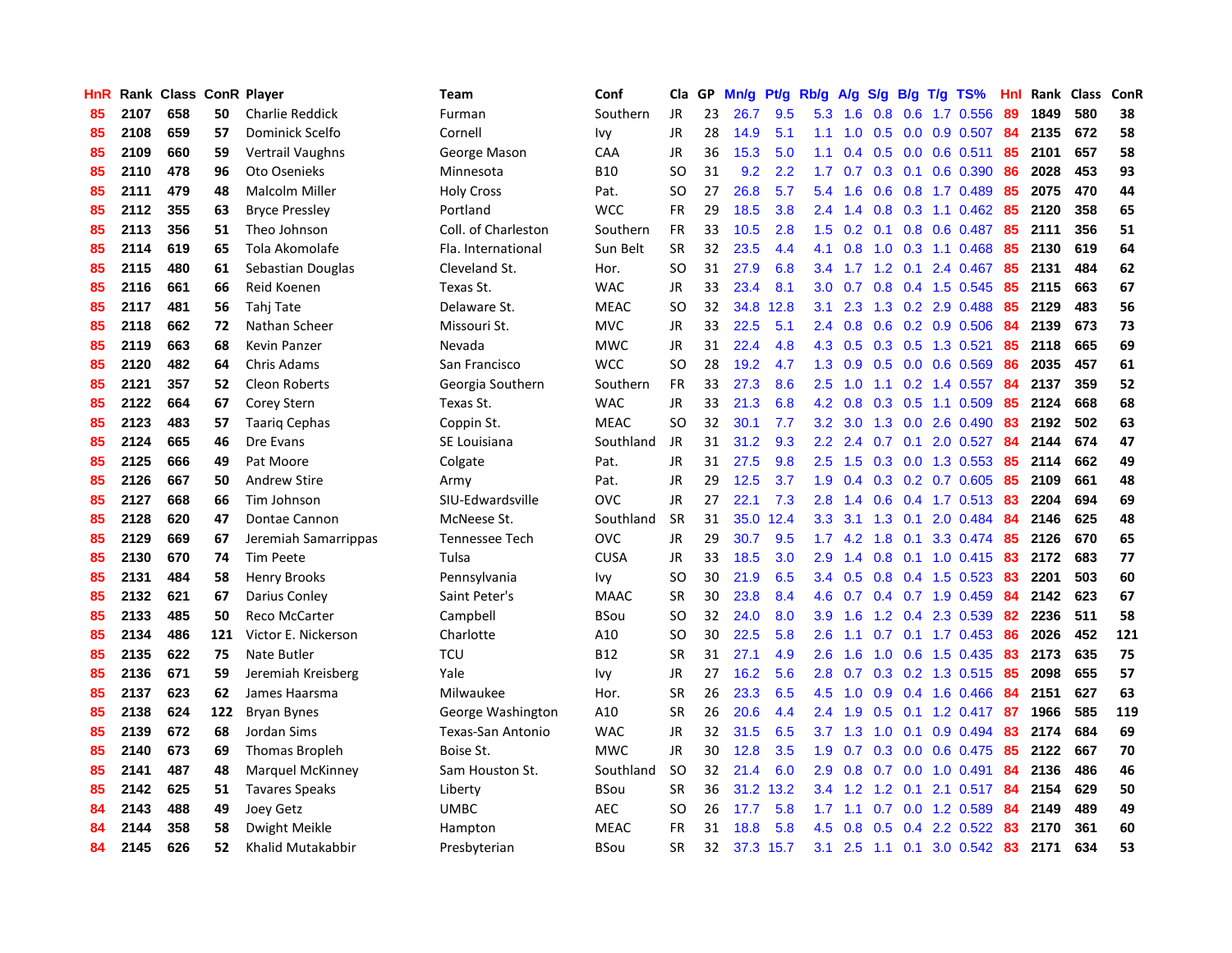| <b>HnR</b> |      | Rank Class ConR Player |     |                        | Team                 | Conf        | Cla       | GP | Mn/g | Pt/g | Rb/g             | A/g             |                  |  | $S/g$ B/g T/g TS%         | Hnl | Rank Class |     | ConR |
|------------|------|------------------------|-----|------------------------|----------------------|-------------|-----------|----|------|------|------------------|-----------------|------------------|--|---------------------------|-----|------------|-----|------|
| 84         | 2146 | 674                    | 65  | Korey Thieleke         | Portland             | <b>WCC</b>  | JR        | 30 | 19.6 | 4.2  | 2.5              | 0.9             | 1.0              |  | 0.9 1.2 0.438             | -84 | 2150       | 676 | 66   |
| 84         | 2147 | 489                    | 60  | Greg Louis             | Pennsylvania         | Ivy         | <b>SO</b> | 31 | 13.7 | 3.9  |                  |                 |                  |  | 3.2 0.3 0.5 0.2 0.9 0.469 | -82 | 2232       | 509 | 62   |
| 84         | 2148 | 675                    | 59  | Alphonso Leary         | Howard               | <b>MEAC</b> | JR        | 31 | 27.3 | 5.2  | 5.9              |                 |                  |  | 0.2 0.7 1.2 1.3 0.480     | 83  | 2167       | 682 | 59   |
| 84         | 2149 | 676                    | 35  | Josh Nicholas          | Alcorn St.           | <b>SWAC</b> | JR        | 33 | 14.3 | 3.2  | 3.8              | 0.2             |                  |  | $0.2$ 1.1 0.8 0.517       | -83 | 2195       | 689 | 37   |
| 84         | 2150 | 359                    | 73  | Kaza Keane             | Illinois St.         | <b>MVC</b>  | <b>FR</b> | 31 | 18.4 | 2.7  | 2.1              | 3.2             |                  |  | $0.5$ 0.1 1.9 0.401       | 85  | 2090       | 354 | 71   |
| 84         | 2151 | 677                    | 60  | Alfonzo Houston        | <b>NC Central</b>    | <b>MEAC</b> | JR        | 31 | 12.0 | 3.5  | 1.4              | 0.6             |                  |  | $0.4$ 0.1 0.5 0.527       | 84  | 2156       | 677 | 57   |
| 84         | 2152 | 490                    | 36  | <b>Derrell Taylor</b>  | Jackson St.          | <b>SWAC</b> | <b>SO</b> | 28 | 20.4 | 5.0  | 4.6              | 0.4             |                  |  | 0.6 0.4 0.9 0.565         | 83  | 2169       | 494 | 36   |
| 84         | 2153 | 678                    | 76  | T.J. Hall              | Ohio                 | <b>MAC</b>  | JR        | 32 | 13.5 | 4.8  | 1.6              | 0.9             |                  |  | $0.4$ 0.1 1.0 0.524       | -85 | 2105       | 658 | 77   |
| 84         | 2154 | 679                    | 8   | Cory Dixon             | <b>New Orleans</b>   | Ind.        | <b>JR</b> | 26 | 21.5 | 8.7  | 5.1              | 0.8             | 0.9 <sub>0</sub> |  | 0.9 2.1 0.547             | 83  | 2176       | 685 | 8    |
| 84         | 2155 | 491                    | 46  | Joseph Edwards         | <b>IPFW</b>          | Summit      | <b>SO</b> | 33 | 24.1 | 7.5  | 2.8              | 1.4             |                  |  | 0.8 0.1 1.7 0.551         | 83  | 2190       | 500 | 48   |
| 84         | 2156 | 680                    | 49  | <b>Gary Stewart</b>    | Northwestern St.     | Southland   | JR        | 32 | 18.0 | 5.4  | 2.8              | 0.9             |                  |  | 0.5 0.3 1.4 0.492 84      |     | 2159       | 679 | 49   |
| 84         | 2157 | 360                    | 61  | Ke'Ron Brown           | Hampton              | <b>MEAC</b> | <b>FR</b> | 31 | 22.7 | 5.7  | 4.3              | 1.1             |                  |  | 1.7 0.3 2.0 0.424 83      |     | 2186       | 364 | 62   |
| 84         | 2158 | 492                    | 55  | Rashawn Rembert        | East Tennessee St.   | ASun        | <b>SO</b> | 31 | 27.5 | 8.9  | 2.3              | 1.4             | 0.9              |  | 0.2 1.7 0.532 83          |     | 2211       | 504 | 57   |
| 84         | 2159 | 681                    | 63  | Kyle Kelm              | Milwaukee            | Hor.        | JR        | 25 | 21.0 | 5.1  | 3.6              | 0.8             |                  |  | $0.2$ 0.4 0.8 0.510       | -84 | 2164       | 681 | 64   |
| 84         | 2160 | 682                    | 53  | Onzie Branch           | Gardner-Webb         | <b>BSou</b> | JR        | 34 | 15.0 | 3.1  | 3.8 <sub>1</sub> | 0.5             |                  |  | 0.6 0.3 0.7 0.410         | -84 | 2161       | 680 | 52   |
| 84         | 2161 | 493                    | 61  | <b>Galal Cancer</b>    | Cornell              | Ivy         | <b>SO</b> | 28 | 22.1 | 5.7  | $2.5\,$          |                 | $2.7 \t1.0$      |  | $0.1$ 1.8 $0.429$         | 84  | 2155       | 491 | 59   |
| 84         | 2162 | 683                    | 56  | <b>Charles McRoy</b>   | North Florida        | ASun        | JR        | 32 | 19.3 | 6.1  | 3.1              | 0.9             | 0.5              |  | $0.1$ 1.1 0.490           | 83  | 2183       | 687 | 55   |
| 84         | 2163 | 627                    | 53  | Korey VanDussen        | NC-Greensboro        | Southern    | <b>SR</b> | 19 | 24.1 | 6.5  | $2.4^{\circ}$    | 2.7             |                  |  | 1.2 0.1 1.2 0.534         | -84 | 2141       | 622 | 53   |
| 84         | 2164 | 494                    | 77  | Anthony Henderson      | <b>Bowling Green</b> | MAC         | <b>SO</b> | 29 | 14.4 | 3.5  | 2.1              | 0.8             |                  |  | $0.7$ 0.0 0.4 0.429       | -84 | 2138       | 487 | 78   |
| 84         | 2165 | 684                    | 112 | <b>Bruce Ellington</b> | South Carolina       | <b>SEC</b>  | JR        | 23 | 32.2 | 9.9  | 2.6              |                 |                  |  | 2.7 1.3 0.2 2.9 0.420     | 90  | 1826       | 571 | 97   |
| 84         | 2166 | 495                    | 90  | <b>Desmond Hubert</b>  | North Carolina       | <b>ACC</b>  | <b>SO</b> | 36 | 9.3  | 1.1  | 1.7 <sub>z</sub> | 0.1             |                  |  | 0.2 0.8 0.4 0.488         | 83  | 2165       | 493 | 90   |
| 84         | 2167 | 496                    | 123 | T.J. Buchanan          | Rhode Island         | A10         | <b>SO</b> | 28 | 17.9 | 3.4  | 2.1              | 1.0             |                  |  | $0.5$ 0.2 0.8 0.505       | -84 | 2145       | 488 | 124  |
| 84         | 2168 | 628                    | 62  | DaMetrius Upchurch     | <b>NC A&amp;T</b>    | <b>MEAC</b> | <b>SR</b> | 36 | 15.1 | 4.3  |                  | $3.5 \quad 0.3$ |                  |  | 0.3 0.3 1.1 0.500         | 84  | 2160       | 631 | 58   |
| 84         | 2169 | 497                    | 75  | Julian DeBose          | Rice                 | <b>CUSA</b> | <b>SO</b> | 31 | 32.4 | 10.4 |                  | $4.3$ $1.3$     |                  |  | 1.2 0.3 1.7 0.524         | -84 | 2162       | 492 | 75   |
| 84         | 2170 | 629                    | 66  | Guy Edi                | Gonzaga              | <b>WCC</b>  | <b>SR</b> | 31 | 10.7 | 3.0  | 2.1              | 0.3             |                  |  | 0.3 0.0 0.6 0.458         | 85  | 2093       | 612 | 64   |
| 84         | 2171 | 630                    | 69  | Melquan Bolding        | Fairleigh Dickinson  | <b>NEC</b>  | <b>SR</b> | 31 | 33.8 | 13.5 | $4.4^{\circ}$    | 1.7             |                  |  | 1.1 0.3 2.3 0.495         | 82  | 2245       | 648 | 75   |
| 84         | 2172 | 361                    | 78  | Akeem Springs          | Northern Illinois    | MAC         | FR        | 18 | 19.8 | 7.7  | 2.9 <sup>°</sup> | 0.8             |                  |  | 0.7 0.1 1.4 0.424 85      |     | 2089       | 353 | 76   |
| 84         | 2173 | 631                    | 68  | Nick Niernczyk         | SE Missouri St.      | <b>OVC</b>  | <b>SR</b> | 31 | 23.1 | 7.5  | 2.1              | 1.5             |                  |  | 0.8 0.1 0.7 0.532 84      |     | 2143       | 624 | 66   |
| 84         | 2174 | 685                    | 37  | Willie Readus          | Jackson St.          | <b>SWAC</b> | <b>JR</b> | 20 | 20.5 | 7.1  | 5.6              | 0.6             |                  |  | $0.7$ 0.1 1.1 0.450       | 84  | 2148       | 675 | 35   |
| 84         | 2175 | 362                    | 9   | Kevin Hill             | New Orleans          | Ind.        | <b>FR</b> | 26 | 12.0 | 4.9  | 4.8              | 0.2             |                  |  | $0.4$ 0.6 1.1 0.559       | 83  | 2198       | 366 | 9    |
| 84         | 2176 | 632                    | 47  | Joe Eberhard           | Sacramento St.       | <b>BSky</b> | <b>SR</b> | 29 | 32.1 | 6.9  | 5.2              | 1.3             |                  |  | 0.5 0.2 0.8 0.512 83      |     | 2166       | 633 | 48   |
| 84         | 2177 | 686                    | 38  | <b>Justin Banks</b>    | Alabama A&M          | <b>SWAC</b> | JR        | 31 | 19.9 | 5.7  | 5.4              | 0.3             |                  |  | 0.2 0.9 1.2 0.625         | 83  | 2197       | 691 | 38   |
| 84         | 2178 | 498                    | 47  | <b>Lyonell Gaines</b>  | <b>IUPUI</b>         | Summit      | <b>SO</b> | 32 | 20.0 | 5.3  | $4.4^{\circ}$    | 1.1             | 0.6              |  | $0.1$ 0.8 0.533           | 82  | 2238       | 512 | 49   |
| 84         | 2179 | 633                    | 48  | Renado Parker          | Portland St.         | <b>BSky</b> | <b>SR</b> | 27 | 27.6 | 11.4 | 5.1              | 0.8             | 0.9              |  | 0.4 1.4 0.495             | 84  | 2163       | 632 | 47   |
| 84         | 2180 | 634                    | 49  | Lateef McMullan        | Portland St.         | <b>BSky</b> | <b>SR</b> | 28 | 32.4 | 10.3 | 2.6              | 3.6             | 0.9              |  | $0.0$ 1.5 $0.528$         | 83  | 2175       | 636 | 49   |
| 84         | 2181 | 363                    | 39  | Jamel Waters           | Alabama St.          | <b>SWAC</b> | <b>FR</b> | 32 | 24.5 | 5.5  | 2.5              | 3.1             |                  |  | 1.7 0.1 2.1 0.493 82      |     | 2267       | 386 | 39   |
| 84         | 2182 | 364                    | 70  | De'Aires Tate          | Sacred Heart         | <b>NEC</b>  | <b>FR</b> | 27 | 12.0 | 3.7  | 2.9              | 0.2             |                  |  | $0.4$ 0.6 1.0 0.537       | 83  | 2203       | 368 | 70   |
| 84         | 2183 | 635                    | 65  | Paolo Mancasola        | <b>UC Davis</b>      | <b>BWst</b> | <b>SR</b> | 31 | 28.9 | 5.2  | 1.7 <sub>2</sub> | 3.9             | 0.5              |  | $0.0$ 2.6 $0.478$         | 82  | 2235       | 646 | 65   |
| 84         | 2184 | 687                    | 54  | JR Coronado            | Liberty              | <b>BSou</b> | <b>JR</b> | 36 | 24.4 | 4.9  |                  |                 |                  |  | 8.2 0.6 0.4 0.7 1.3 0.497 | 83  | 2196       | 690 | 55   |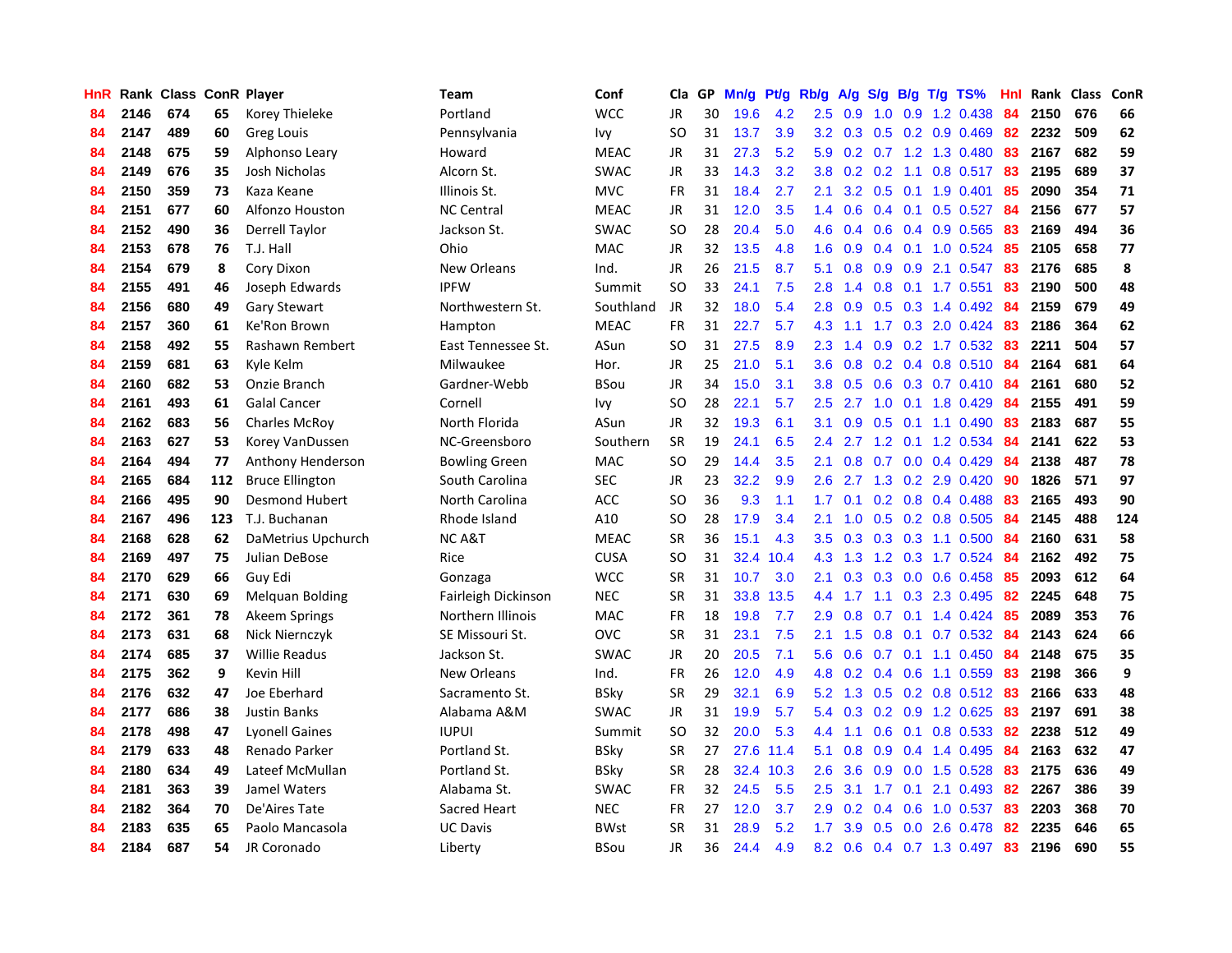| <b>HnR</b> |      | Rank Class ConR Player |     |                         | Team                   | Conf        | Cla       | GP | Mn/g | <b>Pt/g</b> | Rb/g             | A/g     |     |     | S/g B/g T/g TS%              | Hnl | Rank | Class | ConR |
|------------|------|------------------------|-----|-------------------------|------------------------|-------------|-----------|----|------|-------------|------------------|---------|-----|-----|------------------------------|-----|------|-------|------|
| 84         | 2185 | 688                    | 55  | El Hadji Ndieguene      | Coastal Carolina       | <b>BSou</b> | JR        | 28 | 28.1 | 6.1         | 6.9              | 0.6     | 0.7 |     | 0.3 1.6 0.480                | 84  | 2158 | 678   | 51   |
| 84         | 2186 | 499                    | 71  | <b>Gerrell Martin</b>   | Long Island U.         | <b>NEC</b>  | <b>SO</b> | 32 | 10.4 | 3.7         | 1.6              |         |     |     | 0.4 0.3 0.0 0.5 0.584 82     |     | 2223 | 507   | 73   |
| 83         | 2187 | 636                    | 60  | David Imes              | Hofstra                | CAA         | <b>SR</b> | 31 | 29.2 | 7.6         | 5.2              | 0.9     |     |     | $0.7$ $0.9$ 1.6 $0.452$      | -80 | 2316 | 665   | 65   |
| 83         | 2188 | 500                    | 63  | Kendall Gray            | Delaware St.           | <b>MEAC</b> | SO        | 29 | 23.5 | 5.5         | 3.5              | 0.4     | 0.3 |     | 2.6 1.4 0.511                | 83  | 2184 | 497   | 61   |
| 83         | 2189 | 637                    | 69  | <b>Austin Akers</b>     | Eastern Illinois       | <b>OVC</b>  | <b>SR</b> | 31 | 33.8 | 5.0         | 2.5              | 4.0     | 1.0 |     | 0.0 1.3 0.438                | -84 | 2157 | 630   | 67   |
| 83         | 2190 | 689                    | 74  | Chip Rank               | Northern Iowa          | <b>MVC</b>  | <b>JR</b> | 36 | 15.6 | 3.0         | 2.5              | 0.5     |     |     | $0.4$ 0.0 0.6 0.435          | 83  | 2182 | 686   | 74   |
| 83         | 2191 | 365                    | 56  | Ya Ya Anderson          | Radford                | <b>BSou</b> | <b>FR</b> | 30 | 23.1 | 8.8         | $2.4^{\circ}$    | 1.3     |     |     | $0.7$ 0.1 1.1 0.489          | 83  | 2185 | 363   | 54   |
| 83         | 2192 | 690                    | 61  | Donte Hill              | Old Dominion           | <b>CAA</b>  | <b>JR</b> | 30 | 30.8 | 8.2         | 4.0              | 2.9     | 1.3 |     | $0.5$ 2.5 0.467              | 83  | 2207 | 695   | 61   |
| 83         | 2193 | 691                    | 62  | Johnny Williams         | George Mason           | CAA         | <b>JR</b> | 20 | 24.8 | 7.0         | 4.1              | 0.7     | 0.9 |     | $0.7$ 1.4 $0.442$            | -92 | 1690 | 530   | 39   |
| 83         | 2194 | 366                    | 50  | Shaun Lawton            | Maine                  | <b>AEC</b>  | <b>FR</b> | 25 | 14.9 | 3.3         | 1.5              | 2.1     |     |     | 1.1 0.1 1.7 0.494            | -83 | 2202 | 367   | 51   |
| 83         | 2195 | 692                    | 68  | Davis Martens           | Siena                  | <b>MAAC</b> | <b>JR</b> | 31 | 10.1 | 3.0         |                  |         |     |     | 2.3 0.4 0.1 0.3 0.6 0.452 82 |     | 2231 | 703   | 69   |
| 83         | 2196 | 501                    | 57  | <b>Josh Walton</b>      | East Tennessee St.     | ASun        | SO        | 32 | 21.9 | 5.7         |                  | 4.2 0.3 |     |     | 0.8 0.7 1.2 0.526            | -82 | 2255 | 516   | 60   |
| 83         | 2197 | 502                    | 69  | Remi Barry              | New Mexico St.         | <b>WAC</b>  | <b>SO</b> | 27 | 12.9 | 4.0         | 2.6              | 0.3     |     |     | $0.1$ 0.0 0.7 0.491          | 85  | 2107 | 479   | 65   |
| 83         | 2198 | 693                    | 57  | Dejuan McGaughy         | <b>High Point</b>      | <b>BSou</b> | <b>JR</b> | 31 | 22.8 | 6.9         | 1.6              | 2.5     |     |     | 0.7 0.3 1.6 0.494            | 82  | 2225 | 700   | 57   |
| 83         | 2199 | 367                    | 79  | <b>Marcus Posley</b>    | Ball St.               | <b>MAC</b>  | <b>FR</b> | 30 | 22.5 | 6.5         | 2.0 <sub>1</sub> | 2.9     | 0.8 |     | $0.0$ 1.9 0.433              | 82  | 2218 | 372   | 79   |
| 83         | 2200 | 638                    | 66  | Alan-Michael Thompson   | Louisiana-Lafayette    | Sun Belt    | <b>SR</b> | 30 | 25.2 | 9.0         | 1.7 <sub>z</sub> | 0.5     | 0.6 | 0.1 | 0.8 0.587                    | 83  | 2179 | 637   | 65   |
| 83         | 2201 | 368                    | 120 | Tom Maayan              | Seton Hall             | <b>BE</b>   | <b>FR</b> | 33 | 21.5 | 1.8         | 1.7              | 3.1     | 1.4 | 0.1 | 2.8 0.417                    | 82  | 2229 | 375   | 121  |
| 83         | 2202 | 694                    | 67  | <b>Andre Mattison</b>   | Florida Atlantic       | Sun Belt    | <b>JR</b> | 29 | 12.1 | 2.4         | 2.3              | 0.2     | 0.4 |     | $0.6$ $0.6$ $0.526$          | 83  | 2216 | 698   | 67   |
| 83         | 2203 | 369                    | 63  | <b>Terry Tarpey</b>     | William & Mary         | <b>CAA</b>  | <b>FR</b> | 30 | 14.8 | 2.7         |                  |         |     |     | 3.7 1.2 0.5 0.5 1.0 0.415    | -83 | 2194 | 365   | 60   |
| 83         | 2204 | 503                    | 48  | Remy Roberts-Brunett    | Western Illinois       | Summit      | <b>SO</b> | 23 | 27.8 | 6.5         | 2.0 <sub>1</sub> | 2.0     |     |     | 0.5 0.2 1.0 0.463 87         |     | 1984 | 438   | 42   |
| 83         | 2205 | 639                    | 54  | Cameron Baskerville     | Georgia Southern       | Southern    | <b>SR</b> | 33 | 19.2 | 5.5         | 3.9 <sup>°</sup> | 0.3     |     |     | $0.6$ $0.3$ 1.2 $0.550$      | 83  | 2217 | 643   | 55   |
| 83         | 2206 | 695                    | 70  | <b>Phil Hawkins</b>     | Texas St.              | <b>WAC</b>  | <b>JR</b> | 34 | 26.0 | 6.4         | $2.5\,$          | 2.6     |     |     | 0.8 0.0 1.8 0.480            | 83  | 2213 | 696   | 70   |
| 83         | 2207 | 370                    | 80  | Reggie Johnson          | Miami (OH)             | MAC         | FR        | 31 | 25.4 | 8.4         | 2.3              | 1.1     | 1.3 |     | $0.1$ 2.1 $0.467$            | 82  | 2220 | 373   | 80   |
| 83         | 2208 | 371                    | 72  | <b>Brandon Peel</b>     | C. Connecticut St.     | <b>NEC</b>  | <b>FR</b> | 28 | 19.5 | 4.4         | 5.5              | 0.5     | 0.5 |     | 0.6 1.1 0.532                | 83  | 2208 | 370   | 72   |
| 83         | 2209 | 696                    | 75  | <b>Gary Ricks</b>       | Drake                  | <b>MVC</b>  | JR        | 31 | 14.2 | 3.2         | 1.5              | 1.0     | 0.3 |     | $0.0$ 0.5 0.493              | 83  | 2199 | 692   | 75   |
| 83         | 2210 | 504                    | 51  | Zarko Valjarevic        | Maine                  | <b>AEC</b>  | <b>SO</b> | 22 | 20.8 | 8.4         | 1.4              | 0.5     |     |     | $0.7$ 0.1 0.9 0.532          | -83 | 2188 | 498   | 50   |
| 83         | 2211 | 697                    | 55  | Marvin Baynham          | Georgia Southern       | Southern    | JR        | 33 | 19.1 | 5.1         |                  | 4.2 0.5 |     |     | 0.5 0.2 1.2 0.542 82         |     | 2228 | 702   | 56   |
| 83         | 2212 | 372                    | 50  | Daouda Berete           | Central Arkansas       | Southland   | <b>FR</b> | 28 | 16.8 | 4.4         | 2.6              | 2.0     |     |     | 0.8 0.1 1.0 0.479 82         |     | 2240 | 379   | 50   |
| 83         | 2213 | 698                    | 66  | Tyler Lee               | <b>UC Davis</b>        | <b>BWst</b> | <b>JR</b> | 31 | 23.5 | 5.1         | 1.5              | 1.6     |     |     | $0.5$ 0.0 0.8 0.660          | -82 | 2269 | 711   | 67   |
| 83         | 2214 | 505                    | 20  | <b>Tyler Russell</b>    | <b>Houston Baptist</b> | <b>GWC</b>  | <b>SO</b> | 15 | 27.0 | 11.4        | 2.5              | 2.6     |     |     | $0.9$ $0.2$ 2.8 $0.479$      | -86 | 2034 | 456   | 18   |
| 83         | 2215 | 640                    | 62  | John Daniels            | Columbia               | Ivy         | <b>SR</b> | 27 | 16.5 | 2.7         | 4.6              | 0.6     |     |     | 0.4 0.2 1.1 0.503            | -83 | 2212 | 642   | 61   |
| 83         | 2216 | 506                    | 91  | Robert Brown            | Virginia Tech          | <b>ACC</b>  | SO.       | 31 | 27.3 | 8.3         | $2.4^{\circ}$    | 2.1     | 0.6 |     | $0.3$ 2.4 0.401              | 83  | 2180 | 496   | 91   |
| 83         | 2217 | 507                    | 71  | <b>Wesley Davis</b>     | Texas St.              | <b>WAC</b>  | <b>SO</b> | 33 | 23.3 | 6.5         | $2.2^{\circ}$    | 1.2     | 1.5 |     | $0.2$ 1.1 $0.455$            | -83 | 2214 | 505   | 71   |
| 83         | 2218 | 373                    | 51  | T.J. Carpenter          | Nicholls St.           | Southland   | <b>FR</b> | 26 | 30.3 | 10.0        |                  | 4.4 1.7 | 1.0 |     | $0.1$ 1.6 0.519              | -79 | 2360 | 410   | 57   |
| 83         | 2219 | 699                    | 58  | <b>Hunter Miller</b>    | Stetson                | ASun        | <b>JR</b> | 31 | 21.8 | 3.4         | 2.5              | 2.8     | 0.8 |     | 0.0 1.8 0.570                | -83 | 2215 | 697   | 58   |
| 83         | 2220 | 374                    | 70  | Corey Arentsen          | <b>Austin Peay</b>     | <b>OVC</b>  | <b>FR</b> | 31 | 12.7 | 3.9         | 1.7 <sub>z</sub> | 0.8     |     |     | 0.5 0.0 0.6 0.632 82         |     | 2246 | 381   | 70   |
| 83         | 2221 | 375                    | 59  | Jack Flournov           | Northern Kentucky      | ASun        | <b>FR</b> | 27 | 11.1 | 3.9         | 1.0              | 0.4     |     |     | $0.3$ 0.2 0.6 0.502          | -82 | 2251 | 383   | 59   |
| 83         | 2222 | 641                    | 58  | <b>Branimir Mikulic</b> | <b>High Point</b>      | BSou        | <b>SR</b> | 31 | 12.2 | 3.4         | 2.9 <sup>°</sup> | 0.3     |     |     | 0.3 0.3 0.6 0.601            | 82  | 2252 | 650   | 60   |
| 83         | 2223 | 700                    | 64  | Ramon Mercado           | Hampton                | <b>MEAC</b> | <b>JR</b> | 31 | 22.9 | 7.9         | 3.2              | 1.0     |     |     | 0.7 0.3 1.5 0.456            | 82  | 2258 | 707   | 66   |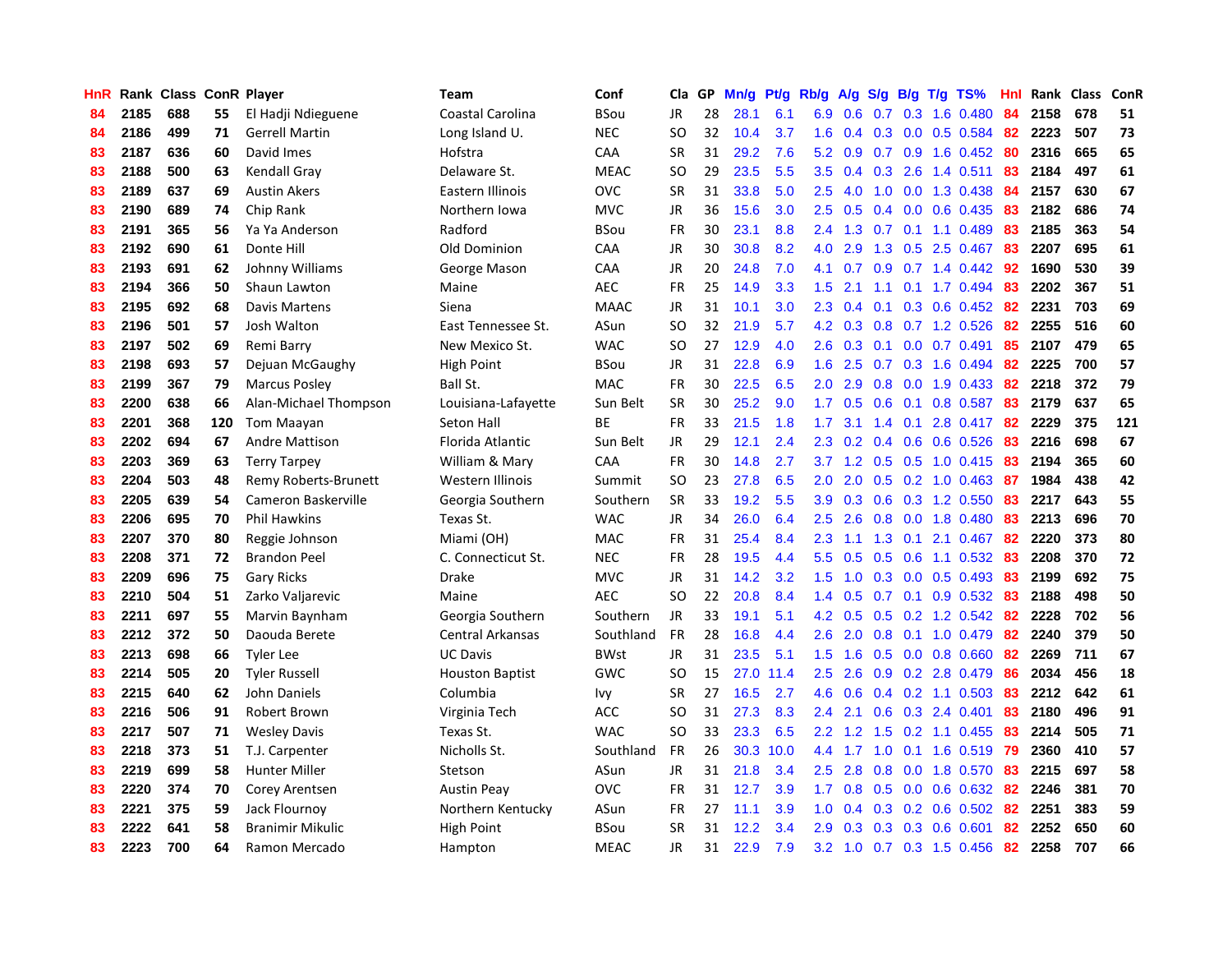| HnR |      | Rank Class ConR Player |     |                         | <b>Team</b>                | Conf        | Cla           | GP | Mn/g | Pt/g | Rb/g             | A/g |               |     | $S/g$ B/g T/g TS%            | Hnl |      | Rank Class | ConR |
|-----|------|------------------------|-----|-------------------------|----------------------------|-------------|---------------|----|------|------|------------------|-----|---------------|-----|------------------------------|-----|------|------------|------|
| 83  | 2224 | 376                    | 59  | Malcolm Bernard         | <b>Charleston Southern</b> | <b>BSou</b> | <b>FR</b>     | 30 | 10.1 | 2.2  | 2.0              | 0.6 | 0.6           |     | 0.3 0.6 0.475                | 82  | 2237 | 377        | 59   |
| 83  | 2225 | 642                    | 73  | Raven Barber            | Mount St. Mary's           | <b>NEC</b>  | <b>SR</b>     | 32 | 16.1 | 5.0  | 2.9              | 0.3 |               |     | $0.1$ 0.4 1.3 0.595          | 82  | 2247 | 649        | 76   |
| 83  | 2226 | 377                    | 124 | Khari Price             | Dayton                     | A10         | <b>FR</b>     | 24 | 18.3 | 2.8  | 1.5              |     |               |     | 1.4 0.5 0.1 0.8 0.553 88     |     | 1942 | 322        | 116  |
| 83  | 2227 | 643                    | 76  | Ben Cherry              | Tulane                     | <b>CUSA</b> | <b>SR</b>     | 34 | 14.4 | 4.4  | 0.9              | 0.5 |               |     | 0.3 0.0 0.6 0.622 83         |     | 2209 | 641        | 79   |
| 83  | 2228 | 378                    | 56  | Kayel Locke             | NC-Greensboro              | Southern    | FR            | 31 | 22.0 | 9.9  | 4.4              | 0.7 |               |     | $0.5$ 0.2 1.2 0.472          | -82 | 2250 | 382        | 57   |
| 83  | 2229 | 379                    | 52  | <b>Amin Torres</b>      | Nicholls St.               | Southland   | <b>FR</b>     | 26 | 17.7 | 7.7  | 1.4              | 1.2 | 0.7           |     | 0.0 1.7 0.530                | 79  | 2370 | 413        | 59   |
| 83  | 2230 | 644                    | 50  | Michael Harthun         | Portland St.               | BSky        | <b>SR</b>     | 26 | 30.7 | 11.3 | 2.4              | 1.8 |               |     | 0.5 0.0 1.3 0.613            | -82 | 2221 | 644        | 50   |
| 83  | 2231 | 701                    | 65  | Muhammad Abdul-Aleem    | Florida A&M                | <b>MEAC</b> | JR            | 31 | 22.0 | 9.2  | 4.1              | 1.3 |               |     | 1.1 0.2 2.3 0.444            | 82  | 2242 | 704        | 64   |
| 83  | 2232 | 508                    | 60  | James Bourne            | Winthrop                   | BSou        | <sub>SO</sub> | 30 | 25.1 | 5.9  | 3.8              | 0.2 | 0.5           |     | 0.1 1.3 0.634                | 82  | 2219 | 506        | 56   |
| 83  | 2233 | 702                    | 68  | Jayon James             | Louisiana-Monroe           | Sun Belt    | JR            | 27 | 33.0 | 9.4  | 6.1              | 5.1 |               |     | 1.4 0.4 4.9 0.420            | 82  | 2266 | 710        | 70   |
| 83  | 2234 | 645                    | 51  | Mitch Wilmer            | North Dakota               | BSky        | <b>SR</b>     | 33 | 19.9 | 5.7  | 4.9              |     |               |     | 0.2 0.6 1.4 1.5 0.478 81     |     | 2314 | 664        | 55   |
| 83  | 2235 | 380                    | 67  | Jito Kok                | San Diego                  | <b>WCC</b>  | <b>FR</b>     | 34 | 18.3 | 3.2  | 3.2              | 0.0 |               |     | 0.2 1.6 1.1 0.512 82         |     | 2244 | 380        | 68   |
| 83  | 2236 | 703                    | 69  | Dragan Sekelja          | Florida Atlantic           | Sun Belt    | JR            | 32 | 16.0 | 3.4  | 3.8 <sub>2</sub> | 1.3 |               |     | $0.4$ 0.4 1.5 0.450          | -82 | 2259 | 708        | 69   |
| 83  | 2237 | 509                    | 68  | John Sinis              | San Diego                  | <b>WCC</b>  | <b>SO</b>     | 33 | 15.3 | 4.1  | $2.5^{\circ}$    | 0.3 |               |     | $0.3$ 0.3 0.8 0.521          | 82  | 2230 | 508        | 67   |
| 82  | 2238 | 704                    | 52  | Jordon Bronner          | New Hampshire              | AEC         | JR            | 29 | 23.9 | 3.9  | 1.5              | 2.1 | 0.6           |     | $0.1$ 0.9 0.487              | -81 | 2275 | 714        | 55   |
| 82  | 2239 | 510                    | 67  | <b>Trevone Williams</b> | Cal St. Northridge         | <b>BWst</b> | <b>SO</b>     | 31 | 18.8 | 5.8  | 3.5              | 1.4 | 0.5           |     | 0.4 1.2 0.444                | 82  | 2261 | 518        | 66   |
| 82  | 2240 | 646                    | 74  | Justin Swidowski        | Sacred Heart               | <b>NEC</b>  | <b>SR</b>     | 15 | 19.2 | 7.3  | 3.6              | 0.2 |               |     | $0.5$ 0.6 1.0 0.529          | 83  | 2205 | 640        | 71   |
| 82  | 2241 | 705                    | 69  | <b>Reggie Groves</b>    | Canisius                   | <b>MAAC</b> | <b>JR</b>     | 31 | 13.8 | 3.5  | 1.3              | 1.6 |               |     | $0.7$ $0.2$ 1.4 $0.431$      | 83  | 2187 | 688        | 68   |
| 82  | 2242 | 511                    | 70  | Josiah Heath            | Canisius                   | <b>MAAC</b> | <sub>SO</sub> | 34 | 16.1 | 3.1  | 3.5              | 0.5 |               |     | $0.3$ 0.2 0.6 0.463          | -82 | 2241 | 513        | 70   |
| 82  | 2243 | 512                    | 60  | Fred Miller             | USC Upstate                | ASun        | <sub>SO</sub> | 30 | 15.9 | 4.7  | 1.6              |     |               |     | 1.7 1.0 0.0 1.1 0.455        | -83 | 2191 | 501        | 56   |
| 82  | 2244 | 647                    | 75  | Josh Thompson           | Wagner                     | <b>NEC</b>  | <b>SR</b>     | 30 | 24.1 | 3.7  | 2.9              | 1.3 |               |     | $0.9$ $0.5$ 1.4 $0.464$      | -82 | 2224 | 645        | 74   |
| 82  | 2245 | 381                    | 77  | Matt Williams           | Central Florida            | <b>CUSA</b> | <b>FR</b>     | 26 | 15.6 | 5.0  | 1.2              | 0.5 |               |     | $0.4$ 0.0 0.4 0.553          | -83 | 2168 | 360        | 76   |
| 82  | 2246 | 706                    | 52  | Josh Schuler            | North Dakota               | <b>BSky</b> | JR            | 25 | 27.9 | 9.2  | 1.8              | 1.2 |               |     | $0.8$ 0.0 0.7 0.532          | -82 | 2222 | 699        | 51   |
| 82  | 2247 | 382                    | 21  | Dauson Womack           | <b>Houston Baptist</b>     | GWC         | <b>FR</b>     | 31 | 20.7 | 5.2  | 5.2              | 0.7 |               |     | $0.8$ 0.5 1.4 0.467          | 81  | 2279 | 388        | 22   |
| 82  | 2248 | 383                    | 57  | Stephen Croone          | Furman                     | Southern    | <b>FR</b>     | 27 | 28.0 | 9.9  | 2.9              | 4.0 |               |     | 1.4 0.3 3.6 0.499            | 83  | 2210 | 371        | 54   |
| 82  | 2249 | 707                    | 22  | Justin Leathers         | Texas-Pan American         | <b>GWC</b>  | JR            | 32 | 22.5 | 7.3  | 4.6              | 1.0 | 1.0           |     | 0.3 1.8 0.475                | -82 | 2249 | 705        | 21   |
| 82  | 2250 | 708                    | 40  | Josh Eleby              | <b>Prairie View</b>        | <b>SWAC</b> | JR            | 32 | 14.0 | 5.9  | $2.4^{\circ}$    | 0.2 |               |     | 0.3 0.8 1.3 0.524 81         |     | 2277 | 715        | 40   |
| 82  | 2251 | 384                    | 87  | Justin Seymour          | Utah                       | P12         | <b>FR</b>     | 25 | 11.6 | 3.3  | 2.0              | 0.8 |               |     | 0.3 0.0 1.0 0.464 83         |     | 2178 | 362        | 87   |
| 82  | 2252 | 513                    | 71  | Evan Hymes              | Siena                      | <b>MAAC</b> | SO            | 31 | 33.7 | 10.6 | 1.7 <sup>2</sup> | 3.7 |               |     | $0.9$ $0.0$ $3.9$ $0.472$ 81 |     | 2270 | 521        | 72   |
| 82  | 2253 | 648                    | 49  | John Hart               | <b>IUPUI</b>               | Summit      | <b>SR</b>     | 19 | 32.8 | 14.2 | 3.1              | 2.2 |               |     | 1.4 0.4 3.4 0.542            | -84 | 2140 | 621        | 47   |
| 82  | 2254 | 709                    | 64  | Carl Baptiste           | Delaware                   | CAA         | <b>JR</b>     | 33 | 18.7 | 4.0  | 4.2              | 0.3 | $0.4^{\circ}$ |     | $0.4$ 1.1 0.564              | -81 | 2274 | 713        | 63   |
| 82  | 2255 | 385                    | 41  | Devonte Hampton         | Alcorn St.                 | <b>SWAC</b> | <b>FR</b>     | 25 | 20.6 | 5.4  | 2.8              | 0.8 | 0.9           |     | $0.2$ 1.0 0.484              | -81 | 2283 | 389        | 41   |
| 82  | 2256 | 386                    | 70  | Jackson Trapp           | Florida Atlantic           | Sun Belt    | <b>FR</b>     | 29 | 21.9 | 5.0  | 2.2              | 2.1 | 0.7           |     | $0.7$ 2.0 0.466              | -82 | 2239 | 378        | 68   |
| 82  | 2257 | 649                    | 81  | Luke Kraus              | <b>Bowling Green</b>       | <b>MAC</b>  | Sr            | 32 | 24.2 | 4.1  | $2.2^{\circ}$    | 1.6 | 1.2           | 0.1 | $0.9$ 0.428                  | 82  | 2253 | 651        | 81   |
| 82  | 2258 | 710                    | 58  | Nori Johnson            | Coll. of Charleston        | Southern    | JR            | 35 | 17.2 | 4.5  | 1.9              | 0.7 | 0.5           |     | $0.4$ 1.0 0.497              | 81  | 2273 | 712        | 59   |
| 82  | 2259 | 711                    | 61  | Steve Johnson           | Winthrop                   | BSou        | <b>JR</b>     | 29 | 14.4 | 3.9  | 3.2              | 0.3 |               |     | $0.3$ 0.1 0.5 0.454          | -82 | 2257 | 706        | 61   |
| 82  | 2260 | 387                    | 53  | Nathan Dieudonne        | Boston U.                  | <b>AEC</b>  | <b>FR</b>     | 28 | 17.1 | 4.5  | $3.4^{\circ}$    | 0.5 |               |     | $0.3$ 0.2 1.0 0.510          | -83 | 2206 | 369        | 52   |
| 82  | 2261 | 388                    | 62  | Lorenzo Cugini          | High Point                 | BSou        | FR            | 31 | 14.0 | 4.1  | 2.6              | 0.8 |               |     | $0.3$ 0.2 0.7 0.490          | -81 | 2292 | 391        | 64   |
| 82  | 2262 | 389                    | 71  | <b>Anthony Morse</b>    | Tennessee Tech             | OVC         | <b>FR</b>     | 29 | 11.9 | 2.6  | 2.6              | 0.1 |               |     | 0.3 1.1 0.9 0.514 82         |     | 2260 | 384        | 71   |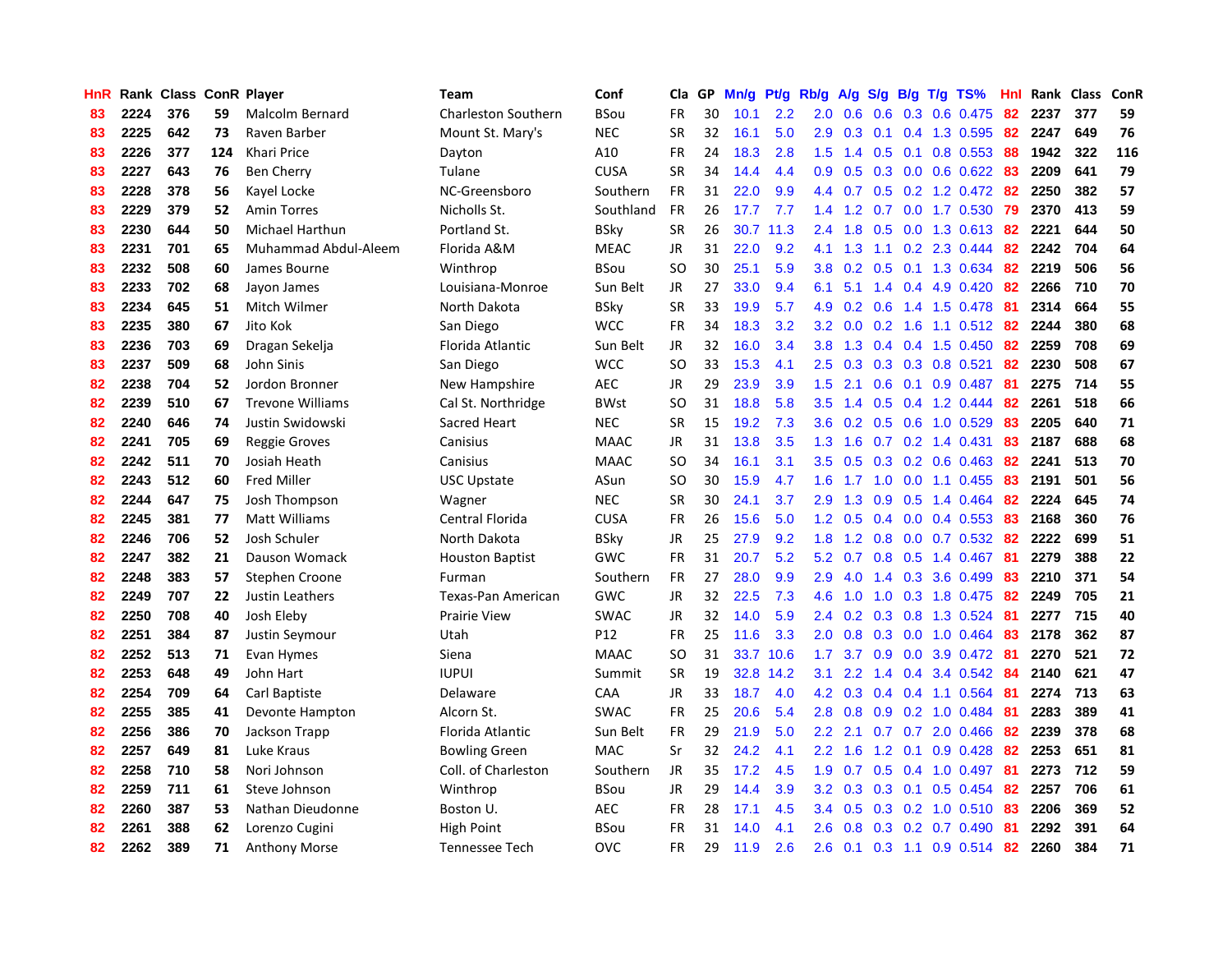| HnR |      | Rank Class ConR Player |     |                           | Team                   | Conf        | Cla           | GP | Mn/g | Pt/g      | Rb/g          | A/g             | S/g              |                 | $B/g$ T/g TS%           | Hnl |      | Rank Class | ConR |
|-----|------|------------------------|-----|---------------------------|------------------------|-------------|---------------|----|------|-----------|---------------|-----------------|------------------|-----------------|-------------------------|-----|------|------------|------|
| 82  | 2263 | 514                    | 42  | <b>Montrael Scott</b>     | Prairie View           | <b>SWAC</b> | SO            | 34 | 19.8 | 5.1       | 2.9           | 1.2             | 0.8              |                 | 0.2 1.1 0.506           | 81  | 2293 | 525        | 42   |
| 82  | 2264 | 390                    | 53  | <b>Marcus Colbert</b>     | Montana St.            | BSky        | FR            | 30 | 20.5 | 5.5       | 2.1           | 2.0             |                  |                 | 0.9 0.0 1.2 0.532 80    |     | 2317 | 398        | 56   |
| 82  | 2265 | 515                    | 78  | J.J. Thompson             | Houston                | <b>CUSA</b> | <sub>SO</sub> | 29 | 21.0 | 6.0       | 1.1           | 2.9             |                  |                 | 0.9 0.0 2.0 0.516 83    |     | 2189 | 499        | 78   |
| 82  | 2266 | 712                    | 54  | Anthony Mayo              | <b>Stony Brook</b>     | <b>AEC</b>  | JR            | 33 | 12.0 | 2.3       | 2.5           | 0.3             |                  |                 | $0.2$ 0.8 0.8 0.452     | -82 | 2265 | 709        | 54   |
| 82  | 2267 | 516                    | 66  | Amere May                 | Delaware St.           | <b>MEAC</b> | <sub>SO</sub> | 26 | 16.9 | 6.0       | 2.0           | 0.8             |                  |                 | 0.7 0.3 1.3 0.456       | 82  | 2256 | 517        | 65   |
| 82  | 2268 | 650                    | 125 | <b>Chase Stigall</b>      | <b>Butler</b>          | A10         | <b>SR</b>     | 36 | 10.3 | 1.9       | 1.3           | 0.8             |                  |                 | 0.3 0.0 0.7 0.454       | -81 | 2271 | 653        | 125  |
| 82  | 2269 | 651                    | 67  | Kris Brown                | Norfolk St.            | <b>MEAC</b> | <b>SR</b>     | 33 | 19.8 | 4.6       | 2.2           | 1.1             |                  |                 | 0.6 0.2 1.2 0.490       | 81  | 2289 | 660        | 68   |
| 82  | 2270 | 652                    | 53  | Jeremie Mitchell          | McNeese St.            | Southland   | <b>SR</b>     | 31 | 27.0 | 8.5       | 2.0           | 1.5             | 1.3              |                 | $0.1$ 1.4 $0.513$       | -81 | 2287 | 659        | 53   |
| 82  | 2271 | 653                    | 72  | <b>Curtis Dennis</b>      | Iona                   | <b>MAAC</b> | <b>SR</b>     | 29 | 12.0 | 3.8       | 1.4           | 0.3             | 0.3              |                 | $0.2$ 0.4 0.502         | -82 | 2243 | 647        | 71   |
| 82  | 2272 | 391                    | 76  | <b>Dusty Hannahs</b>      | <b>Texas Tech</b>      | <b>B12</b>  | <b>FR</b>     | 31 | 22.4 | 6.9       | 1.1           | 0.4             |                  |                 | $0.5$ 0.0 0.9 0.542     | -81 | 2290 | 390        | 76   |
| 82  | 2273 | 392                    | 63  | Rashun Davis              | Radford                | <b>BSou</b> | <b>FR</b>     | 32 | 21.1 | 8.1       | 2.5           | 2.3             |                  |                 | 1.2 0.0 2.5 0.467 81    |     | 2272 | 387        | 62   |
| 82  | 2274 | 393                    | 79  | <b>Marshall Guilmette</b> | East Carolina          | <b>CUSA</b> | <b>FR</b>     | 31 | 13.3 | 4.0       | 2.3           | 0.7             |                  |                 | 0.2 0.3 0.9 0.532 82    |     | 2234 | 376        | 80   |
| 82  | 2275 | 713                    | 82  | Antone Christian          | Northern Illinois      | <b>MAC</b>  | JR            | 23 | 12.0 | 3.6       | 1.5           | 0.4             |                  |                 | $0.3$ 0.0 0.6 0.451     | 81  | 2291 | 717        | 82   |
| 82  | 2276 | 517                    | 54  | Gaellen Bewernick         | Northern Arizona       | <b>BSky</b> | <b>SO</b>     | 31 | 27.9 | 6.0       | 5.9           | 1.0             | 0.7              |                 | 0.4 1.3 0.547           | 82  | 2268 | 520        | 52   |
| 82  | 2277 | 714                    | 54  | DeShone McClure           | Central Arkansas       | Southland   | JR            | 29 | 22.4 | 5.9       | 1.8           | 2.3             | 1.0              |                 | $0.4$ 1.1 0.499         | -81 | 2295 | 718        | 54   |
| 82  | 2278 | 654                    | 55  | O.J. Evans                | Northwestern St.       | Southland   | <b>SR</b>     | 32 | 15.7 | 3.5       | 3.7           | 0.3             | 0.3              |                 | 0.6 0.7 0.456           | -81 | 2285 | 657        | 52   |
| 82  | 2279 | 518                    | 65  | <b>Taran Buie</b>         | Hofstra                | CAA         | <sub>SO</sub> | 30 | 32.1 | 12.4      | 3.6           | 1.6             | 0.9 <sub>0</sub> |                 | $0.2$ 3.0 0.418         | -80 | 2350 | 540        | 69   |
| 82  | 2280 | 715                    | 50  | Donovan Gibbs             | <b>IUPUI</b>           | Summit      | <b>JR</b>     | 32 | 33.3 | 10.2      | 6.5           | 1.4             | 0.7              |                 | 0.5 2.2 0.578           | -80 | 2333 | 729        | 51   |
| 82  | 2281 | 519                    | 68  | Allan Guei                | Cal St. Northridge     | <b>BWst</b> | <sub>SO</sub> | 30 | 20.1 | 5.2       | 1.6           | $2.2^{\circ}$   |                  |                 | 0.9 0.1 1.2 0.464 81    |     | 2281 | 524        | 68   |
| 82  | 2282 | 655                    | 55  | <b>Brian Neller</b>       | UMBC                   | <b>AEC</b>  | <b>SR</b>     | 31 |      | 29.2 10.2 | 1.9           | 1.0             |                  |                 | 1.0 0.0 1.0 0.520       | -80 | 2324 | 666        | 56   |
| 82  | 2283 | 394                    | 23  | <b>Rob Lewis</b>          | <b>Houston Baptist</b> | GWC         | <b>FR</b>     | 29 | 21.0 | 8.2       | 2.3           | 1.8             |                  |                 | $0.8$ 0.1 2.8 0.519     | -81 | 2303 | 395        | 24   |
| 81  | 2284 | 520                    | 59  | <b>Tyler Hood</b>         | Samford                | Southern    | <b>SO</b>     | 25 | 26.0 | 9.1       | 3.0           | 0.9             | 0.8              |                 | 0.4 1.1 0.533           | 82  | 2264 | 519        | 58   |
| 81  | 2285 | 521                    | 76  | Adonis Burbage            | C. Connecticut St.     | <b>NEC</b>  | <b>SO</b>     | 26 | 32.2 | 10.3      | 3.1           | 1.0             |                  |                 | $0.6$ $0.2$ 1.2 $0.530$ | 84  | 2152 | 490        | 69   |
| 81  | 2286 | 522                    | 56  | Craig McFerrin            | McNeese St.            | Southland   | <b>SO</b>     | 24 | 26.6 | 8.7       | 6.5           | 0.7             | 0.3              |                 | 1.3 2.5 0.515           | 82  | 2248 | 514        | 51   |
| 81  | 2287 | 656                    | 51  | Mitch Rolls               | Colgate                | Pat.        | <b>SR</b>     | 32 | 28.1 | 7.2       | 1.8           | 2.8             | 0.5              |                 | $0.1$ 1.9 $0.480$       | 81  | 2282 | 655        | 51   |
| 81  | 2288 | 657                    | 92  | Andrew Van Nest           | <b>Boston College</b>  | <b>ACC</b>  | <b>SR</b>     | 25 | 10.9 | 3.2       | 1.8           | 0.4             |                  | $0.2 \quad 0.1$ | $0.6$ $0.516$           | -83 | 2193 | 639        | 92   |
| 81  | 2289 | 716                    | 68  | Casey Walker              | Delaware St.           | <b>MEAC</b> | JR            | 33 | 30.7 | 8.6       | 3.4           | 0.7             |                  |                 | $0.7$ 0.4 1.2 0.411     | -81 | 2300 | 720        | 69   |
| 81  | 2290 | 523                    | 64  | <b>William Truss</b>      | Presbyterian           | <b>BSou</b> | <sub>SO</sub> | 32 | 20.4 | 6.8       | 4.6           | 0.4             |                  |                 | 0.5 0.5 1.1 0.618 80    |     | 2322 | 533        | 66   |
| 81  | 2291 | 717                    | 72  | Louis Garrett             | San Jose St.           | <b>WAC</b>  | JR            | 25 | 20.5 | 6.9       | 2.3           | 0.9             |                  |                 | $0.7$ $0.2$ 1.4 $0.450$ | -79 | 2403 | 749        | 75   |
| 81  | 2292 | 395                    | 73  | Luiz Bidart               | Seattle                | <b>WAC</b>  | FR            | 25 | 13.2 | 2.8       | $2.0^{\circ}$ | 1.0             |                  |                 | 0.2 0.0 1.0 0.664       | 82  | 2262 | 385        | 72   |
| 81  | 2293 | 524                    | 65  | Andrew Smith              | Liberty                | <b>BSou</b> | <b>SO</b>     | 36 | 14.5 | 3.5       | 3.1           | 0.6             |                  |                 | 0.4 0.6 0.6 0.514 81    |     | 2308 | 529        | 65   |
| 81  | 2294 | 525                    | 61  | Evin Graham               | Jacksonville           | ASun        | <b>SO</b>     | 28 | 16.8 | 3.1       | $2.4^{\circ}$ | 2.0             |                  |                 | 0.8 0.1 1.3 0.453       | -81 | 2280 | 523        | 61   |
| 81  | 2295 | 718                    | 121 | Moses Morgan              | DePaul                 | <b>BE</b>   | JR            | 29 | 18.9 | 5.9       | 2.3           | 1.0             | 0.6              |                 | $0.3$ 1.2 0.437         | 82  | 2227 | 701        | 120  |
| 81  | 2296 | 658                    | 69  | Javoris Bryant            | Bethune-Cookman        | <b>MEAC</b> | <b>SR</b>     | 28 | 25.9 | 8.6       | 5.8           | 0.9             | 0.9              |                 | 0.8 1.4 0.432           | -81 | 2284 | 656        | 67   |
| 81  | 2297 | 719                    | 57  | Antonnio Benton           | SE Louisiana           | Southland   | <b>JR</b>     | 29 | 21.0 | 4.5       | 3.7           | 0.4             |                  |                 | 0.4 0.8 0.9 0.518 81    |     | 2299 | 719        | 55   |
| 81  | 2298 | 659                    | 52  | Jordan Springer           | Army                   | Pat.        | <b>SR</b>     | 30 | 15.6 | 3.4       |               | $3.9 \quad 0.7$ |                  |                 | 0.4 0.2 1.2 0.505 81    |     | 2286 | 658        | 52   |
| 81  | 2299 | 720                    | 66  | Darian Hooker             | Campbell               | <b>BSou</b> | <b>JR</b>     | 32 | 29.5 | 10.2      | 1.9           | 1.8             | 1.3              |                 | $0.1$ 1.8 0.501         | -79 | 2384 | 743        | 69   |
| 81  | 2300 | 660                    | 67  | Reggie King               | Winthrop               | BSou        | <b>SR</b>     | 24 | 15.5 | 1.7       | 2.2           | 1.4             | 0.4              | 0.1             | $0.6$ $0.513$           | -81 | 2276 | 654        | 63   |
| 81  | 2301 | 396                    | 73  | <b>Brett Bisping</b>      | Siena                  | <b>MAAC</b> | FR            | 25 | 14.0 | 3.2       | 2.6           |                 |                  |                 | 0.4 0.5 0.1 0.8 0.506   | -80 | 2335 | 403        | 74   |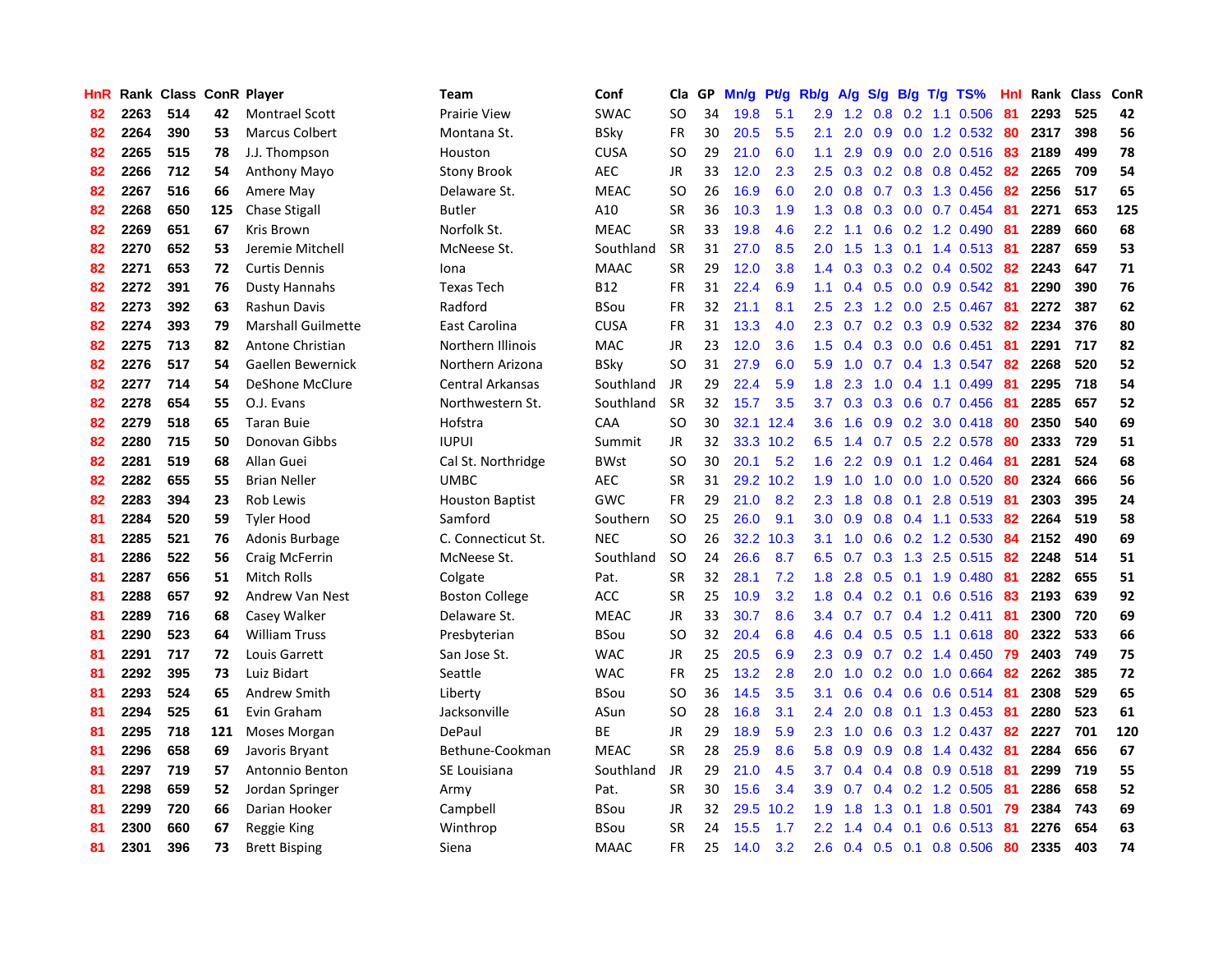| <b>HnR</b> |      | Rank Class ConR Player |     |                         | Team                   | Conf        | Cla           | GP | Mn/g | <b>Pt/g</b> | Rb/g             | A/g             |     |     | S/g B/g T/g TS%           | Hnl | Rank | <b>Class</b> | ConR |
|------------|------|------------------------|-----|-------------------------|------------------------|-------------|---------------|----|------|-------------|------------------|-----------------|-----|-----|---------------------------|-----|------|--------------|------|
| 81         | 2302 | 661                    | 56  | Jayson Guerrier         | Albany (NY)            | <b>AEC</b>  | <b>SR</b>     | 32 | 13.3 | 3.7         | 1.6              | 0.5             | 0.2 | 0.1 | $0.7$ 0.486               | 82  | 2263 | 652          | 53   |
| 81         | 2303 | 662                    | 80  | Shamarr Bowden          | East Carolina          | <b>CUSA</b> | <b>SR</b>     | 25 | 15.2 | 4.6         |                  | $0.7$ 1.5       |     |     | $0.5$ 0.0 0.6 0.511       | 84  | 2153 | 628          | 74   |
| 81         | 2304 | 663                    | 55  | Michael Dunn            | Northern Arizona       | <b>BSky</b> | <b>SR</b>     | 32 | 23.6 | 5.8         | 3.1              | 1.5             |     |     | 1.1 0.3 1.3 0.524         | -81 | 2309 | 662          | 54   |
| 81         | 2305 | 397                    | 83  | Geovonie McKnight       | Miami (OH)             | <b>MAC</b>  | <b>FR</b>     | 31 | 18.9 | 5.4         | 2.5              | 1.6             |     |     | 1.2 0.2 2.0 0.423         | 80  | 2318 | 399          | 83   |
| 81         | 2306 | 721                    | 53  | Ryan Hill               | Bucknell               | Pat.        | <b>JR</b>     | 34 | 18.7 | 2.8         | $2.2^{\circ}$    | 1.4             |     |     | 0.4 0.1 1.3 0.464         | 81  | 2304 | 722          | 54   |
| 81         | 2307 | 722                    | 24  | Jason Johnson           | Utah Valley            | GWC         | JR            | 31 | 28.7 | 9.7         | $2.7^{\circ}$    | 2.0             | 0.9 |     | $0.1$ 1.5 0.521           | 80  | 2330 | 728          | 25   |
| 81         | 2308 | 723                    | 64  | Ken Cerroni             | Green Bay              | Hor.        | <b>JR</b>     | 24 | 21.0 | 5.8         | 1.1              | 0.7             |     |     | $0.5$ 0.0 0.9 0.596       | 86  | 2055 | 642          | 61   |
| 81         | 2309 | 398                    | 66  | Chris Dixon             | NC-Wilmington          | CAA         | <b>FR</b>     | 29 | 27.8 | 9.8         | 3.3 <sub>2</sub> | 3.3             |     |     | $0.5$ 0.1 2.8 0.479       | -81 | 2310 | 396          | 64   |
| 81         | 2310 | 526                    | 54  | <b>Conroy Baltimore</b> | Lehigh                 | Pat.        | <b>SO</b>     | 24 | 11.0 | 2.2         | 2.5              | 0.2             |     |     | 0.4 0.5 0.6 0.505         | -81 | 2297 | 526          | 53   |
| 81         | 2311 | 664                    | 55  | John Brandenburg        | Colgate                | Pat.        | <b>SR</b>     | 32 | 19.6 | 5.1         | 3.3 <sub>2</sub> | 0.6             |     |     | 0.4 0.8 1.1 0.475 81      |     | 2312 | 663          | 56   |
| 81         | 2312 | 399                    | 97  | <b>Brandon Taylor</b>   | Penn St.               | <b>B10</b>  | <b>FR</b>     | 31 | 20.2 | 5.3         |                  | $3.3 \quad 0.3$ |     |     | 0.3 0.4 1.0 0.451 80      |     | 2359 | 409          | 97   |
| 81         | 2313 | 527                    | 56  | Matt McMullen           | Colgate                | Pat.        | SO            | 31 | 11.3 | 2.5         | 2.9 <sup>°</sup> | 0.6             |     |     | 0.1 0.1 0.5 0.472 81      |     | 2311 | 530          | 55   |
| 81         | 2314 | 400                    | 70  | <b>Trey Kellum</b>      | Florida A&M            | <b>MEAC</b> | <b>FR</b>     | 31 | 21.7 | 6.3         | $4.4^{\circ}$    | 0.6             |     |     | $0.6$ $0.5$ 1.4 $0.494$   | 80  | 2332 | 401          | 72   |
| 81         | 2315 | 528                    | 122 | <b>Malick Kone</b>      | Rutgers                | <b>BE</b>   | <b>SO</b>     | 28 | 10.4 | 2.3         | 2.0 <sub>1</sub> | 0.2             |     |     | 0.6 0.2 0.7 0.442 81      |     | 2278 | 522          | 122  |
| 81         | 2316 | 529                    | 81  | Seth Gearhart           | Rice                   | <b>CUSA</b> | <b>SO</b>     | 20 | 29.2 | 7.0         | 3.0 <sub>2</sub> | 1.7             |     |     | 1.1 0.5 0.7 0.541         | 82  | 2254 | 515          | 81   |
| 81         | 2317 | 665                    | 72  | Derian Shaffer          | SIU-Edwardsville       | <b>OVC</b>  | <b>SR</b>     | 27 | 21.9 | 6.2         | 4.6              | 0.4             |     |     | 0.3 0.7 1.6 0.506         | 79  | 2394 | 680          | 75   |
| 81         | 2318 | 666                    | 56  | Neveij Walters          | Idaho St.              | BSky        | <b>SR</b>     | 30 | 18.9 | 5.1         | 3.6 <sup>°</sup> | 0.2             |     |     | 0.7 1.1 1.2 0.497         | 80  | 2327 | 668          | 57   |
| 81         | 2319 | 401                    | 84  | Darrell Bowie           | Northern Illinois      | <b>MAC</b>  | <b>FR</b>     | 30 | 20.6 | 5.9         | 3.8 <sub>2</sub> | 0.3             | 0.9 |     | 0.2 1.9 0.455             | -80 | 2352 | 408          | 84   |
| 81         | 2320 | 724                    | 51  | Pierre Bland            | <b>IPFW</b>            | Summit      | JR            | 33 | 21.4 | 3.0         | $2.7^{\circ}$    | 2.9             |     |     | $0.9$ 0.1 1.7 0.441       | 79  | 2362 | 736          | 53   |
| 81         | 2321 | 667                    | 73  | Jeremy Washington       | Tennessee-Martin       | <b>OVC</b>  | <b>SR</b>     | 24 | 24.5 | 7.0         | 4.8              | 1.4             |     |     | 0.5 0.7 1.1 0.467 80      |     | 2326 | 667          | 73   |
| 81         | 2322 | 668                    | 74  | Larry Wilkins           | Texas-San Antonio      | <b>WAC</b>  | <b>SR</b>     | 32 | 21.7 | 4.7         | 3.7 <sub>2</sub> | 0.7             |     |     | 0.8 0.2 1.2 0.507 79      |     | 2367 | 674          | 73   |
| 81         | 2323 | 530                    | 58  | Michael Holyfield       | Sam Houston St.        | Southland   | <sub>SO</sub> | 34 | 15.1 | 2.9         | $4.4^{\circ}$    | 0.2             |     |     | 0.3 0.8 1.2 0.481         | 80  | 2342 | 536          | 56   |
| 81         | 2324 | 725                    | 43  | Daniel Broughton        | Ark.-Pine Bluff        | <b>SWAC</b> | JR            | 22 | 20.5 | 7.2         | 4.2              | 0.5             |     |     | 0.9 0.5 1.5 0.457         | -81 | 2301 | 721          | 43   |
| 80         | 2325 | 726                    | 77  | Jamal Williams          | <b>Texas Tech</b>      | <b>B12</b>  | JR            | 29 | 20.1 | 4.7         | 2.1              | 1.4             | 0.4 |     | $0.1$ 1.0 0.470           | 81  | 2305 | 723          | 77   |
| 80         | 2326 | 727                    | 57  | Calen Coleman           | Montana St.            | BSky        | JR            | 30 | 19.4 | 6.9         | $2.5\,$          | 0.7             | 0.6 |     | $0.0$ 0.8 0.519           | 79  | 2379 | 741          | 59   |
| 80         | 2327 | 531                    | 74  | <b>Terence Smith</b>    | Tennessee-Martin       | <b>OVC</b>  | <b>SO</b>     | 20 | 27.8 | 10.6        | 3.1              | 2.3             |     |     | $0.7$ $0.2$ $2.6$ $0.541$ | -81 | 2302 | 527          | 72   |
| 80         | 2328 | 532                    | 71  | Kelvin Penn             | Florida Atlantic       | Sun Belt    | <b>SO</b>     | 32 | 20.7 | 1.3         | 4.2              | 0.4             |     |     | $0.5$ 2.2 0.8 0.396       | 80  | 2353 | 541          | 71   |
| 80         | 2329 | 533                    | 58  | Parker Kelly            | Eastern Washington     | BSky        | <b>SO</b>     | 30 | 28.1 | 9.5         | 2.6              | 1.0             |     |     | 0.3 0.3 1.1 0.588 78      |     | 2419 | 557          | 61   |
| 80         | 2330 | 402                    | 78  | <b>Demarcus Holland</b> | Texas                  | <b>B12</b>  | <b>FR</b>     | 34 | 16.5 | 3.6         | $1.4^{\circ}$    | 1.0             |     |     | 0.7 0.2 1.3 0.412 79      |     | 2390 | 417          | 80   |
| 80         | 2331 | 669                    | 59  | Xavier Johnson-Blount   | Montana St.            | <b>BSky</b> | <b>SR</b>     | 24 | 30.7 | 10.5        |                  | $4.2 \quad 1.3$ |     |     | 1.2 0.1 1.8 0.505         | -81 | 2306 | 661          | 53   |
| 80         | 2332 | 670                    | 82  | Robert Goff             | Marshall               | <b>CUSA</b> | <b>SR</b>     | 29 | 17.6 | 4.8         | 3.6 <sup>°</sup> | 0.5             |     |     | $0.4$ 0.7 1.2 0.481       | 80  | 2331 | 669          | 82   |
| 80         | 2333 | 728                    | 60  | <b>Tre Bussey</b>       | Georgia Southern       | Southern    | JR            | 33 | 29.8 | 8.7         | $3.4^{\circ}$    | 1.2             | 0.7 |     | $0.1$ 1.7 0.448           | -80 | 2346 | 733          | 61   |
| 80         | 2334 | 534                    | 62  | Delbert Love            | Kennesaw St.           | ASun        | <b>SO</b>     | 30 | 35.8 | 12.2        | 3.2              | 2.8             | 1.5 | 0.1 | 2.7 0.471                 | 80  | 2343 | 537          | 62   |
| 80         | 2335 | 403                    | 25  | Cody Joyce              | <b>Houston Baptist</b> | GWC         | <b>FR</b>     | 29 | 15.0 | 3.9         | 2.6              | 0.2             | 0.3 |     | 0.4 0.6 0.577             | -79 | 2368 | 412          | 26   |
| 80         | 2336 | 729                    | 113 | Andrew Young            | Texas A&M              | <b>SEC</b>  | JR            | 32 | 13.1 | 2.8         | 2.9 <sup>°</sup> | 0.3             |     |     | $0.2$ 0.4 0.8 0.417       | -80 | 2325 | 726          | 113  |
| 80         | 2337 | 404                    | 52  | <b>Tyler Flack</b>      | South Dakota           | Summit      | <b>FR</b>     | 29 | 19.6 | 5.1         |                  | $3.9\quad 0.7$  |     |     | $0.4$ 1.4 1.3 0.474       | -80 | 2321 | 400          | 50   |
| 80         | 2338 | 671                    | 71  | <b>Wesley Dunning</b>   | Hampton                | <b>MEAC</b> | <b>SR</b>     | 28 | 13.1 | 2.6         | 3.0 <sub>1</sub> | 0.3             |     |     | $0.3$ 0.4 0.8 0.525       | -79 | 2364 | 673          | 73   |
| 80         | 2339 | 730                    | 59  | Jeffery Ricard          | SE Louisiana           | Southland   | <b>JR</b>     | 31 | 28.4 | 9.0         | 2.5              | 1.5             |     |     | $0.6$ $0.2$ $2.2$ $0.451$ | 79  | 2363 | 737          | 58   |
| 80         | 2340 | 405                    | 65  | Junior Lomomba          | Cleveland St.          | Hor.        | <b>FR</b>     | 25 | 18.5 | 5.8         |                  |                 |     |     | 2.3 1.2 0.8 0.0 1.6 0.450 | 81  | 2294 | 392          | 65   |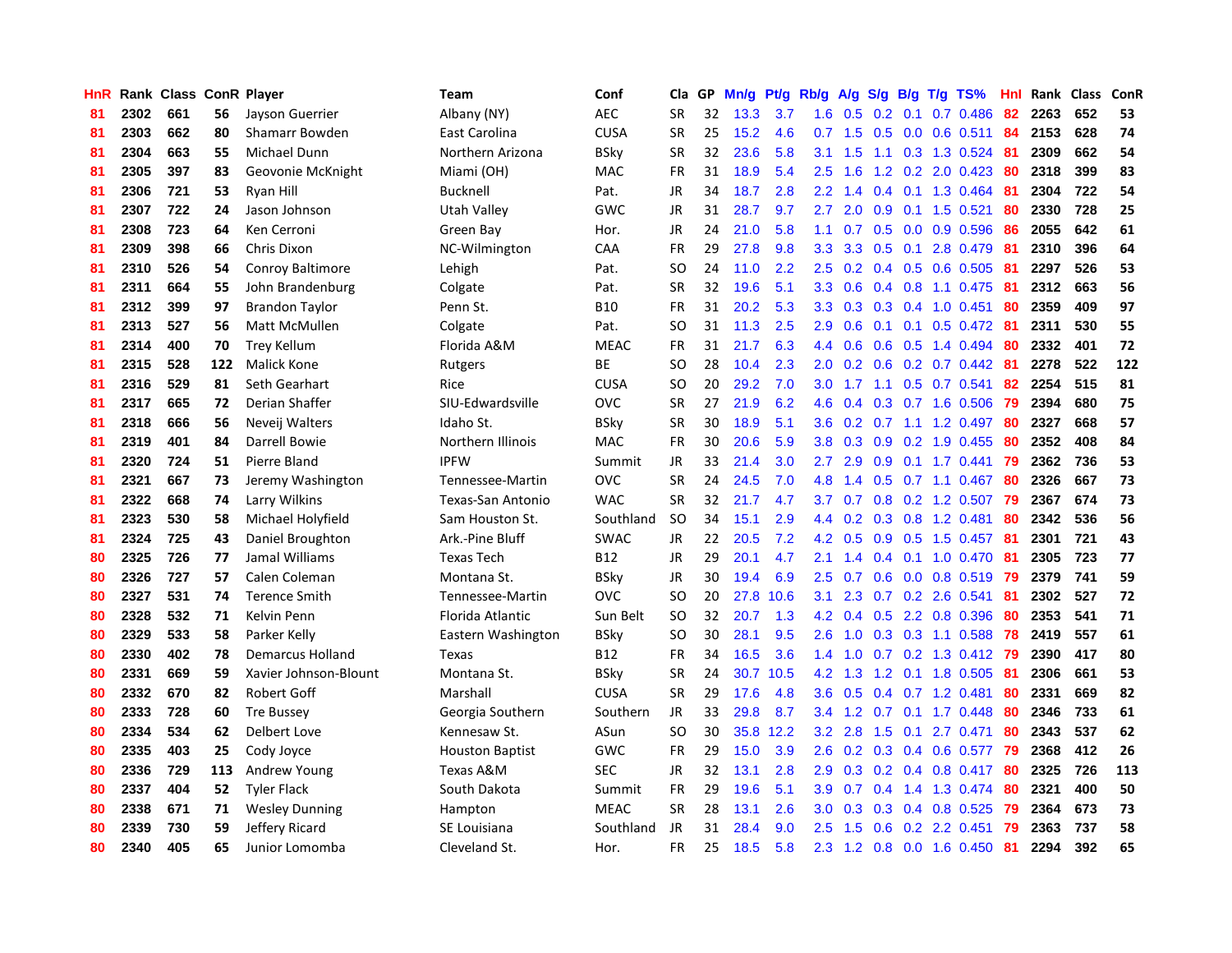| HnR |      | Rank Class ConR Player |     |                          | Team                   | Conf        | Cla       | GP | Mn/g | <b>Pt/g</b> | Rb/g             | A/g     | S/g |                 | $B/g$ T/g TS%             | Hnl |      | Rank Class | ConR |
|-----|------|------------------------|-----|--------------------------|------------------------|-------------|-----------|----|------|-------------|------------------|---------|-----|-----------------|---------------------------|-----|------|------------|------|
| 80  | 2341 | 731                    | 72  | Jeremy Underwood         | <b>NCA&amp;T</b>       | <b>MEAC</b> | <b>JR</b> | 36 | 23.2 | 6.4         | 1.6              | 1.8     | 0.9 | 0.0             | 2.6 0.554                 | 80  | 2323 | 725        | 70   |
| 80  | 2342 | 672                    | 61  | Kelvin McNeil            | NC-Greensboro          | Southern    | <b>SR</b> | 31 | 21.4 | 5.5         | 6.4              | 0.6     |     |                 | 0.7 0.2 1.1 0.462 79      |     | 2371 | 675        | 63   |
| 80  | 2343 | 732                    | 44  | Yondarius Johnson        | Southern               | <b>SWAC</b> | JR        | 32 | 17.5 | 6.4         | 2.3              | 0.6     |     |                 | $0.3$ 0.1 0.8 0.461       | -80 | 2319 | 724        | 44   |
| 80  | 2344 | 406                    | 79  | <b>Isaiah Cousins</b>    | Oklahoma               | <b>B12</b>  | FR        | 32 | 15.9 | 2.7         | $2.0^{\circ}$    | 1.6     |     |                 | $0.7$ 0.1 1.3 0.353       | -80 | 2338 | 404        | 78   |
| 80  | 2345 | 733                    | 114 | <b>Tyson Cunningham</b>  | Mississippi St.        | <b>SEC</b>  | JR        | 32 | 20.8 | 2.4         | 2.4              | 1.3     |     |                 | $0.7$ 0.1 1.0 0.517       | -79 | 2375 | 740        | 114  |
| 80  | 2346 | 407                    | 67  | Aaron Bacote             | Old Dominion           | CAA         | FR        | 29 | 27.3 | 7.8         | 2.5              | 2.6     | 1.0 |                 | 0.2 2.7 0.500             | 80  | 2344 | 406        | 67   |
| 80  | 2347 | 535                    | 53  | C.J. Carter              | Neb.-Omaha             | Summit      | <b>SO</b> | 30 | 29.2 | 9.7         | 3.1              | 2.8     |     | $1.1 \quad 0.1$ | 2.6 0.522                 | 80  | 2347 | 538        | 52   |
| 80  | 2348 | 408                    | 10  | <b>Britton Williams</b>  | Cal St. Bakersfield    | Ind.        | FR        | 29 | 21.5 | 3.7         | 1.1              | 3.2     | 0.7 |                 | $0.0$ 1.5 $0.469$         | 80  | 2339 | 405        | 10   |
| 80  | 2349 | 734                    | 83  | <b>Brandon Morris</b>    | Houston                | <b>CUSA</b> | JR        | 32 | 12.2 | 2.6         | 1.9              | 1.3     | 0.6 |                 | 0.2 0.8 0.486             | 80  | 2358 | 735        | 83   |
| 80  | 2350 | 735                    | 45  | <b>Anthony Nieves</b>    | Alcorn St.             | <b>SWAC</b> | JR        | 34 | 28.8 | 11.6        | 3.3 <sub>2</sub> | 1.7     |     |                 | 0.8 0.2 3.4 0.478         | -78 | 2414 | 753        | 46   |
| 80  | 2351 | 536                    | 80  | Deuce Bello              | Baylor                 | <b>B12</b>  | SO        | 36 | 10.9 | 2.4         | 1.4              | 0.6     |     |                 | $0.6$ $0.3$ $0.8$ $0.459$ | -80 | 2341 | 535        | 79   |
| 80  | 2352 | 537                    | 76  | Josh Swan                | Southern Illinois      | <b>MVC</b>  | <b>SO</b> | 22 | 17.4 | 4.5         | 2.3              | 0.7     |     |                 | 0.6 0.1 0.9 0.476 82      |     | 2233 | 510        | 76   |
| 80  | 2353 | 538                    | 68  | Anali Okoloji            | George Mason           | CAA         | SO        | 33 | 12.4 | 2.9         | 2.6              | 0.3     |     |                 | $0.5$ 0.2 0.8 0.453       | -80 | 2320 | 532        | 66   |
| 80  | 2354 | 673                    | 75  | <b>Taylor Jones</b>      | Eastern Illinois       | OVC         | <b>SR</b> | 32 | 29.0 | 5.6         | 2.5              | 1.6     | 1.0 |                 | $0.1$ 1.5 0.563           | 79  | 2361 | 672        | 74   |
| 80  | 2355 | 736                    | 69  | James Johnson            | Cal St. Fullerton      | <b>BWst</b> | JR        | 32 | 21.3 | 6.3         | 3.0 <sub>2</sub> | 0.1     | 0.3 |                 | 0.3 0.8 0.639             | -79 | 2400 | 747        | 71   |
| 80  | 2356 | 539                    | 62  | <b>Tabarris Hamilton</b> | Appalachian St.        | Southern    | <b>SO</b> | 31 | 28.8 | 9.2         | 2.1              | 1.1     | 0.7 |                 | $0.1$ 1.1 0.515           | 79  | 2373 | 545        | 64   |
| 80  | 2357 | 674                    | 85  | Matt Balkema             | Eastern Michigan       | <b>MAC</b>  | <b>SR</b> | 33 | 11.6 | 2.1         | 2.6              | 0.2     | 0.3 | 0.1             | 0.4 0.459                 | 80  | 2354 | 671        | 85   |
| 80  | 2358 | 737                    | 77  | <b>Mathias Seilund</b>   | Fairleigh Dickinson    | <b>NEC</b>  | <b>JR</b> | 28 | 19.3 | 5.9         | 2.4              | 0.7     | 0.6 |                 | $0.5$ 0.7 0.552           | 78  | 2432 | 758        | 81   |
| 80  | 2359 | 738                    | 84  | <b>Tione Womack</b>      | Houston                | <b>CUSA</b> | JR        | 33 | 18.8 | 2.7         | 1.8              | 2.5     |     |                 | $0.9$ $0.2$ $1.3$ $0.469$ | -79 | 2382 | 742        | 85   |
| 80  | 2360 | 675                    | 88  | <b>Brandon Smith</b>     | California             | P12         | <b>SR</b> | 27 | 16.9 | 2.4         | 1.4              | 1.8     |     |                 | 0.7 0.0 1.1 0.415 83      |     | 2181 | 638        | 88   |
| 80  | 2361 | 540                    | 63  | <b>Connor Miller</b>     | Samford                | Southern    | <b>SO</b> | 32 | 34.4 | 6.3         | $3.5^{\circ}$    | 2.4     |     |                 | $1.0$ $0.2$ $2.1$ $0.475$ | -79 | 2383 | 548        | 65   |
| 80  | 2362 | 676                    | 57  | <b>Scott Morris</b>      | New Hampshire          | <b>AEC</b>  | <b>SR</b> | 28 | 17.5 | 4.5         | 0.8              | 0.6     |     |                 | $0.5$ 0.0 0.6 0.591       | 79  | 2386 | 679        | 61   |
| 80  | 2363 | 739                    | 46  | Jeff Stubbs              | Jackson St.            | <b>SWAC</b> | JR        | 27 | 19.1 | 8.3         | 2.4              | 1.1     | 1.0 |                 | 0.3 2.4 0.486             | -79 | 2387 | 744        | 45   |
| 80  | 2364 | 677                    | 70  | <b>Robert Smith</b>      | <b>UC Riverside</b>    | <b>BWst</b> | <b>SR</b> | 30 | 32.4 | 6.4         | 3.5              | 3.1     |     |                 | $1.1$ 0.0 2.7 0.448       | 79  | 2381 | 677        | 70   |
| 80  | 2365 | 678                    | 115 | <b>Sherrard Brantley</b> | Georgia                | <b>SEC</b>  | <b>SR</b> | 32 | 17.5 | 3.3         | 1.2              | 1.0     | 0.2 |                 | $0.1$ 0.7 0.484           | 79  | 2385 | 678        | 115  |
| 80  | 2366 | 740                    | 54  | Kirk Korver              | <b>UMKC</b>            | Summit      | JR        | 32 | 20.7 | 5.8         | 2.6              | 0.5     | 0.5 |                 | 0.3 1.3 0.547             | 78  | 2422 | 755        | 55   |
| 80  | 2367 | 541                    | 78  | Ollie Jackson            | Saint Francis (PA)     | <b>NEC</b>  | SO.       | 26 | 22.5 | 7.9         | 2.3              | 1.2     |     |                 | $0.9$ $0.3$ 1.7 $0.490$   | -78 | 2429 | 560        | 80   |
| 79  | 2368 | 542                    | 60  | Dre' Winston             | Portland St.           | <b>BSky</b> | <b>SO</b> | 25 | 24.1 | 7.0         | 3.2              | 2.3     |     |                 | 1.1 0.0 1.8 0.482 80      |     | 2357 | 544        | 58   |
| 79  | 2369 | 543                    | 68  | Kyle Noreen              | Radford                | <b>BSou</b> | SO.       | 32 | 25.9 | 3.8         |                  | 4.3 1.5 | 0.8 |                 | $0.1$ 0.5 0.480           | -79 | 2376 | 546        | 68   |
| 79  | 2370 | 679                    | 74  | Dera Nd-Ezuma            | Rider                  | <b>MAAC</b> | <b>SR</b> | 32 | 12.7 | 2.5         | 1.8              | 0.4     | 0.3 |                 | 1.1 0.9 0.494             | 80  | 2348 | 670        | 75   |
| 79  | 2371 | 680                    | 47  | <b>Terry Rose</b>        | Grambling              | <b>SWAC</b> | <b>SR</b> | 28 | 34.9 | 14.1        | 3.4              | 1.0     | 0.5 |                 | $0.0$ 2.4 $0.544$         | -77 | 2482 | 694        | 48   |
| 79  | 2372 | 741                    | 69  | Antwon Oliver            | Campbell               | BSou        | JR        | 30 | 15.4 | 3.8         | 3.2              | 0.6     | 0.5 |                 | $0.8$ 1.0 $0.516$         | -77 | 2467 | 769        | 72   |
| 79  | 2373 | 409                    | 63  | <b>Isaac Cohen</b>       | Columbia               | Ivy         | <b>FR</b> | 24 | 13.7 | 2.0         | 2.3              | 1.0     | 0.3 | 0.1             | $0.6$ 0.522               | -80 | 2334 | 402        | 64   |
| 79  | 2374 | 544                    | 26  | <b>Marcel Smith</b>      | <b>Houston Baptist</b> | GWC         | SO        | 31 | 27.0 | 7.0         | 2.0 <sub>2</sub> | 2.5     | 1.0 | 0.0             | 2.1 0.536                 | 78  | 2413 | 554        | 28   |
| 79  | 2375 | 545                    | 79  | Stephon Whyatt           | Saint Francis (PA)     | <b>NEC</b>  | SO        | 21 | 22.5 | 6.7         | 1.9              | 2.2     | 0.9 | 0.1             | 2.1 0.500                 | 78  | 2424 | 559        | 79   |
| 79  | 2376 | 742                    | 69  | Julian Boatner           | William & Mary         | CAA         | JR        | 29 | 11.2 | 2.9         | 0.9 <sub>0</sub> | 0.6     |     |                 | $0.2$ 0.0 0.4 0.680       | 79  | 2369 | 739        | 70   |
| 79  | 2377 | 743                    | 73  | Collin Johnson           | Coppin St.             | <b>MEAC</b> | JR        | 24 | 17.8 | 4.5         | 2.1              | 0.4     |     |                 | 1.1 0.1 0.9 0.509         | 78  | 2421 | 754        | 75   |
| 79  | 2378 | 744                    | 64  | David Williams           | NC-Greensboro          | Southern    | <b>JR</b> | 30 | 23.6 | 5.2         | 4.9              | 1.1     | 1.6 |                 | $0.3$ 1.5 0.477           | 79  | 2389 | 745        | 66   |
| 79  | 2379 | 410                    | 77  | Devonte Brown            | Indiana St.            | <b>MVC</b>  | <b>FR</b> | 33 | 17.6 | 3.8         | 1.9              | 1.1     |     |                 | $0.5$ 0.1 1.7 0.518       | 79  | 2372 | 414        | 78   |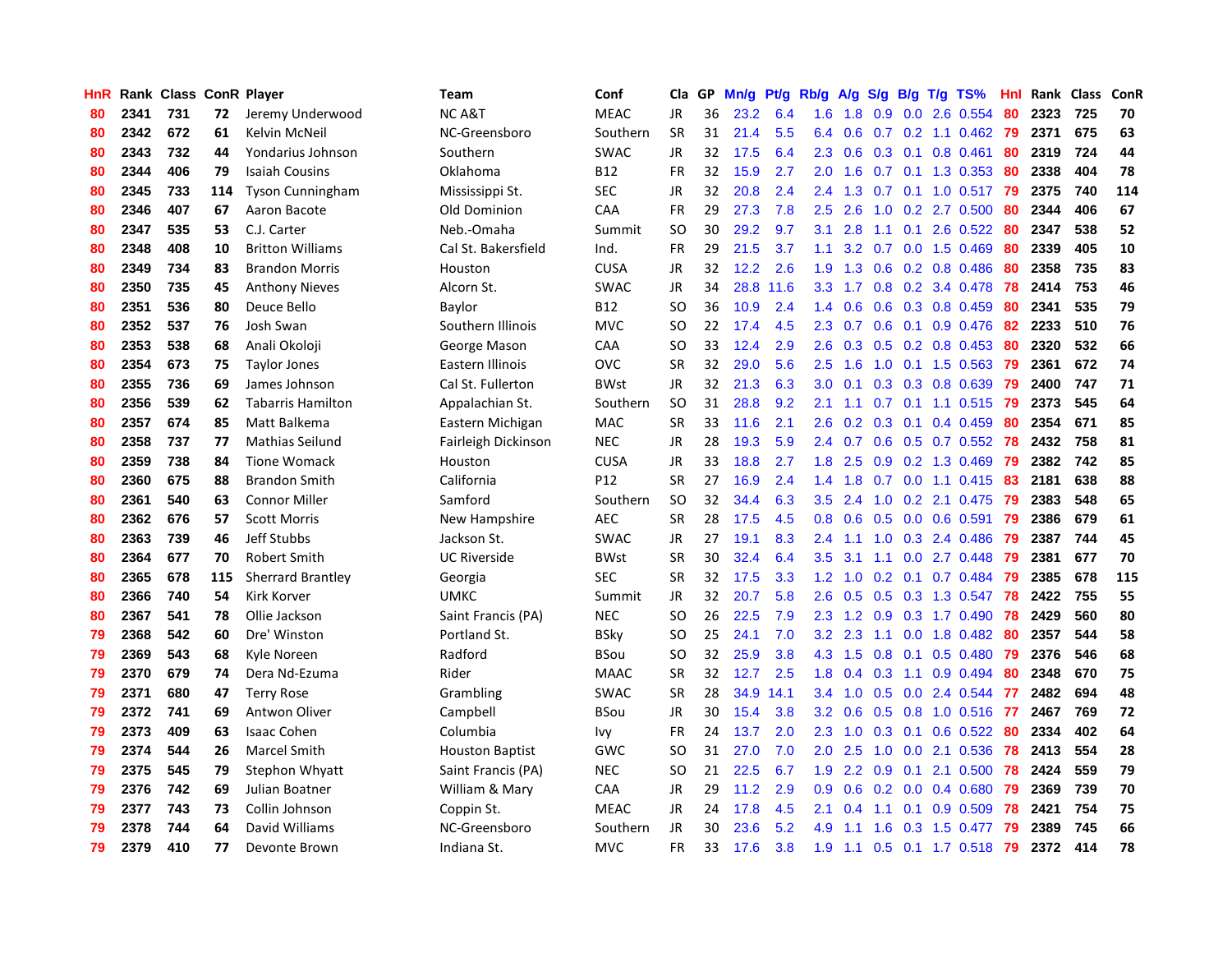| HnR |      | Rank Class ConR Player |     |                        | Team                 | Conf            | Cla           | GP | Mn/g | Pt/g | Rb/g             | A/g | S/g           |     | $B/g$ T/g TS%             | Hnl | Rank | <b>Class</b> | ConR |
|-----|------|------------------------|-----|------------------------|----------------------|-----------------|---------------|----|------|------|------------------|-----|---------------|-----|---------------------------|-----|------|--------------|------|
| 79  | 2380 | 546                    | 66  | Shawn Amiker           | Youngstown St.       | Hor.            | SO.           | 33 | 19.2 | 5.4  | 2.8              | 1.1 | 0.4           | 0.1 | 1.5 0.530                 | 79  | 2388 | 549          | 66   |
| 79  | 2381 | 547                    | 65  | Brandon Hayman         | Samford              | Southern        | SO            | 27 | 10.5 | 2.5  | 1.5              | 0.2 |               |     | $0.4$ 0.2 0.4 0.609       | 79  | 2395 | 551          | 67   |
| 79  | 2382 | 745                    | 126 | <b>Dalton Pepper</b>   | Temple               | A10             | <b>JR</b>     | 29 | 11.3 | 2.9  | 1.3              | 0.6 |               |     | 0.4 0.2 0.5 0.416 81      |     | 2288 | 716          | 126  |
| 79  | 2383 | 548                    | 123 | Haralds Karlis         | Seton Hall           | ВE              | <sub>SO</sub> | 31 | 17.4 | 2.8  | 2.2              | 1.0 |               |     | $0.4$ 0.2 0.7 0.432       | -80 | 2356 | 543          | 123  |
| 79  | 2384 | 411                    | 64  | Jamal Lewis            | Pennsylvania         | Ivy             | FR            | 28 | 21.9 | 3.5  | 2.0              | 2.4 |               |     | 1.4 0.1 1.9 0.402         | -79 | 2399 | 421          | 65   |
| 79  | 2385 | 681                    | 63  | David Jeune            | North Florida        | ASun            | <b>SR</b>     | 32 | 23.9 | 3.7  | 5.0              | 1.4 | 0.5           |     | $0.4$ 1.7 0.432           | 78  | 2415 | 685          | 64   |
| 79  | 2386 | 549                    | 72  | Deonata Jethroe        | Troy                 | Sun Belt        | <b>SO</b>     | 32 | 17.8 | 5.9  | 2.9              | 0.4 |               |     | $0.3$ 0.1 0.7 0.452       | -79 | 2393 | 550          | 72   |
| 79  | 2387 | 746                    | 76  | Michael Green          | Tennessee St.        | OVC             | JR.           | 29 | 13.8 | 3.6  | 2.2              | 0.1 |               |     | 0.2 0.8 0.7 0.507         | 78  | 2441 | 764          | 77   |
| 79  | 2388 | 550                    | 60  | Hameed Ali             | Tx.A&M-Corp. Christi | Southland       | <b>SO</b>     | 29 | 28.3 | 7.5  | 1.8              | 1.9 |               |     | 1.4 0.2 1.2 0.451         | 79  | 2405 | 553          | 61   |
| 79  | 2389 | 682                    | 74  | Markee Teal            | Florida A&M          | <b>MEAC</b>     | <b>SR</b>     | 31 | 23.0 | 7.1  | 5.2              | 0.4 | 0.6           |     | 0.4 1.6 0.533             | -79 | 2398 | 681          | 74   |
| 79  | 2390 | 412                    | 70  | <b>Tristian Curtis</b> | Coastal Carolina     | BSou            | FR            | 22 | 13.7 | 2.9  | 3.0 <sub>1</sub> | 0.5 |               |     | 0.1 0.1 0.5 0.573 80      |     | 2345 | 407          | 67   |
| 79  | 2391 | 683                    | 66  | Drazen Zlovaric        | Chattanooga          | Southern        | <b>SR</b>     | 32 | 23.7 | 8.2  | 4.6              | 0.5 |               |     | 0.3 0.3 1.3 0.502 78      |     | 2437 | 688          | 68   |
| 79  | 2392 | 551                    | 70  | Kazembe Abif           | Drexel               | CAA             | <sub>SO</sub> | 27 | 20.6 | 4.4  | $3.4^{\circ}$    | 0.3 |               |     | 0.2 0.2 0.9 0.545         | 80  | 2349 | 539          | 68   |
| 79  | 2393 | 747                    | 75  | Denzel Douglas         | Idaho                | <b>WAC</b>      | JR            | 30 | 11.9 | 2.0  | 1.6              | 1.6 | 0.5           |     | $0.0$ 1.1 0.513           | 79  | 2408 | 751          | 76   |
| 79  | 2394 | 748                    | 64  | Kevin Canevari         | Mercer               | ASun            | JR            | 36 | 10.2 | 1.3  | 0.7              | 0.9 | 0.8           |     | $0.0$ 0.6 0.479           | 78  | 2411 | 752          | 63   |
| 79  | 2395 | 413                    | 127 | Kethan Savage          | George Washington    | A10             | <b>FR</b>     | 29 | 11.5 | 3.1  | 1.7              | 0.6 |               |     | $0.3$ 0.2 0.9 0.464       | 79  | 2377 | 416          | 127  |
| 79  | 2396 | 552                    | 71  | Andrew Ryan            | Campbell             | BSou            | <sub>SO</sub> | 31 | 25.1 | 7.1  | 2.9              | 1.7 | 0.6           |     | $0.1$ 1.2 0.524           | 77  | 2470 | 574          | 73   |
| 79  | 2397 | 414                    | 61  | Roger Woods            | SE Louisiana         | Southland       | <b>FR</b>     | 30 | 19.4 | 4.1  | 3.9              | 1.0 | $0.4^{\circ}$ |     | $0.2$ 1.4 $0.517$         | 79  | 2409 | 422          | 62   |
| 79  | 2398 | 749                    | 116 | Moussa Gueye           | Alabama              | <b>SEC</b>      | <b>JR</b>     | 36 | 15.4 | 1.4  | 3.9 <sup>°</sup> | 0.1 |               |     | 0.3 1.4 1.2 0.383         | 78  | 2426 | 756          | 116  |
| 79  | 2399 | 415                    | 73  | <b>Elridge Moore</b>   | Louisiana-Lafayette  | Sun Belt        | <b>FR</b>     | 33 | 25.6 | 4.8  | 3.7              | 1.5 |               |     | 1.0 0.5 1.7 0.446         | 78  | 2420 | 425          | 74   |
| 79  | 2400 | 416                    | 71  | Markus Crider          | Georgia St.          | CAA             | <b>FR</b>     | 31 | 17.1 | 3.7  | 3.2              | 0.8 |               |     | $0.6$ $0.2$ 1.2 $0.537$   | 78  | 2412 | 423          | 71   |
| 79  | 2401 | 684                    | 55  | Alex Welhouse          | Neb.-Omaha           | Summit          | SR            | 31 | 27.0 | 8.3  | 4.7              | 0.7 | 0.6           |     | $0.1$ 1.4 0.582           | -79 | 2407 | 683          | 54   |
| 79  | 2402 | 750                    | 58  | Jon Mesghna            | Maine                | <b>AEC</b>      | <b>JR</b>     | 26 | 25.2 | 6.6  | 3.2              | 1.2 |               |     | $0.4$ 0.0 1.2 0.550       | 80  | 2336 | 730          | 57   |
| 79  | 2403 | 417                    | 27  | <b>Shaquille Hines</b> | Texas-Pan American   | GWC             | <b>FR</b>     | 31 | 14.9 | 4.0  | 2.8              | 0.4 |               |     | $0.6$ 0.7 0.9 0.519       | 79  | 2397 | 420          | 27   |
| 79  | 2404 | 553                    | 78  | Jeremy Jeffers         | Drake                | <b>MVC</b>      | SO            | 30 | 11.6 | 3.3  | 1.3              | 0.7 |               |     | $0.2$ 0.0 0.9 0.527       | 79  | 2380 | 547          | 80   |
| 79  | 2405 | 554                    | 76  | Jamel Outler           | Texas-Arlington      | <b>WAC</b>      | SO            | 33 | 16.9 | 6.7  | 1.4              | 0.5 | 0.6           |     | 0.0 1.2 0.450             | 79  | 2401 | 552          | 74   |
| 79  | 2406 | 751                    | 80  | <b>Umar Shannon</b>    | Saint Francis (PA)   | <b>NEC</b>      | JR            | 23 | 32.0 | 11.2 | 2.3              | 3.3 |               |     | $0.4$ 0.1 2.3 0.457       | -79 | 2402 | 748          | 78   |
| 79  | 2407 | 418                    | 59  | Brendan Kilpatrick     | Vermont              | <b>AEC</b>      | <b>FR</b>     | 31 | 11.1 | 2.9  | $1.5^{\circ}$    | 0.5 |               |     | 0.3 0.2 0.7 0.500 79      |     | 2392 | 418          | 62   |
| 79  | 2408 | 555                    | 81  | Dominique Major        | Saint Francis (PA)   | <b>NEC</b>      | SO            | 27 | 21.1 | 6.4  | 1.1              | 1.0 |               |     | $0.6$ $0.0$ $0.7$ $0.536$ | -77 | 2458 | 570          | 83   |
| 79  | 2409 | 419                    | 93  | <b>Teven Jones</b>     | Virginia             | <b>ACC</b>      | <b>FR</b>     | 30 | 13.5 | 2.9  | 0.7              | 1.1 |               |     | $0.5$ 0.1 0.9 0.509       | 80  | 2315 | 397          | 93   |
| 79  | 2410 | 556                    | 74  | Michael Javes          | Ark.-Little Rock     | Sun Belt        | <b>SO</b>     | 32 | 20.0 | 6.0  | 3.9              | 0.5 | 0.3           |     | 1.2 1.5 0.391             | 78  | 2423 | 558          | 75   |
| 79  | 2411 | 752                    | 72  | Derrell Edwards        | High Point           | BSou            | JR            | 31 | 25.4 | 5.1  | 1.9              | 1.9 | 1.0           |     | 0.2 1.3 0.403             | 78  | 2448 | 765          | 71   |
| 79  | 2412 | 685                    | 61  | Melvin Morgan          | Idaho St.            | BSky            | <b>SR</b>     | 30 | 32.0 | 12.0 | 3.4              | 2.4 | 1.3           |     | 0.0 3.2 0.459             | 78  | 2427 | 687          | 62   |
| 79  | 2413 | 753                    | 62  | Joy Williamson         | Tx.A&M-Corp. Christi | Southland       | JR            | 26 | 29.2 | 8.3  | 4.0              | 1.2 | 1.3           |     | 0.2 1.9 0.469             | 79  | 2391 | 746          | 60   |
| 79  | 2414 | 420                    | 82  | Ronnie Drinnon         | Saint Francis (PA)   | <b>NEC</b>      | <b>FR</b>     | 29 | 18.4 | 4.8  | 3.3 <sub>2</sub> | 0.4 | 0.3           |     | $0.1$ 1.0 0.585           | -77 | 2475 | 437          | 85   |
| 79  | 2415 | 754                    | 73  | Casey Roberts          | Liberty              | BSou            | JR            | 36 | 16.6 | 5.4  | 1.7 <sub>z</sub> | 0.9 |               |     | $0.4$ 0.0 0.6 0.514       | 78  | 2438 | 762          | 70   |
| 79  | 2416 | 755                    | 75  | Reggie Lewis           | Florida A&M          | <b>MEAC</b>     | JR            | 30 | 30.9 | 10.5 | 1.8              | 2.1 |               |     | $0.8$ 0.2 1.5 0.465       | -78 | 2433 | 759          | 76   |
| 79  | 2417 | 421                    | 79  | Adam Wing              | Evansville           | <b>MVC</b>      | FR            | 30 | 15.6 | 2.7  | $2.7^{\circ}$    | 1.0 | 0.5           | 0.1 | $0.9$ 0.438               | -81 | 2298 | 394          | 77   |
| 79  | 2418 | 422                    | 89  | Chass Bryan            | <b>USC</b>           | P <sub>12</sub> | <b>FR</b>     | 31 | 10.7 | 1.8  | 0.8              | 1.3 |               |     | $0.3$ 0.0 0.8 0.483       | 78  | 2416 | 424          | 89   |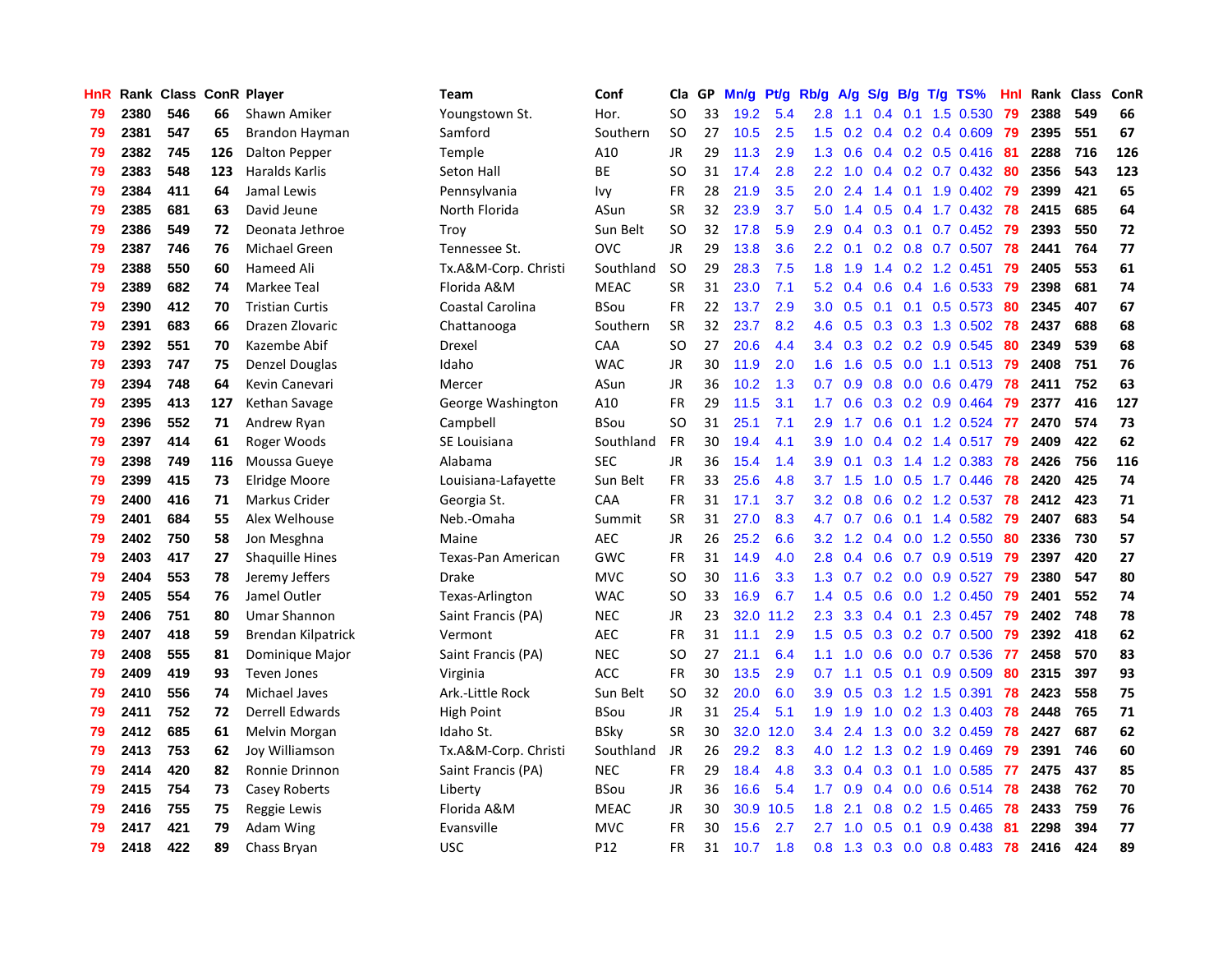| <b>HnR</b> |      | Rank Class ConR Player |     |                         | Team                | Conf        | Cla       | GP | Mn/g | <b>Pt/g</b> | Rb/g             | A/g             |                  |  | S/g B/g T/g TS%           | Hnl | Rank | Class | ConR |
|------------|------|------------------------|-----|-------------------------|---------------------|-------------|-----------|----|------|-------------|------------------|-----------------|------------------|--|---------------------------|-----|------|-------|------|
| 79         | 2419 | 557                    | 77  | <b>Tobias Dowdell</b>   | Tennessee-Martin    | <b>OVC</b>  | <b>SO</b> | 29 | 11.1 | 2.5         | 2.8              | 0.2             |                  |  | $0.3$ 0.2 0.4 0.500       | 78  | 2451 | 566   | 79   |
| 78         | 2420 | 558                    | 75  | Imoh Silas              | Siena               | <b>MAAC</b> | <b>SO</b> | 30 | 16.8 | 3.6         |                  |                 |                  |  | 3.0 0.3 0.3 1.0 1.4 0.581 | 78  | 2452 | 567   | 76   |
| 78         | 2421 | 756                    | 85  | Austin Ramljak          | Rice                | <b>CUSA</b> | <b>JR</b> | 31 | 27.7 | 9.0         | $2.0^{\circ}$    | 0.8             |                  |  | $0.5$ 0.2 0.7 0.554       | 78  | 2428 | 757   | 86   |
| 78         | 2422 | 559                    | 76  | T.J. Curry              | Marist              | <b>MAAC</b> | <b>SO</b> | 30 | 16.6 | 3.3         | 1.9 <sup>°</sup> | 1.7             |                  |  | 0.4 0.0 1.0 0.498         | 78  | 2453 | 568   | 77   |
| 78         | 2423 | 757                    | 70  | Demetrius Walker        | New Mexico          | <b>MWC</b>  | <b>JR</b> | 23 | 15.4 | 5.0         | 1.2 <sub>1</sub> | 0.7             |                  |  | 0.5 0.2 1.3 0.479         | 86  | 2025 | 636   | 66   |
| 78         | 2424 | 758                    | 62  | Andre Hatchett          | Idaho St.           | BSkv        | <b>JR</b> | 28 | 31.4 | 9.2         | 4.7              | 1.6             | 0.9              |  | $0.1$ 1.9 0.481           | 78  | 2434 | 760   | 63   |
| 78         | 2425 | 560                    | 72  | Freddie Jackson         | NC-Wilmington       | CAA         | <b>SO</b> | 29 | 26.3 | 5.9         | 3.6 <sup>°</sup> | 1.4             |                  |  | 1.1 0.4 1.7 0.489         | 78  | 2417 | 555   | 72   |
| 78         | 2426 | 561                    | 86  | Will Sullivan           | Miami (OH)          | <b>MAC</b>  | <b>SO</b> | 31 | 17.7 | 3.5         |                  | $2.2 \quad 0.8$ | 0.9 <sup>°</sup> |  | $0.0$ 0.9 0.495           | 78  | 2442 | 562   | 87   |
| 78         | 2427 | 562                    | 75  | <b>Trent Mackey</b>     | Louisiana-Monroe    | Sun Belt    | <b>SO</b> | 27 | 32.3 | 11.0        |                  | $2.7$ 1.1       | 0.6              |  | $0.0$ 1.5 0.564           | -77 | 2462 | 572   | 77   |
| 78         | 2428 | 563                    | 63  | Cal Hanks               | Southern Utah       | <b>BSky</b> | SO        | 31 | 13.5 | 3.6         | 3.0 <sub>1</sub> | 0.3             |                  |  | 0.2 1.2 1.0 0.483 78      |     | 2449 | 565   | 64   |
| 78         | 2429 | 423                    | 57  | <b>Cullen Hamilton</b>  | <b>Holy Cross</b>   | Pat.        | <b>FR</b> | 30 | 24.6 | 6.3         |                  | $2.9$ 0.8       |                  |  | 0.3 0.0 1.0 0.440 78      |     | 2450 | 431   | 57   |
| 78         | 2430 | 564                    | 78  | Chris Freeman           | <b>Austin Peay</b>  | <b>OVC</b>  | SO        | 28 | 16.3 | 5.2         | 4.0              | 0.5             |                  |  | 0.3 0.6 0.9 0.498 78      |     | 2447 | 564   | 78   |
| 78         | 2431 | 759                    | 64  | <b>Wade Collie</b>      | Southern Utah       | <b>BSky</b> | <b>JR</b> | 23 | 22.3 | 7.0         | 3.6 <sup>°</sup> | 1.5             |                  |  | 0.8 0.2 2.1 0.514 79      |     | 2406 | 750   | 60   |
| 78         | 2432 | 565                    | 28  | Odera Nweke             | New Jersey Tech     | GWC         | <b>SO</b> | 27 | 18.5 | 4.3         | 4.3              | 0.7             |                  |  | 0.9 0.8 1.3 0.443         | 78  | 2418 | 556   | 29   |
| 78         | 2433 | 424                    | 80  | Gavin Thurman           | Missouri St.        | <b>MVC</b>  | <b>FR</b> | 31 | 21.2 | 6.9         | 2.8              | 0.7             |                  |  | $0.2$ 0.1 1.4 0.419       | 79  | 2396 | 419   | 81   |
| 78         | 2434 | 686                    | 65  | <b>Tyler Ponticelli</b> | Brown               | Ivy         | <b>SR</b> | 28 | 20.9 | 3.0         | 3.4              | 1.5             |                  |  | $0.4$ 0.1 1.4 0.579       | 77  | 2459 | 690   | 66   |
| 78         | 2435 | 566                    | 74  | Darius Leonard          | Campbell            | BSou        | <b>SO</b> | 33 | 18.5 | 5.6         | 3.7              | 0.5             | 0.6              |  | $0.2$ 0.8 0.481           | 76  | 2531 | 590   | 81   |
| 78         | 2436 | 425                    | 58  | Justin Goldsborough     | Lehigh              | Pat.        | <b>FR</b> | 31 | 11.7 | 2.4         | 2.1              | 0.2             |                  |  | $0.2$ 0.6 0.5 0.521       | 76  | 2530 | 452   | 60   |
| 78         | 2437 | 426                    | 71  | <b>Brandon Jawato</b>   | Hawaii              | <b>BWst</b> | FR        | 27 | 17.1 | 6.1         | 1.0              |                 |                  |  | 0.4 0.6 0.0 0.7 0.560     | 79  | 2365 | 411   | 69   |
| 78         | 2438 | 687                    | 29  | Zach Jones              | Utah Valley         | GWC         | <b>SR</b> | 31 | 13.4 | 3.6         | 2.3              | 0.5             |                  |  | $0.4$ 0.5 0.4 0.500       | 77  | 2471 | 691   | 30   |
| 78         | 2439 | 760                    | 63  | Jeremy McKay            | Sam Houston St.     | Southland   | JR        | 31 | 13.8 | 3.9         | 1.3              | 1.1             |                  |  | $0.4$ 0.1 0.5 0.408       | 78  | 2435 | 761   | 63   |
| 78         | 2440 | 427                    | 64  | <b>Trey Pinkney</b>     | Stephen F. Austin   | Southland   | <b>FR</b> | 32 | 9.1  | 1.3         | 0.6              | 1.4             | 0.6              |  | $0.0$ 0.8 0.396           | 78  | 2445 | 430   | 64   |
| 78         | 2441 | 761                    | 65  | Aaron Harwell           | Sam Houston St.     | Southland   | JR        | 34 | 16.1 | 2.1         | 2.1              | 2.7             | 0.7              |  | $0.1$ 1.7 0.366           | -77 | 2464 | 767   | 65   |
| 78         | 2442 | 428                    | 77  | <b>Drew Charles</b>     | Texas-Arlington     | <b>WAC</b>  | <b>FR</b> | 32 | 16.0 | 4.3         | 1.8              | 1.2             | 0.9              |  | $0.0$ 1.6 $0.449$         | 78  | 2431 | 427   | 78   |
| 78         | 2443 | 688                    | 128 | <b>Ryan Brooks</b>      | Rhode Island        | A10         | <b>SR</b> | 29 | 13.0 | 1.6         | 3.1              | 0.2             |                  |  | $0.1$ 0.7 0.6 0.437       | 78  | 2446 | 689   | 128  |
| 78         | 2444 | 429                    | 81  | Dorrian Williams        | Missouri St.        | <b>MVC</b>  | FR        | 30 | 22.9 | 4.3         | $2.2\phantom{0}$ | 1.9             | 0.6              |  | $0.1$ 1.6 0.411           | 79  | 2374 | 415   | 79   |
| 78         | 2445 | 567                    | 75  | Jeyani Dubin            | Longwood            | <b>BSou</b> | <b>SO</b> | 33 | 24.4 | 10.0        | 5.7              | 0.5             |                  |  | 0.5 0.6 1.8 0.531         | 77  | 2483 | 578   | 76   |
| 78         | 2446 | 762                    | 76  | Marcelis Hansberry      | Louisiana-Monroe    | Sun Belt    | <b>JR</b> | 17 | 25.3 | 7.5         | 2.3              |                 |                  |  | 1.2 1.2 0.1 1.4 0.506 77  |     | 2474 | 771   | 78   |
| 78         | 2447 | 430                    | 71  | Marqueze Coleman        | Nevada              | <b>MWC</b>  | <b>FR</b> | 31 | 14.0 | 4.5         | 1.2 <sub>1</sub> | 0.9             |                  |  | 0.5 0.1 1.4 0.513 78      |     | 2456 | 433   | 71   |
| 78         | 2448 | 431                    | 83  | <b>Stephon Mosley</b>   | Saint Francis (PA)  | <b>NEC</b>  | <b>FR</b> | 18 | 24.2 | 8.3         | 4.6              | 0.4             |                  |  | $0.2$ $0.3$ $2.0$ $0.538$ | 78  | 2457 | 434   | 82   |
| 78         | 2449 | 763                    | 60  | <b>Brian Freeman</b>    | Binghamton          | <b>AEC</b>  | <b>JR</b> | 25 | 13.5 | 4.4         | 2.9 <sup>°</sup> | 0.2             | 0.2              |  | 1.0 1.4 0.500             | -77 | 2466 | 768   | 63   |
| 78         | 2450 | 568                    | 77  | Juan Ferrales           | Fla. International  | Sun Belt    | <b>SO</b> | 31 | 13.0 | 3.8         | 1.1              | 0.8             |                  |  | $0.4$ 0.1 0.9 0.504       | 78  | 2454 | 569   | 76   |
| 78         | 2451 | 569                    | 67  | Joey Miller             | Illinois-Chicago    | Hor.        | <b>SO</b> | 33 | 14.1 | 3.9         | 1.2              | 0.8             | 0.6              |  | $0.1$ 1.0 0.438           | 78  | 2444 | 563   | 67   |
| 78         | 2452 | 689                    | 84  | Lonnie Robinson         | Fairleigh Dickinson | <b>NEC</b>  | <b>SR</b> | 31 | 30.6 | 8.6         |                  | $3.2 \quad 1.9$ | 0.5              |  | 0.2 1.9 0.533             | 76  | 2511 | 701   | 87   |
| 78         | 2453 | 432                    | 59  | Damon Sherman-Newsome   | Colgate             | Pat.        | <b>FR</b> | 32 | 21.3 | 6.1         | 2.6              | 1.2             |                  |  | 0.5 0.2 1.5 0.489         | 78  | 2455 | 432   | 58   |
| 78         | 2454 | 570                    | 67  | P.J. Horgan             | Citadel             | Southern    | <b>SO</b> | 19 |      | 31.6 10.7   | 6.3              | 1.1             |                  |  | 1.2 0.3 2.2 0.600         | -80 | 2355 | 542   | 62   |
| 78         | 2455 | 571                    | 77  | Rakeem Brookins         | Siena               | <b>MAAC</b> | <b>SO</b> | 20 |      | 33.1 11.3   | $2.0^{\circ}$    | 2.3             | 2.0              |  | $0.1$ 3.1 0.438           | -81 | 2313 | 531   | 73   |
| 78         | 2456 | 433                    | 68  | <b>Farad Cobb</b>       | Chattanooga         | Southern    | FR        | 26 | 18.2 | 5.7         | $2.3^{\circ}$    | 1.7             |                  |  | $0.9$ 0.0 1.1 0.409       | -77 | 2463 | 435   | 69   |
| 78         | 2457 | 434                    | 94  | Montay Brandon          | Florida St.         | <b>ACC</b>  | <b>FR</b> | 33 | 19.8 | 3.9         | 1.8              |                 |                  |  | 1.4 0.3 0.2 1.9 0.466     | 78  | 2436 | 428   | 94   |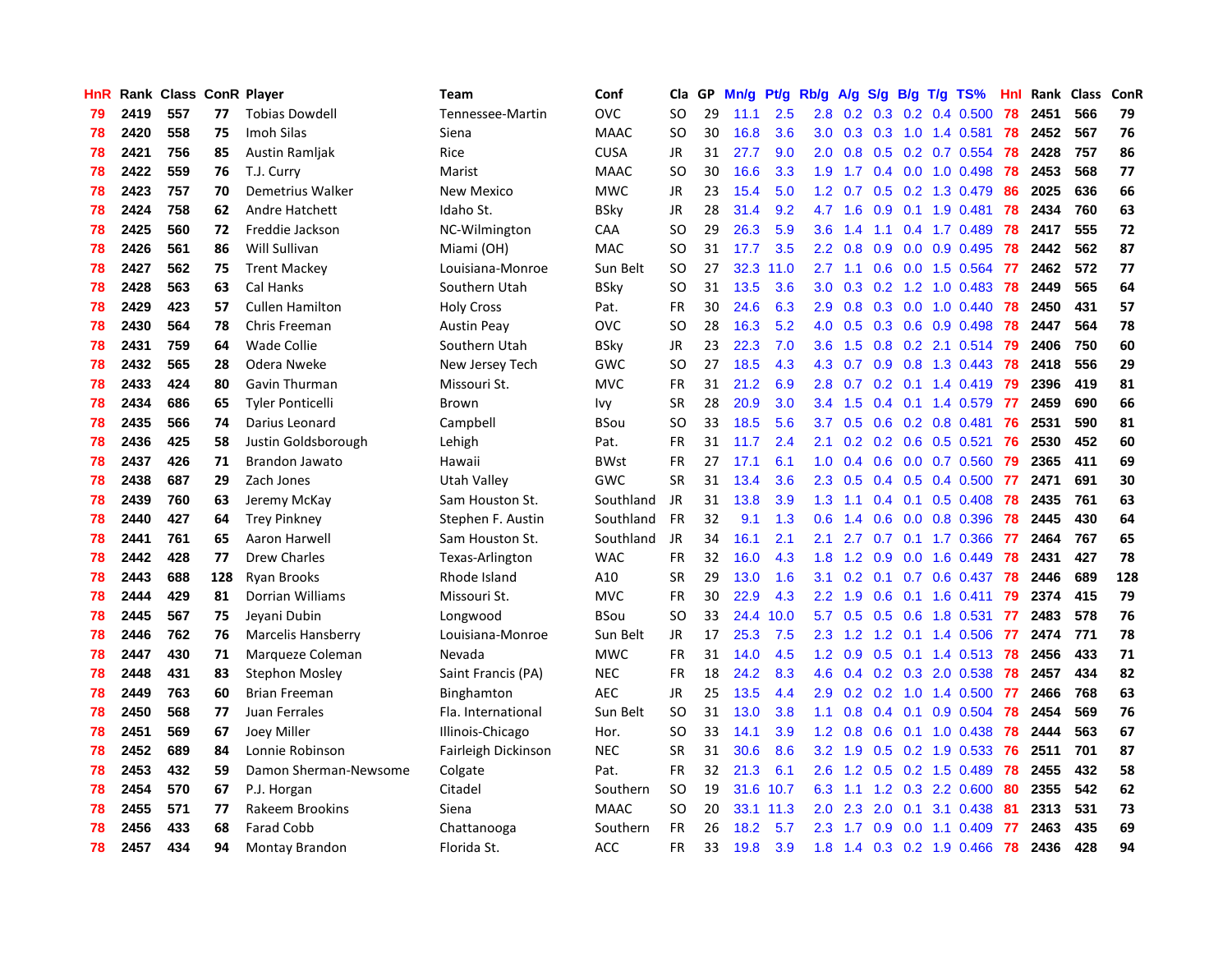| <b>HnR</b> |      | Rank Class ConR Player |     |                        | <b>Team</b>          | Conf        | Cla       | GP | Mn/g | Pf/g | Rb/g             | A/g            | S/g |     | $B/g$ T/g TS%                | Hnl |      | Rank Class | ConR |
|------------|------|------------------------|-----|------------------------|----------------------|-------------|-----------|----|------|------|------------------|----------------|-----|-----|------------------------------|-----|------|------------|------|
| 78         | 2458 | 572                    | 69  | Michael Neal           | Appalachian St.      | Southern    | <b>SO</b> | 23 | 30.9 | 8.8  | 3.2              | 3.6            | 1.1 | 0.3 | 3.6 0.510                    | 81  | 2307 | 528        | 60   |
| 78         | 2459 | 690                    | 79  | Jason Holmes           | Morehead St.         | <b>OVC</b>  | <b>SR</b> | 32 | 10.0 | 2.7  |                  |                |     |     | 1.8 0.2 0.3 0.5 0.6 0.497 77 |     | 2489 | 696        | 81   |
| 78         | 2460 | 435                    | 85  | <b>Stephan Hawkins</b> | <b>Robert Morris</b> | <b>NEC</b>  | <b>FR</b> | 35 | 11.9 | 2.5  |                  |                |     |     | 2.2 0.2 0.2 0.7 0.7 0.512 76 |     | 2509 | 446        | 86   |
| 77         | 2461 | 573                    | 86  | Troy Joseph            | Long Island U.       | <b>NEC</b>  | SO        | 29 | 12.2 | 3.2  | 2.0 <sub>1</sub> | 0.3            |     |     | $0.3$ 0.2 0.4 0.560          | -77 | 2461 | 571        | 84   |
| 77         | 2462 | 436                    | 65  | A.J. Hess              | Southern Utah        | <b>BSky</b> | FR        | 31 | 20.7 | 5.8  | 2.6              | 1.0            |     |     | 0.5 0.2 0.9 0.525            | -77 | 2486 | 441        | 65   |
| 77         | 2463 | 437                    | 87  | Sam Mader              | Northern Illinois    | MAC         | <b>FR</b> | 25 | 15.4 | 3.6  | 1.8              | 0.4            |     |     | $0.4$ 0.5 0.8 0.459          | -77 | 2485 | 440        | 90   |
| 77         | 2464 | 438                    | 76  | <b>Badou Diagne</b>    | Coastal Carolina     | <b>BSou</b> | FR        | 29 | 21.4 | 5.4  |                  | 4.3 0.7        | 0.6 |     | 0.6 1.2 0.411                | 77  | 2480 | 439        | 75   |
| 77         | 2465 | 764                    | 66  | Steve Rennard          | Pennsylvania         | Ivy         | JR        | 19 | 22.6 | 4.2  | 1.9              | 1.6            | 1.0 |     | 0.0 1.3 0.564                | -80 | 2329 | 727        | 63   |
| 77         | 2466 | 439                    | 117 | Negus Webster-Chan     | Missouri             | <b>SEC</b>  | FR        | 32 | 15.5 | 2.5  | 2.0 <sub>1</sub> | 0.8            | 0.4 |     | $0.0$ 0.7 0.419              | 78  | 2430 | 426        | 117  |
| 77         | 2467 | 574                    | 76  | <b>Simuel Frazier</b>  | Howard               | <b>MEAC</b> | <b>SO</b> | 28 | 31.0 | 8.0  | 2.8              | 3.8            | 1.6 |     | $0.1$ 3.7 $0.409$            | -77 | 2490 | 581        | 79   |
| 77         | 2468 | 575                    | 77  | Prince Okoroh          | Howard               | <b>MEAC</b> | <b>SO</b> | 31 | 29.3 | 6.9  |                  | 4.6 0.9        |     |     | 1.2 0.8 1.9 0.416 76         |     | 2499 | 583        | 80   |
| 77         | 2469 | 440                    | 88  | Jalen Ross             | Eastern Michigan     | <b>MAC</b>  | <b>FR</b> | 34 | 21.8 | 4.6  | 1.6              | 2.3            |     |     | $0.8$ 0.0 2.3 0.440          | -77 | 2478 | 438        | 89   |
| 77         | 2470 | 441                    | 86  | Daiguan Walker         | Central Florida      | <b>CUSA</b> | <b>FR</b> | 31 | 20.9 | 4.0  | 1.9              | 1.6            |     |     | $0.4$ 0.0 1.5 0.490          | -77 | 2492 | 442        | 87   |
| 77         | 2471 | 442                    | 78  | P.J. Hardwick          | North Texas          | Sun Belt    | <b>FR</b> | 32 | 23.7 | 3.7  | 2.9 <sup>°</sup> | 2.5            | 0.9 |     | $0.0$ 2.1 $0.465$            | -76 | 2506 | 445        | 79   |
| 77         | 2472 | 576                    | 89  | Kevin Gray             | Northern Illinois    | <b>MAC</b>  | <b>SO</b> | 30 | 20.4 | 4.5  | 3.7 <sub>2</sub> | 0.5            |     |     | 0.3 0.2 0.8 0.435            | -76 | 2508 | 584        | 91   |
| 77         | 2473 | 765                    | 66  | Kevin Winford          | Eastern Washington   | <b>BSky</b> | <b>JR</b> | 25 | 20.6 | 6.1  | 1.9              | 2.4            | 0.6 |     | $0.0$ 1.4 $0.471$            | 76  | 2512 | 780        | 67   |
| 77         | 2474 | 577                    | 30  | Lauri Toivonen         | Texas-Pan American   | GWC         | <b>SO</b> | 32 | 19.6 | 3.6  | $3.4^{\circ}$    | 1.0            | 0.7 |     | $0.1$ 0.8 0.550              | 77  | 2484 | 579        | 31   |
| 77         | 2475 | 766                    | 78  | <b>Ronald Spencer</b>  | Md.-Eastern Shore    | <b>MEAC</b> | <b>JR</b> | 13 | 25.9 | 6.5  | 5.5              | 0.5            | 0.2 |     | $0.8$ 1.2 0.462              | 78  | 2439 | 763        | 77   |
| 77         | 2476 | 578                    | 66  | <b>Shane Rillieux</b>  | Nicholls St.         | Southland   | <b>SO</b> | 29 | 30.9 | 5.1  |                  | $2.2$ 2.7      |     |     | 0.8 0.1 1.8 0.419 75         |     | 2549 | 592        | 70   |
| 77         | 2477 | 691                    | 73  | Nick Wright            | Old Dominion         | CAA         | <b>SR</b> | 28 | 20.3 | 6.7  | 4.1              | 0.5            |     |     | 0.4 0.5 1.0 0.432 77         |     | 2479 | 693        | 73   |
| 77         | 2478 | 443                    | 90  | Jared Klein            | Western Michigan     | <b>MAC</b>  | <b>FR</b> | 32 | 12.8 | 3.2  | 1.6              | 1.0            |     |     | $0.5$ 0.0 1.2 0.479          | 78  | 2443 | 429        | 88   |
| 77         | 2479 | 767                    | 61  | Rayner Moguete         | Binghamton           | <b>AEC</b>  | <b>JR</b> | 16 | 26.8 | 8.6  | 2.6              | 1.4            | 0.9 |     | $0.1$ 1.5 0.491              | 80  | 2340 | 732        | 59   |
| 77         | 2480 | 579                    | 67  | <b>Gary Winston</b>    | Portland St.         | <b>BSky</b> | <b>SO</b> | 28 | 26.6 | 7.9  | 2.1              | 2.3            | 0.8 |     | $0.0$ 2.1 0.538              | 77  | 2487 | 580        | 66   |
| 77         | 2481 | 692                    | 67  | <b>Todd Nelson</b>     | SE Louisiana         | Southland   | <b>SR</b> | 30 | 16.3 | 5.6  | 1.2              | 0.4            | 0.3 |     | $0.1$ 0.7 0.505              | 77  | 2496 | 697        | 67   |
| 77         | 2482 | 444                    | 79  | Kyle Koszuta           | Louisiana-Monroe     | Sun Belt    | <b>FR</b> | 27 | 15.3 | 3.7  | 0.9 <sup>°</sup> | 1.8            | 0.9 |     | $0.0$ 1.6 $0.549$            | 76  | 2510 | 447        | 80   |
| 77         | 2483 | 693                    | 48  | Madut Bol              | Southern             | <b>SWAC</b> | <b>SR</b> | 32 | 9.3  | 1.9  | 1.3              | 0.2            | 0.3 |     | 0.3 0.2 0.625                | -77 | 2473 | 692        | 47   |
| 77         | 2484 | 445                    | 31  | <b>Terrence Smith</b>  | New Jersey Tech      | <b>GWC</b>  | <b>FR</b> | 12 | 21.3 | 4.9  | 5.8              | 0.4            |     |     | 0.6 0.8 0.8 0.454            | -81 | 2296 | 393        | 23   |
| 77         | 2485 | 580                    | 129 | Marvin Binney          | Duguesne             | A10         | <b>SO</b> | 29 | 12.7 | 3.1  |                  |                |     |     | 1.0 0.7 0.5 0.0 0.7 0.572 77 |     | 2476 | 576        | 129  |
| 77         | 2486 | 768                    | 11  | Corey Hall             | Cal St. Bakersfield  | Ind.        | JR        | 30 | 16.8 | 4.1  | 4.5              | 0.3            |     |     | 0.4 0.0 1.2 0.496 77         |     | 2498 | 775        | 11   |
| 77         | 2487 | 694                    | 78  | Allen Tate             | Seattle              | <b>WAC</b>  | <b>SR</b> | 24 | 15.7 | 3.5  | 3.1              | 0.7            | 1.0 |     | $0.1$ 1.2 0.414 78           |     | 2425 | 686        | 77   |
| 77         | 2488 | 769                    | 68  | Jeremy Smith           | Nicholls St.         | Southland   | <b>JR</b> | 27 | 24.4 | 7.4  | 2.7              | 1.0            | 0.5 |     | $0.1$ 1.6 0.555              | -75 | 2565 | 796        | 71   |
| 77         | 2489 | 770                    | 56  | <b>Greg Rice</b>       | <b>IUPUI</b>         | Summit      | <b>JR</b> | 32 | 29.2 | 8.7  | 2.6              | 3.4            | 1.1 |     | $0.0$ 2.4 0.486              | -76 | 2538 | 785        | 59   |
| 77         | 2490 | 581                    | 79  | Karamo Jawara          | <b>NC Central</b>    | <b>MEAC</b> | <b>SO</b> | 25 | 19.6 | 2.8  | 3.2              | 1.6            | 0.6 |     | $0.2$ 1.0 0.480              | 80  | 2328 | 534        | 71   |
| 77         | 2491 | 695                    | 32  | Ruben Cabrera          | Texas-Pan American   | <b>GWC</b>  | <b>SR</b> | 32 | 14.2 | 5.9  | 2.8 <sub>1</sub> | 0.3            | 0.1 |     | $0.1$ 1.2 0.537              | -77 | 2497 | 698        | 32   |
| 77         | 2492 | 771                    | 77  | Joshua Clyburn         | Presbyterian         | <b>BSou</b> | <b>JR</b> | 29 | 28.4 | 10.0 | 5.8              | 0.6            | 0.6 |     | 0.8 2.4 0.548                | -76 | 2507 | 779        | 77   |
| 77         | 2493 | 582                    | 70  | <b>Ryan Winters</b>    | Elon                 | Southern    | SO        | 32 | 13.8 | 2.9  |                  | $2.3\quad 0.7$ |     |     | $0.4$ 0.2 0.6 0.551          | 77  | 2495 | 582        | 71   |
| 77         | 2494 | 446                    | 91  | <b>Travon Baker</b>    | Northern Illinois    | <b>MAC</b>  | <b>FR</b> | 30 | 22.3 | 3.8  | 2.0 <sub>1</sub> | 1.9            |     |     | 1.4 0.0 2.0 0.422            | -76 | 2519 | 449        | 92   |
| 77         | 2495 | 772                    | 69  | Amos Wilson            | Lamar                | Southland   | JR        | 27 | 25.0 | 8.9  | 4.7              | 0.8            | 1.2 |     | $0.5$ 2.2 0.444              | 77  | 2481 | 772        | 66   |
| 77         | 2496 | 583                    | 49  | Sydney Coleman         | Jackson St.          | <b>SWAC</b> | <b>SO</b> | 29 | 20.2 | 4.1  | $3.4^{\circ}$    |                |     |     | 0.2 0.3 0.9 0.6 0.502 76     |     | 2518 | 586        | 49   |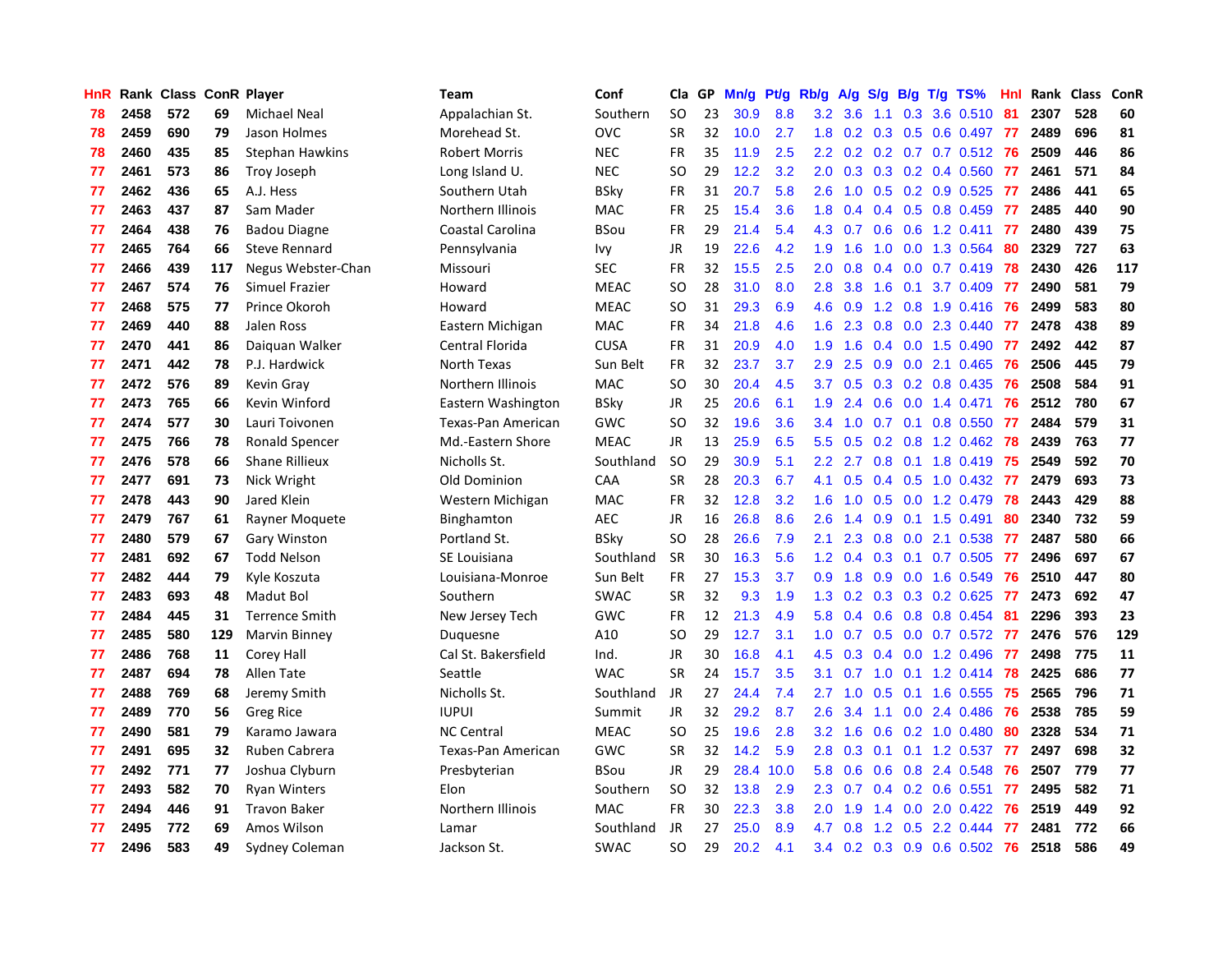| <b>HnR</b> |      | Rank Class ConR Player |     |                          | <b>Team</b>         | Conf        | Cla       | GP | Mn/g | Pt/g | Rb/g             | A/g           | S/g |     | $B/g$ T/g TS%             | Hnl |      | Rank Class | ConR |
|------------|------|------------------------|-----|--------------------------|---------------------|-------------|-----------|----|------|------|------------------|---------------|-----|-----|---------------------------|-----|------|------------|------|
| 77         | 2497 | 696                    | 80  | Mason Leggett            | Jacksonville St.    | <b>OVC</b>  | <b>SR</b> | 27 | 20.1 | 2.7  | 2.1              | 1.5           | 1.2 | 0.1 | $1.1 \quad 0.408$         | 77  | 2488 | 695        | 80   |
| 77         | 2498 | 584                    | 124 | Ge'Lawn Guyn             | Cincinnati          | ВE          | <b>SO</b> | 33 | 10.2 | 2.4  | 0.8              | 0.4           |     |     | $0.3$ 0.2 0.5 0.488       | 77  | 2477 | 577        | 124  |
| 77         | 2499 | 773                    | 81  | Justin Childs            | Tennessee-Martin    | <b>OVC</b>  | <b>JR</b> | 29 | 24.7 | 8.4  | 3.8 <sub>2</sub> | 1.9           |     |     | 1.3 0.3 2.9 0.453 76      |     | 2515 | 781        | 82   |
| 77         | 2500 | 447                    | 65  | <b>Tyler White</b>       | Northern Kentucky   | ASun        | FR        | 24 | 19.6 | 6.0  | 1.7 <sub>z</sub> | 0.9           |     |     | $0.5$ 0.1 1.1 0.479       | -77 | 2469 | 436        | 65   |
| 77         | 2501 | 697                    | 118 | Noel Johnson             | Auburn              | <b>SEC</b>  | <b>SR</b> | 32 | 17.5 | 4.8  | 2.0 <sub>1</sub> | 0.5           |     |     | 0.4 0.2 0.9 0.470         | -76 | 2517 | 703        | 118  |
| 77         | 2502 | 698                    | 68  | Jeffrey Forbes           | Eastern Washington  | <b>BSky</b> | <b>SR</b> | 29 | 25.3 | 6.0  | $2.4^{\circ}$    | 2.0           | 0.8 |     | $0.0$ 1.1 $0.489$         | 75  | 2548 | 708        | 70   |
| 77         | 2503 | 774                    | 90  | Jeremy Adams             | Colorado            | P12         | JR        | 30 | 11.0 | 2.6  | 1.4              | 0.2           |     |     | $0.3$ 0.0 0.6 0.491       | 77  | 2460 | 766        | 90   |
| 77         | 2504 | 448                    | 74  | Craig Ponder             | NC-Wilmington       | CAA         | <b>FR</b> | 30 | 25.8 | 8.5  | 2.1              | 1.9           | 0.7 |     | 0.2 2.3 0.492             | 76  | 2504 | 444        | 74   |
| 77         | 2505 | 585                    | 92  | Adedeji Ibitayo          | Akron               | <b>MAC</b>  | <b>SO</b> | 29 | 11.0 | 3.0  | 1.8              | 0.7           | 0.3 |     | $0.1$ 0.6 0.422           | 78  | 2440 | 561        | 86   |
| 77         | 2506 | 699                    | 87  | Nick Greenbacker         | Sacred Heart        | <b>NEC</b>  | <b>SR</b> | 29 | 19.0 | 4.0  | $2.7^{\circ}$    | 0.9           |     |     | 0.7 1.0 1.2 0.523         | -76 | 2527 | 705        | 89   |
| 77         | 2507 | 775                    | 57  | Sean Esposito            | <b>IUPUI</b>        | Summit      | JR        | 32 | 31.3 | 8.2  | 2.9              | 2.3           |     |     | 0.9 0.2 1.1 0.466 75      |     | 2551 | 789        | 61   |
| 77         | 2508 | 700                    | 88  | Marcus Ware              | Monmouth            | <b>NEC</b>  | <b>SR</b> | 30 | 17.8 | 6.4  | 4.0              | 0.5           |     |     | 0.5 0.1 1.6 0.434 76      |     | 2525 | 704        | 88   |
| 76         | 2509 | 776                    | 50  | <b>Anthony Evans</b>     | Alcorn St.          | <b>SWAC</b> | <b>JR</b> | 32 | 20.8 | 5.4  | 2.1              | 1.3           |     |     | 1.1 0.0 1.3 0.406         | -75 | 2546 | 788        | 50   |
| 76         | 2510 | 449                    | 51  | <b>Bobby Brown</b>       | Alabama St.         | <b>SWAC</b> | <b>FR</b> | 30 | 17.2 | 5.0  | 3.8              | 0.5           | 0.4 |     | $0.4$ 1.1 0.433           | -74 | 2573 | 465        | 53   |
| 76         | 2511 | 777                    | 80  | Dre Conner               | South Alabama       | Sun Belt    | <b>JR</b> | 28 | 21.7 | 5.1  | 1.4              | $2.2^{\circ}$ | 0.5 |     | $0.0$ 1.8 0.483           | -75 | 2555 | 790        | 82   |
| 76         | 2512 | 586                    | 71  | Dylen Setzekorn          | Citadel             | Southern    | <b>SO</b> | 28 | 10.1 | 4.3  | 1.4              | 0.1           | 0.5 |     | $0.1$ 0.7 0.623           | 76  | 2514 | 585        | 72   |
| 76         | 2513 | 701                    | 60  | <b>Brian Fitzpatrick</b> | Bucknell            | Pat.        | <b>SR</b> | 33 | 8.6  | 2.2  | 1.6              | 0.2           | 0.0 |     | $0.2$ 0.3 0.483           | 76  | 2502 | 699        | 59   |
| 76         | 2514 | 778                    | 81  | Millaun Brown            | Louisiana-Monroe    | Sun Belt    | <b>JR</b> | 27 | 27.5 | 6.1  | 5.4              | 0.5           | 0.9 |     | 0.3 1.6 0.546             | 75  | 2545 | 787        | 81   |
| 76         | 2515 | 779                    | 95  | Josh Hairston            | Duke                | <b>ACC</b>  | <b>JR</b> | 35 | 12.7 | 2.6  | 2.1              | 0.2           |     |     | $0.1$ 0.2 0.5 0.484       | -76 | 2501 | 777        | 95   |
| 76         | 2516 | 780                    | 58  | <b>Alex Phillips</b>     | Neb.-Omaha          | Summit      | <b>JR</b> | 31 | 21.1 | 8.2  | 2.5              |               |     |     | 1.4 0.7 0.0 2.3 0.553 76  |     | 2524 | 783        | 57   |
| 76         | 2517 | 450                    | 75  | Timajh Parker-Rivera     | Towson              | CAA         | <b>FR</b> | 31 | 15.3 | 2.8  | 3.1              | 0.2           |     |     | $0.2$ 0.5 0.8 0.506       | -76 | 2513 | 448        | 75   |
| 76         | 2518 | 702                    | 79  | Mansa Habeeb             | Idaho               | <b>WAC</b>  | <b>SR</b> | 29 | 21.2 | 5.6  | $2.4^{\circ}$    | 1.4           | 0.6 | 0.1 | 2.0 0.503                 | -76 | 2505 | 700        | 79   |
| 76         | 2519 | 587                    | 78  | <b>Brian Brown</b>       | <b>VMI</b>          | <b>BSou</b> | SO        | 31 | 26.0 | 8.5  | 2.1              | 1.0           | 0.6 |     | $0.0$ 0.8 0.546           | 76  | 2528 | 589        | 79   |
| 76         | 2520 | 781                    | 69  | Dennis Kramer            | San Diego           | <b>WCC</b>  | <b>JR</b> | 32 | 14.6 | 4.2  | $2.7^{\circ}$    | 0.2           |     |     | $0.2$ 0.4 1.1 0.500       | 76  | 2503 | 778        | 69   |
| 76         | 2521 | 782                    | 62  | Gary Johnson             | Albany (NY)         | <b>AEC</b>  | <b>JR</b> | 24 | 14.0 | 3.3  | 2.3              | 0.5           |     |     | $0.5$ $0.2$ $0.9$ $0.410$ | -80 | 2351 | 734        | 60   |
| 76         | 2522 | 451                    | 130 | Jermaine Myers           | Fordham             | A10         | <b>FR</b> | 31 | 21.5 | 3.6  | 1.7 <sup>2</sup> | 2.2           |     |     | $0.7$ 0.1 1.8 0.448       | -74 | 2575 | 466        | 133  |
| 76         | 2523 | 452                    | 70  | <b>Terrell Brown</b>     | Central Arkansas    | Southland   | <b>FR</b> | 26 | 9.7  | 2.7  | 2.8              | 0.3           |     |     | $0.3$ 0.2 0.9 0.561       | 76  | 2536 | 454        | 69   |
| 76         | 2524 | 453                    | 96  | Joey van Zegeren         | Virginia Tech       | <b>ACC</b>  | <b>FR</b> | 32 | 14.6 | 3.3  | 3.1              | 0.1           |     |     | 0.3 0.7 1.1 0.507 75      |     | 2541 | 457        | 96   |
| 76         | 2525 | 454                    | 70  | <b>Nick Stover</b>       | Loyola Marymount    | <b>WCC</b>  | FR        | 30 | 13.4 | 3.7  | 1.3              | 0.5           |     |     | $0.4$ 0.1 0.4 0.433       | -75 | 2547 | 461        | 71   |
| 76         | 2526 | 455                    | 66  | Jordan Montgomery        | Kennesaw St.        | ASun        | <b>FR</b> | 26 | 10.8 | 3.6  | 1.3              | 0.6           |     |     | $0.5$ 0.1 0.7 0.511       | 76  | 2522 | 450        | 66   |
| 76         | 2527 | 703                    | 79  | <b>Blake Smith</b>       | Radford             | <b>BSou</b> | <b>SR</b> | 31 | 18.5 | 4.7  | $2.2^{\circ}$    | 1.2           | 1.0 |     | $0.3$ 1.2 0.452           | -76 | 2516 | 702        | 78   |
| 76         | 2528 | 704                    | 80  | Nick Gore                | <b>VMI</b>          | <b>BSou</b> | <b>SR</b> | 31 | 23.5 | 4.9  | $4.4^{\circ}$    | 2.4           | 1.0 |     | $0.1$ 1.2 0.465           | 76  | 2533 | 707        | 82   |
| 76         | 2529 | 456                    | 93  | <b>Kellon Thomas</b>     | Kent St.            | <b>MAC</b>  | <b>FR</b> | 35 | 12.5 | 2.7  | 1.0              | 1.0           | 0.5 | 0.1 | 0.8 0.480                 | 76  | 2526 | 451        | 93   |
| 76         | 2530 | 705                    | 52  | Ryan Gesiakowski         | <b>Prairie View</b> | <b>SWAC</b> | <b>SR</b> | 34 | 23.4 | 6.9  | $2.3^{\circ}$    | 0.8           | 1.1 | 0.1 | $0.7$ 0.431               | 75  | 2557 | 709        | 51   |
| 76         | 2531 | 457                    | 59  | <b>Marcus Tyus</b>       | Neb.-Omaha          | Summit      | <b>FR</b> | 31 | 17.1 | 6.0  | 2.5              | 1.0           | 0.6 |     | $0.1$ 1.2 0.500           | -75 | 2539 | 456        | 60   |
| 76         | 2532 | 588                    | 91  | <b>Challe Barton</b>     | Oregon St.          | P12         | SO        | 32 | 16.9 | 2.9  | 1.1              | 1.4           | 0.6 |     | $0.1$ 1.2 0.492           | -75 | 2550 | 593        | 91   |
| 76         | 2533 | 589                    | 131 | John Kopriva             | George Washington   | A10         | SO        | 29 | 9.1  | 1.8  | 1.6              | 0.2           |     |     | $0.3$ 0.2 0.4 0.473       | -76 | 2521 | 588        | 130  |
| 76         | 2534 | 458                    | 132 | Ivan Benkovic            | Charlotte           | A10         | FR        | 30 | 9.7  | 2.6  | 0.8              | 0.2           | 0.2 |     | $0.1$ 0.2 0.545           | 76  | 2532 | 453        | 131  |
| 76         | 2535 | 590                    | 81  | Tomasz Gielo             | Liberty             | <b>BSou</b> | <b>SO</b> | 30 | 23.3 | 7.3  | 4.5              | 1.0           |     |     | $0.3$ $0.5$ 1.7 $0.481$   | 77  | 2472 | 575        | 74   |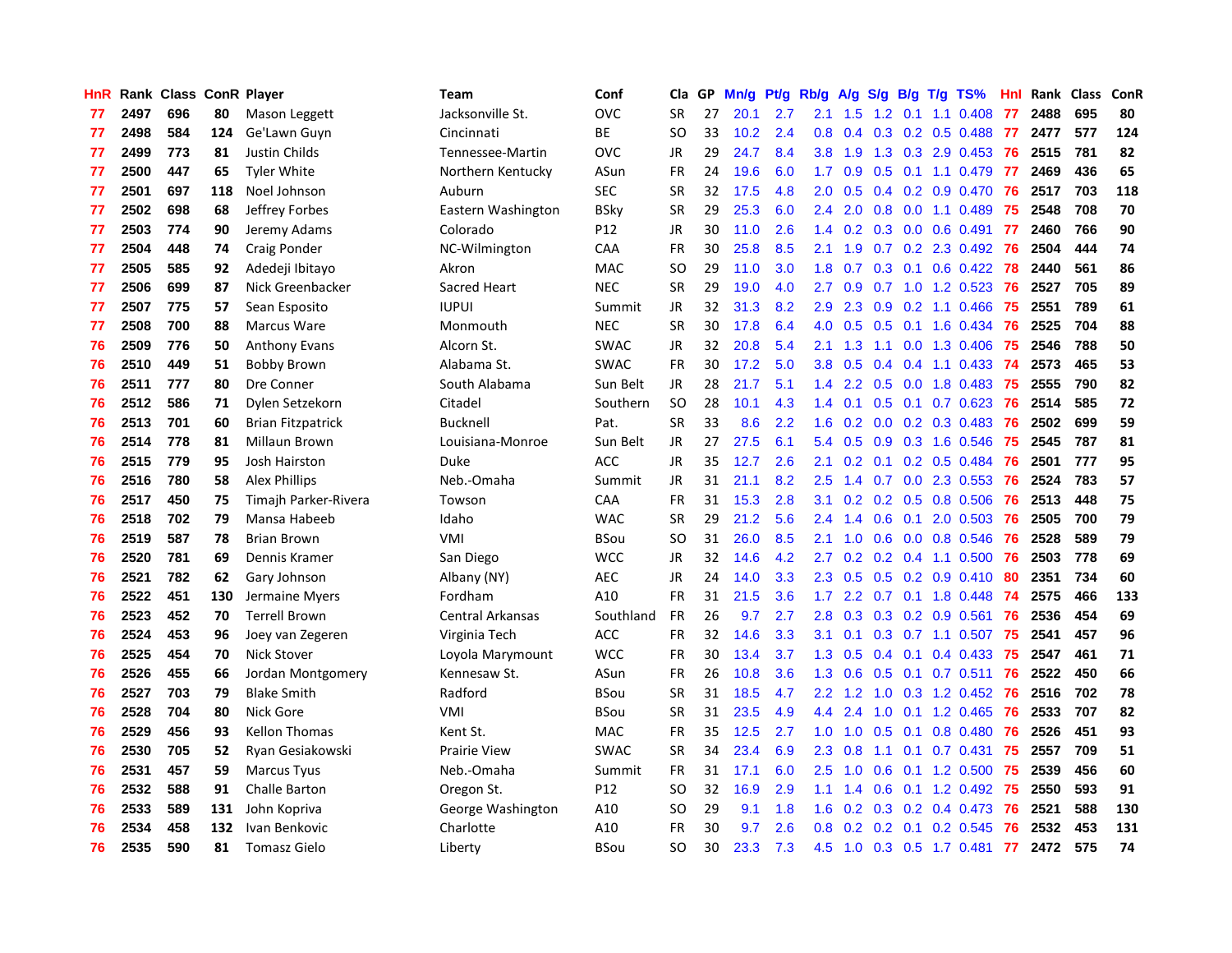| HnR |      | Rank Class ConR Player |     |                          | <b>Team</b>            | Conf        | Cla           | GP | Mn/g | Pt/g | Rb/g             | A/g       | S/g |                 | $B/g$ T/g TS%            | Hnl |      | Rank Class | ConR |
|-----|------|------------------------|-----|--------------------------|------------------------|-------------|---------------|----|------|------|------------------|-----------|-----|-----------------|--------------------------|-----|------|------------|------|
| 76  | 2536 | 783                    | 72  | <b>Brian Holmes</b>      | Georgia Southern       | Southern    | <b>JR</b>     | 26 | 19.7 | 4.2  | 2.1              | 1.7       | 0.8 | 0.0             | 1.4 0.468                | 77  | 2494 | 774        | 70   |
| 76  | 2537 | 784                    | 125 | Moses Ayegba             | Georgetown             | ВE          | JR            | 28 | 9.4  | 1.3  | 2.5              | 0.4       |     |                 | 0.1 0.3 0.8 0.463 77     |     | 2491 | 773        | 125  |
| 76  | 2538 | 459                    | 92  | Junior Longrus           | Washington St.         | P12         | <b>FR</b>     | 32 | 10.2 | 1.0  | 2.0              | 0.5       |     |                 | 0.0 0.6 0.6 0.378 75     |     | 2552 | 462        | 92   |
| 76  | 2539 | 785                    | 53  | Darryl Marshall          | Miss. Valley St.       | <b>SWAC</b> | JR            | 28 | 26.9 | 7.9  | 2.2              | 2.8       |     |                 | $0.9$ $0.0$ 2.2 $0.475$  | -74 | 2579 | 798        | 54   |
| 76  | 2540 | 460                    | 73  | Michael Obacha           | Appalachian St.        | Southern    | FR            | 30 | 21.3 | 5.3  | 4.6              | 0.4       |     |                 | $0.7$ 0.1 1.1 0.546      | 75  | 2544 | 460        | 73   |
| 75  | 2541 | 786                    | 80  | <b>Walter Davis</b>      | Florida A&M            | <b>MEAC</b> | JR            | 31 | 20.3 | 2.5  | 3.9              | 0.7       | 0.7 |                 | $0.8$ 0.7 0.443          | 75  | 2560 | 793        | 81   |
| 75  | 2542 | 787                    | 63  | Candon Rusin             | Vermont                | <b>AEC</b>  | JR            | 28 | 22.3 | 7.5  | 1.4              | 0.3       |     |                 | $0.4$ 0.1 1.6 0.480      | 80  | 2337 | 731        | 58   |
| 75  | 2543 | 706                    | 82  | Jairus Simms             | High Point             | BSou        | <b>SR</b>     | 28 | 16.8 | 1.9  | 1.4              | 3.2       | 0.6 |                 | $0.0$ 1.4 $0.402$        | -76 | 2529 | 706        | 80   |
| 75  | 2544 | 788                    | 71  | Mikey Manghum            | Oral Roberts           | Southland   | JR            | 34 | 19.4 | 2.5  | 1.2              | 1.4       |     | $0.4 \quad 0.1$ | $0.8$ 0.612              | -76 | 2534 | 784        | 68   |
| 75  | 2545 | 789                    | 12  | <b>Eddie Denard</b>      | New Orleans            | Ind.        | <b>JR</b>     | 26 | 17.1 | 5.4  | 3.8              | 0.9       | 0.9 |                 | 0.2 1.1 0.504 75         |     | 2570 | 797        | 12   |
| 75  | 2546 | 790                    | 54  | <b>Ervin Thomas</b>      | Miss. Valley St.       | <b>SWAC</b> | JR            | 22 | 19.5 | 4.0  |                  | $5.2$ 1.1 |     |                 | 0.6 0.5 1.2 0.401 75     |     | 2564 | 795        | 52   |
| 75  | 2547 | 791                    | 33  | <b>Quentin Bastian</b>   | New Jersey Tech        | GWC         | JR            | 20 | 12.8 | 3.0  | 3.3 <sub>2</sub> | 0.2       |     |                 | 0.4 0.7 0.8 0.472 76     |     | 2500 | 776        | 33   |
| 75  | 2548 | 792                    | 69  | Eric Hutchison           | Montana                | BSky        | JR            | 29 | 15.8 | 3.3  | 2.1              | 0.3       |     |                 | 0.3 0.6 0.7 0.537 76     |     | 2523 | 782        | 68   |
| 75  | 2549 | 591                    | 81  | Ishaq Pitt               | Md.-Eastern Shore      | <b>MEAC</b> | <b>SO</b>     | 28 | 20.5 | 5.4  | 3.7              | 1.6       | 0.4 | 0.1             | 2.0 0.434                | -71 | 2667 | 621        | 86   |
| 75  | 2550 | 793                    | 60  | P.J. Hubert              | <b>IUPUI</b>           | Summit      | JR            | 28 | 15.0 | 5.6  | 1.0              | 0.8       | 0.3 |                 | 0.1 0.8 0.554            | -74 | 2583 | 800        | 63   |
| 75  | 2551 | 794                    | 74  | Aerris Smith             | Wofford                | Southern    | JR            | 32 | 24.7 | 2.9  | 3.2              | 0.2       | 0.6 |                 | $0.2$ 0.8 0.490          | 75  | 2559 | 792        | 74   |
| 75  | 2552 | 461                    | 61  | <b>Brett VandenBergh</b> | North Dakota St.       | Summit      | <b>FR</b>     | 32 | 15.8 | 1.8  | $1.5^{\circ}$    | 0.8       | 0.3 |                 | $0.2$ 0.5 0.546          | 76  | 2537 | 455        | 58   |
| 75  | 2553 | 707                    | 82  | Anton Dickerson          | Howard                 | <b>MEAC</b> | <b>SR</b>     | 30 | 16.6 | 6.4  | 1.6              | 0.5       | 0.3 |                 | $0.0$ 1.2 0.462          | -74 | 2578 | 716        | 83   |
| 75  | 2554 | 592                    | 94  | Keith Gray               | Northern Illinois      | <b>MAC</b>  | <sub>SO</sub> | 30 | 15.9 | 4.1  | 2.6              | 0.2       |     |                 | 0.3 0.1 1.0 0.498 74     |     | 2581 | 599        | 94   |
| 75  | 2555 | 795                    | 55  | Denaell McDaniel         | Alabama St.            | <b>SWAC</b> | JR            | 26 | 26.9 | 6.1  | 3.2              | 3.3       |     |                 | 0.6 0.2 2.3 0.468 74     |     | 2582 | 799        | 55   |
| 75  | 2556 | 708                    | 70  | Jordan Johnson           | Southern Utah          | BSky        | <b>SR</b>     | 31 | 20.5 | 3.6  | 3.3 <sub>2</sub> | 1.5       |     |                 | 1.0 0.3 1.5 0.512 74     |     | 2574 | 714        | 72   |
| 75  | 2557 | 796                    | 62  | Nate Rogers              | <b>UMKC</b>            | Summit      | <b>JR</b>     | 29 | 22.9 | 6.7  | 2.1              | 2.0       | 0.9 | 0.1             | 2.4 0.444                | -75 | 2561 | 794        | 62   |
| 75  | 2558 | 593                    | 83  | Ricky Johnson            | Bethune-Cookman        | <b>MEAC</b> | SO.           | 28 | 27.1 | 6.8  | 2.6              | 2.6       | 0.8 |                 | $0.0$ 2.0 0.439          | 77  | 2465 | 573        | 78   |
| 75  | 2559 | 462                    | 78  | Shawn Valentine          | Rider                  | <b>MAAC</b> | <b>FR</b>     | 34 | 16.0 | 2.8  | 2.7              | 0.5       | 0.6 |                 | $0.3$ 1.1 0.434          | 75  | 2569 | 464        | 78   |
| 75  | 2560 | 709                    | 133 | Michael Davenport        | St. Bonaventure        | A10         | <b>SR</b>     | 28 | 11.1 | 2.5  | 1.2              | 0.9       | 0.5 |                 | $0.0$ 0.8 0.447          | 75  | 2558 | 710        | 132  |
| 75  | 2561 | 463                    | 83  | Sam Hughes               | NC-Asheville           | BSou        | <b>FR</b>     | 32 | 9.6  | 2.9  | 1.7              | 0.5       | 0.5 |                 | $0.3$ 0.7 0.442          | -74 | 2576 | 467        | 85   |
| 75  | 2562 | 464                    | 71  | Oscars Reinfelds         | Portland               | <b>WCC</b>  | <b>FR</b>     | 27 | 15.9 | 4.1  | 1.8              | 1.4       |     |                 | 0.5 0.0 1.4 0.455 75     |     | 2543 | 459        | 70   |
| 75  | 2563 | 465                    | 72  | <b>Tanner Giddings</b>   | Fresno St.             | <b>MWC</b>  | <b>FR</b>     | 29 | 14.2 | 2.1  | 1.9 <sup>°</sup> |           |     |                 | 0.2 0.2 0.4 0.4 0.432 75 |     | 2568 | 463        | 72   |
| 75  | 2564 | 466                    | 34  | James Harper             | <b>Houston Baptist</b> | <b>GWC</b>  | <b>FR</b>     | 30 | 13.6 | 4.4  | 1.9              | 0.6       |     |                 | 0.5 0.2 1.2 0.470 74     |     | 2587 | 470        | 35   |
| 75  | 2565 | 797                    | 72  | Lucas Devenny            | <b>UC Riverside</b>    | <b>BWst</b> | JR            | 30 | 14.9 | 1.8  | 3.8 <sub>2</sub> | 0.6       |     |                 | 0.2 0.3 0.6 0.427 74     |     | 2592 | 803        | 72   |
| 74  | 2566 | 710                    | 80  | Lavanne Pennington       | San Jose St.           | <b>WAC</b>  | <b>SR</b>     | 26 | 19.3 | 7.5  | 2.5              | 0.4       | 0.5 |                 | $0.0$ 1.5 $0.435$        | 73  | 2625 | 723        | 81   |
| 74  | 2567 | 711                    | 71  | Ephraim Ekanem           | Northern Arizona       | <b>BSky</b> | SR            | 31 | 10.2 | 3.1  | $2.2^{\circ}$    | 0.1       |     |                 | $0.3$ 0.4 0.5 0.471      | 74  | 2577 | 715        | 73   |
| 74  | 2568 | 798                    | 72  | <b>Brandon Brekke</b>    | North Dakota           | <b>BSky</b> | JR            | 19 | 15.9 | 5.3  | 4.1              | 0.2       |     |                 | 0.2 0.2 1.0 0.526        | 75  | 2540 | 786        | 69   |
| 74  | 2569 | 799                    | 84  | Christian Farmer         | Winthrop               | BSou        | JR            | 26 | 13.9 | 5.7  | 0.8              | 0.4       | 0.2 | 0.1             | 0.7 0.476                | 75  | 2556 | 791        | 83   |
| 74  | 2570 | 800                    | 89  | <b>Sidney Sanders</b>    | Fairleigh Dickinson    | <b>NEC</b>  | <b>JR</b>     | 27 | 23.5 | 4.6  | 1.8              | 3.4       | 1.1 |                 | $0.1$ 1.9 0.430          | -74 | 2596 | 804        | 92   |
| 74  | 2571 | 467                    | 67  | Myles Hamilton           | Kennesaw St.           | ASun        | <b>FR</b>     | 30 | 23.1 | 5.8  | 2.0 <sub>1</sub> | 2.5       |     |                 | 1.3 0.2 1.8 0.434        | -74 | 2588 | 471        | 67   |
| 74  | 2572 | 712                    | 56  | <b>Michael Starks</b>    | Alcorn St.             | <b>SWAC</b> | <b>SR</b>     | 32 | 17.0 | 3.2  | 3.3 <sub>2</sub> | 0.2       |     |                 | $0.3$ 0.7 0.8 0.490      | -73 | 2604 | 718        | 57   |
| 74  | 2573 | 594                    | 85  | Corey Hensley            | Gardner-Webb           | BSou        | SO            | 29 | 9.8  | 2.8  | $1.5^{\circ}$    | 0.2       |     |                 | $0.1$ 0.2 0.4 0.526      | 75  | 2566 | 597        | 84   |
| 74  | 2574 | 595                    | 126 | <b>Brice Kofane</b>      | Providence             | <b>BE</b>   | <b>SO</b>     | 28 | 11.5 | 0.9  | 2.4              | 0.3       |     |                 | $0.3$ 0.8 0.6 0.433      | 76  | 2535 | 591        | 126  |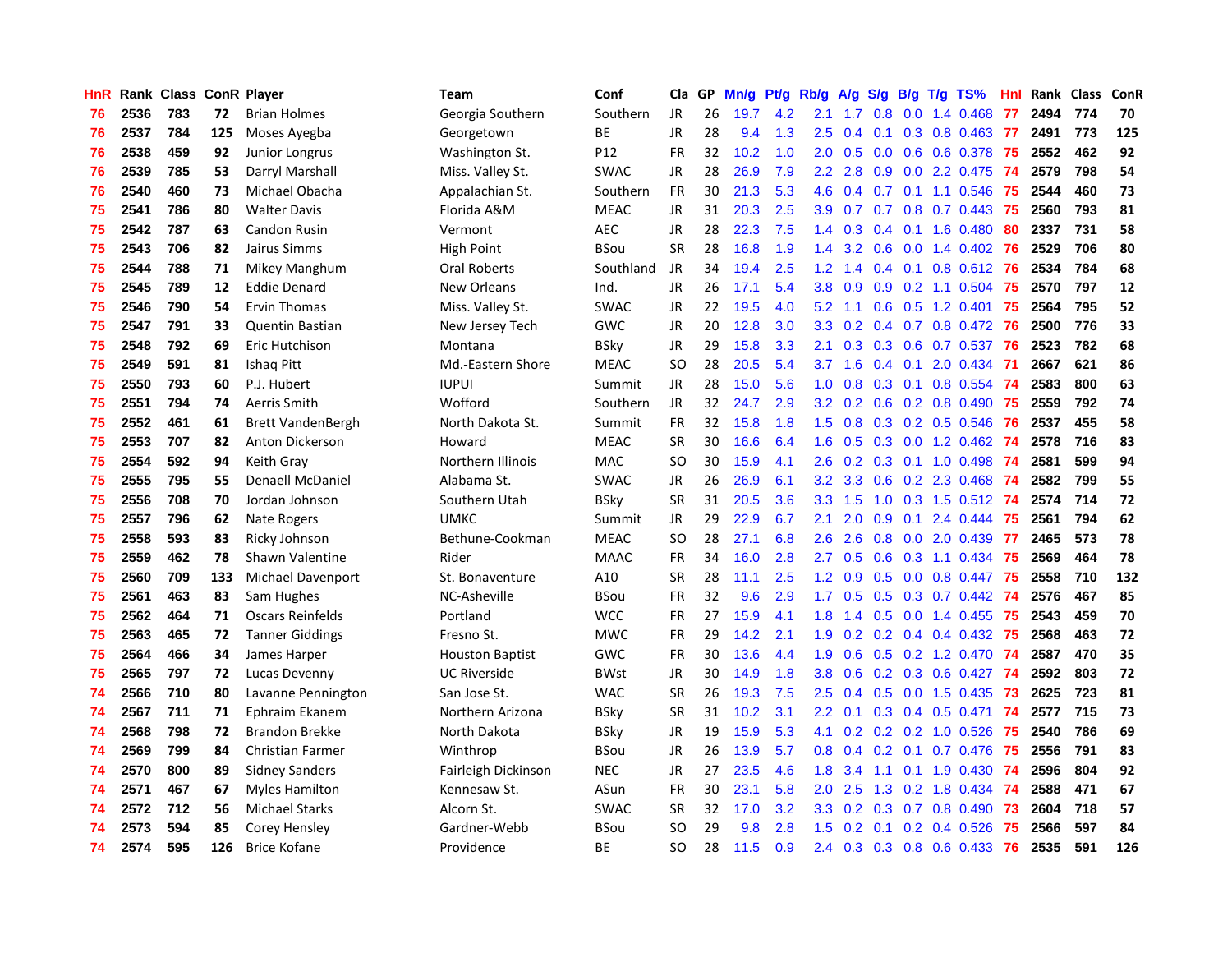| HnR |      | Rank Class ConR Player |     |                         | Team                 | Conf        | Cla           | <b>GP</b> | Mn/g | <b>Pt/g</b> | Rb/g             | A/g |     |                 | S/g B/g T/g TS%          | Hnl | Rank | <b>Class</b> | ConR |
|-----|------|------------------------|-----|-------------------------|----------------------|-------------|---------------|-----------|------|-------------|------------------|-----|-----|-----------------|--------------------------|-----|------|--------------|------|
| 74  | 2575 | 468                    | 35  | Nigel Sydnor            | New Jersey Tech      | GWC         | <b>FR</b>     | 29        | 14.4 | 4.6         | 1.6              | 0.9 | 0.4 |                 | $0.0$ $0.9$ $0.520$      | -74 | 2586 | 469          | 34   |
| 74  | 2576 | 801                    | 84  | Malik Jackson           | Bethune-Cookman      | <b>MEAC</b> | <b>JR</b>     | 34        | 13.2 | 4.5         | 2.5              |     |     |                 | 0.4 0.3 0.3 0.6 0.475 73 |     | 2606 | 808          | 85   |
| 74  | 2577 | 469                    | 87  | Brian Bernardi          | SMU                  | <b>CUSA</b> | <b>FR</b>     | 31        | 11.2 | 3.5         | 1.0              | 0.3 |     |                 | 0.2 0.0 0.7 0.591 74     |     | 2580 | 468          | 89   |
| 74  | 2578 | 470                    | 68  | Carrington Love         | Green Bay            | Hor.        | <b>FR</b>     | 34        | 15.8 | 2.6         | 1.4              | 1.4 |     |                 | $0.6$ 0.1 1.1 0.425      | -73 | 2600 | 474          | 70   |
| 74  | 2579 | 802                    | 57  | Green Hill              | Alabama A&M          | <b>SWAC</b> | JR            | 31        | 26.3 | 7.6         | 2.4              | 2.1 | 1.2 |                 | $0.0$ 2.0 0.498          | -73 | 2599 | 805          | 56   |
| 74  | 2580 | 471                    | 61  | Jesse Reed              | American             | Pat.        | <b>FR</b>     | 28        | 13.9 | 3.7         | 1.8              | 0.4 |     |                 | $0.4$ 0.1 0.5 0.466      | 73  | 2601 | 475          | 62   |
| 74  | 2581 | 596                    | 73  | Royce Williams          | Weber St.            | <b>BSky</b> | <sub>SO</sub> | 33        | 9.7  | 2.5         | 1.0              | 0.6 |     |                 | $0.2$ 0.1 0.7 0.587      | 75  | 2553 | 594          | 71   |
| 74  | 2582 | 597                    | 75  | <b>Marshall Harris</b>  | Citadel              | Southern    | SO            | 30        | 30.0 | 6.3         | 2.1              | 5.2 |     |                 | 1.4 0.0 2.5 0.478        | 73  | 2597 | 604          | 75   |
| 74  | 2583 | 803                    | 76  | Shane Reybold           | NC-Wilmington        | CAA         | <b>JR</b>     | 27        | 9.9  | 1.9         | 2.1              | 0.2 |     |                 | $0.4$ 0.4 0.3 0.451      | 74  | 2584 | 801          | 76   |
| 74  | 2584 | 598                    | 68  | Carter Sanderson        | Lipscomb             | ASun        | SO            | 29        | 17.8 | 5.5         | 1.8              | 1.2 |     |                 | $0.9$ 0.0 1.8 0.451      | -74 | 2595 | 603          | 68   |
| 74  | 2585 | 472                    | 98  | Caris LeVert            | Michigan             | <b>B10</b>  | <b>FR</b>     | 33        | 10.7 | 2.3         | 1.1              | 0.8 |     |                 | 0.2 0.1 0.3 0.396 77     |     | 2493 | 443          | 98   |
| 74  | 2586 | 713                    | 62  | Dee Goens               | <b>Holy Cross</b>    | Pat.        | <b>SR</b>     | 30        | 13.0 | 2.3         | 1.6              | 1.6 |     |                 | $0.4$ 0.0 1.0 0.405 73   |     | 2607 | 719          | 63   |
| 74  | 2587 | 714                    | 82  | Niko Stojilkovic        | North Texas          | Sun Belt    | <b>SR</b>     | 32        | 13.1 | 2.6         | 2.4              | 0.9 |     | $0.4 \quad 0.1$ | 0.8 0.432 73             |     | 2621 | 722          | 84   |
| 74  | 2588 | 473                    | 95  | <b>Mike Davis</b>       | Northern Illinois    | <b>MAC</b>  | <b>FR</b>     | 29        | 13.8 | 3.8         | 2.1              | 0.2 | 0.5 |                 | $0.1$ 0.7 0.399          | 73  | 2615 | 478          | 96   |
| 74  | 2589 | 474                    | 90  | <b>Taylor Danaher</b>   | Mount St. Mary's     | <b>NEC</b>  | <b>FR</b>     | 32        | 12.4 | 2.8         | 2.1              | 0.2 |     |                 | 0.3 0.3 0.6 0.511        | 73  | 2612 | 476          | 93   |
| 73  | 2590 | 715                    | 72  | Donley Minor            | Lamar                | Southland   | <b>SR</b>     | 31        | 33.0 | 9.6         | 3.3 <sub>2</sub> | 3.6 |     |                 | 0.7 0.2 3.0 0.456        | 73  | 2617 | 721          | 72   |
| 73  | 2591 | 804                    | 64  | Alex Ogundadegbe        | Binghamton           | <b>AEC</b>  | <b>JR</b>     | 26        | 10.0 | 2.4         | 1.8              | 0.3 | 0.2 | 0.1             | 0.4 0.470                | 72  | 2638 | 818          | 65   |
| 73  | 2592 | 716                    | 67  | Miles Asafo-Adjei       | Cornell              | lvy         | <b>SR</b>     | 30        | 20.5 | 2.8         | 1.6              | 2.6 |     |                 | 0.4 0.0 1.2 0.390        | 73  | 2603 | 717          | 69   |
| 73  | 2593 | 805                    | 63  | Caleb Steffensmeier     | Neb.-Omaha           | Summit      | JR            | 31        | 18.5 | 3.5         | 1.4              | 1.6 |     |                 | 0.7 0.2 0.6 0.564        | 73  | 2605 | 807          | 64   |
| 73  | 2594 | 599                    | 97  | <b>Bernard Sullivan</b> | Clemson              | <b>ACC</b>  | <sub>SO</sub> | 28        | 9.1  | 1.8         | 1.3              | 0.1 |     |                 | 0.3 0.1 0.3 0.510 74     |     | 2591 | 601          | 97   |
| 73  | 2595 | 806                    | 83  | R.J. McCray             | Louisiana-Monroe     | Sun Belt    | JR            | 26        | 29.7 | 7.0         | 1.9              | 2.4 |     |                 | $0.8$ 0.1 2.7 0.488      | -73 | 2602 | 806          | 83   |
| 73  | 2596 | 475                    | 76  | Matt Van Scyoc          | Citadel              | Southern    | <b>FR</b>     | 30        | 30.9 | 11.1        | 3.1              | 1.1 | 0.6 |                 | 0.7 2.3 0.565            | 73  | 2614 | 477          | 76   |
| 73  | 2597 | 807                    | 82  | Jarrett Stokes          | Morehead St.         | ovc         | JR            | 32        | 15.8 | 4.8         | 1.0              | 1.2 |     |                 | $0.4$ 0.0 0.8 0.451      | 73  | 2616 | 811          | 83   |
| 73  | 2598 | 600                    | 86  | Jordan Downing          | Presbyterian         | <b>BSou</b> | <b>SO</b>     | 29        | 34.3 | 12.8        | 3.8              | 1.2 |     |                 | 0.4 0.2 1.7 0.539        | 72  | 2630 | 609          | 86   |
| 73  | 2599 | 476                    | 69  | Todd Johnson            | Northern Kentucky    | ASun        | FR            | 26        | 13.4 | 2.8         | 1.3              | 1.1 |     |                 | $0.7$ 0.0 0.8 0.416      | 73  | 2618 | 479          | 70   |
| 73  | 2600 | 601                    | 82  | Jalen Crawford          | <b>Bradley</b>       | <b>MVC</b>  | <sub>SO</sub> | 35        | 14.6 | 3.9         | 1.1              | 0.9 |     | $0.4 \quad 0.1$ | $0.9$ 0.450              | 73  | 2608 | 606          | 82   |
| 73  | 2601 | 477                    | 69  | Nick Osborne            | Loyola (IL)          | Hor.        | FR            | 31        | 10.6 | 2.7         | $2.2^{\circ}$    | 0.3 |     |                 | 0.2 0.3 0.6 0.437 72     |     | 2648 | 487          | 71   |
| 73  | 2602 | 602                    | 68  | Devin Cherry            | Cornell              | Ivy         | <b>SO</b>     | 27        | 15.9 | 6.2         | 2.2              | 1.1 |     |                 | 0.4 0.0 1.9 0.470 74     |     | 2589 | 600          | 67   |
| 73  | 2603 | 478                    | 91  | Tyrone O'Garro          | Monmouth             | <b>NEC</b>  | <b>FR</b>     | 31        | 15.8 | 2.5         | 3.8 <sub>2</sub> | 0.5 |     |                 | $0.5$ 0.1 0.9 0.490      | 72  | 2632 | 482          | 94   |
| 73  | 2604 | 603                    | 70  | P.J. Boutte             | Detroit              | Hor.        | SO            | 32        | 8.8  | 1.4         | 0.9 <sup>°</sup> | 1.3 |     |                 | $0.7$ 0.0 0.8 0.351      | -73 | 2598 | 605          | 69   |
| 73  | 2605 | 604                    | 70  | <b>Mario Blessing</b>   | USC Upstate          | ASun        | <b>SO</b>     | 33        | 20.2 | 3.5         | 1.7              | 1.8 | 0.7 |                 | $0.1$ 1.6 0.466          | -73 | 2611 | 607          | 69   |
| 73  | 2606 | 717                    | 96  | Vince Legarza           | Miami (OH)           | <b>MAC</b>  | <b>SR</b>     | 29        | 10.5 | 1.6         | 1.6              | 0.6 |     |                 | $0.2$ 0.1 0.5 0.511      | 73  | 2609 | 720          | 95   |
| 73  | 2607 | 808                    | 71  | Ludovic Ndaye           | Cleveland St.        | Hor.        | <b>JR</b>     | 24        | 12.6 | 3.0         | 2.0              | 0.1 | 0.3 |                 | $0.7$ $0.3$ $0.445$      | 74  | 2585 | 802          | 68   |
| 73  | 2608 | 605                    | 99  | Jonathan Graham         | Penn St.             | <b>B10</b>  | SO            | 31        | 13.6 | 1.9         | 2.7              | 0.2 | 0.1 |                 | 0.8 0.5 0.390            | 72  | 2646 | 615          | 99   |
| 73  | 2609 | 809                    | 58  | <b>Brandon Ellis</b>    | Alabama A&M          | <b>SWAC</b> | JR            | 30        | 28.8 | 10.7        | 3.1              | 0.7 | 0.9 |                 | 0.3 2.2 0.491            | 72  | 2628 | 816          | 59   |
| 73  | 2610 | 479                    | 127 | Phillip Nolan           | Connecticut          | ВE          | <b>FR</b>     | 23        | 10.8 | 1.4         | 2.1              | 0.3 | 0.0 |                 | $0.5$ 0.4 0.452          | -75 | 2542 | 458          | 127  |
| 73  | 2611 | 480                    | 73  | JaMarkus Horace         | Nicholls St.         | Southland   | <b>FR</b>     | 28        | 15.8 | 5.1         | 3.1              | 0.2 |     |                 | $0.2$ 0.8 1.2 0.448      | 70  | 2687 | 501          | 74   |
| 73  | 2612 | 481                    | 97  | Derrick Richardson      | Central Michigan     | <b>MAC</b>  | FR            | 31        | 17.6 | 4.0         | $2.6\,$          | 0.7 | 0.8 |                 | $0.0$ 1.3 0.490          | 73  | 2624 | 480          | 97   |
| 73  | 2613 | 482                    | 74  | Brandon Pye             | Tx.A&M-Corp. Christi | Southland   | <b>FR</b>     | 29        | 15.8 | 4.1         | 1.1              | 0.4 |     |                 | 0.6 0.0 0.3 0.490        | 72  | 2634 | 484          | 73   |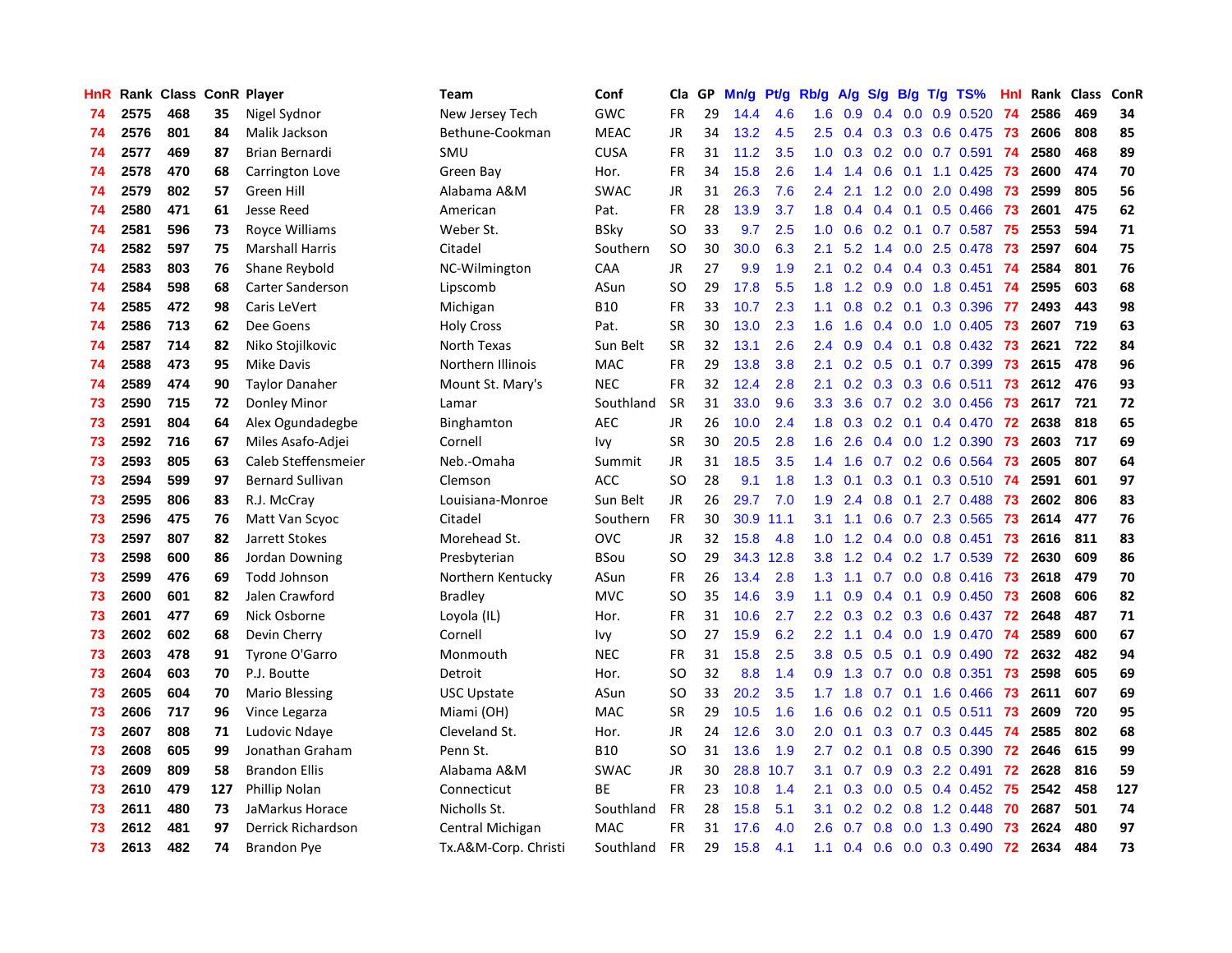| <b>HnR</b> |      | Rank Class ConR Player |     |                        | Team                    | Conf        | Cla       | GP | Mn/g | Pt/g | Rb/g             | A/g             |                  |     | S/g B/g T/g TS%           | Hnl | Rank | Class | ConR |
|------------|------|------------------------|-----|------------------------|-------------------------|-------------|-----------|----|------|------|------------------|-----------------|------------------|-----|---------------------------|-----|------|-------|------|
| 73         | 2614 | 718                    | 88  | <b>Corvonn Gaines</b>  | East Carolina           | <b>CUSA</b> | <b>SR</b> | 22 | 17.0 | 2.1  | $2.5\,$          | 2.0             | 0.5              |     | $0.2$ 0.9 0.393           | 79  | 2378 | 676   | 84   |
| 73         | 2615 | 483                    | 73  | Sam Beeler             | <b>UC Santa Barbara</b> | <b>BWst</b> | <b>FR</b> | 31 | 10.0 | 2.7  | 2.1              | 0.1             |                  |     | 0.1 0.3 0.7 0.532 71      |     | 2659 | 490   | 74   |
| 73         | 2616 | 719                    | 65  | Adrian Satchell        | <b>UMBC</b>             | <b>AEC</b>  | <b>SR</b> | 31 | 18.4 | 3.5  | 3.2              | 0.9             |                  |     | 0.5 0.3 0.7 0.426 71      |     | 2660 | 728   | 66   |
| 73         | 2617 | 810                    | 36  | Josh Cleveland         | Texas-Pan American      | GWC         | <b>JR</b> | 28 | 11.7 | 4.0  | $2.3^{\circ}$    | 0.2             |                  |     | $0.3$ $0.3$ $0.7$ $0.463$ | -73 | 2620 | 812   | 36   |
| 73         | 2618 | 606                    | 69  | Clay Wilson            | Princeton               | Ivy         | <b>SO</b> | 26 | 13.2 | 4.0  | 0.8              | 0.4             |                  |     | $0.3$ 0.0 0.7 0.505       | -74 | 2594 | 602   | 68   |
| 73         | 2619 | 811                    | 79  | <b>Malcolm Lemmons</b> | Niagara                 | <b>MAAC</b> | <b>JR</b> | 31 | 13.5 | 3.3  | 1.8              | 0.5             |                  |     | $0.4$ 0.1 0.7 0.454       | -73 | 2610 | 809   | 79   |
| 73         | 2620 | 484                    | 85  | Khiry White            | Savannah St.            | <b>MEAC</b> | <b>FR</b> | 32 | 20.7 | 3.0  | 2.1              | 1.0             | 1.3              |     | $0.1$ 2.1 0.444           | 74  | 2590 | 472   | 84   |
| 72         | 2621 | 607                    | 80  | Manny Thomas           | Marist                  | <b>MAAC</b> | SO        | 30 | 17.7 | 4.5  | 2.6              | 0.9             |                  |     | $0.4$ 0.2 1.4 0.482       | 72  | 2644 | 614   | 80   |
| 72         | 2622 | 485                    | 63  | Will Kelly             | Navy                    | Pat.        | <b>FR</b> | 31 | 17.4 | 2.7  | $3.4^{\circ}$    | 0.3             |                  |     | $0.4$ 0.3 0.8 0.519       | 72  | 2633 | 483   | 64   |
| 72         | 2623 | 608                    | 74  | Kris Gulley            | Long Beach St.          | <b>BWst</b> | SO        | 31 | 15.0 | 3.9  | 2.5              | 0.3             |                  |     | 0.3 0.1 1.2 0.524 73      |     | 2619 | 608   | 73   |
| 72         | 2624 | 486                    | 83  | Dee Oldham             | Tennessee-Martin        | <b>OVC</b>  | <b>FR</b> | 28 | 18.9 | 3.3  | 2.6              | 1.3             |                  |     | 1.0 0.1 0.9 0.442 72      |     | 2640 | 485   | 86   |
| 72         | 2625 | 720                    | 119 | John Florveus          | Georgia                 | <b>SEC</b>  | SR.       | 28 | 17.6 | 2.5  | 3.2 <sub>2</sub> | 0.4             |                  |     | 0.3 0.6 1.2 0.473 75      |     | 2567 | 712   | 119  |
| 72         | 2626 | 609                    | 84  | Javon McKay            | Tennessee Tech          | <b>OVC</b>  | <b>SO</b> | 29 | 20.7 | 3.6  | 3.3 <sub>1</sub> | 0.8             | 0.6              |     | 0.4 1.3 0.464 72          |     | 2636 | 611   | 85   |
| 72         | 2627 | 487                    | 77  | Eric Robertson         | Chattanooga             | Southern    | <b>FR</b> | 32 | 12.2 | 3.3  | 1.3              | 0.7             |                  |     | $0.5$ 0.2 0.4 0.448       | -71 | 2666 | 491   | 80   |
| 72         | 2628 | 812                    | 72  | John McArthur          | Santa Clara             | <b>WCC</b>  | <b>JR</b> | 38 | 13.2 | 2.0  | $2.4^{\circ}$    | 0.2             |                  |     | 0.3 0.2 0.4 0.475         | -72 | 2641 | 820   | 73   |
| 72         | 2629 | 721                    | 120 | Jarod Jahns            | Texas A&M               | <b>SEC</b>  | <b>SR</b> | 32 | 14.5 | 1.6  | 1.9              | 0.4             | 0.3              |     | $0.3$ 0.4 0.481           | 72  | 2629 | 724   | 120  |
| 72         | 2630 | 813                    | 78  | <b>Drew Parker</b>     | NC-Greensboro           | Southern    | <b>JR</b> | 31 | 21.9 | 3.3  | 2.1              | 2.6             | 0.6              |     | $0.0$ 1.3 0.443           | 71  | 2657 | 824   | 78   |
| 72         | 2631 | 610                    | 92  | Mustafaa Jones         | Fairleigh Dickinson     | <b>NEC</b>  | <b>SO</b> | 31 | 21.8 | 5.3  | 1.8              | 1.1             | 0.9 <sub>0</sub> |     | $0.1$ 1.2 0.505           | -71 | 2678 | 624   | 96   |
| 72         | 2632 | 488                    | 93  | <b>Tevin Falzon</b>    | Sacred Heart            | <b>NEC</b>  | FR        | 21 | 16.0 | 5.2  | 3.6 <sup>°</sup> |                 |                  |     | $0.4$ 0.2 0.2 1.0 0.441   | 74  | 2593 | 473   | 91   |
| 72         | 2633 | 611                    | 98  | Austin Keel            | Central Michigan        | <b>MAC</b>  | <b>SO</b> | 31 | 17.2 | 4.6  |                  | $1.8 \quad 0.7$ |                  |     | $0.5$ 0.1 0.7 0.429       | -72 | 2647 | 616   | 98   |
| 72         | 2634 | 814                    | 94  | Josh Castellanos       | Mount St. Mary's        | <b>NEC</b>  | JR        | 20 | 21.6 | 4.3  | 1.2 <sub>1</sub> | 3.2             |                  |     | $0.6$ 0.1 2.0 0.429       | 79  | 2366 | 738   | 77   |
| 72         | 2635 | 612                    | 75  | <b>Austin Quick</b>    | <b>UC Riverside</b>     | <b>BWst</b> | <b>SO</b> | 31 | 19.1 | 4.1  | 1.6              | 1.6             | 0.8              |     | $0.0$ 1.5 0.474           | -71 | 2673 | 623   | 76   |
| 72         | 2636 | 489                    | 87  | Lucas Woodhouse        | Longwood                | <b>BSou</b> | FR        | 33 | 26.1 | 5.2  | $2.2\phantom{0}$ | 5.5             | 0.7              | 0.1 | 3.0 0.494                 | -71 | 2670 | 494   | 87   |
| 72         | 2637 | 815                    | 81  | Xavier Jones           | San Jose St.            | <b>WAC</b>  | JR        | 27 | 18.0 | 4.6  | 2.0              | 1.5             | 0.6              |     | 0.1 1.3 0.382             | 70  | 2697 | 833   | 82   |
| 72         | 2638 | 613                    | 70  | Camryn Crocker         | Pennsylvania            | Ivy         | SO        | 27 | 15.9 | 2.2  | 1.6              | 2.3             |                  |     | $0.4$ 0.1 1.7 0.437       | 72  | 2653 | 617   | 70   |
| 72         | 2639 | 490                    | 77  | <b>Taylor Bessick</b>  | James Madison           | CAA         | FR        | 34 | 11.5 | 2.3  | 2.1              | 0.2             |                  |     | $0.4$ 0.5 0.4 0.414       | -71 | 2656 | 489   | 77   |
| 72         | 2640 | 614                    | 95  | Xavier Owens           | Mount St. Mary's        | <b>NEC</b>  | <b>SO</b> | 22 | 14.6 | 4.3  | 2.1              | 0.2             |                  |     | 0.6 0.0 0.8 0.508 75      |     | 2554 | 595   | 90   |
| 72         | 2641 | 816                    | 73  | <b>Tanner Riley</b>    | Portland                | <b>WCC</b>  | <b>JR</b> | 30 | 13.6 | 5.2  | 0.9 <sup>°</sup> | 0.5             |                  |     | 0.2 0.0 0.8 0.470 72      |     | 2652 | 822   | 74   |
| 72         | 2642 | 615                    | 64  | Dante Williams         | Oakland                 | Summit      | <b>SO</b> | 31 | 15.0 | 3.7  | 1.8              | 0.5             |                  |     | $0.2$ 0.2 0.4 0.532 72    |     | 2631 | 610   | 66   |
| 72         | 2643 | 616                    | 66  | Jamie Schneck          | Hartford                | <b>AEC</b>  | <b>SO</b> | 30 | 14.2 | 3.1  | 2.0 <sub>1</sub> | 0.5             |                  |     | 0.3 0.2 0.8 0.484 72      |     | 2637 | 612   | 64   |
| 72         | 2644 | 617                    | 89  | Jalen Ragland          | <b>UTEP</b>             | <b>CUSA</b> | <b>SO</b> | 24 | 13.7 | 3.8  | 0.9 <sub>0</sub> | 0.4             | 0.1              | 0.1 | $0.2$ 0.438               | -74 | 2572 | 598   | 88   |
| 72         | 2645 | 491                    | 84  | Steven Wronkoski       | Louisiana-Lafayette     | Sun Belt    | <b>FR</b> | 33 | 24.5 | 5.6  | 2.5              | 0.4             | 0.5              |     | 0.0 1.8 0.524             | -71 | 2669 | 493   | 86   |
| 72         | 2646 | 492                    | 79  | Kendrec Ferrara        | Furman                  | Southern    | <b>FR</b> | 31 | 27.7 | 6.9  | 5.5              | 0.7             | $0.4^{\circ}$    |     | 1.0 1.6 0.508             | -70 | 2686 | 500   | 81   |
| 72         | 2647 | 493                    | 80  | Raemond Robinson       | Citadel                 | Southern    | <b>FR</b> | 19 | 20.2 | 4.5  | 2.1              | 2.3             | 1.0              |     | $0.1$ 1.5 0.531           | 72  | 2642 | 486   | 77   |
| 72         | 2648 | 817                    | 81  | Kirby Gardner          | Oklahoma St.            | <b>B12</b>  | <b>JR</b> | 33 | 9.5  | 1.3  | 1.0              | 0.9             | 0.4              |     | $0.0 \t0.6 \t0.341$       | -71 | 2661 | 825   | 83   |
| 72         | 2649 | 722                    | 86  | Jasper Williams        | Hampton                 | <b>MEAC</b> | <b>SR</b> | 23 | 22.1 | 5.7  | $2.3^{\circ}$    | 1.8             | 1.0              |     | $0.0$ 1.7 0.394           | -75 | 2571 | 713   | 82   |
| 72         | 2650 | 494                    | 71  | Nate Snodgrass         | Northern Kentucky       | ASun        | FR.       | 25 | 17.4 | 3.1  | 1.2 <sub>1</sub> | 1.3             | $0.4^{\circ}$    |     | $0.0$ 0.7 0.462           | -72 | 2650 | 488   | 71   |
| 71         | 2651 | 723                    | 72  | <b>Ryan Haggerty</b>   | Milwaukee               | Hor.        | <b>SR</b> | 31 | 19.4 | 2.5  | 2.0 <sub>1</sub> | 1.1             |                  |     | $0.4$ 0.4 0.8 0.479       | -71 | 2663 | 729   | 72   |
| 71         | 2652 | 618                    | 74  | Michael Dison          | Montana St.             | <b>BSkv</b> | <b>SO</b> | 29 | 13.7 | 3.4  | 1.8              | 0.9             |                  |     | $0.9$ 0.0 0.9 0.444       | 70  | 2682 | 626   | 75   |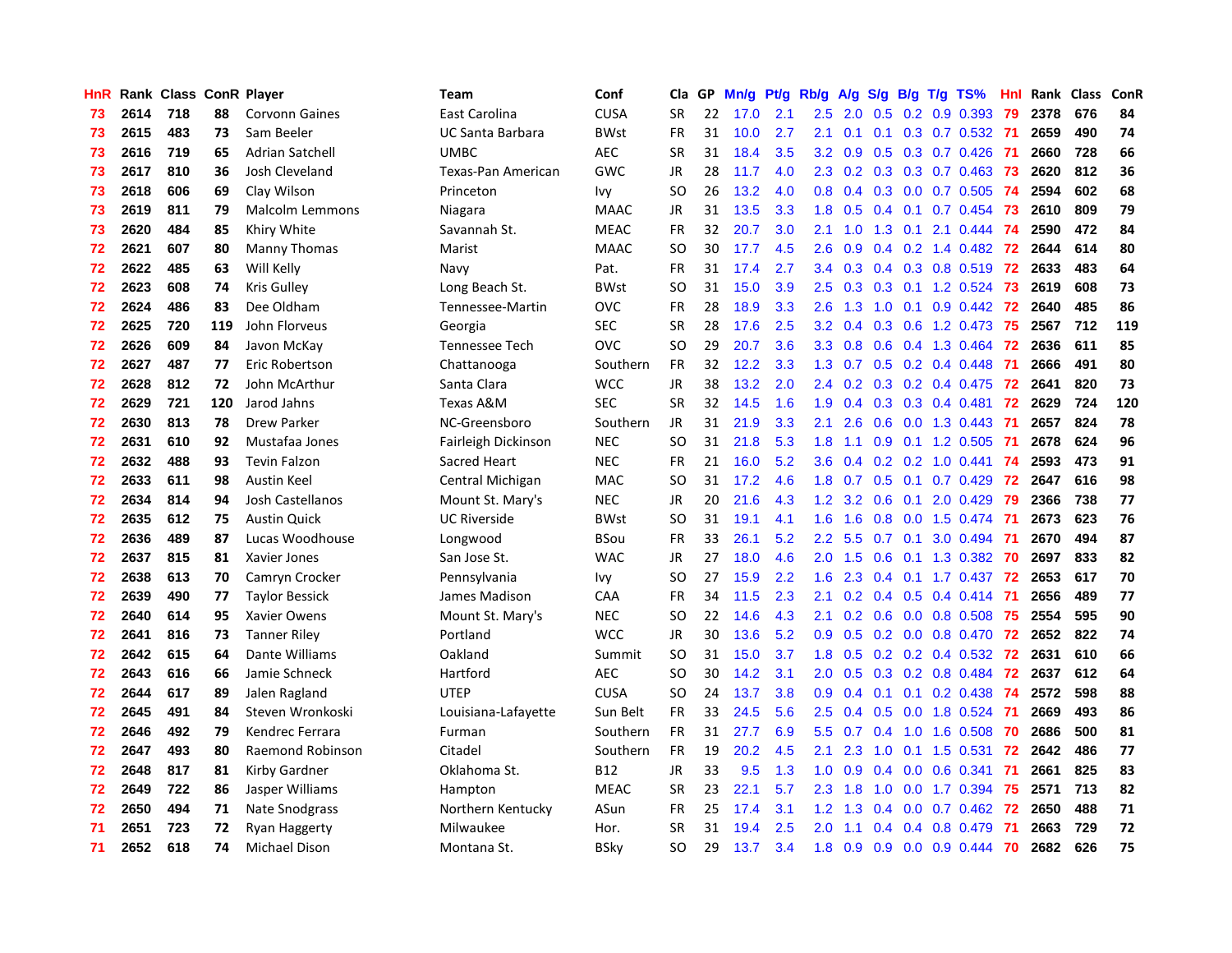| HnR |      | Rank Class ConR Player |     |                         | <b>Team</b>                | Conf        | Cla       | GP | Mn/g | Pt/g | Rb/g             | A/g            | S/g |     | $B/g$ T/g TS%             | Hnl |      | Rank Class | ConR |
|-----|------|------------------------|-----|-------------------------|----------------------------|-------------|-----------|----|------|------|------------------|----------------|-----|-----|---------------------------|-----|------|------------|------|
| 71  | 2653 | 724                    | 99  | James Erger             | <b>Bowling Green</b>       | MAC         | <b>SR</b> | 31 | 10.3 | 1.5  | 0.9              | 0.6            | 0.4 | 0.1 | $0.4$ 0.522               | -71 | 2658 | 727        | 99   |
| 71  | 2654 | 725                    | 76  | <b>Derick Flowers</b>   | UC Irvine                  | <b>BWst</b> | <b>SR</b> | 37 | 12.5 | 2.8  | 1.5              | 1.5            |     |     | 0.4 0.1 1.0 0.400 71      |     | 2665 | 730        | 75   |
| 71  | 2655 | 818                    | 128 | Marc-Antoine Bourgault  | St. John's                 | <b>BE</b>   | JR        | 29 | 10.3 | 2.9  | 1.0 <sub>1</sub> | 0.3            |     |     | 0.2 0.1 0.4 0.435 72      |     | 2651 | 821        | 129  |
| 71  | 2656 | 726                    | 72  | Chris Smith             | Mercer                     | ASun        | <b>SR</b> | 36 | 9.9  | 2.3  | 1.6              | 0.4            |     |     | $0.4$ 0.2 0.8 0.451       | -71 | 2675 | 732        | 72   |
| 71  | 2657 | 819                    | 65  | <b>Trinity Hall</b>     | <b>UMKC</b>                | Summit      | <b>JR</b> | 24 | 19.5 | 6.0  | 3.6 <sup>°</sup> | 0.5            |     |     | 0.5 0.5 1.5 0.424         | -73 | 2622 | 813        | 65   |
| 71  | 2658 | 619                    | 75  | Kevin Henderson         | Montana                    | <b>BSky</b> | <b>SO</b> | 29 | 11.7 | 2.6  | 1.9              | 0.4            |     |     | $0.3$ 0.0 0.7 0.503       | -71 | 2662 | 619        | 74   |
| 71  | 2659 | 820                    | 129 | Lee Goldsbrough         | Providence                 | BE          | JR        | 30 | 12.8 | 1.8  | $2.5\,$          | 0.4            |     |     | $0.4$ 0.1 1.0 0.515       | 72  | 2635 | 817        | 128  |
| 71  | 2660 | 495                    | 64  | Zach Rufer              | Lafayette                  | Pat.        | <b>FR</b> | 34 | 12.6 | 2.1  | 2.3              | 1.3            | 0.7 |     | $0.1$ 1.1 $0.368$         | -71 | 2676 | 496        | 65   |
| 71  | 2661 | 620                    | 59  | <b>Luther Page</b>      | Alabama St.                | <b>SWAC</b> | <b>SO</b> | 32 | 20.9 | 4.4  | 4.3              | 0.8            | 0.6 |     | $0.5$ 1.6 0.433           | 69  | 2710 | 630        | 62   |
| 71  | 2662 | 821                    | 37  | Corey Gray              | Chicago St.                | GWC         | <b>JR</b> | 32 | 18.4 | 5.0  | 1.5              | 1.2            | 0.5 |     | 0.0 1.2 0.486             | -71 | 2679 | 826        | 37   |
| 71  | 2663 | 727                    | 82  | <b>Ty Nurse</b>         | <b>Texas Tech</b>          | <b>B12</b>  | <b>SR</b> | 29 | 14.4 | 2.5  |                  | $0.6$ 0.8      |     |     | 0.6 0.0 0.4 0.480 71      |     | 2672 | 731        | 84   |
| 71  | 2664 | 496                    | 75  | <b>Rhon Mitchell</b>    | Lamar                      | Southland   | <b>FR</b> | 31 | 29.0 | 10.3 | 4.9              | 1.2            |     |     | 0.2 0.8 2.5 0.431 70      |     | 2689 | 502        | 75   |
| 71  | 2665 | 621                    | 81  | Lawrence Miller         | Citadel                    | Southern    | <b>SO</b> | 16 | 15.7 | 6.1  | 0.6              | 1.8            | 0.6 |     | 0.1 1.5 0.492 71          |     | 2664 | 620        | 79   |
| 71  | 2666 | 497                    | 85  | Lanerryl Johnson        | <b>Tennessee Tech</b>      | <b>OVC</b>  | <b>FR</b> | 28 | 19.7 | 7.6  | 1.4              | 1.4            | 0.6 | 0.1 | 2.4 0.454                 | -71 | 2668 | 492        | 87   |
| 71  | 2667 | 498                    | 98  | <b>Tyler Cavanaugh</b>  | <b>Wake Forest</b>         | <b>ACC</b>  | FR        | 31 | 16.7 | 5.0  | 2.5              | 0.5            |     |     | $0.2$ $0.2$ 1.2 $0.421$   | -71 | 2677 | 497        | 99   |
| 71  | 2668 | 822                    | 73  | Kinard Gadsden-Gilliard | East Tennessee St.         | ASun        | JR        | 31 | 23.6 | 5.1  | 3.8              | 1.5            | 0.5 |     | $0.2$ 2.0 $0.424$         | 70  | 2693 | 831        | 74   |
| 71  | 2669 | 823                    | 78  | <b>Tanner Milson</b>    | NC-Wilmington              | CAA         | JR        | 30 | 23.4 | 6.4  | 1.2              | 1.9            | 0.3 |     | $0.0$ 1.8 $0.490$         | 70  | 2685 | 828        | 79   |
| 71  | 2670 | 824                    | 76  | Avibakuro Preh          | Idaho St.                  | <b>BSky</b> | <b>JR</b> | 29 | 16.2 | 2.0  | 2.3              | 0.2            | 0.3 |     | 1.2 0.5 0.648             | 70  | 2683 | 827        | 76   |
| 71  | 2671 | 825                    | 134 | Daryus Quarles          | Saint Joseph's             | A10         | JR        | 29 | 10.0 | 2.1  | 1.3              |                |     |     | $0.4$ 0.2 0.1 0.3 0.449   | -71 | 2655 | 823        | 134  |
| 70  | 2672 | 826                    | 67  | <b>Roland Brown</b>     | Binghamton                 | <b>AEC</b>  | JR        | 29 | 18.2 | 5.6  |                  | $4.2\quad 0.3$ |     |     | $0.4$ 0.6 1.6 0.419       | -69 | 2713 | 838        | 67   |
| 70  | 2673 | 499                    | 77  | <b>Thomas Reuter</b>    | Eastern Washington         | <b>BSky</b> | FR        | 31 | 22.2 | 5.4  | 3.1              | 1.5            |     |     | $0.7$ 0.4 1.8 0.427       | 68  | 2727 | 512        | 79   |
| 70  | 2674 | 827                    | 88  | Sheldon Strickland      | <b>Charleston Southern</b> | <b>BSou</b> | JR        | 31 | 12.7 | 4.0  | 1.3              | 1.0            |     |     | $0.4$ 0.0 0.7 0.418       | -70 | 2690 | 829        | 88   |
| 70  | 2675 | 500                    | 89  | Phillip Anglade         | <b>VMI</b>                 | <b>BSou</b> | <b>FR</b> | 31 | 13.0 | 2.9  | 2.9              | 0.0            | 0.5 |     | $0.6$ 0.3 0.532           | 70  | 2691 | 503        | 89   |
| 70  | 2676 | 622                    | 79  | Kris Walden             | Towson                     | CAA         | <b>SO</b> | 31 | 16.7 | 3.1  | 1.4              | 1.3            | 0.7 |     | $0.1$ 1.0 0.408           | 70  | 2695 | 627        | 80   |
| 70  | 2677 | 728                    | 82  | Jamaal Trice            | Appalachian St.            | Southern    | <b>SR</b> | 31 | 23.8 | 7.0  | 2.1              | 0.9            | 0.3 |     | $0.1$ 1.6 0.493           | 70  | 2702 | 735        | 82   |
| 70  | 2678 | 729                    | 60  | Jonathan Lewis          | Jackson St.                | <b>SWAC</b> | <b>SR</b> | 28 | 19.3 | 1.2  | 1.6              | 2.1            | 1.0 |     | $0.0$ $0.9$ $0.407$       | -70 | 2700 | 734        | 61   |
| 70  | 2679 | 501                    | 96  | <b>Greg Brown</b>       | Saint Francis (PA)         | <b>NEC</b>  | <b>FR</b> | 29 | 22.4 | 3.7  | 2.0 <sub>1</sub> | 2.2            | 1.0 |     | $0.2$ 1.4 0.358           | 69  | 2722 | 511        | 97   |
| 70  | 2680 | 502                    | 93  | Olaf Schaftenaar        | Oregon St.                 | P12         | <b>FR</b> | 29 | 13.0 | 3.8  |                  |                |     |     | 1.2 0.4 0.1 0.3 0.7 0.459 | -71 | 2674 | 495        | 93   |
| 70  | 2681 | 730                    | 61  | Stephawn Brown          | Alabama St.                | <b>SWAC</b> | <b>SR</b> | 17 | 25.8 | 5.9  |                  | 4.8 0.7        |     |     | 0.5 0.5 1.4 0.478 72      |     | 2645 | 725        | 60   |
| 70  | 2682 | 623                    | 73  | Will Simonton           | Illinois-Chicago           | Hor.        | SO        | 34 | 13.1 | 2.4  | $2.2^{\circ}$    | 0.3            |     |     | 0.3 0.6 0.6 0.420         | -70 | 2703 | 629        | 73   |
| 70  | 2683 | 828                    | 85  | <b>Tevin Calhoun</b>    | Troy                       | Sun Belt    | JR        | 33 | 18.5 | 5.5  | 2.3              | 0.5            | 0.2 |     | $0.1$ 0.7 0.415           | -69 | 2708 | 837        | 87   |
| 70  | 2684 | 503                    | 90  | <b>Brandon Holcomb</b>  | Radford                    | <b>BSou</b> | FR        | 32 | 16.0 | 2.8  | 2.9 <sup>°</sup> | 0.4            | 0.4 |     | $1.0$ 0.9 0.448           | -70 | 2704 | 505        | 90   |
| 70  | 2685 | 829                    | 82  | <b>Robert Harris</b>    | Idaho                      | <b>WAC</b>  | JR        | 24 | 17.5 | 4.7  | 2.0              | 1.8            | 0.5 |     | $0.0$ 1.8 $0.467$         | 73  | 2623 | 814        | 80   |
| 70  | 2686 | 731                    | 78  | Michael Harvey          | Portland St.               | BSky        | <b>SR</b> | 28 | 11.3 | 3.3  | 1.8              | 0.3            | 0.3 |     | $0.2$ 0.6 0.511           | 70  | 2705 | 736        | 78   |
| 70  | 2687 | 732                    | 83  | Bobby Austin            | Furman                     | Southern    | <b>SR</b> | 31 | 30.0 | 7.3  | 3.1              | 1.5            | 0.9 |     | 0.3 1.9 0.476             | 69  | 2723 | 741        | 83   |
| 70  | 2688 | 830                    | 87  | Stephen Wilson          | Savannah St.               | <b>MEAC</b> | <b>JR</b> | 33 | 12.5 | 2.5  | 0.7              | 1.0            | 0.5 |     | 0.0 0.8 0.413 70          |     | 2699 | 834        | 87   |
| 70  | 2689 | 624                    | 66  | Jordan Shanklin         | <b>IUPUI</b>               | Summit      | SO        | 32 | 22.1 | 5.6  | 1.5              | 1.3            | 0.6 |     | $0.0$ 1.0 0.506           | 68  | 2726 | 633        | 69   |
| 70  | 2690 | 504                    | 99  | <b>Marshall Wood</b>    | Virginia Tech              | ACC         | FR        | 25 | 16.4 | 3.6  | 3.8 <sub>2</sub> | 0.5            | 0.1 |     | $0.4$ 0.9 0.421           | 72  | 2627 | 481        | 98   |
| 70  | 2691 | 505                    | 38  | Caleb Crayton           | <b>Houston Baptist</b>     | GWC         | <b>FR</b> | 27 | 22.1 | 6.4  | 4.1              | 0.8            |     |     | $0.6$ $0.0$ 2.1 $0.460$   | 70  | 2684 | 499        | 38   |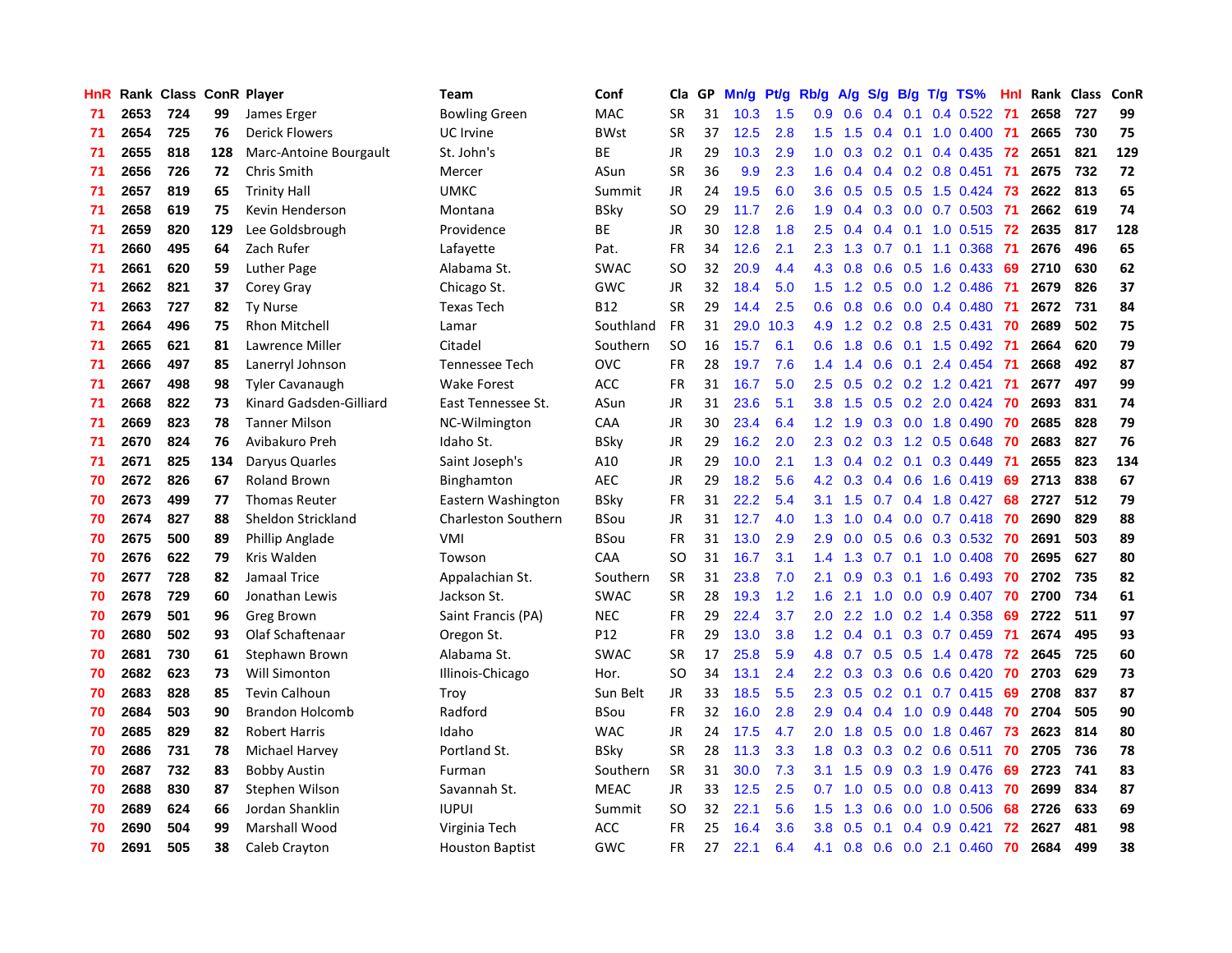| HnR |      | Rank Class ConR Player |     |                           | <b>Team</b>             | Conf        | Cla       | <b>GP</b> | Mn/g | <b>Pt/g</b> | Rb/g             | A/g             |     |                 | S/g B/g T/g TS%                 | Hnl | Rank | Class | ConR |
|-----|------|------------------------|-----|---------------------------|-------------------------|-------------|-----------|-----------|------|-------------|------------------|-----------------|-----|-----------------|---------------------------------|-----|------|-------|------|
| 69  | 2692 | 831                    | 86  | Jeremy Purvis             | <b>Austin Peay</b>      | OVC         | JR        | 21        | 21.1 | 3.2         | 1.9              | 2.3             | 0.9 | 0.1             | 1.1 0.519 72                    |     | 2626 | 815   | 84   |
| 69  | 2693 | 733                    | 65  | Mike Bersch               | American                | Pat.        | <b>SR</b> | 26        | 19.1 | 4.0         |                  |                 |     |                 | 2.3 0.8 0.3 0.0 0.8 0.452 70    |     | 2688 | 733   | 66   |
| 69  | 2694 | 832                    | 100 | <b>Craig Sealey</b>       | <b>Bowling Green</b>    | <b>MAC</b>  | JR        | 29        | 10.2 | 3.1         | 2.0              | 0.3             |     |                 | $0.3$ 0.1 0.9 0.438             | 70  | 2692 | 830   | 101  |
| 69  | 2695 | 833                    | 62  | <b>Marcel Mosley</b>      | Ark.-Pine Bluff         | <b>SWAC</b> | JR        | 20        | 19.9 | 5.6         |                  | $1.7$ $1.7$     |     |                 | 0.7 0.0 2.0 0.496               | -73 | 2613 | 810   | 58   |
| 69  | 2696 | 506                    | 76  | Keilan Blanks             | Lamar                   | Southland   | <b>FR</b> | 25        | 21.1 | 6.6         | 2.2              | 1.8             | 0.3 |                 | 0.0 2.2 0.494                   | 69  | 2711 | 507   | 76   |
| 69  | 2697 | 625                    | 80  | Marco Banegas-Flores      | Northeastern            | CAA         | <b>SO</b> | 25        | 12.4 | 2.2         | 1.0              | 1.2             |     |                 | $0.8$ 0.2 1.0 0.430             | -71 | 2671 | 622   | 78   |
| 69  | 2698 | 834                    | 63  | <b>Ryan Watts</b>         | Alabama St.             | <b>SWAC</b> | JR        | 29        | 19.2 | 5.8         | 2.2              | 1.2             |     |                 | 0.8 0.2 1.5 0.441               | 68  | 2731 | 842   | 64   |
| 69  | 2699 | 835                    | 88  | Adama "Louie" Adams       | South Carolina St.      | <b>MEAC</b> | JR        | 25        | 29.0 | 9.6         | 2.2              | 2.6             |     |                 | $0.8$ 0.3 3.2 0.509             | 69  | 2706 | 836   | 88   |
| 69  | 2700 | 734                    | 89  | Tre Lee                   | Howard                  | <b>MEAC</b> | <b>SR</b> | 30        | 24.2 | 5.0         | 3.0 <sub>2</sub> | 1.2             |     |                 | $0.5$ 0.2 1.7 0.402             | -69 | 2716 | 739   | 89   |
| 69  | 2701 | 735                    | 67  | Jordan Boots              | South Dakota            | Summit      | <b>SR</b> | 30        | 17.1 | 3.6         | 0.8              | 1.2             |     |                 | 0.5 0.0 1.0 0.514 69            |     | 2715 | 738   | 68   |
| 69  | 2702 | 836                    | 83  | Hyjii Thomas              | Texas-San Antonio       | <b>WAC</b>  | JR        | 32        | 22.8 | 4.8         | 2.1              | 0.8             |     |                 | 0.4 0.1 1.6 0.453 68            |     | 2742 | 846   | 83   |
| 69  | 2703 | 507                    | 74  | Joe Bramanti              | Wright St.              | Hor.        | <b>FR</b> | 35        | 14.4 | 1.6         | 1.7 <sup>2</sup> | $-1.1$          |     |                 | 0.4 0.0 1.2 0.514 69            |     | 2717 | 509   | 74   |
| 69  | 2704 | 626                    | 91  | Ryan McTavish             | Presbyterian            | <b>BSou</b> | <b>SO</b> | 32        | 28.2 | 6.4         | 3.8 <sub>2</sub> | 0.7             |     |                 | $0.4$ 0.1 1.1 0.535             | 68  | 2738 | 635   | 91   |
| 69  | 2705 | 736                    | 77  | Nikko Acosta              | Lamar                   | Southland   | <b>SR</b> | 30        | 12.7 | 2.9         | 2.5              | 0.4             |     |                 | $0.2$ 0.7 0.9 0.440             | 68  | 2730 | 742   | 77   |
| 69  | 2706 | 837                    | 79  | Jackson Carbajal          | Sacramento St.          | <b>BSky</b> | <b>JR</b> | 24        | 10.8 | 3.3         | 1.9              | 0.6             |     |                 | $0.4$ 0.0 0.5 0.379             | 70  | 2701 | 835   | 77   |
| 69  | 2707 | 627                    | 77  | Lewis Thomas              | <b>UC Santa Barbara</b> | <b>BWst</b> | <b>SO</b> | 31        | 13.7 | 1.8         | 2.7              | 0.7             |     |                 | 0.3 0.3 0.8 0.412               | 68  | 2749 | 639   | 77   |
| 69  | 2708 | 628                    | 74  | <b>Filip Cvjeticanin</b>  | Florida Gulf Coast      | ASun        | <b>SO</b> | 35        | 13.0 | 3.6         | 2.1              | 0.2             |     | $0.1 \quad 0.1$ | $0.5$ 0.402                     | -70 | 2698 | 628   | 75   |
| 69  | 2709 | 838                    | 97  | Aleksandar Isailovic      | St. Francis (NY)        | <b>NEC</b>  | <b>JR</b> | 30        | 17.7 | 3.4         | 1.3              | 0.6             | 0.6 | 0.1             | $0.4$ 0.432                     | 68  | 2725 | 841   | 98   |
| 69  | 2710 | 839                    | 78  | <b>Adrian Fields</b>      | McNeese St.             | Southland   | JR        | 31        | 16.9 | 5.2         | 2.1              | 0.6             |     |                 | $0.5$ 0.3 0.8 0.414             | 68  | 2734 | 843   | 78   |
| 69  | 2711 | 840                    | 68  | DJ Evans                  | Albany (NY)             | <b>AEC</b>  | <b>JR</b> | 33        | 9.9  | 2.4         | 0.8              |                 |     |                 | $0.5$ $0.2$ $0.1$ $0.7$ $0.468$ | -69 | 2714 | 839   | 68   |
| 69  | 2712 | 508                    | 101 | Daveon Balls              | Northern Illinois       | MAC         | <b>FR</b> | 29        | 20.0 | 3.3         | 2.0              | 1.8             |     |                 | 0.8 0.0 1.6 0.358               | 68  | 2729 | 514   | 102  |
| 69  | 2713 | 509                    | 102 | J.J. Cravatta             | Northern Illinois       | MAC         | <b>FR</b> | 28        | 11.2 | 2.7         | 1.1              | 0.3             |     |                 | $0.4$ 0.0 0.5 0.432             | 68  | 2735 | 516   | 103  |
| 69  | 2714 | 510                    | 75  | Petey McClain             | East Tennessee St.      | ASun        | FR        | 25        | 21.7 | 3.2         | 1.8              | 3.2             |     |                 | $0.7$ $0.0$ 2.2 $0.402$         | 70  | 2680 | 498   | 73   |
| 68  | 2715 | 629                    | 103 | Jehvon Clarke             | <b>Bowling Green</b>    | MAC         | <b>SO</b> | 25        | 11.9 | 3.4         | 1.7              | 1.2             | 0.5 |                 | $0.1$ 1.5 0.406                 | -70 | 2681 | 625   | 100  |
| 68  | 2716 | 737                    | 87  | Latreze Mushatt           | Murray St.              | OVC         | <b>SR</b> | 17        | 20.6 | 4.4         | 3.9              | 0.6             |     |                 | $0.4$ 0.2 1.1 0.444             | 79  | 2404 | 682   | 76   |
| 68  | 2717 | 511                    | 73  | Aaron Anderson            | Fresno St.              | <b>MWC</b>  | FR        | 27        | 15.0 | 1.7         | 1.3              | 1.2             | 0.5 |                 | $0.0$ 1.1 $0.422$               | -70 | 2694 | 504   | 73   |
| 68  | 2718 | 841                    | 64  | Rasi Jenkins              | <b>Prairie View</b>     | <b>SWAC</b> | JR        | 34        | 15.4 | 2.4         | 3.1              | 0.3             |     |                 | 0.5 0.4 1.0 0.482 68            |     | 2750 | 848   | 65   |
| 68  | 2719 | 630                    | 68  | <b>Taevaunn Prince</b>    | South Dakota St.        | Summit      | <b>SO</b> | 25        | 14.1 | 4.4         | 2.1              | 0.6             |     |                 | 0.3 0.0 0.8 0.456 72            |     | 2654 | 618   | 67   |
| 68  | 2720 | 842                    | 92  | David Robinson            | Longwood                | <b>BSou</b> | JR        | 33        | 27.9 | 8.8         | 1.7 <sup>2</sup> | 1.3             |     |                 | $0.6$ $0.0$ 1.7 $0.540$         | -67 | 2752 | 849   | 93   |
| 68  | 2721 | 738                    | 76  | Liam McInerney            | Stetson                 | ASun        | <b>SR</b> | 31        | 16.5 | 2.5         | 2.3              | 0.8             |     |                 | 0.5 0.2 0.9 0.470               | -68 | 2736 | 743   | 76   |
| 68  | 2722 | 631                    | 86  | <b>Richard Morrow</b>     | Florida Atlantic        | Sun Belt    | <b>SO</b> | 20        | 15.9 | 3.6         | 3.2              | 0.7             |     |                 | $0.2$ 0.1 1.3 0.504             | 72  | 2643 | 613   | 85   |
| 68  | 2723 | 512                    | 87  | <b>Kelvin Downs</b>       | Arkansas St.            | Sun Belt    | <b>FR</b> | 29        | 12.6 | 3.3         | 1.9              | 0.1             |     |                 | 0.3 0.3 1.0 0.530               | 69  | 2718 | 510   | 89   |
| 68  | 2724 | 739                    | 65  | <b>Shawntez Patterson</b> | Alabama St.             | <b>SWAC</b> | <b>SR</b> | 27        | 25.2 | 7.5         | 4.7              | 0.8             | 0.6 |                 | $0.7$ 1.9 $0.400$               | 69  | 2719 | 740   | 63   |
| 68  | 2725 | 843                    | 80  | Emmanuel Addo             | Northern Colorado       | BSky        | JR        | 30        | 15.1 | 4.9         | 2.0              | 0.7             | 0.1 |                 | $0.1$ 1.0 0.510                 | 68  | 2741 | 845   | 80   |
| 68  | 2726 | 513                    | 135 | <b>Trey Davis</b>         | Richmond                | A10         | <b>FR</b> | 34        | 12.6 | 1.7         | 1.9              | 0.4             | 0.5 | 0.1             | 0.8 0.443                       | 67  | 2751 | 518   | 135  |
| 68  | 2727 | 632                    | 130 | Derrell Robertson         | DePaul                  | ВE          | SO        | 32        | 13.0 | 1.9         | 2.6              | 0.1             |     |                 | $0.2$ 0.5 0.6 0.541             | 68  | 2745 | 636   | 130  |
| 68  | 2728 | 633                    | 121 | Damien Leonard            | South Carolina          | <b>SEC</b>  | SO        | 28        | 14.8 | 4.0         | 1.9              | 0.6             |     |                 | $0.3$ 0.0 1.0 0.426             | 69  | 2721 | 631   | 123  |
| 68  | 2729 | 514                    | 84  | Janeil Jenkins            | Citadel                 | Southern    | <b>FR</b> | 30        | 9.1  | 2.5         |                  | $0.7 \quad 1.3$ |     |                 | $0.4$ 0.0 1.1 0.573             | 67  | 2753 | 519   | 84   |
| 68  | 2730 | 844                    | 83  | Daylen Robinson           | Texas Tech              | <b>B12</b>  | <b>JR</b> | 30        | 16.5 | 3.1         | 1.3              | 1.9             |     |                 | 0.9 0.0 1.8 0.361               | 68  | 2744 | 847   | 86   |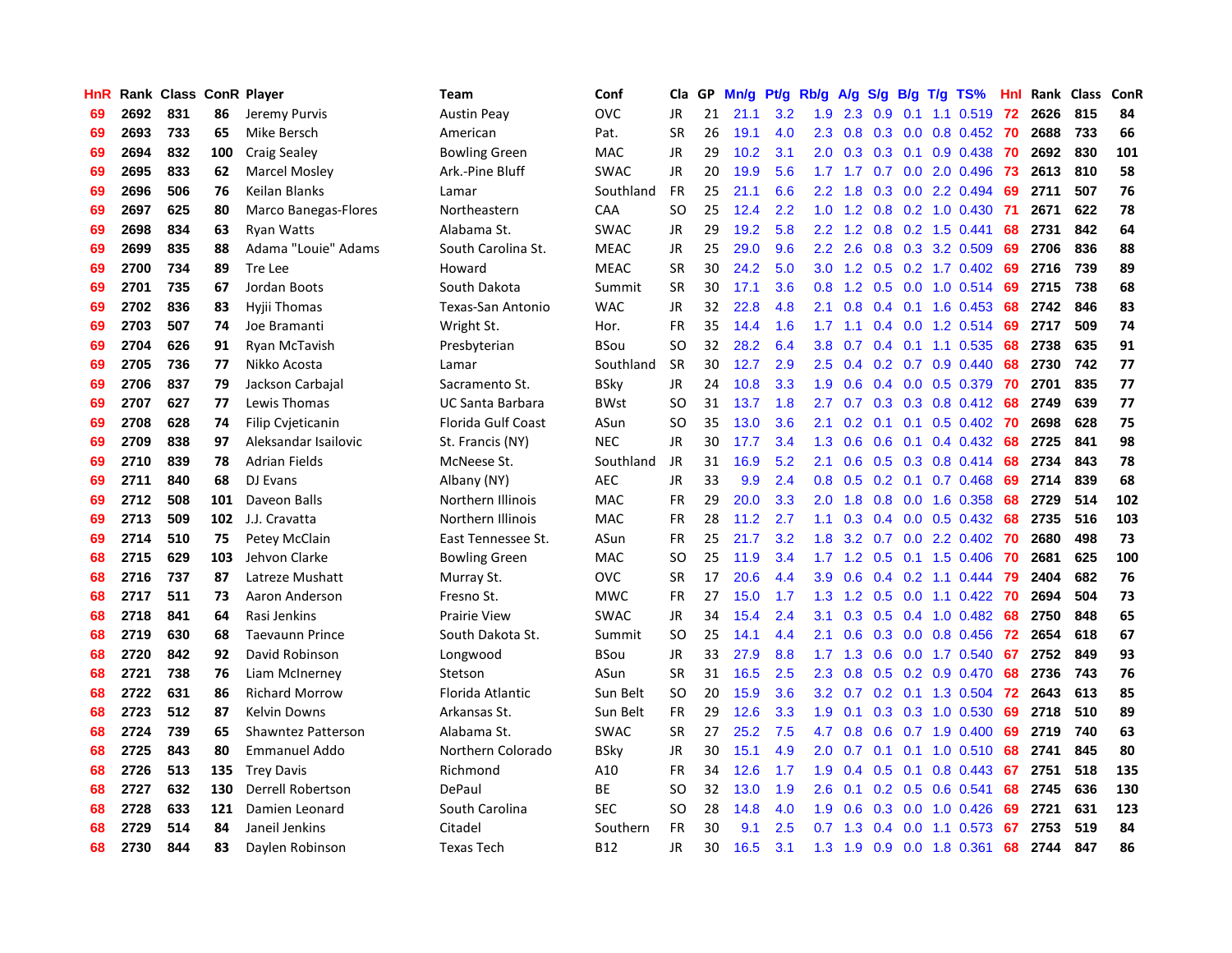| HnR |      | Rank Class ConR Player |     |                        | Team                   | Conf        | Cla       | <b>GP</b> | Mn/g | <b>Pt/g</b> | Rb/g             | A/g             |     |  | S/g B/g T/g TS%           | Hnl | Rank Class |     | <b>ConR</b> |
|-----|------|------------------------|-----|------------------------|------------------------|-------------|-----------|-----------|------|-------------|------------------|-----------------|-----|--|---------------------------|-----|------------|-----|-------------|
| 68  | 2731 | 845                    | 90  | Charles leans          | Coppin St.             | <b>MEAC</b> | JR        | 32        | 15.0 | 3.8         | 2.3              | 0.4             | 0.3 |  | $0.6$ 0.9 0.420           | 66  | 2772       | 856 | 93          |
| 68  | 2732 | 846                    | 91  | Louis Bell             | Md.-Eastern Shore      | <b>MEAC</b> | JR        | 28        | 24.4 | 6.5         |                  | $1.3 \quad 0.8$ |     |  | 0.5 0.1 1.2 0.468         | -64 | 2812       | 867 | 95          |
| 68  | 2733 | 634                    | 92  | Devin Joint            | South Carolina St.     | <b>MEAC</b> | SO.       | 16        | 22.9 | 4.8         | 5.3              | 0.6             |     |  | $0.9$ $0.6$ 1.0 $0.393$   | -68 | 2724       | 632 | 90          |
| 68  | 2734 | 515                    | 122 | <b>Shane Hammink</b>   | LSU                    | <b>SEC</b>  | <b>FR</b> | 26        | 10.8 | 2.1         | 1.7              | 0.8             |     |  | $0.2$ 0.1 0.8 0.419       | 69  | 2707       | 506 | 122         |
| 67  | 2735 | 635                    | 78  | James Douglas          | Cal St. Fullerton      | <b>BWst</b> | <b>SO</b> | 32        | 13.3 | 2.9         | 1.7              | 1.1             | 0.5 |  | $0.1$ 1.0 0.485           | 66  | 2767       | 643 | 78          |
| 67  | 2736 | 516                    | 66  | Ryan Frazier           | <b>Bucknell</b>        | Pat.        | <b>FR</b> | 33        | 16.0 | 2.7         | 1.2              | 0.9             |     |  | $0.4$ 0.0 0.7 0.392       | 68  | 2728       | 513 | 67          |
| 67  | 2737 | 740                    | 67  | <b>Blake Jolivette</b> | American               | Pat.        | <b>SR</b> | 20        | 27.6 | 6.6         | 2.4              | 1.8             | 0.6 |  | $0.0$ 1.7 $0.420$         | 75  | 2563       | 711 | 61          |
| 67  | 2738 | 517                    | 93  | Karl Ziegler           | Longwood               | <b>BSou</b> | <b>FR</b> | 33        | 21.3 | 7.1         | 2.9              | 1.0             | 0.6 |  | $0.1$ 1.7 0.527           | 67  | 2765       | 523 | 94          |
| 67  | 2739 | 636                    | 93  | Dominique Cowell       | Md.-Eastern Shore      | <b>MEAC</b> | <b>SO</b> | 28        | 26.4 | 3.8         | 1.0              | 2.1             |     |  | 1.1 0.0 1.8 0.405         | 64  | 2819       | 652 | 96          |
| 67  | 2740 | 637                    | 94  | Theodore Boyomo        | Howard                 | <b>MEAC</b> | <b>SO</b> | 29        | 13.0 | 1.3         | 2.7              | 0.2             |     |  | $0.3$ 0.2 0.6 0.561       | 67  | 2758       | 640 | 92          |
| 67  | 2741 | 518                    | 85  | <b>Russell Wilson</b>  | Samford                | Southern    | FR        | 32        | 20.9 | 2.8         | 2.4              | 2.0             |     |  | 0.9 0.1 1.9 0.506 67      |     | 2763       | 522 | 86          |
| 67  | 2742 | 519                    | 98  | Dwaun Anderson         | Wagner                 | <b>NEC</b>  | <b>FR</b> | 31        | 15.5 | 4.2         | $2.5^{\circ}$    | 0.5             |     |  | $0.6$ $0.5$ 1.7 $0.404$   | -66 | 2766       | 524 | 101         |
| 67  | 2743 | 741                    | 39  | Sean McCarthy          | New Jersey Tech        | GWC         | <b>SR</b> | 28        | 15.8 | 2.9         | 4.5              | 0.3             |     |  | $0.1$ $0.8$ 1.2 $0.458$   | 67  | 2755       | 747 | 39          |
| 67  | 2744 | 638                    | 74  | David Carr             | Portland               | <b>WCC</b>  | <b>SO</b> | 17        | 22.0 | 4.6         | 1.8              | 2.3             | 0.5 |  | $0.1$ 1.1 0.373           | 75  | 2562       | 596 | 72          |
| 67  | 2745 | 639                    | 99  | PJ Santavenere         | St. Francis (NY)       | <b>NEC</b>  | <b>SO</b> | 27        | 11.0 | 3.0         | 1.0              | 0.3             | 0.5 |  | $0.0$ 0.4 0.463           | 68  | 2746       | 637 | 100         |
| 67  | 2746 | 847                    | 88  | <b>Bobby Jones</b>     | Tennessee-Martin       | OVC         | JR        | 27        | 14.2 | 5.0         | 1.9              | 0.4             | 0.6 |  | $0.2$ 0.9 0.443           | 67  | 2762       | 852 | 88          |
| 67  | 2747 | 848                    | 81  | Jordan Allard          | North Dakota           | <b>BSky</b> | JR        | 33        | 14.1 | 3.0         | 3.2              | 0.4             |     |  | 0.4 0.5 0.8 0.387         | 65  | 2801       | 865 | 87          |
| 67  | 2748 | 520                    | 69  | <b>Malik Garner</b>    | <b>UMBC</b>            | <b>AEC</b>  | <b>FR</b> | 31        | 18.3 | 2.9         | 2.8              | 0.7             | 0.5 |  | 0.3 1.0 0.476             | 66  | 2792       | 531 | 72          |
| 67  | 2749 | 521                    | 100 | Anthony White          | St. Francis (NY)       | <b>NEC</b>  | FR        | 26        | 12.6 | 2.0         |                  | $1.7 \quad 1.0$ |     |  | 0.6 0.2 0.7 0.338         | 68  | 2740       | 517 | 99          |
| 67  | 2750 | 849                    | 79  | Ryan Williams          | Central Arkansas       | Southland   | JR        | 30        | 13.5 | 3.8         | 1.9              | 1.3             |     |  | 0.7 0.0 1.3 0.413 66      |     | 2782       | 861 | 80          |
| 67  | 2751 | 850                    | 70  | Josh Elbaum            | Vermont                | <b>AEC</b>  | JR        | 32        | 13.9 | 1.6         | 1.7 <sub>z</sub> | 0.9             |     |  | $0.8$ 0.1 1.0 0.382       | 67  | 2764       | 853 | 70          |
| 67  | 2752 | 522                    | 77  | <b>Nigel Pruitt</b>    | Kennesaw St.           | ASun        | <b>FR</b> | 30        | 18.9 | 5.1         | $2.2\phantom{0}$ | 0.7             |     |  | 0.7 0.3 1.3 0.467         | 66  | 2774       | 526 | 77          |
| 67  | 2753 | 851                    | 13  | <b>Maurice County</b>  | New Orleans            | Ind.        | JR        | 25        | 9.0  | 1.8         | 0.9              | 0.8             |     |  | $0.4$ 0.2 0.5 0.458       | 66  | 2781       | 860 | 14          |
| 67  | 2754 | 852                    | 40  | Anthony Hill           | <b>Houston Baptist</b> | GWC         | JR        | 29        | 23.9 | 4.9         | 2.1              | 1.2             | 0.5 |  | 0.0 1.3 0.436             | 67  | 2756       | 850 | 40          |
| 66  | 2755 | 742                    | 71  | Taylor Johnston        | Binghamton             | <b>AEC</b>  | <b>SR</b> | 28        | 25.3 | 6.1         | 2.5              | 0.5             |     |  | 0.7 0.1 1.8 0.520         | 66  | 2779       | 749 | 71          |
| 66  | 2756 | 523                    | 88  | Kasey Shepherd         | Louisiana-Lafayette    | Sun Belt    | <b>FR</b> | 33        | 10.9 | 3.5         | 1.2              | 0.7             | 0.5 |  | $0.0$ 0.9 0.429           | 66  | 2780       | 528 | 91          |
| 66  | 2757 | 853                    | 94  | Leek Leek              | Campbell               | <b>BSou</b> | JR        | 27        | 15.5 | 5.1         | 2.4              | 0.4             |     |  | $0.3$ 0.4 1.1 0.477       | 66  | 2771       | 855 | 95          |
| 66  | 2758 | 743                    | 89  | Freddie Goldstein      | South Alabama          | Sun Belt    | <b>SR</b> | 19        | 28.8 | 7.9         | 2.3              | 2.4             |     |  | 1.2 0.1 3.7 0.426 78      |     | 2410       | 684 | 73          |
| 66  | 2759 | 744                    | 82  | <b>Sherrod Baldwin</b> | Idaho St.              | <b>BSky</b> | <b>SR</b> | 20        | 13.2 | 3.9         | 1.1              | 0.5             |     |  | $0.4$ 0.1 0.5 0.470       | -68 | 2743       | 745 | 81          |
| 66  | 2760 | 854                    | 95  | Michael Byron          | Gardner-Webb           | <b>BSou</b> | JR        | 27        | 11.0 | 2.1         | 1.6              | 0.2             |     |  | $0.1$ 0.6 0.5 0.455       | 68  | 2739       | 844 | 92          |
| 66  | 2761 | 524                    | 78  | <b>Tyler Alderman</b>  | Jacksonville           | ASun        | <b>FR</b> | 32        | 8.8  | 1.5         | 2.0              | 0.1             |     |  | $0.2$ 0.5 0.4 0.441       | 66  | 2785       | 529 | 78          |
| 66  | 2762 | 640                    | 89  | Jay Harris             | Tennessee St.          | <b>OVC</b>  | SO        | 28        | 12.9 | 3.2         | 1.2              | 1.1             | 0.5 |  | $0.0$ 1.4 0.489           | 66  | 2770       | 644 | 89          |
| 66  | 2763 | 745                    | 81  | Freddy Asprilla        | Canisius               | <b>MAAC</b> | <b>SR</b> | 29        | 11.4 | 2.3         | 2.3              | 0.3             | 0.3 |  | $0.2$ 0.6 0.421           | 68  | 2737       | 744 | 81          |
| 66  | 2764 | 855                    | 104 | <b>Richard Wonnell</b> | Toledo                 | <b>MAC</b>  | JR        | 28        | 12.4 | 1.0         | 2.1              | 0.3             | 0.3 |  | 0.3 0.2 0.540             | 66  | 2775       | 857 | 105         |
| 66  | 2765 | 856                    | 83  | Jaren Jeffery          | Southern Utah          | <b>BSky</b> | JR        | 30        | 16.3 | 3.5         | 3.3 <sub>2</sub> | 0.5             | 0.5 |  | 0.2 1.2 0.475             | 66  | 2778       | 859 | 83          |
| 66  | 2766 | 746                    | 96  | Shola Diop             | Winthrop               | BSou        | <b>SR</b> | 31        | 8.3  | 1.9         | $1.5^{\circ}$    | 0.0             |     |  | $0.1$ 0.1 0.7 0.608       | 66  | 2790       | 753 | 97          |
| 66  | 2767 | 525                    | 136 | Jeffrey Short          | Fordham                | A10         | <b>FR</b> | 27        | 16.9 | 5.6         | 1.9              | 0.7             |     |  | $0.2$ 0.2 1.4 0.439       | 67  | 2759       | 521 | 136         |
| 66  | 2768 | 857                    | 84  | Joey Quigley           | Sacramento St.         | BSky        | JR        | 29        | 10.8 | 2.1         | 1.9 <sup>°</sup> | 0.3             |     |  | 0.3 0.5 0.4 0.384         | 66  | 2791       | 862 | 85          |
| 66  | 2769 | 641                    | 86  | <b>Ashton Moore</b>    | Citadel                | Southern    | SO.       | 30        | 20.2 | 5.7         | 1.3              | 1.5             |     |  | $0.6$ $0.1$ $1.0$ $0.448$ | 65  | 2794       | 647 | 87          |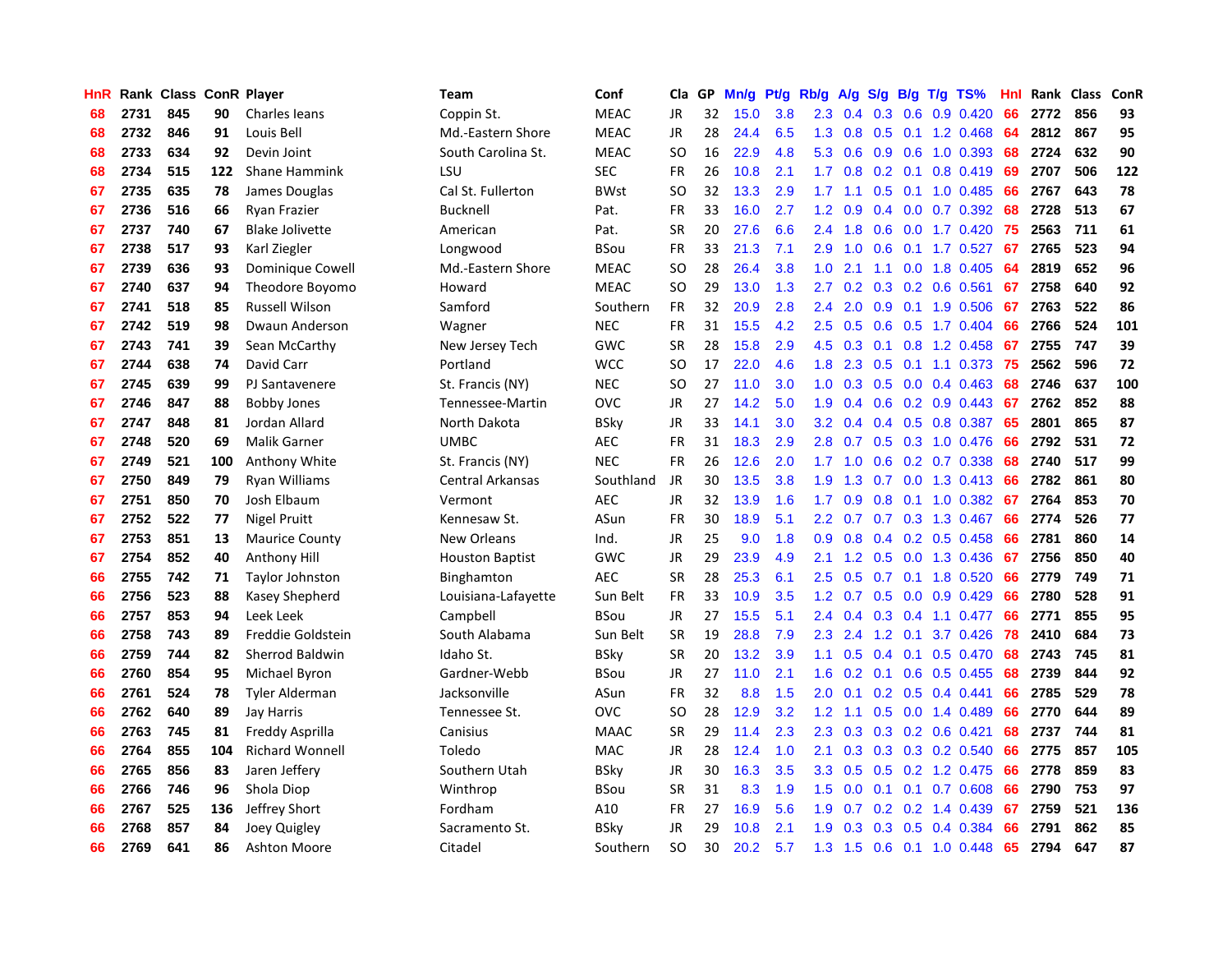| HnR |      | Rank Class ConR Player |     |                              | Team               | Conf        | Cla       | <b>GP</b> | Mn/g | <b>Pt/g</b> | Rb/g             | A/g    |               |  | S/g B/g T/g TS%               | Hnl | Rank | <b>Class</b> | ConR |
|-----|------|------------------------|-----|------------------------------|--------------------|-------------|-----------|-----------|------|-------------|------------------|--------|---------------|--|-------------------------------|-----|------|--------------|------|
| 66  | 2770 | 747                    | 80  | Linden Smith-Hyde            | Nicholls St.       | Southland   | <b>SR</b> | 25        | 15.1 | 3.0         | 1.6              | 0.5    | $0.4^{\circ}$ |  | $0.0$ $0.6$ $0.556$           | 65  | 2802 | 754          | 81   |
| 66  | 2771 | 526                    | 90  | <b>Barrington Stevens</b>    | South Alabama      | Sun Belt    | <b>FR</b> | 28        | 19.8 | 3.7         | 1.3              | $-1.0$ |               |  | $0.6$ 0.1 1.4 0.491           | 65  | 2796 | 534          | 93   |
| 66  | 2772 | 642                    | 68  | Alan Flannigan               | Lafayette          | Pat.        | <b>SO</b> | 29        | 15.3 | 2.6         | 2.9              | 0.4    |               |  | $0.5$ 0.2 0.9 0.444           | 68  | 2732 | 634          | 68   |
| 66  | 2773 | 643                    | 85  | James Hajek                  | Weber St.          | <b>BSky</b> | SO        | 34        | 10.2 | 2.1         | $2.2^{\circ}$    | 0.1    |               |  | $0.2$ 0.5 0.7 0.440           | 67  | 2760 | 641          | 82   |
| 66  | 2774 | 644                    | 105 | Xavier Ford                  | <b>Buffalo</b>     | <b>MAC</b>  | <b>SO</b> | 28        | 10.2 | 3.3         | 2.1              | 0.4    |               |  | $0.4$ 0.1 1.4 0.446           | 67  | 2761 | 642          | 104  |
| 66  | 2775 | 748                    | 95  | Olatunji Kosile              | Md.-Eastern Shore  | <b>MEAC</b> | <b>SR</b> | 28        | 19.4 | 4.3         | 4.1              | 0.2    |               |  | $0.3$ 0.8 1.6 0.440           | 62  | 2838 | 758          | 98   |
| 66  | 2776 | 527                    | 86  | Jordyn Martin                | Northern Arizona   | <b>BSky</b> | <b>FR</b> | 32        | 13.4 | 2.0         | 2.8              | 0.6    |               |  | $0.2$ 0.4 0.8 0.460           | 65  | 2797 | 535          | 86   |
| 66  | 2777 | 858                    | 41  | Jamal Dantzler               | Texas-Pan American | GWC         | JR        | 32        | 12.2 | 2.5         | 1.8              | 0.5    |               |  | $0.4$ 0.1 0.6 0.435           | 65  | 2800 | 864          | 41   |
| 65  | 2778 | 749                    | 87  | Doug Archer                  | North Dakota       | <b>BSky</b> | <b>SR</b> | 28        | 14.7 | 2.5         | 1.9              | 0.7    |               |  | $0.2$ 1.2 0.8 0.479           | 66  | 2788 | 752          | 84   |
| 65  | 2779 | 645                    | 91  | <b>Trey Lindsey</b>          | Louisiana-Monroe   | Sun Belt    | SO.       | 27        | 19.3 | 4.1         | $2.5^{\circ}$    | 1.3    |               |  | $0.4$ 0.1 1.0 0.431           | 65  | 2804 | 648          | 94   |
| 65  | 2780 | 750                    | 92  | Gabby Belardo                | Fla. International | Sun Belt    | <b>SR</b> | 23        | 14.2 | 4.1         | 1.1              | 1.8    |               |  | $0.6$ 0.0 1.9 0.407           | -69 | 2709 | 737          | 88   |
| 65  | 2781 | 528                    | 90  | <b>B.J. McLaughlin</b>       | Tennessee-Martin   | OVC         | <b>FR</b> | 29        | 15.7 | 3.9         | 2.9 <sup>°</sup> | 0.8    |               |  | $0.5$ 0.2 1.1 0.450           | -65 | 2803 | 537          | 92   |
| 65  | 2782 | 751                    | 91  | Reggie Reed                  | SIU-Edwardsville   | OVC         | <b>SR</b> | 23        | 18.0 | 1.4         | 1.4              | 2.9    |               |  | 0.7 0.0 2.0 0.410             | 66  | 2784 | 750          | 91   |
| 65  | 2783 | 529                    | 84  | <b>Charles Hill</b>          | <b>TCU</b>         | <b>B12</b>  | <b>FR</b> | 24        | 20.4 | 4.6         | 1.9              | 0.8    |               |  | 0.3 0.3 1.1 0.394             | 69  | 2712 | 508          | 85   |
| 65  | 2784 | 752                    | 90  | <b>London Giles</b>          | SMU                | <b>CUSA</b> | <b>SR</b> | 26        | 13.8 | 2.8         | 1.2              | 0.7    |               |  | 0.7 0.0 0.9 0.468             | 68  | 2747 | 746          | 90   |
| 65  | 2785 | 530                    | 87  | Larry Wideman                | Furman             | Southern    | <b>FR</b> | 31        | 25.1 | 7.9         | 1.9              | 0.8    |               |  | $0.5$ 0.2 2.1 0.503           | 64  | 2817 | 543          | 89   |
| 65  | 2786 | 531                    | 97  | <b>Tim Marshall</b>          | VMI                | <b>BSou</b> | <b>FR</b> | 31        | 15.3 | 6.5         | $1.4^{\circ}$    | 0.5    | 0.5           |  | 0.0 0.8 0.471                 | 64  | 2807 | 538          | 98   |
| 65  | 2787 | 859                    | 14  | <b>Tradarrius McPhearson</b> | New Orleans        | Ind.        | <b>JR</b> | 24        | 25.1 | 6.2         | 2.9              | 1.5    | 1.1           |  | $0.0$ 2.0 $0.466$             | 65  | 2799 | 863          | 15   |
| 65  | 2788 | 753                    | 101 | <b>Garvey Young</b>          | Quinnipiac         | <b>NEC</b>  | <b>SR</b> | 18        | 17.4 | 5.4         | 2.4              | 0.5    |               |  | 0.4 0.1 1.2 0.449             | 72  | 2649 | 726          | 95   |
| 65  | 2789 | 646                    | 88  | Lenny Antwi                  | North Dakota       | <b>BSky</b> | <b>SO</b> | 33        | 20.1 | 4.7         | 1.5              |        |               |  | $0.7$ $0.2$ $0.0$ 1.1 $0.475$ | 63  | 2828 | 654          | 88   |
| 65  | 2790 | 532                    | 91  | Keith Washington             | Rice               | <b>CUSA</b> | FR        | 29        | 20.7 | 4.3         | 1.9              | 2.1    |               |  | 0.8 0.0 1.9 0.383             | 65  | 2793 | 532          | 91   |
| 65  | 2791 | 860                    | 137 | Nemanja Mikic                | George Washington  | A10         | <b>JR</b> | 30        | 12.9 | 3.2         | 1.2              | 0.4    |               |  | $0.1$ $0.2$ $0.7$ $0.425$     | 64  | 2809 | 866          | 137  |
| 65  | 2792 | 533                    | 81  | <b>Brandon Conley</b>        | Oral Roberts       | Southland   | FR        | 31        | 14.6 | 2.4         | 2.4              | 0.4    |               |  | $0.3$ 0.3 0.9 0.514           | -66 | 2768 | 525          | 79   |
| 64  | 2793 | 534                    | 88  | C.J. Neumann                 | Wofford            | Southern    | <b>FR</b> | 29        | 12.1 | 2.4         | 1.8              | 0.2    | 0.3           |  | $0.1$ 0.7 0.542               | 65  | 2798 | 536          | 88   |
| 64  | 2794 | 535                    | 72  | Aaron Morgan                 | <b>UMBC</b>        | <b>AEC</b>  | FR        | 30        | 24.6 | 4.5         | 2.1              | 2.3    | 0.6           |  | $0.1$ 2.8 0.406               | 64  | 2810 | 540          | 73   |
| 64  | 2795 | 536                    | 73  | <b>Till Gloger</b>           | Maine              | AEC         | <b>FR</b> | 29        | 14.3 | 2.9         | 2.3              | 0.0    |               |  | $0.2$ 0.2 0.6 0.522           | 64  | 2814 | 542          | 74   |
| 64  | 2796 | 647                    | 81  | Aquil Younger                | Drexel             | CAA         | <b>SO</b> | 31        | 8.3  | 1.4         | 1.0              | 0.7    |               |  | $0.5$ 0.0 0.9 0.462           | -63 | 2830 | 655          | 82   |
| 64  | 2797 | 648                    | 82  | Hondo Webb                   | Lamar              | Southland   | <b>SO</b> | 28        | 14.7 | 3.4         | 2.6              | 1.0    |               |  | 0.4 0.1 1.9 0.552 64          |     | 2813 | 651          | 82   |
| 64  | 2798 | 861                    | 71  | <b>Chris Clement</b>         | Princeton          | Ivy         | JR        | 28        | 12.3 | 1.8         | 1.1              | 0.5    |               |  | 0.5 0.0 0.5 0.477 64          |     | 2815 | 868          | 71   |
| 64  | 2799 | 537                    | 79  | Yunio Barrueta               | East Tennessee St. | ASun        | <b>FR</b> | 25        | 11.8 | 2.4         | 2.3              | 0.4    |               |  | $0.1$ 0.1 0.6 0.438           | 64  | 2811 | 541          | 79   |
| 64  | 2800 | 754                    | 89  | <b>Bryant Irwin</b>          | Furman             | Southern    | <b>SR</b> | 29        | 24.0 | 6.4         | 3.4              | 0.3    | 0.3           |  | $0.4$ 0.8 0.439               | 64  | 2818 | 756          | 90   |
| 64  | 2801 | 862                    | 92  | DeShawn Dockery              | Tennessee St.      | OVC         | JR        | 28        | 18.3 | 2.7         | $1.5^{\circ}$    | 2.0    | 0.6           |  | 0.1 1.8 0.425                 | 66  | 2777 | 858          | 90   |
| 64  | 2802 | 649                    | 90  | Kameron Dunnican             | Georgia Southern   | Southern    | <b>SO</b> | 32        | 10.9 | 1.5         | 2.0              | 0.3    | 0.3           |  | $0.7$ 0.7 0.462               | -63 | 2825 | 653          | 92   |
| 64  | 2803 | 650                    | 100 | Marquis Rankin               | Virginia Tech      | <b>ACC</b>  | <b>SO</b> | 29        | 19.1 | 3.4         | 1.0              | 0.9    | 0.6           |  | $0.0$ 1.1 0.485               | 66  | 2789 | 646          | 100  |
| 63  | 2804 | 538                    | 131 | <b>Durrell McDonald</b>      | DePaul             | ВE          | <b>FR</b> | 32        | 11.1 | 2.9         | 0.9 <sub>0</sub> | 0.7    | 0.6           |  | $0.0$ 1.2 0.495               | 63  | 2826 | 549          | 131  |
| 63  | 2805 | 651                    | 96  | D'Andre Bullard              | Florida A&M        | <b>MEAC</b> | SO        | 20        | 20.7 | 4.5         | $2.5^{\circ}$    | 1.6    |               |  | 1.0 0.1 1.9 0.421             | 68  | 2748 | 638          | 91   |
| 63  | 2806 | 755                    | 98  | Joe Carr                     | <b>VMI</b>         | <b>BSou</b> | <b>SR</b> | 29        | 12.3 | 1.8         | 1.8              | 1.7    |               |  | 0.8 0.0 1.3 0.481             | 64  | 2816 | 755          | 99   |
| 63  | 2807 | 652                    | 102 | <b>Khalil Brown</b>          | Monmouth           | <b>NEC</b>  | SO        | 24        | 15.9 | 3.9         | 1.8              | 0.4    |               |  | 0.3 0.4 1.2 0.474             | 66  | 2783 | 645          | 102  |
| 63  | 2808 | 539                    | 103 | Kendrick Rav                 | Quinnipiac         | <b>NEC</b>  | <b>FR</b> | 30        | 11.7 | 2.9         |                  |        |               |  | 1.2 1.2 0.2 0.1 0.9 0.392     | 63  | 2823 | 547          | 104  |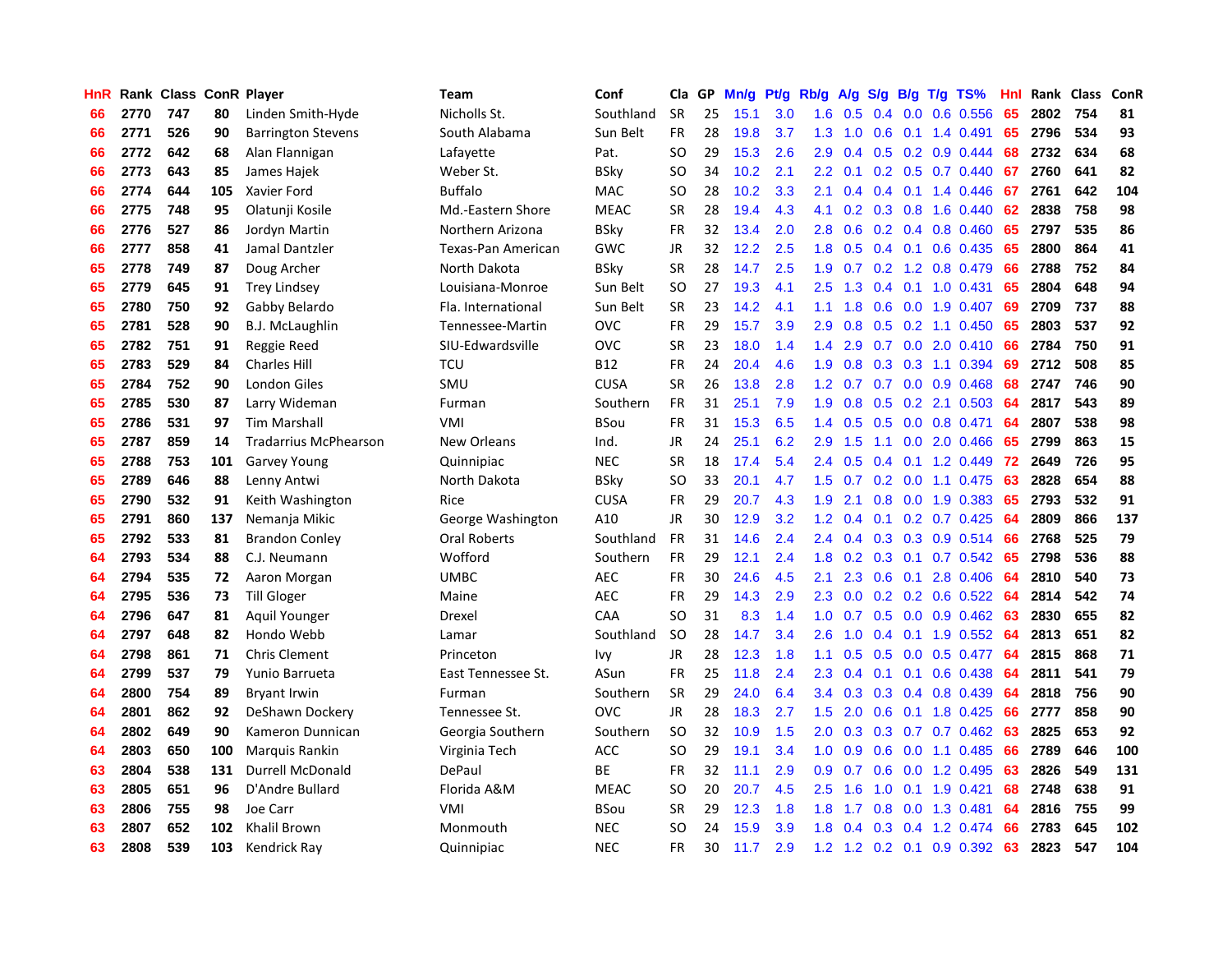| HnR |      | Rank Class ConR Player |     |                         | <b>Team</b>         | Conf            | Cla           | GP | Mn/g | Pt/g | Rb/g             | A/g | S/g           |     | $B/g$ T/g TS%             | Hnl | Rank Class |     | ConR |
|-----|------|------------------------|-----|-------------------------|---------------------|-----------------|---------------|----|------|------|------------------|-----|---------------|-----|---------------------------|-----|------------|-----|------|
| 63  | 2809 | 540                    | 94  | Jarmal Reid             | Oregon St.          | P12             | <b>FR</b>     | 32 | 13.7 | 1.5  | 1.7              | 0.8 | 0.4           | 0.3 | 0.4 0.306                 | 63  | 2832       | 552 | 94   |
| 63  | 2810 | 541                    | 69  | Mason Wedel             | UMKC                | Summit          | <b>FR</b>     | 28 | 11.8 | 1.5  | 1.1              | 0.8 |               |     | $0.5$ 0.0 0.5 0.378       | 63  | 2821       | 545 | 70   |
| 63  | 2811 | 542                    | 75  | Matt Christiansen       | San Francisco       | <b>WCC</b>      | <b>FR</b>     | 26 | 11.7 | 2.1  | 1.8              | 0.3 |               |     | $0.1$ 0.4 0.5 0.491       | 65  | 2795       | 533 | 75   |
| 63  | 2812 | 543                    | 79  | Steven Jones            | <b>UC Riverside</b> | <b>BWst</b>     | FR            | 28 | 12.9 | 2.6  | 1.0              | 1.0 |               |     | $0.4$ 0.1 0.6 0.416       | -63 | 2831       | 551 | 80   |
| 63  | 2813 | 863                    | 123 | <b>Fred Gulley</b>      | Arkansas            | <b>SEC</b>      | JR            | 21 | 13.0 | 1.5  | 1.3              | 0.8 |               |     | $0.7$ 0.1 0.6 0.410       | 70  | 2696       | 832 | 121  |
| 63  | 2814 | 653                    | 76  | Simi Fajemisin          | San Diego           | <b>WCC</b>      | <sub>SO</sub> | 34 | 10.5 | 2.1  | 2.0              | 0.1 | 0.1           |     | $0.4$ 0.9 0.543           | 62  | 2835       | 657 | 76   |
| 63  | 2815 | 654                    | 66  | Jose Long               | Alabama A&M         | <b>SWAC</b>     | <b>SO</b>     | 30 | 19.7 | 2.9  | 3.8              | 1.2 |               |     | 0.5 0.2 0.8 0.343         | 63  | 2834       | 656 | 66   |
| 63  | 2816 | 864                    | 91  | Sam Watson              | Chattanooga         | Southern        | JR            | 32 | 14.8 | 2.5  | 2.9              | 0.4 |               |     | 0.2 0.3 0.8 0.547         | 62  | 2841       | 871 | 93   |
| 63  | 2817 | 544                    | 83  | Ka'Darryl Bell          | <b>Bradley</b>      | <b>MVC</b>      | FR            | 31 | 9.1  | 2.0  | 0.9              | 0.5 | 0.5           |     | $0.1$ 0.7 0.462           | 64  | 2820       | 544 | 83   |
| 62  | 2818 | 655                    | 85  | <b>Trency Jackson</b>   | <b>Texas Tech</b>   | B <sub>12</sub> | <sub>SO</sub> | 12 | 22.4 | 6.6  | 2.3              | 1.3 |               |     | 1.3 0.0 2.0 0.391         | 76  | 2520       | 587 | 81   |
| 62  | 2819 | 545                    | 89  | Cody Demps              | Sacramento St.      | BSky            | FR            | 29 | 13.8 | 3.0  | 1.8              | 0.6 |               |     | $0.2$ 0.1 0.7 0.478       | -62 | 2836       | 554 | 89   |
| 62  | 2820 | 546                    | 83  | <b>Donnell Minton</b>   | Lamar               | Southland       | <b>FR</b>     | 31 | 24.1 | 5.4  | $2.7^{\circ}$    | 1.8 |               |     | $0.5$ $0.2$ 2.7 $0.440$   | 62  | 2844       | 556 | 83   |
| 62  | 2821 | 547                    | 99  | Kion Brown              | Radford             | BSou            | <b>FR</b>     | 29 | 15.4 | 5.2  | 2.8              | 0.4 |               |     | $0.3$ 0.1 1.5 0.455       | -63 | 2827       | 550 | 100  |
| 62  | 2822 | 548                    | 86  | <b>Toddrick Gotcher</b> | <b>Texas Tech</b>   | <b>B12</b>      | <b>FR</b>     | 31 | 12.8 | 2.2  | 1.4              | 0.5 | $0.4^{\circ}$ |     | $0.0$ 0.5 0.418           | -61 | 2847       | 558 | 87   |
| 62  | 2823 | 865                    | 42  | Kaewe Enos              | Utah Valley         | GWC             | JR            | 30 | 13.1 | 2.8  | 0.7              | 0.9 |               |     | $0.3$ 0.0 0.7 0.560       | 62  | 2839       | 870 | 43   |
| 62  | 2824 | 866                    | 15  | Corey Blake             | <b>New Orleans</b>  | Ind.            | <b>JR</b>     | 14 | 26.6 | 7.7  | 3.9 <sup>°</sup> | 1.2 | 1.9           | 0.4 | 2.9 0.420                 | 67  | 2757       | 851 | 13   |
| 62  | 2825 | 656                    | 104 | David Appolon           | Robert Morris       | <b>NEC</b>      | SO            | 29 | 13.7 | 2.8  | 1.7              | 0.7 | 0.6           |     | $0.0$ 1.0 0.415           | 64  | 2806       | 650 | 103  |
| 62  | 2826 | 756                    | 90  | Jordan Hickert          | Eastern Washington  | BSky            | <b>SR</b>     | 30 | 9.7  | 2.9  | 2.1              | 0.4 | 0.0           | 0.1 | $0.5$ 0.444               | 60  | 2859       | 762 | 91   |
| 62  | 2827 | 549                    | 80  | Davin Guinn             | <b>UC Riverside</b> | <b>BWst</b>     | <b>FR</b>     | 20 | 18.7 | 4.4  | 3.3 <sub>2</sub> | 0.4 |               |     | $0.4$ $0.2$ 1.3 $0.429$   | 66  | 2787       | 530 | 79   |
| 62  | 2828 | 757                    | 106 | <b>Finis Craddock</b>   | Central Michigan    | <b>MAC</b>      | <b>SR</b>     | 31 | 13.7 | 3.2  | 1.3              | 0.5 |               |     | $0.8$ 0.0 0.9 0.440       | 62  | 2845       | 759 | 106  |
| 62  | 2829 | 550                    | 97  | Zach Burnham            | Coppin St.          | <b>MEAC</b>     | <b>FR</b>     | 27 | 19.1 | 3.7  | 3.5              | 0.2 |               |     | $0.4$ 0.3 1.0 0.385       | 63  | 2824       | 548 | 97   |
| 62  | 2830 | 867                    | 93  | Jeff Mullahev           | Troy                | Sun Belt        | JR            | 32 | 15.3 | 3.1  | 1.3              | 0.3 |               |     | $0.5$ 0.0 0.6 0.478       | 62  | 2843       | 872 | 95   |
| 62  | 2831 | 657                    | 92  | Mikhail McLean          | Houston             | <b>CUSA</b>     | SO.           | 26 | 13.3 | 2.4  | 2.6              | 0.3 |               |     | $0.3$ 0.2 0.7 0.492       | -65 | 2805       | 649 | 92   |
| 62  | 2832 | 551                    | 105 | <b>Xavier Harris</b>    | Fairleigh Dickinson | <b>NEC</b>      | <b>FR</b>     | 29 | 16.6 | 4.1  | 3.3 <sub>2</sub> | 0.4 |               |     | $0.2$ 0.4 1.4 0.488       | -61 | 2849       | 559 | 106  |
| 62  | 2833 | 868                    | 43  | Antoine Hosley          | Utah Valley         | GWC             | <b>JR</b>     | 28 | 18.0 | 6.1  | 1.2              | 0.8 | 0.6           |     | $0.0$ 1.3 0.453           | 63  | 2829       | 869 | 42   |
| 62  | 2834 | 552                    | 92  | Jordan Potts            | NC-Greensboro       | Southern        | <b>FR</b>     | 26 | 16.5 | 3.6  | 1.3              | 1.6 |               |     | 0.7 0.0 1.3 0.463         | 63  | 2822       | 546 | 91   |
| 62  | 2835 | 658                    | 67  | <b>Blake Ralling</b>    | Miss. Valley St.    | <b>SWAC</b>     | <b>SO</b>     | 28 | 19.8 | 3.8  | 3.2              | 0.9 |               |     | $0.6$ $0.1$ $1.0$ $0.387$ | 60  | 2856       | 659 | 69   |
| 61  | 2836 | 758                    | 94  | <b>Trey Anderson</b>    | South Alabama       | Sun Belt        | <b>SR</b>     | 20 | 17.1 | 3.7  | 1.9              |     |               |     | 1.2 0.7 0.1 1.3 0.403 66  |     | 2786       | 751 | 92   |
| 61  | 2837 | 659                    | 70  | <b>Matt Poches</b>      | Oakland             | Summit          | SO.           | 31 | 8.8  | 2.3  | 0.7              | 0.5 |               |     | $0.3$ 0.0 0.7 0.511       | -62 | 2840       | 658 | 72   |
| 61  | 2838 | 869                    | 98  | Robert Burger           | Savannah St.        | <b>MEAC</b>     | <b>JR</b>     | 34 | 12.9 | 1.7  | 0.9 <sub>0</sub> | 0.4 |               |     | $0.9$ 0.0 0.8 0.411       | 61  | 2848       | 873 | 99   |
| 61  | 2839 | 553                    | 68  | Darius Tomlin           | Miss. Valley St.    | <b>SWAC</b>     | <b>FR</b>     | 24 | 17.5 | 5.5  | 1.6              | 1.5 | 0.9           |     | 0.0 2.4 0.457             | 61  | 2846       | 557 | 68   |
| 61  | 2840 | 554                    | 82  | Deion Clark             | Old Dominion        | CAA             | FR            | 18 | 20.4 | 4.9  | 1.5              | 1.1 | 0.6           |     | $0.1$ 1.2 0.486           | 68  | 2733       | 515 | 81   |
| 61  | 2841 | 870                    | 74  | <b>Quentin Jones</b>    | <b>UMBC</b>         | <b>AEC</b>      | <b>JR</b>     | 19 | 25.1 | 3.2  | 2.7              | 2.5 | 0.5           |     | $0.1$ 1.3 0.365           | 69  | 2720       | 840 | 69   |
| 61  | 2842 | 759                    | 69  | <b>Phillip Williams</b> | Jackson St.         | <b>SWAC</b>     | <b>SR</b>     | 29 | 21.0 | 3.6  | 2.1              | 0.7 | 1.0           |     | $0.0$ 1.2 0.358           | 60  | 2857       | 761 | 70   |
| 61  | 2843 | 871                    | 44  | <b>Taylor Brown</b>     | Utah Valley         | <b>GWC</b>      | <b>JR</b>     | 32 | 17.0 | 2.1  | 1.5              | 1.0 | 0.6           |     | $0.2$ 0.5 0.429           | 60  | 2860       | 874 | 44   |
| 61  | 2844 | 555                    | 107 | <b>Bo Calhoun</b>       | Ball St.            | <b>MAC</b>      | FR            | 27 | 9.7  | 1.7  | $1.7^{\circ}$    | 0.1 |               |     | 0.4 0.2 0.7 0.517 61      |     | 2851       | 561 | 108  |
| 60  | 2845 | 556                    | 108 | Josh Lemons             | Toledo              | <b>MAC</b>      | <b>FR</b>     | 27 | 14.1 | 1.0  | 0.6              | 0.9 |               |     | 1.1 0.2 0.6 0.326         | -61 | 2850       | 560 | 107  |
| 60  | 2846 | 557                    | 91  | <b>Daniel Hill</b>      | Eastern Washington  | BSkv            | FR            | 22 | 11.9 | 1.8  | 1.3              | 1.5 |               |     | $0.4$ 0.0 0.9 0.406       | -61 | 2852       | 562 | 90   |
| 60  | 2847 | 558                    | 77  | <b>Atif Russell</b>     | Pepperdine          | <b>WCC</b>      | <b>FR</b>     | 28 | 13.5 | 2.7  | 1.6              | 0.4 |               |     | $0.3$ 0.0 0.9 0.472       | -61 | 2853       | 563 | 77   |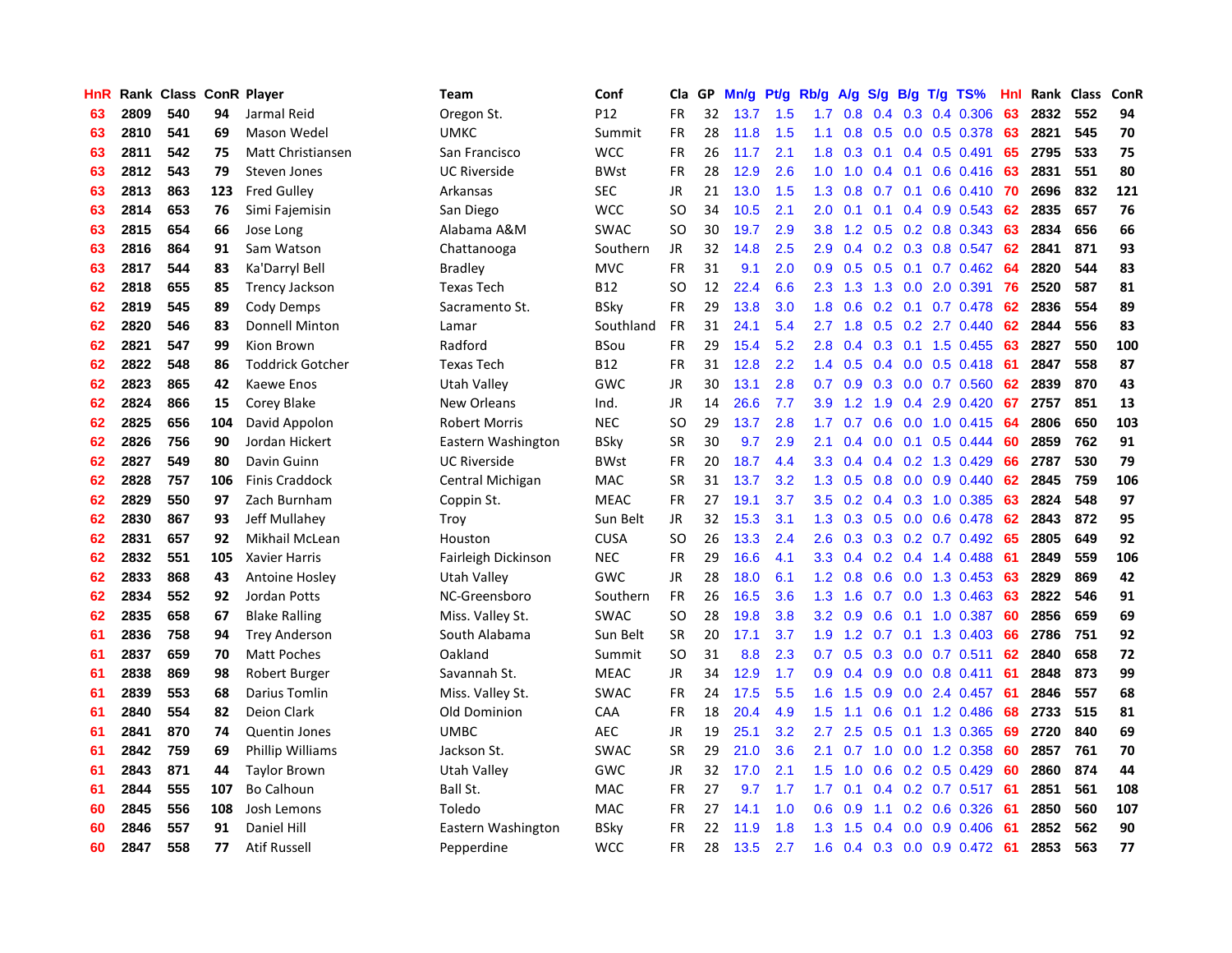| HnR |      | Rank Class ConR Player |     |                      | Team                    | Conf        | Cla           | GP | Mn/g | Pt/g | Rb/g             | A/g | S/g |                  | $B/g$ T/g TS%             | Hnl |      | Rank Class | ConR |
|-----|------|------------------------|-----|----------------------|-------------------------|-------------|---------------|----|------|------|------------------|-----|-----|------------------|---------------------------|-----|------|------------|------|
| 60  | 2848 | 660                    | 84  | Oliver Wells         | <b>Central Arkansas</b> | Southland   | <b>SO</b>     | 29 | 14.1 | 2.4  | 1.3              | 1.2 | 0.4 | 0.0 <sub>1</sub> | 0.8 0.500                 | 60  | 2861 | 661        | 84   |
| 60  | 2849 | 559                    | 106 | Shane McLaughlin     | <b>Bryant</b>           | <b>NEC</b>  | <b>FR</b>     | 31 | 12.5 | 1.0  | 1.1              | 1.3 |     |                  | 0.5 0.0 0.9 0.413 60      |     | 2863 | 565        | 107  |
| 60  | 2850 | 760                    | 75  | Javon Ralling        | Binghamton              | <b>AEC</b>  | <b>SR</b>     | 25 | 17.5 | 4.0  | 3.2              | 0.4 |     |                  | 0.2 0.0 1.2 0.433 60      |     | 2862 | 763        | 75   |
| 59  | 2851 | 761                    | 100 | Ryan Hargrave        | Presbyterian            | BSou        | <b>SR</b>     | 22 | 13.3 | 3.7  | 2.1              | 0.5 |     |                  | $0.0$ $0.0$ $0.3$ $0.469$ | 61  | 2854 | 760        | 101  |
| 59  | 2852 | 560                    | 107 | Sekou Harris         | Fairleigh Dickinson     | <b>NEC</b>  | FR            | 22 | 16.9 | 5.5  | 1.5              | 2.4 |     |                  | $0.4$ 0.3 2.6 0.415       | 62  | 2842 | 555        | 105  |
| 59  | 2853 | 661                    | 93  | Jared Bryant         | Chattanooga             | Southern    | <b>SO</b>     | 31 | 10.5 | 2.4  | 2.2              | 0.3 | 0.3 |                  | $0.0$ 0.8 0.514           | 59  | 2871 | 665        | 96   |
| 59  | 2854 | 662                    | 99  | Luka Radovic         | South Carolina St.      | <b>MEAC</b> | SO            | 30 | 15.1 | 3.2  | 3.1              | 0.2 |     |                  | $0.2$ 0.2 0.8 0.444       | 58  | 2876 | 667        | 103  |
| 59  | 2855 | 561                    | 94  | Casey Jones          | Chattanooga             | Southern    | FR            | 18 | 22.2 | 5.3  | 3.6              | 1.3 | 0.8 |                  | 0.2 2.3 0.427             | 67  | 2754 | 520        | 85   |
| 59  | 2856 | 562                    | 93  | Ross Wilson          | Rice                    | <b>CUSA</b> | FR            | 31 | 18.0 | 3.1  | 2.3              | 0.7 | 0.3 |                  | 0.1 1.3 0.516             | -59 | 2868 | 568        | 94   |
| 59  | 2857 | 563                    | 80  | Marcellous Bell      | Jacksonville            | ASun        | FR            | 27 | 12.3 | 3.8  | 0.7              | 0.5 | 0.4 |                  | $0.1$ 0.5 0.404           | -61 | 2855 | 564        | 80   |
| 59  | 2858 | 872                    | 95  | R.J. Scott           | Troy                    | Sun Belt    | JR            | 19 | 19.8 | 5.4  | 1.7 <sub>1</sub> | 0.7 |     |                  | $0.5$ 0.1 1.1 0.431       | -66 | 2769 | 854        | 90   |
| 59  | 2859 | 663                    | 70  | Jaylon Floyd         | Ark.-Pine Bluff         | <b>SWAC</b> | <b>SO</b>     | 28 | 10.7 | 1.8  | 1.8              | 0.1 |     |                  | $0.5$ 0.1 0.6 0.468       | -59 | 2870 | 664        | 71   |
| 59  | 2860 | 873                    | 81  | Andrew Osemhen       | Kennesaw St.            | ASun        | JR            | 30 | 14.8 | 3.1  | 2.1              | 0.2 |     |                  | 0.3 0.4 0.8 0.479         | -58 | 2873 | 877        | 82   |
| 59  | 2861 | 874                    | 71  | Kevin Harden         | <b>IPFW</b>             | Summit      | JR            | 12 | 29.0 | 6.3  | 4.9              | 1.3 | 1.0 |                  | 0.0 2.3 0.393             | -77 | 2468 | 770        | 56   |
| 59  | 2862 | 875                    | 108 | Mostafa Abdel Latif  | Sacred Heart            | <b>NEC</b>  | JR            | 27 | 11.2 | 1.6  | 3.0 <sub>2</sub> | 0.1 | 0.1 |                  | $0.6$ 0.7 0.427           | 59  | 2869 | 875        | 108  |
| 59  | 2863 | 564                    | 100 | Shaquille Mitchell   | South Carolina St.      | <b>MEAC</b> | <b>FR</b>     | 28 | 22.8 | 5.5  | 4.3              | 1.1 | 0.8 |                  | $0.1$ 1.9 $0.346$         | 59  | 2865 | 566        | 100  |
| 59  | 2864 | 664                    | 101 | <b>Brandon Ford</b>  | Howard                  | <b>MEAC</b> | <sub>SO</sub> | 28 | 13.4 | 2.8  | 1.2              | 0.8 | 0.5 |                  | $0.0$ $0.9$ $0.371$       | 59  | 2867 | 663        | 101  |
| 59  | 2865 | 565                    | 101 | Nik Brown            | Longwood                | BSou        | <b>FR</b>     | 17 | 27.9 | 9.7  | 2.9              | 3.6 | 1.2 | 0.1              | 3.9 0.415                 | 66  | 2776 | 527        | 96   |
| 59  | 2866 | 566                    | 95  | <b>Chris Burgess</b> | Appalachian St.         | Southern    | <b>FR</b>     | 31 | 14.2 | 3.0  | 1.0              | 1.6 |     |                  | $0.3$ 0.0 1.4 0.460       | -58 | 2877 | 569        | 97   |
| 59  | 2867 | 567                    | 82  | Mario Stramaglia     | East Tennessee St.      | ASun        | <b>FR</b>     | 27 | 12.5 | 3.7  | 1.5              | 0.7 |     |                  | 0.3 0.0 1.1 0.416 59      |     | 2866 | 567        | 81   |
| 59  | 2868 | 568                    | 72  | Jake Bittle          | South Dakota St.        | Summit      | <b>FR</b>     | 24 | 12.3 | 2.5  | 1.1              | 0.9 |     |                  | $0.6$ $0.0$ 1.2 $0.496$   | 63  | 2833 | 553        | 71   |
| 58  | 2869 | 665                    | 96  | <b>Kevin Blake</b>   | Elon                    | Southern    | <b>SO</b>     | 28 | 10.0 | 1.8  | 1.1              | 0.4 |     |                  | $0.4$ 0.0 0.4 0.410       | 60  | 2864 | 662        | 95   |
| 58  | 2870 | 876                    | 16  | <b>Isaac Mack</b>    | New Orleans             | Ind.        | JR            | 26 | 17.3 | 5.2  | 1.9              | 0.8 |     |                  | $0.7$ 0.0 1.5 0.431       | 58  | 2882 | 879        | 16   |
| 58  | 2871 | 762                    | 71  | Peter "PJ" Roberson  | Grambling               | <b>SWAC</b> | <b>SR</b>     | 26 | 19.2 | 5.0  | 4.3              | 0.3 | 0.3 |                  | 1.2 1.2 0.389             | 57  | 2893 | 769        | 72   |
| 58  | 2872 | 877                    | 92  | Nnamdi Ezenwa        | Idaho St.               | BSky        | JR            | 30 | 18.0 | 2.3  | 2.6              | 0.4 | 0.6 |                  | $0.2$ 0.9 0.405           | -58 | 2881 | 878        | 93   |
| 58  | 2873 | 763                    | 93  | Julian Demalleville  | Sacramento St.          | <b>BSky</b> | <b>SR</b>     | 29 | 11.3 | 1.1  | 1.0              | 0.9 |     |                  | $0.4$ 0.1 0.5 0.457       | 58  | 2879 | 765        | 92   |
| 58  | 2874 | 878                    | 102 | Onyekachukwu Odi     | Florida A&M             | <b>MEAC</b> | JR            | 31 | 12.4 | 2.1  | 2.8              | 0.1 |     |                  | $0.3$ 1.2 1.0 0.367       | -57 | 2883 | 880        | 104  |
| 58  | 2875 | 666                    | 97  | Martynas Bareika     | Chattanooga             | Southern    | <b>SO</b>     | 32 | 14.3 | 3.2  | 2.4              | 0.8 |     |                  | $0.4$ 0.0 1.5 0.449       | -57 | 2891 | 668        | 98   |
| 58  | 2876 | 879                    | 132 | <b>Ted Bancroft</b>  | Providence              | ВE          | JR            | 30 | 9.3  | 0.7  | $1.4^{\circ}$    | 0.3 |     |                  | 0.5 0.1 0.5 0.317 59      |     | 2872 | 876        | 132  |
| 57  | 2877 | 569                    | 94  | <b>Shane Benton</b>  | North Dakota            | BSky        | <b>FR</b>     | 30 | 11.8 | 2.9  | $1.5^{\circ}$    | 0.5 |     |                  | 0.3 0.0 0.7 0.442 57      |     | 2886 | 573        | 94   |
| 57  | 2878 | 667                    | 101 | Will Johnston        | Virginia Tech           | <b>ACC</b>  | <sub>SO</sub> | 29 | 11.1 | 2.0  | 0.4              | 0.3 |     |                  | $0.2$ 0.0 0.2 0.504       | 58  | 2874 | 666        | 101  |
| 57  | 2879 | 668                    | 84  | Stephon Smith        | San Jose St.            | <b>WAC</b>  | SO            | 28 | 15.5 | 2.9  | 2.8              | 0.3 |     |                  | $0.4$ 0.3 1.0 0.352       | -56 | 2904 | 673        | 85   |
| 57  | 2880 | 764                    | 103 | R.J. Buck            | NC A&T                  | <b>MEAC</b> | <b>SR</b>     | 33 | 10.4 | 1.6  | 1.3              | 0.3 | 0.4 |                  | $0.1$ 0.5 0.425           | 58  | 2875 | 764        | 102  |
| 57  | 2881 | 669                    | 104 | Marc Mack            | Bethune-Cookman         | <b>MEAC</b> | SO            | 34 | 16.7 | 3.1  | $2.7^{\circ}$    | 0.4 |     |                  | $0.4$ 0.2 1.0 0.409       | 56  | 2901 | 671        | 107  |
| 57  | 2882 | 570                    | 105 | <b>Travis Trim</b>   | Md.-Eastern Shore       | <b>MEAC</b> | <b>FR</b>     | 24 | 10.6 | 0.8  | 1.6              | 0.7 | 0.4 | 0.1              | $0.5$ 0.274               | 55  | 2911 | 579        | 109  |
| 57  | 2883 | 571                    | 106 | <b>Patrick Myers</b> | South Carolina St.      | <b>MEAC</b> | <b>FR</b>     | 30 | 20.1 | 3.9  | 2.6              | 1.1 |     |                  | $0.7$ 0.1 1.4 0.368       | -56 | 2902 | 577        | 108  |
| 57  | 2884 | 670                    | 72  | Demetri Wheeler      | Grambling               | <b>SWAC</b> | SO.           | 25 | 24.3 | 5.0  | 4.5              | 0.7 |     |                  | $0.4$ 0.4 1.4 0.456       | -56 | 2903 | 672        | 74   |
| 57  | 2885 | 765                    | 109 | Zach Fields          | Ball St.                | MAC         | SR            | 29 | 15.2 | 3.1  | 2.3              | 0.3 |     |                  | $0.2$ 0.2 1.3 0.481       | 57  | 2887 | 767        | 109  |
| 57  | 2886 | 572                    | 110 | Carmelo Betancourt   | Akron                   | <b>MAC</b>  | <b>FR</b>     | 33 | 11.5 | 2.0  | 0.9              | 1.6 |     |                  | 0.4 0.0 1.8 0.415         | 57  | 2898 | 575        | 110  |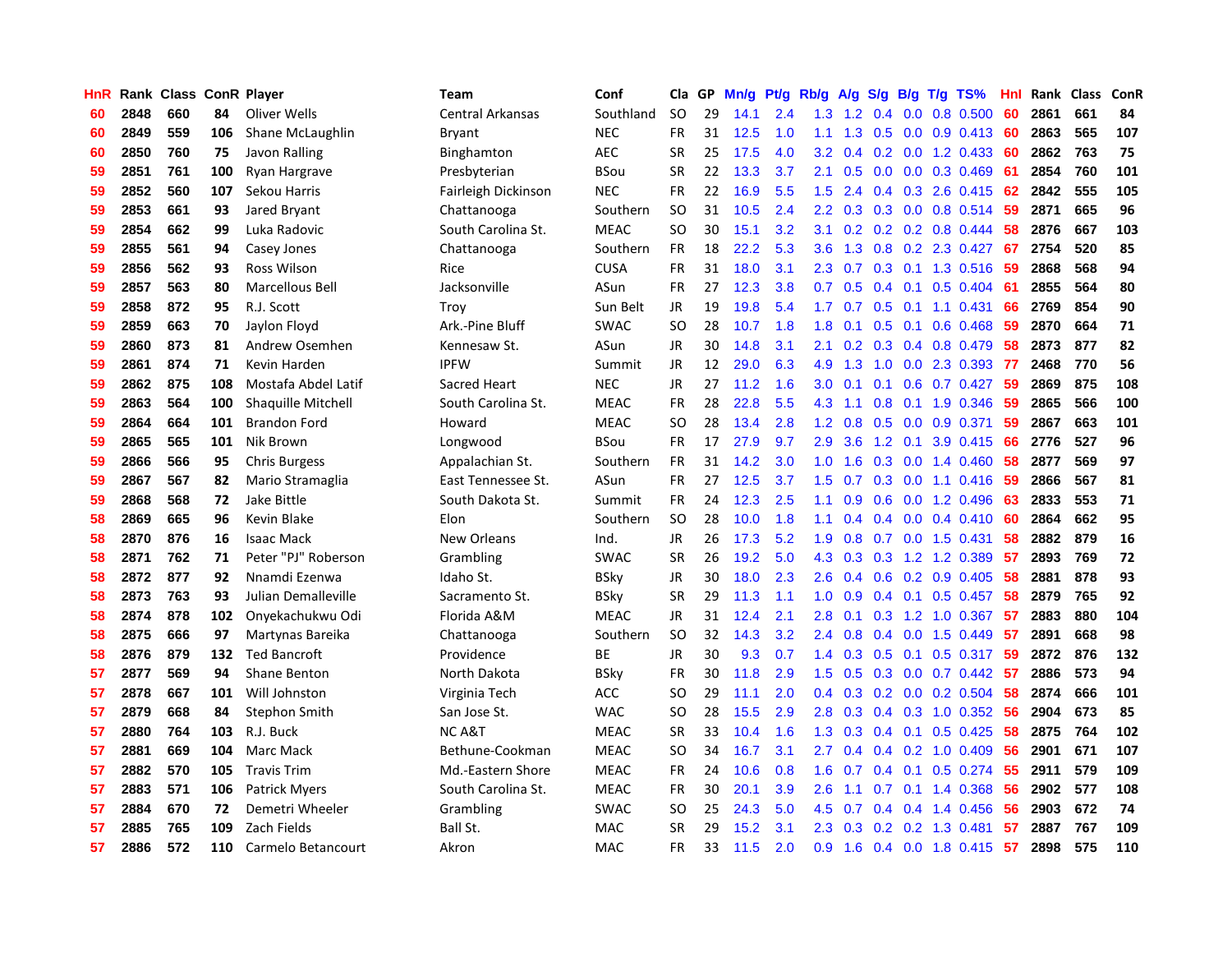| HnR |      | Rank Class ConR Player |     |                               | <b>Team</b>           | Conf        | Cla           | GP | Mn/g | <b>Pt/g</b> | Rb/g             | A/g | S/g |     | $B/g$ T/g TS%             | Hnl |      | Rank Class | ConR |
|-----|------|------------------------|-----|-------------------------------|-----------------------|-------------|---------------|----|------|-------------|------------------|-----|-----|-----|---------------------------|-----|------|------------|------|
| 57  | 2887 | 766                    | 138 | Alwayne Bigby                 | Rhode Island          | A10         | <b>SR</b>     | 29 | 9.7  | 1.3         | 1.7              | 0.2 | 0.3 | 0.1 | $0.5$ 0.451               | 57  | 2894 | 770        | 138  |
| 57  | 2888 | 671                    | 73  | <b>Cameron Monroe</b>         | Southern              | <b>SWAC</b> | SO            | 33 | 16.3 | 2.0         | 1.3              | 1.1 |     |     | 0.5 0.0 1.0 0.384 57      |     | 2895 | 669        | 73   |
| 57  | 2889 | 767                    | 85  | <b>Wendell Faines</b>         | Idaho                 | <b>WAC</b>  | <b>SR</b>     | 27 | 10.9 | 2.0         | 2.2              | 0.3 |     |     | $0.1$ 0.4 0.7 0.450       | 58  | 2880 | 766        | 84   |
| 57  | 2890 | 573                    | 83  | Yonel Brown                   | Kennesaw St.          | ASun        | FR            | 30 | 23.7 | 3.5         | 0.9              | 1.3 |     |     | $0.9$ 0.0 1.5 0.361       | -56 | 2900 | 576        | 83   |
| 57  | 2891 | 880                    | 69  | James Loupos                  | Navy                  | Pat.        | JR            | 30 | 15.3 | 2.5         | 1.9              | 0.2 |     |     | $0.3$ 0.2 0.6 0.425       | -57 | 2890 | 882        | 69   |
| 57  | 2892 | 574                    | 94  | <b>Zeldric King</b>           | Tulsa                 | <b>CUSA</b> | <b>FR</b>     | 21 | 16.2 | 3.7         | 2.3              | 0.3 |     |     | 0.5 0.0 1.9 0.616         | 64  | 2808 | 539        | 93   |
| 57  | 2893 | 672                    | 74  | <b>Brandon Dorsett</b>        | Grambling             | <b>SWAC</b> | <b>SO</b>     | 27 | 15.9 | 3.8         | 2.1              | 1.4 |     |     | 0.7 0.0 1.3 0.383         | 55  | 2909 | 674        | 75   |
| 57  | 2894 | 768                    | 107 | Aaron Austin                  | Hampton               | <b>MEAC</b> | <b>SR</b>     | 17 | 21.0 | 3.9         | 2.4              | 1.9 | 0.6 |     | 0.4 1.9 0.370             | 66  | 2773 | 748        | 94   |
| 57  | 2895 | 575                    | 82  | Chazz Patterson               | Saint Peter's         | <b>MAAC</b> | FR            | 28 | 14.2 | 2.1         | 1.2              | 0.5 |     |     | 0.7 0.2 0.9 0.408         | -57 | 2884 | 571        | 82   |
| 56  | 2896 | 881                    | 84  | Davante Drinkard              | Southern Illinois     | <b>MVC</b>  | <b>JR</b>     | 29 | 12.6 | 1.9         | 1.9              | 0.2 | 0.0 |     | $0.4$ 0.8 0.437           | -57 | 2892 | 883        | 84   |
| 56  | 2897 | 882                    | 85  | Pedro Maciel                  | Nicholls St.          | Southland   | JR            | 26 | 13.8 | 1.8         | 0.9 <sub>0</sub> |     |     |     | 1.2 0.4 0.0 0.8 0.529     | -55 | 2908 | 885        | 86   |
| 56  | 2898 | 576                    | 108 | Donte Pretlow                 | Morgan St.            | <b>MEAC</b> | <b>FR</b>     | 30 | 14.1 | 2.1         | 1.2              | 1.4 |     |     | 0.7 0.0 1.6 0.400 57      |     | 2897 | 574        | 106  |
| 56  | 2899 | 673                    | 86  | Lenell Brown                  | Central Arkansas      | Southland   | <b>SO</b>     | 26 | 12.3 | 1.8         | 1.6              | 1.2 | 0.6 |     | 0.0 1.2 0.410 57          |     | 2896 | 670        | 85   |
| 56  | 2900 | 769                    | 93  | <b>Tashon Fredrick</b>        | Tennessee St.         | <b>OVC</b>  | <b>SR</b>     | 28 | 13.6 | 1.9         | 1.3              | 0.5 |     |     | 0.4 0.1 0.5 0.412 57      |     | 2889 | 768        | 93   |
| 56  | 2901 | 577                    | 73  | Jordan Foster                 | Western Illinois      | Summit      | <b>FR</b>     | 31 | 12.9 | 2.9         | 1.0              | 1.0 |     |     | 0.2 0.0 1.3 0.439         | 55  | 2914 | 581        | 73   |
| 56  | 2902 | 770                    | 94  | <b>Terrell Barnes</b>         | <b>Tennessee Tech</b> | <b>OVC</b>  | <b>SR</b>     | 28 | 18.8 | 2.0         | 3.5              | 0.6 |     |     | $0.4$ 0.1 1.4 0.364       | 56  | 2899 | 771        | 94   |
| 55  | 2903 | 883                    | 75  | Stephane Raquil               | Alcorn St.            | <b>SWAC</b> | JR            | 33 | 10.4 | 1.4         | 1.7              | 0.1 |     |     | $0.2$ 0.3 0.6 0.495       | 55  | 2913 | 887        | 76   |
| 55  | 2904 | 771                    | 76  | <b>Carl Cobbins</b>           | Grambling             | <b>SWAC</b> | <b>SR</b>     | 25 | 9.4  | 2.6         | 1.6              | 0.4 | 0.5 |     | $0.0$ 0.8 0.396           | 54  | 2923 | 775        | 78   |
| 55  | 2905 | 674                    | 98  | Lance Stokes                  | Chattanooga           | Southern    | <b>SO</b>     | 19 | 15.3 | 2.8         | 1.9              | 0.8 |     |     | 0.8 0.1 1.1 0.417 60      |     | 2858 | 660        | 94   |
| 55  | 2906 | 884                    | 81  | Garrett Jefferson             | Hawaii                | <b>BWst</b> | <b>JR</b>     | 31 | 9.8  | 1.5         | 0.8              | 1.0 |     |     | $0.6$ $0.2$ 1.0 $0.371$   | -55 | 2910 | 886        | 82   |
| 55  | 2907 | 578                    | 17  | Evans Ganapamo                | New Orleans           | Ind.        | <b>FR</b>     | 25 | 11.6 | 4.1         | 1.3              | 0.4 |     |     | $0.2$ $0.3$ $0.9$ $0.438$ | -54 | 2915 | 582        | 17   |
| 55  | 2908 | 579                    | 99  | Justin Gordon                 | Wofford               | Southern    | <b>FR</b>     | 32 | 8.5  | 1.7         | 1.3              | 0.4 |     |     | $0.2$ 0.2 0.6 0.414       | 55  | 2912 | 580        | 100  |
| 55  | 2909 | 580                    | 102 | <b>Austin Anderson</b>        | Presbyterian          | BSou        | <b>FR</b>     | 32 | 19.4 | 2.4         | 1.5              | 1.2 |     |     | $0.5$ 0.0 0.8 0.383       | -54 | 2921 | 585        | 103  |
| 55  | 2910 | 772                    | 77  | Dexter Ellington              | <b>Texas Southern</b> | <b>SWAC</b> | <b>SR</b>     | 22 | 17.1 | 2.3         | 1.8              | 1.0 |     |     | $0.4$ 0.0 0.5 0.347       | 62  | 2837 | 757        | 67   |
| 54  | 2911 | 675                    | 95  | Chris Nsenki                  | Southern Utah         | BSky        | <b>SO</b>     | 31 | 13.0 | 2.3         | $0.4^{\circ}$    | 1.2 |     |     | $0.2$ 0.0 0.7 0.455       | -54 | 2922 | 676        | 95   |
| 54  | 2912 | 773                    | 100 | Stephen Elmore                | Citadel               | Southern    | <b>SR</b>     | 30 | 13.7 | 2.6         | $3.4^{\circ}$    | 0.7 | 0.3 |     | 0.2 1.2 0.448             | 54  | 2920 | 774        | 101  |
| 54  | 2913 | 581                    | 83  | <b>Terrell Rogers</b>         | Delaware              | CAA         | <b>FR</b>     | 27 | 14.8 | 3.6         | 1.3              | 1.2 |     |     | $0.3$ 0.0 1.1 0.374       | -58 | 2878 | 570        | 83   |
| 54  | 2914 | 582                    | 82  | Manroop Clair                 | Hawaii                | <b>BWst</b> | <b>FR</b>     | 25 | 11.5 | 2.4         | 1.0              |     |     |     | 1.2 0.2 0.0 1.2 0.449     | -57 | 2885 | 572        | 81   |
| 54  | 2915 | 583                    | 103 | Uros Ljeskovic                | Coastal Carolina      | BSou        | <b>FR</b>     | 26 | 12.7 | 2.3         | 2.7              | 0.3 |     |     | $0.3$ 0.1 1.3 0.480       | -56 | 2906 | 578        | 102  |
| 54  | 2916 | 584                    | 95  | Cameron Harvey                | Eastern Illinois      | <b>OVC</b>  | <b>FR</b>     | 31 | 10.2 | 1.9         | 0.5              | 0.5 |     |     | 0.2 0.0 0.5 0.522 54      |     | 2925 | 587        | 95   |
| 54  | 2917 | 676                    | 72  | Joe Sharkey                   | Brown                 | Ivy         | <b>SO</b>     | 27 | 12.3 | 1.4         | 1.5              | 0.6 |     |     | $0.4$ 0.0 0.7 0.411       | 54  | 2926 | 677        | 72   |
| 53  | 2918 | 585                    | 83  | Donovan Johnson               | Cal St. Northridge    | BWst        | <b>FR</b>     | 29 | 13.4 | 3.4         | 0.8              | 0.6 |     |     | $0.7$ 0.1 0.9 0.393       | -54 | 2917 | 584        | 83   |
| 53  | 2919 | 885                    | 78  | Steven Danridge               | Grambling             | <b>SWAC</b> | JR            | 26 | 16.7 | 3.8         | 2.7              | 0.4 |     |     | 0.2 0.7 1.3 0.460         | 52  | 2943 | 893        | 80   |
| 53  | 2920 | 886                    | 109 | <b>Francis Ezeiru</b>         | Md.-Eastern Shore     | <b>MEAC</b> | JR            | 13 | 19.6 | 3.7         | 5.8              | 0.0 |     |     | 0.2 0.5 1.2 0.345         | -57 | 2888 | 881        | 105  |
| 53  | 2921 | 677                    | 96  | Mitchell Hill                 | <b>Tennessee Tech</b> | <b>OVC</b>  | <sub>SO</sub> | 29 | 9.6  | 1.6         | $0.4^{\circ}$    | 0.4 |     |     | $0.2$ 0.0 0.3 0.517       | -53 | 2931 | 679        | 96   |
| 53  | 2922 | 887                    | 84  | Kyle Richardson               | Long Beach St.        | <b>BWst</b> | JR            | 31 | 10.5 | 2.2         | 1.4              | 0.3 |     |     | 0.3 0.2 0.8 0.437         | -53 | 2929 | 888        | 84   |
| 53  | 2923 | 586                    | 84  | Talbott Denny                 | Lipscomb              | ASun        | FR            | 30 | 9.4  | 2.4         | 1.6              | 0.2 |     |     | 0.5 0.1 0.8 0.415 52      |     | 2938 | 591        | 86   |
| 53  | 2924 | 888                    | 85  | <b>Brandon Dawson</b>         | Kennesaw St.          | ASun        | JR            | 29 | 12.9 | 3.5         | 1.8              | 0.0 |     |     | $0.1$ 0.2 0.7 0.468       | -53 | 2936 | 891        | 85   |
| 52  | 2925 | 678                    | 111 | <b>Raphell Thomas-Edwards</b> | <b>Buffalo</b>        | <b>MAC</b>  | <b>SO</b>     | 30 | 12.0 | 1.8         | 2.4              | 0.5 |     |     | $0.2$ 0.1 1.0 0.474       | 54  | 2918 | 675        | 111  |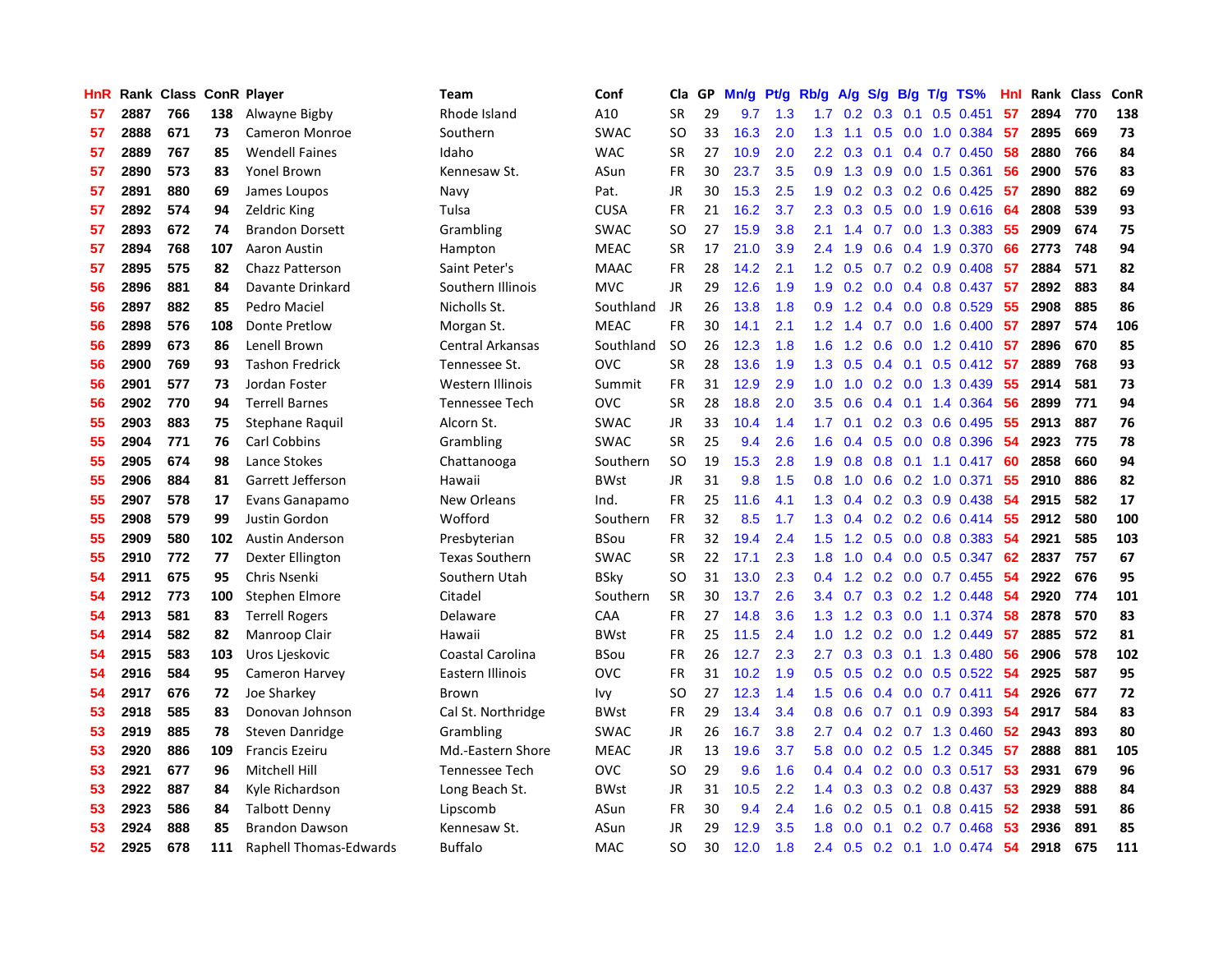| HnR |      | Rank Class ConR Player |     |                           | Team                 | Conf        | Cla           | GP | Mn/g | Pt/g | Rb/g             | A/g | S/g           |                 | $B/g$ T/g TS%                | Hnl |      | Rank Class | ConR |
|-----|------|------------------------|-----|---------------------------|----------------------|-------------|---------------|----|------|------|------------------|-----|---------------|-----------------|------------------------------|-----|------|------------|------|
| 52  | 2926 | 774                    | 84  | Matt Grogan               | Hofstra              | CAA         | <b>SR</b>     | 28 | 10.3 | 1.9  | 0.9              | 0.3 | 0.3           | 0.1             | $0.5$ 0.417                  | 52  | 2941 | 777        | 85   |
| 52  | 2927 | 775                    | 83  | <b>Chris Prescott</b>     | Saint Peter's        | <b>MAAC</b> | <b>SR</b>     | 28 | 11.6 | 2.8  | 0.8              | 0.3 |               |                 | 0.2 0.1 0.5 0.410 53         |     | 2933 | 776        | 83   |
| 52  | 2928 | 889                    | 85  | <b>Fred Heldring</b>      | William & Mary       | CAA         | JR            | 29 | 9.9  | 1.0  | 1.7 <sub>z</sub> | 0.6 |               |                 | 0.2 0.3 0.6 0.387 52         |     | 2937 | 892        | 84   |
| 52  | 2929 | 587                    | 96  | Josh Soto                 | Louisiana-Lafayette  | Sun Belt    | FR            | 27 | 10.6 | 2.7  | 1.4              | 0.1 |               |                 | $0.3$ 0.0 0.5 0.448          | 54  | 2924 | 586        | 96   |
| 52  | 2930 | 890                    | 87  | Jarvis Ray                | TCU                  | <b>B12</b>  | JR            | 10 | 25.7 | 6.2  | 1.9              | 1.1 |               |                 | 0.9 0.3 1.7 0.371            | 72  | 2639 | 819        | 82   |
| 52  | 2931 | 588                    | 79  | <b>Cameron Dobbs</b>      | Miss. Valley St.     | <b>SWAC</b> | FR            | 28 | 12.0 | 4.0  | 1.0              | 0.6 |               |                 | $0.2$ 0.1 0.7 0.391          | 51  | 2946 | 595        | 81   |
| 52  | 2932 | 891                    | 97  | Ray Lester                | SIU-Edwardsville     | <b>OVC</b>  | JR            | 26 | 14.4 | 2.4  | 2.7              | 0.2 |               |                 | $0.3$ $0.2$ 1.0 $0.422$      | -51 | 2945 | 894        | 97   |
| 51  | 2933 | 589                    | 95  | <b>Tamron Manning</b>     | Marshall             | <b>CUSA</b> | FR            | 28 | 11.0 | 1.3  | 0.8              | 1.1 |               |                 | $0.3$ 0.1 1.0 0.440          | 53  | 2935 | 590        | 95   |
| 51  | 2934 | 590                    | 96  | <b>Greg Tucker</b>        | Northern Colorado    | BSky        | FR            | 27 | 11.7 | 2.0  | 0.8              | 0.9 | 0.5           |                 | $0.0$ 0.8 0.401              | 53  | 2932 | 589        | 96   |
| 51  | 2935 | 591                    | 86  | J.J. Butler               | Lipscomb             | ASun        | FR            | 23 | 13.3 | 1.5  | 1.0              | 1.7 | 0.6           |                 | $0.0$ 1.3 0.315              | -54 | 2916 | 583        | 84   |
| 51  | 2936 | 679                    | 80  | David Copeland            | Grambling            | <b>SWAC</b> | SO            | 22 | 27.1 | 3.5  | 2.7              |     |               |                 | 3.2 0.6 0.0 2.5 0.413 50     |     | 2950 | 682        | 83   |
| 50  | 2937 | 592                    | 78  | Tao Xu                    | San Francisco        | <b>WCC</b>  | <b>FR</b>     | 27 | 13.9 | 3.3  | 1.3              |     |               |                 | 0.2 0.3 0.1 1.1 0.484 54     |     | 2927 | 588        | 79   |
| 50  | 2938 | 593                    | 81  | <b>Tyler Davis</b>        | Alabama A&M          | <b>SWAC</b> | <b>FR</b>     | 29 | 13.7 | 2.6  | 1.1              | 0.8 |               |                 | $0.4$ 0.0 0.9 0.428          | -51 | 2948 | 596        | 82   |
| 50  | 2939 | 594                    | 104 | <b>Dorian Albritton</b>   | VMI                  | <b>BSou</b> | <b>FR</b>     | 25 | 11.1 | 3.9  | 1.4              | 0.6 |               |                 | $0.2$ 0.0 0.7 0.419          | -52 | 2939 | 592        | 104  |
| 50  | 2940 | 595                    | 101 | <b>Quinton Marshall</b>   | Citadel              | Southern    | <b>FR</b>     | 23 | 11.0 | 2.8  | 1.3              | 0.5 |               |                 | 0.3 0.2 0.9 0.455            | 52  | 2940 | 593        | 102  |
| 50  | 2941 | 892                    | 82  | <b>Marcus Johnson</b>     | Miss. Valley St.     | <b>SWAC</b> | <b>JR</b>     | 18 | 13.6 | 2.7  | 1.2              | 0.4 | $0.4^{\circ}$ |                 | $0.0$ 0.6 0.449              | 53  | 2934 | 890        | 79   |
| 50  | 2942 | 776                    | 83  | Mayol Riathin             | <b>Prairie View</b>  | <b>SWAC</b> | <b>SR</b>     | 23 | 14.1 | 2.4  | 3.1              | 0.1 |               |                 | $0.2$ 0.3 1.1 0.470          | -54 | 2919 | 773        | 77   |
| 50  | 2943 | 680                    | 70  | <b>Taylor Abt</b>         | <b>Holy Cross</b>    | Pat.        | <sub>SO</sub> | 22 | 11.7 | 2.0  | 2.0              | 0.1 | 0.1           |                 | $0.5$ 0.6 0.406              | 53  | 2928 | 678        | 70   |
| 49  | 2944 | 893                    | 102 | Will Cook                 | Samford              | Southern    | <b>JR</b>     | 23 | 19.1 | 3.4  | 2.7              | 0.5 |               |                 | $0.3$ 0.0 1.0 0.429          | -56 | 2905 | 884        | 99   |
| 49  | 2945 | 596                    | 87  | Dale Francis              | Tx.A&M-Corp. Christi | Southland   | <b>FR</b>     | 29 | 15.2 | 2.0  | 2.0              | 0.1 |               |                 | $0.3$ $0.2$ $0.7$ $0.460$    | 49  | 2953 | 597        | 87   |
| 49  | 2946 | 597                    | 79  | <b>Austin Mills</b>       | Pepperdine           | <b>WCC</b>  | <b>FR</b>     | 24 | 10.4 | 2.4  | 0.6              | 0.7 |               |                 | $0.3$ 0.0 1.1 0.443          | -52 | 2942 | 594        | 80   |
| 49  | 2947 | 894                    | 98  | Omari Minor               | Tennessee-Martin     | <b>OVC</b>  | <b>JR</b>     | 27 | 10.3 | 0.9  | 0.9 <sub>0</sub> | 0.8 | 0.5           | 0.1             | $0.6$ 0.407                  | 50  | 2951 | 895        | 99   |
| 49  | 2948 | 777                    | 76  | Mike Horn                 | Binghamton           | <b>AEC</b>  | <b>SR</b>     | 27 | 18.2 | 0.8  | 1.7              | 0.4 |               |                 | $0.9$ $0.0$ $0.3$ $0.214$    | 50  | 2949 | 778        | 76   |
| 49  | 2949 | 681                    | 87  | Dennis Diaz               | Stetson              | ASun        | <sub>SO</sub> | 30 | 9.2  | 1.6  | 0.9 <sub>0</sub> | 0.7 |               |                 | $0.2$ 0.0 0.7 0.457          | 49  | 2952 | 683        | 87   |
| 49  | 2950 | 895                    | 96  | <b>Bahrom Firozgary</b>   | Rice                 | <b>CUSA</b> | <b>JR</b>     | 31 | 8.6  | 1.5  | 1.2              | 0.1 |               |                 | $0.1$ 0.1 0.4 0.584          | 48  | 2955 | 897        | 97   |
| 48  | 2951 | 598                    | 88  | Ray Rodriguez             | North Florida        | ASun        | <b>FR</b>     | 32 | 9.1  | 2.4  | 0.8              | 0.9 | 0.1           |                 | $0.0$ 1.4 $0.484$            | 48  | 2956 | 598        | 88   |
| 48  | 2952 | 896                    | 86  | Joe Kammerer              | Idaho                | <b>WAC</b>  | <b>JR</b>     | 28 | 9.6  | 1.6  | 1.2              | 0.2 |               |                 | 0.0 0.1 0.5 0.517 49         |     | 2954 | 896        | 86   |
| 48  | 2953 | 682                    | 99  | Khristian Taylor          | Tennessee-Martin     | <b>OVC</b>  | <b>SO</b>     | 22 | 12.7 | 1.7  |                  |     |               |                 | 1.3 1.3 0.4 0.1 1.4 0.400 51 |     | 2947 | 681        | 98   |
| 47  | 2954 | 599                    | 86  | Luke Hager                | NC-Wilmington        | CAA         | <b>FR</b>     | 30 | 12.4 | 2.3  | 1.9              | 0.6 |               |                 | $0.4$ 0.1 1.0 0.340          | 47  | 2958 | 600        | 86   |
| 47  | 2955 | 600                    | 103 | <b>Tony Sabato</b>        | Elon                 | Southern    | <b>FR</b>     | 33 | 9.0  | 1.3  | 1.6              | 0.5 |               |                 | $0.1$ 0.2 0.8 0.404          | 47  | 2963 | 603        | 103  |
| 47  | 2956 | 601                    | 75  | Josh Ivory                | Cleveland St.        | Hor.        | <b>FR</b>     | 30 | 8.9  | 1.3  | 1.0              | 0.4 |               | $0.2 \quad 0.1$ | $0.6$ 0.443                  | 47  | 2962 | 602        | 75   |
| 46  | 2957 | 602                    | 73  | Kevin Crescenzi           | Dartmouth            | Ivy         | <b>FR</b>     | 27 | 11.7 | 2.1  | 1.7              | 0.3 |               |                 | $0.4$ 0.2 0.9 0.363          | -47 | 2961 | 601        | 73   |
| 46  | 2958 | 897                    | 71  | Chad Johnson              | Colgate              | Pat.        | <b>JR</b>     | 31 | 8.3  | 1.8  | 1.1              | 0.4 | 0.3           |                 | $0.1$ 0.6 0.432              | 47  | 2964 | 898        | 71   |
| 46  | 2959 | 778                    | 80  | <b>Taylor Walker</b>      | Loyola Marymount     | <b>WCC</b>  | SR            | 21 | 16.8 | 3.9  | 1.4              | 0.7 | 0.3           |                 | $0.0$ 1.6 0.453              | 55  | 2907 | 772        | 78   |
| 46  | 2960 | 779                    | 89  | Rob Elam                  | <b>USC Upstate</b>   | ASun        | <b>SR</b>     | 31 | 10.2 | 0.8  | 1.1              | 0.5 | 0.3           |                 | 0.2 0.3 0.284                | 47  | 2960 | 779        | 89   |
| 45  | 2961 | 898                    | 95  | <b>Shane Harris-Tunks</b> | Colorado             | P12         | <b>JR</b>     | 32 | 8.7  | 1.3  | 1.6              | 0.1 |               |                 | $0.2$ 0.1 0.7 0.384          | 46  | 2966 | 899        | 95   |
| 45  | 2962 | 899                    | 88  | Jeremy Campbell           | SE Louisiana         | Southland   | <b>JR</b>     | 29 | 10.1 | 1.6  | 1.1              | 0.4 |               |                 | 0.2 0.2 0.6 0.356            | 45  | 2969 | 901        | 88   |
| 45  | 2963 | 900                    | 18  | Max Banchy                | New Orleans          | Ind.        | JR            | 25 | 14.2 | 2.7  | 1.1              | 0.4 |               |                 | $0.4$ 0.0 1.1 0.511          | 45  | 2973 | 904        | 18   |
| 45  | 2964 | 901                    | 45  | Hurley Johnson            | Texas-Pan American   | GWC         | <b>JR</b>     | 29 | 10.2 | 2.8  | 0.8              | 0.3 |               |                 | 0.3 0.0 0.9 0.465            | 45  | 2967 | 900        | 45   |